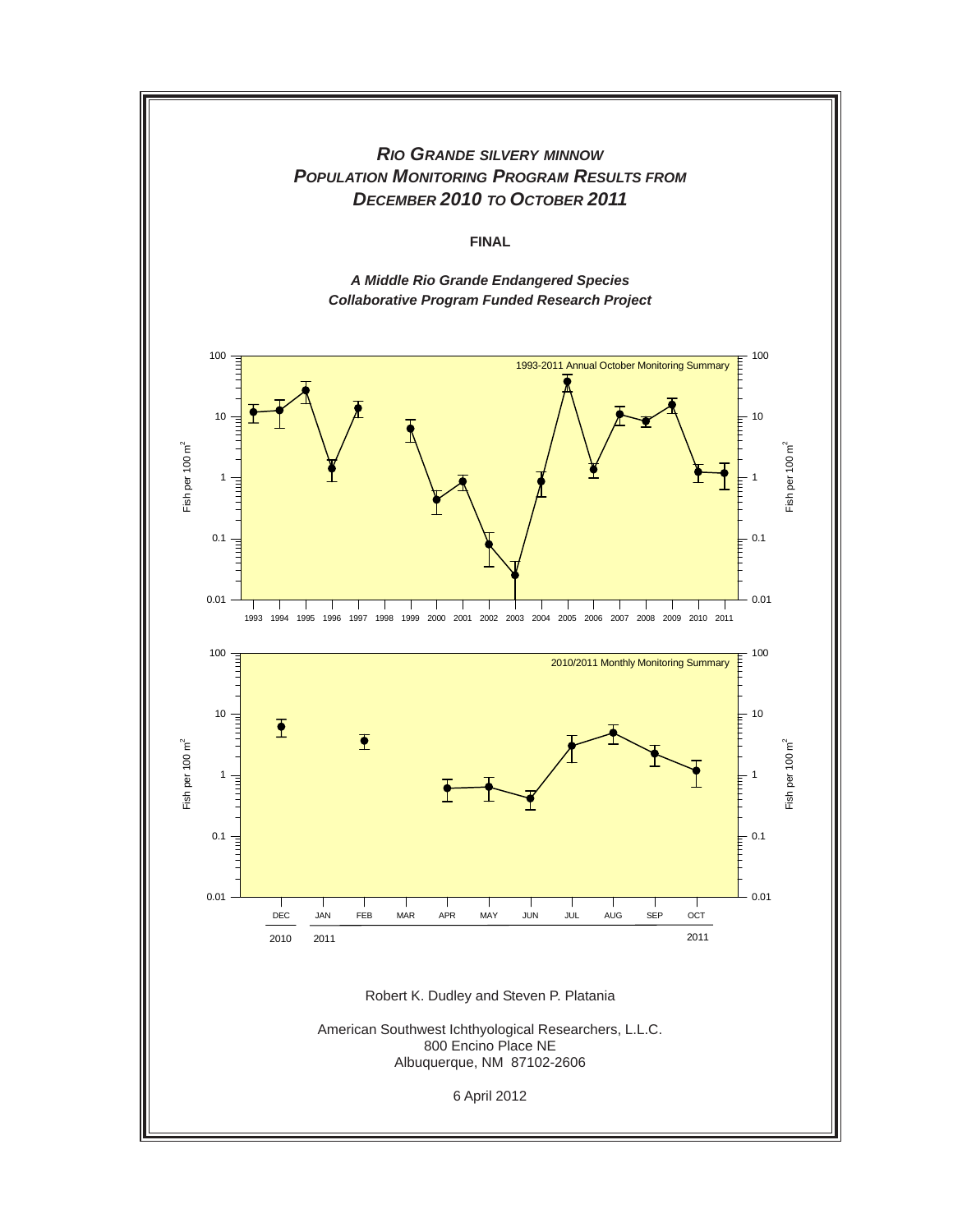## *RIO GRANDE SILVERY MINNOW POPULATION MONITORING PROGRAM RESULTS FROM*

*DECEMBER 2010 TO OCTOBER 2011*

**FINAL**

Funded through the Middle Rio Grande Endangered Species Collaborative Program.

Prepared by:

Robert K. Dudley and Steven P. Platania American Southwest Ichthyological Researchers, L.L.C. 800 Encino Place NE Albuquerque, NM 87102-2606

under USBR contract (Number 03CR408029):

U.S. Bureau of Reclamation Upper Colorado Regional Office 125 South State Street, Room 6107 Salt Lake City, UT 84138-1102

Submitted to:

U.S. Bureau of Reclamation Albuquerque Area Office 555 Broadway, NE; Suite 100 Albuquerque, New Mexico 87102-2352

6 April 2012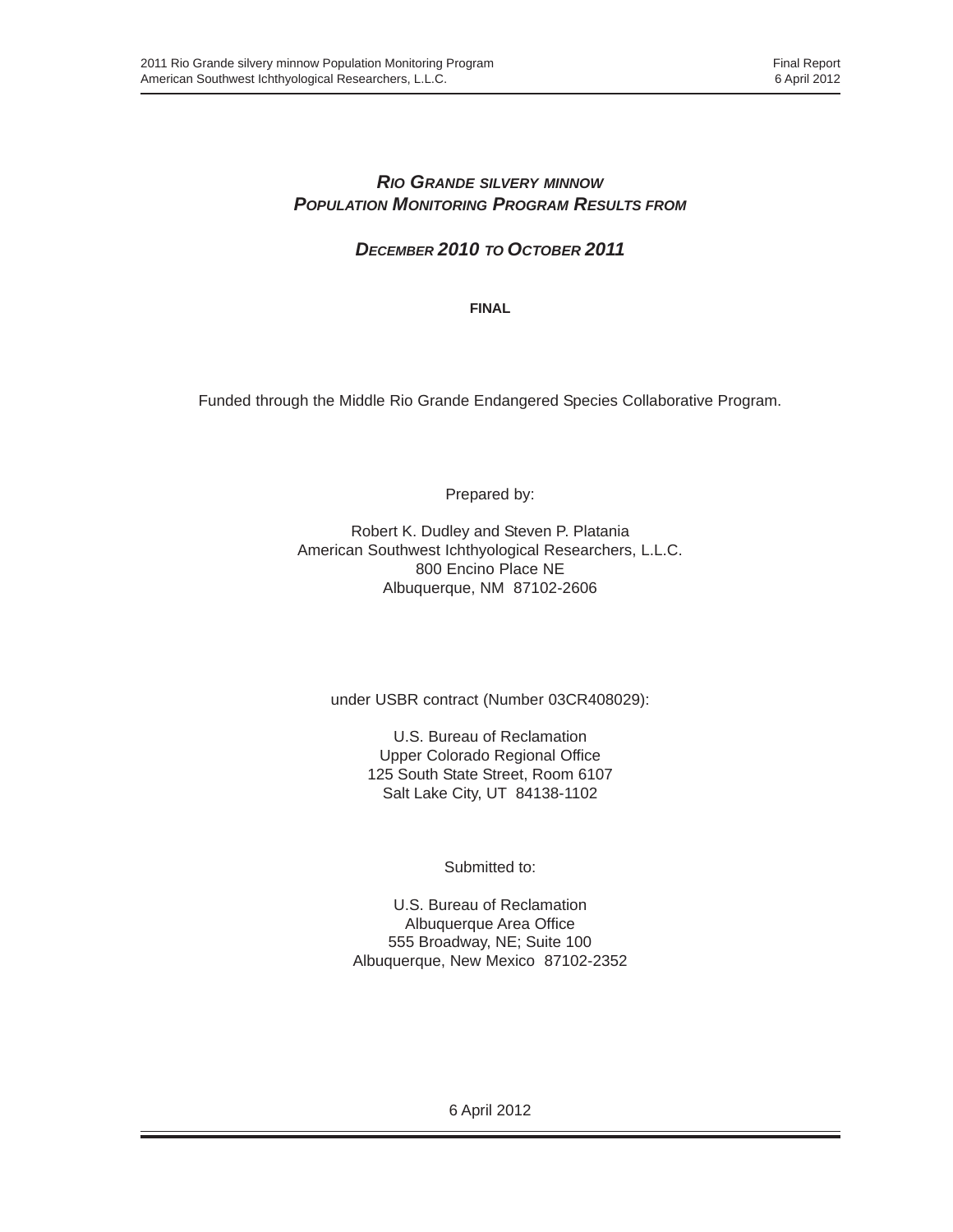## TABLE OF CONTENTS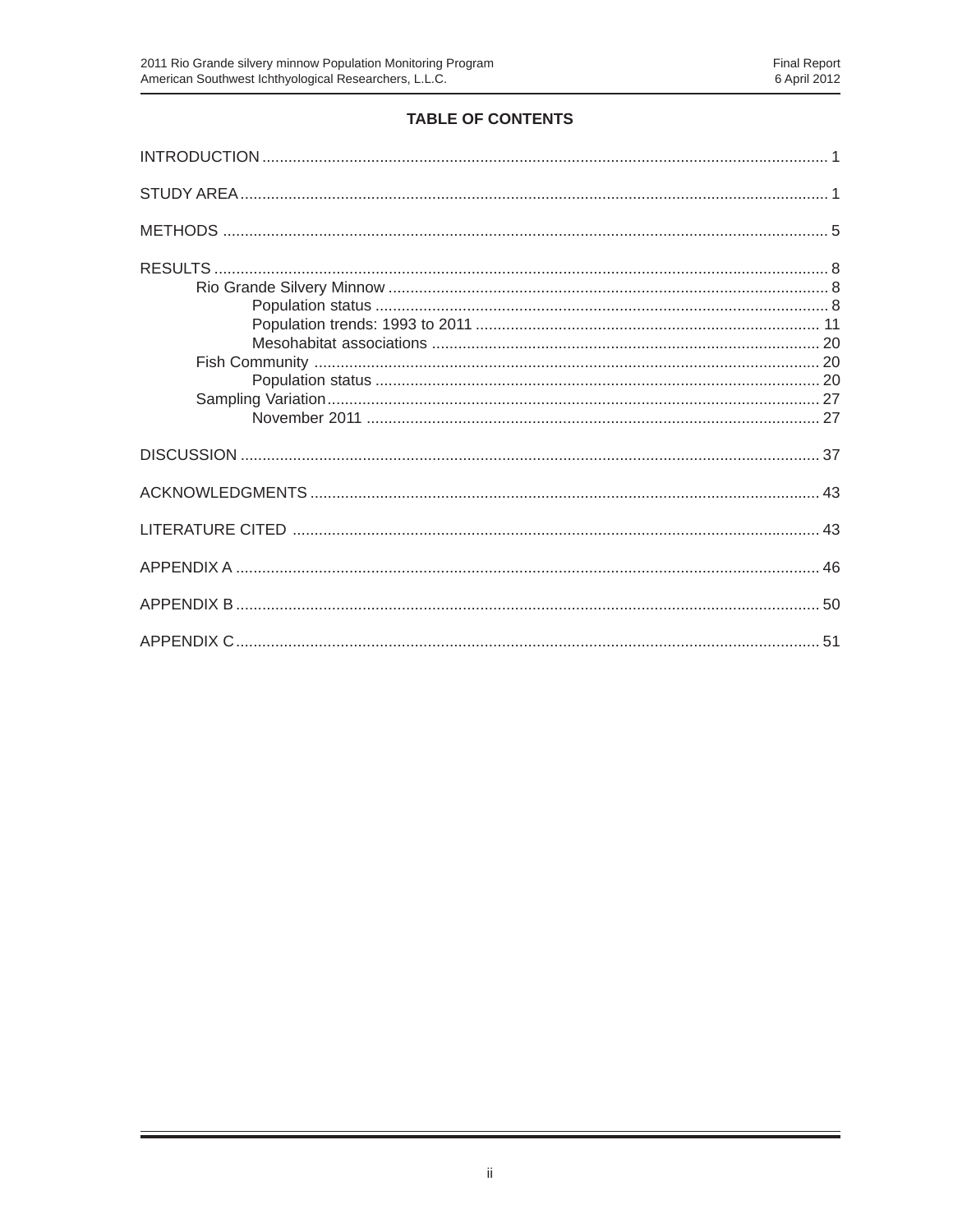#### **LIST OF TABLES**

| Table 1.   | Scientific and common names and species codes of fishes collected in the Middle                                                                                        |
|------------|------------------------------------------------------------------------------------------------------------------------------------------------------------------------|
| Table 2.   | Summary of the monthly catch of Rio Grande silvery minnow, by site and reach,                                                                                          |
| Table 3.   | Codes used for mesohabitat type classification in the Middle Rio Grande  24                                                                                            |
| Table 4.   | Summary of the Rio Grande silvery minnow population monitoring program fish                                                                                            |
| Table 5.   | Summary of rank abundance of focal species collected in the Rio Grande during                                                                                          |
| Table 6.   | Summary of the December 2010 to October 2011 Rio Grande silvery minnow                                                                                                 |
|            | <b>LIST OF FIGURES</b>                                                                                                                                                 |
| Figure 1.  | Map of the study area and sampling localities for the December 2010 to October                                                                                         |
| Figure 2.  | Discharge in the Rio Grande from January 2010 through December 2011 as                                                                                                 |
| Figure 3.  | Rio Grande silvery minnow densities (CPUE) from December 2010 to May 2011                                                                                              |
| Figure 4.  | Rio Grande silvery minnow densities (CPUE) from June to October 2011 for each                                                                                          |
| Figure 5.  | Rio Grande silvery minnow densities (CPUE) by river reach for the December                                                                                             |
| Figure 6.  | Inter-month fluctuations in densities of Rio Grande silvery minnow from December                                                                                       |
| Figure 7.  | Inter-site comparison of Rio Grande silvery minnow densities (CPUE) by sampling<br>locality (20 sites) and river reach from December 2010 to October 2011  15          |
| Figure 8.  | Time sequence of quarterly Rio Grande silvery minnow densities over the past<br>decade (2002-2011) at population monitoring program collection sites  16               |
| Figure 9.  | Monthly densities of Rio Grande silvery minnow during 2010 and through October                                                                                         |
| Figure 10. | Monthly densities of Rio Grande silvery minnow during 2010 and through October<br>2011 at population monitoring program collection sites in the Angostura, Isleta, and |

Ξ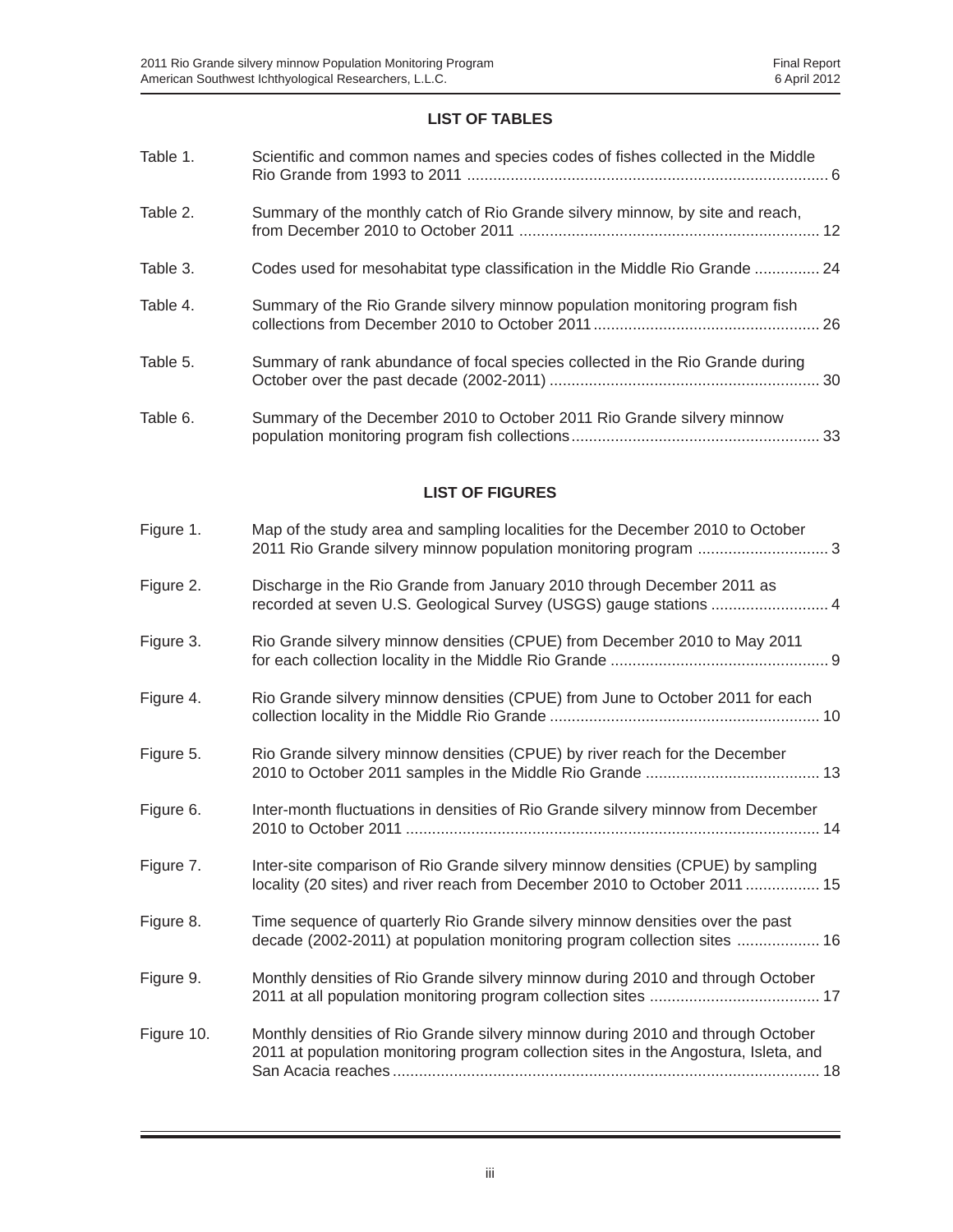## **LIST OF FIGURES (continued)**

| Figure 11. | Rio Grande silvery minnow densities (CPUE) during October, at all sampling                                                                                                                                                                |
|------------|-------------------------------------------------------------------------------------------------------------------------------------------------------------------------------------------------------------------------------------------|
| Figure 12. | Regression analysis of Rio Grande silvery minnow log-transformed mean October<br>densities (1993-1997, 1999-2011) and different hydraulic variables (during May and<br>June) for USGS Gauge #08330000 (Rio Grande at Albuquerque, NM)  21 |
| Figure 13. | Regression analysis of Rio Grande silvery minnow log-transformed mean October<br>densities (1993-1997, 1999-2011) and different hydraulic variables for USGS<br>Gauge #08358400 (Rio Grande Floodway at San Marcial, NM)  22              |
| Figure 14. | Time sequence of quarterly Rio Grande silvery minnow densities over the past<br>decade (2002-2011) at population monitoring program collection sites and mean<br>monthly discharge at USGS Gauge #08330000 (Rio Grande at Albuquerque,    |
| Figure 15. | Percent total of mesohabitats sampled and those occupied by Rio Grande silvery<br>minnow in the Middle Rio Grande as part of population monitoring from December<br>2010 to October 2011 for each river reach and the annual total  25    |
| Figure 16. | Relative abundance of Rio Grande silvery minnow as a percentage of the total<br>ichthyofaunal community during October, at all sampling sites, by sampling year                                                                           |
| Figure 17. | Densities (CPUE) of Rio Grande silvery minnow and the total ichthyofaunal<br>community during October, at all sampling sites, by sampling year (1993-1997,<br>29                                                                          |
| Figure 18. | Fish densities (CPUE) from December 2010 to May 2011 for each focal species                                                                                                                                                               |
| Figure 19. | Fish densities (CPUE) from June to October 2011 for each focal species in the<br>32                                                                                                                                                       |
| Figure 20. | Fish densities (CPUE) by river reach for each focal species in the Middle Rio                                                                                                                                                             |
| Figure 21. | Variation in density values of Rio Grande silvery minnow, for each sampling site,                                                                                                                                                         |
| Figure 22. | Variation in density values of all fish species combined, for each sampling site,                                                                                                                                                         |
| Figure 23. | Variation in density values for Rio Grande silvery minnow and for all fish species                                                                                                                                                        |
| Figure 24. | Variation in density values for each focal species, at all sampling sites combined,                                                                                                                                                       |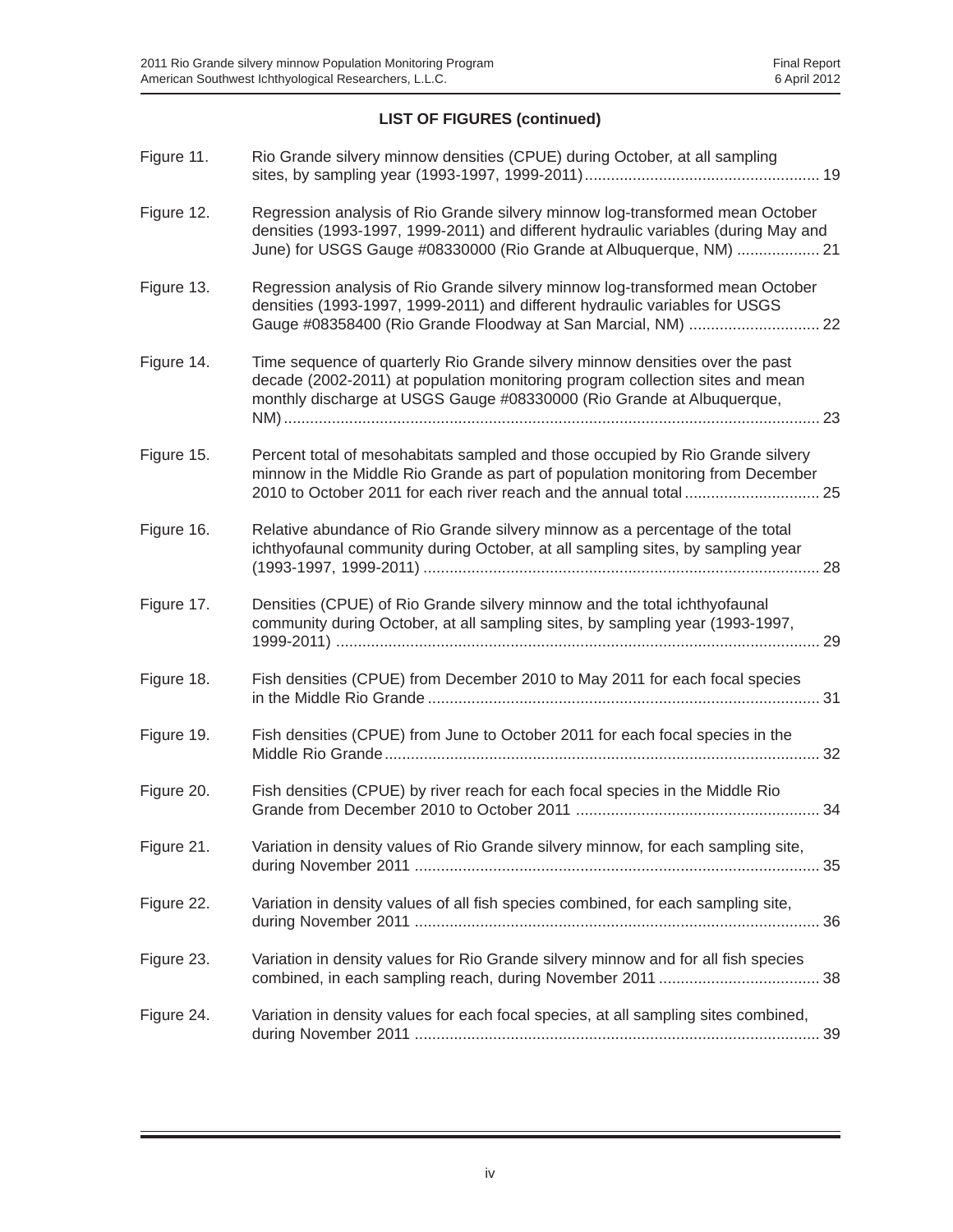## **LIST OF TABLES (APPENDIX A)**

| Table A-1. | Collection localities for December 2010 to October 2011 population monitoring of                                                                                   |
|------------|--------------------------------------------------------------------------------------------------------------------------------------------------------------------|
| Table B-1. | Water quality summary statistics [Mean (Standard Deviation)], by sampling unit and<br>reach, during the December 2010 to October 2011 population monitoring of Rio |
|            | 50                                                                                                                                                                 |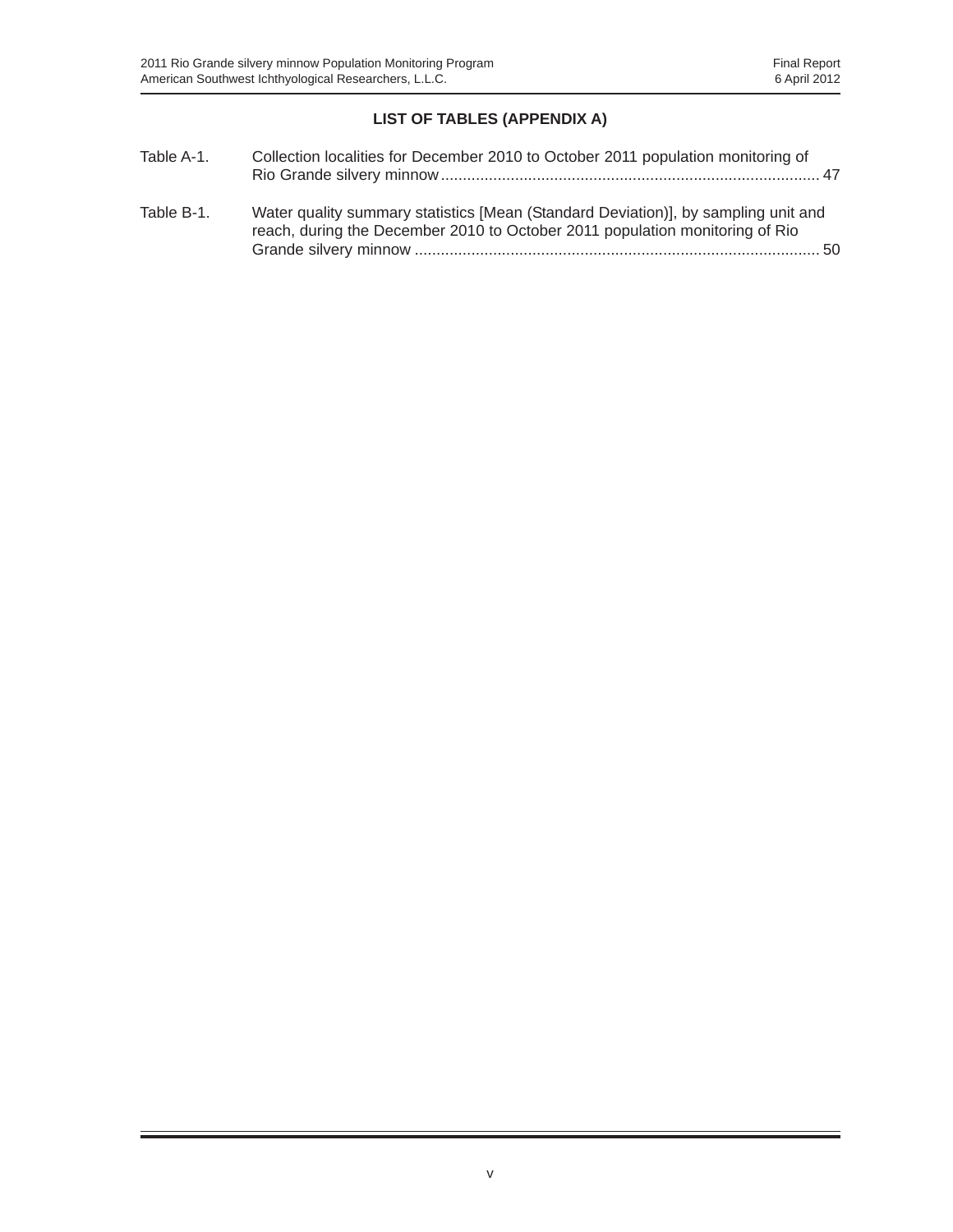#### **EXECUTIVE SUMMARY**

Population data on Rio Grande silvery minnow and the associated ichthyofaunal community in the Middle Rio Grande (Rio Grande between Velarde, New Mexico and Elephant Butte Reservoir) have been gathered systematically since 1993. The primary objective of the December 2010 to October 2011 sampling activities was to monitor temporal trends in the abundance of Rio Grande silvery minnow at twenty sites throughout the Middle Rio Grande. Additional objectives included evaluating the influence of discharge patterns on population fluctuations, determining general habitat use patterns, documenting changes in relative abundance among fish species over time, and determining site-specific sampling variation. Seasonal and spatial differences in population structure and abundance of native and nonnative Middle Rio Grande fishes were also examined.

Rio Grande silvery minnow October densities (1993-1997, 1999-2011) were significantly different among sampling years (*df*=17, *F*=17.5, *p*<0.0001) with the highest densities in 2005 and the lowest densities in 2003. October population monitoring efforts in 2011 demonstrated that Rio Grande silvery minnow density was significantly lower (*p*<0.05) than in recent years (e.g., 2007, 2008, and 2009) but not significantly higher (*p*>0.05) than in the lowest density years (e.g., 2002 and 2003). Also, October population monitoring samples illustrate that there was no significant change (*p*>0.05) in Rio Grande silvery minnow densities from 2010 to 2011.

Few Rio Grande silvery minnow were collected at the sampling sites during October 2011  $(N=118; 9,403.2 \text{ m}^2)$ . This species composed 2.9% of the total catch and was present in 36 of the 249 seine hauls that yielded any fish. Rio Grande silvery minnow was present at 8 of 20 localities. The October cumulative catch of Rio Grande silvery minnow was composed mostly of individuals from the San Acacia Reach with the lowest numbers in the Angostura Reach.

Linear regression analyses of October densities of Rio Grande silvery minnow from 1993- 1997, 1999-2011 revealed significant associations with hydraulic variables. The relationships that explained the most variation in mean density were number of days with discharge >2,000 cfs or >3,000 cfs (72% and 75%, respectively), as measured at the Albuquerque gauge. October densities of Rio Grande silvery minnow also increased significantly (*p*<0.001) with delayed onset of low flows and increased mean daily discharge (as measured at the San Marcial gauge). There were also significant negative relationships ( $p$ <0.001) between Rio Grande silvery minnow densities and number of days with discharge below a certain threshold value (i.e., <200 and <100 cfs), as measured at the San Marcial gauge.

The overall distribution of sampled mesohabitats did not differ notably among the three fragmented river reaches. The actual habitats occupied by Rio Grande silvery minnow were diverse and included all of the habitats sampled. Habitats most frequently used by Rio Grande silvery minnow (relative to those sampled) included pools, shoreline pools, and shoreline runs.

The native ichthyofauna consisted of eleven species (red shiner, Rio Grande chub, Rio Grande silvery minnow, fathead minnow, flathead chub, longnose dace, river carpsucker, smallmouth buffalo, blue catfish, flathead catfish, and bluegill). Red shiner was the most abundant native species collected (N=22,863), followed by flathead chub (N=3,313), Rio Grande silvery minnow (N=2,314), river carpsucker (N=1,079), and fathead minnow (N=847). The most abundant introduced species were white sucker (N=3,254), western mosquitofish (N=2,393), channel catfish (N=744), and common carp (N=562).

Rio Grande silvery minnow had increased from being the  $10<sup>th</sup>$  most common focal species in 2003 to being the most common focal species in 2005. While the rank abundance of Rio Grande silvery minnow increased notably from 2002-2003 (10<sup>th</sup>) to 2007-2009 ( $2<sup>nd</sup>$ ), it dropped precipitously in 2010 (5<sup>th</sup>). The coefficient of concordance (*W*=0.72) for focal species indicated high overall agreement in ranks (*X*<sup>2</sup>=64.4; *p*<0.001) over time (2002-2011) despite broad changes in ranks for some taxa (e.g., Rio Grande silvery minnow, flathead chub, and river carpsucker).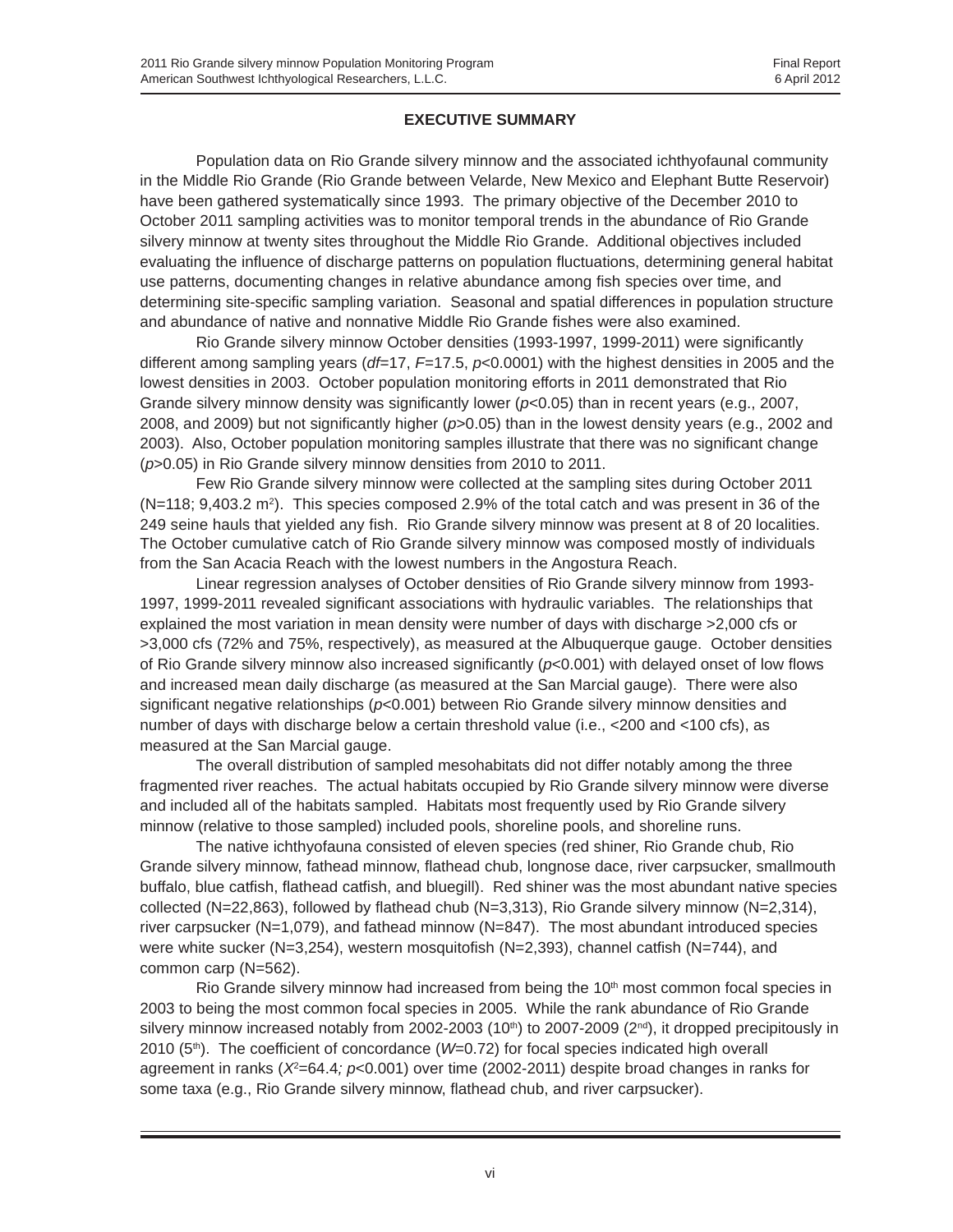Density of all fish species increased during spring or summer. Rio Grande silvery minnow abundance in samples was highest in July and August and then slowly declined until October. Fathead minnow, flathead chub, and river carpsucker also reached their highest densities in July and August. The highest densities of red shiner were recorded in July although the abundance of this taxon was relatively high throughout the year. An accounting of species-specific temporal abundance revealed similar trends and documented the seasonal occurrence of certain taxa (e.g., gizzard shad and smallmouth buffalo).

Besides temporal variation in the relative abundance of fish species within the community, there were also longitudinal changes in the densities of species among reaches. Longnose dace, white sucker, and channel catfish were most common in the Angostura Reach. The most common species in the Isleta Reach included red shiner, fathead minnow, river carpsucker, and western mosquitofish. Common carp, Rio Grande silvery minnow, and flathead chub were most common in the San Acacia Reach. Rio Grande silvery minnow was more common in the Isleta and San Acacia reaches as compared to the Angostura Reach.

An analysis of sampling variation for the entire study area (20 sites combined) over a four day period in November revealed that the overall coefficient of variation (*CV*) for Rio Grande silvery minnow was 0.10 in 2011. Also, the exclusion of a single outlying value (e.g., one site on one day) was found to reduce the overall *CV* estimate to 0.07 for this species. It appears that the Population Monitoring Program sampling protocols are adequate to achieve a relatively high degree of sampling precision, especially when considering the substantial changes in Rio Grande silvery minnow abundance among years.

The dramatic increases and decreases in the abundance of Rio Grande silvery minnow over the past two decades appear to be closely related to the timing, magnitude, and duration of flows during spring and summer. The physical conditions produced by prolonged and elevated flows result in overbank flooding of vegetated areas, formation of inundated habitats within the river channel, and creation of shoreline and island backwaters. These conditions, combined with the delayed onset of low flows following spring runoff, appear to help ensure the successful recruitment of Rio Grande silvery minnow by prolonging the persistence of warm and productive inundated habitats required by larval fishes to complete their early life history. However, the extensive river channelization, habitat degradation, abandonment of the floodplain, and associated reductions in water turbidity downstream of Cochiti Dam may be limiting the amount of appropriate habitat available for the successful retention and early recruitment of Rio Grande silvery minnow, especially in the Cochiti and Angostura reaches.

The lack of extremely low densities of Rio Grande silvery minnow since 2003 could indicate that current management activities (e.g., stocking, salvage, habitat restoration, LFCC pumping, flow manipulation etc.) are buffering the population against substantial declines similar to those that occurred prior to the implementation of these activities. However, the rapid decline of Rio Grande silvery minnow from 2009 to 2010 appears to indicate that differences in the timing, magnitude, and duration of flows during spring and summer are still resulting in apparently dramatic changes in the annual recruitment success of this species. While the suite of ongoing management activities appear to be providing some degree of protection against population losses, it is currently unclear what additional level of effort or types of activities would be required to yield robust self-sustaining populations of Rio Grande silvery minnow in the Middle Rio Grande over time. Future study of the ecological interactions among fish species and their environment in the Middle Rio Grande should further elucidate the factors that control this complex aquatic ecosystem, which will be essential in providing the information required to develop and implement successful management strategies for the long-term recovery of Rio Grande silvery minnow.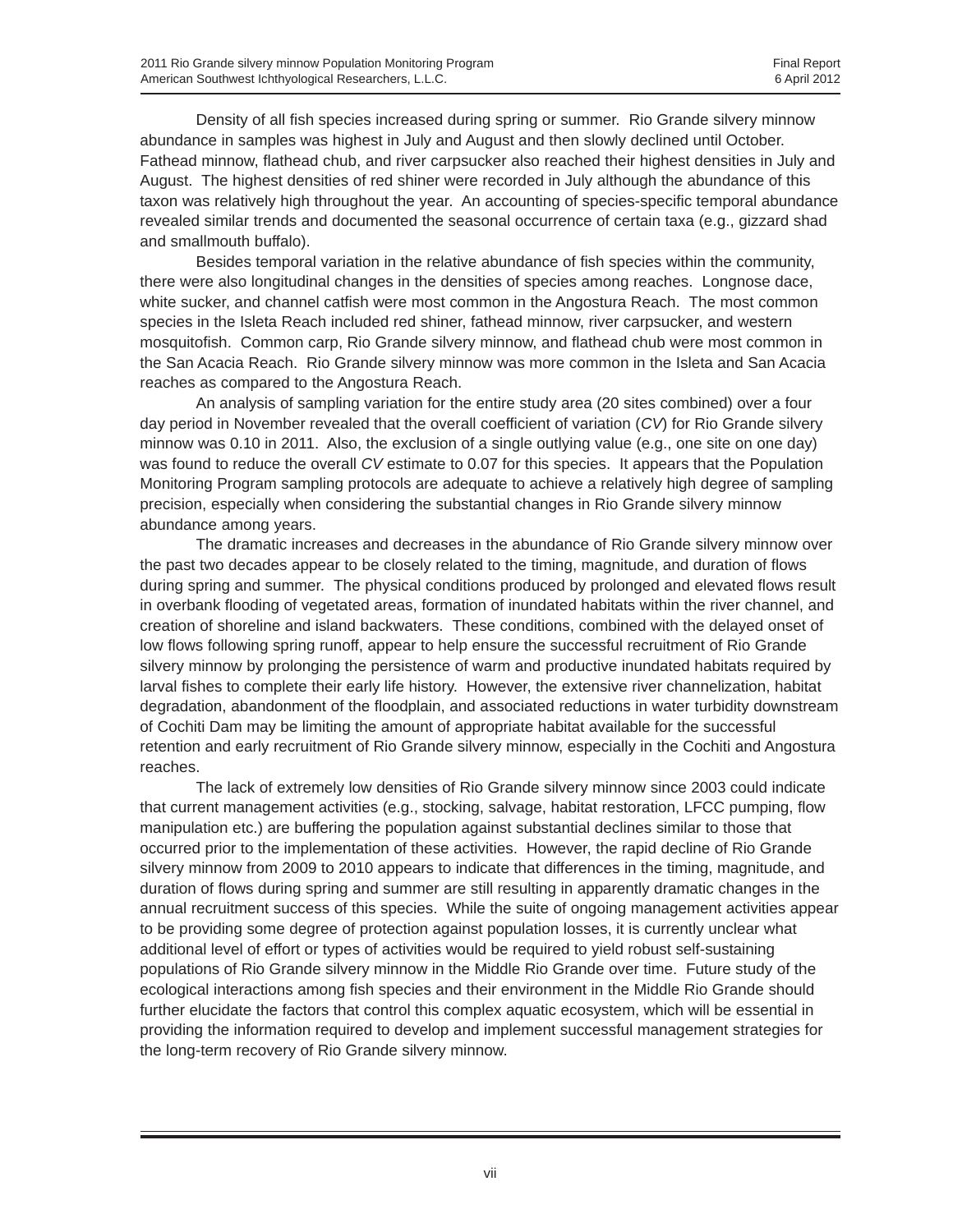#### **INTRODUCTION**

Population data on Rio Grande silvery minnow and the associated ichthyofaunal community in the Middle Rio Grande (Rio Grande between Velarde, New Mexico and Elephant Butte Reservoir) have been gathered since 1987. The first studies were conducted by Platania (1993a) from 1987- 1992 to determine spatial and temporal changes in the Middle Rio Grande ichthyofaunal community and to provide resolution of species-specific habitat use patterns. An additional purpose of those preliminary studies was to provide information on the conservation status of Rio Grande silvery minnow. Sampling efforts during 1989-1990 revealed that Rio Grande silvery minnow population numbers had declined markedly since 1987 (Platania, 1993a). Based on previous samples, reduced numbers of individuals indicated a rapid decline of this species in its already reduced range. The 90- 95% reduction in the range of Rio Grande silvery minnow and threats to its continued persistence in the Middle Rio Grande were central to this species being listed as endangered by the U.S. Fish and Wildlife Service (U.S. Department of Interior, 1994).

From 1992 until the present, the U.S. Bureau of Reclamation, U.S. Fish and Wildlife Service, New Mexico Department of Game and Fish, and U.S. Army Corps of Engineers have cooperated to fund numerous studies of the Middle Rio Grande ichthyofauna. Among those studies was the longterm systematic monitoring of the Middle Rio Grande fish community at numerous sites between Angostura Diversion Dam and Elephant Butte Reservoir (initiated in 1993). Population monitoring efforts have documented wide fluctuations (i.e., order of magnitude increases and decreases) in the abundance of Rio Grande silvery minnow over the past two decades. The abundance of this species has generally decreased during years with low spring discharge combined with prolonged summer low-flow/drying conditions, but has generally increased following years with extended high spring flows and minimal summer low-flow/drying conditions (Dudley et al., 2009; Dudley and Platania, 2011a). While Rio Grande silvery minnow was the focus of monitoring efforts and subsequent hypothesis testing, research activities also provided information about the associated Middle Rio Grande fish community.

The primary objective of the December 2010 to October 2011 sampling activities was to monitor temporal trends in the abundance of Rio Grande silvery minnow at numerous sites throughout the Middle Rio Grande. Additional objectives included evaluating the influence of discharge patterns on population fluctuations, determining general habitat use patterns, documenting changes in relative abundance among fish species over time, and determining site-specific sampling variation. Seasonal and spatial differences in population structure and abundance of native and nonnative Middle Rio Grande fishes were also examined. This study should aid natural resource managers in obtaining a more thorough understanding of the factors that influence the conservation status and population dynamics of Rio Grande silvery minnow, both of which are important components for the recovery of this species.

#### **STUDY AREA**

The headwaters of the Rio Grande are located in the San Juan Mountains of southern Colorado. The mainstem Rio Grande flows 750 km through New Mexico, draining an area of about 68,104 km<sup>2</sup> (excluding closed basins). The Rio Chama is the only major perennial tributary of the Rio Grande in New Mexico and confluences with it near the city of Española. Snowmelt from southern Colorado and northern New Mexico yields the majority of water for the Rio Grande, but transmontane diversions from the San Juan River (Colorado River Basin) supplement flow by providing water in route to downstream agricultural users and municipalities. The highest flow in the Rio Grande generally occurs shortly after spring snowmelt, while the lowest flow usually occurs in late summer and early autumn prior to the cessation of irrigation season (October 31). Summer rainstorms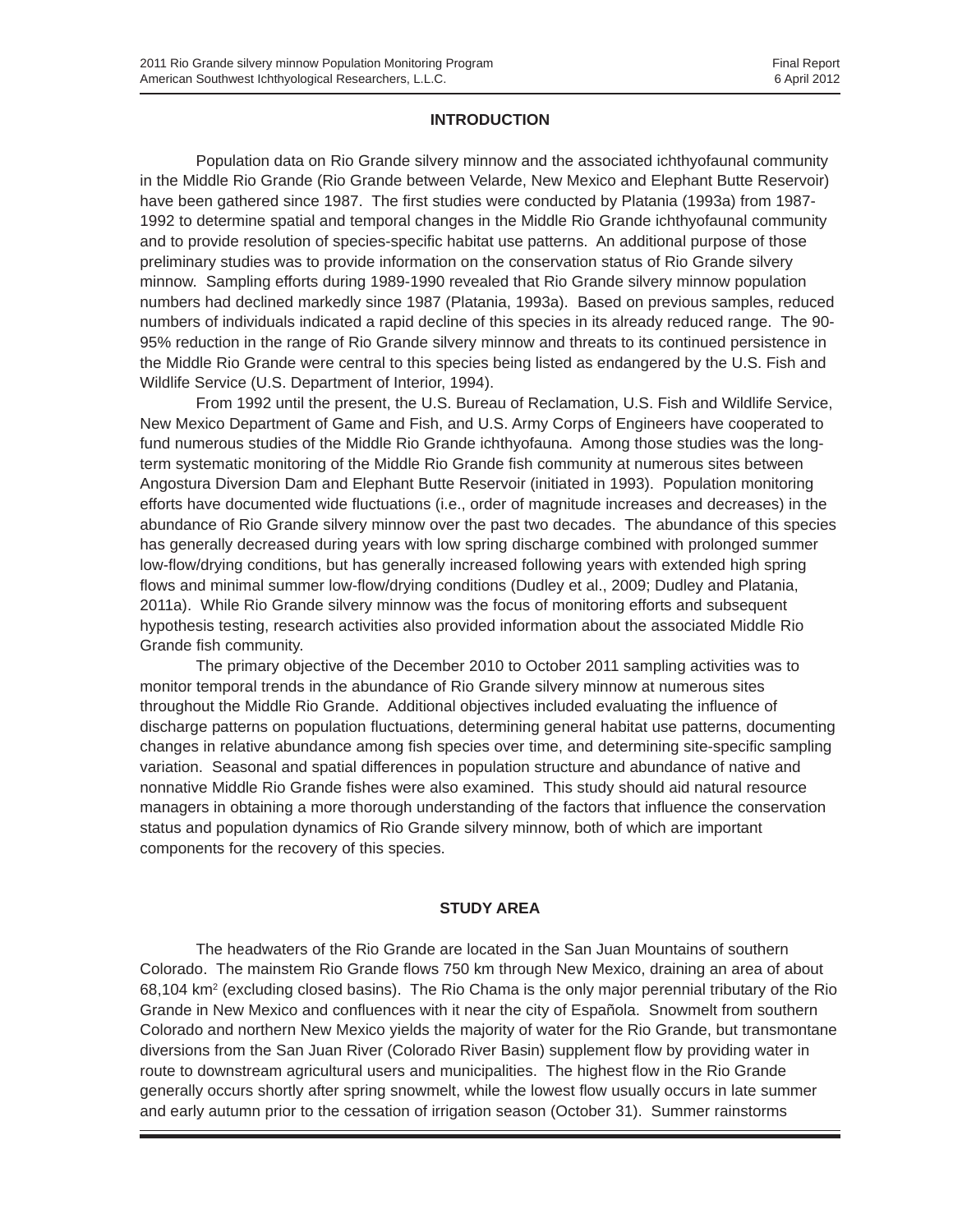periodically augment low flows in discrete reaches, but do not ensure that the river channel will remain wetted in its entirety. Precipitation in the region is low, averaging <25 cm/year (Gold and Denis, 1985).

Several large dams on the Rios Chama and Grande and numerous smaller irrigation diversion dams regulate flow in the Middle Rio Grande. A complex system of ditches, drains, and conveyance channels provides water for irrigated agriculture in the Rio Grande Valley. Cochiti Dam is the primary flood control structure that regulates discharge in the mainstem Middle Rio Grande. The construction and operation of Cochiti Dam has contributed to floodplain abandonment along with the progressive degradation, armoring, and narrowing of the river channel, particularly in areas up to about 100 km downstream of the dam (Lagasse, 1980; Massong et al., 2006).

The study area (Figure 1) is a portion of the Middle Rio Grande, from Angostura Diversion Dam to the inflow of Elephant Butte Reservoir, that encompasses most of the current range of Rio Grande silvery minnow (i.e., below Cochiti Dam [although additional study is required to determine if Rio Grande silvery minnow still persist upstream of Angostura Diversion Dam] to the inflow of Elephant Butte Reservoir). The Cochiti Reach of the Rio Grande (between Cochiti Dam and Angostura Diversion Dam) passes first through Cochiti Pueblo, then Santo Domingo Pueblo, and finally San Felipe Pueblo. Access is currently restricted or unreliable in the Cochiti Reach, precluding long-term fish monitoring in this area. The last comprehensive ichthyofaunal surveys of the Rio Grande in the Cochiti Reach documented the presence, at low abundance, of Rio Grande silvery minnow on Santo Domingo and San Felipe pueblos (Platania, 1995). Rio Grande silvery minnow was not found within the boundaries of Cochiti Pueblo during similar surveys (Platania, 1993b).

Sampling localities were located from Angostura Diversion Dam to just upstream of Elephant Butte Reservoir. Most of the sampling localities were selected from a list of nearly 100 Middle Rio Grande sites, which were sampled from 1987 to 1992 (Platania, 1993a); these localities have been sampled consistently since 1993. Site locations were chosen based on spatial distribution, site accessibility, relative permanence of flow (or deep pools during drought), and the presence of adequate instream habitat. While most sites have been consistently monitored over time, several localities have been added (e.g., to increase the spatial coverage within and among reaches) or removed (e.g., loss of consistent land access) over the past decade.

Reach names were derived from the diversion structure at the upper portion of the reach. The Angostura Reach (Angostura Diversion Dam to Isleta Diversion Dam) had five sampling sites and the Isleta Reach (Isleta Diversion Dam to San Acacia Diversion Dam) had six sampling sites. There were nine sampling sites in the San Acacia Reach (San Acacia Diversion Dam to inflow of Elephant Butte Reservoir). The 20 sampling sites in the Middle Rio Grande (Appendix A, Table A-1) overlap the current documented range of Rio Grande silvery minnow.

Diel and seasonal discharge varied greatly during 2010 and 2011, especially in southern reaches of the Middle Rio Grande (Figure 2). There was a general trend of lower flow at downstream locations (e.g., U.S. Geological Survey (USGS) San Acacia Gauge [#08354900] and USGS San Marcial Gauge [#08358400]) compared to upstream locations (e.g., USGS Albuquerque Gauge [#08330000]). Mean annual discharge in the southern reaches was lower in 2011 as compared to 2010. During April 2011 and May 2011, flows were particularly low in the San Acacia Reach. Peak flows in 2011 occurred during June. Flow conditions in 2010 and 2011 included periodic intervals of low discharge from July through October. However, summer rains periodically resulted in elevated flow events during 2010 and 2011. As compared with the generalized historical spring runoff (based on mean daily discharge values from 1973 [Cochiti Dam operational] to 2011), the timing of this event was early in 2010 and late in 2011, the flow magnitude was high in 2010 and low in 2011, and the duration was truncated in both years (especially in 2011). Summer flows in both 2010 and 2011 were relatively low over an extended period (especially in 2011) as compared with historical flows (based on mean daily discharge values from 1973 [Cochiti Dam operational] to 2011).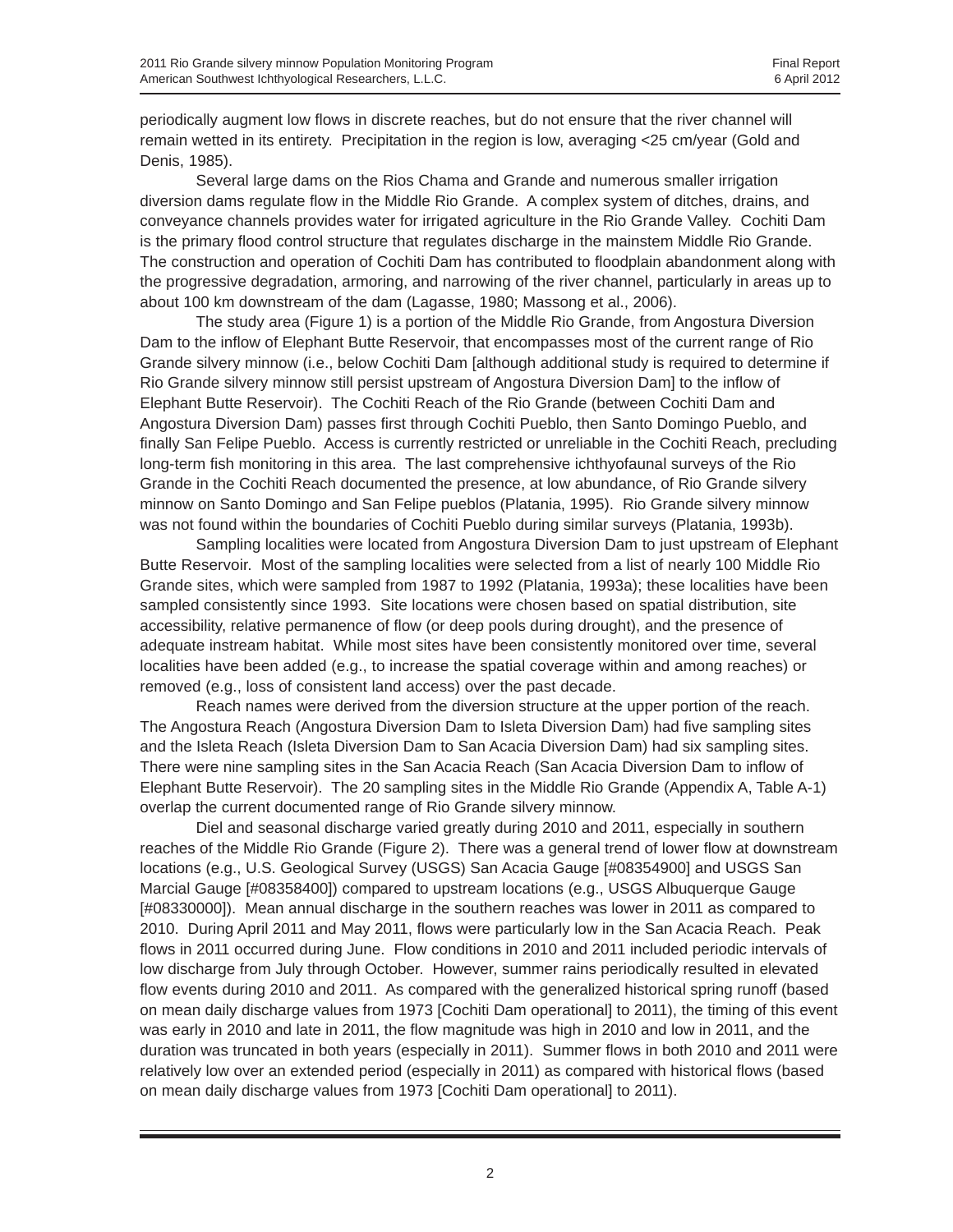

Figure 1. Map of the study area and sampling localities (numbered) for the December 2010 to October 2011 Rio Grande silvery minnow population monitoring program. Sampling locality information is provided in Appendix A (Table A-1).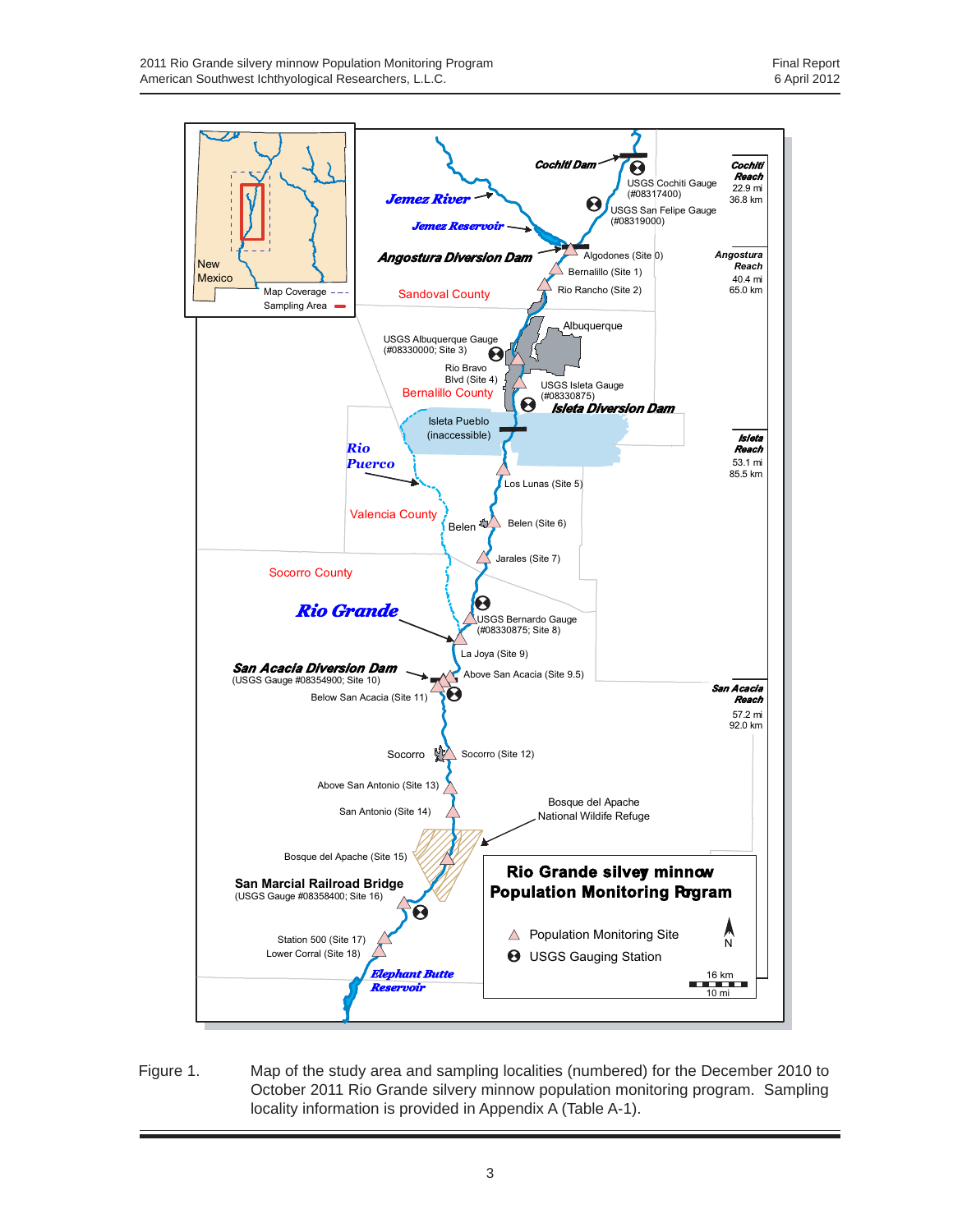

Figure 2. Discharge in the Rio Grande from January 2010 through December 2011 as recorded at seven U. S. Geological Survey (USGS) gauge stations. Solid gray lines are historical mean daily discharge values (from 1973 [Cochiti Dam operational] through 2011) from the upper, middle, and lower portions of the study area. Discharge data are provisional and subject to change.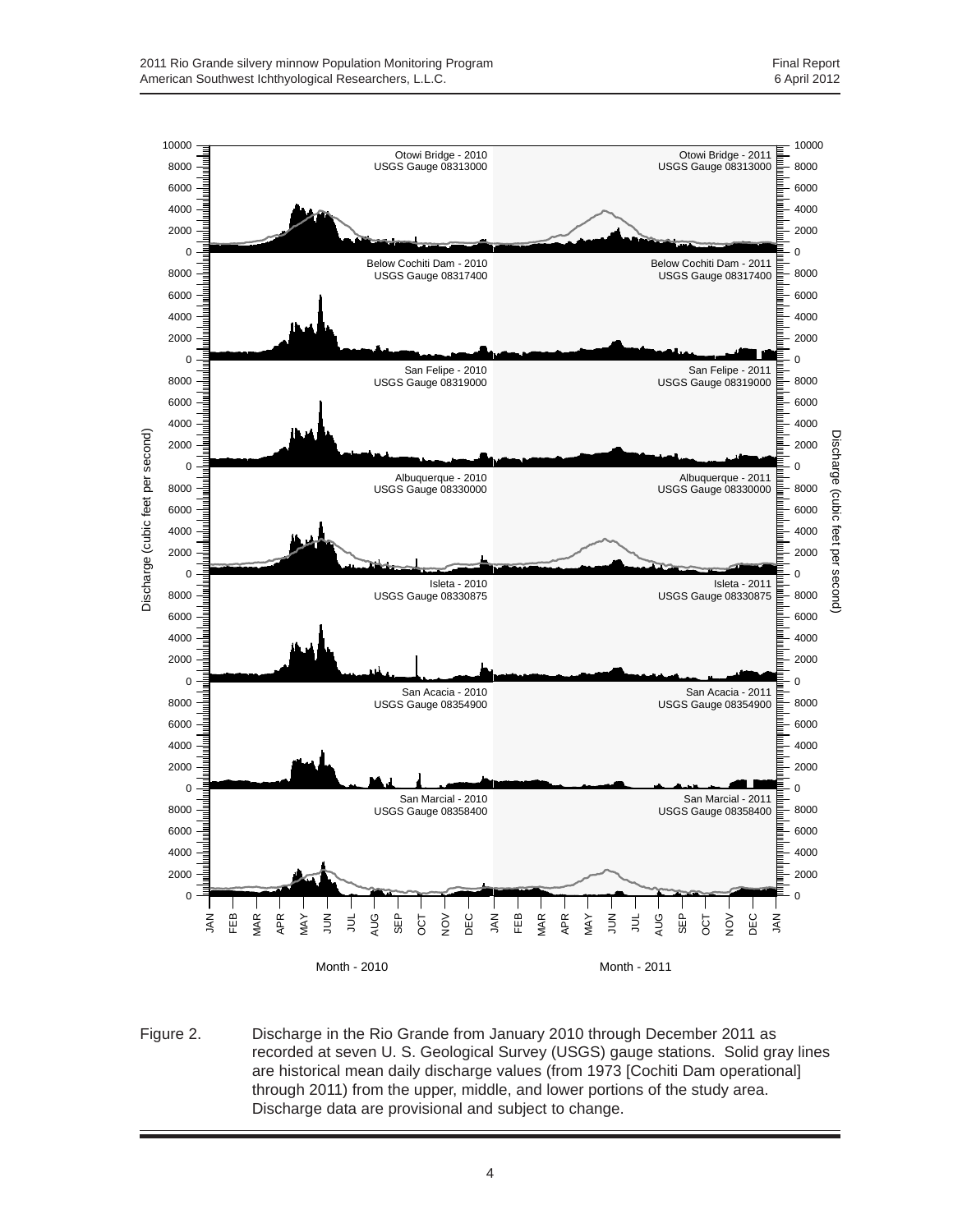#### **METHODS**

This investigation was structured to monitor the population of Rio Grande silvery minnow and the associated fish community in the study area over time. Monthly sampling efforts allowed for determination of general spatial and temporal changes in population structure and species abundance. Sampling was conducted at 20 sites in December 2010, February 2011, and monthly from April 2011 to October 2011. Additional intensive sampling was conducted during November (2011) for characterizing sampling variation at each of the 20 sites. For the intensive sampling effort, sites were sampled once per day, using regular population monitoring sampling protocols, for four days (N=80 samples). Samples were taken at the same or similar mesohabitat locations on subsequent days.

Fish were collected by rapidly drawing a two-person 3.1 m x 1.8 m small mesh (ca. 5 mm) seine through 18 (April to October) to 20 (December and February) discrete mesohabitats (usually <15 m). Runs, pools, and shoreline pools were sampled four times at each site (when available); backwaters and riffles were sampled two times (when available); any remaining samples (to obtain a total of 18 to 20) were taken in shoreline runs. From April to October, a 1.0 m x 1.0 m fine mesh (ca. 1.5 mm) seine was used to selectively sample shallow low velocity habitats for larval fish (two samples). Mesohabitats with similar conditions, which did not exceed reasonable depths/velocities for efficient seining, were sampled regardless of flow conditions. Density or catch-per-unit-effort (CPUE) was calculated for each species and each collection as the number of individuals collected per 100 m<sup>2</sup> (surface area) of water sampled (CPUE= #/100 m<sup>2</sup>). Effort was calculated by multiplying the seine width during sampling (regular=2.5 m, larval=0.25 m) by the length of the seine haul. Samples obtained from isolated pools were not included in data analyses as densities in these confined habitats were artificially elevated. Prior to release, all Rio Grande silvery minnow collected were examined for Visible Implant Elastomer (VIE) tags (= stocked fish), measured (standard length range), and identified to age-class (based on reach-specific standard length and age-length relationships during the same time of year [Dudley et al., 2009; Horwitz et al., 2011]). Selected water quality parameters (temperature, conductivity, specific conductance, pH, salinity, and dissolved oxygen) were obtained (see Appendix B) as well as digital photographs of physical river conditions. Scientific names and common names (phylogenetic order) of fishes in this report follow Nelson et al. (2004; Table 1).

For parametric data analysis, fish CPUE data from all samples were log-transformed (*X'* = ln(*X*+1)) based on low observed values and temporal heterogeneity of variance (Zar, 2010). Singlefactor analysis of variance, with Tukey-Kramer HSD multiple comparison tests (Zar, 2010), was used to evaluate differences in mean catch rates of Rio Grande silvery minnow among years. Kendall's W (Zar, 2010) was used to test for the degree of concordance among the annual rank abundance of species (including Rio Grande silvery minnow) over time. Linear and polynomial (e.g., quadratic and cubic equations) regression modeling was used to determine the strength of the relationships among autumnal Rio Grande silvery minnow densities (1993-1997, 1999-2011) and hydraulic variables (e.g., peak discharge and days > or < a threshold discharge value). Polynomial regression was employed when a curvilinear model explained a statistically higher percentage (*p*<0.05) of the variation in the relationships as compared with a linear model (McDonald, 2009). Maximum discharge and days exceeding threshold discharge values in 1,000 cfs increments (days>1,000, 2,000, 3,000, and 4,000 cubic feet per second, cfs) represented the typical range of spring runoff conditions (May-June). The onset of lower flows (<200 cfs), mean daily discharge, and the lower threshold discharge values (e.g., days<200 and <100 cfs) represented some general characteristics of low flow conditions during irrigation season (March through October). A negative or positive relationship between flow variables and Rio Grande silvery minnow densities was defined as occurring when the slope of the regression was significantly different (*p*<0.05) from zero.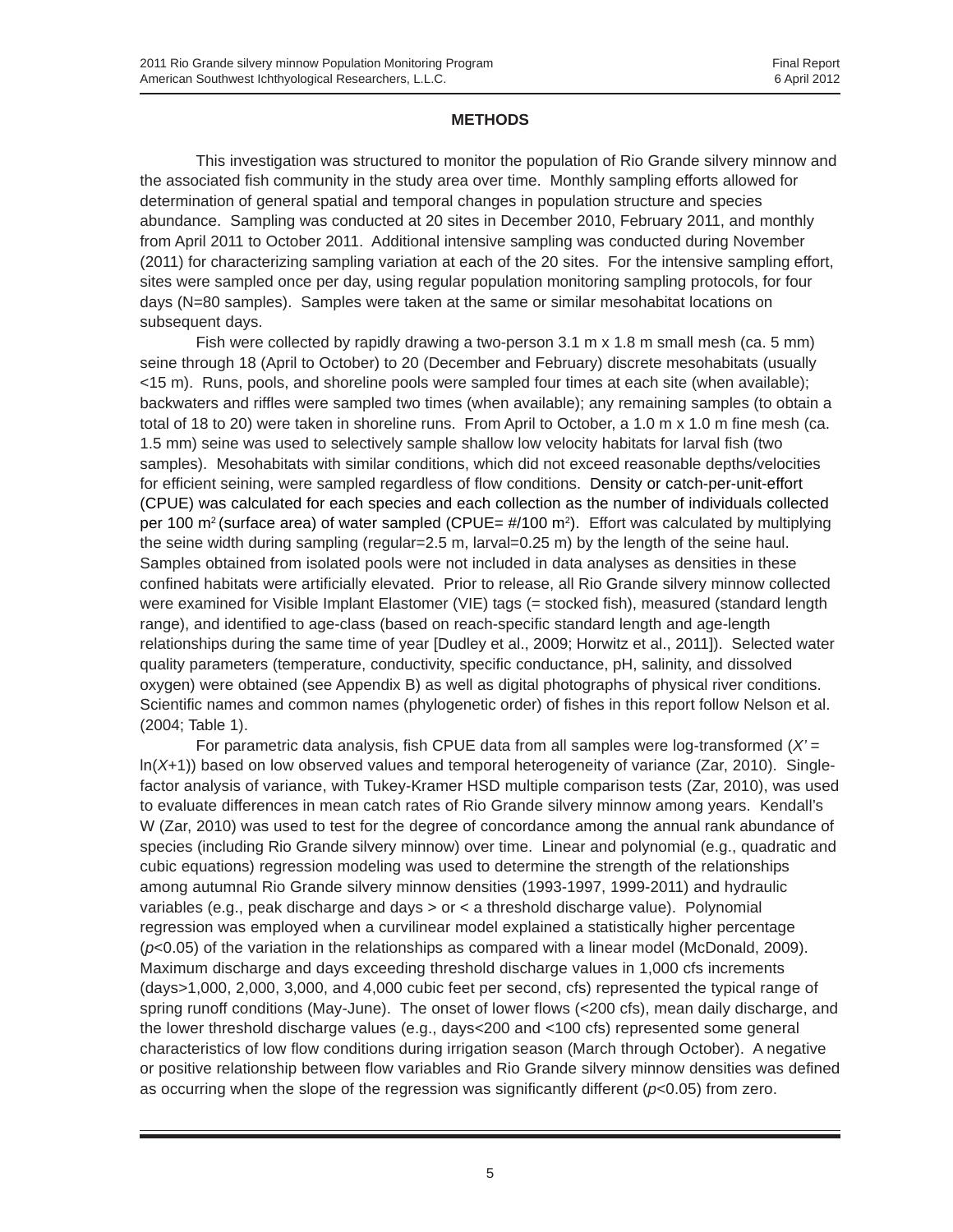#### Table 1. Scientific and common names and species codes of fish collected in the Middle Rio Grande from 1993 to 2011.

| <b>Scientific Name</b>                                 | <b>Common Name</b>          | Code                                                                                                                             |
|--------------------------------------------------------|-----------------------------|----------------------------------------------------------------------------------------------------------------------------------|
| <b>Order Clupeiformes</b><br><b>Family Clupeidae</b>   | herrings                    |                                                                                                                                  |
|                                                        |                             | (DORCEP)<br>(DORPET)                                                                                                             |
| <b>Order Cypriniformes</b><br>Family Cyprinidae        | carps and minnows           |                                                                                                                                  |
|                                                        | silvery minnow <sup>1</sup> | (CAMANO)<br>(CARAUR)<br>(CYPLUT)<br>(CYPCAR)<br>(GILPAN)<br>(HYBAMA)<br>(NOTCRY)<br>(PIMPRO)<br>(PIMVIG)<br>(PLAGRA)<br>(RHICAT) |
| Family Catostomidae                                    | suckers                     |                                                                                                                                  |
|                                                        |                             | (CARCAR)<br>(CATCOM)<br>(ICTBUB)                                                                                                 |
| <b>Order Siluriformes</b><br>Family Ictaluridae        | North American catfishes    |                                                                                                                                  |
|                                                        |                             | (AMEMEL)<br>(AMENAT)<br>(ICTFUR)<br>(ICTPUN)<br>(PYLOLI)                                                                         |
| <b>Order Salmoniformes</b><br><b>Family Salmonidae</b> | trouts and salmons          |                                                                                                                                  |
|                                                        |                             | (ONCMYK)<br>(SALTRU)                                                                                                             |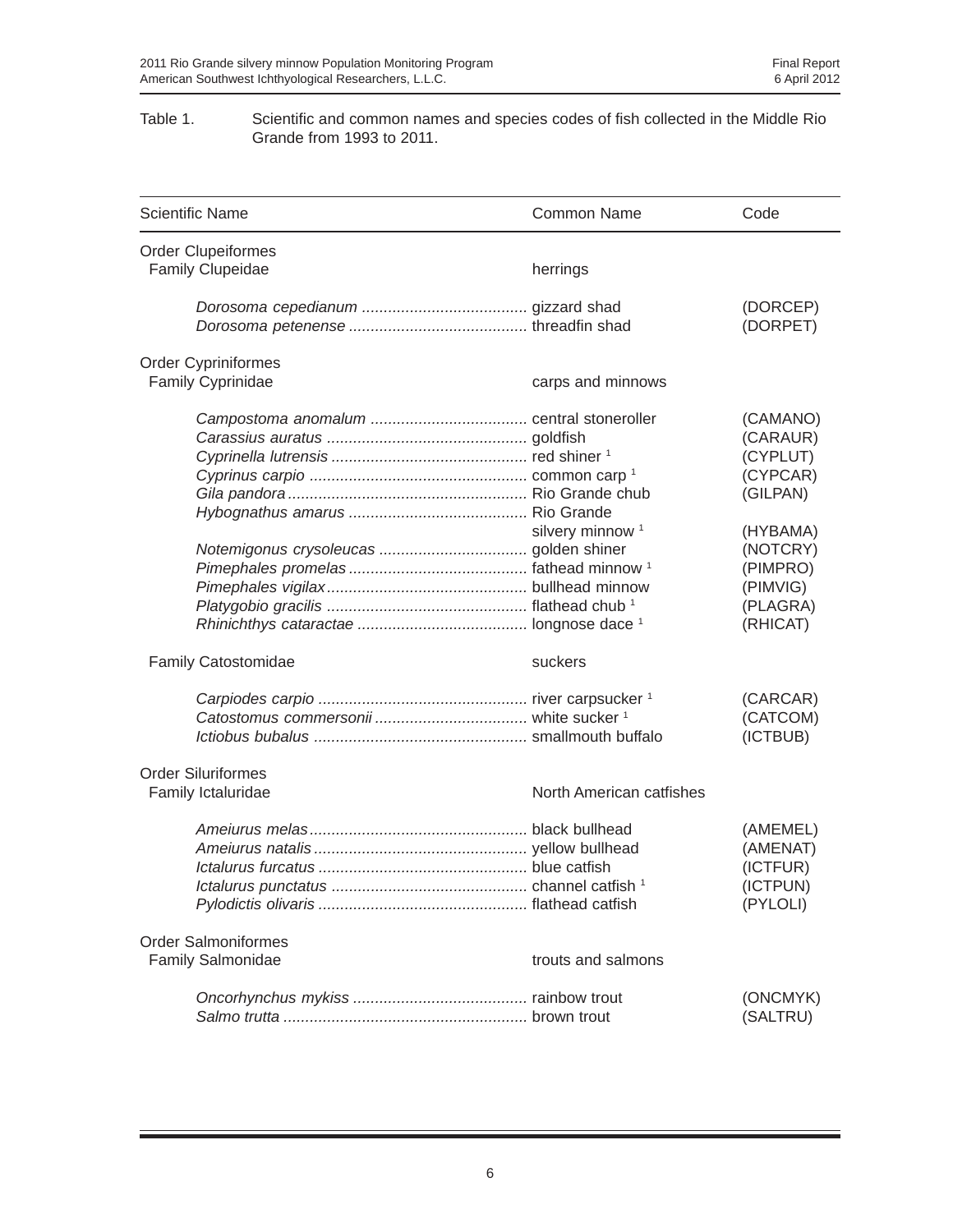#### Table 1. Scientific and common names and species codes of fish collected in the Middle Rio Grande from 1993 to 2011 (continued).

| <b>Scientific Name</b>                                  | Common Name      | Code                                                                             |
|---------------------------------------------------------|------------------|----------------------------------------------------------------------------------|
| Order Cyprinodontiformes<br><b>Family Poeciliidae</b>   | livebearers      |                                                                                  |
|                                                         |                  | (GAMAFF)                                                                         |
| Family Moronidae                                        | temperate basses |                                                                                  |
|                                                         |                  | (MORCHR)<br>(MORSAX)                                                             |
| <b>Order Perciformes</b><br><b>Family Centrarchidae</b> | sunfishes        |                                                                                  |
|                                                         |                  | (LEPCYA)<br>(LEPMAC)<br>(LEPMEG)<br>(MICDOL)<br>(MICSAL)<br>(POMANN)<br>(POMNIG) |
| Family Percidae                                         | perches          |                                                                                  |
|                                                         |                  | (PERFLA)<br>(PERMAC)<br>(SANVIT)                                                 |

<sup>1</sup> Focal taxa represent the ten most commonly abundant species present in Middle Rio Grande collections; these species are illustrated in monthly plots of data.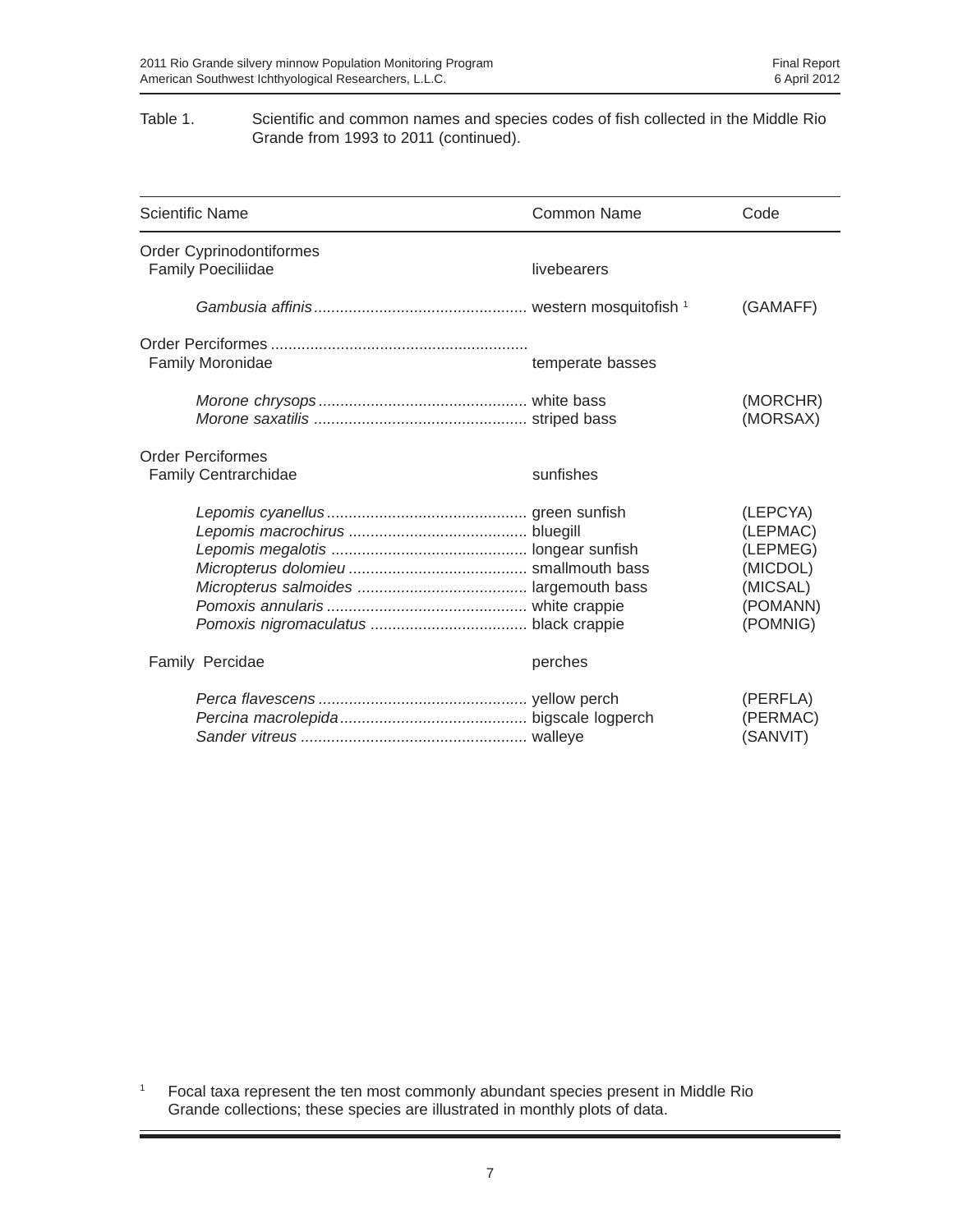Site-specific sampling variation was evaluated using coefficient of variation values generated from multi-day sampling efforts at each of the 20 sites. The coefficient of variation (*CV*=ratio of the standard error to the mean, Pollack et al., 1990) was calculated for the four day sampling period. Values of *CV* were calculated for sites, reaches, and the study area.

#### **RESULTS**

#### **Rio Grande Silvery Minnow**

#### *Population status*

The December 2010 to October 2011 abundance of Rio Grande silvery minnow at reachspecific collection sites varied within and among seasons. Density of this species also varied noticeably within and among sampling reaches (Figures 3 and 4). The Isleta and San Acacia reaches generally produced the highest post-spawning densities (July-October).

In December 2010, sampling covered 11,437.3  $m<sup>2</sup>$  and Rio Grande silvery minnow (N=704) composed 30.7% of the total catch. This species was present in 117 of the 236 seine hauls that yielded any fish. Rio Grande silvery minnow was present at 17 of 20 localities and was most abundant in the San Acacia Reach and upper portions of the Angostura and Isleta reaches.

February 2011 population monitoring efforts (10,969.0 m<sup>2</sup>) yielded a modest number of Rio Grande silvery minnow (N=383). This species composed 31.1% of the total catch and was present in 118 of the 198 seine hauls that yielded any fish. Rio Grande silvery minnow was present at all sampling localities in the Isleta and San Acacia reaches but only at Site #2 in the Angostura Reach.

The April 2011 sampling efforts covered 10,272.2 m<sup>2</sup>. Rio Grande silvery minnow (N=56) was relatively rare, composing 3.6% of the total catch. This species was present in 36 of the 198 seine hauls that yielded any fish. Rio Grande silvery minnow was present in samples at 14 of 20 sampling localities and was most abundant in the San Acacia Reach.

During May 2011, Rio Grande silvery minnow (N=64) was infrequently captured in the 9,796.1 m<sup>2</sup> of water sampled. This species composed 2.2% of the total fish catch. Rio Grande silvery minnow was present in 32 of the 226 seine hauls that yielded any fish. Rio Grande silvery minnow was present at 11 of 20 localities. The May cumulative catch of Rio Grande silvery minnow was composed mostly of individuals from the San Acacia Reach with lesser numbers in the Isleta and Angostura reaches.

Monitoring of Rio Grande silvery minnow during June 2011 yielded 42 individuals in 10,406.2 m<sup>2</sup> of aquatic habitat sampled. Rio Grande silvery minnow composed 1.1% of the total catch. This species was present in 25 of the 279 seine hauls that yielded any fish. This species was collected at 9 of the 20 sampling sites. During June, Rio Grande silvery minnow were most abundant in the San Acacia Reach.

Rio Grande silvery minnow was more abundant in July 2011 ( $N=285; 8,470.7$  m<sup>2</sup>) and composed 2.5% of the total catch. Rio Grande silvery minnow was present in 54 of the 292 seine hauls that yielded any fish. Rio Grande silvery minnow was collected at 12 of 20 sampling sites. The distribution of this species was uneven; the highest densities were recorded in the San Acacia Reach.

The August 2011 sampling effort produced a moderate number of Rio Grande silvery minnow (N=456; 9,739.4 m<sup>2</sup>). Rio Grande silvery minnow composed 8.6% of the total catch and was present in 83 of the 291 seine hauls that yielded any fish. Individuals were collected at 15 of the 20 sampling sites. The August cumulative catch of Rio Grande silvery minnow was composed mostly of individuals from the San Acacia Reach although modest densities were also observed in the Angostura Reach.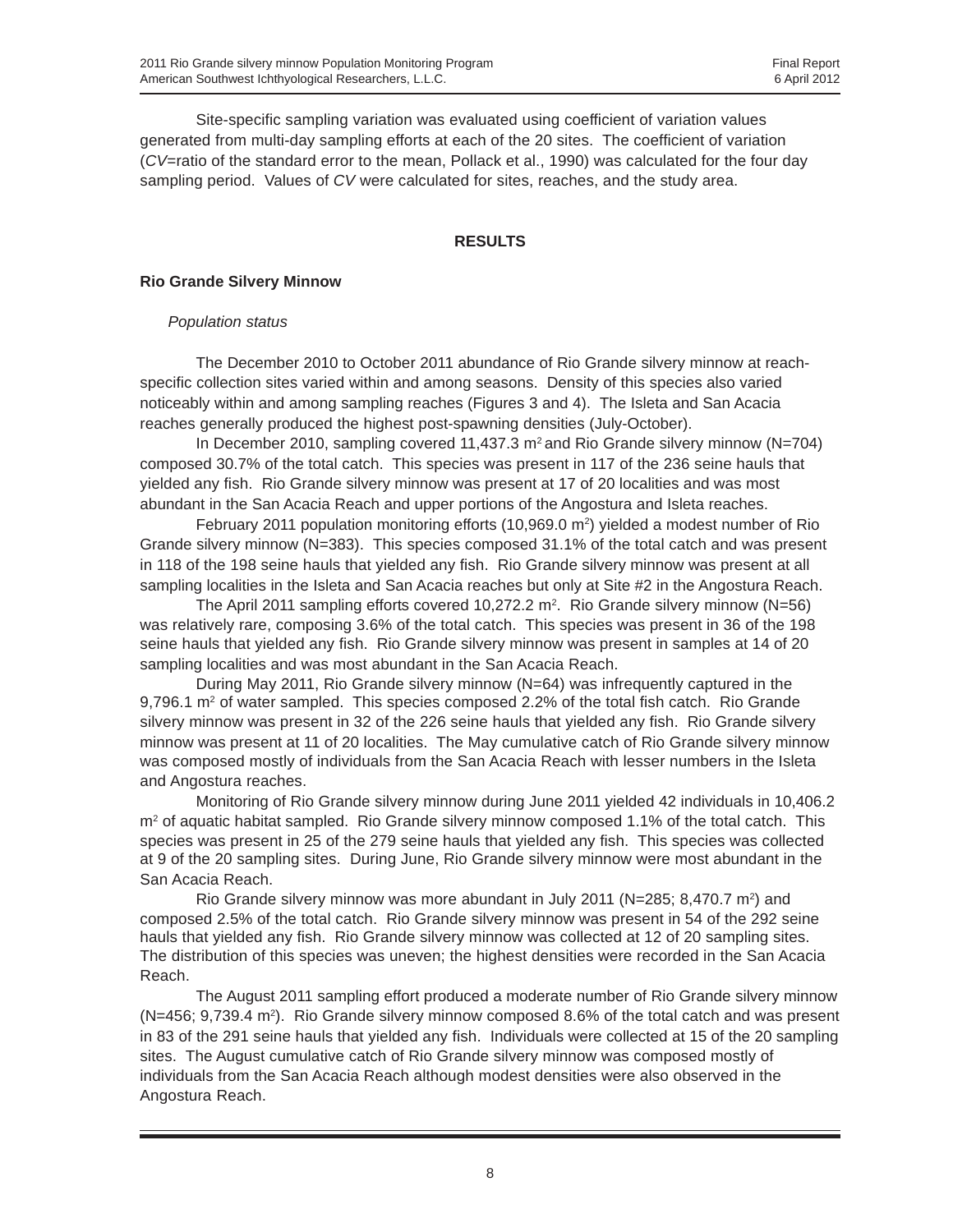

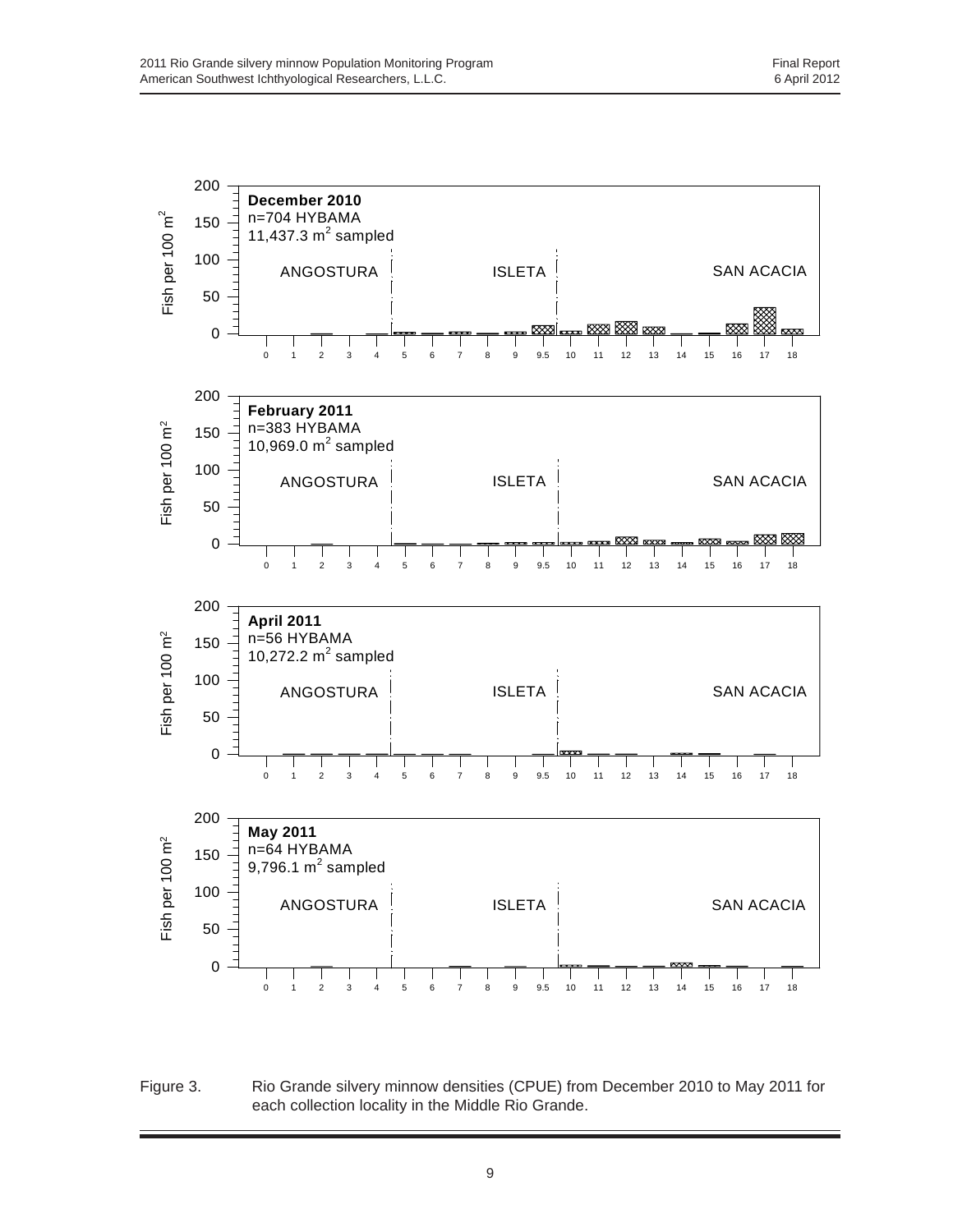

Figure 4. Rio Grande silvery minnow densities (CPUE) from June to October 2011 for each collection locality in the Middle Rio Grande.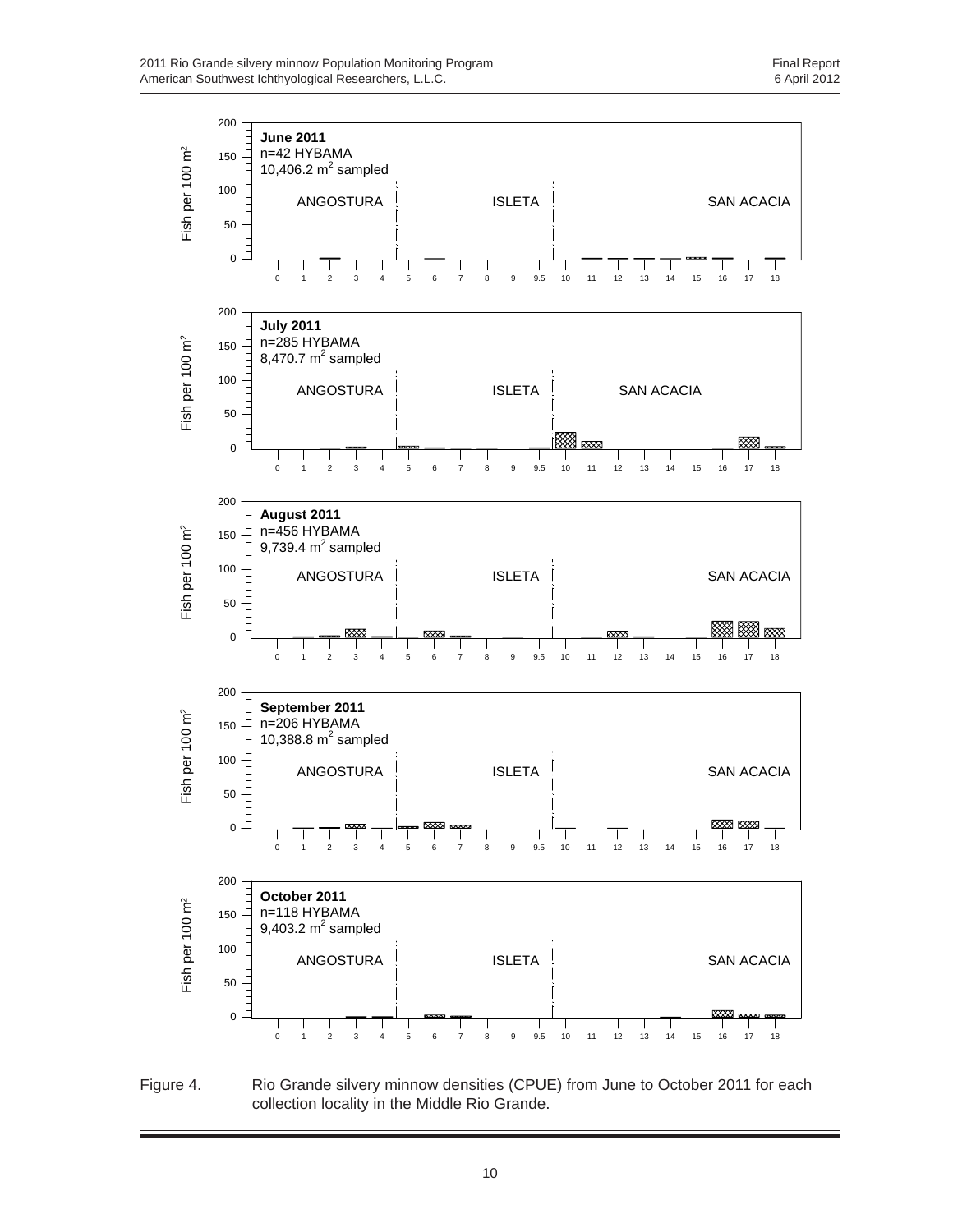Lower numbers of Rio Grande silvery minnow (N=206) were collected during September 2011, as compared to August, in the 10,388.8  $m<sup>2</sup>$  (surface area) of water sampled. Rio Grande silvery minnow composed 4.0% of the total catch. Rio Grande silvery minnow was present in 57 of the 315 seine hauls that yielded any fish species. Individuals were collected at 12 of the 20 sampling sites. The September cumulative catch of Rio Grande silvery minnow was relatively evenly distributed among the three sampling reaches.

Few Rio Grande silvery minnow were collected at the sampling sites during October 2011  $(N=118; 9,403.2 \text{ m}^2)$ . This species composed 2.9% of the total catch and was present in 36 of the 249 seine hauls that yielded any fish. Rio Grande silvery minnow was present at 8 of 20 localities. The October cumulative catch of Rio Grande silvery minnow was composed mostly of individuals from the San Acacia Reach with the lowest numbers in the Angostura Reach.

A month-by-month summary of Rio Grande silvery minnow densities provides reference to trends in relative abundance observed from December 2010 to October 2011 (Table 2). Large numbers of Rio Grande silvery minnow  $(N = 585)$  were collected in the San Acacia Reach during December 2010 (although most were recently stocked individuals). The overall abundance of this species declined steadily during the early half of 2011. While the density of Rio Grande silvery minnow increased from June to August 2011, the abundance of this species dropped rapidly from August to October 2011.

Densities of Rio Grande silvery minnow from December 2010 to October 2011 were generally highest in the Isleta and San Acacia reaches. The San Acacia Reach yielded the most individuals (N=1,829) (Figure 5), followed by the Isleta Reach (N=333), and Angostura Reach (N=152). The abundance of Rio Grande silvery minnow was relatively high in the San Acacia Reach by July but didn't peak in the upstream reaches until August. Age-0 individuals composed a large proportion of the catch from July through October (Figure 6). Densities of Rio Grande silvery minnow declined rapidly from August to October.

Rio Grande silvery minnow densities varied widely among sites over the full sampling period in all three sampling reaches (Figure 7). Site #3 consistently yielded the highest number of this species in the Angostura Reach and no individuals were collected at Site #0 all year. The highest densities of Rio Grande silvery minnow tended to be at the upstream and downstream portion of both the Isleta and San Acacia reaches.

#### *Population trends: 1993 to 2011*

Rio Grande silvery minnow density, plotted as quarterly collections, has fluctuated dramatically over the past decade (Figure 8). Rio Grande silvery minnow October densities (1993- 1997, 1999-2011) were significantly different among sampling years (*df*=17, *F*=17.5, *p*<0.0001) with the highest densities in 2005 and the lowest densities in 2003. Densities have declined or increased two to three orders of magnitude on several occasions within the last decade, often within the span of only two or three years. Despite seasonal fluctuations in the abundance of this species, recent samples document a relatively low stable population in 2010 and 2011 (Figures 9 and 10). Decreases were particularly notable in the Angostura Reach from August to October 2011. October population monitoring efforts in 2011 demonstrated that Rio Grande silvery minnow density was significantly lower (*p*<0.05) than in recent years (e.g., 2007, 2008, and 2009) but not significantly higher ( $p$ >0.05) than in the lowest density years (e.g., 2002 and 2003). Also, October population monitoring samples illustrate that there was no significant change ( $p$ >0.05) in Rio Grande silvery minnow densities from 2010 to 2011 (Figure 11).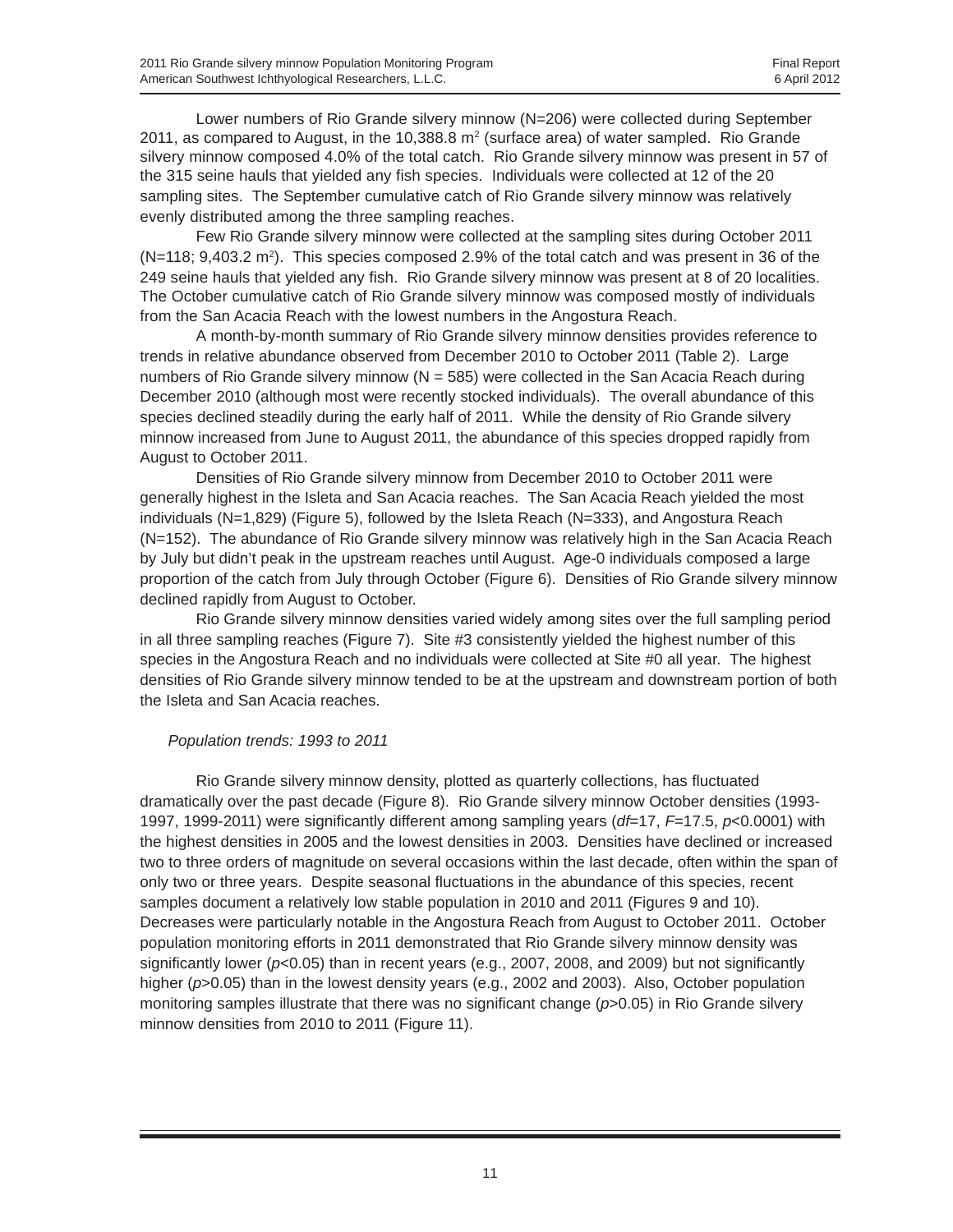#### Table 2. Summary of the monthly catch of Rio Grande silvery minnow, by site and reach, from December 2010 to October 2011. Numerals in pararenthesis are the number of individuals in a site collection that were marked (subset of the total).

| <b>REACH</b>          | SITE #         | <b>SITE NAME</b>       | D                        | F              | A                    | M                        | J                        | J                        | A              | S              | $\circ$              | T       |
|-----------------------|----------------|------------------------|--------------------------|----------------|----------------------|--------------------------|--------------------------|--------------------------|----------------|----------------|----------------------|---------|
|                       |                |                        | E                        | E              | P                    | A                        | U                        | U                        | $\cup$         | E              | C                    | $\circ$ |
|                       |                |                        | C                        | B              | R                    | Y                        | N                        | L                        | G              | P              | T                    | T       |
|                       |                |                        |                          |                |                      |                          |                          |                          |                |                |                      | Α       |
|                       |                |                        |                          |                |                      |                          |                          |                          |                |                |                      | L       |
|                       |                |                        |                          |                |                      |                          |                          |                          |                |                |                      |         |
| Angostura             | 0              | Angostura Dam          |                          |                |                      |                          |                          |                          |                |                |                      | 0       |
| Angostura             | $\mathbf{1}$   | Bernalillo             |                          | $\sim$         | 3                    |                          |                          |                          | 5              | $\overline{2}$ | $\blacksquare$       | 10      |
| Angostura             | $\overline{2}$ | Rio Rancho             | 2                        | $\overline{2}$ | 3                    | 1                        | 5                        | $\overline{2}$           | 9              | 6              | ä,                   | 30      |
| Angostura             | 3              | Central Ave.           | $\overline{\phantom{a}}$ | $\sim$         | 4                    | $\overline{\phantom{a}}$ | L.                       | 9                        | 55             | 28             | 3                    | 99      |
| Angostura             | $\overline{4}$ | Rio Bravo Blvd.        | 1                        | ÷.             | $\overline{2}$       |                          | $\ddot{\phantom{1}}$     | ÷.                       | 6              | $\mathbf{1}$   | 3                    | 13      |
| Angostura Totals      |                |                        | 3                        | 2              | 12                   | 1                        | 5                        | 11                       | 75             | 37             | 6                    | 152     |
| Isleta                | 5              | Los Lunas              | 14                       | 7              | $\mathbf{1}$         | $\overline{a}$           | $\blacksquare$           | 17                       | 3              | 11             | $\blacksquare$       | 53      |
| Isleta                | 6              | Belen                  | 4                        | 3              | 1                    | ٠                        | 1                        | 3                        | 42             | 31             | 15                   | 100     |
| Isleta                | $\overline{7}$ | Jarales                | 16                       | $\overline{2}$ | 1                    | $\overline{2}$           | $\blacksquare$           | $\mathbf{1}$             | 9              | 17             | $\overline{7}$       | 55      |
| Isleta                | 8              | Bernardo               | 4(1)                     | 8(5)           | $\ddot{\phantom{1}}$ |                          | ÷.                       | 3                        | ÷.             |                | ä,                   | 15      |
| Isleta                | 9              | La Joya                | 15(10)                   | 12(10)         | ä,                   | 1(1)                     | $\blacksquare$           | $\sim$                   | 1              |                | $\ddot{\phantom{1}}$ | 29      |
| Isleta                | 9.5            | North of San Acacia    | 63(5)                    | 14(2)          | 1                    |                          |                          | 3                        |                |                |                      | 81      |
| <b>Isleta Totals</b>  |                |                        | 116                      | 46             | 4                    | 3                        | 1                        | 27                       | 55             | 59             | 22                   | 333     |
| San Acacia            | 10             | San Acacia Dam         | 24(5)                    | 14(1)          | 16(1)                | 9(1)                     | ٠                        | 104(2)                   | $\overline{a}$ | 1              | $\blacksquare$       | 168     |
| San Acacia            | 11             | South of San Acacia    | 70(64)                   | 23(17)         | 2(1)                 | 6                        | 5(1)                     | 50                       | 1              |                | ÷                    | 157     |
| San Acacia            | 12             | Socorro                | 101                      | 48             | 3                    | $\overline{2}$           | 3                        |                          | 45             | $\mathbf{1}$   | ÷.                   | 203     |
| San Acacia            | 13             | North of San Antonio   | 65                       | 28             |                      | 4                        | 4                        | ÷.                       | 5              |                | $\blacksquare$       | 106     |
| San Acacia            | 14             | San Antonio            | 2                        | 14             | 11(1)                | 27(1)                    | 1                        | $\ddot{\phantom{1}}$     | $\blacksquare$ | ٠.             | 1                    | 56      |
| San Acacia            | 15             | South of San Antonio   | 6(6)                     | 46(32)         | 7(2)                 | 7(1)                     | 11(3)                    | $\overline{\phantom{a}}$ | 1              |                | $\blacksquare$       | 78      |
| San Acacia            | 16             | San Marcial            | 68(67)                   | 25(3)          | $\blacksquare$       | 3                        | 6(1)                     | $\mathbf{1}$             | 119            | 58             | 52                   | 332     |
| San Acacia            | 17             | South of San Marcial 1 | 211(171)                 | 60(8)          | 1                    | $\blacksquare$           | $\overline{\phantom{a}}$ | 78                       | 92             | 49             | 23                   | 514     |
| San Acacia            | 18             | South of San Marcial 2 | 38(13)                   | 77(6)          | $\blacksquare$       | 2(1)                     | 6                        | 14                       | 63             | $\mathbf{1}$   | 14                   | 215     |
| San Acacia Totals     |                |                        | 585                      | 335            | 40                   | 60                       | 36                       | 247                      | 326            | 110            | 90                   | 1,829   |
| <b>MONTHLY TOTALS</b> |                |                        | 704                      | 383            | 56                   | 64                       | 42                       | 285                      | 456            | 206            | 118                  | 2,314   |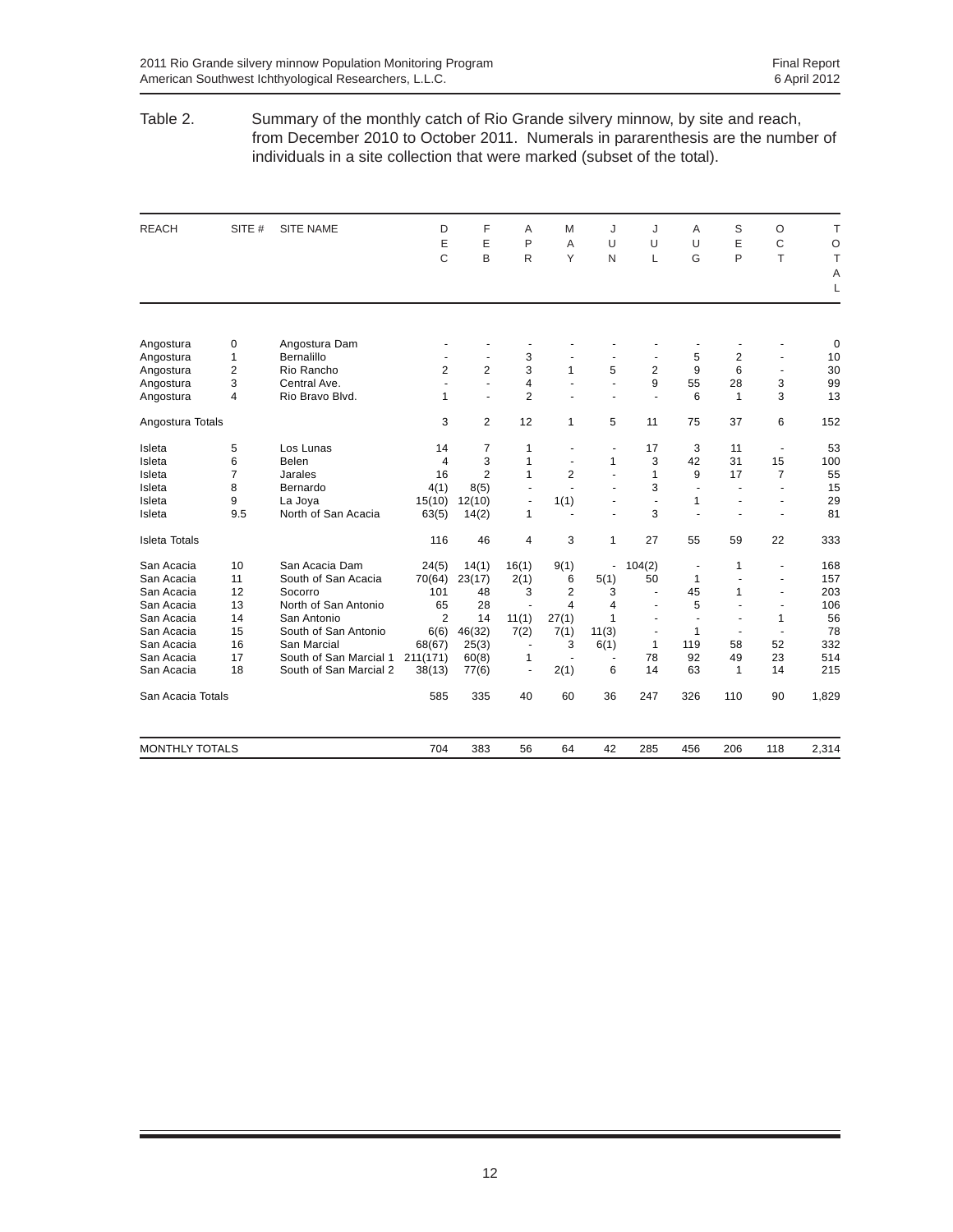

Figure 5. Rio Grande silvery minnow densities (CPUE) by river reach for December 2010 to October 2011 samples in the Middle Rio Grande.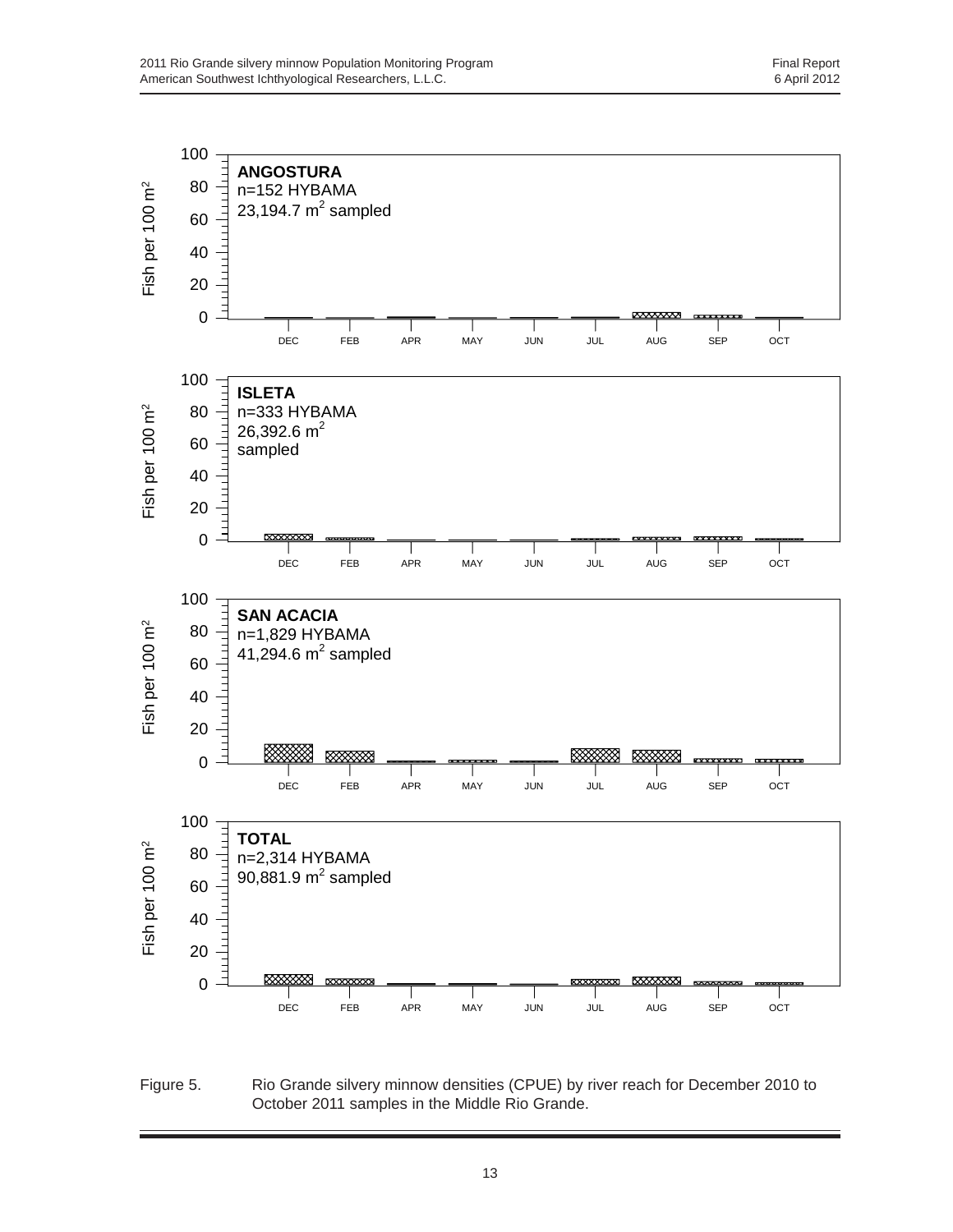

Figure 6. Inter-month fluctuations in densities of Rio Grande silvery minnow from December 2010 to October 2011 (**A**=all age-classes including age-0 [circle]; **B**=age-0 only [diamond]). Symbols represent mean value for all sites sampled (n=20); bars represent the standard error. Dotted horizontal lines represent orders of magnitude.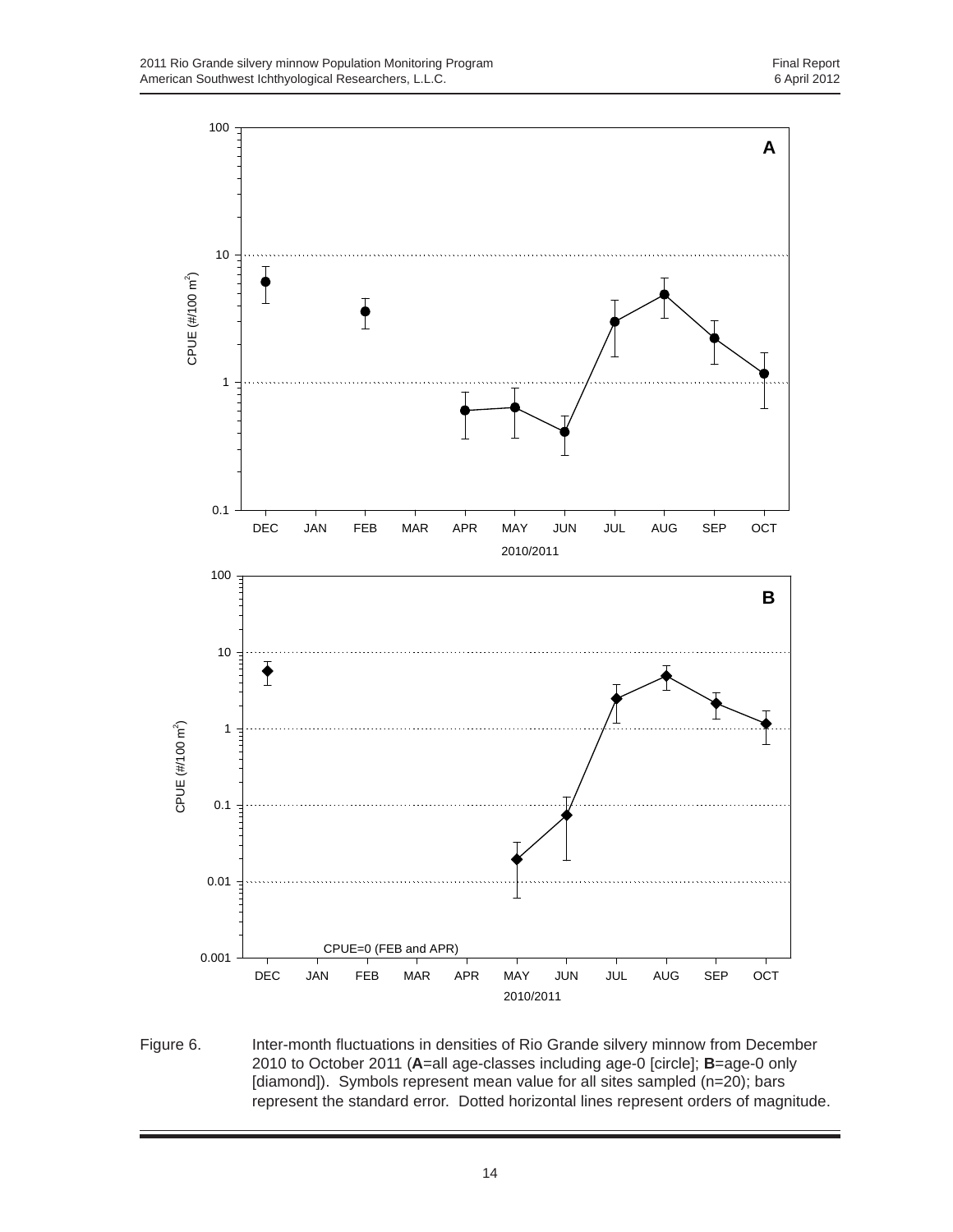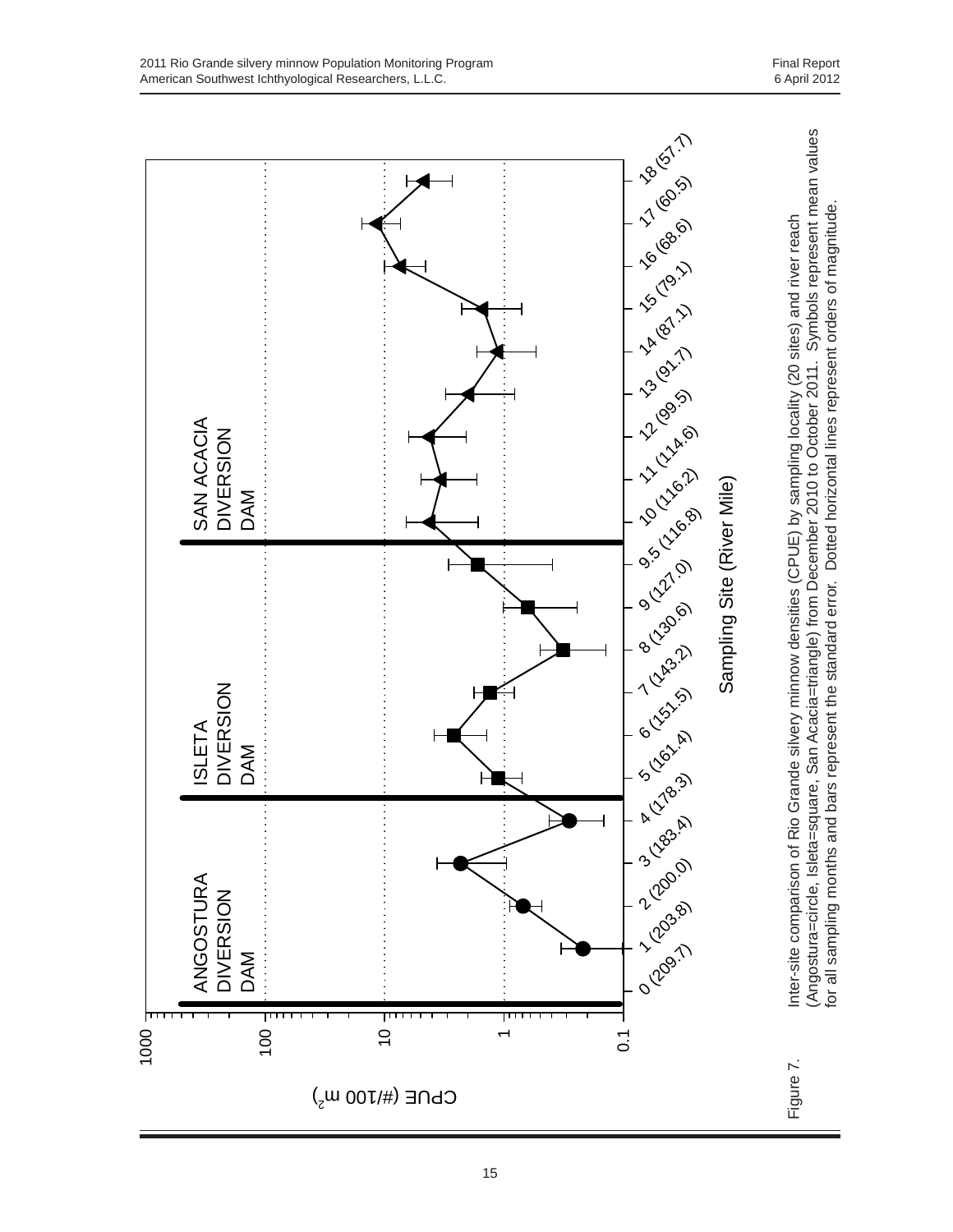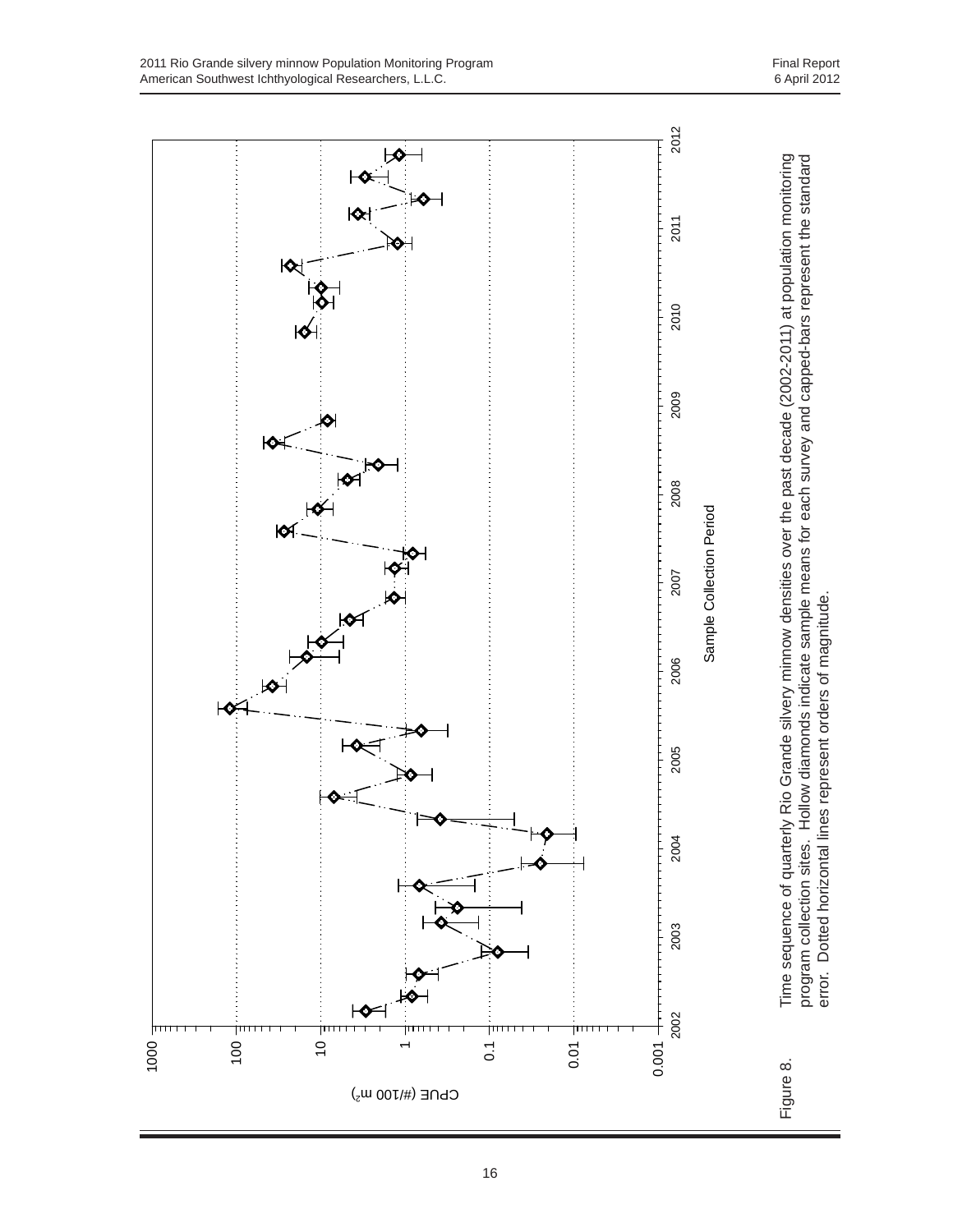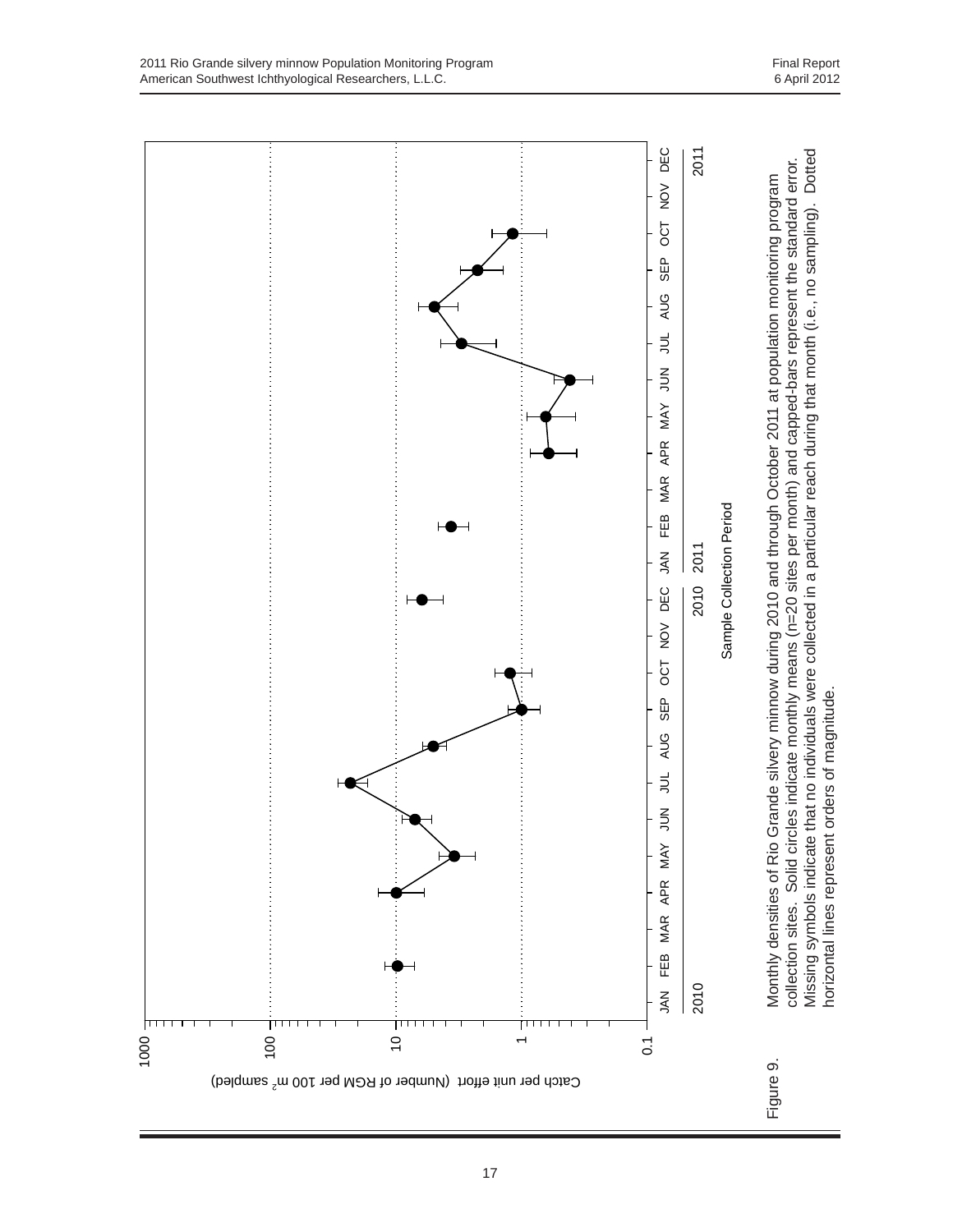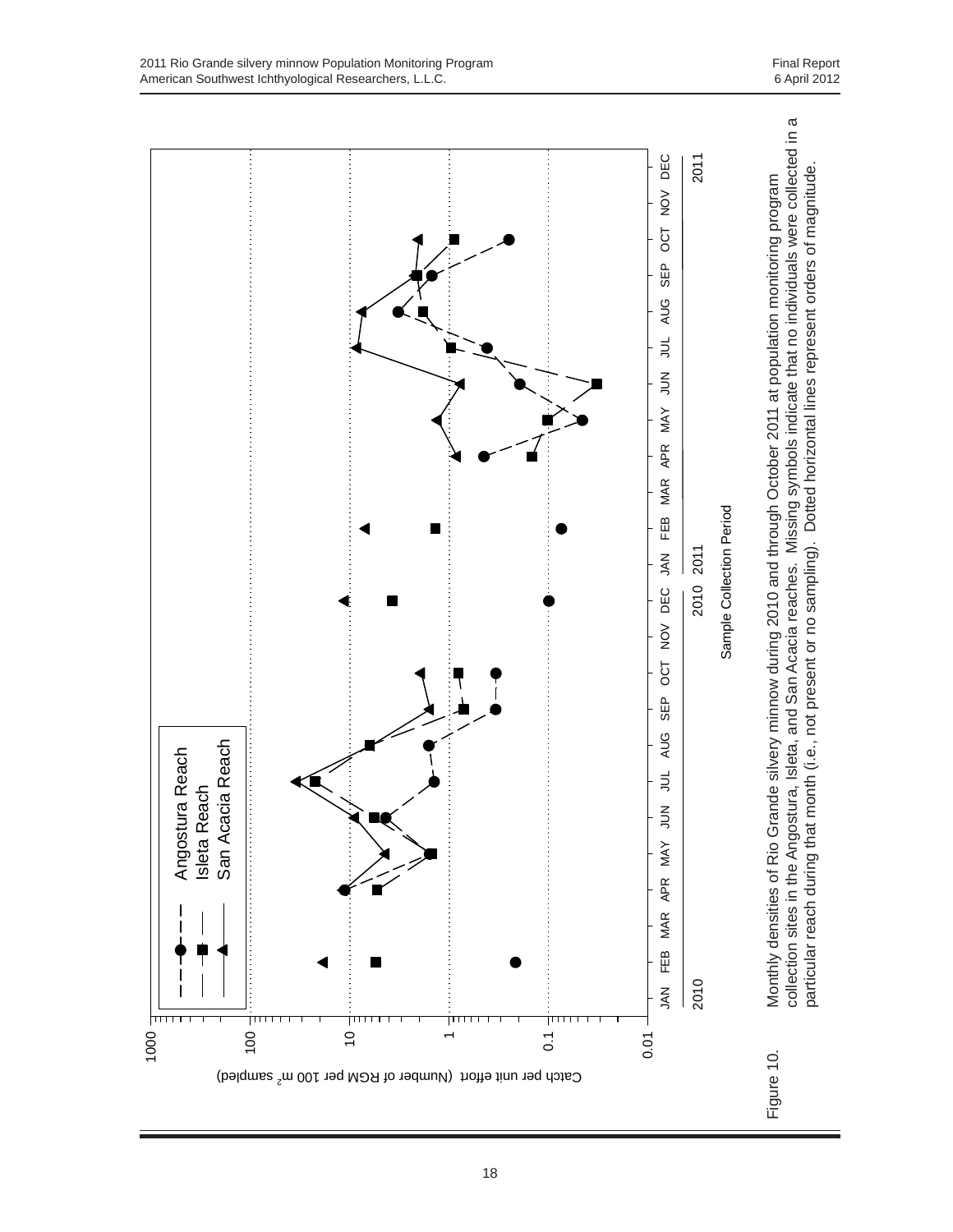

Figure 11. Rio Grande silvery minnow densities (CPUE) during October, at all sampling sites, by sampling year (1993-1997, 1999-2011). Solid circles indicate means and capped-bars represent the standard error. Dotted horizontal lines represent orders of magnitude.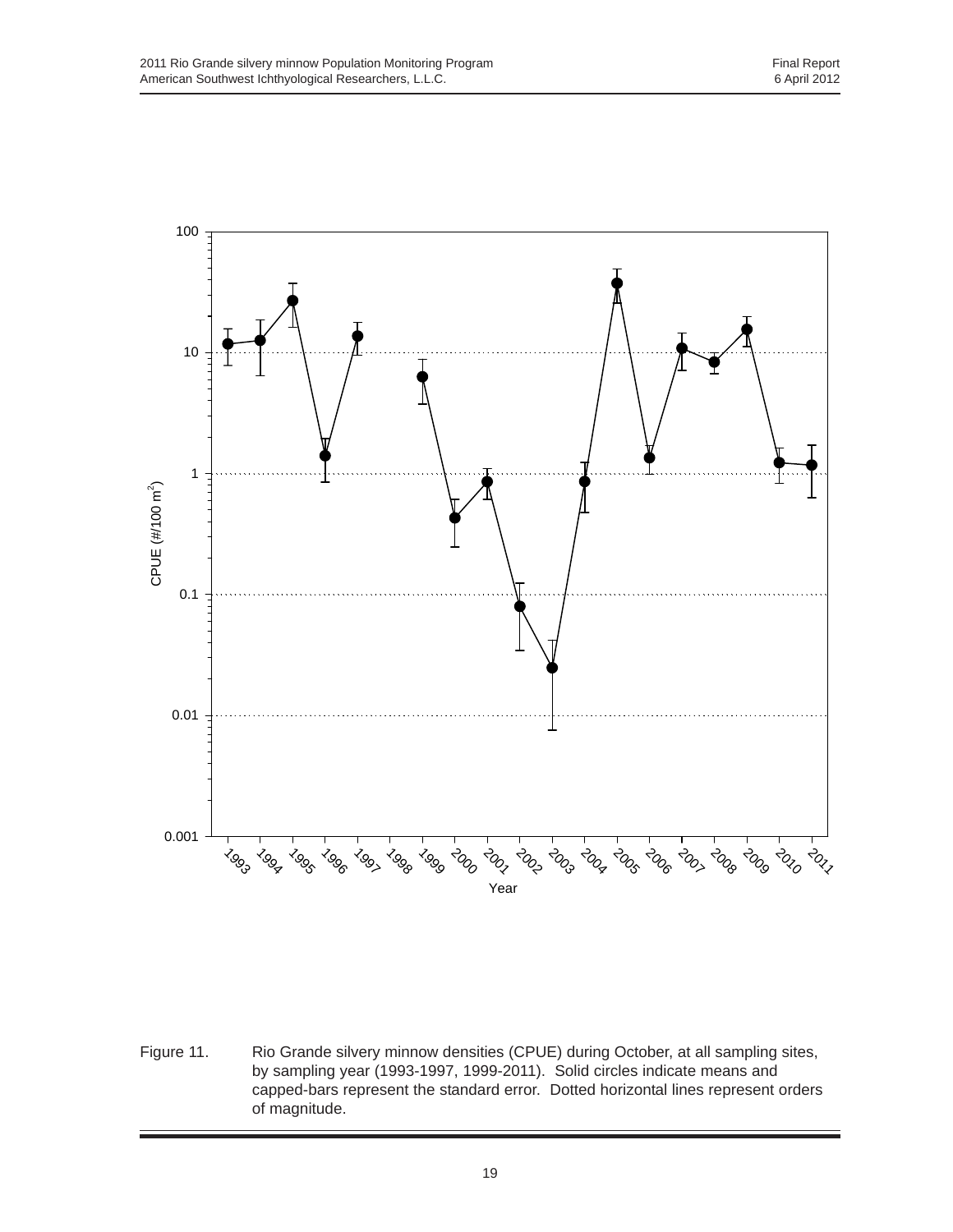Hydraulic variables that represent different flow conditions were compared at upstream and downstream USGS gauging stations in the Middle Rio Grande. Extended periods of higher flows were recorded in 1993-1995, 1997, 1999, 2004, 2005, and 2007-2009. These years had a notably different hydrological compared with 1996, 2000-2003, 2006, 2010, and 2011. There were fewer high flow days (e.g., resulting from spring runoff) at downstream sampling sites as compared with upstream sampling sites. Conversely, there were more low flow days (e.g., resulting from higher irrigation demand during summer) at downstream sampling sites as compared with upstream sampling sites.

Linear regression analyses of Rio Grande silvery minnow October densities from 1993-1997, 1999-2011 revealed significant relationships with several hydraulic variables. Density increased significantly (*p*<0.01) with maximum discharge and all combinations of number of days with discharge (as measured at the Albuquerque gauge) exceeding a threshold value (Figure 12). The relationships that explained the most variation in mean density were number of days with discharge >2,000 cfs or >3,000 cfs (72% and 75%, respectively). October densities of Rio Grande silvery minnow also increased significantly (*p*<0.001) with delayed onset of low flows and increased mean daily discharge (as measured at the San Marcial gauge; Figure 13). There were also significant negative relationships (*p*<0.001) between Rio Grande silvery minnow densities and number of days with discharge below a certain threshold value (i.e., <200 and <100 cfs). A striking pattern of association between changes in discharge and changes in Rio Grande silvery minnow abundance emerged when plotting the last decade of data (2002 to 2011) on a single graph (Figure 14).

#### *Mesohabitat associations*

Mesohabitats sampled in the Middle Rio Grande were classified during field sampling and given unique codes to identify their hydraulic features (Table 3). The overall distribution of mesohabitats did not differ notably among reaches although there were some exceptions (Figure 15). For example, backwaters were more commonly sampled in the Isleta Reach while riffles were more commonly sampled in the Angostura Reach. A wide variety of habitats were sampled to ensure balanced monitoring for the Middle Rio Grande ichthyofaunal community and all life stages of Rio Grande silvery minnow. The actual habitats occupied by Rio Grande silvery minnow were diverse and included all of the habitats sampled. Habitats most frequently used by Rio Grande silvery minnow (relative to those sampled) included pools, shoreline pools, and shoreline runs.

## **Fish Community**

## *Population status*

The ichthyofaunal community in the Middle Rio Grande between Angostura Diversion Dam and Elephant Butte Reservoir was numerically dominated by cyprinids (Table 4; Appendix C). The native ichthyofauna consisted of eleven species (red shiner, Rio Grande chub, Rio Grande silvery minnow, fathead minnow, flathead chub, longnose dace, river carpsucker, smallmouth buffalo, blue catfish, flathead catfish, and bluegill). Rio Grande chub and blue catfish were the least abundant native fishes (N=1 for each species). Red shiner was the most abundant native species collected (N=22,863), followed by flathead chub (N=3,313), Rio Grande silvery minnow (N=2,314), river carpsucker (N=1,079), and fathead minnow (N=847). The most abundant introduced species were white sucker (N=3,254), western mosquitofish (N=2,393), channel catfish (N=744), and common carp  $(N=562)$ . The nine remaining nonnative fish species were present at much lower numbers  $(N<sub>50</sub>$  for each taxon) than were the aforementioned nonnative species.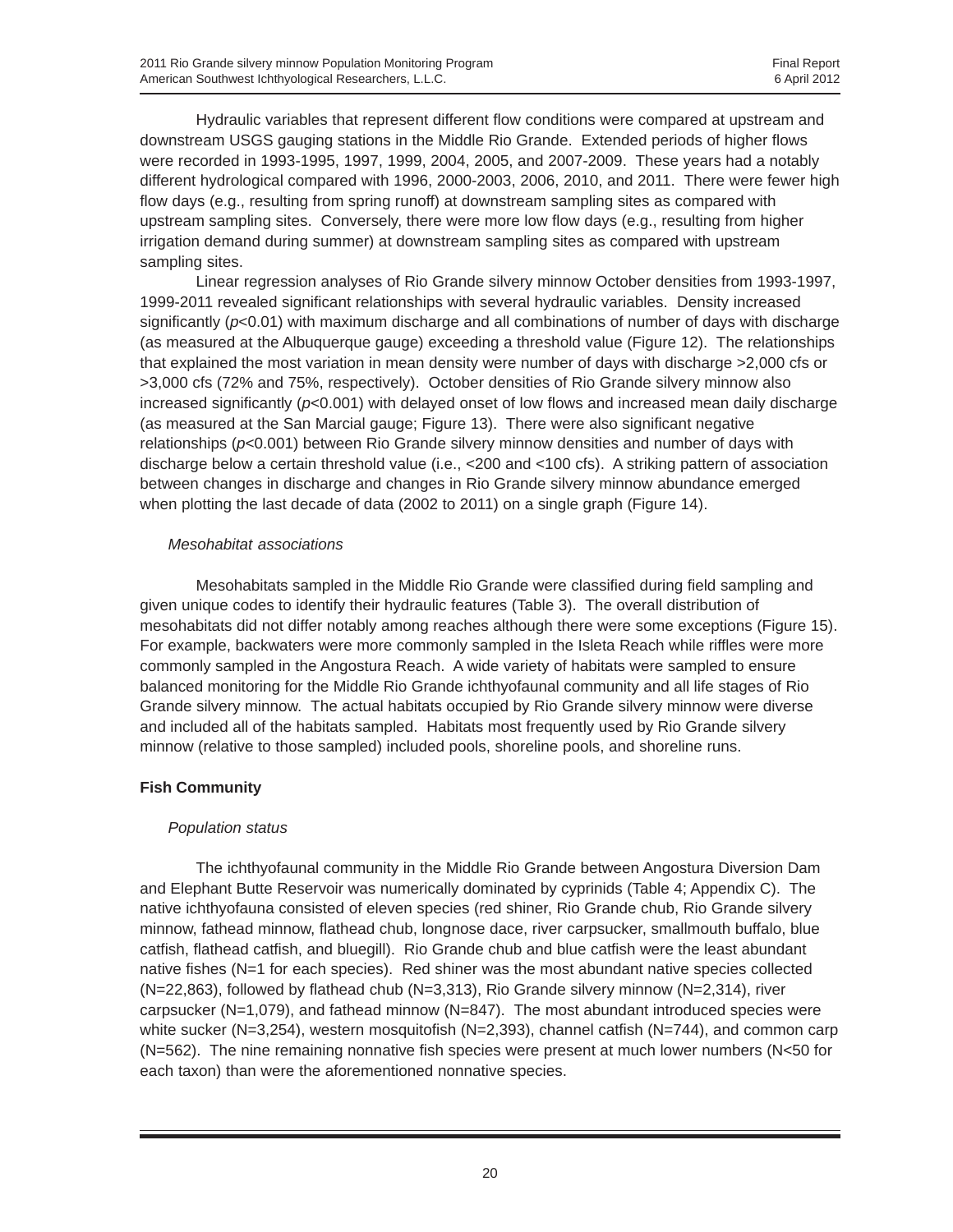2011 Rio Grande silvery minnow Population Monitoring Program<br>
American Southwest Ichthyological Researchers, L.L.C.<br>
6 April 2012 American Southwest Ichthyological Researchers, L.L.C.



Number of days discharge > 4,000 cfs (May and June)

Figure 12 A-E. Regression analysis of Rio Grande silvery minnow log-transformed mean October densities (1993-1997, 1999-2011) and different hydraulic variables (during May and June) for USGS Gauge #08330000 (Rio Grande at Albuquerque, NM). Graph shows regression line (solid) and 95% confidence intervals (dotted).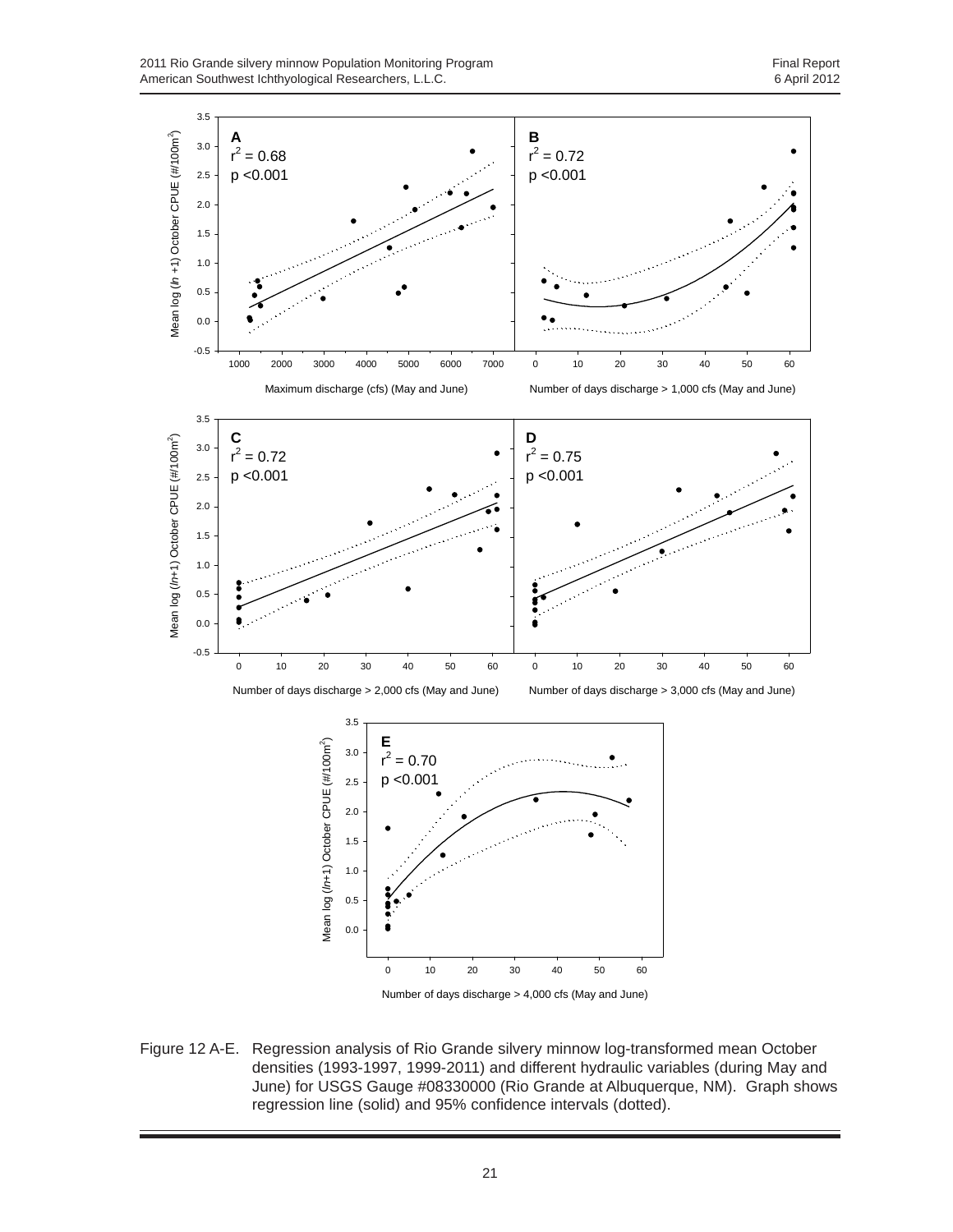

Figure 13 A-D. Regression analysis of Rio Grande silvery minnow log-transformed mean October densities (1993-1997, 1999-2011) and different hydraulic variables for USGS Gauge #08358400 (Rio Grande Floodway at San Marcial, NM). Graph shows regression line (solid) and 95% confidence intervals (dotted).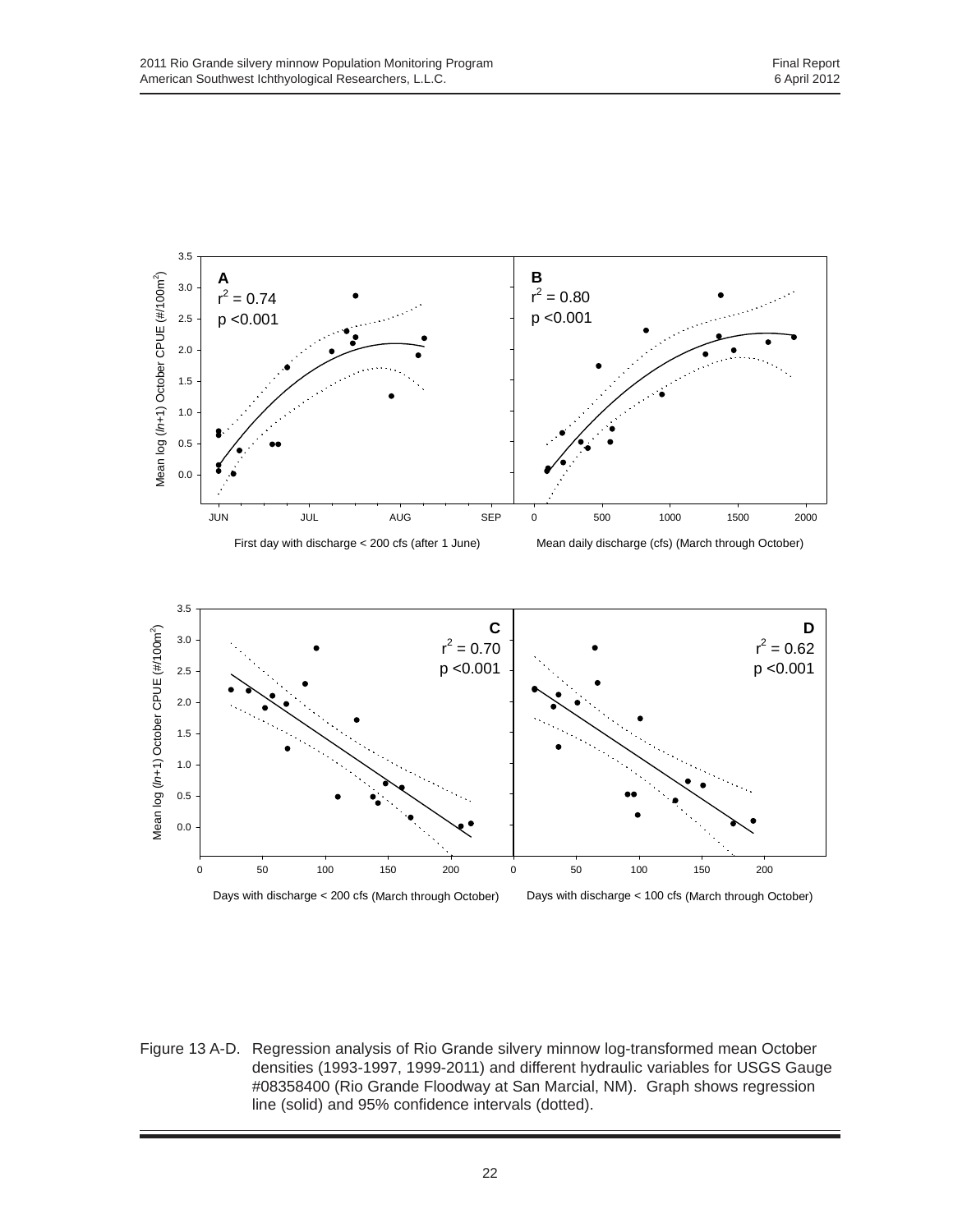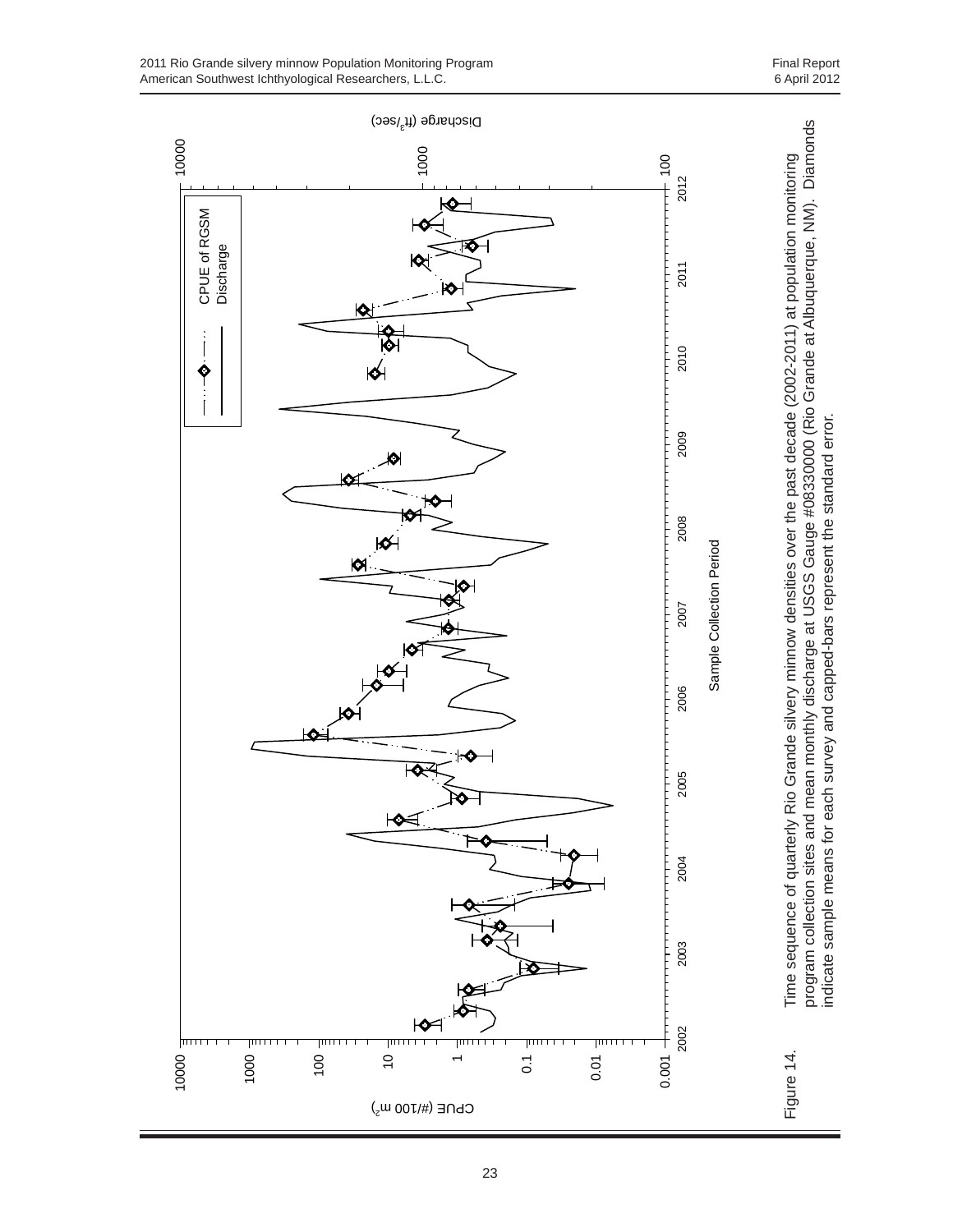#### Table 3. Codes used for mesohabitat type classification in the Middle Rio Grande.

# MESOHABITAT TYPES — *Primary* **MC** Main channel- the section of the river which carries the majority of the flow; there can be only one main channel. **SC** Secondary channel- all channels not designated as the main channel; there can be zero or several secondary channels at a site. **BW Backwater-** a body of water, connected to the main channel, with no appreciable flow; often created by a drop in flow which partially isolates a former channel. **DE Debris piles-** any habitat that has associated organic cover (e.g., grasses, woody vegetation etc.). **RI Riffle-** a shallow and high velocity habitat where the water surface is irregular and broken by waves; generally indicates gravel-cobble substrata. *Secondary* **SH Shoreline-** usually a shallower, lower velocity area that is adjacent to shore. This designation precedes other secondary mesohabitat types (e.g., MCSHRU= main channel shoreline run or SCSHPO= side channel shoreline pool). **PO Pool-** the portion of the river with very little velocity compared to the rest of the river channel (e.g., downstream of islands, instream sand dunes, debris piles, or shoreline peninsulas). **RU** Run- a reach of relatively fast velocity water with laminar flow and a non-turbulent surface.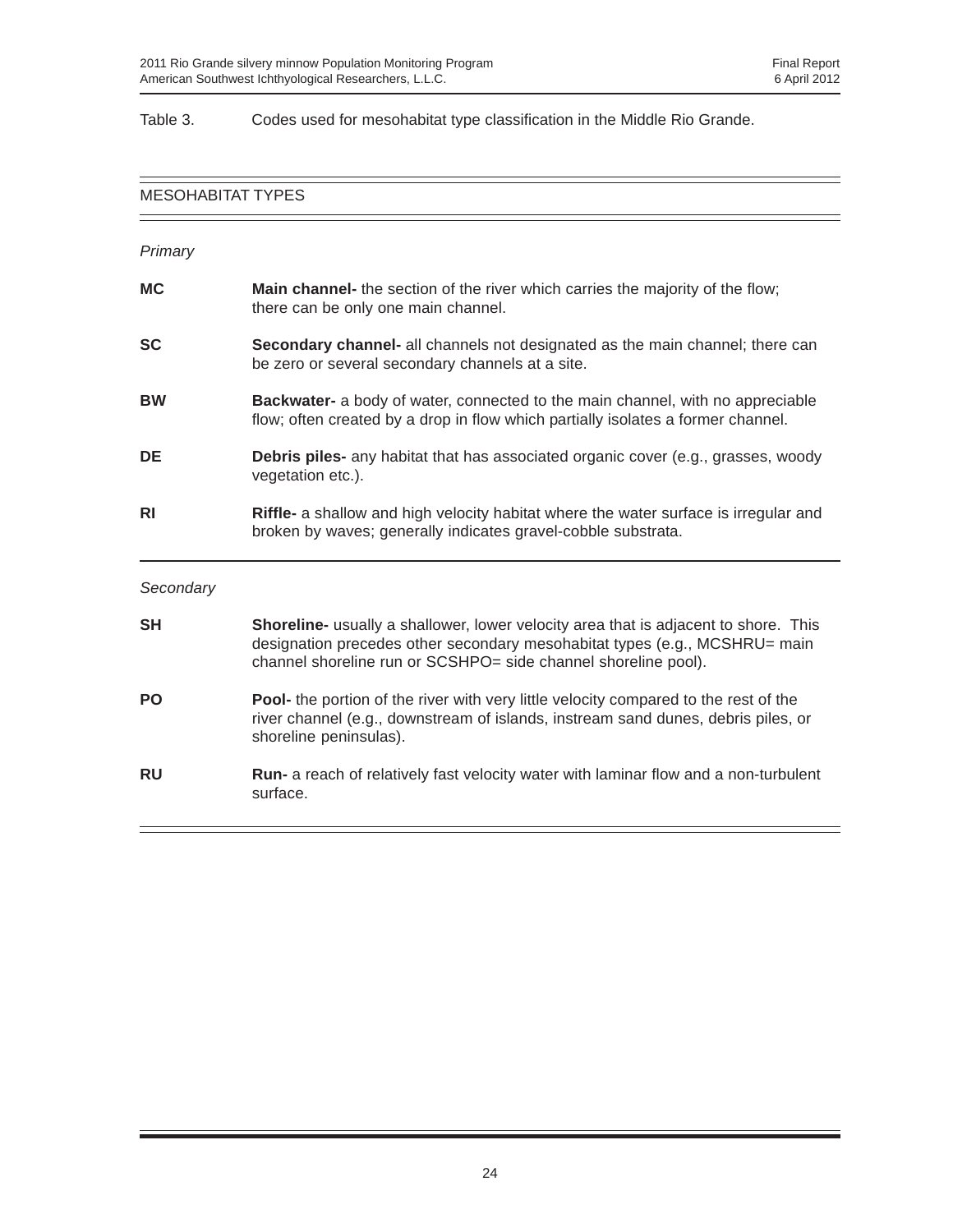

Figure 15. Percent total of mesohabitats (see Table 3 for codes) sampled and those occupied by Rio Grande silvery minnow in the Middle Rio Grande as part of population monitoring from December 2010 to October 2011 for each river reach and the annual total.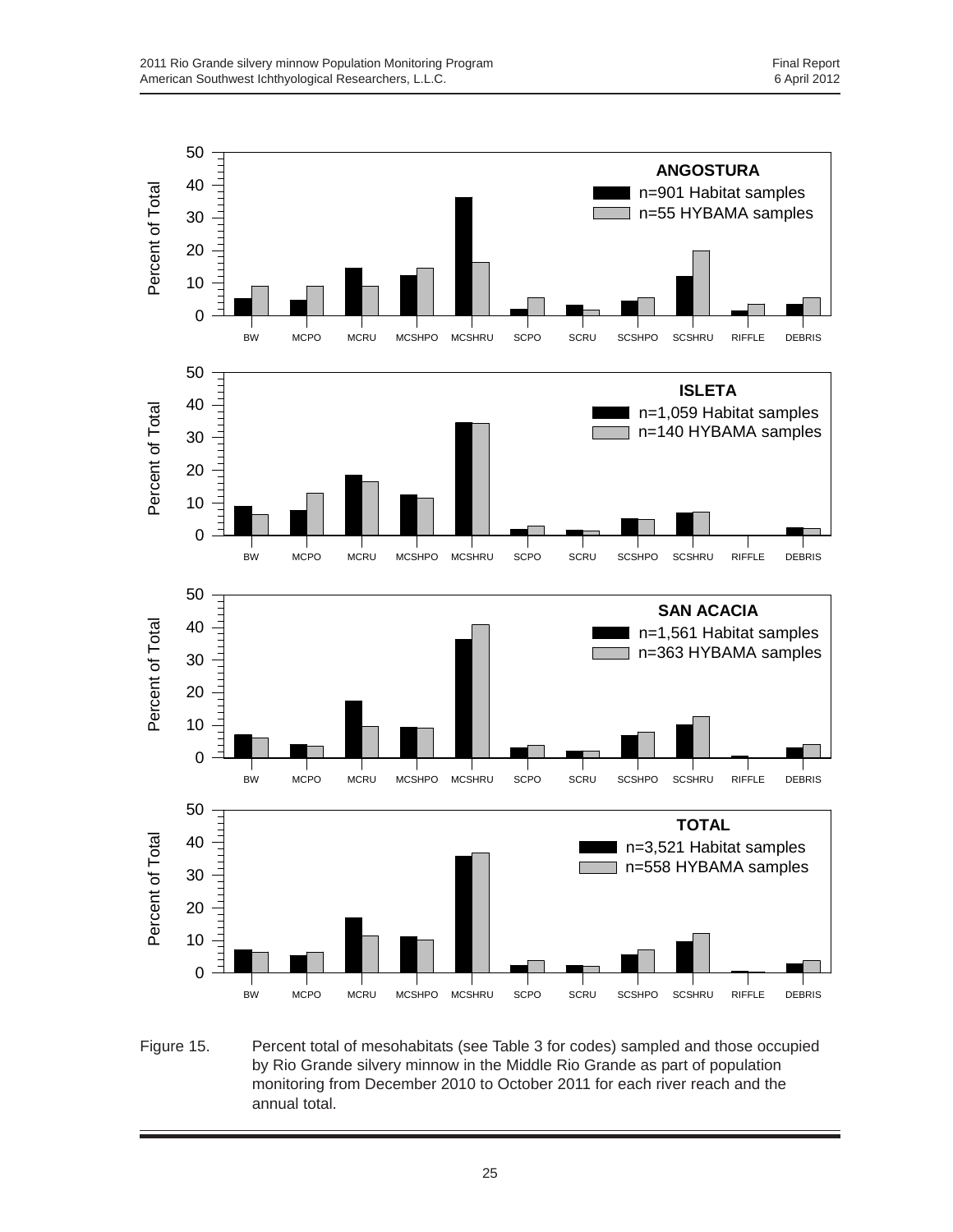#### Table 4. Summary of the Rio Grande silvery minnow population monitoring program fish collections from December 2010 to October 2011.

| <b>FAMILY</b> | <b>SPECIES</b><br><b>COMMON NAME</b> | <b>RESIDENCE</b><br>STATUS <sup>1</sup> | <b>TOTAL NUMBER</b><br>OF SPECIMENS | OF TOTAL    | PERCENT (%) FREQUENCY OF<br>OCCURRENCE <sup>2</sup> | % FREQUENCY<br>OCCURRENCE <sup>2</sup> |
|---------------|--------------------------------------|-----------------------------------------|-------------------------------------|-------------|-----------------------------------------------------|----------------------------------------|
|               |                                      |                                         |                                     |             |                                                     |                                        |
| Clupeidae     | gizzard shad                         | N                                       | 37                                  | 0.1         | 9                                                   | 4.09                                   |
| Clupeidae     | threadfin shad                       | I                                       |                                     |             |                                                     |                                        |
| Cyprinidae    | central stoneroller                  | J.                                      |                                     |             |                                                     |                                        |
| Cyprinidae    | qoldfish                             | J.                                      |                                     |             |                                                     |                                        |
| Cyprinidae    | red shiner                           | N                                       | 22,863                              | 60.08       | 162                                                 | 73.64                                  |
| Cyprinidae    | common carp                          | $\mathbf{I}$                            | 562                                 | 1.48        | 58                                                  | 26.36                                  |
| Cyprinidae    | Rio Grande chub                      | N                                       | 1                                   | 0           | $\mathbf{1}$                                        | 0.45                                   |
| Cyprinidae    | Rio Grande silvery minnow            | N                                       | 2,314                               | 6.08        | 114                                                 | 51.82                                  |
| Cyprinidae    | golden shiner                        | $\overline{1}$                          |                                     |             |                                                     |                                        |
| Cyprinidae    | fathead minnow                       | N                                       | 847                                 | 2.23        | 89                                                  | 40.45                                  |
| Cyprinidae    | bullhead minnow                      | 1                                       | 8                                   | 0.02        | 5                                                   | 2.27                                   |
| Cyprinidae    | flathead chub                        | N                                       | 3,313                               | 8.71        | 110                                                 | 50                                     |
| Cyprinidae    | longnose dace                        | N                                       | 541                                 | 1.42        | 30                                                  | 13.64                                  |
| Catostomidae  | river carpsucker                     | N                                       | 1,079                               | 2.84        | 80                                                  | 36.36                                  |
| Catostomidae  | white sucker                         | $\mathbf{I}$                            | 3,254                               | 8.55        | 59                                                  | 26.82                                  |
| Catostomidae  | smallmouth buffalo                   | N                                       | 17                                  | 0.04        | 2                                                   | 0.91                                   |
| Ictaluridae   | black bullhead                       | $\overline{1}$                          | $\mathbf{1}$                        | $\mathbf 0$ | $\mathbf{1}$                                        | 0.45                                   |
| Ictaluridae   | vellow bullhead                      | $\mathbf{I}$                            | 33                                  | 0.09        | 17                                                  | 7.73                                   |
| Ictaluridae   | blue catfish                         | N                                       | $\mathbf{1}$                        | $\mathbf 0$ | $\mathbf{1}$                                        | 0.45                                   |
| Ictaluridae   | channel catfish                      | $\mathbf{I}$                            | 744                                 | 1.96        | 87                                                  | 39.55                                  |
| Ictaluridae   | flathead catfish                     | N                                       |                                     |             |                                                     | ÷,                                     |
| Salmonidae    | rainbow trout                        | $\mathbf{I}$                            |                                     |             |                                                     |                                        |
| Salmonidae    | brown trout                          | J.                                      |                                     |             |                                                     |                                        |
| Poeciliidae   | western mosquitofish                 | т                                       | 2,393                               | 6.29        | 92                                                  | 41.82                                  |
| Moronidae     | white bass                           | ı                                       | 1                                   | $\mathbf 0$ | $\mathbf{1}$                                        | 0.45                                   |
| Moronidae     | striped bass                         | J.                                      |                                     |             |                                                     |                                        |
| Centrarchidae | green sunfish                        |                                         | 4                                   | 0.01        | 4                                                   | 1.82                                   |
| Centrarchidae | bluegill                             | N                                       | 5                                   | 0.01        | 5                                                   | 2.27                                   |
| Centrarchidae | longear sunfish                      | ı                                       | $\overline{a}$                      |             |                                                     |                                        |
| Centrarchidae | smallmouth bass                      |                                         | $\blacksquare$                      |             |                                                     |                                        |
| Centrarchidae | largemouth bass                      |                                         | 25                                  | 0.07        | 12                                                  | 5.45                                   |
| Centrarchidae | white crappie                        |                                         | 6                                   | 0.02        | 5                                                   | 2.27                                   |
| Centrarchidae | black crappie                        |                                         |                                     |             |                                                     |                                        |
| Percidae      | yellow perch                         |                                         | $\overline{2}$                      | 0.01        | $\mathbf{1}$                                        | 0.45                                   |
| Percidae      | bigscale logperch                    |                                         | $\overline{a}$                      |             |                                                     |                                        |
| Percidae      | walleye                              |                                         | $\mathbf{1}$                        | $\mathbf 0$ | $\mathbf{1}$                                        | 0.45                                   |
| <b>TOTAL</b>  |                                      |                                         | 38,052                              |             |                                                     |                                        |

 $1$  N = native; I = introduced

2 Frequency and % frequency of occurrence are based on n=180 samples (i.e., 9 months at 20 sites)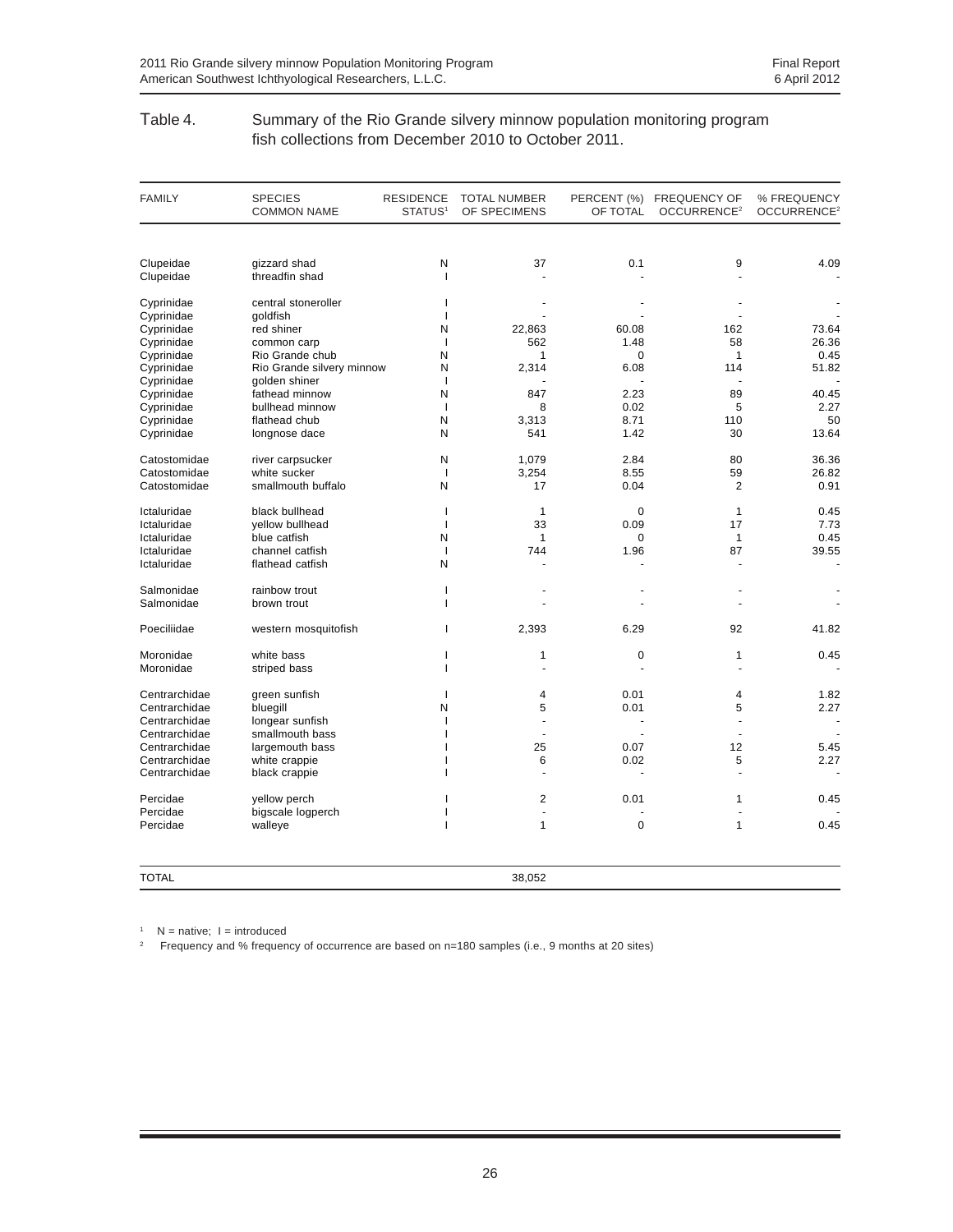Rio Grande silvery minnow composed a higher fraction of the total ichthyofaunal community from 2005-2009 than from 2010-2011. While this percentage had dropped precipitously from 1995 to 2000 and remained low through 2004, it improved dramatically in 2005 (Figure 16). There were, however, notable declines from 2005 to 2006 and from 2009 to 2010. The magnitude of change in densities of Rio Grande silvery minnow over time is particularly evident when compared to overall fish densities (all species) over the past decade (Figure 17). Rio Grande silvery minnow had increased from being the 10<sup>th</sup> most common focal species in 2003 to being the most common focal species in 2005 (Table 5).

While the rank abundance of Rio Grande silvery minnow increased notably from 2002-2003  $(10<sup>th</sup>)$  to 2007-2009 ( $2<sup>nd</sup>$ ), it dropped precipitously in 2010 (5<sup>th</sup>). In 2011, Rio Grande silvery minnow rank abundance increased slightly  $(4<sup>th</sup>)$  as compared with 2010. The coefficient of concordance (*W*=0.72) for focal species indicated high overall agreement in ranks ( $X^2=64.4$ ;  $p<0.001$ ) over time (2002-2011) despite broad changes in ranks for some taxa (e.g., Rio Grande silvery minnow, flathead chub, and river carpsucker).

There were notable seasonal changes in the relative abundance of the 10 focal fish species from December 2010 to October 2011 (Figures 18 and 19). Density of all fish species increased during spring or summer. Rio Grande silvery minnow abundance in samples was highest in July and August and then slowly declined until October. Fathead minnow, flathead chub, and river carpsucker also reached their highest densities in July and August. The highest densities of red shiner were recorded in July although the abundance of this taxon was relatively high throughout the year. An accounting of species-specific temporal abundance revealed similar trends and documented the seasonal occurrence of certain taxa (e.g., gizzard shad and smallmouth buffalo; Table 6).

In addition to temporal variation in the relative abundance of fish species within the community, there were also longitudinal changes in the densities of species among reaches (Figure 20). Longnose dace, white sucker, and channel catfish were most common in the Angostura Reach. The most common species in the Isleta Reach included red shiner, fathead minnow, river carpsucker, and western mosquitofish. Common carp, Rio Grande silvery minnow, and flathead chub were most common in the San Acacia Reach. Rio Grande silvery minnow was more common in the Isleta and San Acacia reaches as compared to the Angostura Reach.

## **Sampling Variation**

#### *November (2011)*

Variation in Rio Grande silvery minnow density values was calculated for all 20 sampling sites (Figure 21). In general, sampling variation was most pronounced in the Angostura and San Acacia reaches of the study area. Several localities (Site #8, #9.5, and #14) yielded Rio Grande silvery minnow on only a single occasion, while other localities (Site #0, #10, #13, and #15) yielded no individuals. Sampling variation was highest in areas that had very low densities of Rio Grande silvery minnow, primarily because of the absence of individuals on several sampling occasions. Mean densities at occupied sites ranged from 0.05 (Site #14) to 12.0 (Site #17) individuals per 100 m2 . The coefficient of variation (*CV*), at sites where Rio Grande silvery minnow was collected on more than one occasion, was <0.5 except at Sites #5, #11, and #12 (0.52, 0.79, and 0.58, respectively).

Variation in the overall density values, for all fish species combined, was relatively homogeneous among sampling sites (Figure 22). Fish were collected at all sampling sites, except Site #15, and were quite rare at Site #13 and #14. The mean density of all fish species ranged from 0.13 (Site #13) to 70.9 (Site #9) individuals per 100 m2 . The coefficient of variation (*CV*) was <0.5 at all sampling sites except Site #5 (0.55).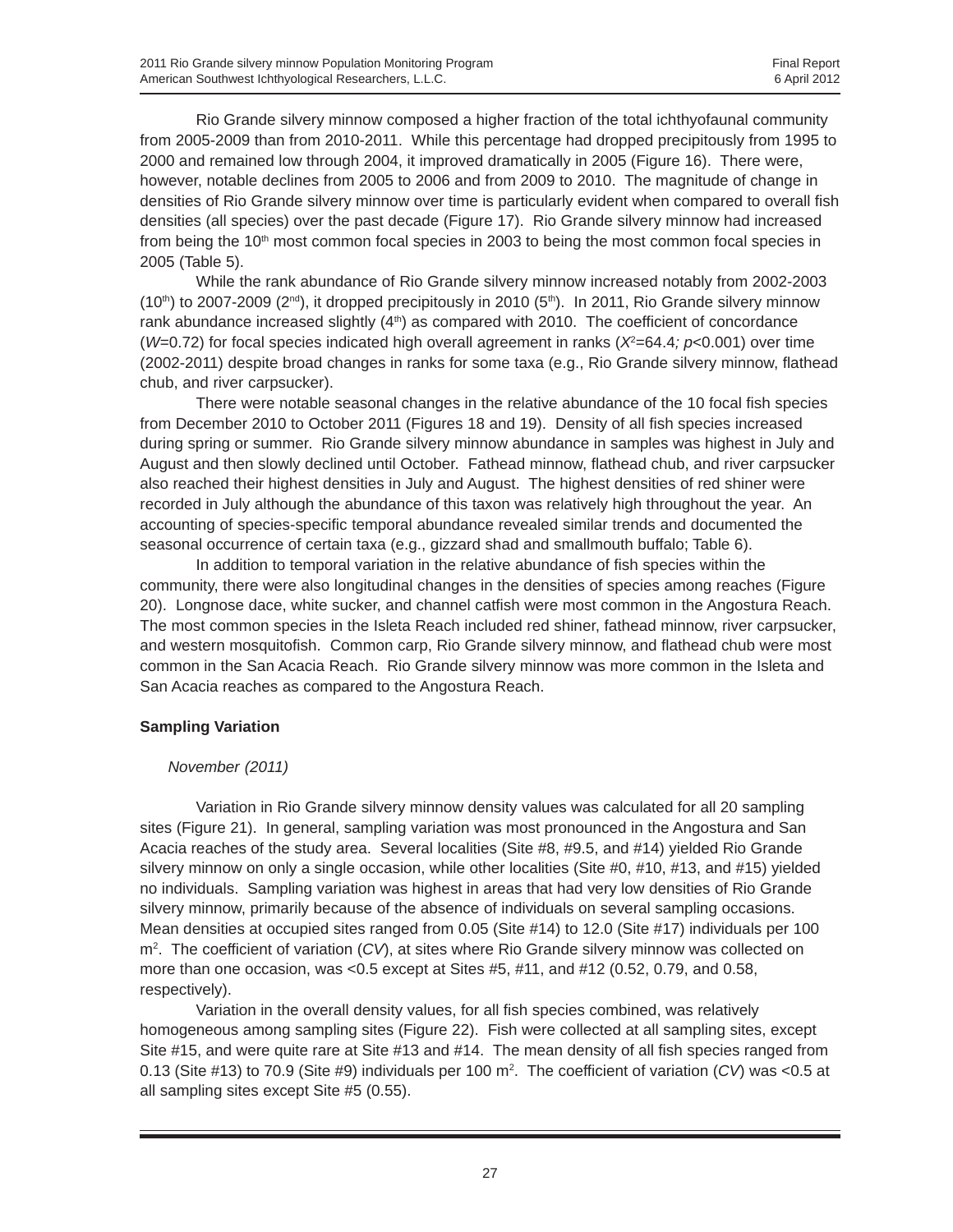

Figure 16. Relative abundance of Rio Grande silvery minnow as a percentage of the total ichthyofaunal community during October, at all sampling sites, by sampling year (1993-1997, 1999-2011).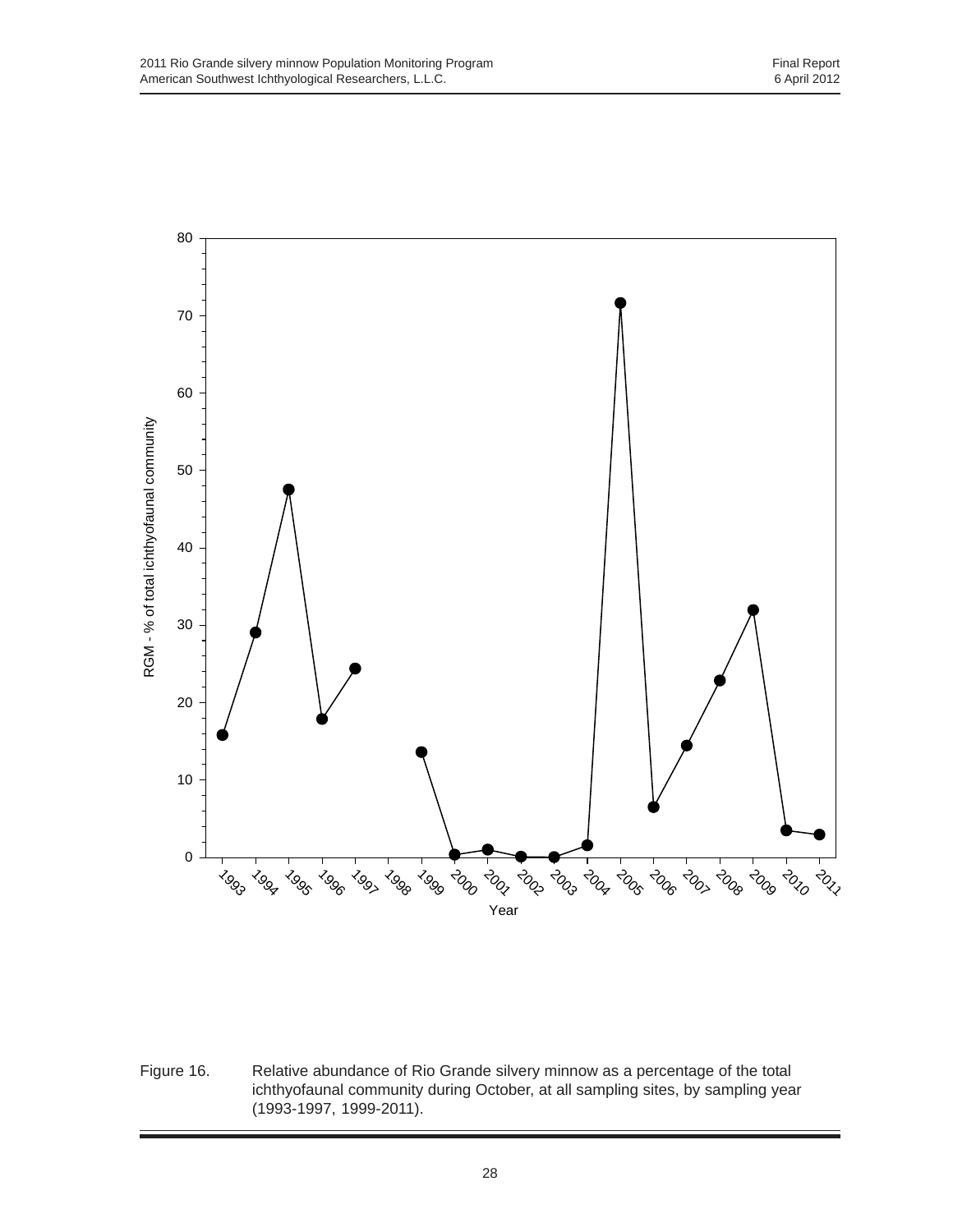

Figure 17. Densities (CPUE) of Rio Grande silvery minnow (circles) and the total ichthyofaunal community (squares) during October, at all sampling sites, by sampling year (1993- 1997, 1999-2011). Solid circles or squares indicate means and capped-bars represent the standard error. Dotted horizontal lines represent orders of magnitude.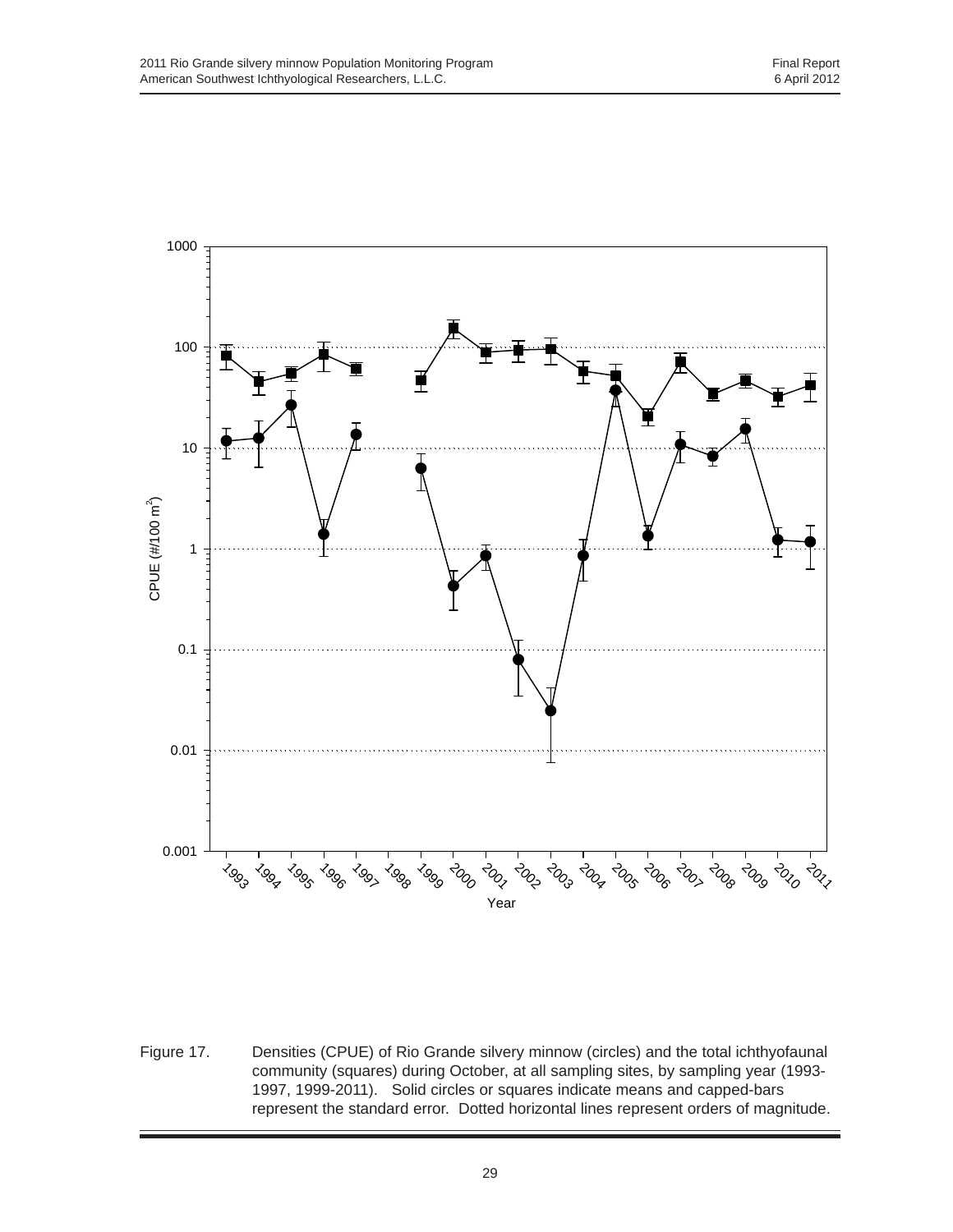#### Table 5. Summary of rank abundance of focal species collected in the Rio Grande during October over the past decade (2002-2011).

| <b>SPECIES</b>                  | 2<br>$\boldsymbol{0}$<br>$\boldsymbol{0}$<br>$\overline{2}$ | $\sqrt{2}$<br>$\boldsymbol{0}$<br>$\boldsymbol{0}$<br>3 | $\overline{2}$<br>$\mathbf 0$<br>$\mathbf 0$<br>4 | 2<br>$\mathbf 0$<br>$\mathbf 0$<br>5 | $\overline{2}$<br>$\mathbf 0$<br>$\mathbf 0$<br>$\,6$ | 2<br>$\boldsymbol{0}$<br>$\boldsymbol{0}$<br>$\overline{7}$ | $\sqrt{2}$<br>$\mathbf 0$<br>$\mathbf 0$<br>8 | $\sqrt{2}$<br>$\mathbf 0$<br>$\mathbf 0$<br>9 | $\sqrt{2}$<br>$\mathbf 0$<br>$\mathbf{1}$<br>$\overline{0}$ | $\overline{c}$<br>$\mbox{O}$<br>$\mathbf{1}$<br>$\mathbf{1}$ |
|---------------------------------|-------------------------------------------------------------|---------------------------------------------------------|---------------------------------------------------|--------------------------------------|-------------------------------------------------------|-------------------------------------------------------------|-----------------------------------------------|-----------------------------------------------|-------------------------------------------------------------|--------------------------------------------------------------|
| <b>CARPS AND MINNOWS</b>        |                                                             |                                                         |                                                   |                                      |                                                       |                                                             |                                               |                                               |                                                             |                                                              |
| red shiner                      | 1                                                           | 1                                                       | $\mathbf{1}$                                      | 3                                    | 1                                                     | $\mathbf{1}$                                                | 1                                             | 1                                             | $\mathbf{1}$                                                | $\overline{1}$                                               |
| common carp                     | 9                                                           | 8                                                       | 9                                                 | $\overline{7}$                       | 10                                                    | 10                                                          | $\overline{7}$                                | 10                                            | 9                                                           | 10                                                           |
| Rio Grande silvery minnow       | 10                                                          | 10                                                      | 5                                                 | 1                                    | $\boldsymbol{4}$                                      | $\overline{2}$                                              | $\overline{\mathbf{2}}$                       | $\overline{2}$                                | $\sqrt{5}$                                                  | 4                                                            |
| fathead minnow                  | 3                                                           | $\mathsf 3$                                             | $\sqrt{3}$                                        | $\overline{4}$                       | $\,6$                                                 | $\boldsymbol{7}$                                            | $\sqrt{5}$                                    | $\,6$                                         | 6                                                           | $\boldsymbol{7}$                                             |
| flathead chub                   | $\overline{7}$                                              | $\overline{4}$                                          | 4                                                 | 5                                    | $\sqrt{2}$                                            | $\overline{4}$                                              | $\overline{4}$                                | 5                                             | $\overline{2}$                                              | $\sqrt{3}$                                                   |
| longnose dace                   | 5                                                           | $\boldsymbol{7}$                                        | 8                                                 | 8                                    | $\overline{7}$                                        | 8                                                           | 8                                             | $\hbox{9}$                                    | $\overline{7}$                                              | $\,8\,$                                                      |
| <b>SUCKERS</b>                  |                                                             |                                                         |                                                   |                                      |                                                       |                                                             |                                               |                                               |                                                             |                                                              |
| river carpsucker                | 6                                                           | $\sqrt{5}$                                              | $\overline{7}$                                    | 9                                    | 8                                                     | $\,6\,$                                                     | 9                                             | $\overline{7}$                                | 8                                                           | $\sqrt{5}$                                                   |
| white sucker                    | 8                                                           | 9                                                       | 10                                                | 9                                    | 8                                                     | $\hbox{9}$                                                  | 10                                            | 8                                             | 10                                                          | $\boldsymbol{9}$                                             |
| <b>NORTH AMERICAN CATFISHES</b> |                                                             |                                                         |                                                   |                                      |                                                       |                                                             |                                               |                                               |                                                             |                                                              |
| channel catfish                 | $\overline{4}$                                              | 6                                                       | 6                                                 | 6                                    | 5                                                     | 5                                                           | 6                                             | $\overline{4}$                                | $\overline{4}$                                              | 6                                                            |
| <b>LIVEBEARERS</b>              |                                                             |                                                         |                                                   |                                      |                                                       |                                                             |                                               |                                               |                                                             |                                                              |
| western mosquitofish            | $\overline{2}$                                              | $\mathbf 2$                                             | $\overline{2}$                                    | $\overline{2}$                       | $\sqrt{3}$                                            | $\ensuremath{\mathsf{3}}$                                   | $\sqrt{3}$                                    | $\mathsf 3$                                   | 3                                                           | $\sqrt{2}$                                                   |
|                                 |                                                             |                                                         |                                                   |                                      |                                                       |                                                             |                                               |                                               |                                                             |                                                              |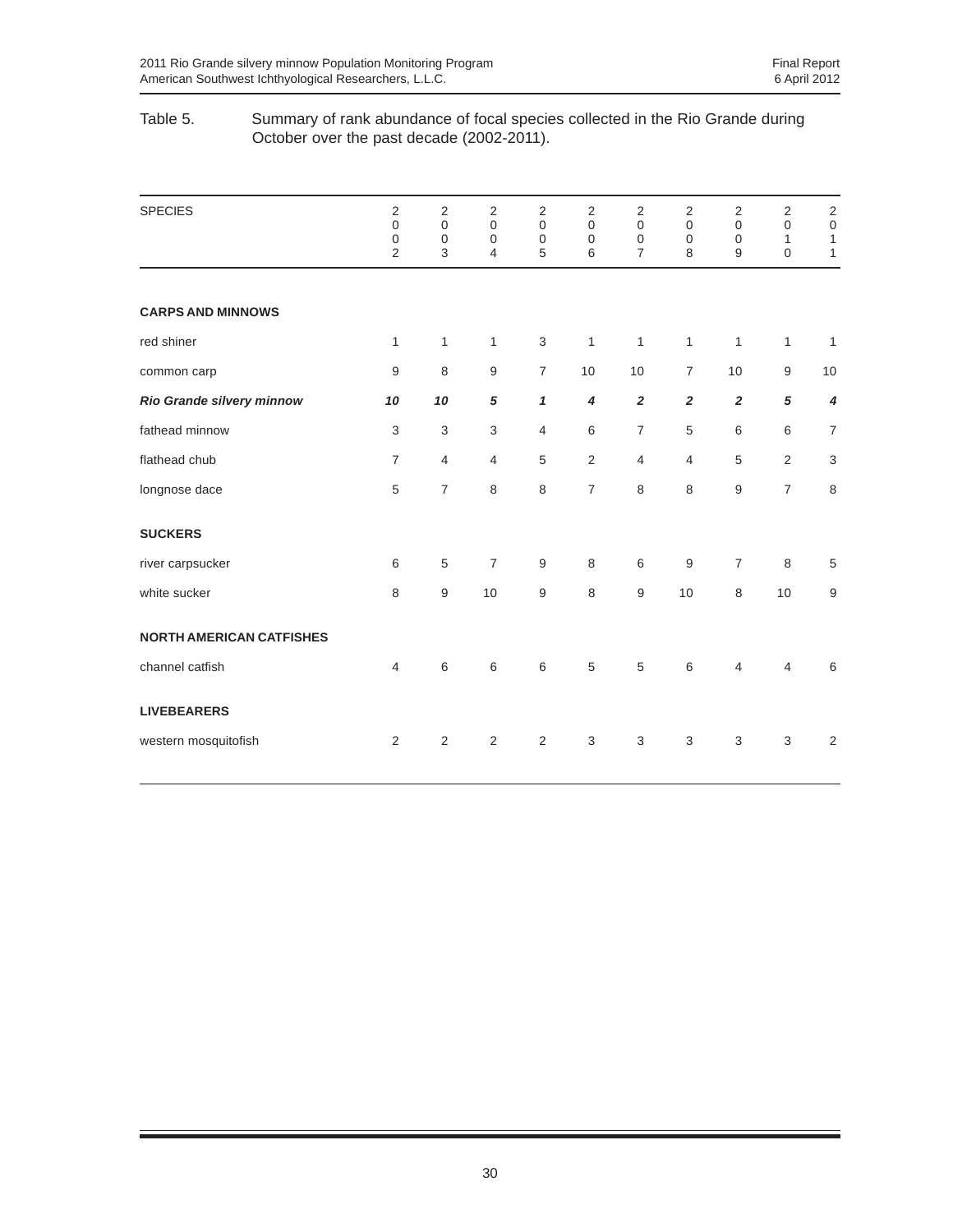

Figure 18. Fish densities (CPUE) from December 2010 to May 2011 for each focal species (see Table 1 for species codes) in the Middle Rio Grande.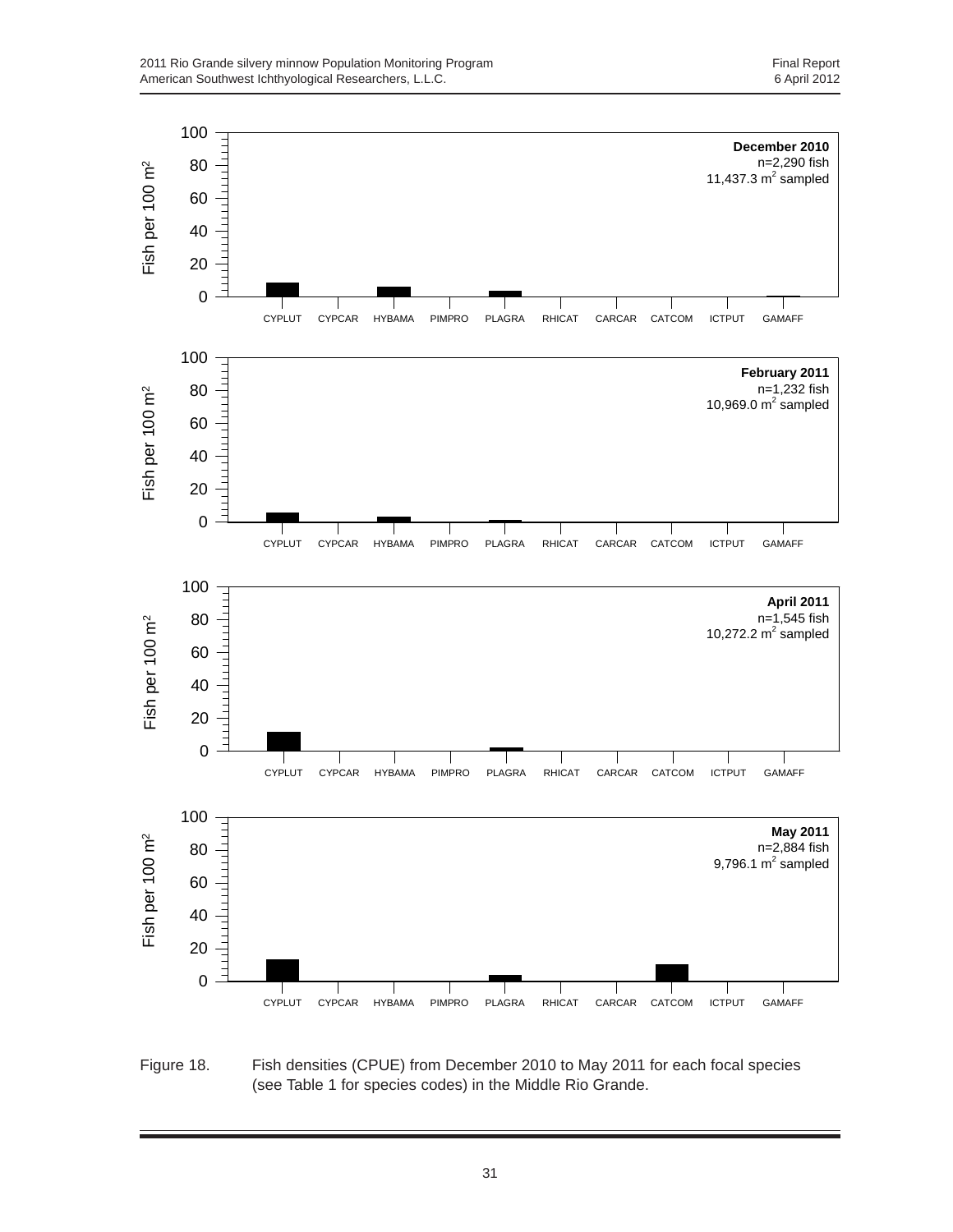

Figure 19. Fish densities (CPUE) from June to October 2011 for each focal species (see Table 1 for species codes) in the Middle Rio Grande.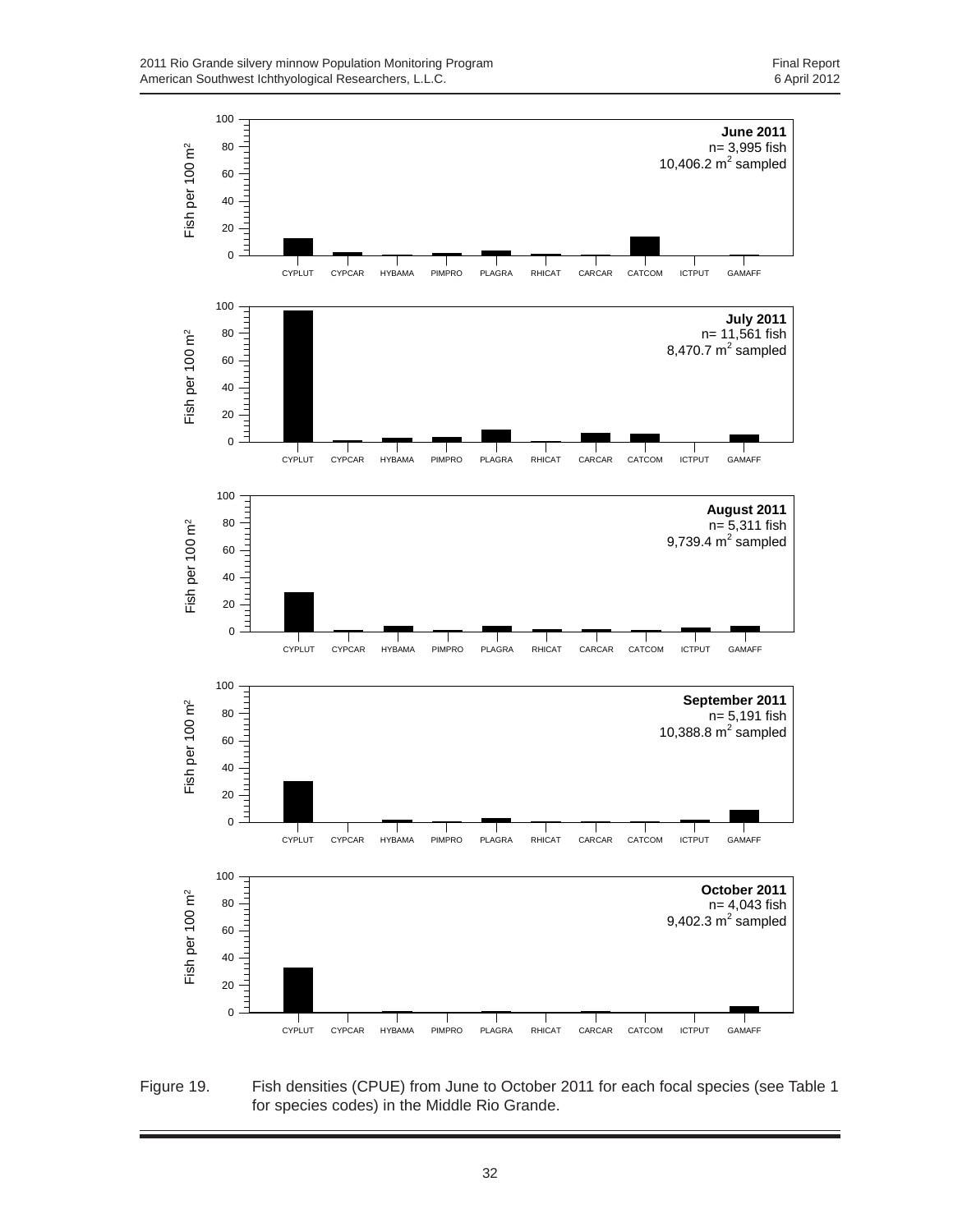#### Table 6. Summary of the December 2010 to October 2011 Rio Grande silvery minnow population monitoring program fish collections.

| <b>FAMILY</b>         | SPECIES COMMON NAME       | D<br>E<br>C              | F<br>E<br>B    | Α<br>P<br>R | M<br>A<br>Y | J<br>U<br>N              | J<br>U<br>L              | Α<br>U<br>G    | S<br>E<br>P    | O<br>$\mathsf C$<br>T    | T<br>O<br>T<br>A<br>L |
|-----------------------|---------------------------|--------------------------|----------------|-------------|-------------|--------------------------|--------------------------|----------------|----------------|--------------------------|-----------------------|
|                       |                           |                          |                |             |             |                          |                          |                |                |                          |                       |
| Clupeidae             | gizzard shad              |                          |                | 1           | 7           | 1                        | 14                       | 14             |                |                          | 37                    |
| Clupeidae             | threadfin shad            |                          |                |             |             |                          |                          |                |                |                          | $\mathbf 0$           |
| Cyprinidae            | central stoneroller       |                          |                |             |             |                          |                          |                |                |                          | 0                     |
| Cyprinidae            | goldfish                  |                          |                |             |             |                          |                          |                |                |                          | 0                     |
| Cyprinidae            | red shiner                | 1,020                    | 634            | 1,211       | 1,322       | 1,322                    | 8,216                    | 2,859          | 3,158          | 3,121                    | 22,863                |
| Cyprinidae            | common carp               | 4                        | 1              | 5           | 11          | 261                      | 142                      | 113            | 9              | 16                       | 562                   |
| Cyprinidae            | Rio Grande chub           |                          | ÷,             | ä,          | ä,          | ÷,                       | ÷,                       | ÷,             |                | 1                        | 1                     |
| Cyprinidae            | Rio Grande silvery minnow | 704                      | 383            | 56          | 64          | 42                       | 285                      | 456            | 206            | 118                      | 2,314                 |
| Cyprinidae            | golden shiner             | ÷,                       | ÷,             | ÷,          | ÷,          | $\overline{\phantom{a}}$ | ÷,                       | ÷,             | ÷              | $\overline{\phantom{a}}$ | 0                     |
| Cyprinidae            | fathead minnow            | 19                       | 6              | 2           | 22          | 178                      | 355                      | 145            | 76             | 44                       | 847                   |
| Cyprinidae            | bullhead minnow           | $\overline{\phantom{a}}$ | ä,             | ÷,          | ä,          | 3                        | ÷,                       | $\overline{2}$ | $\overline{2}$ | 1                        | 8                     |
| Cyprinidae            | flathead chub             | 419                      | 193            | 232         | 383         | 394                      | 792                      | 430            | 348            | 122                      | 3,313                 |
| Cyprinidae            | longnose dace             | 3                        | ÷,             | 16          | 24          | 170                      | 73                       | 167            | 60             | 28                       | 541                   |
| Catostomidae          | river carpsucker          | 9                        | $\overline{4}$ | 5           | 9           | 104                      | 606                      | 186            | 77             | 79                       | 1,079                 |
| Catostomidae          | white sucker              |                          | $\overline{2}$ | 3           | 1,018       | 1,437                    | 554                      | 159            | 64             | 17                       | 3,254                 |
| Catostomidae          | smallmouth buffalo        |                          | ÷              |             |             | 16                       |                          | $\mathbf{1}$   | ٠              | ٠                        | 17                    |
| Ictaluridae           | black bullhead            |                          |                |             |             |                          | ÷,                       | ÷,             | 1              | ÷,                       | 1                     |
| Ictaluridae           | yellow bullhead           |                          |                |             |             | ÷,                       | $\overline{2}$           | 18             | 12             | 1                        | 33                    |
| Ictaluridae           | blue catfish              |                          |                | ÷,          | ÷           | ÷,                       | $\mathbf{1}$             | ÷,             | ÷,             | ä,                       | 1                     |
| Ictaluridae           | channel catfish           | 48                       | 8              | 11          | 7           | 28                       | 16                       | 331            | 231            | 64                       | 744                   |
| Ictaluridae           | flathead catfish          |                          |                | ä,          | ÷,          | ä,                       |                          |                |                | ä,                       | $\mathbf 0$           |
| Salmonidae            | rainbow trout             |                          |                |             |             |                          |                          |                |                |                          | 0                     |
| Salmonidae            | brown trout               |                          |                |             |             |                          |                          |                |                |                          | 0                     |
| Poeciliidae           | western mosquitofish      | 63                       |                | 2           | 16          | 38                       | 481                      | 418            | 945            | 430                      | 2,393                 |
| Moronidae             | white bass                |                          |                |             | 1           |                          |                          |                |                |                          | 1                     |
| Moronidae             | striped bass              |                          |                |             |             |                          |                          |                |                |                          | 0                     |
| Centrarchidae         | green sunfish             |                          |                |             |             | 1                        | 2                        | 1              |                |                          | 4                     |
| Centrarchidae         | bluegill                  |                          | 1              | 1           |             |                          | L,                       | 3              |                |                          | 5                     |
| Centrarchidae         | longear sunfish           |                          |                |             |             |                          | $\overline{\phantom{a}}$ | ÷,             |                |                          | $\mathbf 0$           |
| Centrarchidae         | smallmouth bass           |                          |                |             |             |                          |                          | ÷,             |                |                          | $\mathbf 0$           |
| Centrarchidae         | largemouth bass           |                          |                |             |             | Ĭ.                       | 17                       | 6              | 1              | 1                        | 25                    |
| Centrarchidae         | white crappie             | 1                        |                |             |             |                          | 2                        | 2              |                |                          | 6                     |
| Centrarchidae         | black crappie             |                          |                |             |             |                          |                          |                |                |                          | $\mathbf 0$           |
| Percidae              | yellow perch              |                          |                |             |             |                          | 2                        |                |                |                          | 2                     |
| Percidae              | bigscale logperch         |                          |                |             |             |                          |                          |                |                |                          | 0                     |
| Percidae              | walleye                   |                          |                |             |             |                          | 1                        |                |                |                          | 1                     |
| <b>MONTHLY TOTALS</b> |                           | 2,290                    | 1,232          | 1,545       | 2,884       |                          | 3,995 11,561             | 5,311          | 5,191          | 4,043                    | 38,052                |
|                       |                           |                          |                |             |             |                          |                          |                |                |                          |                       |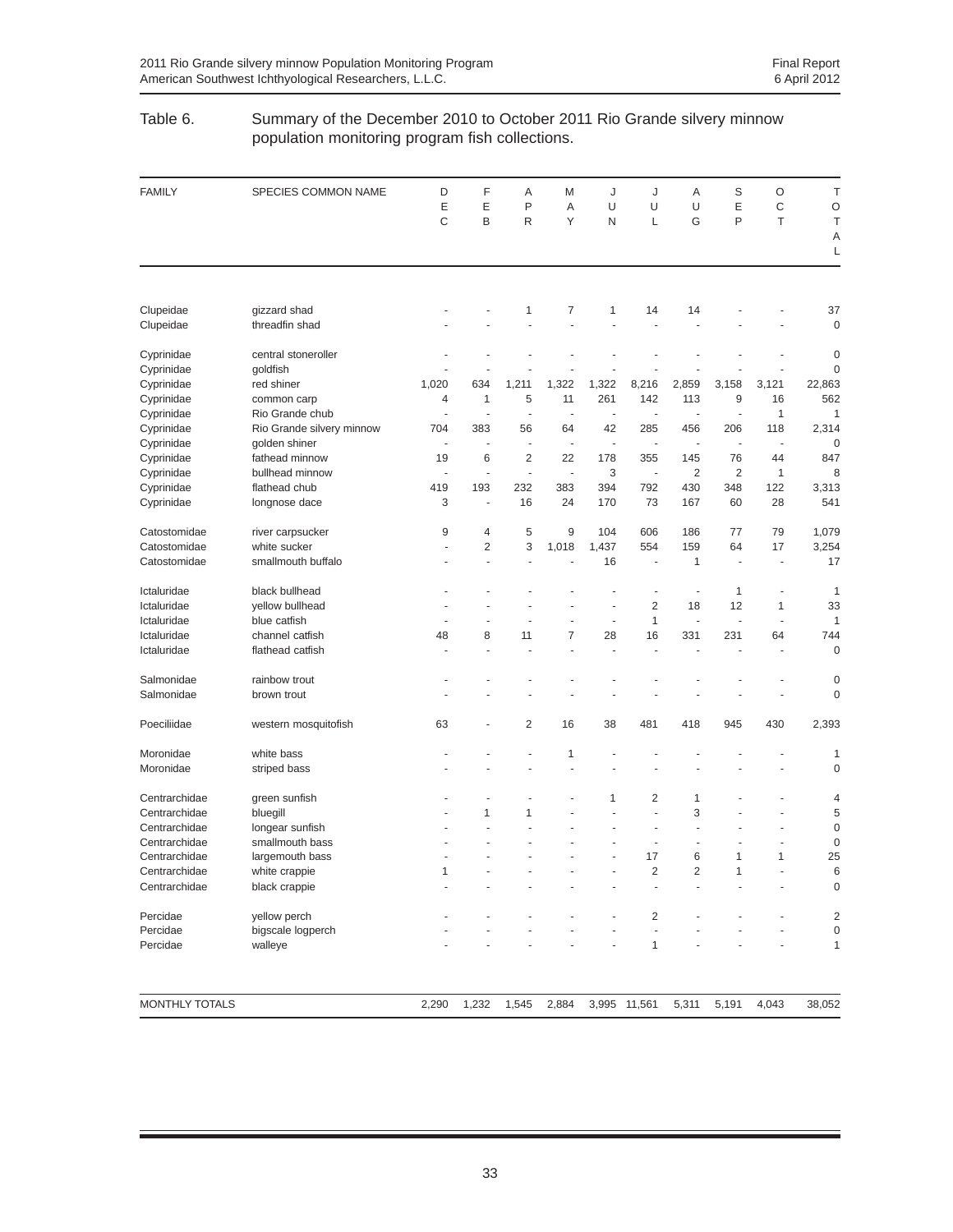

Figure 20. Fish densities (CPUE) by river reach for each focal species (see Table 1 for species codes) in the Middle Rio Grande from December 2010 to October 2011.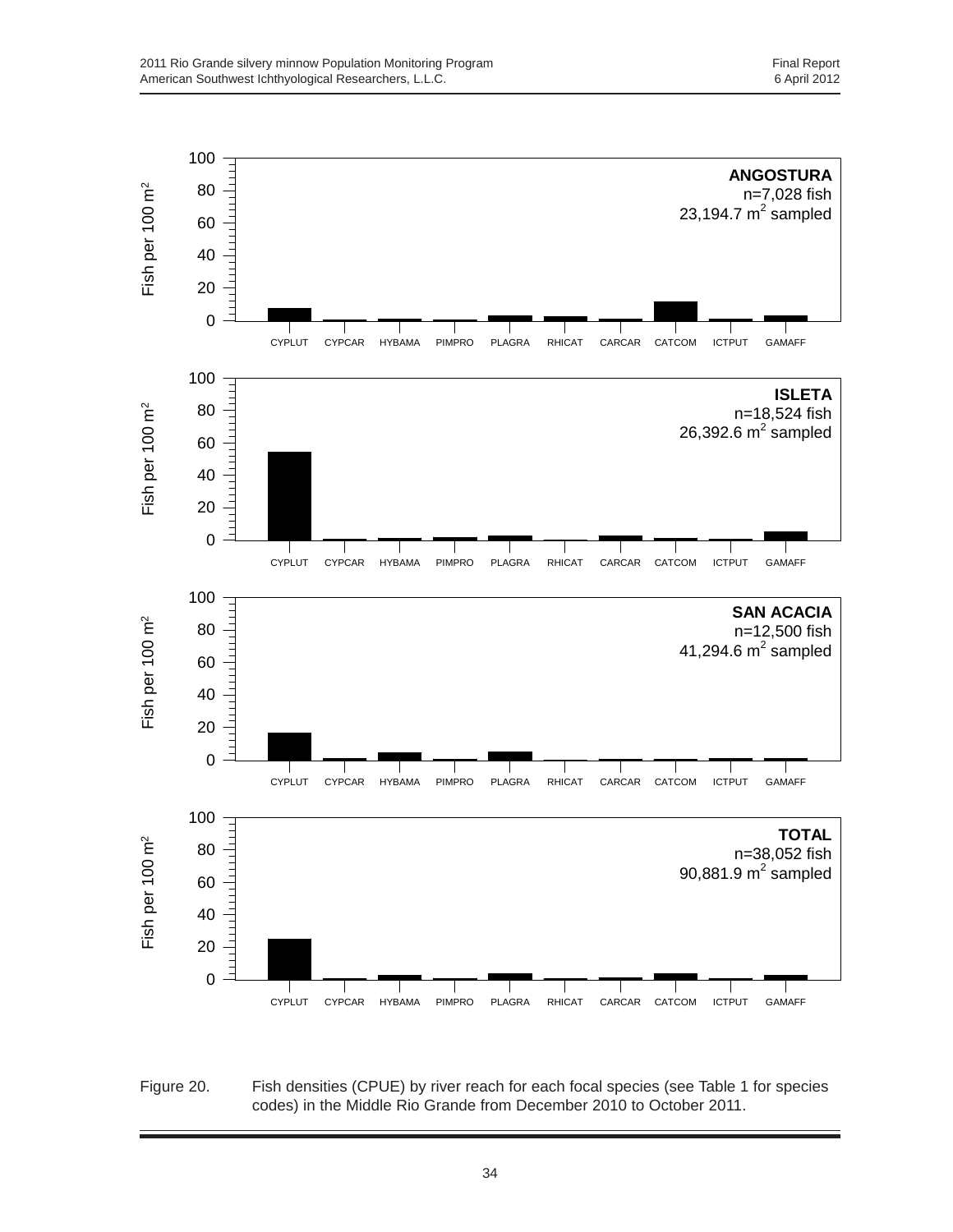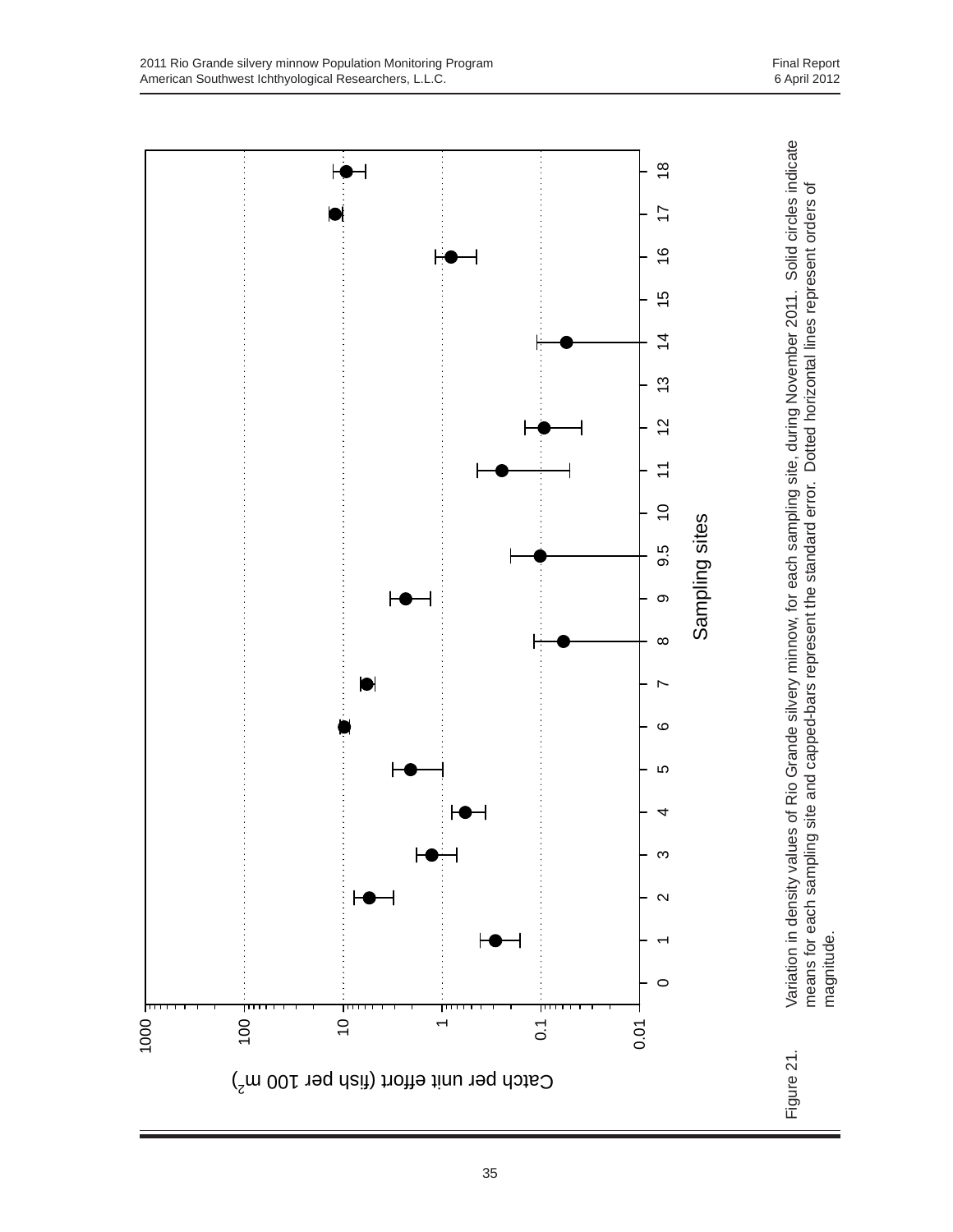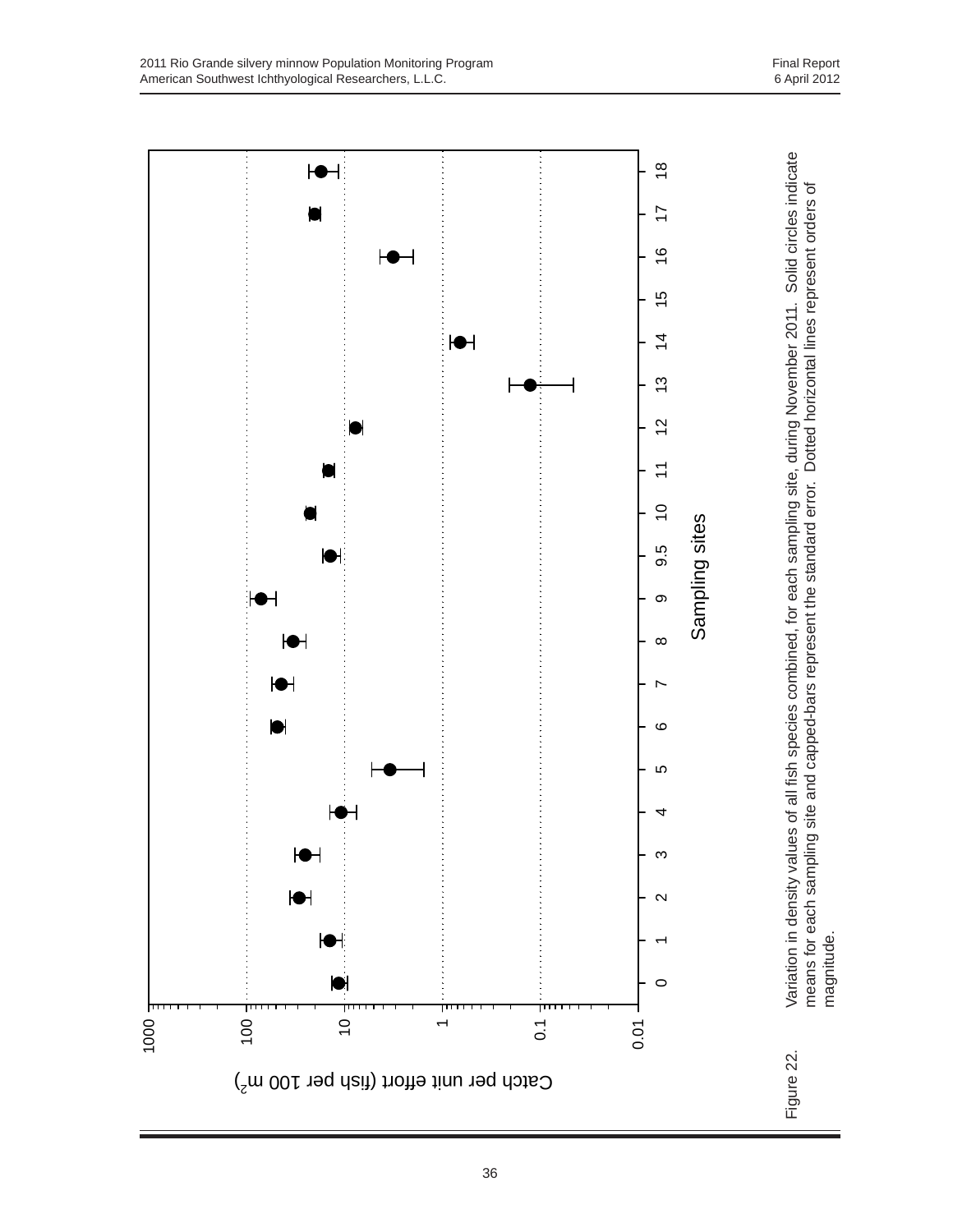Sampling variation by reach was also calculated for Rio Grande silvery minnow and all fish species combined (Figure 23). The total variation among reaches for Rio Grande silvery minnow was highest in the Angostura Reach and lowest in the San Acacia Reach. Mean density ranged from 1.30 (Angostura) to 3.57 (San Acacia) individuals per 100 m2 . The values of *CV* were 0.37 (Angostura), 0.25 (Isleta), and 0.15 (San Acacia). The mean density for all fish species combined ranged from 9.37 (San Acacia) to 34.27 (Isleta) individuals per 100 m2 . The values of *CV* for all fish species combined were 0.19 (Angostura), 0.12 (Isleta), and 0.08 (San Acacia).

A final comparison of sampling variation was made among the 10 focal taxa for the entire sampling area (Figure 24). The mean density of focal fish taxa ranged from 0.06 (common carp: CYPCAR) to 10.17 (red shiner: CYPLUT) individuals per 100 m2 and values of *CV* ranged from 0.09 (red shiner: CYPLUT) to 0.25 (western mosquitofish: GAMAFF). The overall *CV* value for all fish species combined was 0.06. The overall *CV* value for Rio Grande silvery minnow was 0.10 but dropped to 0.07 when excluding one outlying value (Site #18 on sampling day one).

#### **DISCUSSION**

The population status of Rio Grande silvery minnow and the associated Middle Rio Grande ichthyofaunal community has been systematically monitored since 1993. This effort is unique among ichthyofaunal research studies in the Middle Rio Grande in that it has been providing consistent sampling of fishes over a relatively long duration. Determining changes in fish population trends is best accomplished by analyzing the full suite of available data over the period of record. Long-term population monitoring sampling programs also provide the data necessary to test specific ecological hypotheses. While this study was initially designed to monitor the long-term trends of fish species in the Middle Rio Grande, the scope of this project has expanded to address some of the information needs of natural resource managers. Examples of key components that were added to this project over time include: 1) Evaluating the influence of discharge patterns on population fluctuations, 2) Determining general habitat use patterns, 3) documenting the changes in relative abundance among fish species over time, and 4) Examining seasonal and spatial differences in population structure and abundance of native and nonnative Middle Rio Grande fishes.

The use of catch-per-unit-effort (CPUE) to monitor temporal and spatial changes in fish populations is well established in fisheries science. Some of the first important theoretical contributions were provided in the mid-1900s (Ricker 1940, 1944). The relationship between CPUE and abundance has received considerable attention in the literature (see reviews by Otis et al. 1978, Bannerot and Austin 1983). Experimental and statistical treatment of the issue suggests that CPUE is a valid estimator of abundance and that the relationship is often one of strict proportionality for single species (Richards and Schnute, 1986). Extensive reviews of the various methods for estimating animal abundance identify CPUE as one of the most widely used and well-researched techniques in fisheries science (e.g., Seber 1992, Schwarz and Seber 1999).

Recent analyses have demonstrated a relatively close relationship between the 2008 to 2010 overall population trends for Rio Grande silvery minnow obtained from Population Monitoring Program and Population Estimation Program studies (Dudley et al., 2011). While this suggests that the CPUE metric (i.e., number of fish per unit area) reflects general changes in population abundance over time, additional data collected in future years will be needed to more precisely determine the strength of this correlation. Despite similarities in population trends obtained during the Population Estimation Program and Population Monitoring Program studies, these studies have unique objectives that address different research needs. Systematic Population Monitoring Program activities provide an assessment of recruitment success over short time periods, a basis for comparing the changes in monthly recruitment success among years, insight to seasonal mortality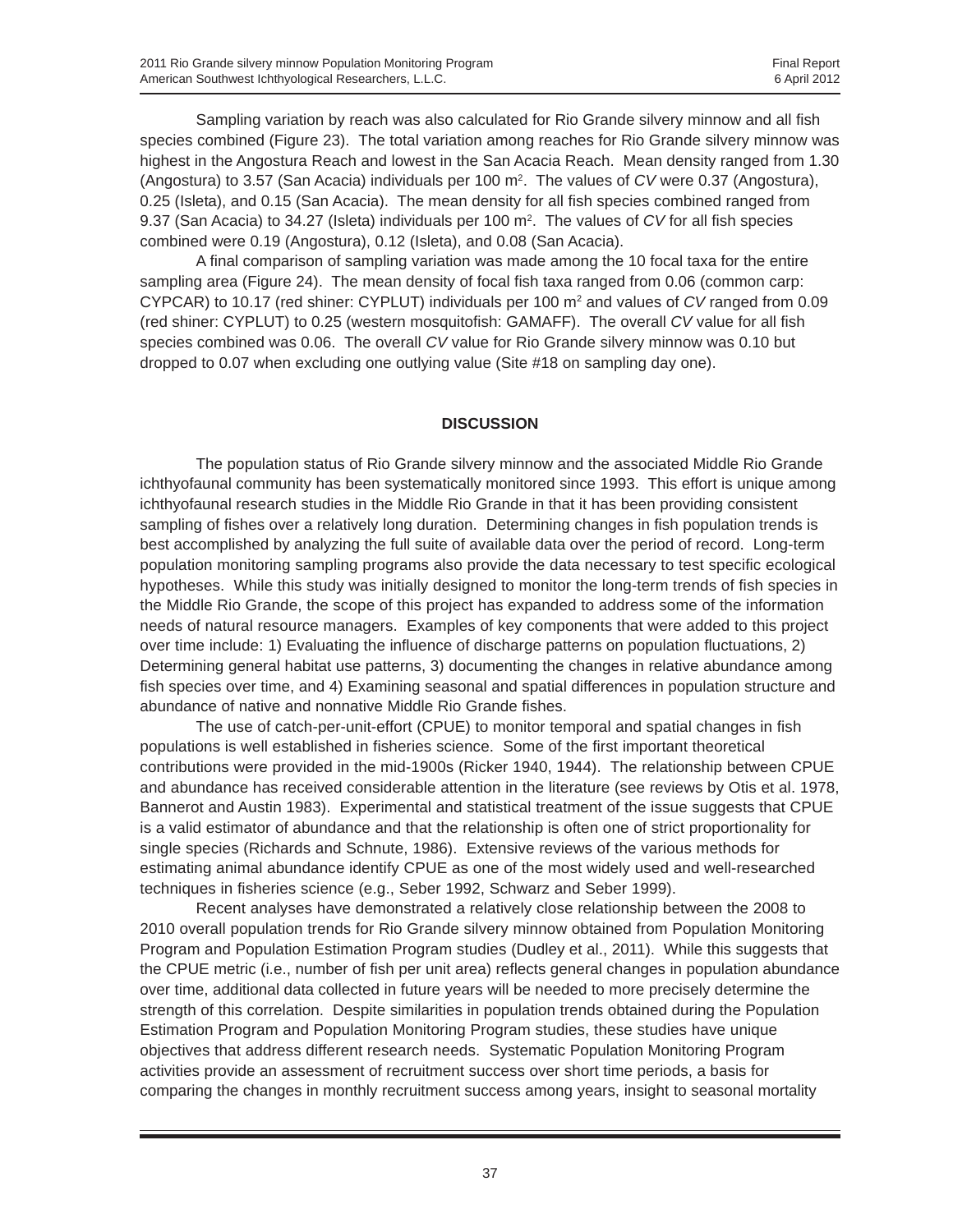

Figure 23. Variation in density values for Rio Grande silvery minnow (**A**) and for all fish species combined (**B**), in each sampling reach, during November 2011. Solid circles indicate means for each sampling reach and capped-bars represent the standard error. Dotted horizontal lines represent orders of magnitude.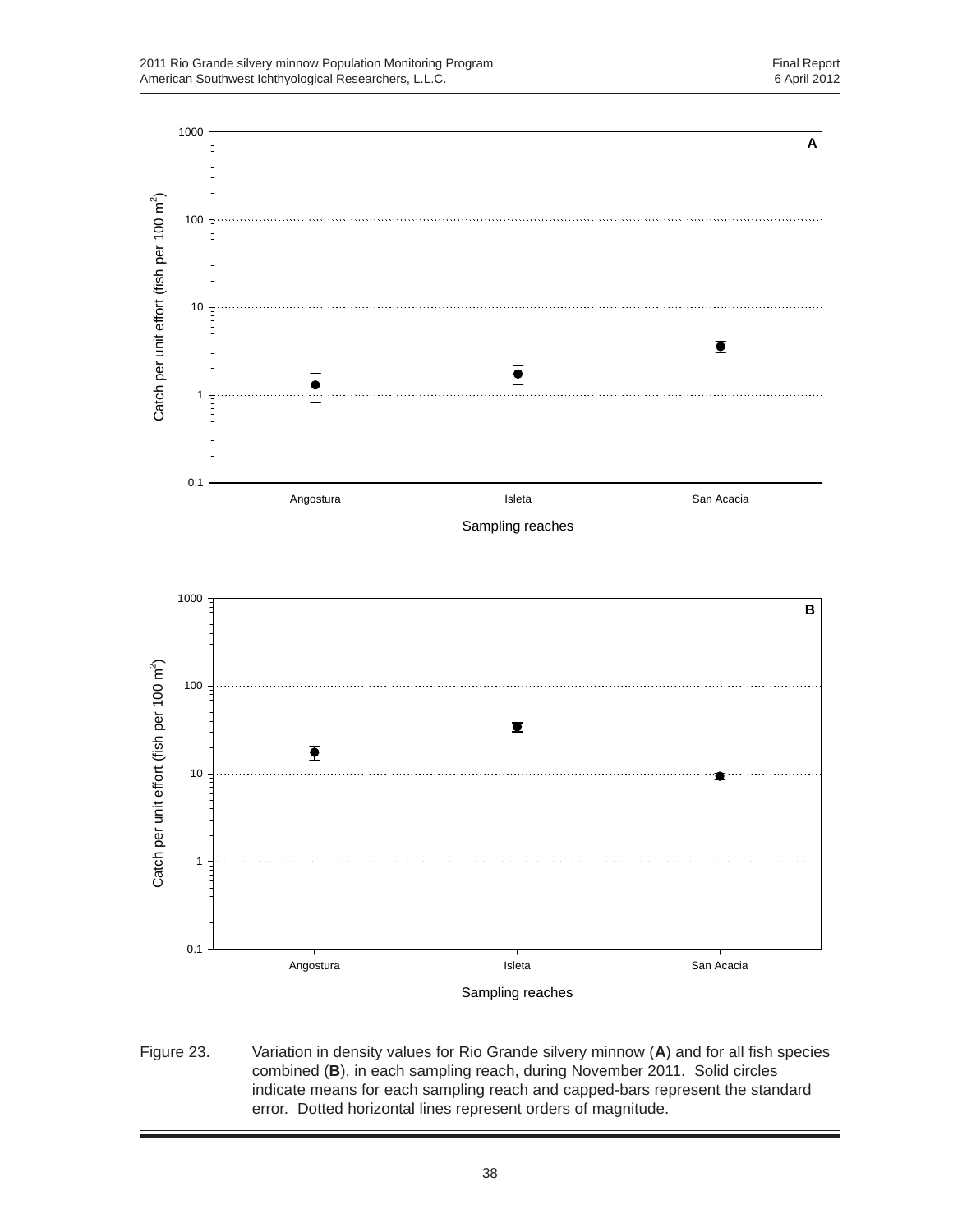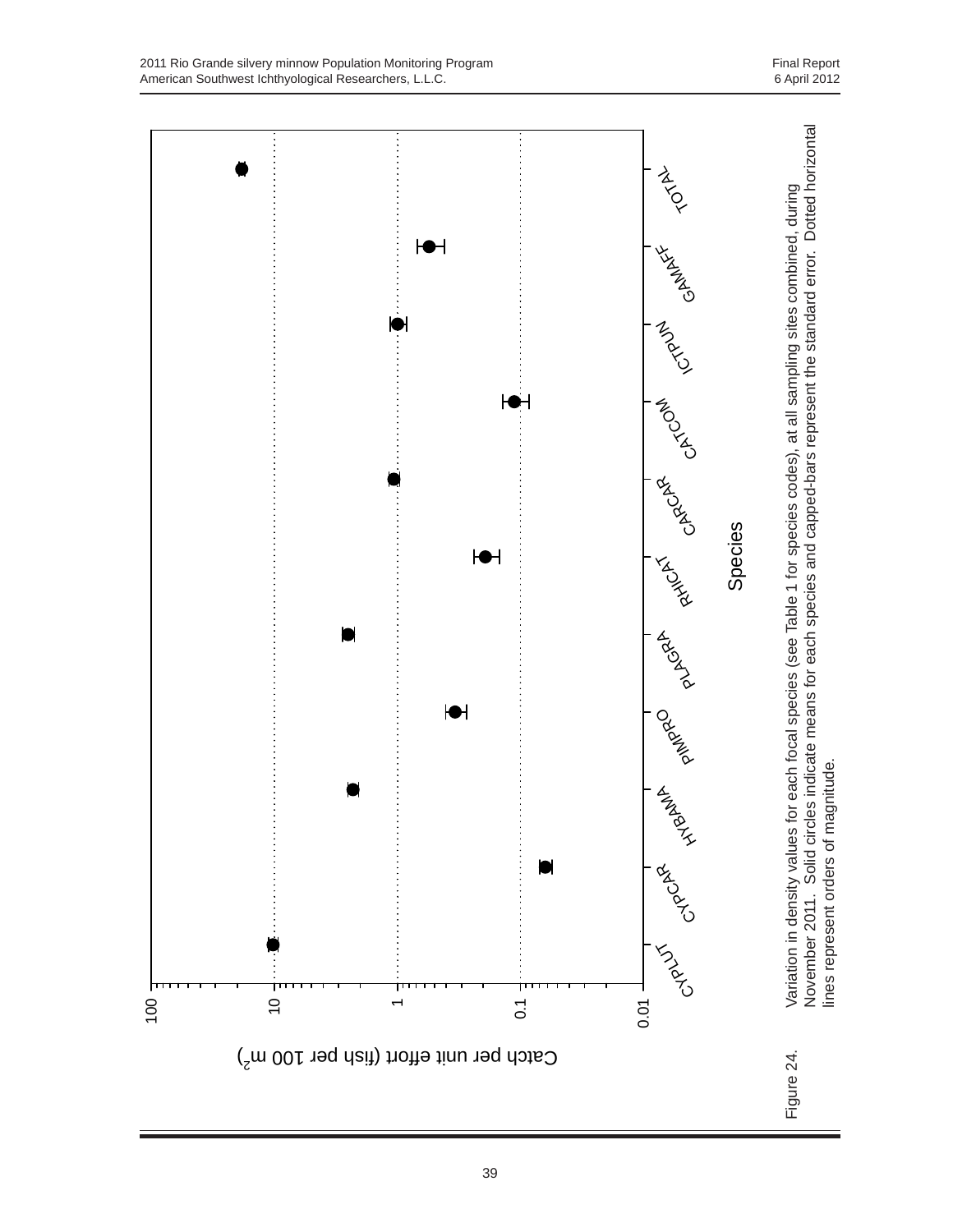rates, timely information about the status of the species during periods of reduced abundance, and a valuable tool to assess the real-time effectiveness of adaptive management activities. In contrast to the Population Monitoring Program that provides monthly or bimonthly documentation of general population trends, the Population Estimation Program provides an objective and statistically robust annual estimate of the Rio Grande silvery minnow population during a single time-period (e.g., October) and is important for more precisely evaluating interannual population changes.

The Population Monitoring Program has documented notable changes in densities of Rio Grande silvery minnow among years (i.e., more than several orders of magnitude [>1,000%]) since 1993. Despite large differences in the mean densities of Rio Grande silvery minnow among sampling sites and years, the overall estimates of sampling variation in 2011 (based on repeated monitoring efforts over a four day period) were relatively low and consistent. Pollack et al. (1990) suggested that the coefficient of variation (*CV*) would ideally be <0.20 for population monitoring studies but that achieving this level of precision would be cost prohibitive for many fish or wildlife species. It appears that the Population Monitoring Program sampling protocols are adequate to achieve a relatively high degree of sampling precision (overall *CV* = 0.10), especially when considering the substantial changes in Rio Grande silvery minnow abundance among years. While the current sampling methodology appears to provide a robust estimate of Rio Grande silvery minnow population trends over time, additional data from future years will be required to adequately address the validity of this assumption. In particular, if the coefficient of variation increases notably during years with extremely low Rio Grande silvery minnow abundance it may be more difficult to assess relative population trends during those times. It is possible that increased sampling effort will be required to detect more subtle population changes during periods of greatly reduced abundance.

A qualitative examination of the mesohabitats occupied by Rio Grande silvery minnow was provided to obtain general information on the habitat use patterns of this species. While the physical locations of mesohabitats shift around considerably among years, established sampling protocols for this study ensure that similar mesohabitats (depths and velocities) are sampled among years. In this study, a wide variety of habitats were sampled to ensure balanced monitoring for the Middle Rio Grande ichthyofaunal community and all life stages of Rio Grande silvery minnow. However, this was a cursory study of mesohabitat associations and is no substitute for the more rigorous approach used to quantify Rio Grande ichthyofaunal habitat use (including seasonal and ontogenetic shifts) and availability in the past (e.g., Dudley and Platania, 1997).

The types of habitats occupied by Rio Grande silvery minnow in 2011 were again comparable to those occupied in past years (e.g., Dudley and Platania, 1997, 2011a). The distribution of sampled habitats among reaches and the habitats occupied by Rio Grande silvery minnow among reaches were relatively consistent. Shoreline pools and shoreline runs composed the most frequently occupied habitats (relative to those sampled) of Rio Grande silvery minnow. Main channel runs were the least occupied habitat relative to their sampled abundance. However, Rio Grande silvery minnow was found to occupy the full suite of habitats sampled, including main and side channel runs.

There were notable changes in the relative and rank abundance of Middle Rio Grande fish species over the past decade (2002-2011). The species that changed most in rank abundance over time included Rio Grande silvery minnow, flathead chub, and river carpsucker. Despite these occasionally large changes in the abundance of individual species, the combined densities of Middle Rio Grande fishes remained relatively constant over time. The dynamic changes in rank abundance over time could indicate that key environmental conditions are controlling species-specific population size over time. It is possible that changes in the timing, magnitude, and duration of flows (especially during and immediately following spawning season) could be an important factor leading to some of the observed differences in fish species abundance over time and space. For the purpose of this study, an intense and focused effort was made to elucidate possible flow patterns that could account for the variation observed in the densities of Rio Grande silvery minnow over time. However,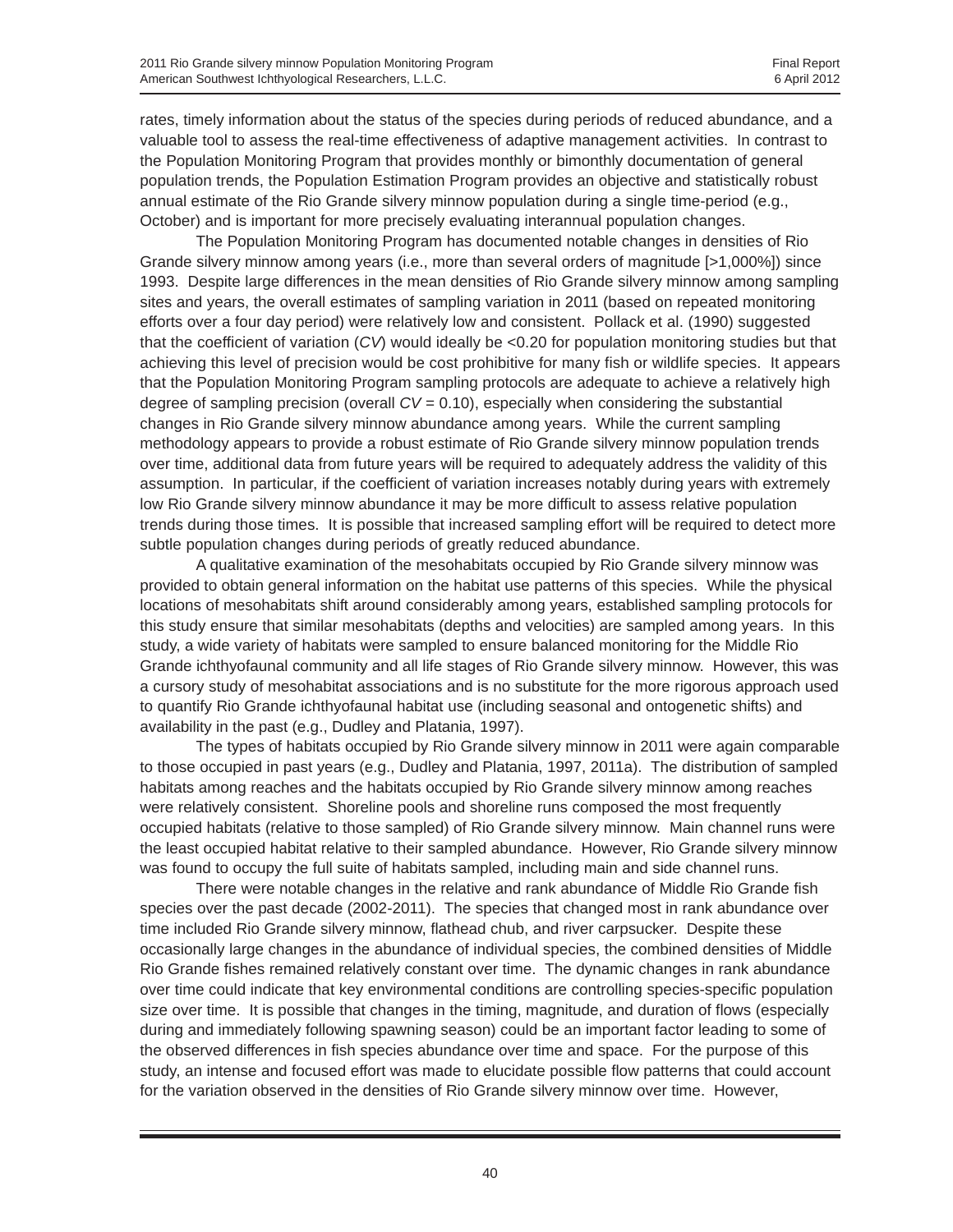additional study will be required to determine those environmental factors that most influence the spatial and temporal patterns of abundance for other fish species and how those changes might affect ichthyofaunal community dynamics over time.

The annual reproductive effort of Rio Grande silvery minnow normally occurs during spring and is initiated, in part, by large-scale increases in stream discharge associated with high-mountain snowmelt. Rio Grande silvery minnow releases relatively large numbers of eggs (up to several thousand per female) into the water column during spawning and these eggs are passively dispersed downstream with the current. Increased discharge as a result of spring runoff, combined with increasing water temperatures, was likely the historical source of this reproductive stimulus (Platania and Altenbach, 1998). During years of sufficient snowpack, flow in the Middle Rio Grande peaked in late spring and sometimes resulted in several months of sustained flooded habitats. However, dams and reservoirs now moderate the magnitude and duration of spring discharge. Water that is seasonally diverted from the river for agricultural and municipal purposes substantially reduces the total volume of water that would have normally flowed through the Rio Grande. This issue is further compounded in drought years when a large portion of the available water is diverted from the Rio Grande in early spring, reducing the sustained and elevated flows that appear to facilitate early recruitment success of Rio Grande silvery minnow.

The timing of the 2011 spring runoff was slightly later than usual (as compared to historical flow data) and overall discharge was relatively low. Runoff began in April but didn't peak until early June and elevated flows lasted only a few weeks. The lack of elevated and extended flows during 2011 likely resulted in less favorable conditions for the growth and survivorship of newly hatched Rio Grande silvery minnow larvae. It is possible that recruitment success was increased in years with high spring flows because of the extended inundation of shoreline pools and backwaters where larval fish are most likely to persist (see Dudley and Platania, 2011b). Low-velocity shallow areas provide the warm and productive nursery habitats apparently required by Rio Grande larval fishes to successfully complete their early life history (Pease et at., 2006).

Comparison of Rio Grande silvery minnow mean October densities (1993-1997, 1999-2011) to hydraulic variables measured at two Middle Rio Grande discharge gauges revealed several strong relationships. Peak discharge and duration of high flows during the spawning season (May-June) were positively correlated with Rio Grande silvery minnow mean October densities. In contrast, early and extended low flow periods were negatively correlated with Rio Grande silvery minnow mean October densities. The physical conditions produced by prolonged and elevated flows result in overbank flooding of vegetated areas, formation of inundated habitats within the river channel, and creation of shoreline and island backwaters. Shallow low-velocity habitats (e.g., shoreline pools, backwaters, overbank floodplains etc.) are well known to be essential for the successful recruitment of early life history stages of many freshwater fish species throughout the world (for review see Welcomme, 1979). It is quite likely that similar processes are important for the successful survival and recruitment of the Middle Rio Grande ichthyofaunal community, including early life stages of Rio Grande silvery minnow (Pease et al., 2006; Turner et al., 2010).

Population Monitoring Program sampling efforts during October indicated that the highest densities of Rio Grande silvery minnow were in the San Acacia Reach and that the lowest densities were in the Angostura or Isleta reaches for the majority of years sampled since 1993 (12 of 18 years = 67%). The exceptions to this pattern generally occurred in years when there was either extensive drying of the river channel in the San Acacia Reach (e.g., 2002 and 2003) and/or notable augmentation efforts in the Angostura and Isleta reaches (e.g., 2005 and 2006). One possible explanation for this apparent upstream to downstream pattern of abundance is the cumulative longitudinal transport of some portion of Rio Grande silvery minnow propagules (drifting eggs and larvae) below instream barriers (i.e., Angostura, Isleta, and San Acacia diversion dams) or into irrigation networks (Dudley and Platania, 2007). Also, the extensive river channelization, habitat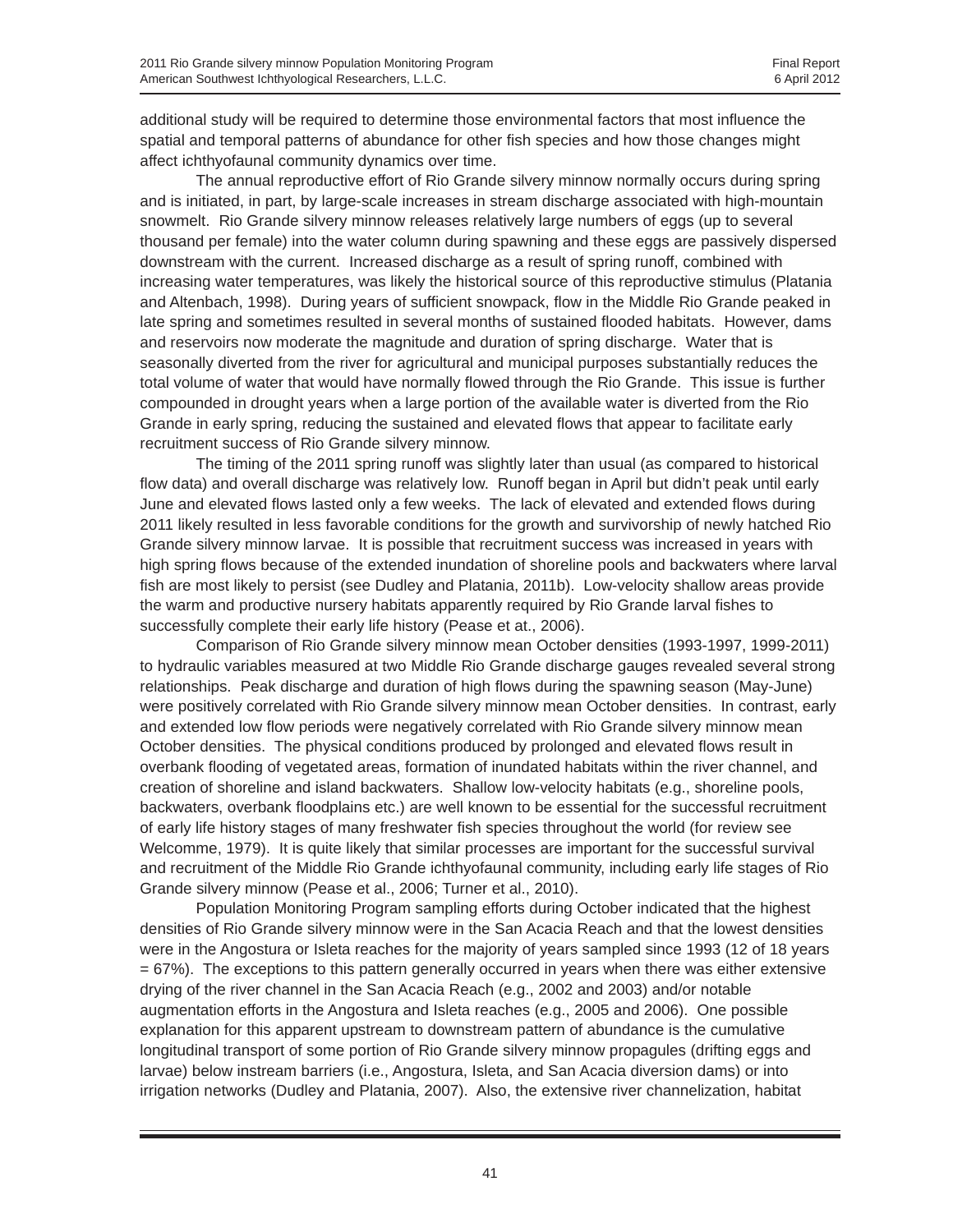degradation, abandonment of the floodplain, and associated reductions in water turbidity downstream of Cochiti Dam (Lagasse, 1980; Massong et al., 2006) are likely limiting the amount of appropriate habitat available for the successful early recruitment of this species, especially in the Cochiti and Angostura reaches. Rio Grande silvery minnow augmentation efforts in the Angostura Reach apparently reversed this trend from 2002 to 2007 (i.e., October densities were highest in the Angostura Reach during five of six of those years). However, a cessation of augmentation efforts in the Angostura Reach from 2008 to 2011 may have contributed to the reemergence of the San Acacia Reach as supporting the highest densities of Rio Grande silvery minnow since 2008.

Despite periodic and sometimes sustained declines in the abundance of Rio Grande silvery minnow, it is encouraging that this species can apparently rebound so quickly following years with good spawning/recruitment conditions. The dramatic increase in the abundance of Rio Grande silvery minnow from 2003 to 2005 (over two orders of magnitude) is indicative of the ability of this species to rebound quickly following favorable conditions. However, the rapid increases in abundance documented after consecutive years of good spring runoff contrast with the equally rapid decreases in abundance documented after consecutive years of poor spring runoff and prolonged summer low-flow/drying conditions. Despite the large fluctuations in the abundance of Rio Grande silvery minnow over the past decade, the overall genetic diversity of this species has apparently been maintained in the wild population, perhaps as a result of the current propagation management plan (Alò and Turner, 2005; Osborne et al., 2012).

The lack of extremely low densities of Rio Grande silvery minnow since 2003 could indicate that current management activities (e.g., stocking, salvage, habitat restoration, LFCC pumping, flow manipulation etc.) are buffering the population against substantial declines similar to those that occurred prior to the implementation of these activities. While recent decreases in the abundance of Rio Grande silvery minnow (e.g., 2007-2009 to 2010-2011) appear to be primarily related to changes in the seasonal flows of the Middle Rio Grande, it is unclear whether these declines would have been even more precipitous if the current suite of management activities were not being implemented. However, the rapid decline of Rio Grande silvery minnow from 2009 to 2010 appears to indicate that differences in the timing, magnitude, and duration of flows during spring and summer are still resulting in apparently dramatic changes in the annual recruitment success of this species. Several drought years in sequence (e.g., similar to what occurred during 2002-2003) could potentially provide the natural experiment necessary to glean insight into just how much current management activities are buffering against potential catastrophic population declines. Regardless of the outcome of such a scenario, having well-established management programs in place should greatly reduce the likelihood of extinction of Rio Grande silvery minnow during a potential crisis. While the suite of ongoing management activities appear to be providing some degree of protection against population losses, it is currently unclear what additional level of effort or types of activities would be required to yield robust self-sustaining populations of Rio Grande silvery minnow in the Middle Rio Grande over time. Future study of the ecological interactions among fish species and their environment in the Middle Rio Grande should further elucidate the factors that control this complex aquatic ecosystem, which will be essential in providing the information required to develop and implement successful management strategies for the long-term recovery of Rio Grande silvery minnow.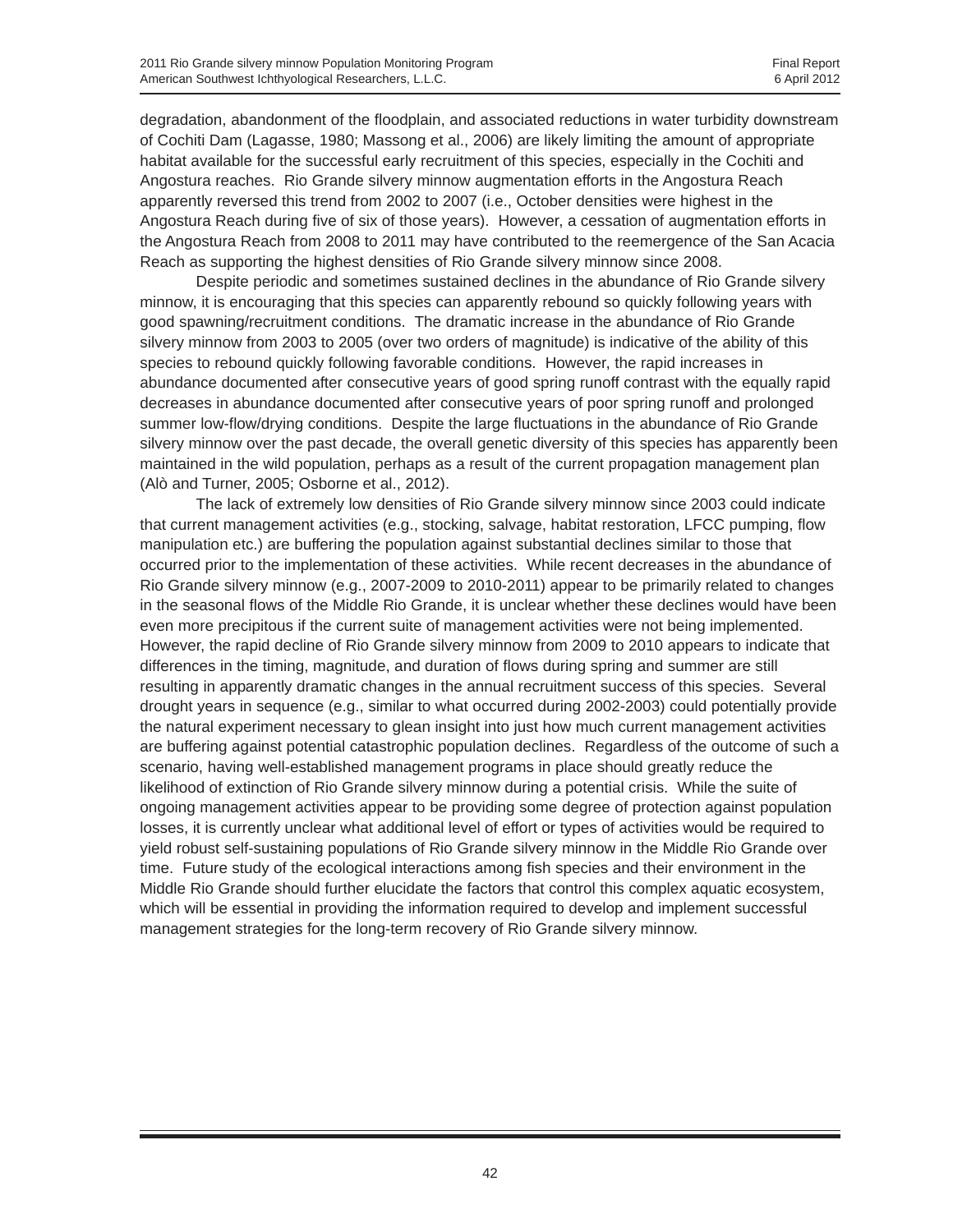#### **ACKNOWLEDGMENTS**

Many people collaborated with us to make this project possible. Adam L. Barkalow, Mary A. Brandenburg, W. Howard Brandenburg, Bruce L. Christman, Felipe P. Cook, Andrew T. Dean, Michael A. Farrington, Jennifer L. Hester, Richard C. Keller, Matthew F. Peralta, Kevin M. Schaus, Stephen A. Zipper (American Southwest Ichthyological Researchers, L.L.C.; Museum of Southwestern Biology-UNM) were instrumental in field and laboratory portions of this study. Additional field assistance was provided by Michelle L. Barnes (U. S. Fish and Wildlife Service), Christopher W. Hoagstrom (Weber State University), Trevor J. Krabbenhoft (University of New Mexico), Yvette M. Paroz (U. S. Bureau of Reclamation), and Tyler J. Pilger (University of New Mexico), W. Jason Remshardt (U. S. Fish and Wildlife Service), and Cole J. Wolf (U. S. Fish and Wildlife Service). Continued assistance with all aspects of curation of specimens was provided by Alexandra M. Snyder (Museum of Southwestern Biology-UNM). Much of the logistical support for this project was provided by Yvette M. Paroz and Jericho E. Lewis (U. S. Bureau of Reclamation). Any handling or collection of Rio Grande silvery minnow as part of this study was authorized by the U.S. Fish and Wildlife Service (Permit TE001623-0). This work was funded as part of the Middle Rio Grande Endangered Species Collaborative Program and administered by the U. S. Bureau of Reclamation Area Offices (Albuquerque, New Mexico and Salt Lake City, Utah).

#### **LITERATURE CITED**

- Alò, D., and T. F. Turner. 2005. Effects of habitat fragmentation on effective population size in the endangered Rio Grande silvery minnow. Conservation Biology 19:1138–1148.
- Bannerot, S. P., and C. B. Austin. 1983. Using frequency distributions of catch per unit effort to measure fish-stock abundance. Transactions of the American Fisheries Society 112: 608- 617.
- Dudley, R. K., and S. P. Platania. 1997. Habitat use of Rio Grande silvery minnow. Report to the New Mexico Department of Game and Fish, Santa Fe, and U.S. Bureau of Reclamation (Albuquerque Projects Office), Albuquerque, NM. 96 pp.
- Dudley, R. K., and S. P. Platania. 2007. Flow regulation and fragmentation imperil pelagic-spawning riverine fishes. Ecological Applications 17: 2074-2086.
- Dudley, R. K., D. A Helfrich and S. P. Platania. 2009. Effects of river intermittency on populations of Rio Grande silvery minnow. Report to the Middle Rio Grande Endangered Species Collaborative Program and the U.S. Bureau of Reclamation, Albuquerque, New Mexico. 55 pp.
- Dudley, R. K. and S. P. Platania. 2011a. Rio Grande silvery minnow population monitoring program results from September 2009 to October 2010. Report to the Middle Rio Grande Endangered Species Collaborative Program and the U.S. Bureau of Reclamation, Albuquerque, New Mexico. 179 pp.
- Dudley, R. K. and S. P. Platania. 2011b. Spatial spawning periodicity of Rio Grande silvery minnow during 2011. Report to the Middle Rio Grande Endangered Species Collaborative Program and the U.S. Bureau of Reclamation, Albuquerque, New Mexico. 42 pp.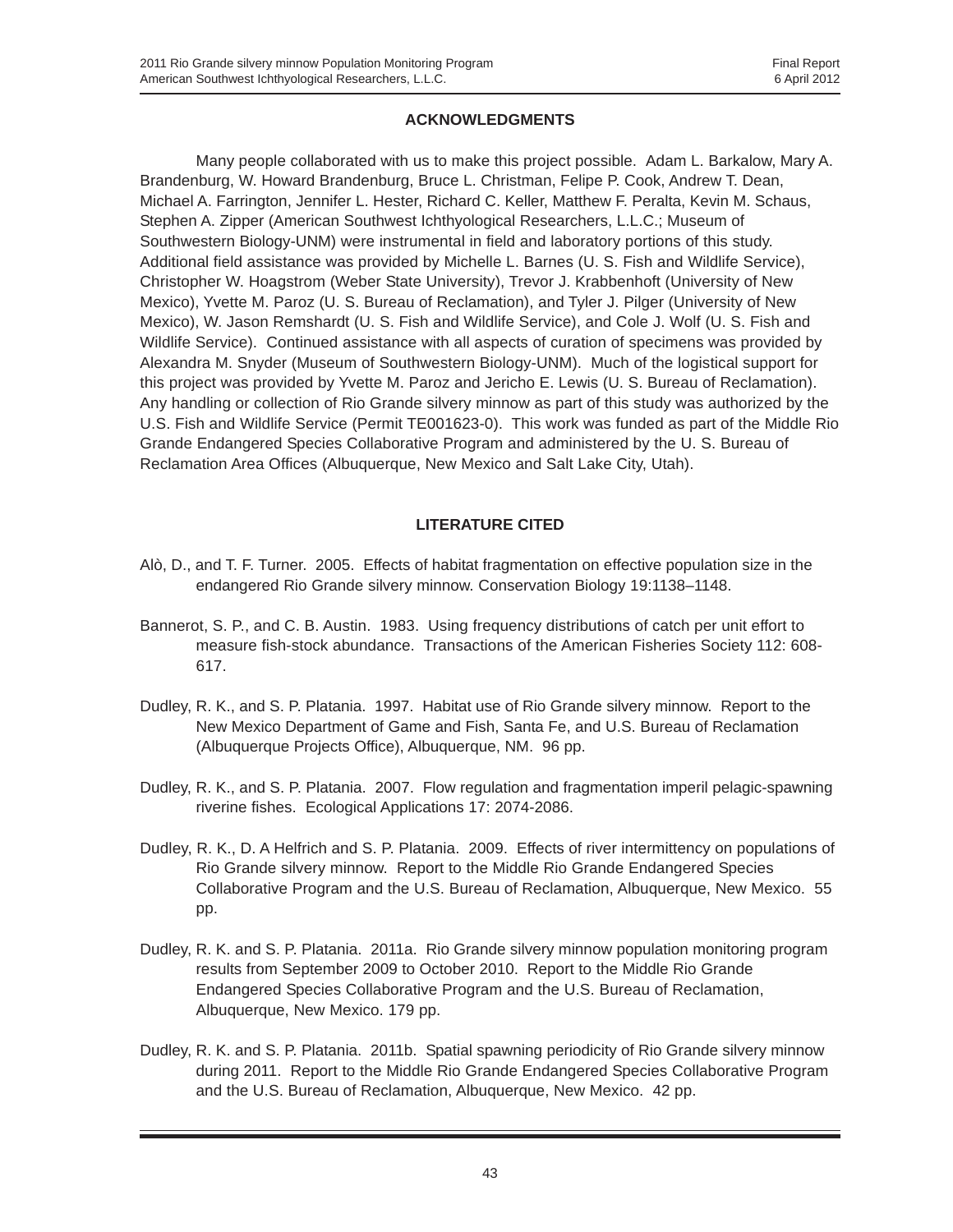- Dudley, R. K., G. C. White, S. P. Platania, and D. A Helfrich. 2011. Rio Grande silvery minnow population estimation program results from October 2010. Report to the Middle Rio Grande Endangered Species Collaborative Program and the U.S. Bureau of Reclamation, Albuquerque, New Mexico. 85 pp.
- Gold, R. L., and L. P. Denis. 1985. National water summary-New Mexico surface-water resources. U.S. Geological Survey water-supply paper 2300:341-346.
- Horwitz, R. J., D. H. Keller, P. F. Overbeck, S. P. Platania, and R. K. Dudley. 2011. Age and growth of Rio Grande silvery minnow. Final report to the Middle Rio Grande Endangered Species Collaborative Program and the U.S. Bureau of Reclamation, Albuquerque, New Mexico. 74 pp.
- Lagasse, P. F. 1980. An assessment of the response of the Rio Grande to dam construction-Cochiti to Isleta reach. A technical report for the U.S. Army Engineer District, Albuquerque, Corps of Engineers, Albuquerque, New Mexico. 133 pp.
- Massong, T., P. Tashjian, and P. Makar. 2006. Recent Channel Incision and Floodplain Evolution within the Middle Rio Grande, NM. Joint 8th Federal Interagency Sedimentation Conference and 3rd Federal Interagency Hydrologic Modeling Conference, Reno, NV.
- McDonald, J. H. 2009. Handbook of Biological Statistics (2nd ed.). Sparky House Publishing, Baltimore, Maryland. 319 pp.
- Nelson, J. S., E. J. Crossman, H. Espinosa-Peréz, L. T. Findley, C. R. Gilbert, R. N. Lea, and J. D. Williams. 2004. Common and scientific names of fishes from the United States, Canada, and Mexico. American Fisheries Society, Special Publication 29, Bethesda, Maryland. 386 pp.
- Osborne, M. J., E. W. Carson, and T. F. Turner. 2012. Genetic monitoring and complex population dynamics: insights from a 12-year study of the Rio Grande silvery minnow. Evolutionary Applications doi: 10.1111/j.1752-4571.2011.00235.x
- Otis, D. L., K. P. Burnham, G. C. White, and D. R. Anderson. 1978. Statistical inference from capture data on closed animal populations. Wildlife Monograph 62. 135 pp.
- Pease, A. A., J. J. Davis, M. S. Edwards, and T. F. Turner. 2006. Habitat and resource use by larval and juvenile fishes in an arid-land river (Rio Grande, New Mexico). Freshwater Biology 51:475-486.
- Platania, S. P. 1993a. The fishes of the Rio Grande between Velarde and Elephant Butte Reservoir and their habitat associations. Report to the New Mexico Department of Game and Fish, Santa Fe, and U.S. Bureau of Reclamation (Albuquerque Projects Office), Albuquerque, NM. 188 pp.
- Platania, S. P. 1993b. Ichthyofaunal survey of the Rio Grande and Santa Fe River, Cochiti Pueblo, New Mexico, July 1993. Report to the U.S. Army Corps of Engineers, Albuquerque, NM. 28 pp.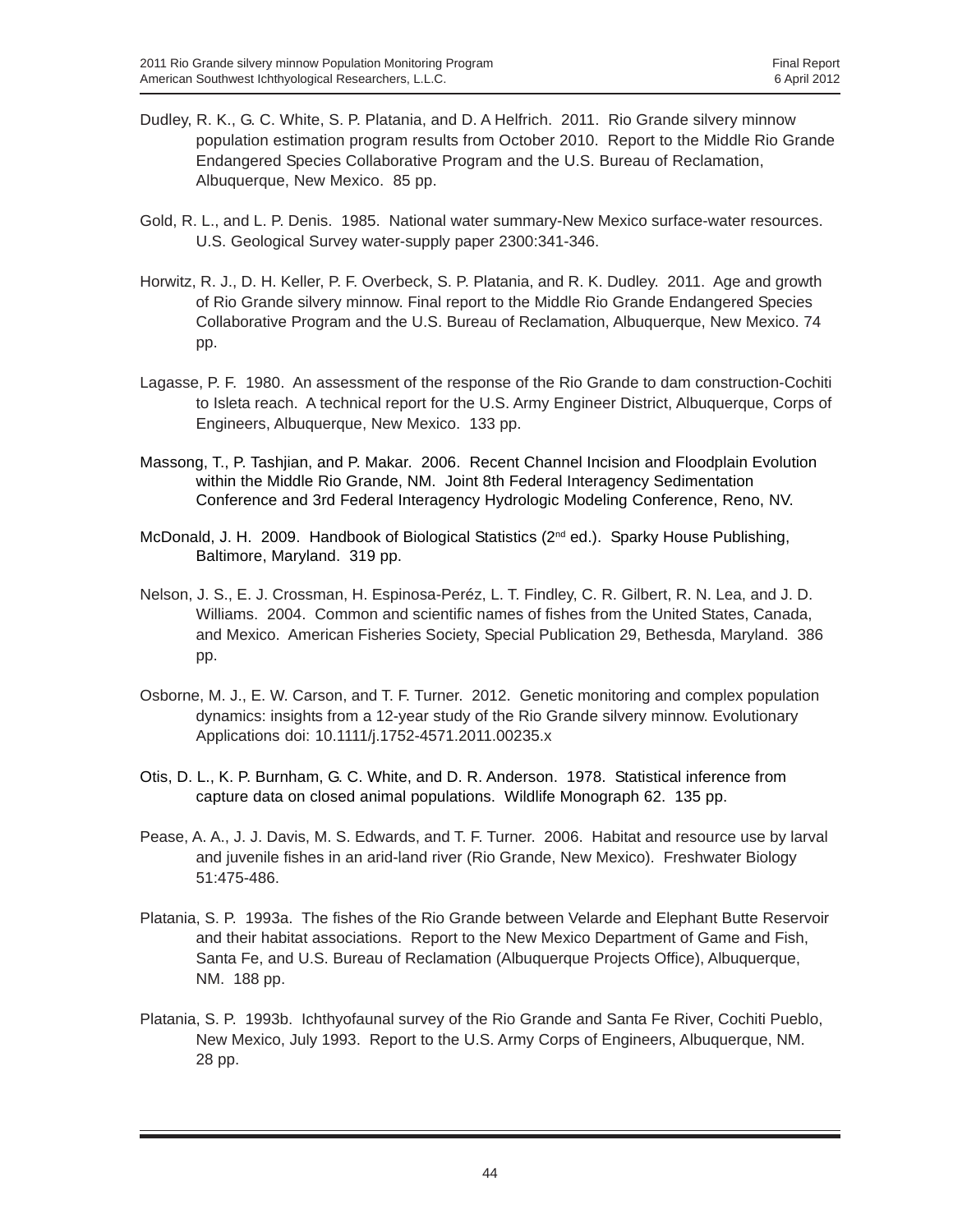- Platania, S. P. 1995. Ichthyofaunal survey of the Rio Grande, Santo Domingo and San Felipe pueblos, New Mexico, July 1994. Report to the U.S. Army Corps of Engineers, Albuquerque, NM. 56 pp.
- Platania, S. P., and C. S. Altenbach. 1998. Reproductive strategies and egg types of seven Rio Grande Basin cyprinids. Copeia 1998: 559-569.
- Pollack, K. H., J. D. Nichols, C. Brownie, and J. E. Hines. 1990. Statistical inference for capturerecapture experiments. Wildlife Monographs 107: 1-97.
- Richards, L. J., and J. T. Schnute. 1986. An experimental and statistical approach to the question: is CPUE an index of abundance? Can. J. Fish. Aquat. Sci. 43:1214-1227.
- Ricker, W. E. 1940. Relation of "catch per unit effort" to abundance and rate of exploitation. J. Fish. Res. Board Can. 5:43-70.
- Ricker, W. E. 1944. Further notes on fishing mortality and effort. Copeia 1944: 23-44.
- Schwarz, C. J., and G. A. F. Seber. 1999. Estimating animal abundance: review III. Statistical Science 14:427-456.
- Seber, G. A. F. 1992. A review of estimating animal abundance II. International Statistical Review 60:129-166.
- Turner, T.F., T.J. Krabbenhoft, and A.S. Burdett. 2010. Reproductive phenology and fish community structure in an arid-land river system. Pages 427-446 in K.B. Gido and D.A. Jackson, editors. Community ecology of stream fishes: concepts, approaches, and techniques. American Fisheries Society, Symposium Series 73, Bethesda, MD. 664 pp.
- U.S. Department of the Interior. 1994. Endangered and threatened wildlife and plants: final rule to list the Rio Grande silvery minnow as an endangered species. Federal Register 59: 36988- 36995.
- Welcomme, R. L. 1979. The fisheries ecology of floodplain rivers. Longman, London. 317 pp.
- Zar, J. H. 2010. Biostatistical Analysis. Fifth edition. Prentice Hall Inc., Upper Saddle River, New Jersey. 944 pp.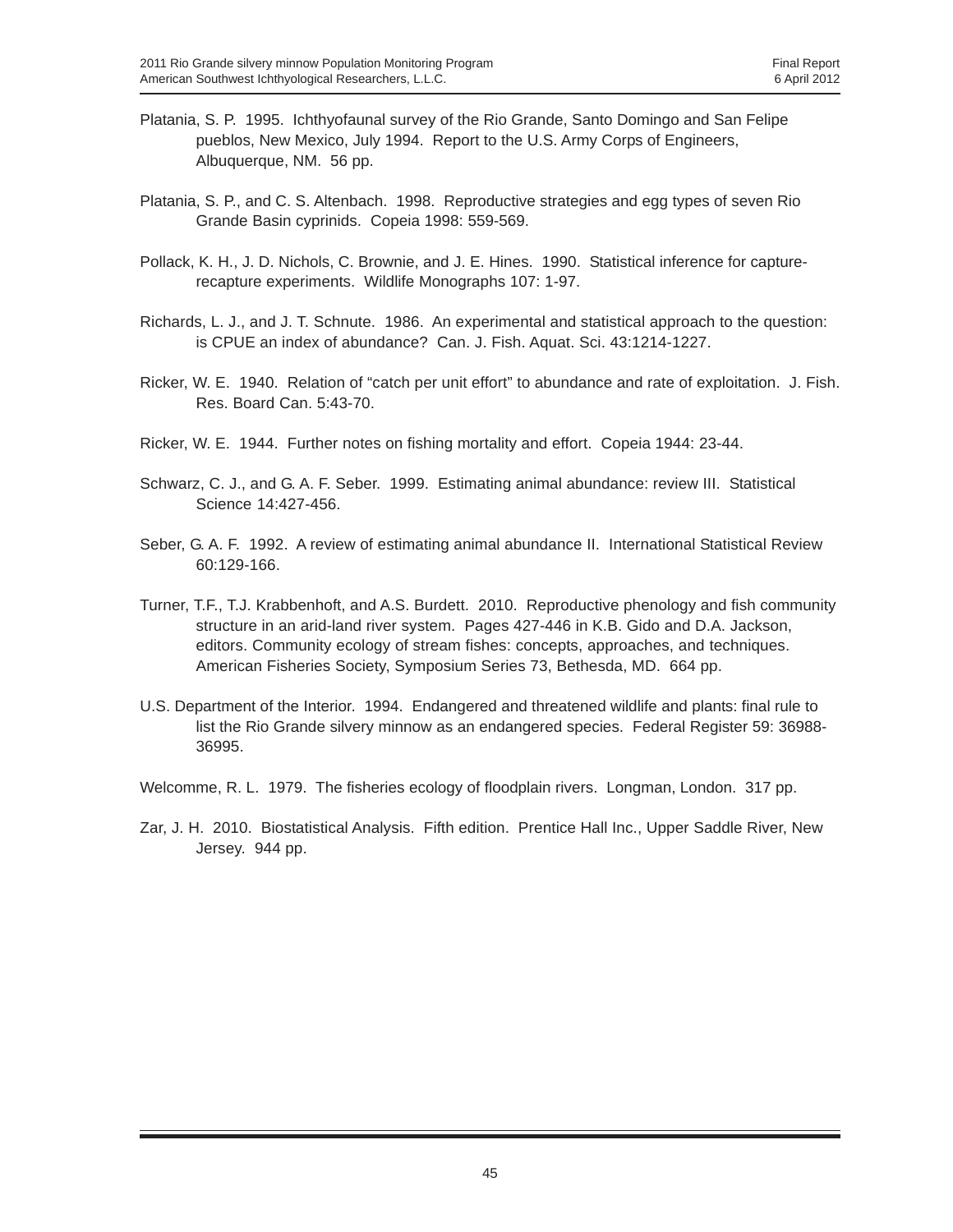Appendix A.

Middle Rio Grande fish collection localities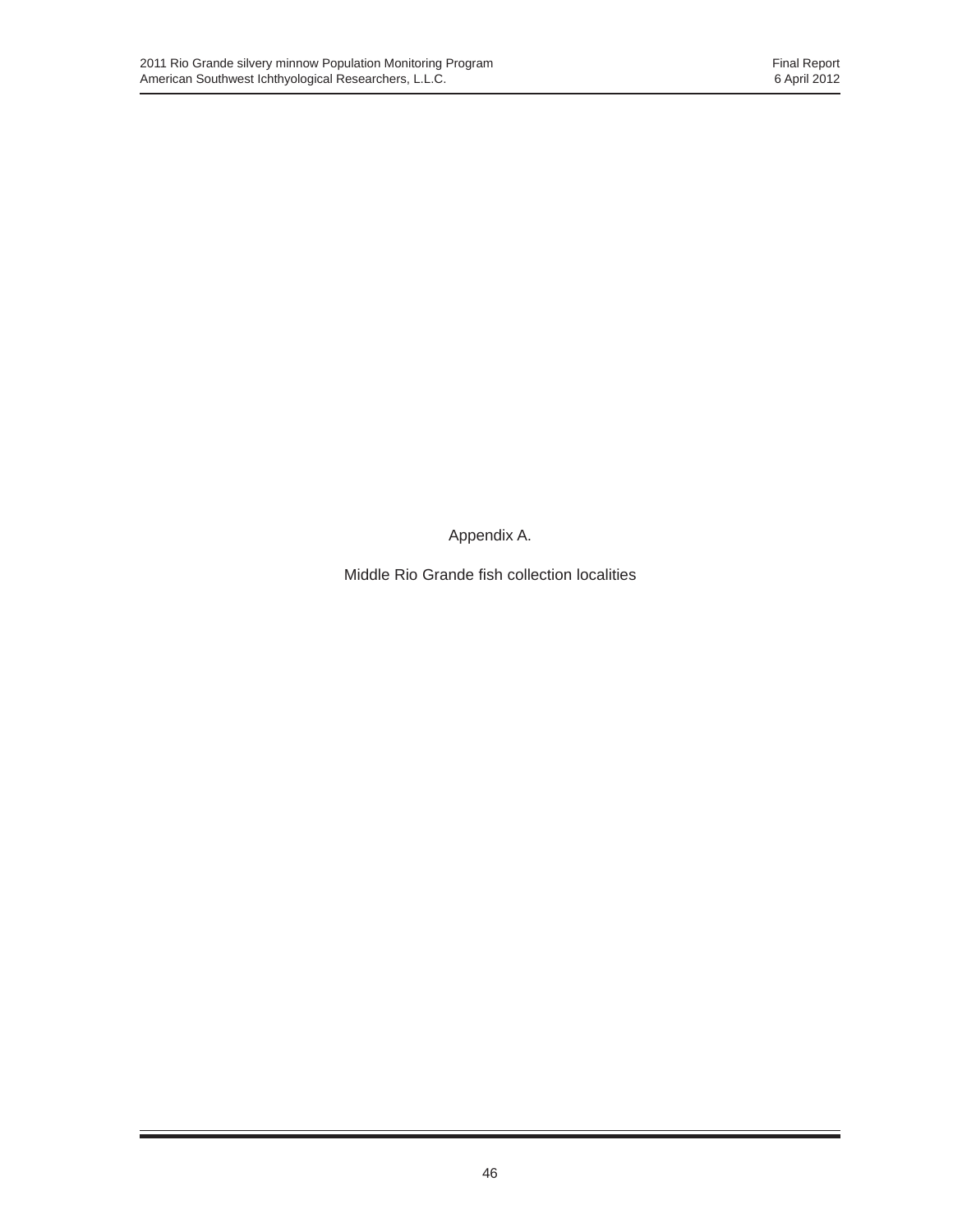#### Table A-1. Collection localities for December 2010 to October 2011 population monitoring of Rio Grande silvery minnow.

| Site #         |                                                                 | Site Locality                                                                                                                                                                   |                                                                                       |
|----------------|-----------------------------------------------------------------|---------------------------------------------------------------------------------------------------------------------------------------------------------------------------------|---------------------------------------------------------------------------------------|
|                | <b>ANGOSTURA REACH SITES</b>                                    |                                                                                                                                                                                 |                                                                                       |
| 0              |                                                                 | New Mexico, Sandoval County, Rio Grande, directly below Angostura Diversion Dam,                                                                                                |                                                                                       |
|                | Algodones.<br>River Mile 209.7                                  | SAN FELIPE PUEBLO QUADRANGLE<br>UTM Easting: 363811 UTM Northing: 3916006                                                                                                       | Zone: 13                                                                              |
| $\mathbf{1}$   |                                                                 | New Mexico, Sandoval County, Rio Grande, at NM State Highway 44 bridge crossing,                                                                                                |                                                                                       |
|                | Bernalillo.<br>River Mile 203.8                                 | BERNALILLO QUADRANGLE<br>UTM Easting: 358543 UTM Northing: 3909722                                                                                                              | Zone: 13                                                                              |
| $\overline{2}$ | River Mile 200.0                                                | 44 bridge crossing, at Rio Rancho Wastewater Treatment Plant, Rio Rancho.<br>BERNALILLO QUADRANGLE                                                                              | New Mexico, Sandoval County, Rio Grande, ca. 4.0 miles downstream of NM State Highway |
|                |                                                                 | UTM Easting: 354772 UTM Northing: 3905355                                                                                                                                       | Zone: 13                                                                              |
| 3              | (US Highway 66), Albuquerque.<br>River Mile 183.4               | New Mexico, Bernalillo County, Rio Grande, at Central Avenue bridge crossing<br>ALBUQUERQUE WEST QUADRANGLE                                                                     |                                                                                       |
|                |                                                                 | UTM Easting: 346840 UTM Northing: 3884094                                                                                                                                       | Zone: 13                                                                              |
| 4              | (NM State Highway 500), Albuquerque.                            | New Mexico, Bernalillo County, Rio Grande, at Rio Bravo Boulevard bridge crossing,<br>River Mile 178.3 ALBUQUERQUE WEST QUADRANGLE<br>UTM Easting: 347554 UTM Northing: 3877163 | Zone: 13                                                                              |
|                | <b>ISLETA REACH SITES</b>                                       |                                                                                                                                                                                 |                                                                                       |
| 5              |                                                                 | New Mexico, Valencia County, Rio Grande at Los Lunas bridge crossing                                                                                                            |                                                                                       |
|                | (NM State Highway 49), Los Lunas.<br>River Mile 161.4           | LOS LUNAS QUADRANGLE<br>UTM Easting: 342898 UTM Northing: 3852531                                                                                                               | Zone: 13                                                                              |
| 6              | 309/6 bridge crossing, Belen.                                   |                                                                                                                                                                                 | New Mexico, Valencia County, Rio Grande, ca. 1.0 miles upstream of NM State Highway   |
|                | River Mile 151.5                                                | <b>TOME QUADRANGLE</b><br>UTM Easting: 339972 UTM Northing: 3837061                                                                                                             | Zone: 13                                                                              |
| $\overline{7}$ | State Highway 346 bridge crossing, Jarales.<br>River Mile 143.2 | New Mexico, Valencia County, Rio Grande, ca. 2.2 miles upstream of NM<br><b>VEGUITA QUADRANGLE</b>                                                                              |                                                                                       |
|                |                                                                 | UTM Easting: 338136 UTM Northing: 3827329                                                                                                                                       | Zone: 13                                                                              |
| 8              | River Mile 130.6                                                | ABEYTAS QUADRANGLE                                                                                                                                                              | New Mexico, Socorro County, Rio Grande, at US Highway 60 bridge crossing, Bernardo.   |
|                |                                                                 | UTM Easting: 334604 UTM Northing: 3809726                                                                                                                                       | Zone: 13                                                                              |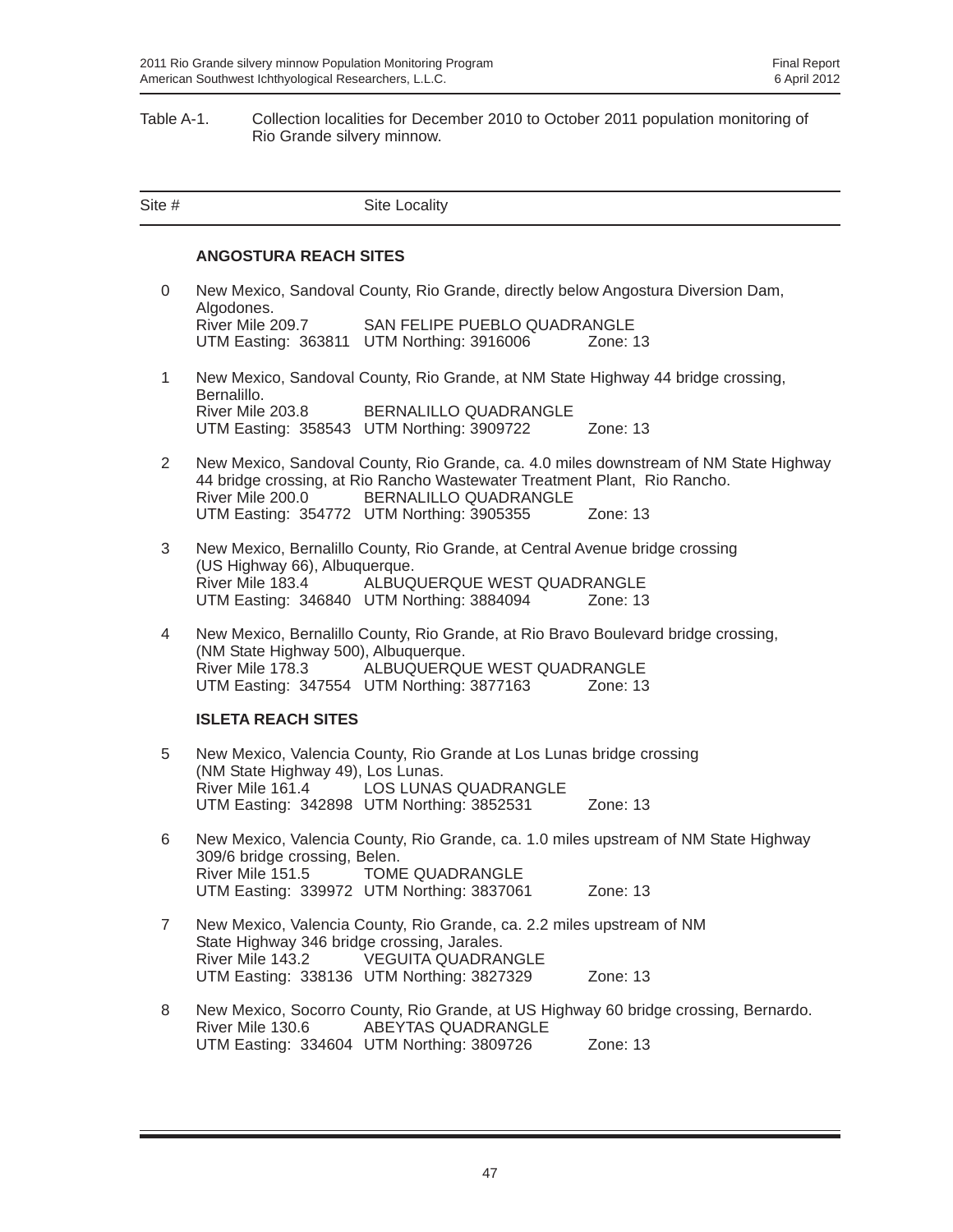#### Table A-1. Collection localities for December 2010 to October 2011 population monitoring of Rio Grande silvery minnow (continued).

| Site # |                                                               | Site Locality                                                                                                                                                                                                                               |                                                                                                  |
|--------|---------------------------------------------------------------|---------------------------------------------------------------------------------------------------------------------------------------------------------------------------------------------------------------------------------------------|--------------------------------------------------------------------------------------------------|
|        | <b>ISLETA REACH SITES (continued)</b>                         |                                                                                                                                                                                                                                             |                                                                                                  |
| 9      | US Highway 60 bridge crossing, Bernardo.<br>River Mile 127.0  | New Mexico, Socorro County, Rio Grande, ca. 3.5 miles downstream of<br>ABEYTAS QUADRANGLE<br>UTM Easting: 331094 UTM Northing: 3805229                                                                                                      | Zone: $13$                                                                                       |
|        | Acacia Diversion Dam, San Acacia<br>River Mile 116.8          | 9.5 New Mexico, Socorro County, Rio Grande, ca. 0.6 miles upstream of San<br>LA JOYA QUADRANGLE<br>UTM Easting: 327902 UTM Northing: 3792603                                                                                                | Zone: $13$                                                                                       |
|        | <b>SAN ACACIA REACH SITES</b>                                 |                                                                                                                                                                                                                                             |                                                                                                  |
| 10     | San Acacia.<br>River Mile 116.2                               | New Mexico, Socorro County, Rio Grande, directly below San Acacia Diversion Dam,<br><b>SAN ACACIA QUADRANGLE</b><br>UTM Easting: 326162 UTM Northing: 3791977                                                                               | Zone: $13$                                                                                       |
| 11     | Diversion Dam, San Acacia.<br>River Mile 114.6                | New Mexico, Socorro County, Rio Grande, ca. 1.5 miles downstream of San Acacia<br>LEMITAR QUADRANGLE<br>UTM Easting: 325263 UTM Northing: 3790442                                                                                           | Zone: $13$                                                                                       |
| 12     | Wastewater Treatment Plant, Socorro.<br>River Mile 99.5       | New Mexico, Socorro County, Rio Grande, east of Socorro, 0.5 miles upstream of the<br>Socorro Low Flow Conveyance Channel bridge; east and upstream of Socorro<br>LOMA DE LAS CANAS QUADRANGLE<br>UTM Easting: 327097 UTM Northing: 3771043 | Zone: $13$                                                                                       |
| 13     | bridge crossing, San Antonio.<br>River Mile 91.7              | New Mexico, Socorro County, Rio Grande, ca. 4.0 miles upstream of US Highway 380<br><b>SAN ANTONIO QUADRANGLE</b><br>UTM Easting: 328140 UTM Northing: 3761283                                                                              | Zone: 13                                                                                         |
| 14     | Antonio.<br>River Mile 87.1                                   | New Mexico, Socorro County, Rio Grande, at US Highway 380 bridge crossing, San<br>SAN ANTONIO QUADRANGLE<br>UTM Easting: 328914 UTM Northing: 3754471                                                                                       | Zone: 13                                                                                         |
| 15     | Wildlife Refuge Headquarters, San Antonio.<br>River Mile 79.1 | New Mexico, Socorro County, Rio Grande, directly east of Bosque del Apache National<br>SAN ANTONIO, SE QUADRANGLE<br>UTM Easting: 327055 UTM Northing: 3740839                                                                              | Zone: 13                                                                                         |
| 16     | Marcial.<br>River Mile 68.6                                   | <b>SAN MARCIAL QUADRANGLE</b><br>UTM Easting: 315284 UTM Northing: 3728347                                                                                                                                                                  | New Mexico, Socorro County, Rio Grande, at San Marcial Railroad bridge crossing, San<br>Zone: 13 |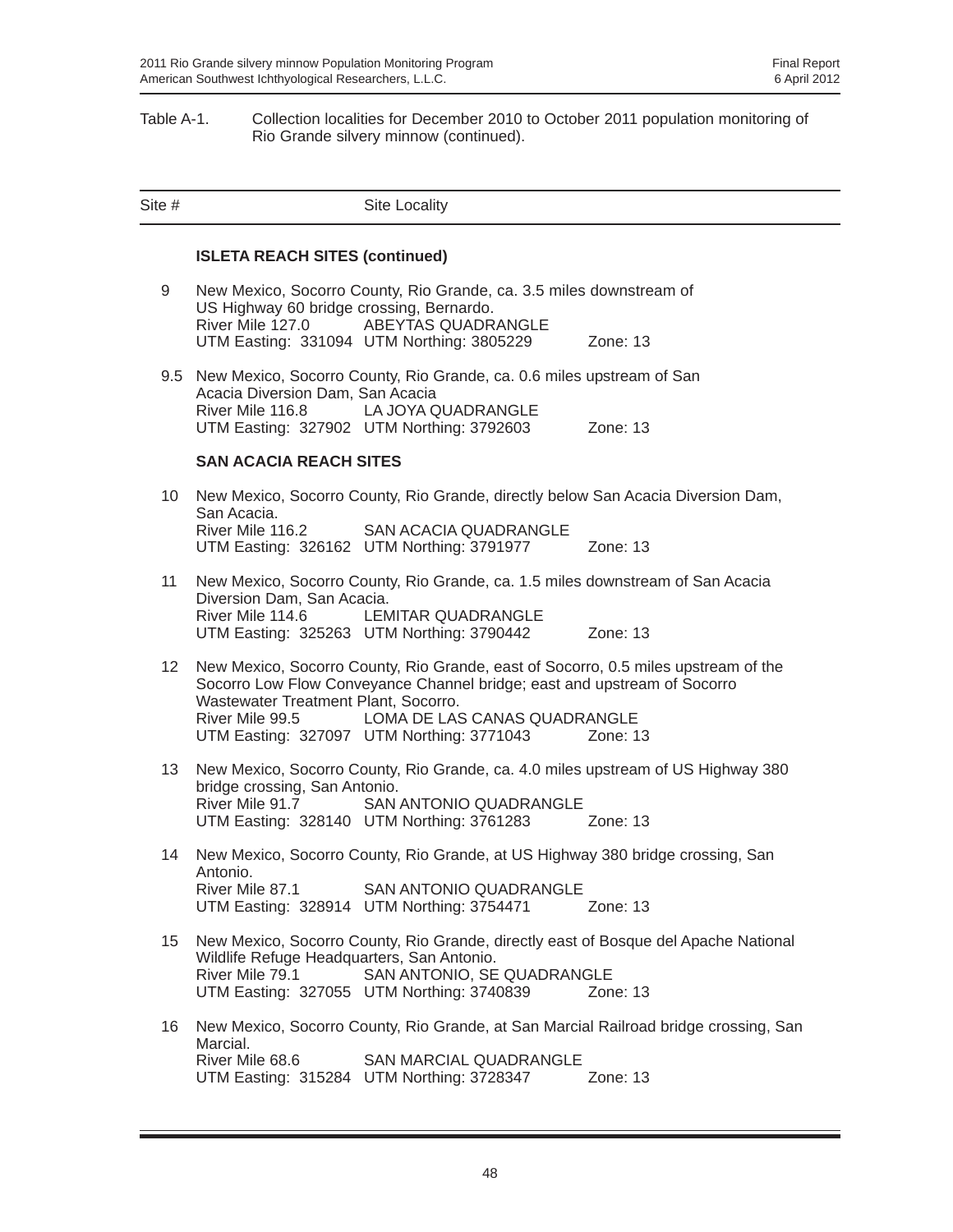#### Table A-1. Collection localities for December 2010 to October 2011 population monitoring of Rio Grande silvery minnow (continued).

| Site # | Site Locality |
|--------|---------------|
|        |               |

#### **SAN ACACIA REACH SITES**

- 17 New Mexico, Socorro County, Rio Grande, at its former confluence with the Low Flow Conveyance Channel; ca. 8 miles downstream of San Marcial Railroad bridge crossing. PARAJE WELL QUADRANGLE UTM Easting: 309487 UTM Northing: 3718178 Zone: 13
- 18 New Mexico, Socorro County, Rio Grande, ca. 10 miles downstream of San Marcial Railroad bridge crossing.<br>River Mile 57.7 PARAJE PARAJE WELL QUADRANGLE<br>UTM Northing: 3714740 Zone: 13 UTM Easting: 307380 UTM Northing: 3714740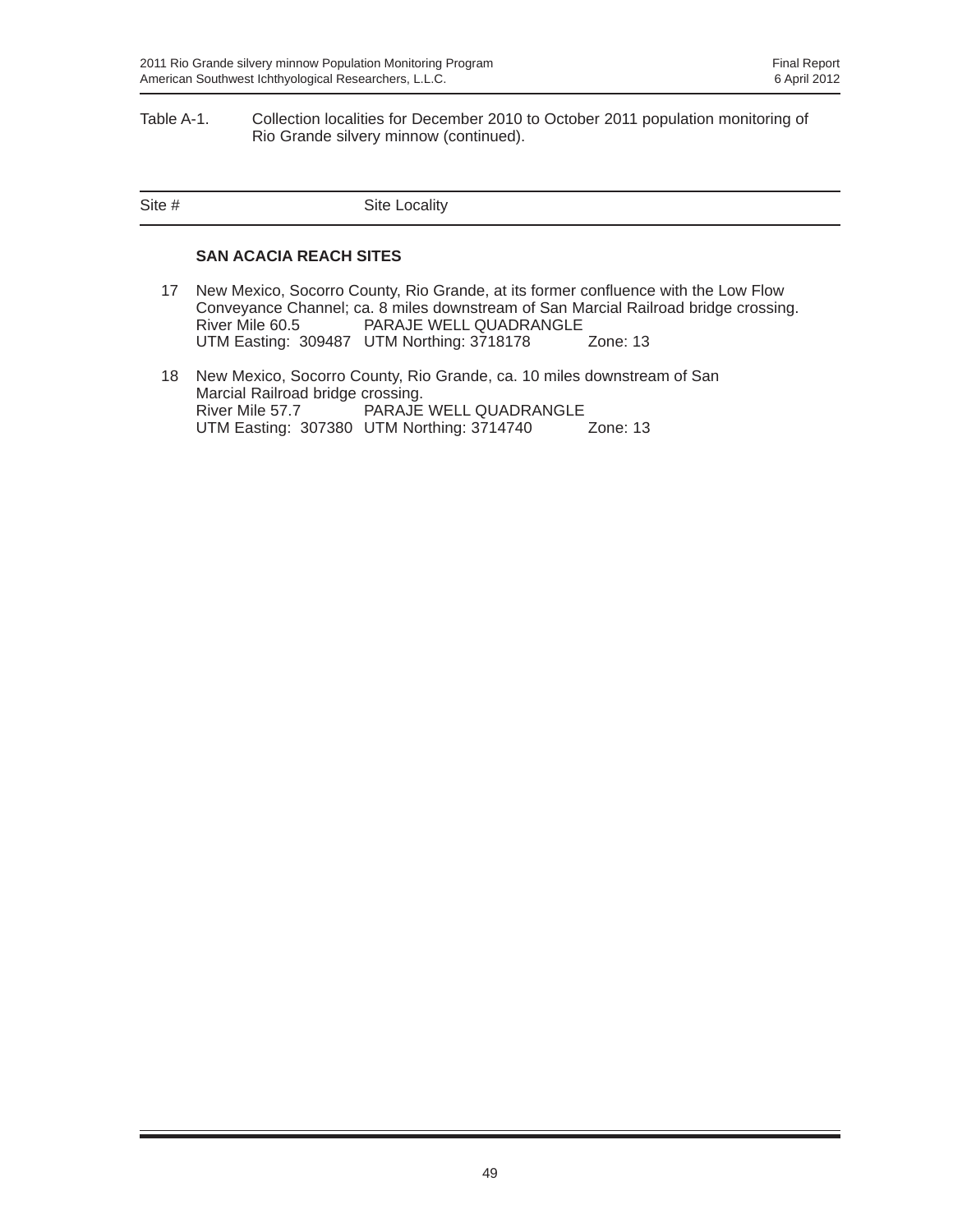#### Appendix B

#### Table B-1. Water quality\* summary statistics [Mean (Standard Deviation)], by sampling unit and reach, during the December 2010 to October 2011 population monitoring of Rio Grande silvery minnow.

| <b>REACH</b><br>Sampling Unit and Name                                                                                                                                                                                 | Sec.                                                                                             | Temp.                                                                                                                              | Sal.                                                                                                     | D.O.                                                                                                     | Con. T.                                                                                                                                    | Con.S.                                                                                                                                          | pH                                                                                                       |
|------------------------------------------------------------------------------------------------------------------------------------------------------------------------------------------------------------------------|--------------------------------------------------------------------------------------------------|------------------------------------------------------------------------------------------------------------------------------------|----------------------------------------------------------------------------------------------------------|----------------------------------------------------------------------------------------------------------|--------------------------------------------------------------------------------------------------------------------------------------------|-------------------------------------------------------------------------------------------------------------------------------------------------|----------------------------------------------------------------------------------------------------------|
| ANGOSTURA REACH                                                                                                                                                                                                        |                                                                                                  |                                                                                                                                    |                                                                                                          |                                                                                                          |                                                                                                                                            |                                                                                                                                                 |                                                                                                          |
| 0 Angostura Dam<br>1 Bernalillo<br>2 Rio Rancho<br>3 Central Ave.<br>4 Rio Bravo Blvd.                                                                                                                                 | 44 (35.4)<br>30.2(16.2)<br>26.6 (11.4)<br>17.4(10)<br>13.4(7.8)                                  | 14.7(8.2)<br>16.1(8.6)<br>17.1(8.4)<br>16.4(7.3)<br>14.7(8.1)                                                                      | 0.1(0)<br>0.1(0)<br>0.1(0)<br>0.2(0)<br>0.2(0)                                                           | 7.9(2.8)<br>8.5(2.7)<br>8.5(1.5)<br>7.5(2.7)<br>8.4(2.2)                                                 | 245.7 (49.1)<br>257.7 (50.2)<br>259.8 (50.2)<br>278.3 (47.1)<br>266.7 (50.3)                                                               | 307.2 (19.8)<br>311.8 (20.6)<br>314.3 (21.9)<br>334.2 (25.5)<br>334.4 (23.6)                                                                    | 8.5(0.2)<br>8.7(0.3)<br>8.7(0.3)<br>8.5(0.2)<br>8.6(0.2)                                                 |
| <b>ISLETA REACH</b>                                                                                                                                                                                                    |                                                                                                  |                                                                                                                                    |                                                                                                          |                                                                                                          |                                                                                                                                            |                                                                                                                                                 |                                                                                                          |
| 5 Los Lunas<br>6 Belen<br>7 Jarales<br>8 Bernardo<br>9 La Joya<br>9.5 North of San Acacia                                                                                                                              | 15(9.6)<br>15.2(9.4)<br>19.9 (14.6)<br>19.4 (13.4)<br>23.3 (22.7)<br>11(8.3)                     | 22.5(10.3)<br>21.1(9.9)<br>19(8.7)<br>17.2(8.4)<br>15.1(7.5)<br>19.5(9.7)                                                          | 0.2(0)<br>0.2(0)<br>0.2(0)<br>0.2(0)<br>0.3(0)<br>0.3(0.1)                                               | 7.8(1.9)<br>7.4(2.3)<br>8.7(1.9)<br>8.2(1.8)<br>8.6(2)<br>7.3(1.2)                                       | 353.9 (48.9)<br>377.1 (80.9)<br>357.2 (53.5)<br>419.2 (107.6)<br>455.2 (87)<br>571.2 (195.5)                                               | 420.5 (34)<br>441.6 (46.4)<br>451 (42.8)<br>488.2 (50.6)<br>504.8 (118.5)<br>632.6 (137.7)                                                      | 8.7(0.2)<br>8.7(0.2)<br>8.7(0.2)<br>8.6(0.3)<br>8.7(0.3)<br>8.6(0.1)                                     |
| <b>SAN ACACIA REACH</b>                                                                                                                                                                                                |                                                                                                  |                                                                                                                                    |                                                                                                          |                                                                                                          |                                                                                                                                            |                                                                                                                                                 |                                                                                                          |
| San Acacia Dam<br>10<br>South of San Acacia<br>11<br>12 Socorro<br>13 North of San Antonio<br>14 San Antonio<br>South of San Antonio<br>15<br>16 San Marcial<br>17 South of San Marcial 1<br>18 South of San Marcial 2 | 11.3(8.6)<br>12.2(9.2)<br>10.4(10.1)<br>7.3(6.5)<br>6.6(5.2)<br>6.1(4.7)<br>9.9(9.1)<br>6.9(6.1) | 17.7(9.1)<br>17.5(9.6)<br>16.3(9)<br>14.8(9.3)<br>19.5(10.1)<br>19.3 (10.2)<br>18.5 (10.3)<br>17.3(10.2)<br>$6.9(6.4)$ 16.4 (10.3) | 0.3(0.1)<br>0.3(0.1)<br>0.3(0.1)<br>0.3(0.1)<br>0.4(0.2)<br>0.3(0.1)<br>0.4(0.1)<br>0.4(0.1)<br>0.4(0.1) | 7.5(1.4)<br>7.4(1.3)<br>8.4(1.2)<br>8.4(1.2)<br>8.2(3.3)<br>8.9(3.8)<br>8.9(3.6)<br>8.9(4.1)<br>8.9(4.3) | 537.2 (179.1)<br>493 (88.1)<br>551.5 (167.9)<br>542.2 (156)<br>703.7 (528)<br>579 (252.7)<br>690.6 (299.5)<br>699.8 (307)<br>679.3 (305.8) | 632.5 (127.4)<br>607.5 (129.7)<br>662.5 (123.2)<br>688.1 (124.5)<br>824 (458.2)<br>681.1 (188.8)<br>820.4 (191)<br>852 (197.7)<br>837.2 (196.2) | 8.5(0.1)<br>8.4(0.1)<br>8.6(0.1)<br>8.6(0.3)<br>8.7(0.4)<br>8.8(0.4)<br>8.8(0.3)<br>8.7(0.3)<br>8.7(0.3) |

\*Water quality codes:

- Sec.  $=$  Secchi depth (cm)
- Temp.  $=$  Water Temperature ( $\degree$ C)
- $S$ al. = Salinity (ppt)
- D.O. = Dissolved Oxygen (mg/l)
- Con. T. = True Conductivity  $(\mu s)$
- Con. S. = Specific Conductance (μs)
- $pH = pH$  (dimensionless measure of the acidity or basicity of a solution)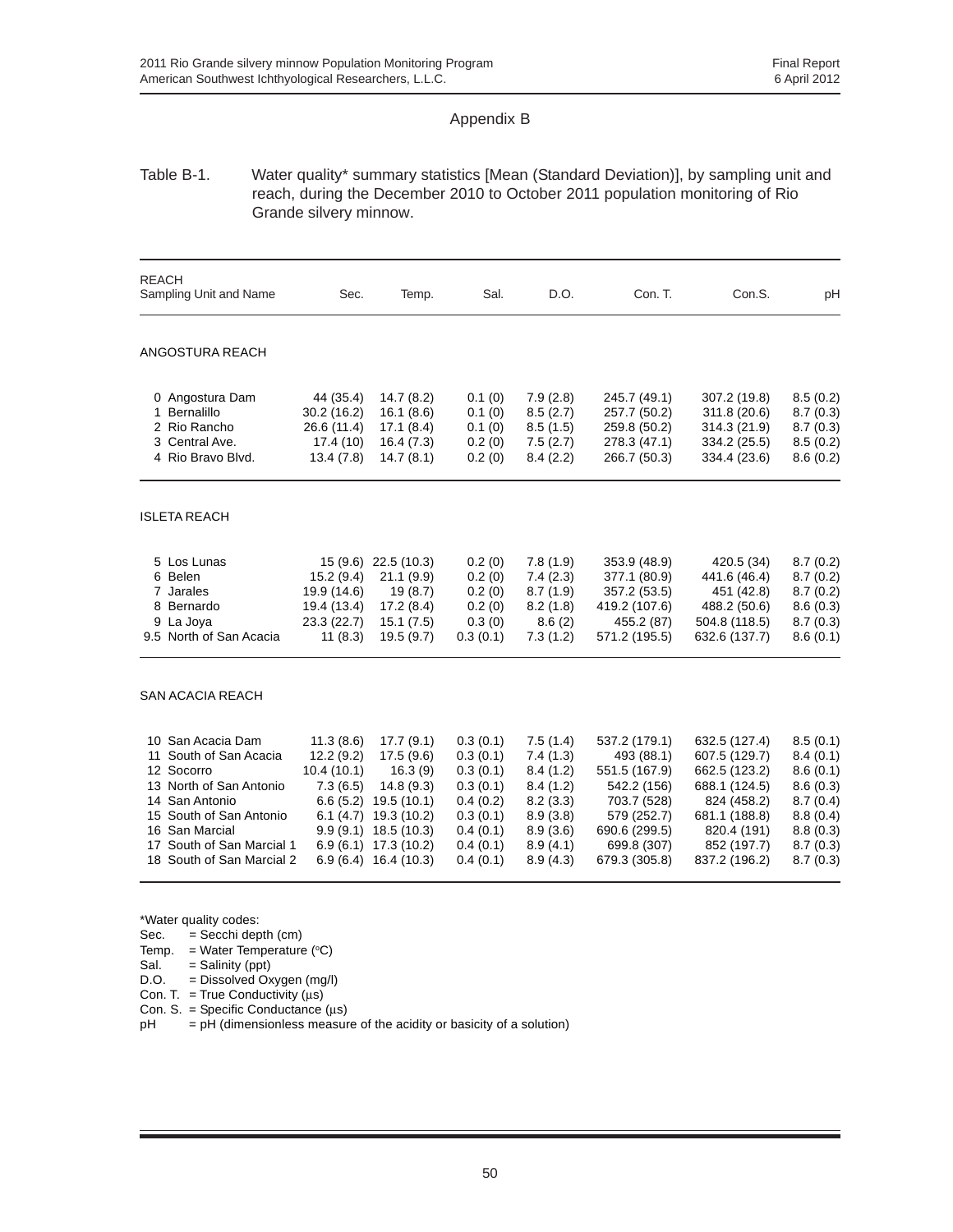Appendix C.

Ichthyofaunal composition of the December 2010 to October 2011 Rio Grande silvery minnow population monitoring collections

Monthly trip reports and associated data are available at: http://www.asirllc.com/rgsm/rgsm2010/ and http://www.asirllc.com/rgsm/rgsm2011/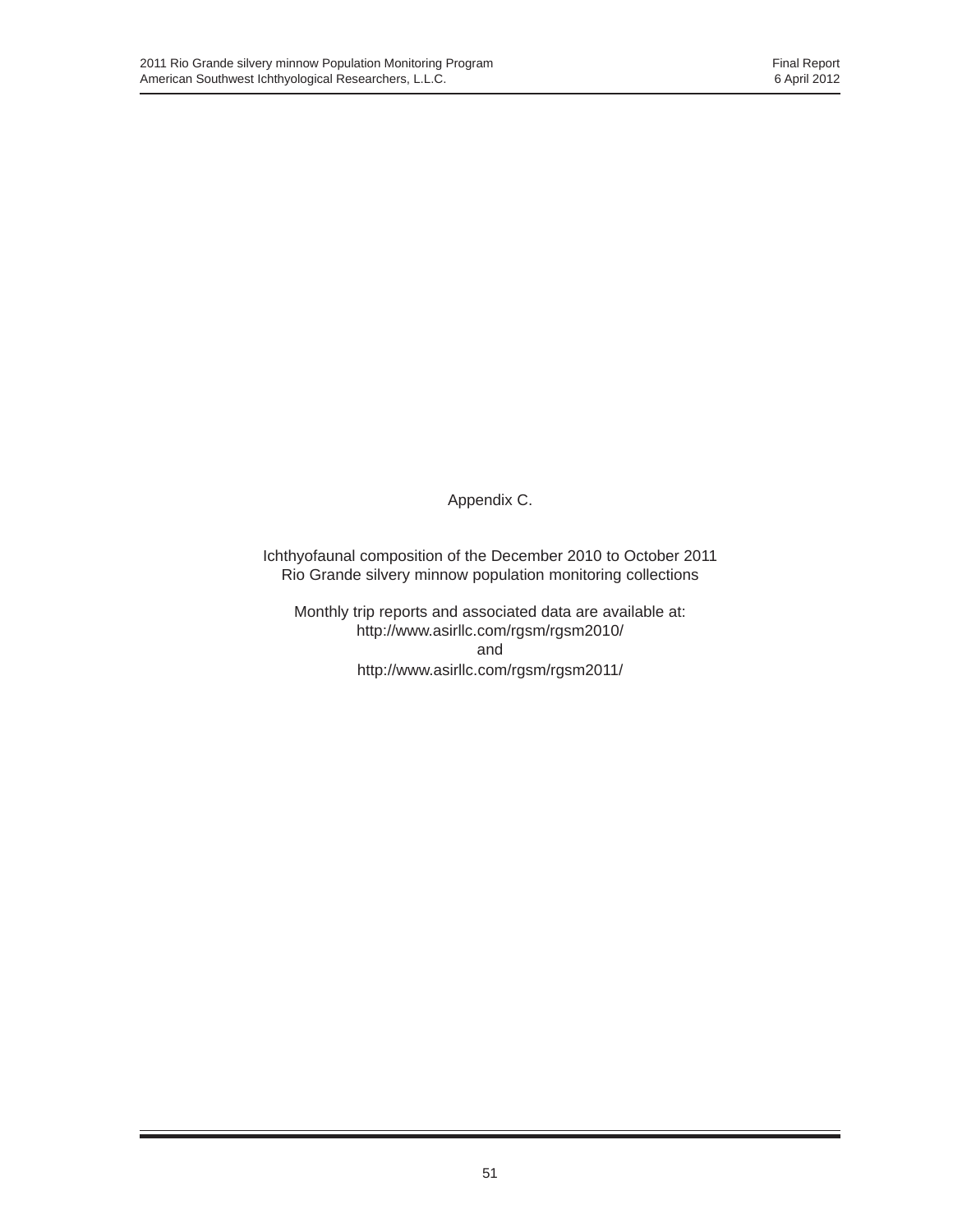| NEW MEXICO: SANDOVAL Co., RIO GRANDE Drainage                                    |                         |                     |  |  |  |  |
|----------------------------------------------------------------------------------|-------------------------|---------------------|--|--|--|--|
| Rio Grande, directly below Angostura Diversion Dam, Algodones.<br>Site Number: 0 |                         |                     |  |  |  |  |
| <b>RKD10-285</b>                                                                 |                         | River Mile: 209.7   |  |  |  |  |
| 363811 UTM Northing: 3916006 Zone: 13                                            | Quad: San Felipe Pueblo |                     |  |  |  |  |
| A.L. Barkalow, R.C. Keller, M.A. Brandenburg                                     |                         | Effort: 624.0 sq. m |  |  |  |  |
|                                                                                  | N                       |                     |  |  |  |  |
|                                                                                  |                         |                     |  |  |  |  |
|                                                                                  |                         |                     |  |  |  |  |
|                                                                                  |                         |                     |  |  |  |  |

|                                                                                   | NEW MEXICO: SANDOVAL Co., RIO GRANDE Drainage |                  |                  |                     |
|-----------------------------------------------------------------------------------|-----------------------------------------------|------------------|------------------|---------------------|
| Rio Grande, at US HWY 550 (formerly NM State HWY 44) bridge crossing, Bernalillo. | Site Number: 1                                |                  |                  |                     |
| 03 December 2010                                                                  |                                               | <b>RKD10-286</b> |                  | River Mile: 203.8   |
| UTM Easting:                                                                      | 358543 UTM Northing: 3909722 Zone: 13         |                  | Quad: Bernalillo |                     |
|                                                                                   | A.L. Barkalow, R.C. Keller, M.A. Brandenburg  |                  |                  | Effort: 804.5 sq. m |
| <b>FAMILY</b>                                                                     |                                               |                  | N                |                     |

| <b>AIVILLI</b> |                      | w  |
|----------------|----------------------|----|
| 76             | Cyprinella lutrensis |    |
| 76             | Platygobio gracilis  | 17 |

|                                                                                                 | NEW MEXICO: SANDOVAL Co., RIO GRANDE Drainage |                                    |                  |                     |  |  |
|-------------------------------------------------------------------------------------------------|-----------------------------------------------|------------------------------------|------------------|---------------------|--|--|
| Rio Grande, ca. 4.0 miles downstream of US HWY 550 (formerly NM State HWY 44)<br>Site Number: 2 |                                               |                                    |                  |                     |  |  |
| bridge crossing, at Rio Rancho Wastewater Treatment Plant, Rio Rancho.                          | <b>River Mile: 200.0</b>                      |                                    |                  |                     |  |  |
| 03 December 2010                                                                                |                                               | <b>RKD10-287</b>                   |                  |                     |  |  |
| UTM Easting:                                                                                    | 354772 UTM Northing: 3905355 Zone: 13         |                                    | Quad: Bernalillo |                     |  |  |
|                                                                                                 | A.L. Barkalow, R.C. Keller, M.A. Brandenburg  |                                    |                  | Effort: 492.8 sq. m |  |  |
| <b>FAMILY</b>                                                                                   |                                               |                                    | N                |                     |  |  |
| 76                                                                                              | Cyprinella lutrensis                          |                                    | 21               |                     |  |  |
| 76                                                                                              | Hybognathus amarus*                           |                                    | 2                |                     |  |  |
| 76                                                                                              | Platygobio gracilis                           |                                    | 10               |                     |  |  |
| 212                                                                                             | Gambusia affinis                              |                                    | 9                |                     |  |  |
|                                                                                                 |                                               | * Hybognathus amarus by age class: |                  |                     |  |  |
|                                                                                                 |                                               | age-0: $2$                         |                  |                     |  |  |
|                                                                                                 |                                               | age-1:                             |                  |                     |  |  |
|                                                                                                 |                                               | age- $2:$                          |                  |                     |  |  |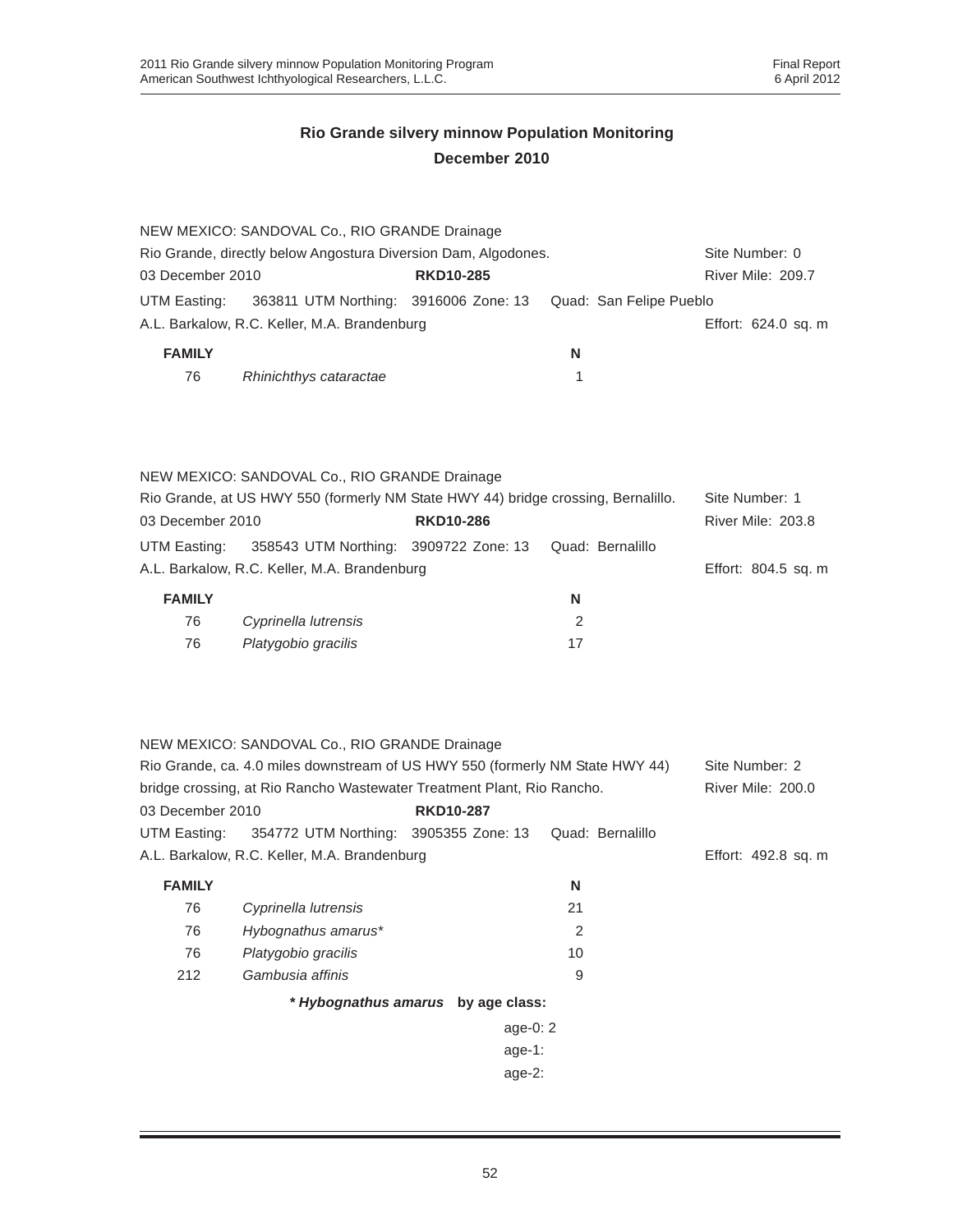|                  | NEW MEXICO: BERNALILLO Co., RIO GRANDE Drainage                             |                  |    |                        |                                     |
|------------------|-----------------------------------------------------------------------------|------------------|----|------------------------|-------------------------------------|
|                  | Rio Grande, at Central Avenue bridge crossing (US HWY 66), Albuquerque.     |                  |    |                        | Site Number: 3                      |
| 03 December 2010 |                                                                             | <b>RKD10-284</b> |    |                        | River Mile: 183.4                   |
| UTM Easting:     | 346840 UTM Northing: 3884094 Zone: 13                                       |                  |    | Quad: Albuquerque West |                                     |
|                  | A.L. Barkalow, R.C. Keller, M.A. Brandenburg                                |                  |    |                        | Effort: 596.3 sq. m                 |
| <b>FAMILY</b>    |                                                                             |                  | N  |                        |                                     |
| 76               | Cyprinella lutrensis                                                        |                  | 15 |                        |                                     |
| 76               | Cyprinus carpio                                                             |                  | 1  |                        |                                     |
| 76               | Platygobio gracilis                                                         |                  | 8  |                        |                                     |
| 93               | Ictalurus punctatus                                                         |                  | 1  |                        |                                     |
| 212              | Gambusia affinis                                                            |                  | 23 |                        |                                     |
|                  | NEW MEXICO: BERNALILLO Co., RIO GRANDE Drainage                             |                  |    |                        |                                     |
| Albuquerque.     | Rio Grande, at Rio Bravo Blvd. Bridge crossing (NM State HWY 500) crossing, |                  |    |                        | Site Number: 4<br>River Mile: 178.3 |
| 03 December 2010 |                                                                             | <b>RKD10-283</b> |    |                        |                                     |
| UTM Easting:     | 347554 UTM Northing: 3877163 Zone: 13                                       |                  |    | Quad: Albuquerque West |                                     |
|                  | A.L. Barkalow, R.C. Keller, M.A. Brandenburg                                |                  |    |                        | Effort: 536.3 sq. m                 |
| <b>FAMILY</b>    |                                                                             |                  | N  |                        |                                     |
| 76               | Cyprinella lutrensis                                                        |                  | 1  |                        |                                     |
| 76               | Hybognathus amarus*                                                         |                  | 1  |                        |                                     |
| 76               | Pimephales promelas                                                         |                  | 1  |                        |                                     |
| 76               | Platygobio gracilis                                                         |                  | 3  |                        |                                     |
| 93               | Ictalurus punctatus                                                         |                  | 1  |                        |                                     |

*\* Hybognathus amarus* **by age class:**

| age-0:   |  |
|----------|--|
| age-1: 1 |  |
| age-2:   |  |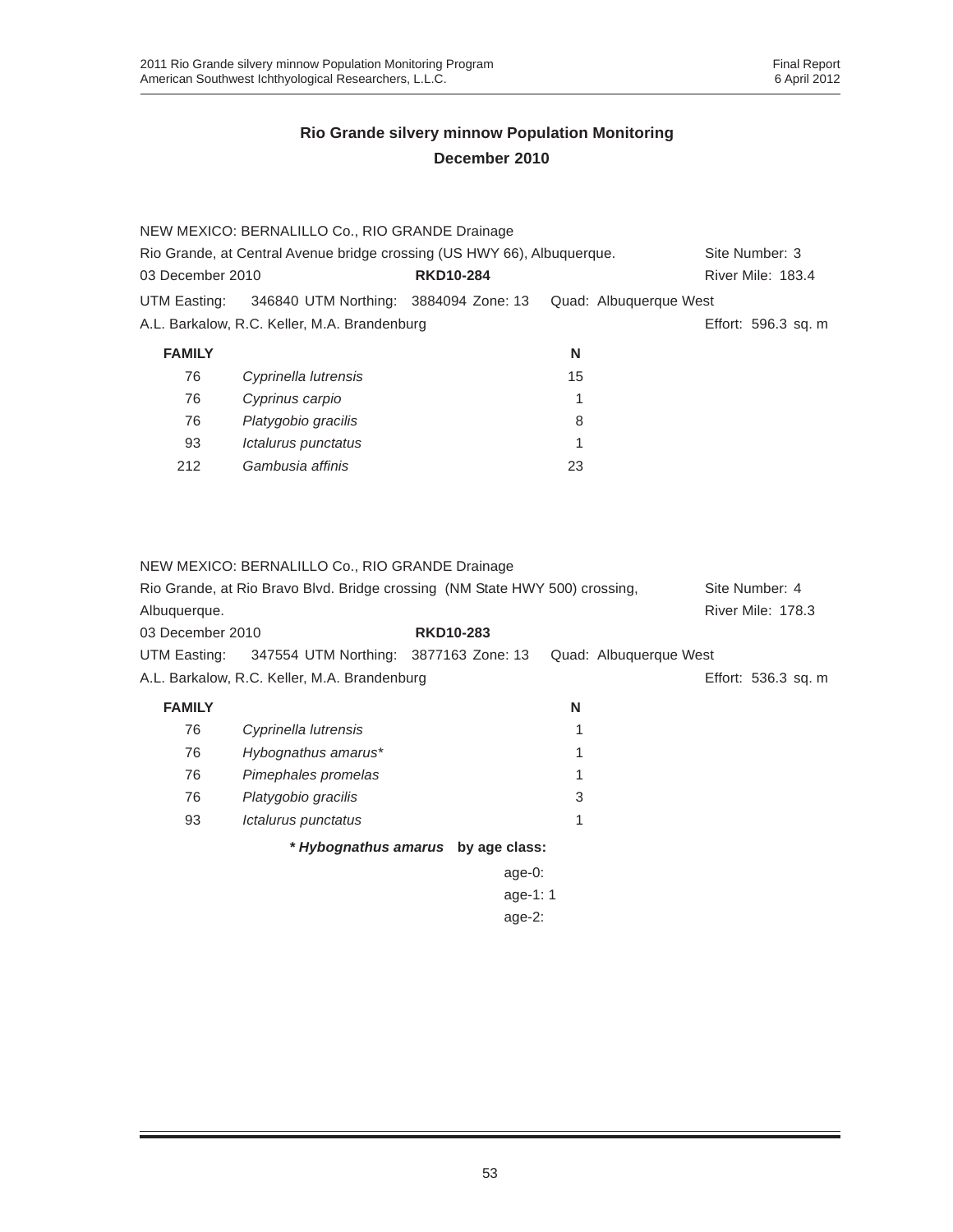|                  | NEW MEXICO: VALENCIA Co., RIO GRANDE Drainage                          |                                    |                 |                          |
|------------------|------------------------------------------------------------------------|------------------------------------|-----------------|--------------------------|
|                  | Rio Grande, at Los Lunas Bridge crossing (NM State HWY 49), Los Lunas. |                                    |                 |                          |
| 02 December 2010 |                                                                        | <b>RKD10-282</b>                   |                 | <b>River Mile: 161.4</b> |
| UTM Easting:     | 342898 UTM Northing: 3852531 Zone: 13                                  |                                    | Quad: Los Lunas |                          |
|                  | A.L. Barkalow, R.C. Keller, K.M. Schaus                                |                                    |                 | Effort: 570.0 sq. m      |
| <b>FAMILY</b>    |                                                                        |                                    | N               |                          |
| 76               | Cyprinella lutrensis                                                   |                                    | 33              |                          |
| 76               | Hybognathus amarus*                                                    |                                    | 14              |                          |
| 76               | Platygobio gracilis                                                    |                                    | 5               |                          |
| 93               | Ictalurus punctatus                                                    |                                    |                 |                          |
|                  |                                                                        | * Hybognathus amarus by age class: |                 |                          |
|                  |                                                                        | age-0: $7$                         |                 |                          |
|                  |                                                                        | age-1: $6$                         |                 |                          |
|                  |                                                                        | age-2: 1                           |                 |                          |

| NEW MEXICO: VALENCIA Co., RIO GRANDE Drainage<br>Rio Grande, ca. 1.0 miles upstream of NM State HWY 309/6 bridge crossing, Belen.<br>02 December 2010 | Site Number: 6<br>River Mile: 151.5                |                                    |                |                     |
|-------------------------------------------------------------------------------------------------------------------------------------------------------|----------------------------------------------------|------------------------------------|----------------|---------------------|
|                                                                                                                                                       | UTM Easting: 339972 UTM Northing: 3837061 Zone: 13 | <b>RKD10-281</b>                   | Quad: Tome     |                     |
|                                                                                                                                                       | A.L. Barkalow, R.C. Keller, K.M. Schaus            |                                    |                | Effort: 442.0 sq. m |
| <b>FAMILY</b>                                                                                                                                         |                                                    |                                    | N              |                     |
| 76                                                                                                                                                    | Cyprinella lutrensis                               |                                    | 130            |                     |
| 76                                                                                                                                                    | Hybognathus amarus*                                |                                    | 4              |                     |
| 76                                                                                                                                                    | Pimephales promelas                                |                                    | $\overline{2}$ |                     |
| 76                                                                                                                                                    | Platygobio gracilis                                |                                    | $\overline{2}$ |                     |
| 76                                                                                                                                                    | Rhinichthys cataractae                             |                                    | 1              |                     |
| 81                                                                                                                                                    | Carpiodes carpio                                   |                                    | 4              |                     |
| 93                                                                                                                                                    | Ictalurus punctatus                                |                                    | 14             |                     |
|                                                                                                                                                       |                                                    | * Hybognathus amarus by age class: |                |                     |
|                                                                                                                                                       |                                                    | age-0: $3$                         |                |                     |
|                                                                                                                                                       |                                                    | age-1: $1$                         |                |                     |
|                                                                                                                                                       |                                                    | age- $2:$                          |                |                     |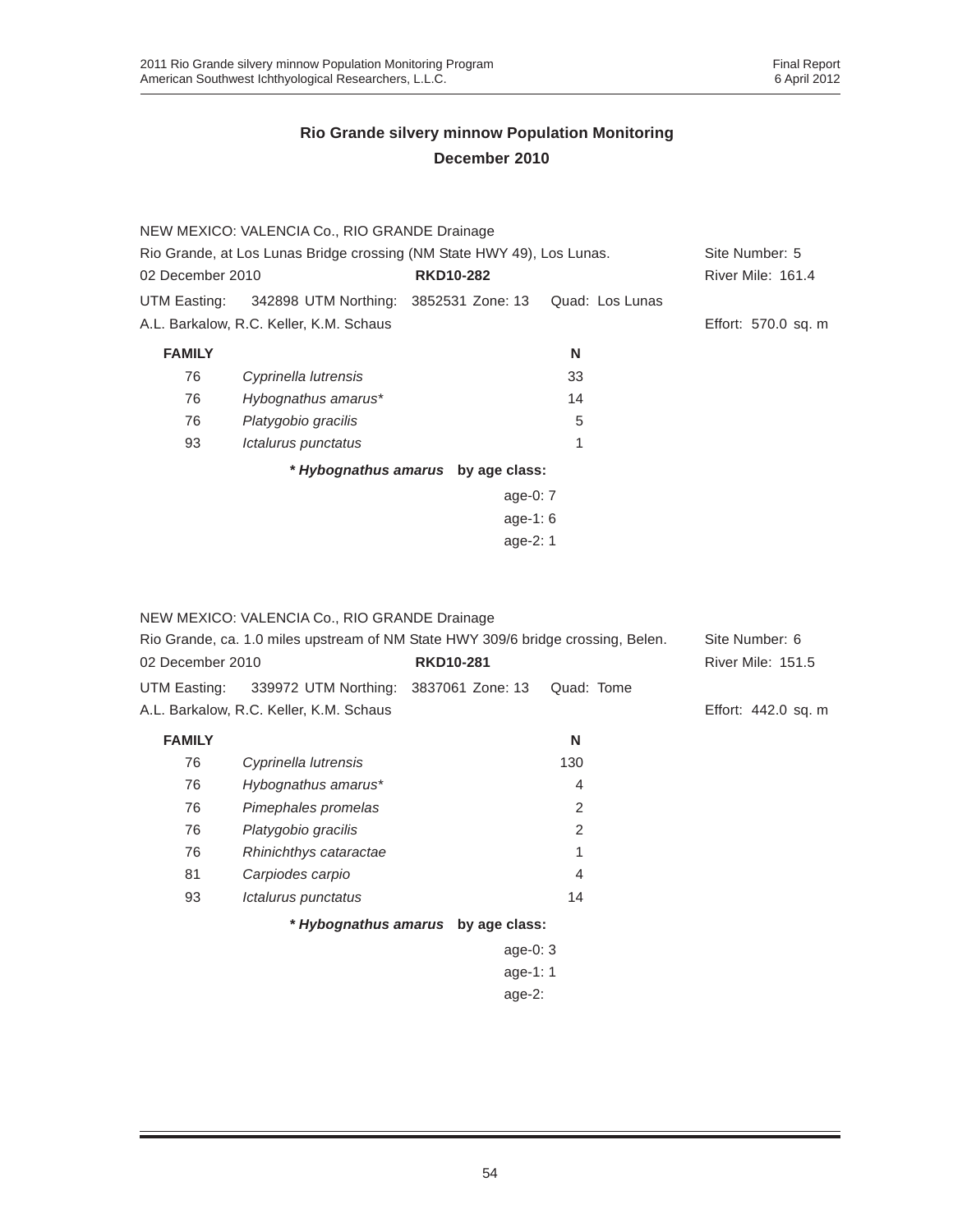|                  | NEW MEXICO: VALENCIA Co., RIO GRANDE Drainage                                    |                                    |                |                          |
|------------------|----------------------------------------------------------------------------------|------------------------------------|----------------|--------------------------|
|                  | Rio Grande, ca. 2.2 miles upstream of NM State HWY 346 bridge crossing, Jarales. |                                    |                | Site Number: 7           |
| 02 December 2010 |                                                                                  | <b>RKD10-280</b>                   |                | <b>River Mile: 143.2</b> |
| UTM Easting:     | 338136 UTM Northing: 3827329 Zone: 13                                            |                                    | Quad: Veguita  |                          |
|                  | A.L. Barkalow, R.C. Keller, K.M. Schaus                                          |                                    |                | Effort: 547.5 sq. m      |
| <b>FAMILY</b>    |                                                                                  |                                    | N              |                          |
| 76               | Cyprinella lutrensis                                                             |                                    | 407            |                          |
| 76               | Hybognathus amarus*                                                              |                                    | 16             |                          |
| 76               | Pimephales promelas                                                              |                                    | $\overline{7}$ |                          |
| 76               | Platygobio gracilis                                                              |                                    | 4              |                          |
| 81               | Carpiodes carpio                                                                 |                                    | 2              |                          |
| 93               | Ictalurus punctatus                                                              |                                    | 3              |                          |
| 212              | Gambusia affinis                                                                 |                                    | 1              |                          |
|                  |                                                                                  | * Hybognathus amarus by age class: |                |                          |
|                  |                                                                                  | age-0: 15                          |                |                          |
|                  |                                                                                  | age-1: $1$                         |                |                          |
|                  |                                                                                  | $age-2$ :                          |                |                          |
|                  |                                                                                  |                                    |                |                          |

|                                                     | NEW MEXICO: SOCORRO Co., RIO GRANDE Drainage |                                    |               |                     |
|-----------------------------------------------------|----------------------------------------------|------------------------------------|---------------|---------------------|
| Rio Grande, at US HWY 60 bridge crossing, Bernardo. |                                              |                                    |               | Site Number: 8      |
| 02 December 2010                                    |                                              | <b>RKD10-279</b>                   |               | River Mile: 130.6   |
| UTM Easting:                                        | 334604 UTM Northing: 3809726 Zone: 13        |                                    | Quad: Abeytas |                     |
|                                                     | A.L. Barkalow, R.C. Keller, K.M. Schaus      |                                    |               | Effort: 512.3 sq. m |
| <b>FAMILY</b>                                       |                                              |                                    | N             |                     |
| 76                                                  | Cyprinella lutrensis                         |                                    | 148           |                     |
| 76                                                  | Cyprinus carpio                              |                                    | 2             |                     |
| 76                                                  | Hybognathus amarus*                          |                                    | 4             |                     |
| 76                                                  | Pimephales promelas                          |                                    | 5             |                     |
| 76                                                  | Platygobio gracilis                          |                                    | 1             |                     |
| 93                                                  | Ictalurus punctatus                          |                                    | 2             |                     |
| 212                                                 | Gambusia affinis                             |                                    | 16            |                     |
|                                                     |                                              | * Hybognathus amarus by age class: |               |                     |
|                                                     |                                              | age-0: $2$                         |               |                     |
|                                                     |                                              | age-1: $2$                         |               |                     |
|                                                     |                                              | age- $2:$                          |               |                     |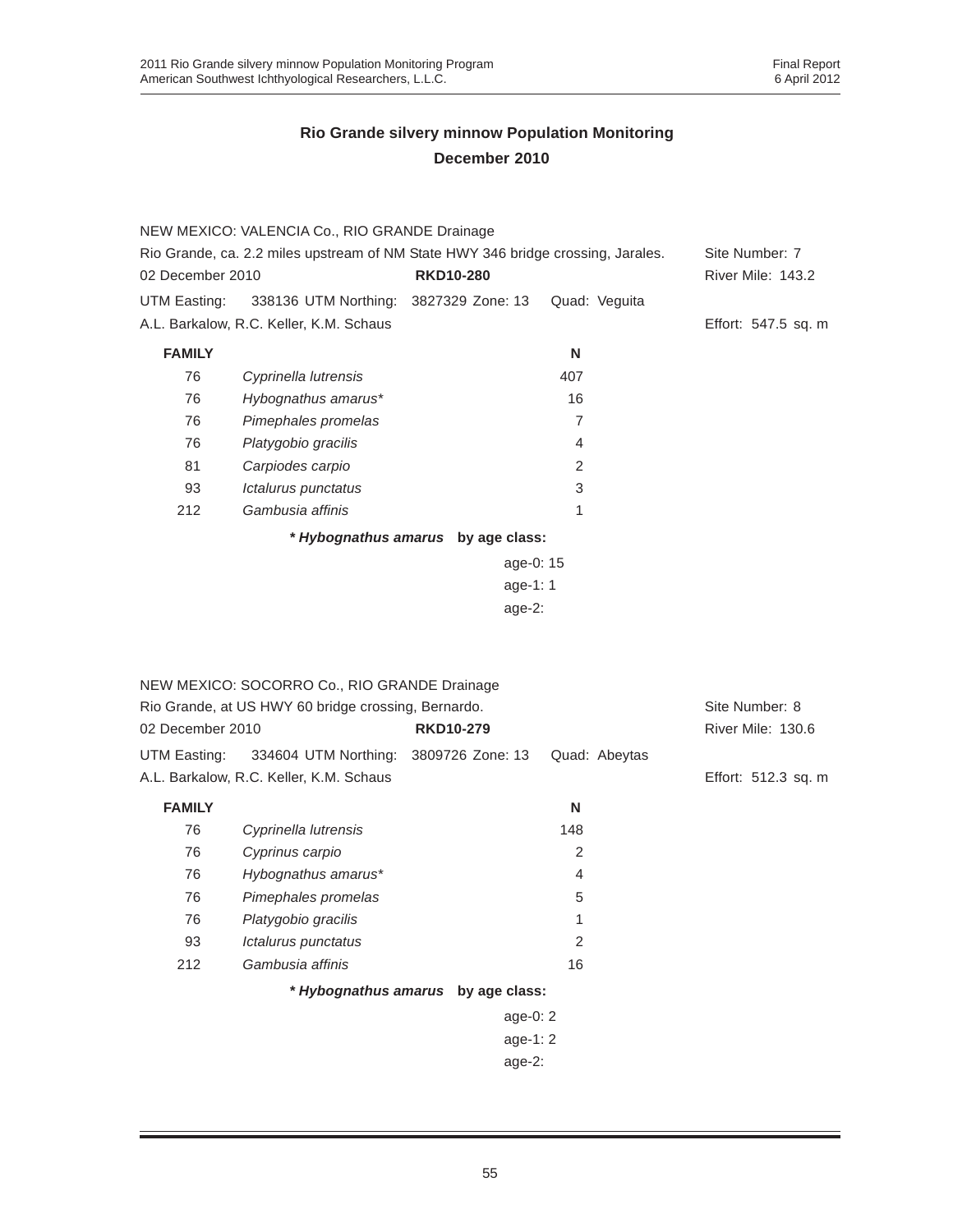|                                                                                  | NEW MEXICO: SOCORRO Co., RIO GRANDE Drainage |                                    |               |                          |
|----------------------------------------------------------------------------------|----------------------------------------------|------------------------------------|---------------|--------------------------|
| Rio Grande, ca. 3.5 miles downstream of the US HWY 60 bridge crossing, Bernardo. | Site Number: 9                               |                                    |               |                          |
| 02 December 2010                                                                 |                                              | <b>RKD10-278</b>                   |               | <b>River Mile: 127.0</b> |
| UTM Easting:                                                                     | 331094 UTM Northing: 3805229 Zone: 13        |                                    | Quad: Abeytas |                          |
|                                                                                  | A.L. Barkalow, R.C. Keller, K.M. Schaus      |                                    |               | Effort: 502.8 sq. m      |
| <b>FAMILY</b>                                                                    |                                              |                                    | N             |                          |
| 76                                                                               | Cyprinella lutrensis                         |                                    | 73            |                          |
| 76                                                                               | Hybognathus amarus*                          |                                    | 15            |                          |
| 76                                                                               | Pimephales promelas                          |                                    |               |                          |
| 81                                                                               | Carpiodes carpio                             |                                    |               |                          |
| 212                                                                              | Gambusia affinis                             |                                    | 10            |                          |
| 294                                                                              | Pomoxis annularis                            |                                    |               |                          |
|                                                                                  |                                              | * Hybognathus amarus by age class: |               |                          |
|                                                                                  |                                              | age-0: $13$                        |               |                          |
|                                                                                  |                                              | age-1: $2 \overline{ }$            |               |                          |
|                                                                                  |                                              | age- $2:$                          |               |                          |

| NEW MEXICO: SOCORRO Co., RIO GRANDE Drainage                               |                  |               |                     |
|----------------------------------------------------------------------------|------------------|---------------|---------------------|
| Rio Grande, ca. 0.6 miles upstream of San Acacia Diversion Dam, San Acacia |                  |               | Site Number: 9.5    |
| 01 December 2010                                                           | <b>RKD10-277</b> |               | River Mile: 116.8   |
| UTM Easting: 327902 UTM Northing: 3792603 Zone: 13                         |                  | Quad: La Joya |                     |
| M.A. Farrington, A.L. Barkalow, R.C. Keller                                |                  |               | Effort: 548.0 sq. m |
| <b>FAMILY</b>                                                              |                  | N             |                     |
| 76<br>Cyprinella lutrensis                                                 |                  | 6             |                     |

| 76 | Cyprinella lutrensis               | 6           |  |
|----|------------------------------------|-------------|--|
| 76 | Hybognathus amarus*                | 63          |  |
| 76 | Pimephales promelas                | 1           |  |
| 76 | Platygobio gracilis                | 143         |  |
| 93 | Ictalurus punctatus                | 3           |  |
|    | * Hybognathus amarus by age class: |             |  |
|    |                                    | age-0: $61$ |  |

age-1: 2 age-2: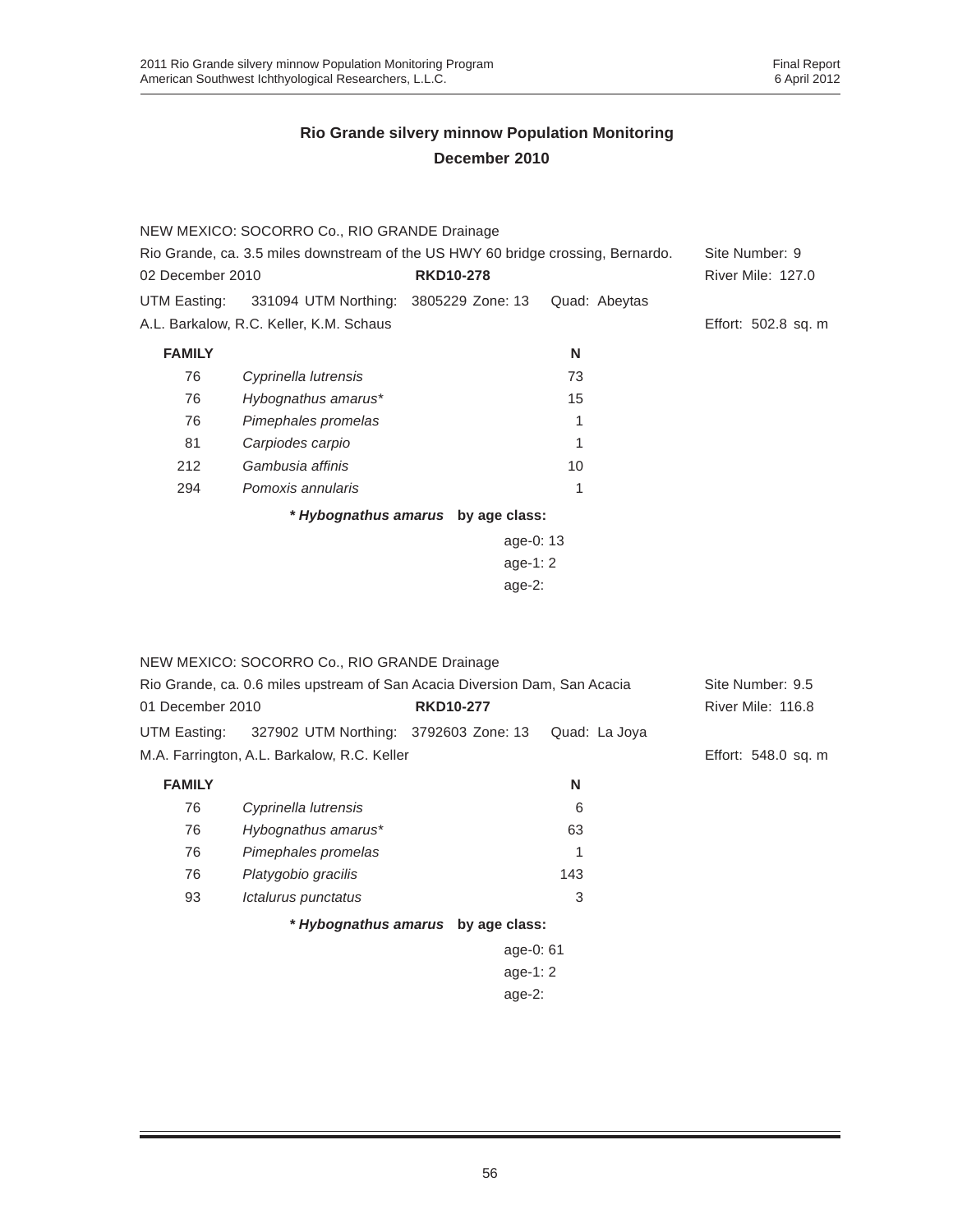|                                                                  | NEW MEXICO: SOCORRO Co., RIO GRANDE Drainage |                                    |                  |                     |
|------------------------------------------------------------------|----------------------------------------------|------------------------------------|------------------|---------------------|
| Rio Grande, directly below San Acacia Diversion Dam, San Acacia. |                                              |                                    |                  | Site Number: 10     |
| 01 December 2010                                                 |                                              | <b>RKD10-276</b>                   |                  | River Mile: 116.2   |
| UTM Easting:                                                     | 326162 UTM Northing: 3791977 Zone: 13        |                                    | Quad: San Acacia |                     |
|                                                                  | M.A. Farrington, A.L. Barkalow, R.C. Keller  |                                    |                  | Effort: 623.3 sq. m |
| <b>FAMILY</b>                                                    |                                              |                                    | N                |                     |
| 76                                                               | Cyprinella lutrensis                         |                                    | 73               |                     |
| 76                                                               | Cyprinus carpio                              |                                    |                  |                     |
| 76                                                               | Hybognathus amarus*                          |                                    | 24               |                     |
| 76                                                               | Pimephales promelas                          |                                    | $\overline{2}$   |                     |
| 76                                                               | Platygobio gracilis                          |                                    | 107              |                     |
| 81                                                               | Carpiodes carpio                             |                                    | 1                |                     |
|                                                                  |                                              | * Hybognathus amarus by age class: |                  |                     |
|                                                                  |                                              | age-0: 24                          |                  |                     |
|                                                                  |                                              | age-1:                             |                  |                     |
|                                                                  |                                              | age- $2:$                          |                  |                     |

|                                                                               | NEW MEXICO: SOCORRO Co., RIO GRANDE Drainage |                  |               |                     |
|-------------------------------------------------------------------------------|----------------------------------------------|------------------|---------------|---------------------|
| Rio Grande, ca. 1.5 miles downstream of San Acacia Diversion Dam, San Acacia. | Site Number: 11                              |                  |               |                     |
| 01 December 2010                                                              |                                              | <b>RKD10-275</b> |               | River Mile: 114.6   |
| UTM Easting:                                                                  | 325263 UTM Northing: 3790442 Zone: 13        |                  | Quad: Lemitar |                     |
|                                                                               | M.A. Farrington, A.L. Barkalow, R.C. Keller  |                  |               | Effort: 540.3 sq. m |
| <b>FAMILY</b>                                                                 |                                              |                  | N             |                     |
| 76                                                                            | Cyprinella lutrensis                         |                  | 92            |                     |
| 76                                                                            | Hybognathus amarus*                          |                  | 70            |                     |
| 76                                                                            | Platygobio gracilis                          |                  | 95            |                     |
| 93                                                                            | Ictalurus punctatus                          |                  | 6             |                     |
|                                                                               | * Hybognathus amarus by age class:           |                  |               |                     |
|                                                                               |                                              | age-0: 68        |               |                     |
|                                                                               |                                              | age-1: $2$       |               |                     |

### age-2: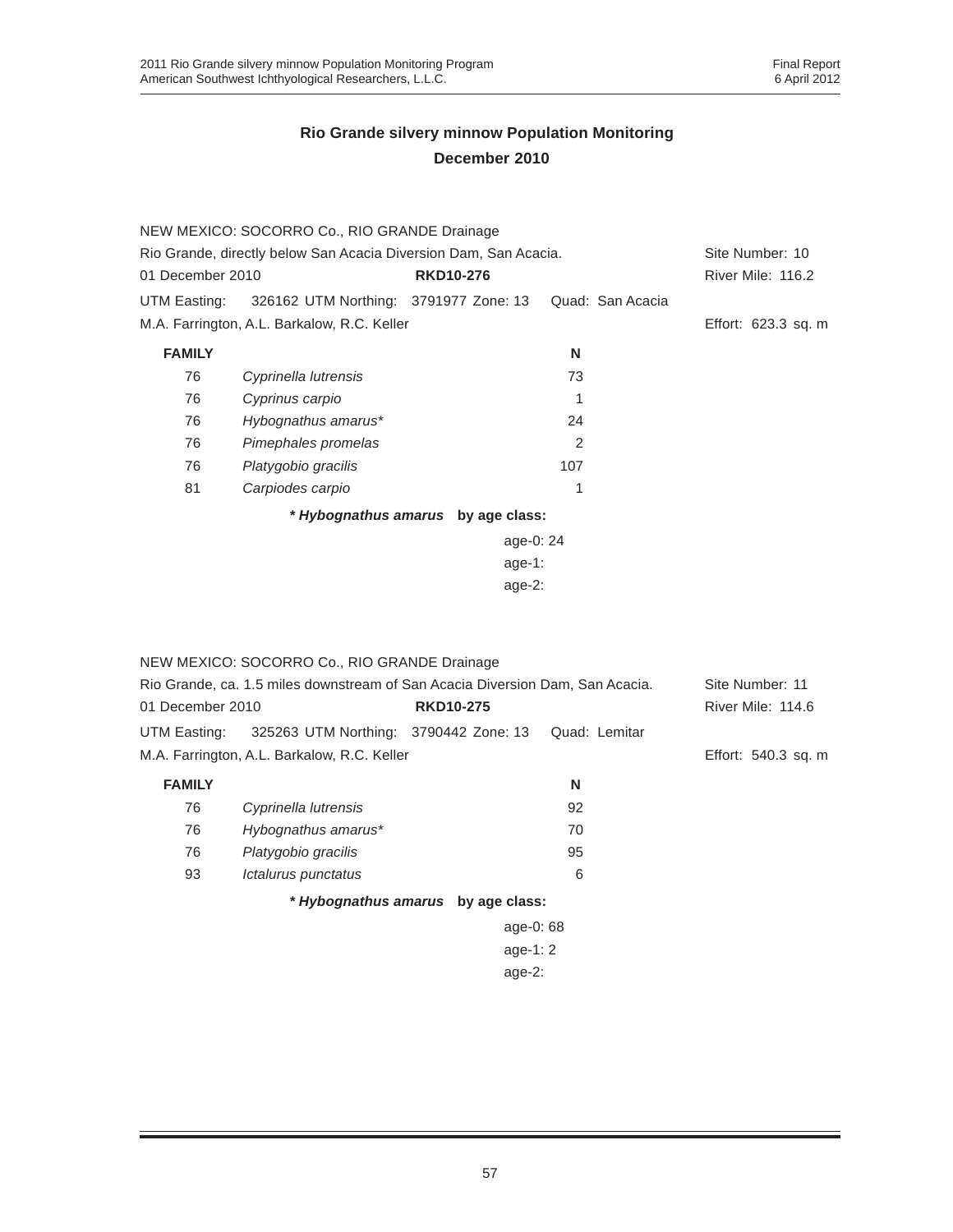|                  | NEW MEXICO: SOCORRO Co., RIO GRANDE Drainage                                                           |                  |     |                     |
|------------------|--------------------------------------------------------------------------------------------------------|------------------|-----|---------------------|
|                  | Rio Grande, east of Socorro, 0.5 miles upstream of Socorro Low Flow Conveyance                         |                  |     | Site Number: 12     |
|                  | Channel bridge and east just upstream of Socorro Wastewater Treatment Plant, Socorro, River Mile: 99.5 |                  |     |                     |
| 01 December 2010 |                                                                                                        | <b>RKD10-274</b> |     |                     |
|                  | UTM Easting: 327097 UTM Northing: 3771043 Zone: 13 Quad: Loma de las Canas                             |                  |     |                     |
|                  | M.A. Farrington, A.L. Barkalow, R.C. Keller                                                            |                  |     | Effort: 588.3 sq. m |
| <b>FAMILY</b>    |                                                                                                        |                  | N   |                     |
| 76               | Cyprinella lutrensis                                                                                   |                  | 12  |                     |
| 76               | Hybognathus amarus*                                                                                    |                  | 101 |                     |
| 76               | Platygobio gracilis                                                                                    |                  | 22  |                     |
| 93               | Ictalurus punctatus                                                                                    |                  | 2   |                     |
|                  |                                                                                                        |                  |     |                     |

*\* Hybognathus amarus* **by age class:**

| age-0: 92  |  |
|------------|--|
| age-1: $7$ |  |
| age- $2:2$ |  |

| Rio Grande, ca. 4.0 miles upstream of U.S. 380 bridge crossing. |  |                                                                  |                                                                                                                                  |                     |
|-----------------------------------------------------------------|--|------------------------------------------------------------------|----------------------------------------------------------------------------------------------------------------------------------|---------------------|
| 01 December 2010                                                |  |                                                                  |                                                                                                                                  | River Mile: 91.7    |
|                                                                 |  |                                                                  |                                                                                                                                  |                     |
| M.A. Farrington, A.L. Barkalow, R.C. Keller                     |  |                                                                  |                                                                                                                                  | Effort: 668.3 sq. m |
|                                                                 |  | N                                                                |                                                                                                                                  |                     |
| Cyprinella lutrensis                                            |  | 2                                                                |                                                                                                                                  |                     |
| Hybognathus amarus*                                             |  | 65                                                               |                                                                                                                                  |                     |
| Carpiodes carpio                                                |  |                                                                  |                                                                                                                                  |                     |
| Ictalurus punctatus                                             |  | 5                                                                |                                                                                                                                  |                     |
|                                                                 |  |                                                                  |                                                                                                                                  |                     |
|                                                                 |  |                                                                  |                                                                                                                                  |                     |
|                                                                 |  |                                                                  |                                                                                                                                  |                     |
|                                                                 |  |                                                                  |                                                                                                                                  |                     |
|                                                                 |  | NEW MEXICO: SOCORRO Co., RIO GRANDE Drainage<br><b>RKD10-273</b> | UTM Easting: 328140 UTM Northing: 3761283 Zone: 13<br>* Hybognathus amarus by age class:<br>age-0: 37<br>age-1: 21<br>age- $2:7$ | Quad: San Antonio   |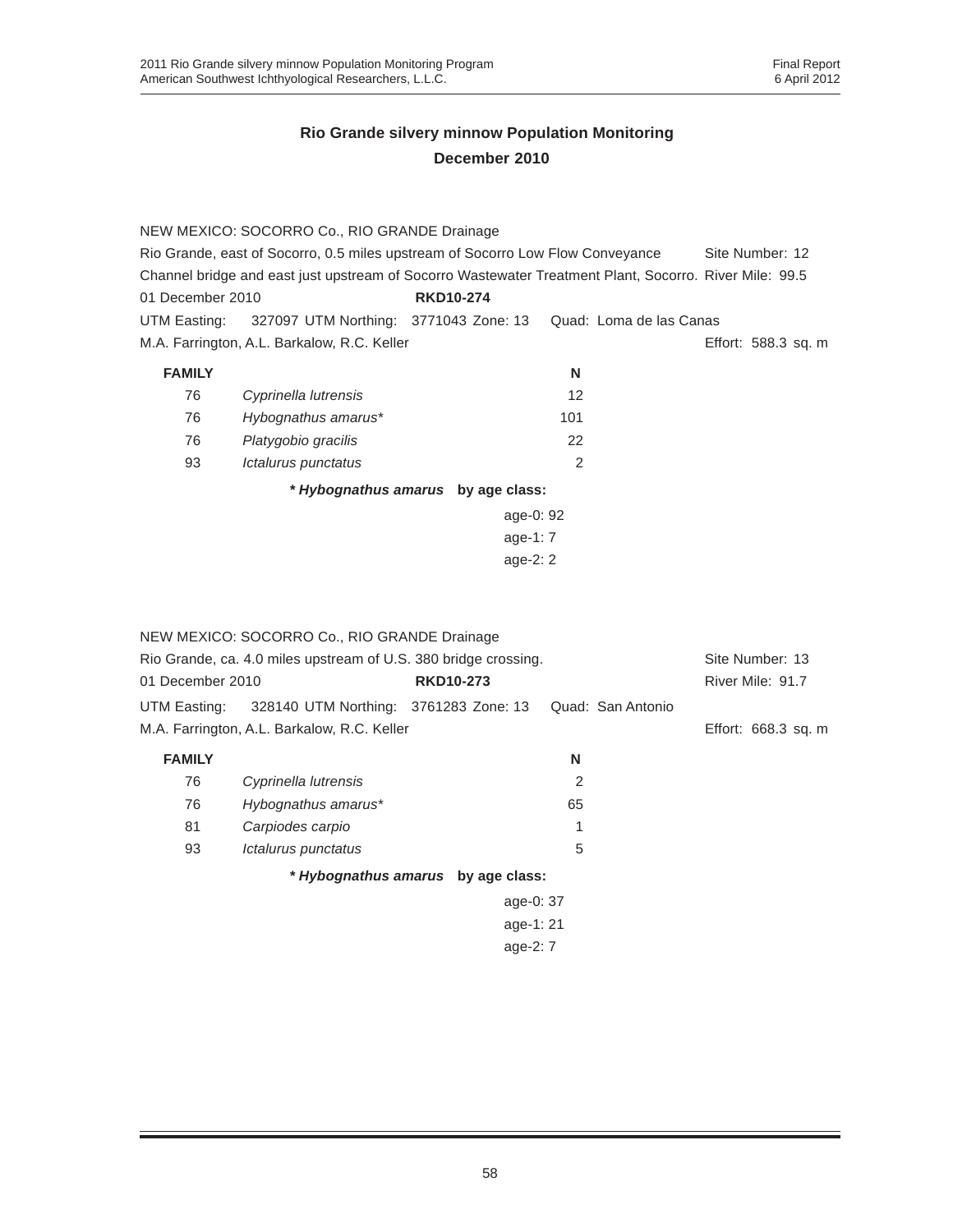|                  | NEW MEXICO: SOCORRO Co., RIO GRANDE Drainage            |                  |            |                   |                 |                     |  |
|------------------|---------------------------------------------------------|------------------|------------|-------------------|-----------------|---------------------|--|
|                  | Rio Grande, at US HWY 380 bridge crossing, San Antonio. |                  |            |                   | Site Number: 14 |                     |  |
| 01 December 2010 |                                                         | <b>RKD10-272</b> |            |                   |                 | River Mile: 87.1    |  |
| UTM Easting:     | 328914 UTM Northing: 3754471 Zone: 13                   |                  |            | Quad: San Antonio |                 |                     |  |
|                  | R.K. Dudley, M.A. Brandenburg, K.M. Schaus              |                  |            |                   |                 | Effort: 599.0 sq. m |  |
| <b>FAMILY</b>    |                                                         |                  |            | N                 |                 |                     |  |
| 76               | Hybognathus amarus*                                     |                  |            | 2                 |                 |                     |  |
| 76               | Rhinichthys cataractae                                  |                  |            | 1                 |                 |                     |  |
| 212              | Gambusia affinis                                        |                  |            | 4                 |                 |                     |  |
|                  | * Hybognathus amarus by age class:                      |                  |            |                   |                 |                     |  |
|                  |                                                         |                  | age- $0$ : |                   |                 |                     |  |
|                  |                                                         |                  | age-1:     |                   |                 |                     |  |
|                  |                                                         |                  | age- $2:2$ |                   |                 |                     |  |
|                  |                                                         |                  |            |                   |                 |                     |  |
|                  |                                                         |                  |            |                   |                 |                     |  |
|                  |                                                         |                  |            |                   |                 |                     |  |

|                                                                                       | NEW MEXICO: SOCORRO Co., RIO GRANDE Drainage |                                    |                      |                  |  |
|---------------------------------------------------------------------------------------|----------------------------------------------|------------------------------------|----------------------|------------------|--|
| Rio Grande, directly east of Bosque del Apache National Wildlife Refuge Headquarters. | Site Number: 15                              |                                    |                      |                  |  |
| 01 December 2010                                                                      |                                              | <b>RKD10-271</b>                   |                      | River Mile: 79.1 |  |
| UTM Easting:                                                                          | 327055 UTM Northing: 3740839 Zone: 13        |                                    | Quad: San Antonio SE |                  |  |
| R.K. Dudley, M.A. Brandenburg, K.M. Schaus                                            |                                              |                                    | Effort: 580.3 sq. m  |                  |  |
| <b>FAMILY</b>                                                                         |                                              |                                    | N                    |                  |  |
| 76                                                                                    | Hybognathus amarus*                          |                                    | 6                    |                  |  |
|                                                                                       |                                              | * Hybognathus amarus by age class: |                      |                  |  |
| age-0: $6$                                                                            |                                              |                                    |                      |                  |  |
|                                                                                       | age-1:                                       |                                    |                      |                  |  |

age-2: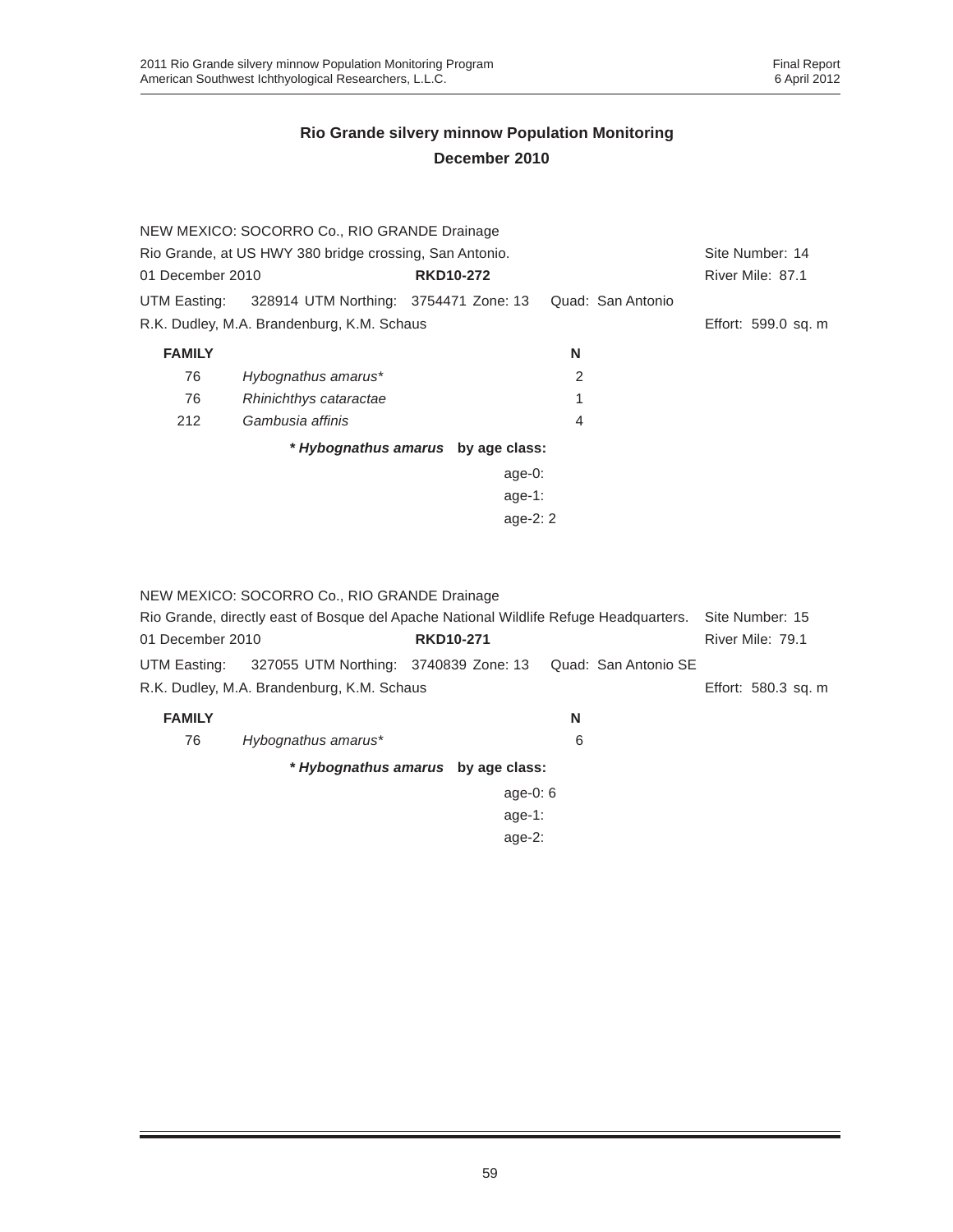|                                      | NEW MEXICO: SOCORRO Co., RIO GRANDE Drainage             |                                    |                   |                     |
|--------------------------------------|----------------------------------------------------------|------------------------------------|-------------------|---------------------|
|                                      | Rio Grande, at San Marcial Railroad Bridge, San Marcial. |                                    |                   | Site Number: 16     |
| 01 December 2010<br><b>RKD10-270</b> |                                                          |                                    |                   | River Mile: 68.6    |
| UTM Easting:                         | 315284 UTM Northing: 3728347 Zone: 13                    |                                    | Quad: San Marcial |                     |
|                                      | R.K. Dudley, M.A. Brandenburg, K.M. Schaus               |                                    |                   | Effort: 494.5 sq. m |
| <b>FAMILY</b>                        |                                                          |                                    | N                 |                     |
| 76                                   | Cyprinella lutrensis                                     |                                    | 3                 |                     |
| 76                                   | Hybognathus amarus*                                      |                                    | 68                |                     |
|                                      |                                                          | * Hybognathus amarus by age class: |                   |                     |
|                                      |                                                          | age-0: 66                          |                   |                     |
|                                      |                                                          | age-1: $2$                         |                   |                     |
|                                      |                                                          | age- $2$ :                         |                   |                     |
|                                      |                                                          |                                    |                   |                     |
|                                      |                                                          |                                    |                   |                     |

|                                                                                | NEW MEXICO: SOCORRO Co., RIO GRANDE Drainage |                                    |                   |                     |
|--------------------------------------------------------------------------------|----------------------------------------------|------------------------------------|-------------------|---------------------|
| Rio Grande, ca. 8 miles downstream of the San Marcial railroad bridge crossing | Site Number: 17                              |                                    |                   |                     |
| 01 December 2010<br><b>RKD10-269</b>                                           |                                              |                                    | River Mile: 60.5  |                     |
| UTM Easting:                                                                   | 309487 UTM Northing: 3718178 Zone: 13        |                                    | Quad: Paraje Well |                     |
|                                                                                | R.K. Dudley, M.A. Brandenburg, K.M. Schaus   |                                    |                   | Effort: 587.5 sq. m |
| <b>FAMILY</b>                                                                  |                                              |                                    | N                 |                     |
| 76                                                                             | Cyprinella lutrensis                         |                                    |                   |                     |
| 76                                                                             | Hybognathus amarus*                          |                                    | 211               |                     |
| 76                                                                             | Platygobio gracilis                          |                                    | 2                 |                     |
| 93                                                                             | Ictalurus punctatus                          |                                    | 1                 |                     |
|                                                                                |                                              | * Hybognathus amarus by age class: |                   |                     |
|                                                                                |                                              | age-0: 209                         |                   |                     |
|                                                                                |                                              |                                    |                   |                     |
|                                                                                |                                              |                                    |                   |                     |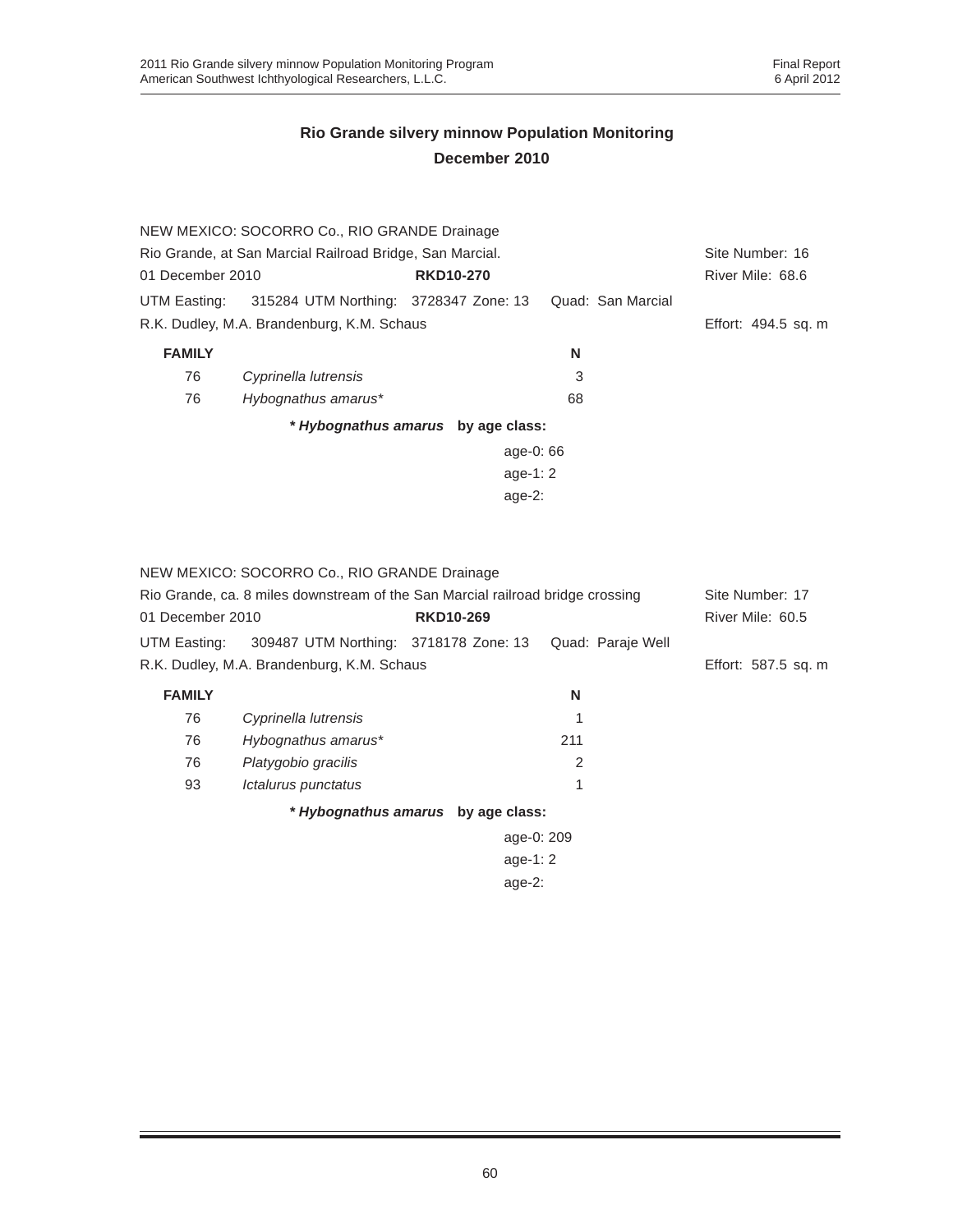|                                                                              | NEW MEXICO: SOCORRO Co., RIO GRANDE Drainage |                                    |                   |                     |
|------------------------------------------------------------------------------|----------------------------------------------|------------------------------------|-------------------|---------------------|
| Rio Grande, ca. 10 mi downstream of the San Marcial railroad bridge crossing | Site Number: 18                              |                                    |                   |                     |
| 01 December 2010<br><b>RKD10-268</b>                                         |                                              |                                    | River Mile: 58.8  |                     |
| UTM Easting:                                                                 | 307846 UTM Northing: 3716150 Zone: 13        |                                    | Quad: Paraje Well |                     |
|                                                                              | R.K. Dudley, M.A. Brandenburg, K.M. Schaus   |                                    |                   | Effort: 579.8 sq. m |
| <b>FAMILY</b>                                                                |                                              |                                    | N                 |                     |
| 76                                                                           | Cyprinella lutrensis                         |                                    |                   |                     |
| 76                                                                           | Hybognathus amarus*                          |                                    | 38                |                     |
| 93                                                                           | Ictalurus punctatus                          |                                    | 9                 |                     |
|                                                                              |                                              | * Hybognathus amarus by age class: |                   |                     |
|                                                                              |                                              | age-0: 38                          |                   |                     |
|                                                                              |                                              | $age-1$ :                          |                   |                     |
|                                                                              |                                              | age- $2:$                          |                   |                     |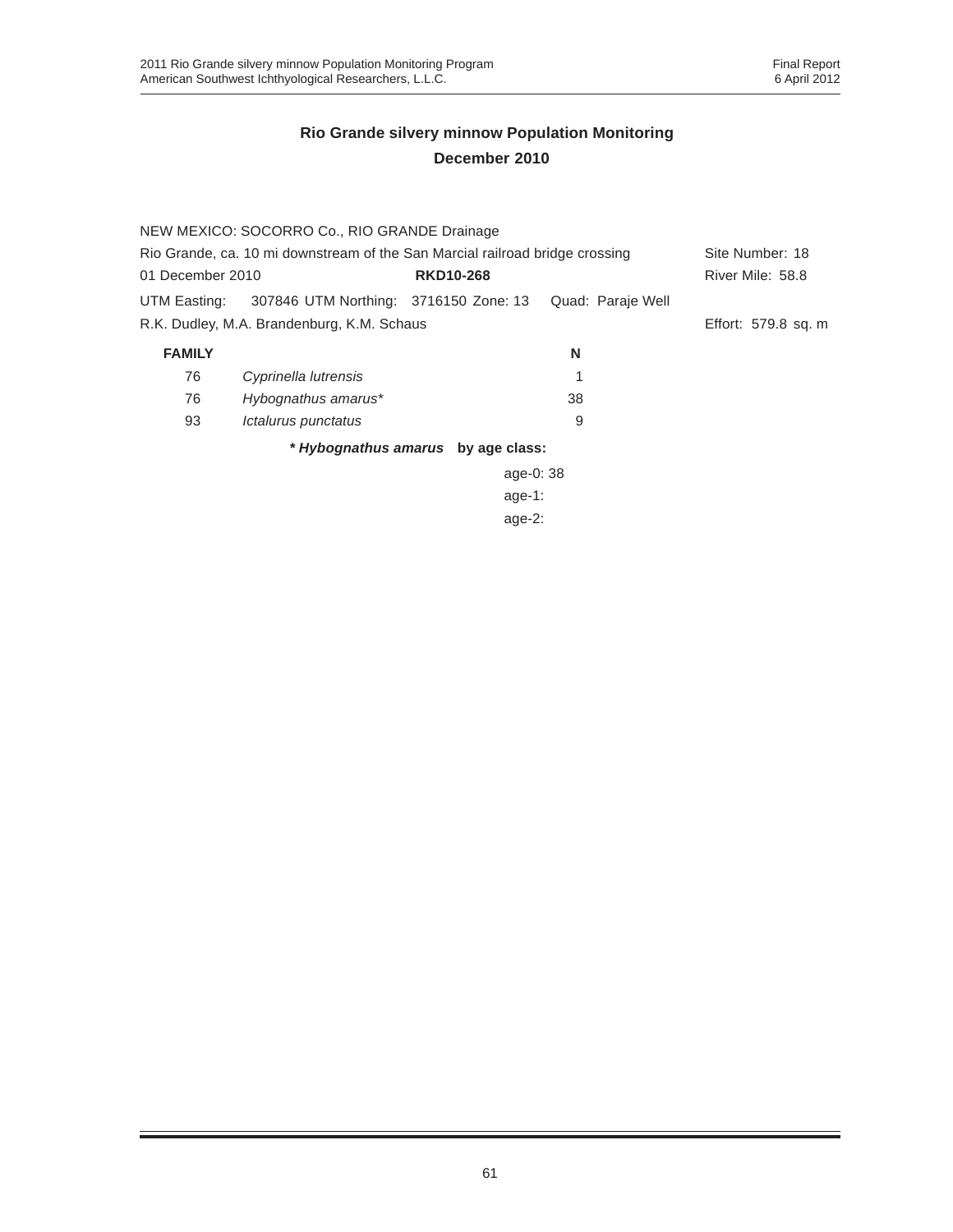|                                      | NEW MEXICO: SANDOVAL Co., RIO GRANDE Drainage                                                                                                                                                            |                                    |                         |                                     |
|--------------------------------------|----------------------------------------------------------------------------------------------------------------------------------------------------------------------------------------------------------|------------------------------------|-------------------------|-------------------------------------|
|                                      | Rio Grande, directly below Angostura Diversion Dam, Algodones.                                                                                                                                           |                                    |                         | Site Number: 0                      |
| 11 February 2011<br><b>RKD11-018</b> |                                                                                                                                                                                                          |                                    | River Mile: 209.7       |                                     |
| UTM Easting:                         | 363811 UTM Northing: 3916006 Zone: 13                                                                                                                                                                    |                                    | Quad: San Felipe Pueblo |                                     |
|                                      | R.K. Dudley, W.H. Brandenburg, M.A. Brandenburg                                                                                                                                                          |                                    |                         | Effort: 554.3 sq. m                 |
| <b>FAMILY</b>                        |                                                                                                                                                                                                          |                                    | N                       |                                     |
| 76                                   | Platygobio gracilis                                                                                                                                                                                      |                                    | 2                       |                                     |
| 81                                   | Catostomus commersoni                                                                                                                                                                                    |                                    | 1                       |                                     |
|                                      | NEW MEXICO: SANDOVAL Co., RIO GRANDE Drainage<br>Rio Grande, at US HWY 550 (formerly NM State HWY 44) bridge crossing, Bernalillo.                                                                       |                                    |                         | Site Number: 1                      |
| 11 February 2011                     |                                                                                                                                                                                                          | <b>RKD11-019</b>                   |                         | <b>River Mile: 203.8</b>            |
| UTM Easting:                         | 358543 UTM Northing: 3909722 Zone: 13                                                                                                                                                                    |                                    | Quad: Bernalillo        |                                     |
|                                      | R.K. Dudley, W.H. Brandenburg, M.A. Brandenburg                                                                                                                                                          |                                    |                         | Effort: 590.5 sq. m                 |
| <b>FAMILY</b>                        |                                                                                                                                                                                                          |                                    | N                       |                                     |
| 76                                   | Cyprinella lutrensis                                                                                                                                                                                     |                                    | 1                       |                                     |
| 76                                   | Platygobio gracilis                                                                                                                                                                                      |                                    | 2                       |                                     |
| 11 February 2011                     | NEW MEXICO: SANDOVAL Co., RIO GRANDE Drainage<br>Rio Grande, ca. 4.0 miles downstream of US HWY 550 (formerly NM State HWY 44)<br>bridge crossing, at Rio Rancho Wastewater Treatment Plant, Rio Rancho. | <b>RKD11-020</b>                   |                         | Site Number: 2<br>River Mile: 200.0 |
| UTM Easting:                         | 354772 UTM Northing: 3905355 Zone: 13                                                                                                                                                                    |                                    | Quad: Bernalillo        |                                     |
|                                      | R.K. Dudley, W.H. Brandenburg, M.A. Brandenburg                                                                                                                                                          |                                    |                         | Effort: 531.3 sq. m                 |
| <b>FAMILY</b>                        |                                                                                                                                                                                                          |                                    | N                       |                                     |
| 76                                   | Cyprinella lutrensis                                                                                                                                                                                     |                                    | 1                       |                                     |
| 76                                   | Hybognathus amarus*                                                                                                                                                                                      |                                    | $\overline{2}$          |                                     |
| 76                                   | Platygobio gracilis                                                                                                                                                                                      |                                    | 3                       |                                     |
|                                      |                                                                                                                                                                                                          | * Hybognathus amarus by age class: |                         |                                     |
|                                      |                                                                                                                                                                                                          | age-0:                             |                         |                                     |
|                                      |                                                                                                                                                                                                          | age-1: 1                           |                         |                                     |
|                                      |                                                                                                                                                                                                          | age-2: 1                           |                         |                                     |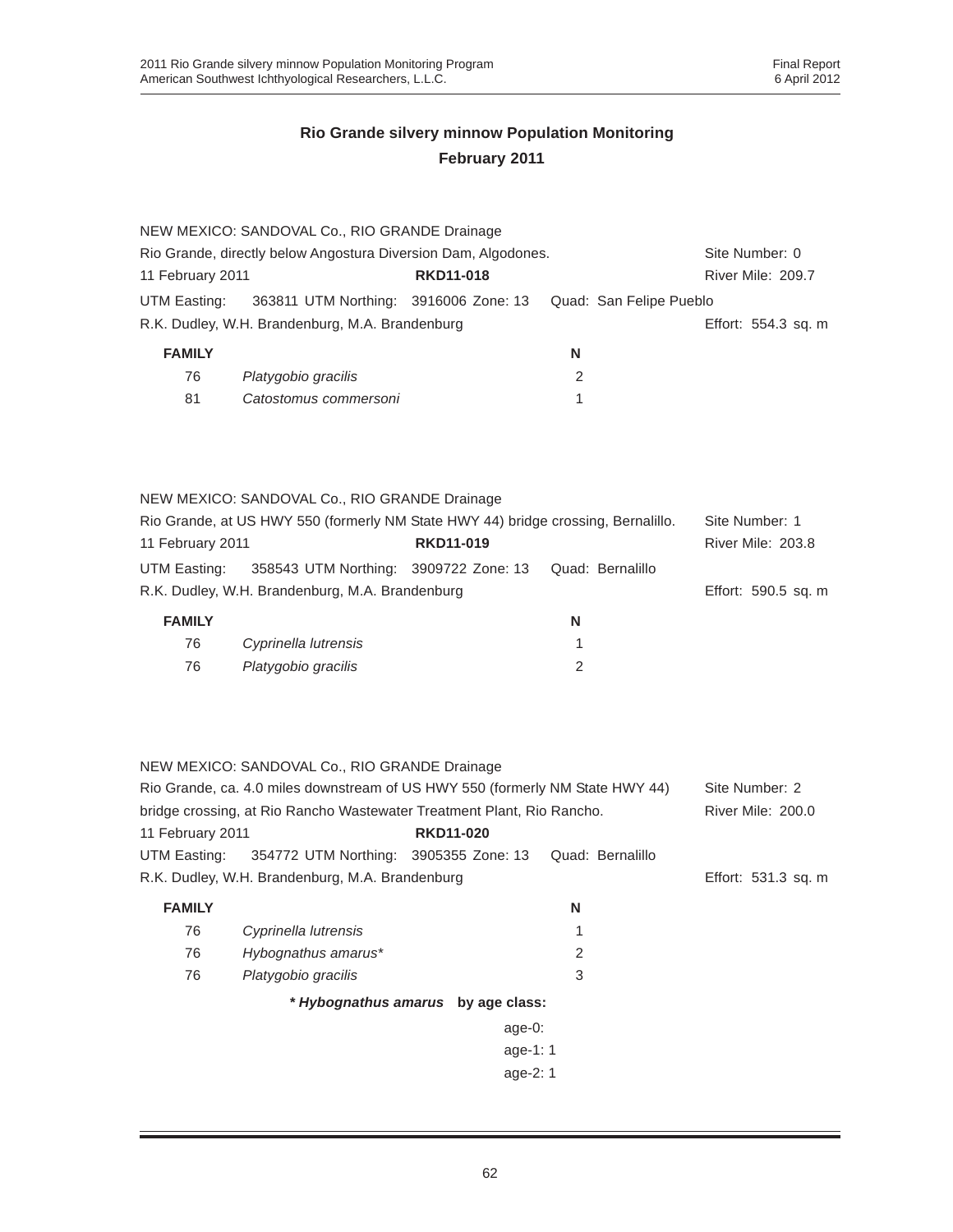| Rio Grande, at Central Avenue bridge crossing (US HWY 66), Albuquerque. |                                                                                 |                                                                                                                                                                                                                                                                                                                                                                                      |                                                                                                                                                                                                                   |  |
|-------------------------------------------------------------------------|---------------------------------------------------------------------------------|--------------------------------------------------------------------------------------------------------------------------------------------------------------------------------------------------------------------------------------------------------------------------------------------------------------------------------------------------------------------------------------|-------------------------------------------------------------------------------------------------------------------------------------------------------------------------------------------------------------------|--|
| <b>RKD11-017</b><br>11 February 2011                                    |                                                                                 | River Mile: 183.4                                                                                                                                                                                                                                                                                                                                                                    |                                                                                                                                                                                                                   |  |
|                                                                         |                                                                                 | Quad: Albuquerque West                                                                                                                                                                                                                                                                                                                                                               |                                                                                                                                                                                                                   |  |
|                                                                         |                                                                                 |                                                                                                                                                                                                                                                                                                                                                                                      | Effort: 562.5 sq. m                                                                                                                                                                                               |  |
|                                                                         |                                                                                 | N                                                                                                                                                                                                                                                                                                                                                                                    |                                                                                                                                                                                                                   |  |
| Cyprinella lutrensis                                                    |                                                                                 | 7                                                                                                                                                                                                                                                                                                                                                                                    |                                                                                                                                                                                                                   |  |
| Platygobio gracilis                                                     |                                                                                 | 5                                                                                                                                                                                                                                                                                                                                                                                    |                                                                                                                                                                                                                   |  |
|                                                                         |                                                                                 |                                                                                                                                                                                                                                                                                                                                                                                      |                                                                                                                                                                                                                   |  |
|                                                                         |                                                                                 |                                                                                                                                                                                                                                                                                                                                                                                      | Site Number: 4                                                                                                                                                                                                    |  |
|                                                                         |                                                                                 |                                                                                                                                                                                                                                                                                                                                                                                      | River Mile: 178.3                                                                                                                                                                                                 |  |
|                                                                         | <b>RKD11-016</b>                                                                |                                                                                                                                                                                                                                                                                                                                                                                      |                                                                                                                                                                                                                   |  |
|                                                                         |                                                                                 | Quad: Albuquerque West                                                                                                                                                                                                                                                                                                                                                               |                                                                                                                                                                                                                   |  |
|                                                                         |                                                                                 |                                                                                                                                                                                                                                                                                                                                                                                      | Effort: 478.8 sq. m                                                                                                                                                                                               |  |
|                                                                         |                                                                                 | N                                                                                                                                                                                                                                                                                                                                                                                    |                                                                                                                                                                                                                   |  |
| Platygobio gracilis                                                     |                                                                                 | $\overline{2}$                                                                                                                                                                                                                                                                                                                                                                       |                                                                                                                                                                                                                   |  |
|                                                                         |                                                                                 |                                                                                                                                                                                                                                                                                                                                                                                      |                                                                                                                                                                                                                   |  |
|                                                                         |                                                                                 |                                                                                                                                                                                                                                                                                                                                                                                      | Site Number: 5                                                                                                                                                                                                    |  |
|                                                                         | <b>RKD11-015</b>                                                                |                                                                                                                                                                                                                                                                                                                                                                                      | River Mile: 161.4                                                                                                                                                                                                 |  |
|                                                                         |                                                                                 | Quad: Los Lunas                                                                                                                                                                                                                                                                                                                                                                      |                                                                                                                                                                                                                   |  |
|                                                                         |                                                                                 |                                                                                                                                                                                                                                                                                                                                                                                      | Effort: 612.0 sq. m                                                                                                                                                                                               |  |
|                                                                         |                                                                                 | N                                                                                                                                                                                                                                                                                                                                                                                    |                                                                                                                                                                                                                   |  |
| Cyprinella lutrensis                                                    |                                                                                 | 154                                                                                                                                                                                                                                                                                                                                                                                  |                                                                                                                                                                                                                   |  |
| Hybognathus amarus*                                                     |                                                                                 | $\overline{7}$                                                                                                                                                                                                                                                                                                                                                                       |                                                                                                                                                                                                                   |  |
| Platygobio gracilis                                                     |                                                                                 | 1                                                                                                                                                                                                                                                                                                                                                                                    |                                                                                                                                                                                                                   |  |
| Ictalurus punctatus                                                     |                                                                                 | 1                                                                                                                                                                                                                                                                                                                                                                                    |                                                                                                                                                                                                                   |  |
|                                                                         |                                                                                 |                                                                                                                                                                                                                                                                                                                                                                                      |                                                                                                                                                                                                                   |  |
|                                                                         |                                                                                 |                                                                                                                                                                                                                                                                                                                                                                                      |                                                                                                                                                                                                                   |  |
|                                                                         |                                                                                 |                                                                                                                                                                                                                                                                                                                                                                                      |                                                                                                                                                                                                                   |  |
|                                                                         |                                                                                 |                                                                                                                                                                                                                                                                                                                                                                                      |                                                                                                                                                                                                                   |  |
|                                                                         | 11 February 2011<br>14 February 2011<br>R.K. Dudley, A.L. Barkalow, J.L. Hester | NEW MEXICO: BERNALILLO Co., RIO GRANDE Drainage<br>346840 UTM Northing: 3884094 Zone: 13<br>R.K. Dudley, W.H. Brandenburg, M.A. Brandenburg<br>NEW MEXICO: BERNALILLO Co., RIO GRANDE Drainage<br>347554 UTM Northing: 3877163 Zone: 13<br>R.K. Dudley, W.H. Brandenburg, M.A. Brandenburg<br>NEW MEXICO: VALENCIA Co., RIO GRANDE Drainage<br>342898 UTM Northing: 3852531 Zone: 13 | Rio Grande, at Rio Bravo Blvd. Bridge crossing (NM State HWY 500) crossing,<br>Rio Grande, at Los Lunas Bridge crossing (NM State HWY 49), Los Lunas.<br>* Hybognathus amarus by age class:<br>age-0:<br>age-1: 3 |  |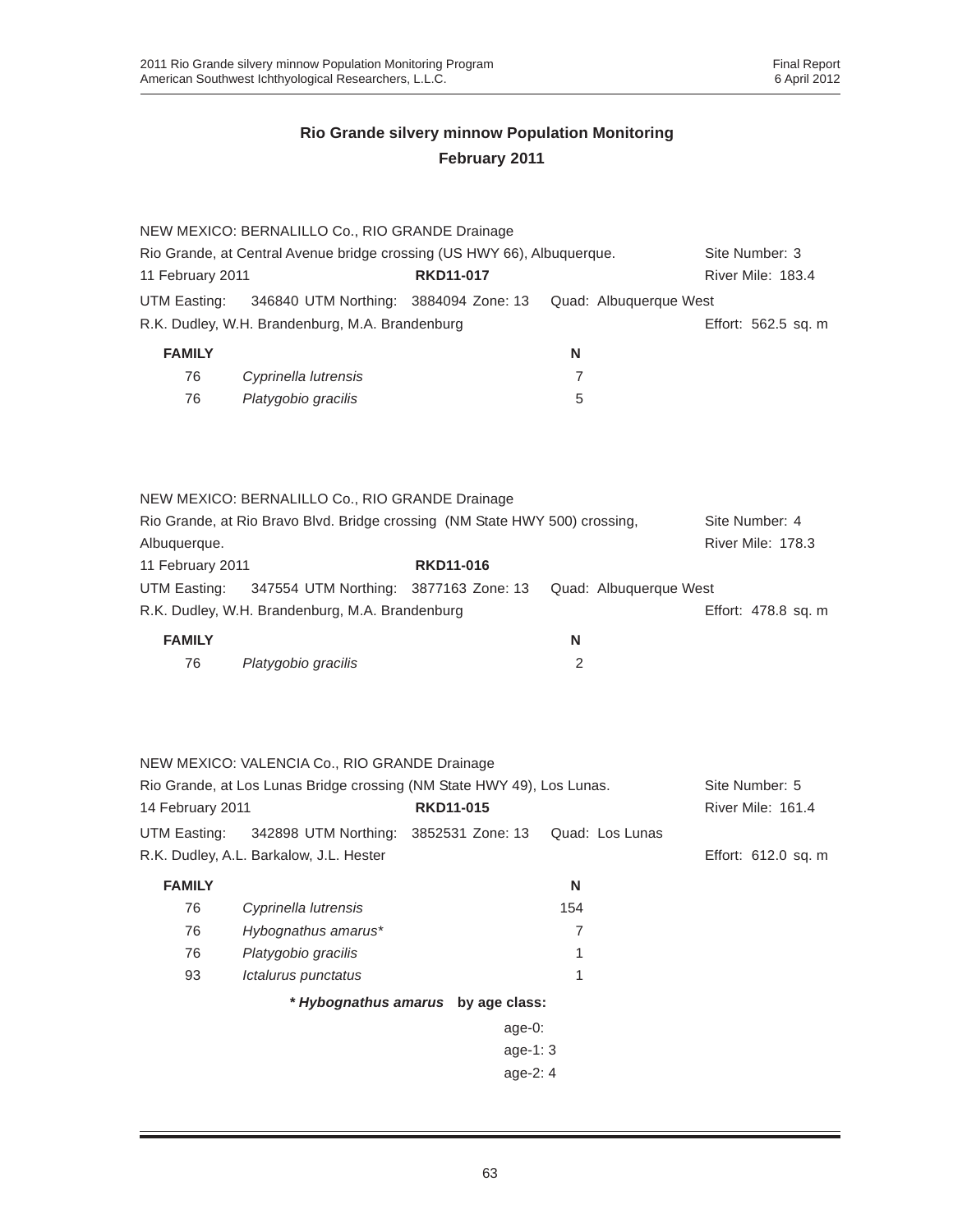|                  | NEW MEXICO: VALENCIA Co., RIO GRANDE Drainage                                    |                                    |            |                          |
|------------------|----------------------------------------------------------------------------------|------------------------------------|------------|--------------------------|
|                  | Rio Grande, ca. 1.0 miles upstream of NM State HWY 309/6 bridge crossing, Belen. |                                    |            | Site Number: 6           |
| 14 February 2011 |                                                                                  | <b>RKD11-014</b>                   |            | <b>River Mile: 151.5</b> |
| UTM Easting:     | 339972 UTM Northing: 3837061 Zone: 13                                            |                                    | Quad: Tome |                          |
|                  | R.K. Dudley, A.L. Barkalow, J.L. Hester                                          |                                    |            | Effort: 568.3 sq. m      |
| <b>FAMILY</b>    |                                                                                  |                                    | N          |                          |
| 76               | Cyprinella lutrensis                                                             |                                    | 88         |                          |
| 76               | Hybognathus amarus*                                                              |                                    | 3          |                          |
| 93               | Ictalurus punctatus                                                              |                                    | 1          |                          |
|                  |                                                                                  | * Hybognathus amarus by age class: |            |                          |
|                  |                                                                                  | age- $0:$                          |            |                          |
|                  |                                                                                  | age-1: $2$                         |            |                          |
|                  |                                                                                  | age-2: 1                           |            |                          |
|                  |                                                                                  |                                    |            |                          |

NEW MEXICO: VALENCIA Co., RIO GRANDE Drainage

| Rio Grande, ca. 2.2 miles upstream of NM State HWY 346 bridge crossing, Jarales. | Site Number: 7                          |                                    |                   |                     |
|----------------------------------------------------------------------------------|-----------------------------------------|------------------------------------|-------------------|---------------------|
| <b>RKD11-013</b><br>14 February 2011                                             |                                         |                                    | River Mile: 143.2 |                     |
| UTM Easting:                                                                     | 338136 UTM Northing: 3827329 Zone: 13   |                                    | Quad: Veguita     |                     |
|                                                                                  | R.K. Dudley, A.L. Barkalow, J.L. Hester |                                    |                   | Effort: 557.5 sq. m |
| <b>FAMILY</b>                                                                    |                                         |                                    | N                 |                     |
| 76                                                                               | Cyprinella lutrensis                    |                                    | 46                |                     |
| 76                                                                               | Hybognathus amarus*                     |                                    | 2                 |                     |
|                                                                                  |                                         | * Hybognathus amarus by age class: |                   |                     |
|                                                                                  |                                         | age-0:                             |                   |                     |
|                                                                                  |                                         | age-1: $2$                         |                   |                     |
|                                                                                  |                                         | age- $2:$                          |                   |                     |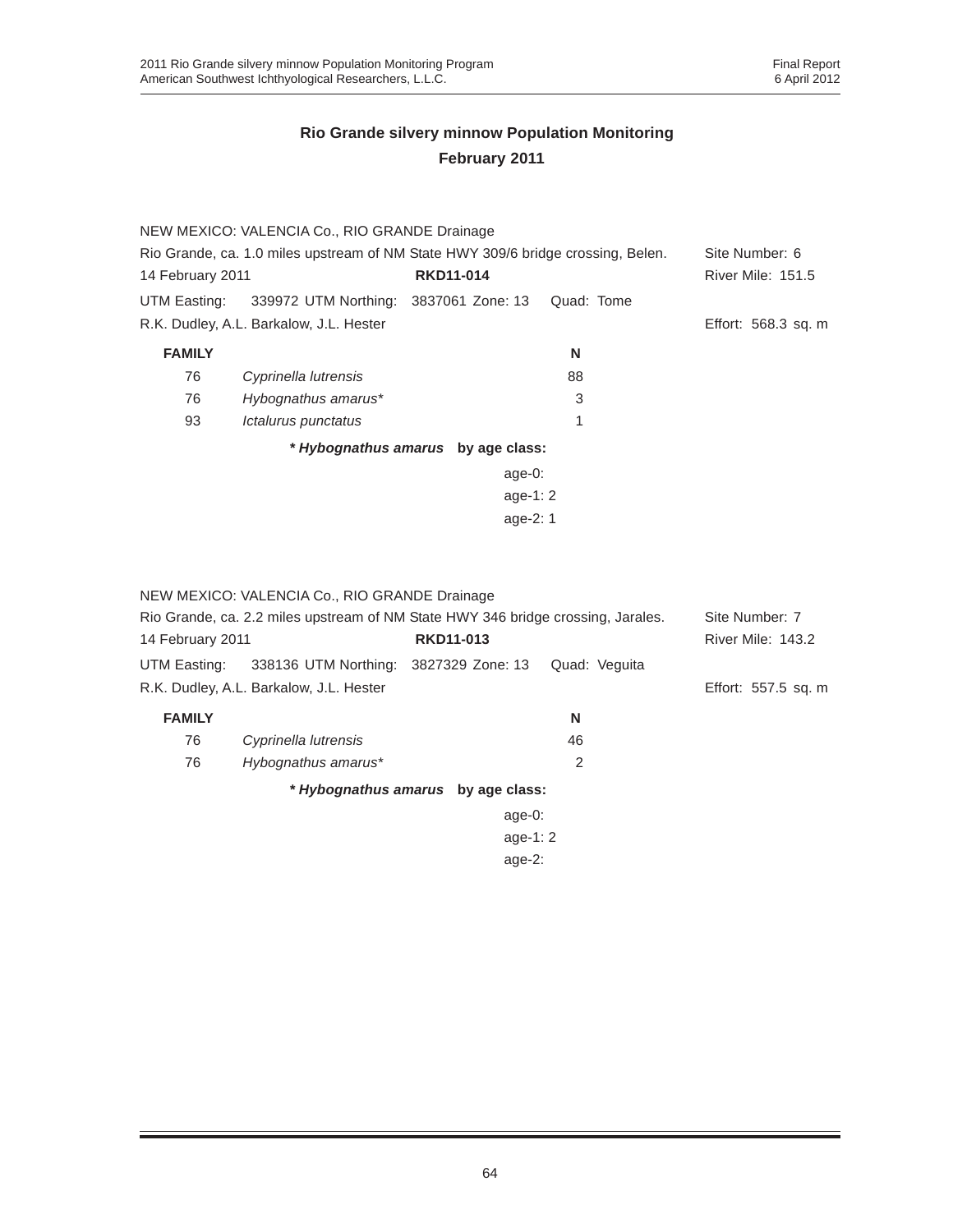|                  | NEW MEXICO: SOCORRO Co., RIO GRANDE Drainage        |                                    |               |                     |
|------------------|-----------------------------------------------------|------------------------------------|---------------|---------------------|
|                  | Rio Grande, at US HWY 60 bridge crossing, Bernardo. |                                    |               | Site Number: 8      |
| 14 February 2011 |                                                     | <b>RKD11-012</b>                   |               | River Mile: 130.6   |
| UTM Easting:     | 334604 UTM Northing: 3809726 Zone: 13               |                                    | Quad: Abeytas |                     |
|                  | R.K. Dudley, A.L. Barkalow, J.L. Hester             |                                    |               | Effort: 534.8 sq. m |
| <b>FAMILY</b>    |                                                     |                                    | N             |                     |
| 76               | Cyprinella lutrensis                                |                                    | 165           |                     |
| 76               | Cyprinus carpio                                     |                                    | 1             |                     |
| 76               | Hybognathus amarus*                                 |                                    | 8             |                     |
| 76               | Pimephales promelas                                 |                                    | 3             |                     |
| 76               | Platygobio gracilis                                 |                                    | 1             |                     |
| 81               | Carpiodes carpio                                    |                                    | 2             |                     |
| 294              | Lepomis macrochirus                                 |                                    | 1             |                     |
|                  |                                                     | * Hybognathus amarus by age class: |               |                     |
|                  |                                                     | $age-0:$                           |               |                     |
|                  |                                                     | age-1: $8$                         |               |                     |
|                  |                                                     | age- $2$ :                         |               |                     |
|                  |                                                     |                                    |               |                     |

|                                                                                  | NEW MEXICO: SOCORRO Co., RIO GRANDE Drainage       |                                    |               |                          |
|----------------------------------------------------------------------------------|----------------------------------------------------|------------------------------------|---------------|--------------------------|
| Rio Grande, ca. 3.5 miles downstream of the US HWY 60 bridge crossing, Bernardo. |                                                    |                                    |               | Site Number: 9           |
| 14 February 2011                                                                 |                                                    | <b>RKD11-011</b>                   |               | <b>River Mile: 127.0</b> |
|                                                                                  | UTM Easting: 331094 UTM Northing: 3805229 Zone: 13 |                                    | Quad: Abeytas |                          |
|                                                                                  | R.K. Dudley, A.L. Barkalow, J.L. Hester            |                                    |               | Effort: 524.8 sq. m      |
| <b>FAMILY</b>                                                                    |                                                    |                                    | N             |                          |
| 76                                                                               | Cyprinella lutrensis                               |                                    | 109           |                          |
| 76                                                                               | Hybognathus amarus*                                |                                    | 12            |                          |
| 81                                                                               | Carpiodes carpio                                   |                                    | 1             |                          |
|                                                                                  |                                                    | * Hybognathus amarus by age class: |               |                          |
|                                                                                  |                                                    | age- $0$ :                         |               |                          |
| age-1: 12                                                                        |                                                    |                                    |               |                          |

age-2: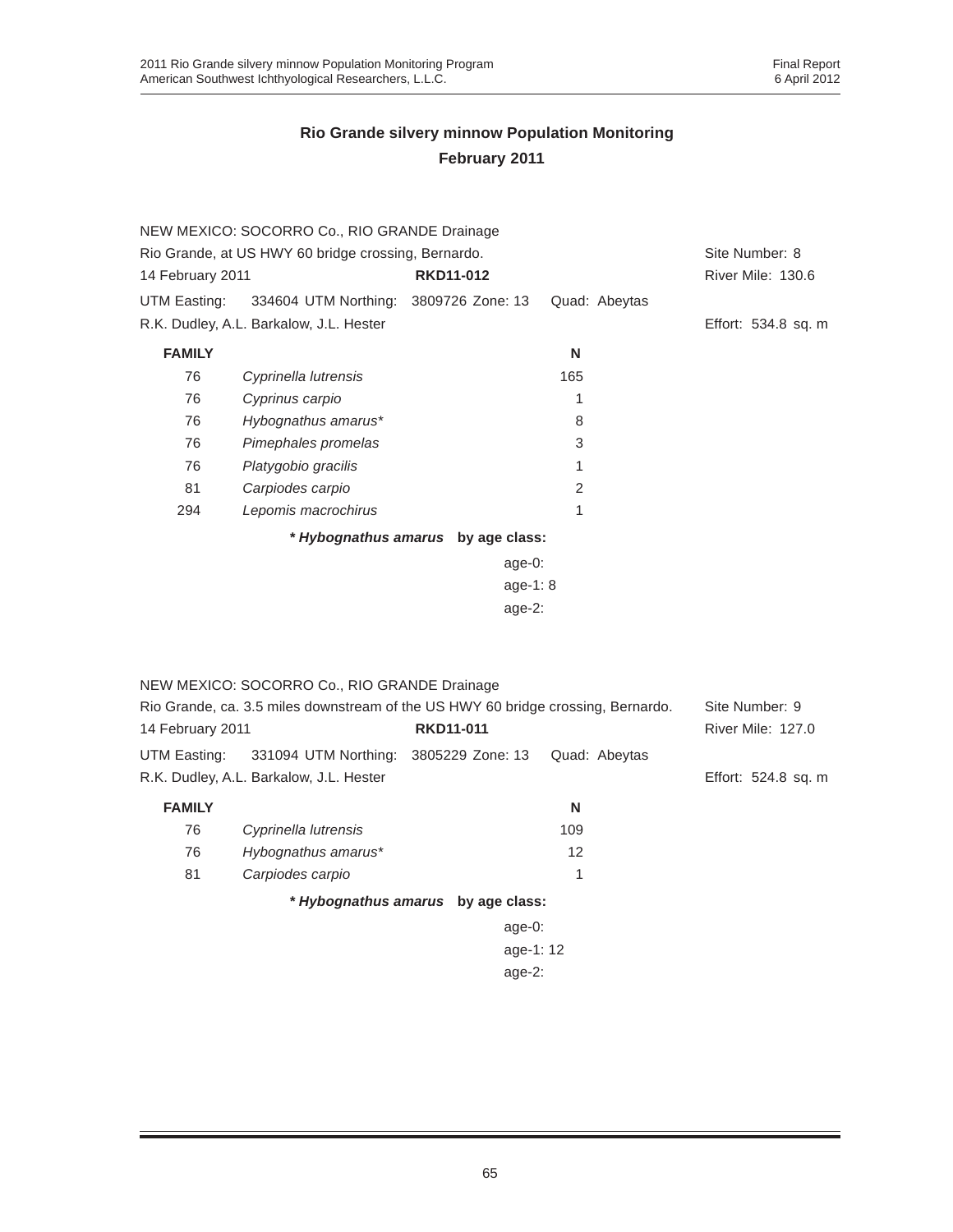|                                                                            | NEW MEXICO: SOCORRO Co., RIO GRANDE Drainage |                                    |               |                     |
|----------------------------------------------------------------------------|----------------------------------------------|------------------------------------|---------------|---------------------|
| Rio Grande, ca. 0.6 miles upstream of San Acacia Diversion Dam, San Acacia |                                              |                                    |               | Site Number: 9.5    |
| 11 February 2011                                                           |                                              | <b>RKD11-010</b>                   |               | River Mile: 116.8   |
| UTM Easting:                                                               | 327902 UTM Northing: 3792603 Zone: 13        |                                    | Quad: La Joya |                     |
| M.A. Farrington, A.L. Barkalow, J.L. Hester                                |                                              |                                    |               | Effort: 560.0 sq. m |
| <b>FAMILY</b>                                                              |                                              |                                    | N             |                     |
| 76                                                                         | Hybognathus amarus*                          |                                    | 14            |                     |
| 76                                                                         | Platygobio gracilis                          |                                    | 36            |                     |
|                                                                            |                                              | * Hybognathus amarus by age class: |               |                     |
|                                                                            |                                              | age-0:                             |               |                     |
|                                                                            |                                              | age-1:14                           |               |                     |
|                                                                            |                                              | age- $2$ :                         |               |                     |
|                                                                            |                                              |                                    |               |                     |

|                  | NEW MEXICO: SOCORRO Co., RIO GRANDE Drainage                     |                  |        |    |                  |                     |
|------------------|------------------------------------------------------------------|------------------|--------|----|------------------|---------------------|
|                  | Rio Grande, directly below San Acacia Diversion Dam, San Acacia. |                  |        |    |                  | Site Number: 10     |
| 11 February 2011 |                                                                  | <b>RKD11-009</b> |        |    |                  | River Mile: 116.2   |
| UTM Easting:     | 326162 UTM Northing: 3791977 Zone: 13                            |                  |        |    | Quad: San Acacia |                     |
|                  | M.A. Farrington, A.L. Barkalow, J.L. Hester                      |                  |        |    |                  | Effort: 519.0 sq. m |
| <b>FAMILY</b>    |                                                                  |                  |        | N  |                  |                     |
| 76               | Cyprinella lutrensis                                             |                  |        | 5  |                  |                     |
| 76               | Hybognathus amarus*                                              |                  |        | 14 |                  |                     |
| 76               | Pimephales promelas                                              |                  |        | 1  |                  |                     |
| 76               | Platygobio gracilis                                              |                  |        | 15 |                  |                     |
| 81               | Carpiodes carpio                                                 |                  |        | 1  |                  |                     |
| 81               | Catostomus commersoni                                            |                  |        | 1  |                  |                     |
|                  | * Hybognathus amarus by age class:                               |                  |        |    |                  |                     |
|                  |                                                                  |                  | age-0: |    |                  |                     |
| age-1: 12        |                                                                  |                  |        |    |                  |                     |
| age- $2:2$       |                                                                  |                  |        |    |                  |                     |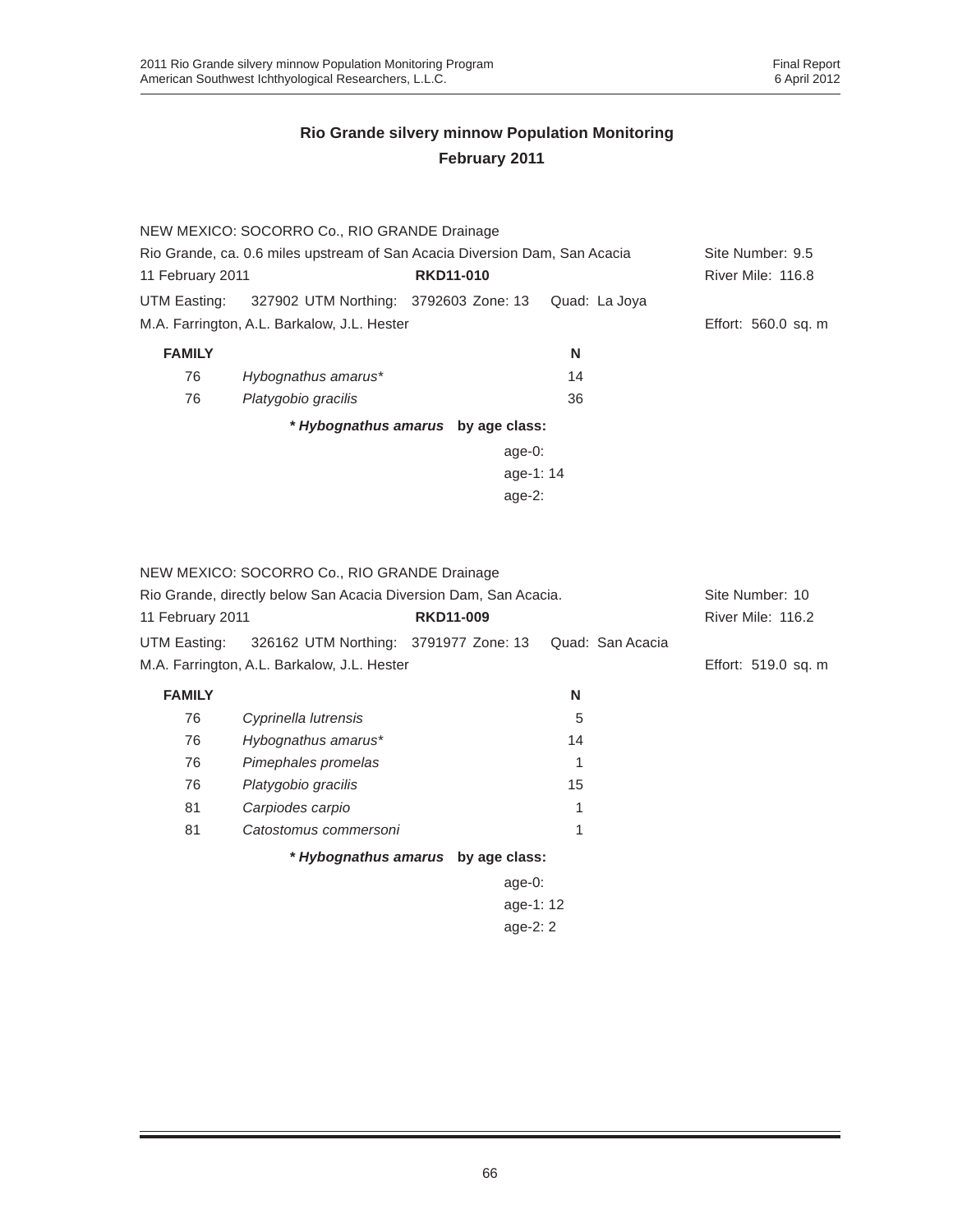|                                                                               | NEW MEXICO: SOCORRO Co., RIO GRANDE Drainage |                                    |               |                     |
|-------------------------------------------------------------------------------|----------------------------------------------|------------------------------------|---------------|---------------------|
| Rio Grande, ca. 1.5 miles downstream of San Acacia Diversion Dam, San Acacia. |                                              |                                    |               | Site Number: 11     |
| 11 February 2011                                                              |                                              | <b>RKD11-008</b>                   |               | River Mile: 114.6   |
| UTM Easting:                                                                  | 325263 UTM Northing: 3790442 Zone: 13        |                                    | Quad: Lemitar |                     |
|                                                                               | M.A. Farrington, A.L. Barkalow, J.L. Hester  |                                    |               | Effort: 551.8 sq. m |
| <b>FAMILY</b>                                                                 |                                              |                                    | N             |                     |
| 76                                                                            | Cyprinella lutrensis                         |                                    | 23            |                     |
| 76                                                                            | Hybognathus amarus*                          |                                    | 23            |                     |
| 76                                                                            | Pimephales promelas                          |                                    |               |                     |
| 76                                                                            | Platygobio gracilis                          |                                    | 86            |                     |
|                                                                               |                                              | * Hybognathus amarus by age class: |               |                     |
|                                                                               |                                              | age- $0:$                          |               |                     |
| age-1:23                                                                      |                                              |                                    |               |                     |
|                                                                               |                                              | age- $2:$                          |               |                     |

|                                                                                | NEW MEXICO: SOCORRO Co., RIO GRANDE Drainage |                  |                                                                                                        |                     |  |
|--------------------------------------------------------------------------------|----------------------------------------------|------------------|--------------------------------------------------------------------------------------------------------|---------------------|--|
| Rio Grande, east of Socorro, 0.5 miles upstream of Socorro Low Flow Conveyance | Site Number: 12                              |                  |                                                                                                        |                     |  |
|                                                                                |                                              |                  | Channel bridge and east just upstream of Socorro Wastewater Treatment Plant, Socorro. River Mile: 99.5 |                     |  |
| 11 February 2011                                                               |                                              | <b>RKD11-007</b> |                                                                                                        |                     |  |
| UTM Easting:                                                                   | 327097 UTM Northing: 3771043 Zone: 13        |                  | Quad: Loma de las Canas                                                                                |                     |  |
|                                                                                | M.A. Farrington, A.L. Barkalow, J.L. Hester  |                  |                                                                                                        | Effort: 491.8 sq. m |  |
| <b>FAMILY</b>                                                                  |                                              |                  | N                                                                                                      |                     |  |
| 76                                                                             | Cyprinella lutrensis                         |                  | 10                                                                                                     |                     |  |
| 76                                                                             | Hybognathus amarus*                          |                  | 48                                                                                                     |                     |  |
| 76                                                                             | Platygobio gracilis                          |                  | 21                                                                                                     |                     |  |
|                                                                                | * Hybognathus amarus by age class:           |                  |                                                                                                        |                     |  |
|                                                                                |                                              | age- $0$ :       |                                                                                                        |                     |  |
|                                                                                |                                              |                  |                                                                                                        |                     |  |

age-1: 37 age-2: 11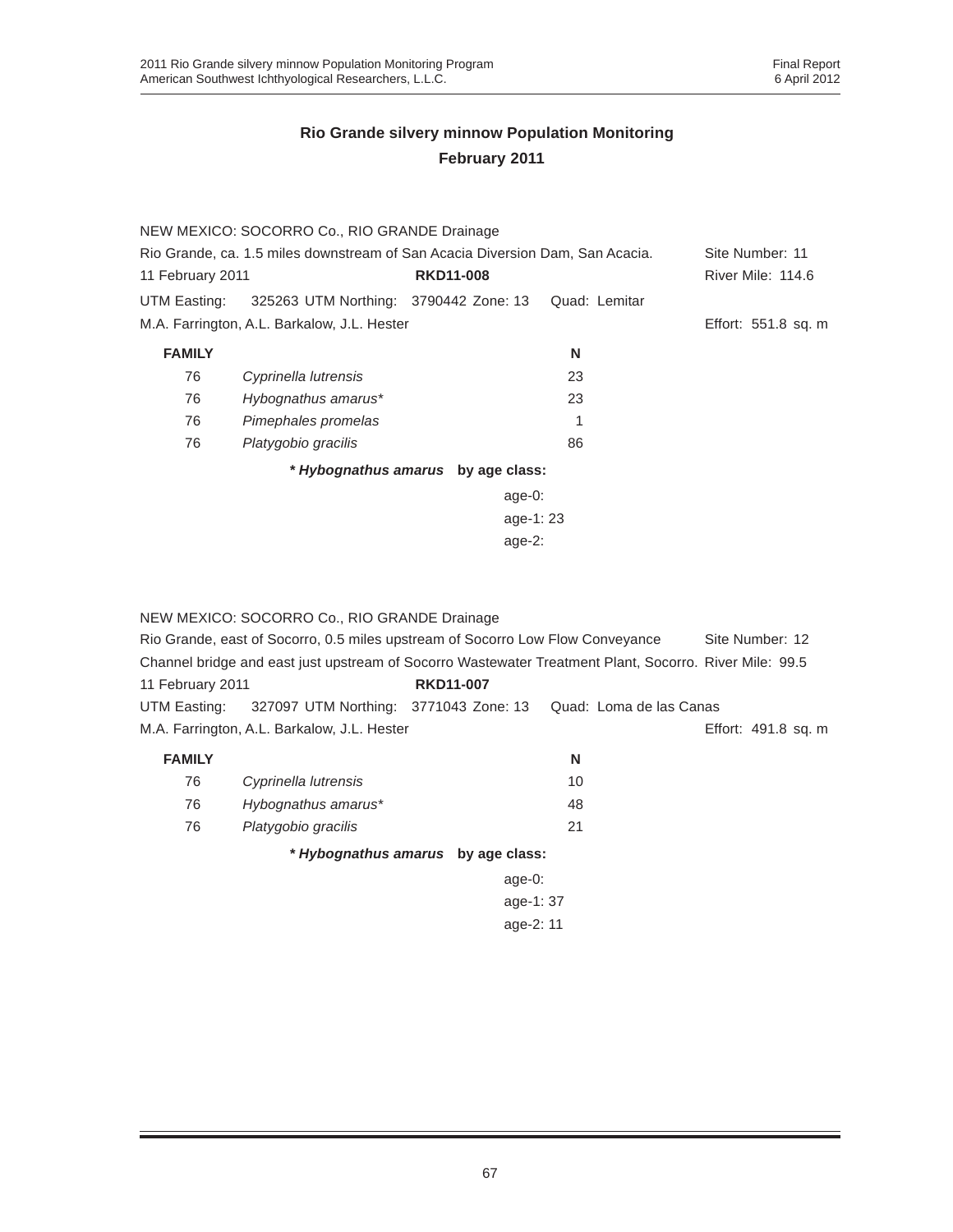|                                                                 | NEW MEXICO: SOCORRO Co., RIO GRANDE Drainage |                                    |                   |                     |
|-----------------------------------------------------------------|----------------------------------------------|------------------------------------|-------------------|---------------------|
| Rio Grande, ca. 4.0 miles upstream of U.S. 380 bridge crossing. | Site Number: 13                              |                                    |                   |                     |
| 11 February 2011                                                |                                              | <b>RKD11-006</b>                   |                   | River Mile: 91.7    |
| UTM Easting:                                                    | 328140 UTM Northing: 3761283 Zone: 13        |                                    | Quad: San Antonio |                     |
|                                                                 | M.A. Farrington, A.L. Barkalow, J.L. Hester  |                                    |                   | Effort: 506.3 sq. m |
| <b>FAMILY</b>                                                   |                                              |                                    | N                 |                     |
| 76                                                              | Cyprinella lutrensis                         |                                    |                   |                     |
| 76                                                              | Hybognathus amarus*                          |                                    | 28                |                     |
| 93                                                              | <i><b>Ictalurus punctatus</b></i>            |                                    |                   |                     |
|                                                                 |                                              | * Hybognathus amarus by age class: |                   |                     |
|                                                                 |                                              | age-0:                             |                   |                     |
|                                                                 |                                              | age-1:23                           |                   |                     |
|                                                                 |                                              | age- $2:5$                         |                   |                     |
|                                                                 |                                              |                                    |                   |                     |
|                                                                 |                                              |                                    |                   |                     |
|                                                                 |                                              |                                    |                   |                     |

|                                                         | NEW MEXICO: SOCORRO Co., RIO GRANDE Drainage |                                    |                   |                     |
|---------------------------------------------------------|----------------------------------------------|------------------------------------|-------------------|---------------------|
| Rio Grande, at US HWY 380 bridge crossing, San Antonio. | Site Number: 14                              |                                    |                   |                     |
| 10 February 2011                                        |                                              | <b>RKD11-005</b>                   |                   | River Mile: 87.1    |
| UTM Easting:                                            | 328914 UTM Northing: 3754471 Zone: 13        |                                    | Quad: San Antonio |                     |
|                                                         | W.H. Brandenburg, A.L. Barkalow, J.L. Hester |                                    |                   | Effort: 577.8 sq. m |
| <b>FAMILY</b>                                           |                                              |                                    | N                 |                     |
| 76                                                      | Hybognathus amarus*                          |                                    | 14                |                     |
| 93                                                      | Ictalurus punctatus                          |                                    | 1                 |                     |
|                                                         |                                              | * Hybognathus amarus by age class: |                   |                     |
|                                                         |                                              | age- $0$ :                         |                   |                     |
|                                                         |                                              | age-1: 11                          |                   |                     |
|                                                         |                                              | age- $2:3$                         |                   |                     |
|                                                         |                                              |                                    |                   |                     |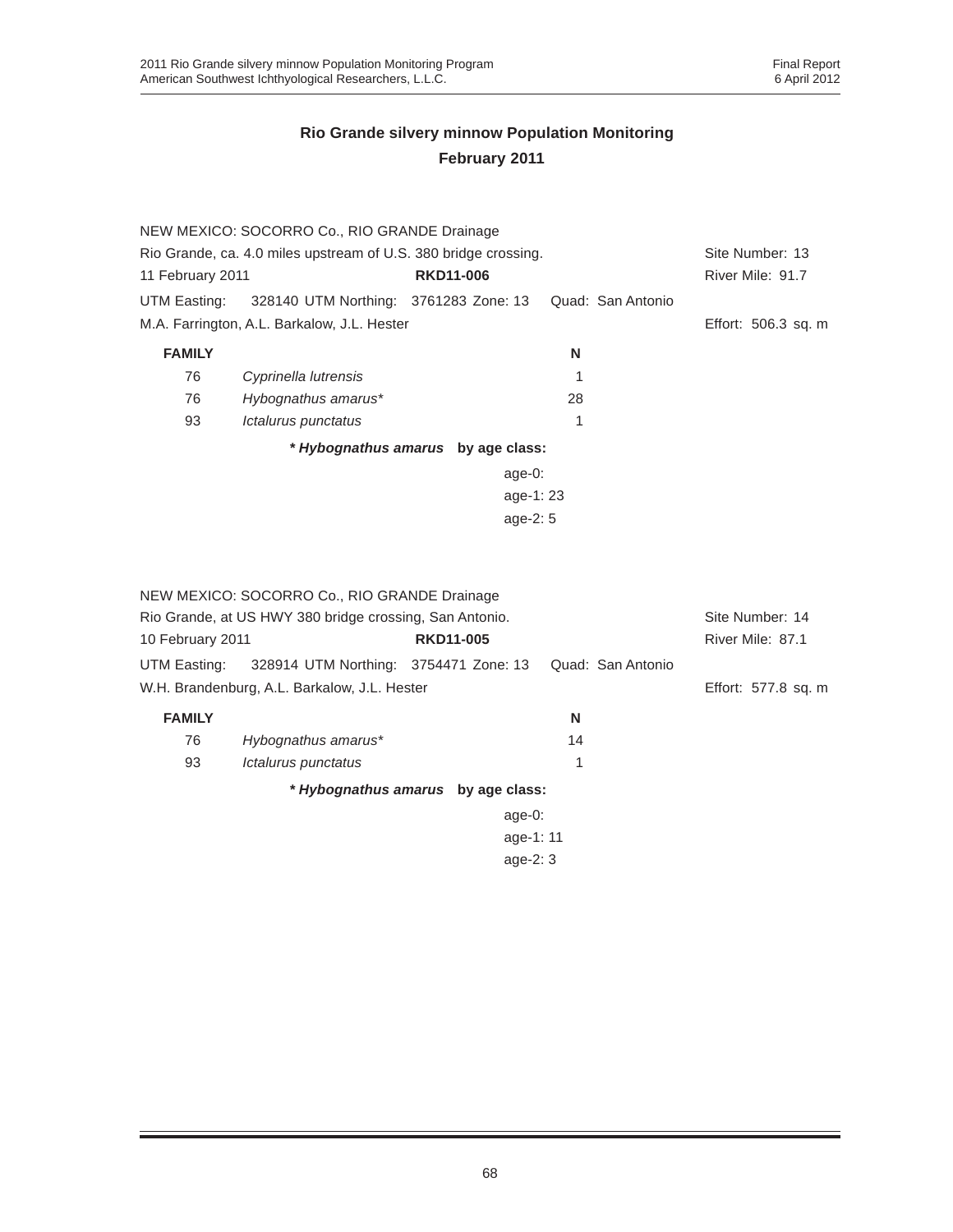|                                                                                       | NEW MEXICO: SOCORRO Co., RIO GRANDE Drainage             |                  |           |                      |                     |  |
|---------------------------------------------------------------------------------------|----------------------------------------------------------|------------------|-----------|----------------------|---------------------|--|
| Rio Grande, directly east of Bosque del Apache National Wildlife Refuge Headquarters. |                                                          |                  |           |                      | Site Number: 15     |  |
| 10 February 2011                                                                      |                                                          | <b>RKD11-004</b> |           |                      | River Mile: 79.1    |  |
| UTM Easting:                                                                          | 327055 UTM Northing: 3740839 Zone: 13                    |                  |           | Quad: San Antonio SE |                     |  |
|                                                                                       | W.H. Brandenburg, A.L. Barkalow, J.L. Hester             |                  |           |                      | Effort: 632.5 sq. m |  |
| <b>FAMILY</b>                                                                         |                                                          |                  | N         |                      |                     |  |
| 76                                                                                    | Cyprinella lutrensis                                     |                  | 1         |                      |                     |  |
| 76                                                                                    | Hybognathus amarus*                                      |                  | 46        |                      |                     |  |
|                                                                                       | * Hybognathus amarus by age class:                       |                  |           |                      |                     |  |
|                                                                                       |                                                          |                  | $age-0$ : |                      |                     |  |
|                                                                                       |                                                          |                  | age-1:37  |                      |                     |  |
|                                                                                       |                                                          |                  | age-2: 9  |                      |                     |  |
|                                                                                       |                                                          |                  |           |                      |                     |  |
|                                                                                       |                                                          |                  |           |                      |                     |  |
|                                                                                       | NEW MEXICO: SOCORRO Co., RIO GRANDE Drainage             |                  |           |                      |                     |  |
|                                                                                       | Rio Grande, at San Marcial Railroad Bridge, San Marcial. |                  |           |                      | Site Number: 16     |  |
| 10 February 2011                                                                      |                                                          | <b>RKD11-003</b> |           |                      | River Mile: 68.6    |  |
| UTM Easting:                                                                          | 315284 UTM Northing: 3728347 Zone: 13                    |                  |           | Quad: San Marcial    |                     |  |
|                                                                                       | W.H. Brandenburg, A.L. Barkalow, J.L. Hester             |                  |           |                      | Effort: 634.0 sq. m |  |
| <b>FAMILY</b>                                                                         |                                                          |                  | N         |                      |                     |  |
| 76                                                                                    | Cyprinella lutrensis                                     |                  | 3         |                      |                     |  |
| 76                                                                                    | Hybognathus amarus*                                      |                  | 25        |                      |                     |  |
| 76                                                                                    | Platygobio gracilis                                      |                  | 4         |                      |                     |  |
|                                                                                       | * Hybognathus amarus by age class:                       |                  |           |                      |                     |  |
|                                                                                       |                                                          |                  | $age-0$ : |                      |                     |  |
|                                                                                       |                                                          |                  | age-1:21  |                      |                     |  |
|                                                                                       | age-2: 4                                                 |                  |           |                      |                     |  |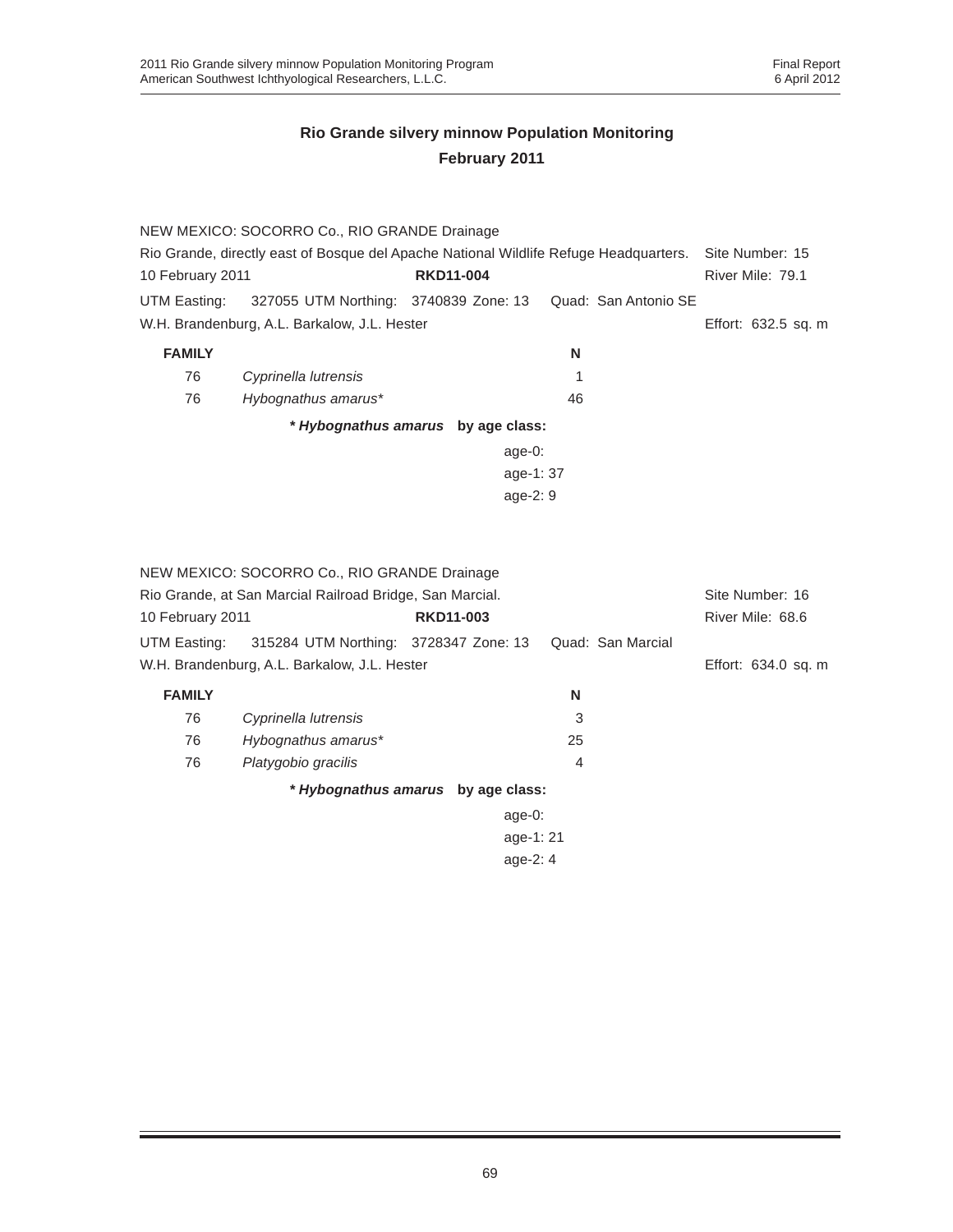|                                                                                | NEW MEXICO: SOCORRO Co., RIO GRANDE Drainage |                                    |                   |                     |
|--------------------------------------------------------------------------------|----------------------------------------------|------------------------------------|-------------------|---------------------|
| Rio Grande, ca. 8 miles downstream of the San Marcial railroad bridge crossing |                                              |                                    |                   | Site Number: 17     |
| 10 February 2011                                                               |                                              | <b>RKD11-002</b>                   |                   | River Mile: 60.5    |
| UTM Easting:                                                                   | 309487 UTM Northing: 3718178 Zone: 13        |                                    | Quad: Paraje Well |                     |
| W.H. Brandenburg, A.L. Barkalow, J.L. Hester                                   |                                              |                                    |                   | Effort: 467.8 sq. m |
| <b>FAMILY</b>                                                                  |                                              |                                    | N                 |                     |
| 76                                                                             | Cyprinella lutrensis                         |                                    | 11                |                     |
| 76                                                                             | Hybognathus amarus*                          |                                    | 60                |                     |
| 76                                                                             | Platygobio gracilis                          |                                    | 12                |                     |
|                                                                                |                                              | * Hybognathus amarus by age class: |                   |                     |
|                                                                                |                                              | age- $0:$                          |                   |                     |
|                                                                                |                                              | age-1:56                           |                   |                     |
|                                                                                |                                              |                                    |                   |                     |
|                                                                                |                                              |                                    |                   |                     |

|                  | NEW MEXICO: SOCORRO Co., RIO GRANDE Drainage                                 |                                    |                   |                     |  |
|------------------|------------------------------------------------------------------------------|------------------------------------|-------------------|---------------------|--|
|                  | Rio Grande, ca. 10 mi downstream of the San Marcial railroad bridge crossing |                                    |                   | Site Number: 18     |  |
| 10 February 2011 |                                                                              | <b>RKD11-001</b>                   |                   | River Mile: 58.8    |  |
| UTM Easting:     | 307846 UTM Northing: 3716150 Zone: 13                                        |                                    | Quad: Paraje Well |                     |  |
|                  | W.H. Brandenburg, A.L. Barkalow, J.L. Hester                                 |                                    |                   | Effort: 513.8 sq. m |  |
| <b>FAMILY</b>    |                                                                              |                                    | N                 |                     |  |
| 76               | Cyprinella lutrensis                                                         |                                    | 9                 |                     |  |
| 76               | Hybognathus amarus*                                                          |                                    | 77                |                     |  |
| 76               | Pimephales promelas                                                          |                                    | 1                 |                     |  |
| 76               | Platygobio gracilis                                                          |                                    | 3                 |                     |  |
| 93               | Ictalurus punctatus                                                          |                                    | 4                 |                     |  |
|                  |                                                                              | * Hybognathus amarus by age class: |                   |                     |  |
|                  |                                                                              | age- $0$ :                         |                   |                     |  |
|                  | age-1:72                                                                     |                                    |                   |                     |  |
| age- $2:5$       |                                                                              |                                    |                   |                     |  |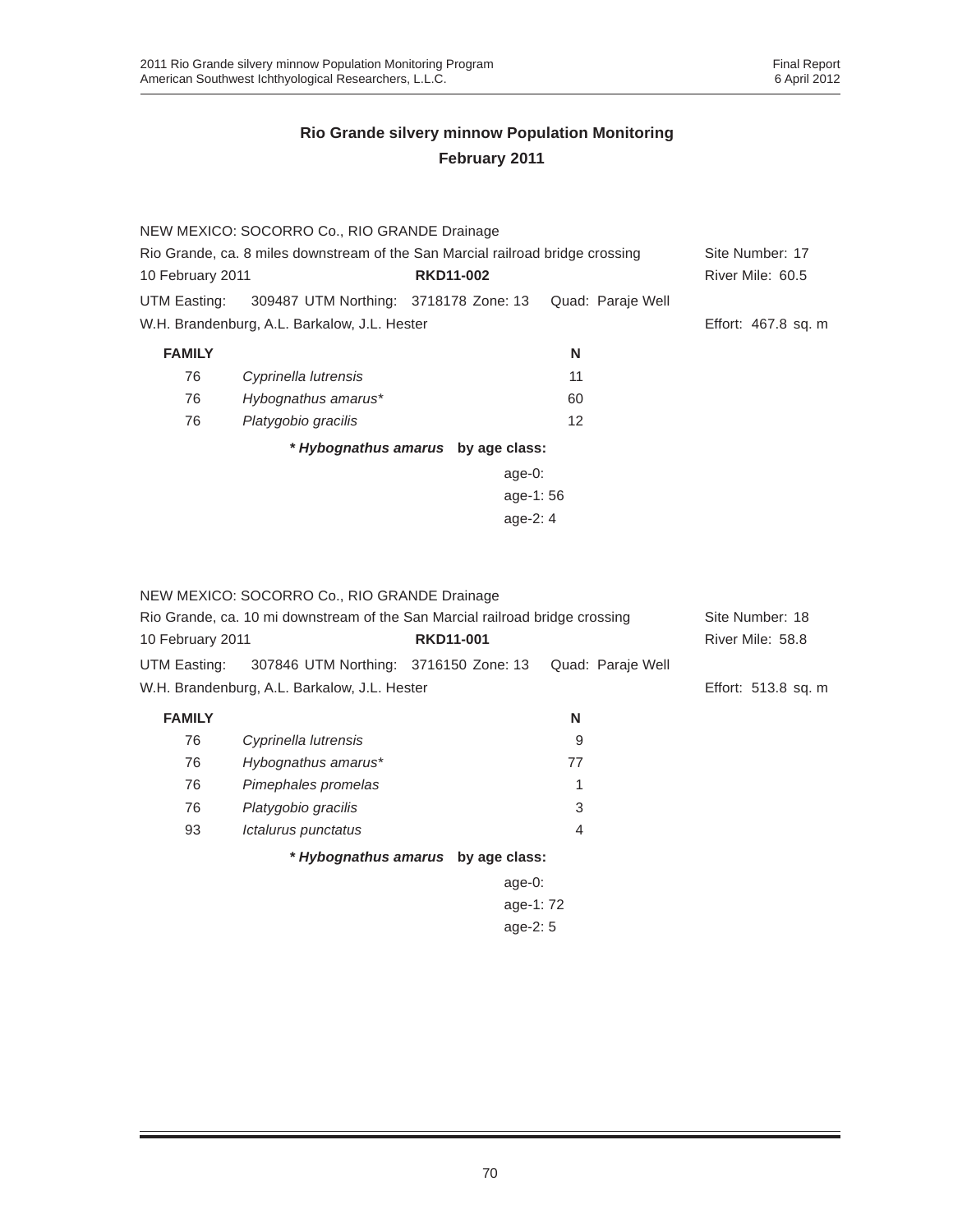|                                                                | NEW MEXICO: SANDOVAL Co., RIO GRANDE Drainage        |                  |                         |                     |
|----------------------------------------------------------------|------------------------------------------------------|------------------|-------------------------|---------------------|
| Rio Grande, directly below Angostura Diversion Dam, Algodones. | Site Number: 0                                       |                  |                         |                     |
| 06 April 2011                                                  |                                                      | <b>RKD11-038</b> |                         | River Mile: 209.7   |
| UTM Easting:                                                   | 363811 UTM Northing: 3916006 Zone: 13                |                  | Quad: San Felipe Pueblo |                     |
|                                                                | R.K.Dudley, W.H.Brandenburg, W.J.Remshardt, A.T.Dean |                  |                         | Effort: 544.4 sq. m |
| <b>FAMILY</b>                                                  |                                                      |                  | N                       |                     |
| 76                                                             | Cyprinella lutrensis                                 |                  | 6                       |                     |
| 76                                                             | Cyprinus carpio                                      |                  |                         |                     |
| 76                                                             | Rhinichthys cataractae                               |                  | 1                       |                     |
| 81                                                             | Catostomus commersoni                                |                  | 2                       |                     |
|                                                                |                                                      |                  |                         |                     |
|                                                                |                                                      |                  |                         |                     |

NEW MEXICO: SANDOVAL Co., RIO GRANDE Drainage

| Rio Grande, at US HWY 550 (formerly NM State HWY 44) bridge crossing, Bernalillo. |                                       |                  |                     | Site Number: 1    |
|-----------------------------------------------------------------------------------|---------------------------------------|------------------|---------------------|-------------------|
| 06 April 2011                                                                     |                                       | <b>RKD11-039</b> |                     | River Mile: 203.8 |
| UTM Easting:                                                                      | 358543 UTM Northing: 3909722 Zone: 13 |                  | Quad: Bernalillo    |                   |
| R.K.Dudley, W.H.Brandenburg, W.J.Remshardt, A.T.Dean                              |                                       |                  | Effort: 497.6 sq. m |                   |
| <b>FAMILY</b>                                                                     |                                       |                  | N                   |                   |
| 76                                                                                | Cyprinella lutrensis                  |                  | 4                   |                   |
| 76.                                                                               | $Huhonnathus amarus*$                 |                  |                     |                   |

| 76 | Hybognathus amarus*    |    |
|----|------------------------|----|
| 76 | Platygobio gracilis    | 34 |
| 76 | Rhinichthys cataractae |    |

*\* Hybognathus amarus* **by age class:**

age-0: age-1: age-2: 3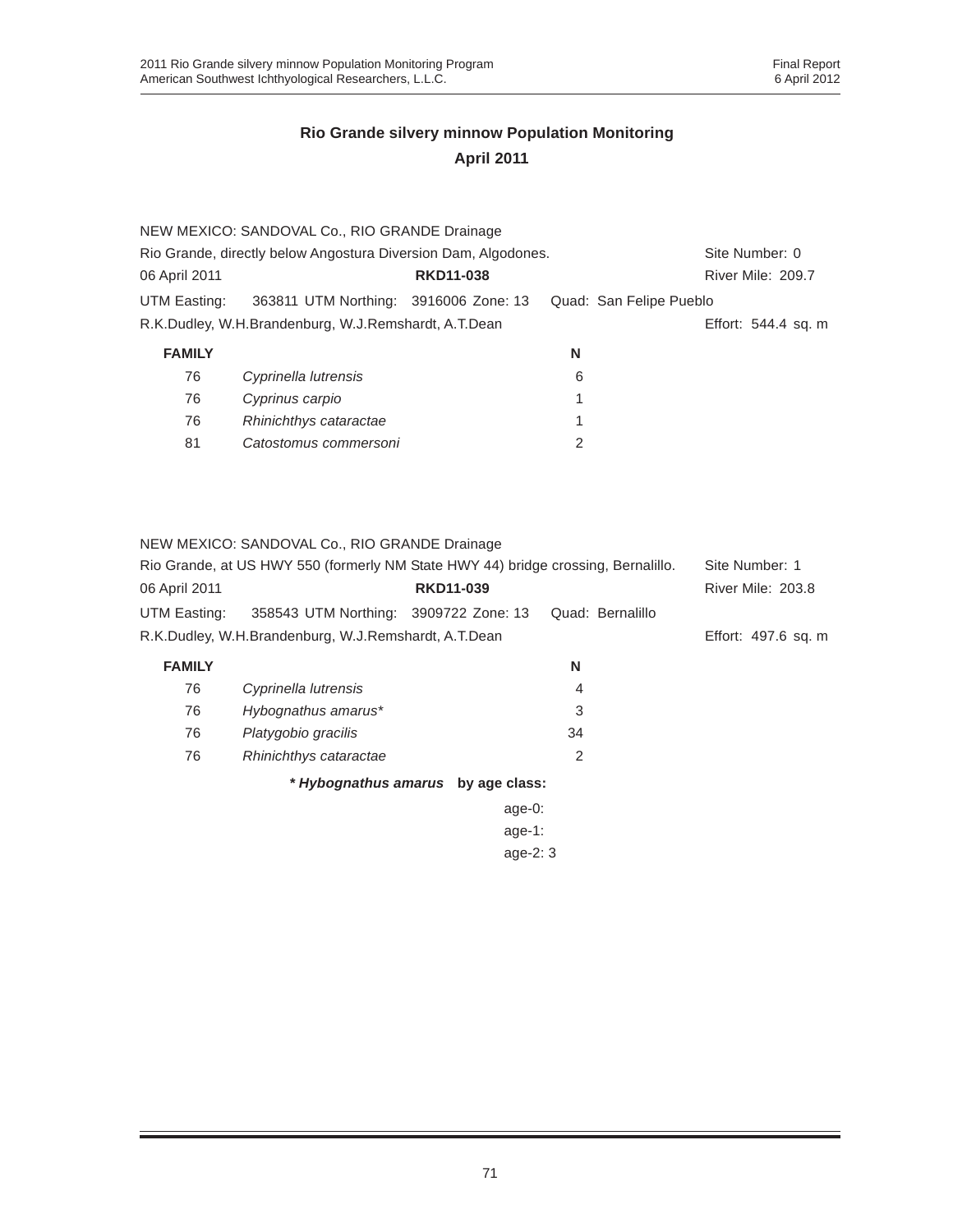|                                                                               | NEW MEXICO: SANDOVAL Co., RIO GRANDE Drainage                          |                                    |                  |                     |
|-------------------------------------------------------------------------------|------------------------------------------------------------------------|------------------------------------|------------------|---------------------|
| Rio Grande, ca. 4.0 miles downstream of US HWY 550 (formerly NM State HWY 44) |                                                                        |                                    |                  | Site Number: 2      |
|                                                                               | bridge crossing, at Rio Rancho Wastewater Treatment Plant, Rio Rancho. |                                    |                  | River Mile: 200.0   |
| 06 April 2011                                                                 |                                                                        | <b>RKD11-040</b>                   |                  |                     |
| UTM Easting:                                                                  | 354772 UTM Northing: 3905355 Zone: 13                                  |                                    | Quad: Bernalillo |                     |
|                                                                               | R.K.Dudley, W.H.Brandenburg, W.J.Remshardt, A.T.Dean                   |                                    |                  | Effort: 504.4 sq. m |
| <b>FAMILY</b>                                                                 |                                                                        |                                    | N                |                     |
| 76                                                                            | Cyprinella lutrensis                                                   |                                    | 51               |                     |
| 76                                                                            | Hybognathus amarus*                                                    |                                    | 3                |                     |
| 76                                                                            | Platygobio gracilis                                                    |                                    | 22               |                     |
| 76                                                                            | Rhinichthys cataractae                                                 |                                    | 13               |                     |
|                                                                               |                                                                        | * Hybognathus amarus by age class: |                  |                     |
|                                                                               |                                                                        | age-0:                             |                  |                     |
|                                                                               |                                                                        | age-1:                             |                  |                     |
|                                                                               |                                                                        | age-2: 3                           |                  |                     |

|               | NEW MEXICO: BERNALILLO Co., RIO GRANDE Drainage                         |                  |                        |                     |
|---------------|-------------------------------------------------------------------------|------------------|------------------------|---------------------|
|               | Rio Grande, at Central Avenue bridge crossing (US HWY 66), Albuquerque. |                  |                        | Site Number: 3      |
| 06 April 2011 |                                                                         | <b>RKD11-037</b> |                        | River Mile: 183.4   |
| UTM Easting:  | 346840 UTM Northing: 3884094 Zone: 13                                   |                  | Quad: Albuquerque West |                     |
|               | R.K.Dudley, W.H.Brandenburg, W.J.Remshardt, A.T.Dean                    |                  |                        | Effort: 519.5 sq. m |
| <b>FAMILY</b> |                                                                         |                  | N                      |                     |
| 76            | Cyprinella lutrensis                                                    |                  | 19                     |                     |
| 76            | Hybognathus amarus*                                                     |                  | 4                      |                     |
| 76            | Platygobio gracilis                                                     |                  | 47                     |                     |
| 93            | Ictalurus punctatus                                                     |                  | 1                      |                     |
| 294           | Lepomis macrochirus                                                     |                  | 1                      |                     |
|               | * Hybognathus amarus by age class:                                      |                  |                        |                     |
|               |                                                                         | age-0:           |                        |                     |
|               |                                                                         | age-1:           |                        |                     |
|               |                                                                         | age- $2:4$       |                        |                     |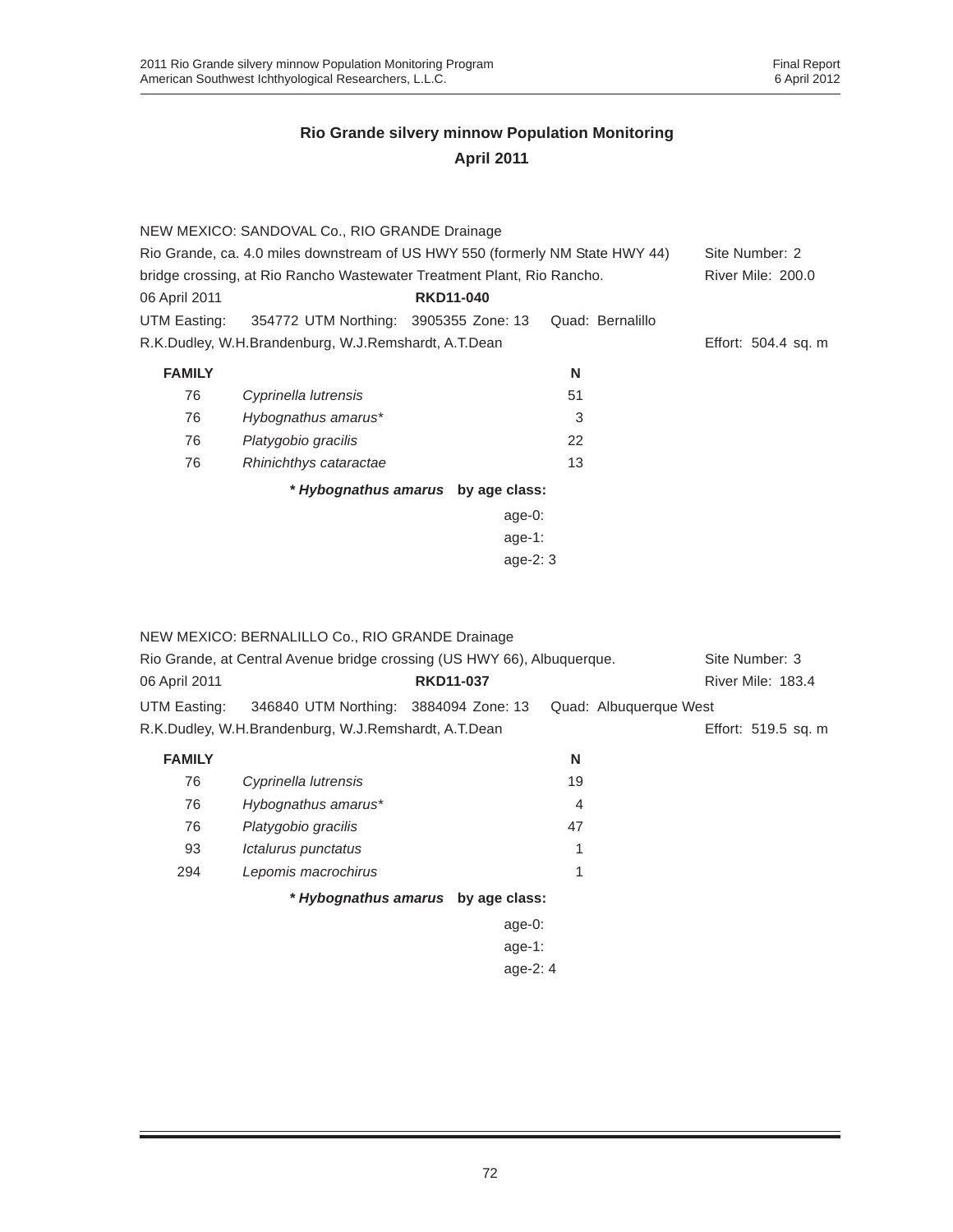|               | NEW MEXICO: BERNALILLO Co., RIO GRANDE Drainage                             |                                    |                        |                     |
|---------------|-----------------------------------------------------------------------------|------------------------------------|------------------------|---------------------|
|               | Rio Grande, at Rio Bravo Blvd. Bridge crossing (NM State HWY 500) crossing, |                                    |                        | Site Number: 4      |
| Albuquerque.  |                                                                             |                                    |                        | River Mile: 178.3   |
| 06 April 2011 |                                                                             | <b>RKD11-036</b>                   |                        |                     |
| UTM Easting:  | 347554 UTM Northing: 3877163 Zone: 13                                       |                                    | Quad: Albuquerque West |                     |
|               | R.K.Dudley, W.H.Brandenburg, W.J.Remshardt, A.T.Dean                        |                                    |                        | Effort: 637.4 sq. m |
| <b>FAMILY</b> |                                                                             |                                    | N                      |                     |
| 76            | Cyprinella lutrensis                                                        |                                    | 17                     |                     |
| 76            | Hybognathus amarus*                                                         |                                    | 2                      |                     |
| 76            | Platygobio gracilis                                                         |                                    | 3                      |                     |
| 81            | Catostomus commersoni                                                       |                                    | 1                      |                     |
|               |                                                                             | * Hybognathus amarus by age class: |                        |                     |
|               |                                                                             | age-0:                             |                        |                     |
|               |                                                                             | age-1:                             |                        |                     |
|               |                                                                             | age- $2:2$                         |                        |                     |

| 06 April 2011 | NEW MEXICO: VALENCIA Co., RIO GRANDE Drainage<br>Rio Grande, at Los Lunas Bridge crossing (NM State HWY 49), Los Lunas. | <b>RKD11-035</b>                   |                 | Site Number: 5<br>River Mile: 161.4 |
|---------------|-------------------------------------------------------------------------------------------------------------------------|------------------------------------|-----------------|-------------------------------------|
| UTM Easting:  | 342898 UTM Northing: 3852531 Zone: 13                                                                                   |                                    | Quad: Los Lunas |                                     |
|               |                                                                                                                         |                                    |                 |                                     |
|               | M.A.Farrington, A.L.Barkalow, and J.L.Hester                                                                            |                                    |                 | Effort: 420.9 sq. m                 |
| <b>FAMILY</b> |                                                                                                                         |                                    | N               |                                     |
| 76            | Cyprinella lutrensis                                                                                                    |                                    | 180             |                                     |
| 76            | Hybognathus amarus*                                                                                                     |                                    |                 |                                     |
| 81            | Carpiodes carpio                                                                                                        |                                    | 2               |                                     |
|               |                                                                                                                         | * Hybognathus amarus by age class: |                 |                                     |
|               |                                                                                                                         | age- $0:$                          |                 |                                     |
|               |                                                                                                                         | age-1:                             |                 |                                     |
|               |                                                                                                                         | age-2: 1                           |                 |                                     |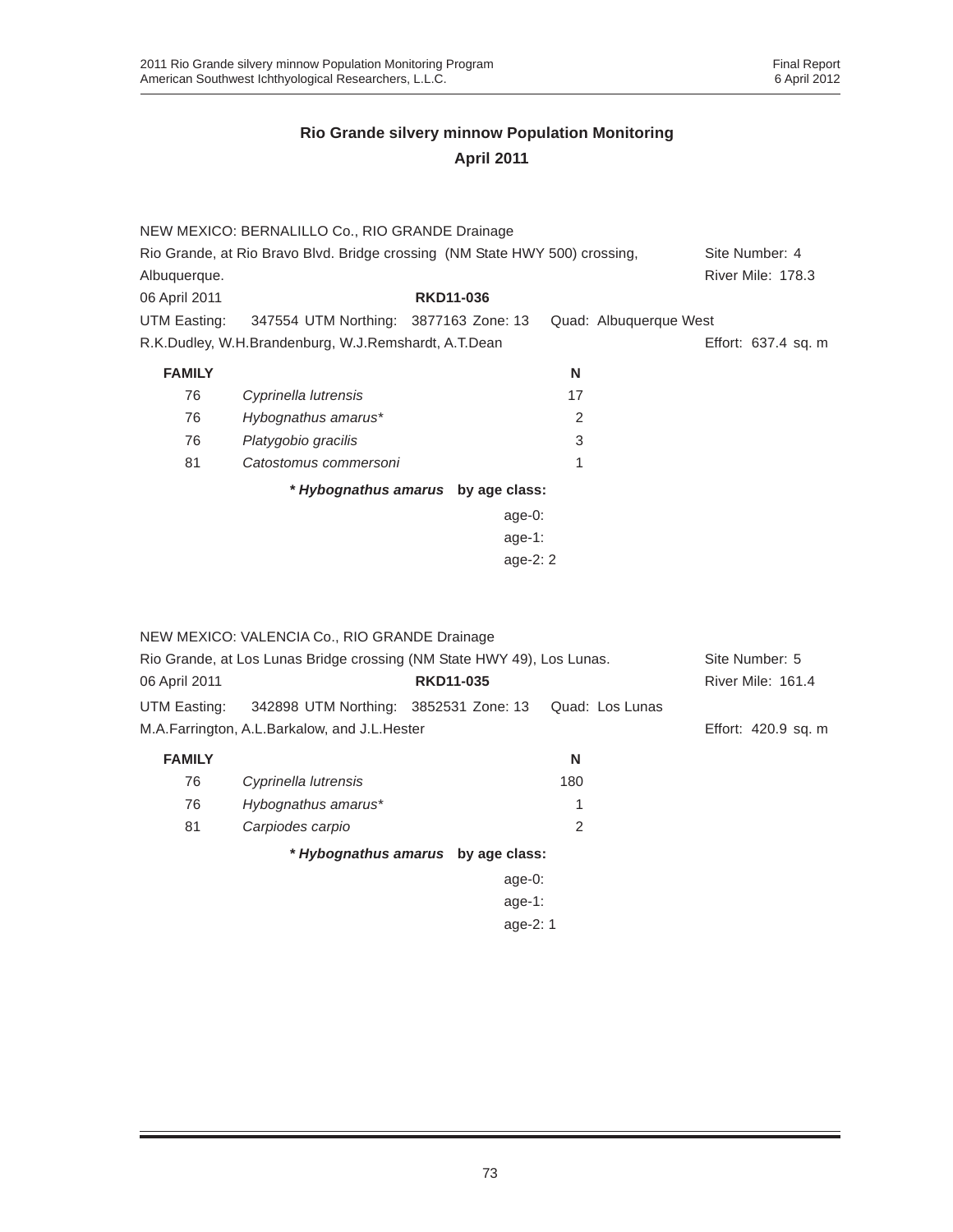|                                                                                  | NEW MEXICO: VALENCIA Co., RIO GRANDE Drainage |                                    |            |                          |
|----------------------------------------------------------------------------------|-----------------------------------------------|------------------------------------|------------|--------------------------|
| Rio Grande, ca. 1.0 miles upstream of NM State HWY 309/6 bridge crossing, Belen. | Site Number: 6                                |                                    |            |                          |
| 06 April 2011                                                                    |                                               | <b>RKD11-034</b>                   |            | <b>River Mile: 151.5</b> |
| UTM Easting:                                                                     | 339972 UTM Northing: 3837061 Zone: 13         |                                    | Quad: Tome |                          |
|                                                                                  | M.A.Farrington, A.L.Barkalow, and J.L.Hester  |                                    |            | Effort: 464.5 sq. m      |
| <b>FAMILY</b>                                                                    |                                               |                                    | N          |                          |
| 76                                                                               | Cyprinella lutrensis                          |                                    | 89         |                          |
| 76                                                                               | Hybognathus amarus*                           |                                    |            |                          |
| 93                                                                               | Ictalurus punctatus                           |                                    |            |                          |
|                                                                                  |                                               | * Hybognathus amarus by age class: |            |                          |
|                                                                                  |                                               | age-0:                             |            |                          |
|                                                                                  |                                               | age-1:                             |            |                          |
|                                                                                  |                                               | age-2: 1                           |            |                          |

NEW MEXICO: VALENCIA Co., RIO GRANDE Drainage

| Rio Grande, ca. 2.2 miles upstream of NM State HWY 346 bridge crossing, Jarales. |                  |                                              | Site Number: 7                                                                                      |
|----------------------------------------------------------------------------------|------------------|----------------------------------------------|-----------------------------------------------------------------------------------------------------|
|                                                                                  | <b>RKD11-033</b> |                                              | <b>River Mile: 143.2</b>                                                                            |
|                                                                                  |                  | Quad: Veguita                                |                                                                                                     |
|                                                                                  |                  |                                              | Effort: 437.1 sq. m                                                                                 |
|                                                                                  |                  | N                                            |                                                                                                     |
| Cyprinella lutrensis                                                             |                  | 378                                          |                                                                                                     |
| Cyprinus carpio                                                                  |                  |                                              |                                                                                                     |
| Hybognathus amarus*                                                              |                  |                                              |                                                                                                     |
| Platygobio gracilis                                                              |                  |                                              |                                                                                                     |
| Ictalurus punctatus                                                              |                  |                                              |                                                                                                     |
|                                                                                  |                  |                                              |                                                                                                     |
|                                                                                  |                  |                                              |                                                                                                     |
|                                                                                  |                  |                                              |                                                                                                     |
|                                                                                  |                  | M.A.Farrington, A.L.Barkalow, and J.L.Hester | 338136 UTM Northing: 3827329 Zone: 13<br>* Hybognathus amarus by age class:<br>age- $0$ :<br>age-1: |

age-2: 1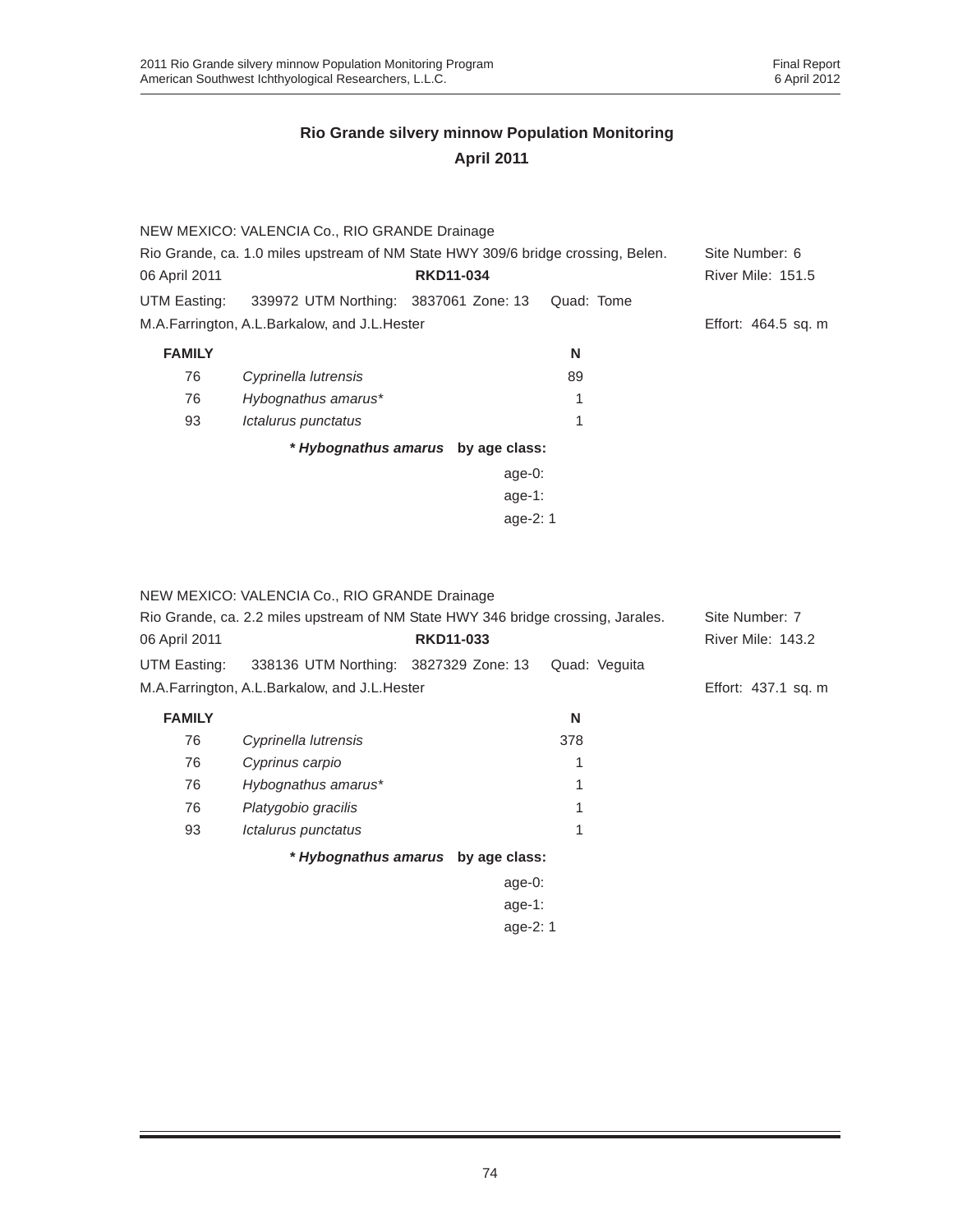|                                                     | NEW MEXICO: SOCORRO Co., RIO GRANDE Drainage |                  |                     |                   |
|-----------------------------------------------------|----------------------------------------------|------------------|---------------------|-------------------|
| Rio Grande, at US HWY 60 bridge crossing, Bernardo. |                                              |                  |                     | Site Number: 8    |
| 06 April 2011                                       |                                              | <b>RKD11-032</b> |                     | River Mile: 130.6 |
| UTM Easting:                                        | 334604 UTM Northing: 3809726 Zone: 13        |                  | Quad: Abeytas       |                   |
| M.A.Farrington, A.L.Barkalow, and J.L.Hester        |                                              |                  | Effort: 443.7 sq. m |                   |
| <b>FAMILY</b>                                       |                                              |                  | N                   |                   |
| 76                                                  | Cyprinella lutrensis                         |                  | 44                  |                   |
| 93                                                  | Ictalurus punctatus                          |                  |                     |                   |
|                                                     |                                              |                  |                     |                   |

| <b>FAMILY</b> |                                                                                  |                  | N             |                          |
|---------------|----------------------------------------------------------------------------------|------------------|---------------|--------------------------|
|               | M.A.Farrington, A.L.Barkalow, and J.L.Hester                                     |                  |               | Effort: 499.5 sq. m      |
| UTM Easting:  | 331094 UTM Northing: 3805229 Zone: 13                                            |                  | Quad: Abeytas |                          |
| 06 April 2011 |                                                                                  | <b>RKD11-031</b> |               | <b>River Mile: 127.0</b> |
|               | Rio Grande, ca. 3.5 miles downstream of the US HWY 60 bridge crossing, Bernardo. |                  |               | Site Number: 9           |
|               | NEW MEXICO: SOCORRO Co., RIO GRANDE Drainage                                     |                  |               |                          |

| . AMILI |                      | . . |
|---------|----------------------|-----|
| 76      | Cyprinella lutrensis | 61  |
| 76      | Cyprinus carpio      |     |

|               | NEW MEXICO: SOCORRO Co., RIO GRANDE Drainage                               |                                    |               |                     |
|---------------|----------------------------------------------------------------------------|------------------------------------|---------------|---------------------|
|               | Rio Grande, ca. 0.6 miles upstream of San Acacia Diversion Dam, San Acacia |                                    |               | Site Number: 9.5    |
| 04 April 2011 |                                                                            | <b>RKD11-030</b>                   |               | River Mile: 116.8   |
| UTM Easting:  | 327902 UTM Northing: 3792603 Zone: 13                                      |                                    | Quad: La Joya |                     |
|               | M.A.Farrington, J.L.Hester, and A.T.Dean                                   |                                    |               | Effort: 479.4 sq. m |
| <b>FAMILY</b> |                                                                            |                                    | N             |                     |
| 76            | Cyprinella lutrensis                                                       |                                    | 2             |                     |
| 76            | Hybognathus amarus*                                                        |                                    |               |                     |
| 76            | Platygobio gracilis                                                        |                                    | 72            |                     |
|               |                                                                            | * Hybognathus amarus by age class: |               |                     |
|               |                                                                            | age- $0$ :                         |               |                     |
|               |                                                                            | age-1: $1$                         |               |                     |
|               |                                                                            | age- $2$ :                         |               |                     |
|               |                                                                            |                                    |               |                     |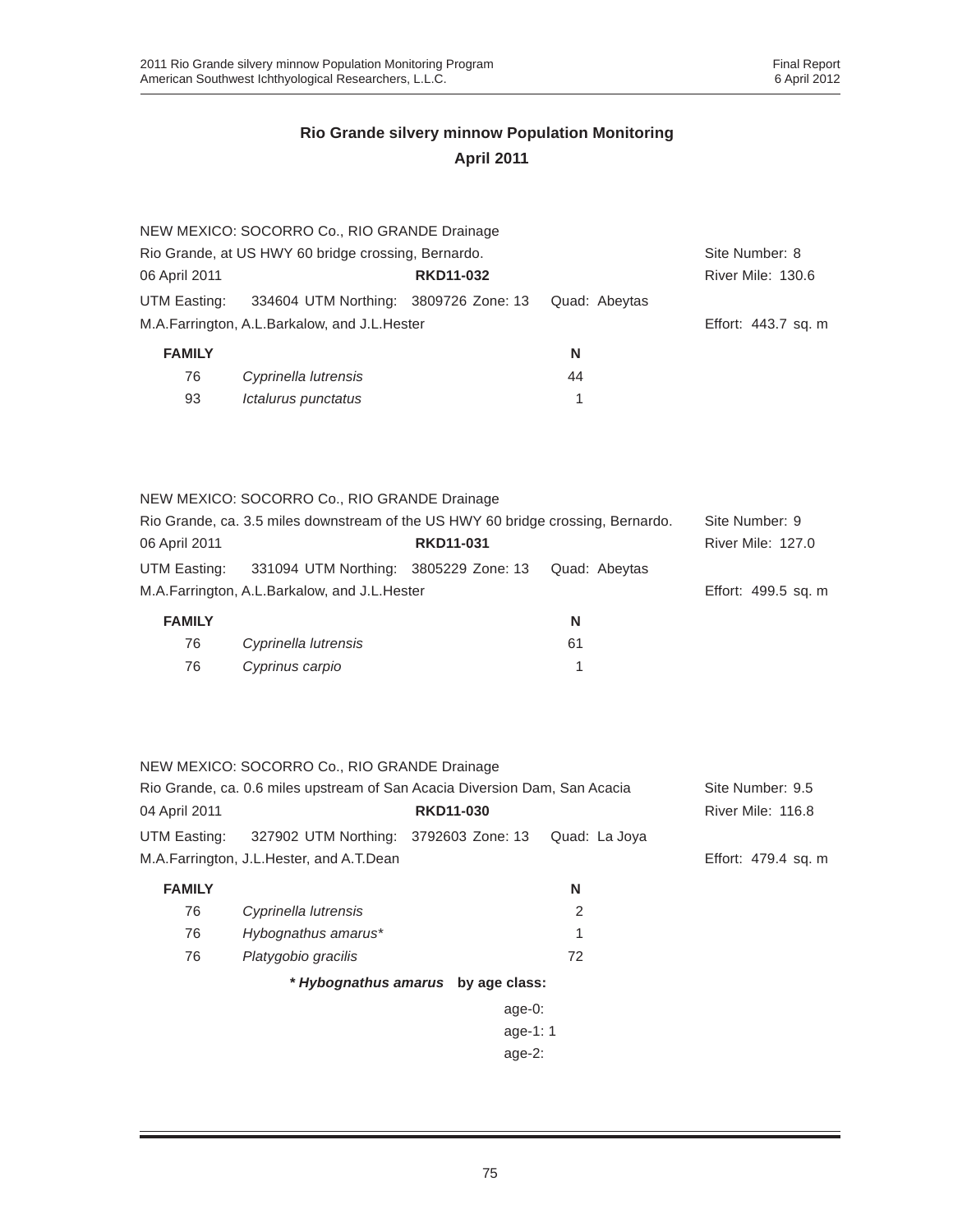|               | NEW MEXICO: SOCORRO Co., RIO GRANDE Drainage                     |                                    |                  |                     |
|---------------|------------------------------------------------------------------|------------------------------------|------------------|---------------------|
|               | Rio Grande, directly below San Acacia Diversion Dam, San Acacia. |                                    |                  | Site Number: 10     |
| 04 April 2011 |                                                                  | <b>RKD11-029</b>                   |                  | River Mile: 116.2   |
| UTM Easting:  | 326162 UTM Northing: 3791977 Zone: 13                            |                                    | Quad: San Acacia |                     |
|               | M.A.Farrington, J.L.Hester, and A.T.Dean                         |                                    |                  | Effort: 335.9 sq. m |
| <b>FAMILY</b> |                                                                  |                                    | N                |                     |
| 69            | Dorosoma cepedianum                                              |                                    |                  |                     |
| 76            | Cyprinella lutrensis                                             |                                    | 257              |                     |
| 76            | Hybognathus amarus*                                              |                                    | 16               |                     |
| 76            | Platygobio gracilis                                              |                                    | 23               |                     |
| 81            | Carpiodes carpio                                                 |                                    | 3                |                     |
|               |                                                                  | * Hybognathus amarus by age class: |                  |                     |
|               |                                                                  | age-0:                             |                  |                     |
|               |                                                                  |                                    |                  |                     |
|               |                                                                  |                                    |                  |                     |

|               | NEW MEXICO: SOCORRO Co., RIO GRANDE Drainage                                  |                                    |               |                     |
|---------------|-------------------------------------------------------------------------------|------------------------------------|---------------|---------------------|
|               | Rio Grande, ca. 1.5 miles downstream of San Acacia Diversion Dam, San Acacia. |                                    |               | Site Number: 11     |
| 04 April 2011 |                                                                               | <b>RKD11-028</b>                   |               | River Mile: 114.6   |
| UTM Easting:  | 325263 UTM Northing: 3790442 Zone: 13                                         |                                    | Quad: Lemitar |                     |
|               | M.A.Farrington, J.L.Hester, and A.T.Dean                                      |                                    |               | Effort: 501.9 sq. m |
| <b>FAMILY</b> |                                                                               |                                    | N             |                     |
| 76            | Cyprinella lutrensis                                                          |                                    | 53            |                     |
| 76            | Hybognathus amarus*                                                           |                                    | 2             |                     |
| 76            | Platygobio gracilis                                                           |                                    | 27            |                     |
|               |                                                                               | * Hybognathus amarus by age class: |               |                     |
|               |                                                                               | age-0:                             |               |                     |
|               |                                                                               | age-1: $1$                         |               |                     |
|               |                                                                               | age- $2:1$                         |               |                     |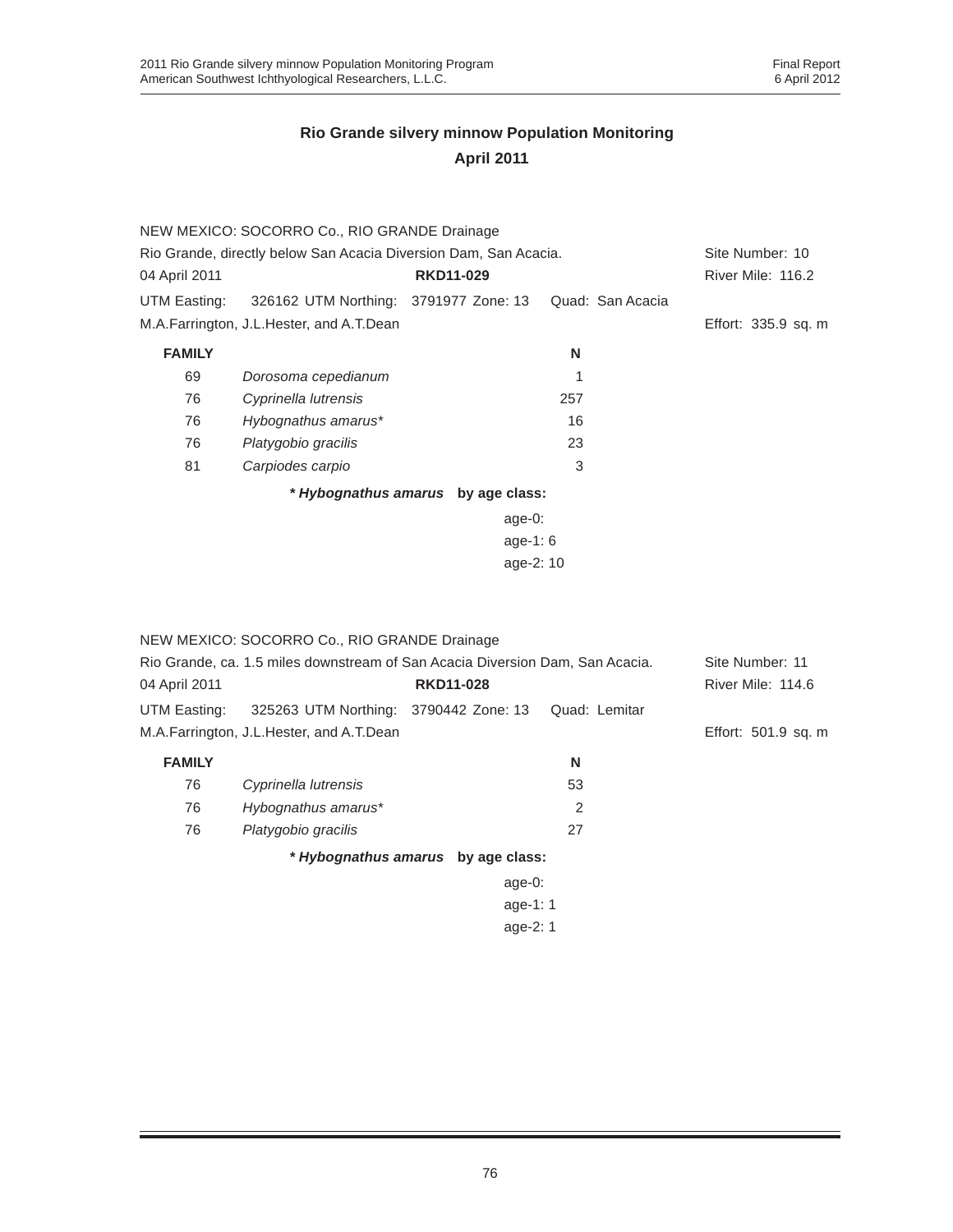|               | NEW MEXICO: SOCORRO Co., RIO GRANDE Drainage                                                           |                                    |    |                         |                     |
|---------------|--------------------------------------------------------------------------------------------------------|------------------------------------|----|-------------------------|---------------------|
|               | Rio Grande, east of Socorro, 0.5 miles upstream of Socorro Low Flow Conveyance                         |                                    |    |                         | Site Number: 12     |
|               | Channel bridge and east just upstream of Socorro Wastewater Treatment Plant, Socorro. River Mile: 99.5 |                                    |    |                         |                     |
| 04 April 2011 |                                                                                                        | <b>RKD11-027</b>                   |    |                         |                     |
| UTM Easting:  | 327097 UTM Northing: 3771043 Zone: 13                                                                  |                                    |    | Quad: Loma de las Canas |                     |
|               | M.A.Farrington, J.L.Hester, and A.T.Dean                                                               |                                    |    |                         | Effort: 492.4 sq. m |
| <b>FAMILY</b> |                                                                                                        |                                    | N  |                         |                     |
| 76            | Cyprinella lutrensis                                                                                   |                                    | 22 |                         |                     |
| 76            | Hybognathus amarus*                                                                                    |                                    | 3  |                         |                     |
| 76            | Platygobio gracilis                                                                                    |                                    |    |                         |                     |
| 212           | Gambusia affinis                                                                                       |                                    |    |                         |                     |
|               |                                                                                                        | * Hybognathus amarus by age class: |    |                         |                     |
|               |                                                                                                        | $age-0:$                           |    |                         |                     |
|               |                                                                                                        | age-1: 2                           |    |                         |                     |
|               |                                                                                                        | age-2: 1                           |    |                         |                     |
|               |                                                                                                        |                                    |    |                         |                     |
|               |                                                                                                        |                                    |    |                         |                     |
|               | NEW MEXICO: SOCORRO Co., RIO GRANDE Drainage                                                           |                                    |    |                         |                     |
|               | Rio Grande, ca. 4.0 miles upstream of U.S. 380 bridge crossing.                                        |                                    |    |                         | Site Number: 13     |

|               | The Grander car no mnoe apolicant or Gigi ood bridge crocomigi |                  |   |                     |
|---------------|----------------------------------------------------------------|------------------|---|---------------------|
| 04 April 2011 |                                                                | <b>RKD11-026</b> |   | River Mile: 91.7    |
| UTM Easting:  | 328140 UTM Northing: 3761283 Zone: 13 Quad: San Antonio        |                  |   |                     |
|               | M.A.Farrington, J.L.Hester, and A.T.Dean                       |                  |   | Effort: 625.4 sq. m |
| <b>FAMILY</b> |                                                                |                  | N |                     |

*No Fish Collected*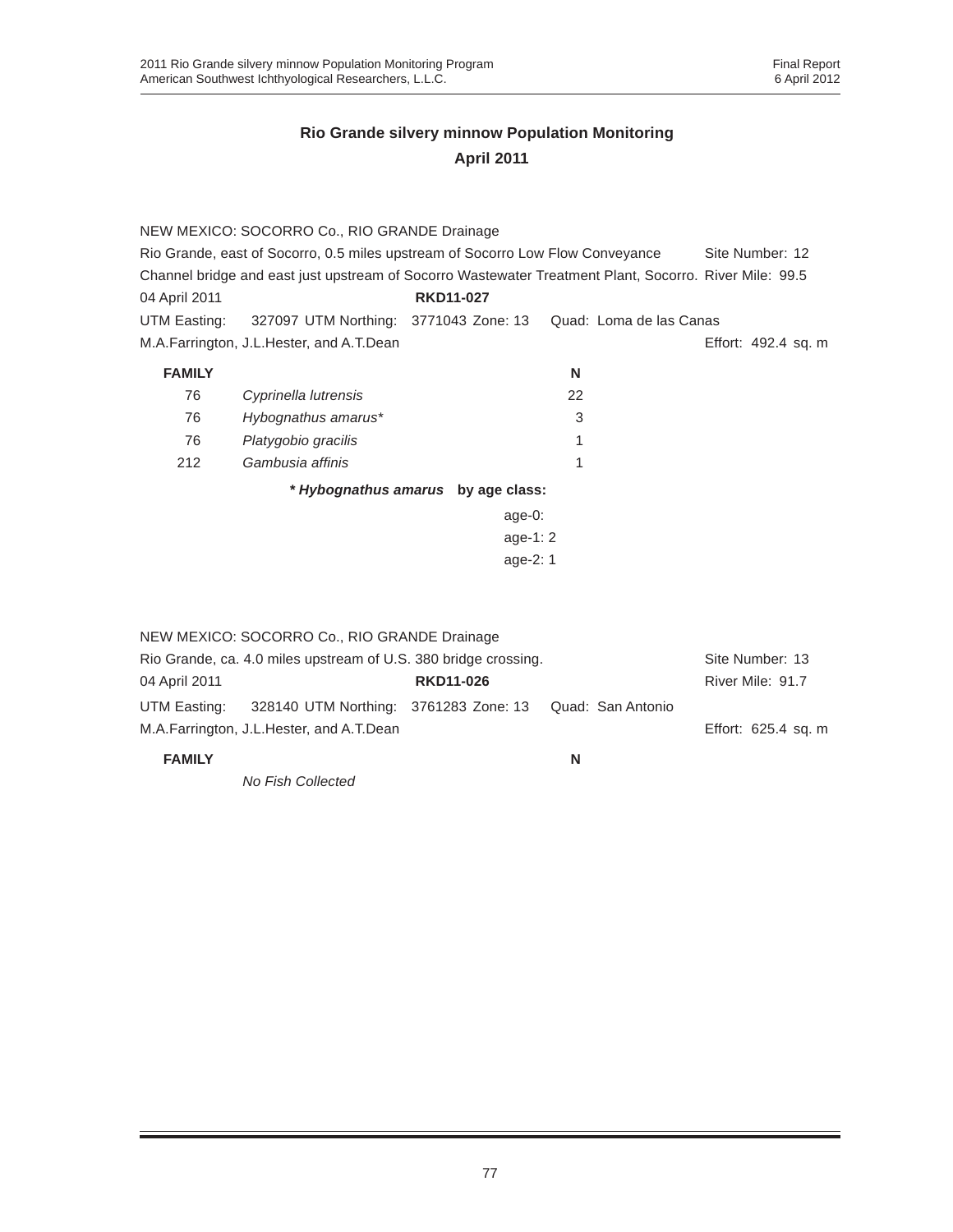|                                                         | NEW MEXICO: SOCORRO Co., RIO GRANDE Drainage  |                                    |                   |                     |
|---------------------------------------------------------|-----------------------------------------------|------------------------------------|-------------------|---------------------|
| Rio Grande, at US HWY 380 bridge crossing, San Antonio. | Site Number: 14                               |                                    |                   |                     |
| 04 April 2011                                           |                                               | <b>RKD11-025</b>                   |                   | River Mile: 87.1    |
| UTM Easting:                                            | 328914 UTM Northing: 3754471 Zone: 13         |                                    | Quad: San Antonio |                     |
|                                                         | R.K.Dudley, W.H.Brandenburg, and A.L.Barkalow |                                    |                   | Effort: 615.3 sq. m |
| <b>FAMILY</b>                                           |                                               |                                    | N                 |                     |
| 76                                                      | Cyprinella lutrensis                          |                                    | 1                 |                     |
| 76                                                      | Cyprinus carpio                               |                                    |                   |                     |
| 76                                                      | Hybognathus amarus*                           |                                    | 11                |                     |
| 93                                                      | <i><b>Ictalurus punctatus</b></i>             |                                    | 4                 |                     |
| 212                                                     | Gambusia affinis                              |                                    | 1                 |                     |
|                                                         |                                               | * Hybognathus amarus by age class: |                   |                     |
|                                                         |                                               | age-0:                             |                   |                     |
|                                                         |                                               | age-1: $4$                         |                   |                     |
|                                                         |                                               | age-2: 7                           |                   |                     |

NEW MEXICO: SOCORRO Co., RIO GRANDE Drainage

|               | Rio Grande, directly east of Bosque del Apache National Wildlife Refuge Headquarters.  Site Number: 15 |                  |   |                     |
|---------------|--------------------------------------------------------------------------------------------------------|------------------|---|---------------------|
| 04 April 2011 |                                                                                                        | <b>RKD11-024</b> |   | River Mile: 79.1    |
|               | UTM Easting: 327055 UTM Northing: 3740839 Zone: 13 Quad: San Antonio SE                                |                  |   |                     |
|               | R.K.Dudley, W.H.Brandenburg, and A.L.Barkalow                                                          |                  |   | Effort: 580.6 sq. m |
| <b>FAMILY</b> |                                                                                                        |                  | N |                     |

| 76 | Hybognathus amarus*               |  |
|----|-----------------------------------|--|
| 93 | <i><b>Ictalurus punctatus</b></i> |  |

*\* Hybognathus amarus* **by age class:**

| age-0:   |  |
|----------|--|
| age-1: 5 |  |
| age-2: 2 |  |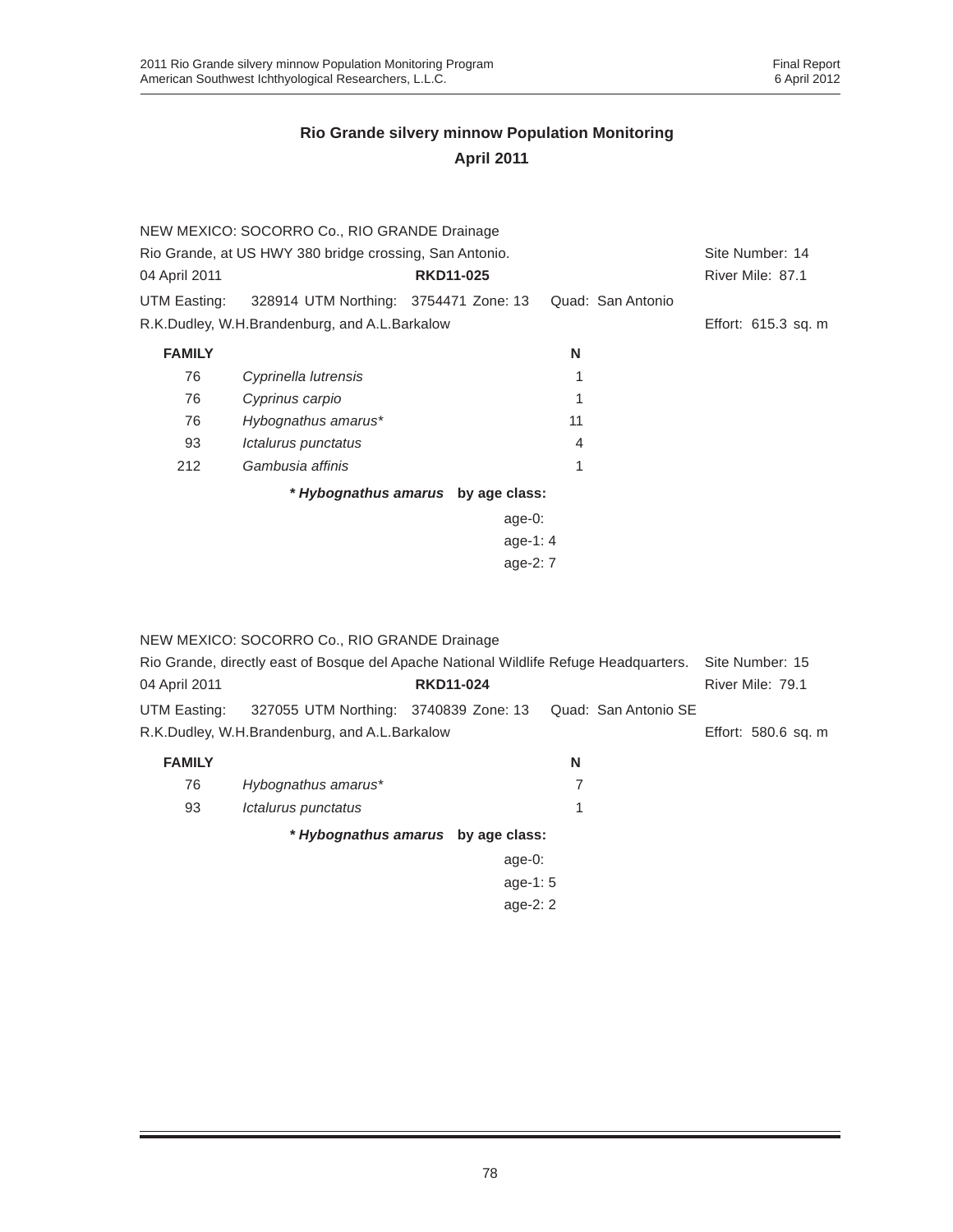|               | NEW MEXICO: SOCORRO Co., RIO GRANDE Drainage             |                  |                   |                     |
|---------------|----------------------------------------------------------|------------------|-------------------|---------------------|
|               | Rio Grande, at San Marcial Railroad Bridge, San Marcial. |                  |                   | Site Number: 16     |
| 04 April 2011 |                                                          | <b>RKD11-023</b> |                   | River Mile: 68.6    |
| UTM Easting:  | 315284 UTM Northing: 3728347 Zone: 13                    |                  | Quad: San Marcial |                     |
|               | R.K.Dudley, W.H.Brandenburg, and A.L.Barkalow            |                  |                   | Effort: 562.4 sq. m |
| <b>FAMILY</b> |                                                          |                  | N                 |                     |
| 76            | Cyprinella lutrensis                                     |                  | 13                |                     |
| 76            | Pimephales promelas                                      |                  | 1                 |                     |
| 76            | Platygobio gracilis                                      |                  | 1                 |                     |
| 93            | Ictalurus punctatus                                      |                  |                   |                     |

NEW MEXICO: SOCORRO Co., RIO GRANDE Drainage

| Rio Grande, ca. 8 miles downstream of the San Marcial railroad bridge crossing |                                                         |                  |  | Site Number: 17     |
|--------------------------------------------------------------------------------|---------------------------------------------------------|------------------|--|---------------------|
| 04 April 2011                                                                  |                                                         | <b>RKD11-022</b> |  | River Mile: 60.5    |
| UTM Easting:                                                                   | 309487 UTM Northing: 3718178 Zone: 13 Quad: Paraje Well |                  |  |                     |
|                                                                                | R.K.Dudley, W.H.Brandenburg, and A.L.Barkalow           |                  |  | Effort: 589.8 sq. m |

| <b>FAMILY</b> |                      | N  |
|---------------|----------------------|----|
| 76            | Cyprinella lutrensis | 11 |
| 76            | Cyprinus carpio      | 1  |
| 76            | Hybognathus amarus*  | 1  |
| 76            | Pimephales promelas  | 1  |
| 76            | Platygobio gracilis  | 1  |
| 93            | Ictalurus punctatus  | 1  |
|               |                      |    |

*\* Hybognathus amarus* **by age class:**

| age-0:   |  |
|----------|--|
| age-1: 1 |  |
| age-2:   |  |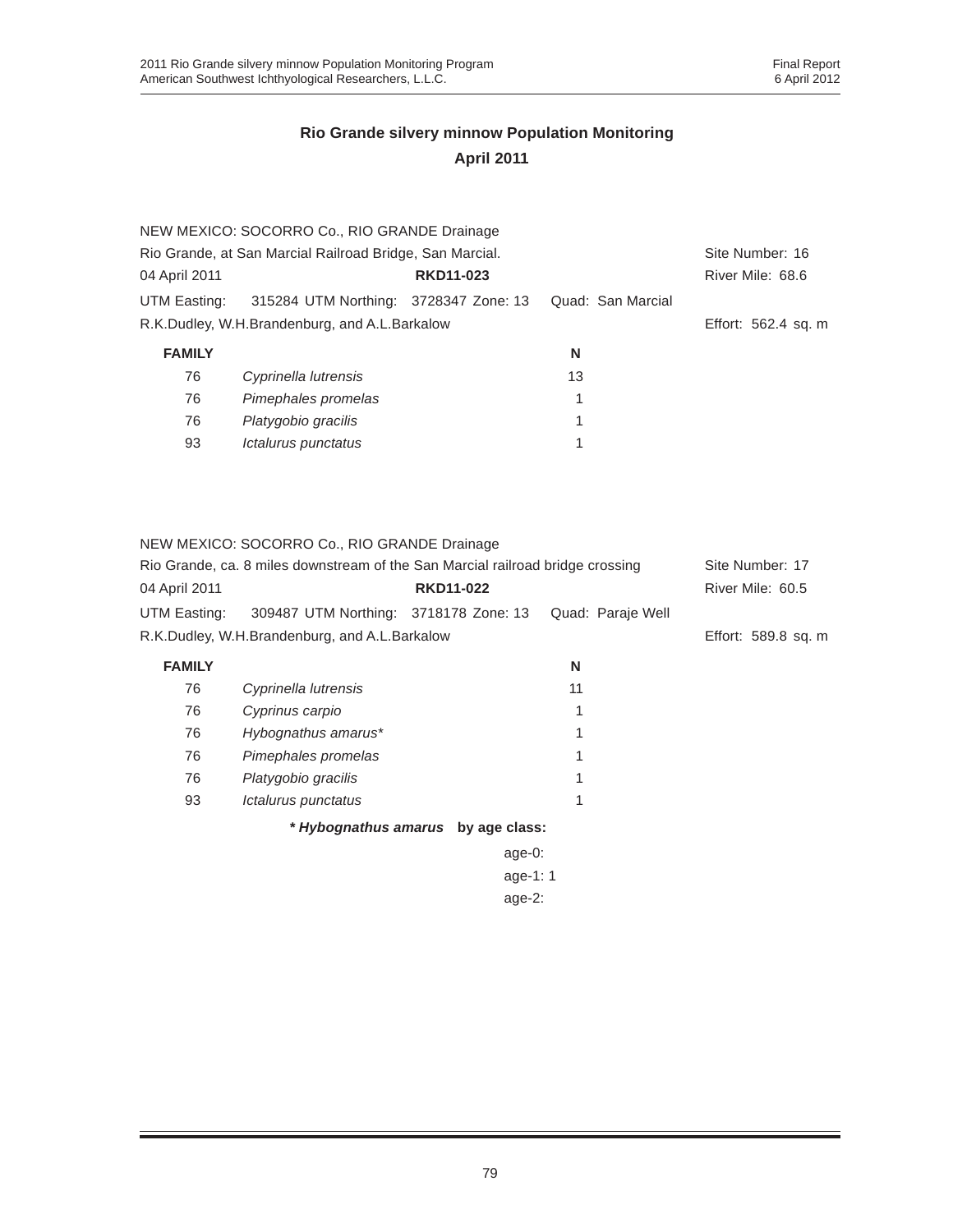|                                                                              | NEW MEXICO: SOCORRO Co., RIO GRANDE Drainage  |                  |                   |                     |
|------------------------------------------------------------------------------|-----------------------------------------------|------------------|-------------------|---------------------|
| Rio Grande, ca. 10 mi downstream of the San Marcial railroad bridge crossing |                                               |                  | Site Number: 18   |                     |
| 04 April 2011                                                                |                                               | <b>RKD11-021</b> |                   | River Mile: 58.8    |
| UTM Easting:                                                                 | 307846 UTM Northing: 3716150 Zone: 13         |                  | Quad: Paraje Well |                     |
|                                                                              | R.K.Dudley, W.H.Brandenburg, and A.L.Barkalow |                  |                   | Effort: 520.5 sq. m |
| <b>FAMILY</b>                                                                |                                               |                  | N                 |                     |

| 76 | Cyprinella lutrensis |  |
|----|----------------------|--|
|    |                      |  |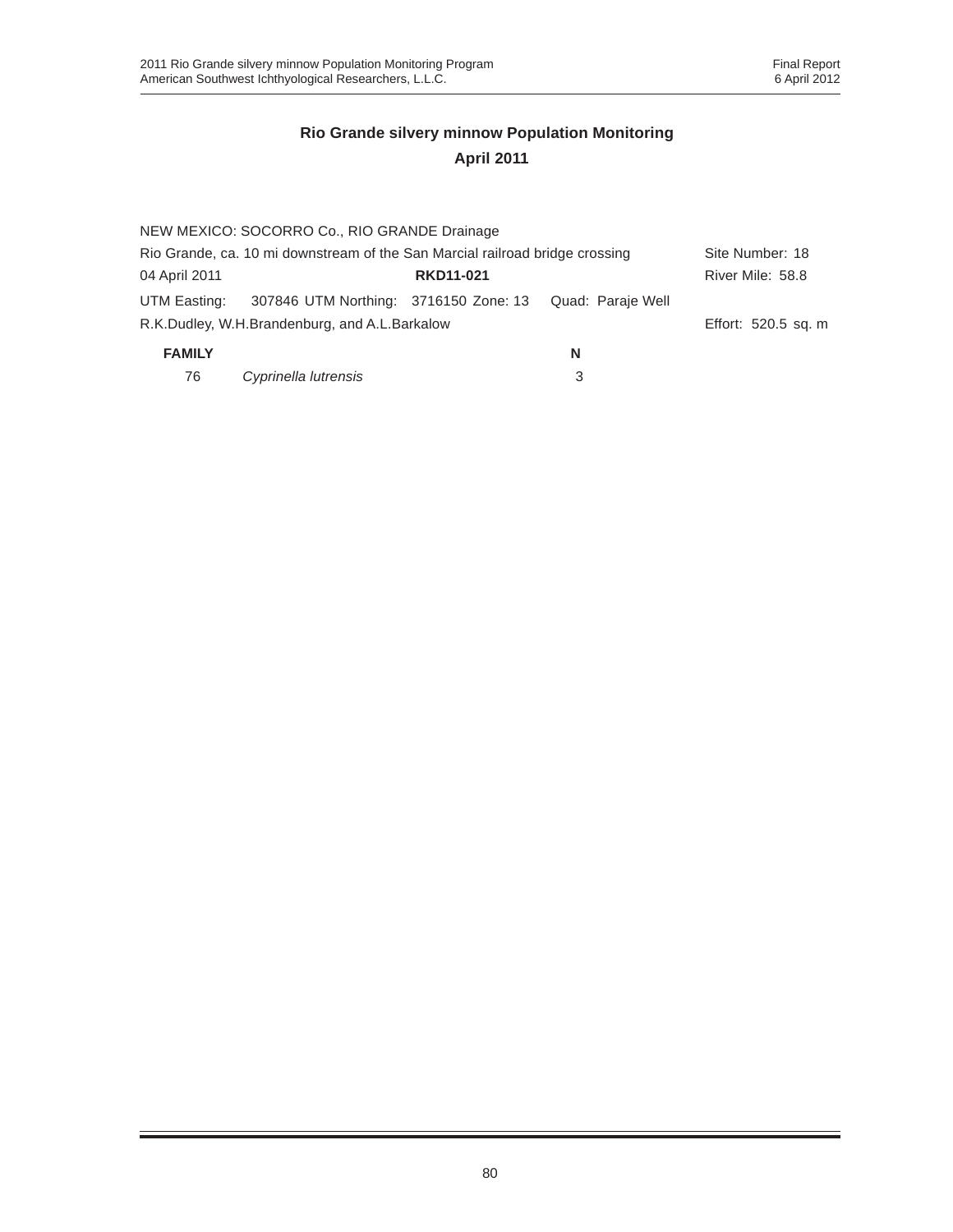|               | NEW MEXICO: SANDOVAL Co., RIO GRANDE Drainage                  |                  |                         |                     |
|---------------|----------------------------------------------------------------|------------------|-------------------------|---------------------|
|               | Rio Grande, directly below Angostura Diversion Dam, Algodones. |                  |                         | Site Number: 0      |
| 12 May 2011   |                                                                | <b>RKD11-058</b> |                         | River Mile: 209.7   |
| UTM Easting:  | 363811 UTM Northing: 3916006 Zone: 13                          |                  | Quad: San Felipe Pueblo |                     |
|               | M.A.Farrington, T.J.Pilger, J.R. Remshardt, C.W. Hoagstrom     |                  |                         | Effort: 443.4 sq. m |
| <b>FAMILY</b> |                                                                |                  | N                       |                     |
| 76            | Cyprinella lutrensis                                           |                  | 1                       |                     |
| 76            | Rhinichthys cataractae                                         |                  | 11                      |                     |

NEW MEXICO: SANDOVAL Co., RIO GRANDE Drainage

81 *Catostomus commersoni* 178

|               | Rio Grande, at US HWY 550 (formerly NM State HWY 44) bridge crossing, Bernalillo. |                  |                  | Site Number: 1      |
|---------------|-----------------------------------------------------------------------------------|------------------|------------------|---------------------|
| 12 May 2011   |                                                                                   | <b>RKD11-059</b> |                  | River Mile: 203.8   |
| UTM Easting:  | 358543 UTM Northing: 3909722 Zone: 13                                             |                  | Quad: Bernalillo |                     |
|               | M.A.Farrington, T.J.Pilger, J.R. Remshardt, C.W. Hoagstrom                        |                  |                  | Effort: 504.3 sq. m |
| <b>FAMILY</b> |                                                                                   |                  | N                |                     |
| 76            | Cyprinella lutrensis                                                              |                  | 6                |                     |
| 76            | Platygobio gracilis                                                               |                  | 23               |                     |
| 76            | Rhinichthys cataractae                                                            |                  | 4                |                     |
| 81            | Catostomus commersoni                                                             |                  | 15               |                     |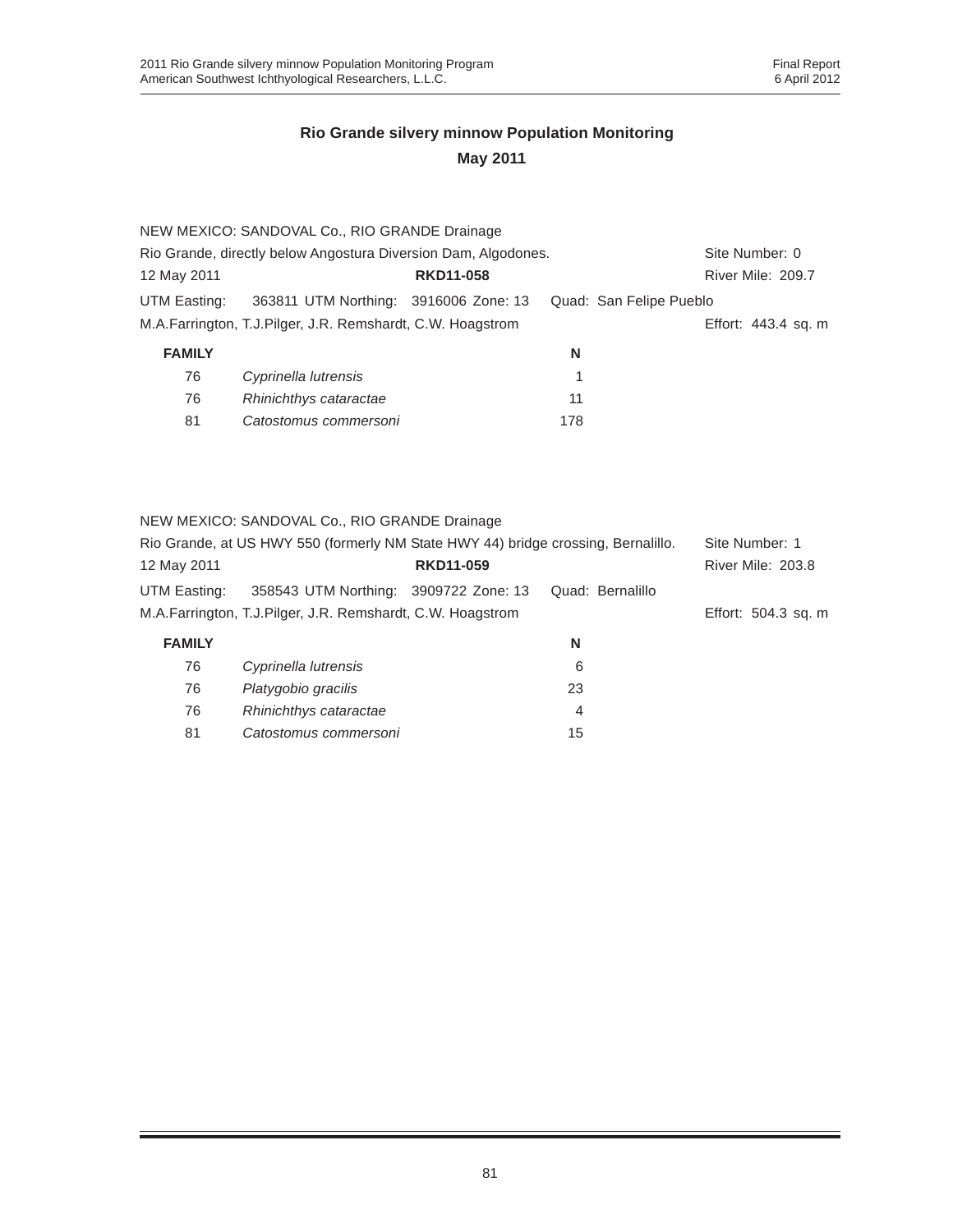|               | NEW MEXICO: SANDOVAL Co., RIO GRANDE Drainage                                 |                                    |                  |                     |
|---------------|-------------------------------------------------------------------------------|------------------------------------|------------------|---------------------|
|               | Rio Grande, ca. 4.0 miles downstream of US HWY 550 (formerly NM State HWY 44) |                                    |                  | Site Number: 2      |
|               | bridge crossing, at Rio Rancho Wastewater Treatment Plant, Rio Rancho.        |                                    |                  | River Mile: 200.0   |
| 12 May 2011   |                                                                               | <b>RKD11-060</b>                   |                  |                     |
| UTM Easting:  | 354772 UTM Northing: 3905355 Zone: 13                                         |                                    | Quad: Bernalillo |                     |
|               | M.A.Farrington, T.J.Pilger, J.R. Remshardt, C.W. Hoagstrom                    |                                    |                  | Effort: 385.3 sq. m |
| <b>FAMILY</b> |                                                                               |                                    | N                |                     |
| 76            | Cyprinella lutrensis                                                          |                                    | 27               |                     |
| 76            | Hybognathus amarus*                                                           |                                    |                  |                     |
| 76            | Pimephales promelas                                                           |                                    |                  |                     |
| 76            | Platygobio gracilis                                                           |                                    | 16               |                     |
| 76            | Rhinichthys cataractae                                                        |                                    |                  |                     |
| 81            | Catostomus commersoni                                                         |                                    | 623              |                     |
|               |                                                                               | * Hybognathus amarus by age class: |                  |                     |
|               |                                                                               | age-0:                             |                  |                     |
|               |                                                                               | --- 1.                             |                  |                     |

| age-1:   |  |
|----------|--|
| age-2: 1 |  |

|               | NEW MEXICO: BERNALILLO Co., RIO GRANDE Drainage                         |                  |    |                        |
|---------------|-------------------------------------------------------------------------|------------------|----|------------------------|
|               | Rio Grande, at Central Avenue bridge crossing (US HWY 66), Albuguergue. |                  |    | Site Number: 3         |
| 12 May 2011   |                                                                         | <b>RKD11-057</b> |    | River Mile: 183.4      |
| UTM Easting:  | 346840 UTM Northing: 3884094 Zone: 13                                   |                  |    | Quad: Albuquerque West |
|               | M.A.Farrington, T.J.Pilger, J.R. Remshardt, C.W. Hoagstrom              |                  |    | Effort: 388.5 sq. m    |
| <b>FAMILY</b> |                                                                         |                  | N  |                        |
| 76            | Cyprinella lutrensis                                                    |                  | 76 |                        |
| 76            | Platygobio gracilis                                                     |                  | 52 |                        |
| 76            | Rhinichthys cataractae                                                  |                  | 5  |                        |
| 81            | Catostomus commersoni                                                   |                  | 14 |                        |
| 93            | Ictalurus punctatus                                                     |                  | 2  |                        |
|               |                                                                         |                  |    |                        |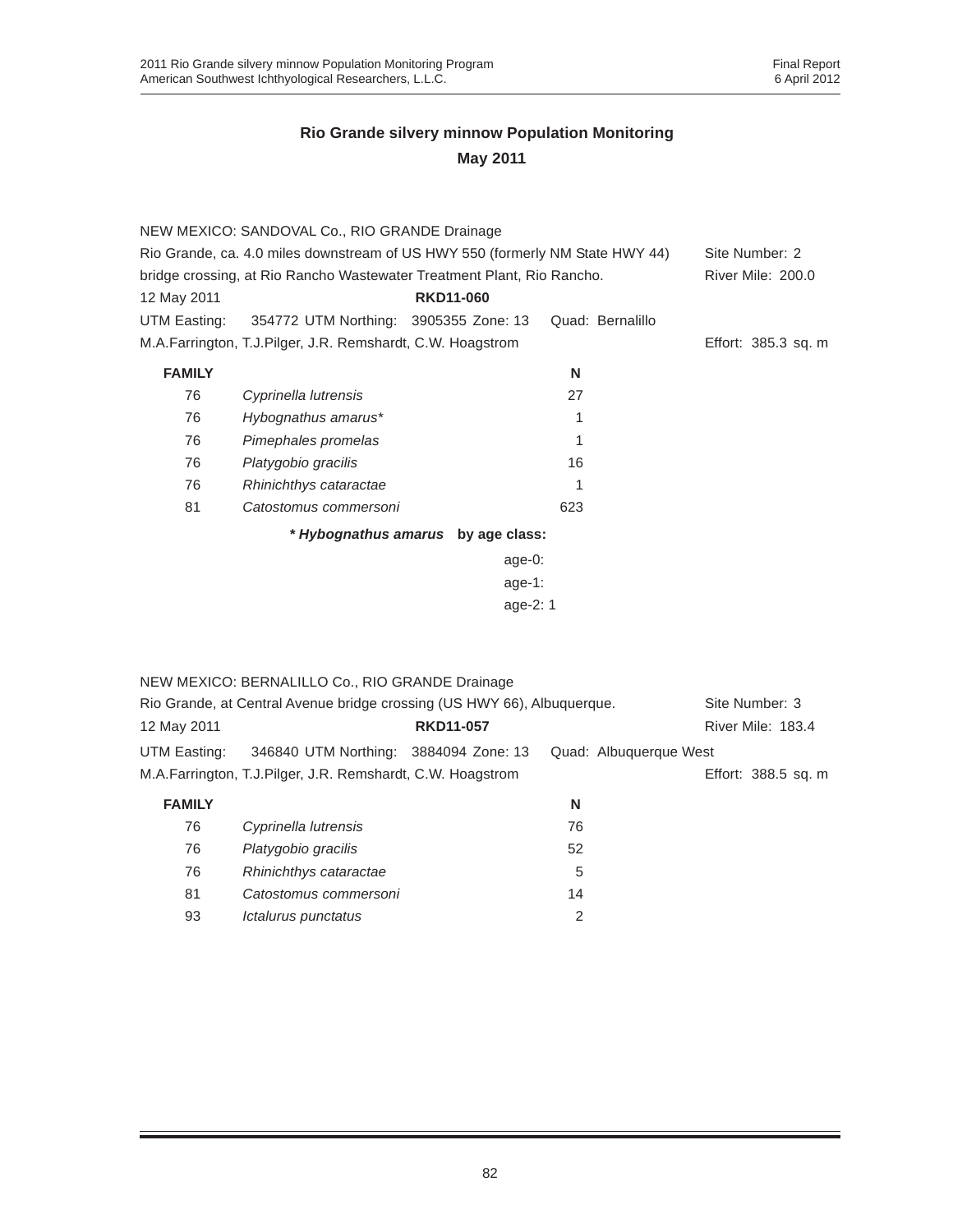|               | NEW MEXICO: BERNALILLO Co., RIO GRANDE Drainage                             |                  |    |                        |                     |
|---------------|-----------------------------------------------------------------------------|------------------|----|------------------------|---------------------|
|               | Rio Grande, at Rio Bravo Blvd. Bridge crossing (NM State HWY 500) crossing, |                  |    |                        | Site Number: 4      |
| Albuquerque.  |                                                                             |                  |    |                        | River Mile: 178.3   |
| 12 May 2011   |                                                                             | <b>RKD11-056</b> |    |                        |                     |
| UTM Easting:  | 347554 UTM Northing: 3877163 Zone: 13                                       |                  |    | Quad: Albuquerque West |                     |
|               | M.A.Farrington, T.J.Pilger, J.R. Remshardt, C.W. Hoagstrom                  |                  |    |                        | Effort: 489.1 sq. m |
| <b>FAMILY</b> |                                                                             |                  | N  |                        |                     |
| 76            | Cyprinella lutrensis                                                        |                  | 11 |                        |                     |
| 76            | Platygobio gracilis                                                         |                  | 2  |                        |                     |

81 *Catostomus commersoni* 16

|               | NEW MEXICO: VALENCIA Co., RIO GRANDE Drainage                          |                  |                 |                     |
|---------------|------------------------------------------------------------------------|------------------|-----------------|---------------------|
|               | Rio Grande, at Los Lunas Bridge crossing (NM State HWY 49), Los Lunas. |                  |                 | Site Number: 5      |
| 11 May 2011   |                                                                        | <b>RKD11-055</b> |                 | River Mile: 161.4   |
| UTM Easting:  | 342898 UTM Northing: 3852531 Zone: 13                                  |                  | Quad: Los Lunas |                     |
|               | W.H.Brandenburg, J.L.Hester, T.J.Pilger                                |                  |                 | Effort: 462.0 sq. m |
| <b>FAMILY</b> |                                                                        |                  | N               |                     |
| 76            | Cyprinella lutrensis                                                   |                  | 44              |                     |
| 76            | Pimephales promelas                                                    |                  |                 |                     |

|               | NEW MEXICO: VALENCIA Co., RIO GRANDE Drainage                                    |                  |            |                     |
|---------------|----------------------------------------------------------------------------------|------------------|------------|---------------------|
|               | Rio Grande, ca. 1.0 miles upstream of NM State HWY 309/6 bridge crossing, Belen. |                  |            | Site Number: 6      |
| 11 May 2011   |                                                                                  | <b>RKD11-054</b> |            | River Mile: 151.5   |
| UTM Easting:  | 339972 UTM Northing: 3837061 Zone: 13                                            |                  | Quad: Tome |                     |
|               | W.H.Brandenburg, J.L.Hester, T.J.Pilger                                          |                  |            | Effort: 519.5 sq. m |
| <b>FAMILY</b> |                                                                                  |                  | N          |                     |
| 76            | Cyprinella lutrensis                                                             |                  | 180        |                     |
| 76            | Cyprinus carpio                                                                  |                  | 2          |                     |
| 76            | Pimephales promelas                                                              |                  | 18         |                     |
| 81            | Catostomus commersoni                                                            |                  | 1          |                     |
| 93            | Ictalurus punctatus                                                              |                  |            |                     |
|               |                                                                                  |                  |            |                     |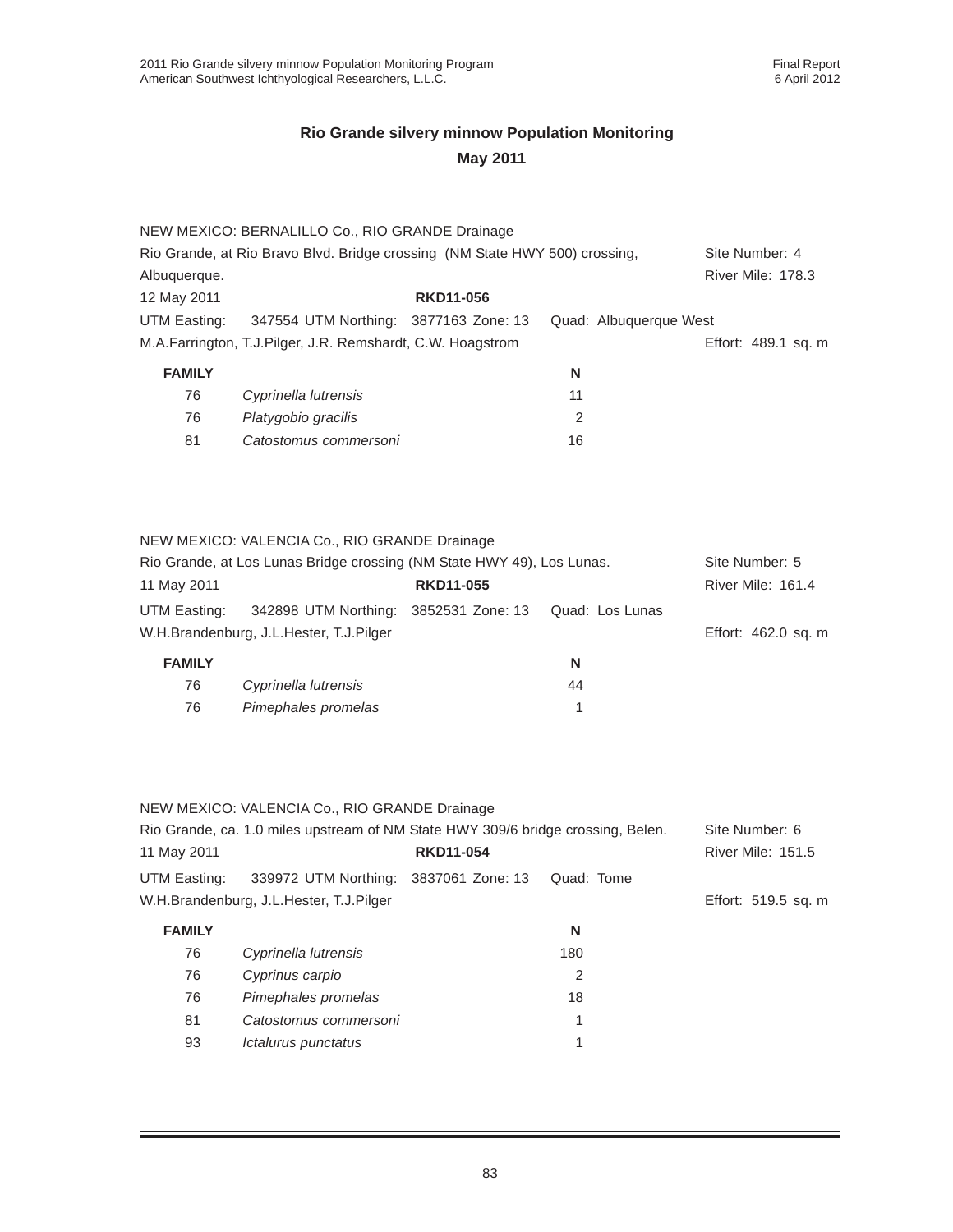|                                                                                  | NEW MEXICO: VALENCIA Co., RIO GRANDE Drainage |                                    |               |                          |
|----------------------------------------------------------------------------------|-----------------------------------------------|------------------------------------|---------------|--------------------------|
| Rio Grande, ca. 2.2 miles upstream of NM State HWY 346 bridge crossing, Jarales. |                                               |                                    |               | Site Number: 7           |
| 11 May 2011                                                                      |                                               | <b>RKD11-053</b>                   |               | <b>River Mile: 143.2</b> |
| UTM Easting:                                                                     | 338136 UTM Northing: 3827329 Zone: 13         |                                    | Quad: Veguita |                          |
|                                                                                  | W.H.Brandenburg, J.L.Hester, T.J.Pilger       |                                    |               | Effort: 517.0 sq. m      |
| <b>FAMILY</b>                                                                    |                                               |                                    | N             |                          |
| 76                                                                               | Cyprinella lutrensis                          |                                    | 324           |                          |
| 76                                                                               | Hybognathus amarus*                           |                                    | 2             |                          |
| 76                                                                               | Pimephales promelas                           |                                    |               |                          |
| 81                                                                               | Catostomus commersoni                         |                                    | 11            |                          |
|                                                                                  |                                               | * Hybognathus amarus by age class: |               |                          |
|                                                                                  |                                               | age-0:                             |               |                          |
|                                                                                  |                                               | age-1: $1$                         |               |                          |
|                                                                                  |                                               | age- $2:1$                         |               |                          |

|                                                     | NEW MEXICO: SOCORRO Co., RIO GRANDE Drainage |                  |                |                     |
|-----------------------------------------------------|----------------------------------------------|------------------|----------------|---------------------|
| Rio Grande, at US HWY 60 bridge crossing, Bernardo. |                                              |                  | Site Number: 8 |                     |
| 11 May 2011                                         |                                              | <b>RKD11-052</b> |                | River Mile: 130.6   |
| UTM Easting:                                        | 334604 UTM Northing: 3809726 Zone: 13        |                  | Quad: Abeytas  |                     |
|                                                     | W.H.Brandenburg, J.L.Hester, T.J.Pilger      |                  |                | Effort: 455.0 sq. m |
| <b>FAMILY</b>                                       |                                              |                  | N              |                     |
| 76                                                  | Cyprinella lutrensis                         |                  | 79             |                     |
| 81                                                  | Catostomus commersoni                        |                  | 12             |                     |
| 212                                                 | Gambusia affinis                             |                  | 5              |                     |
|                                                     |                                              |                  |                |                     |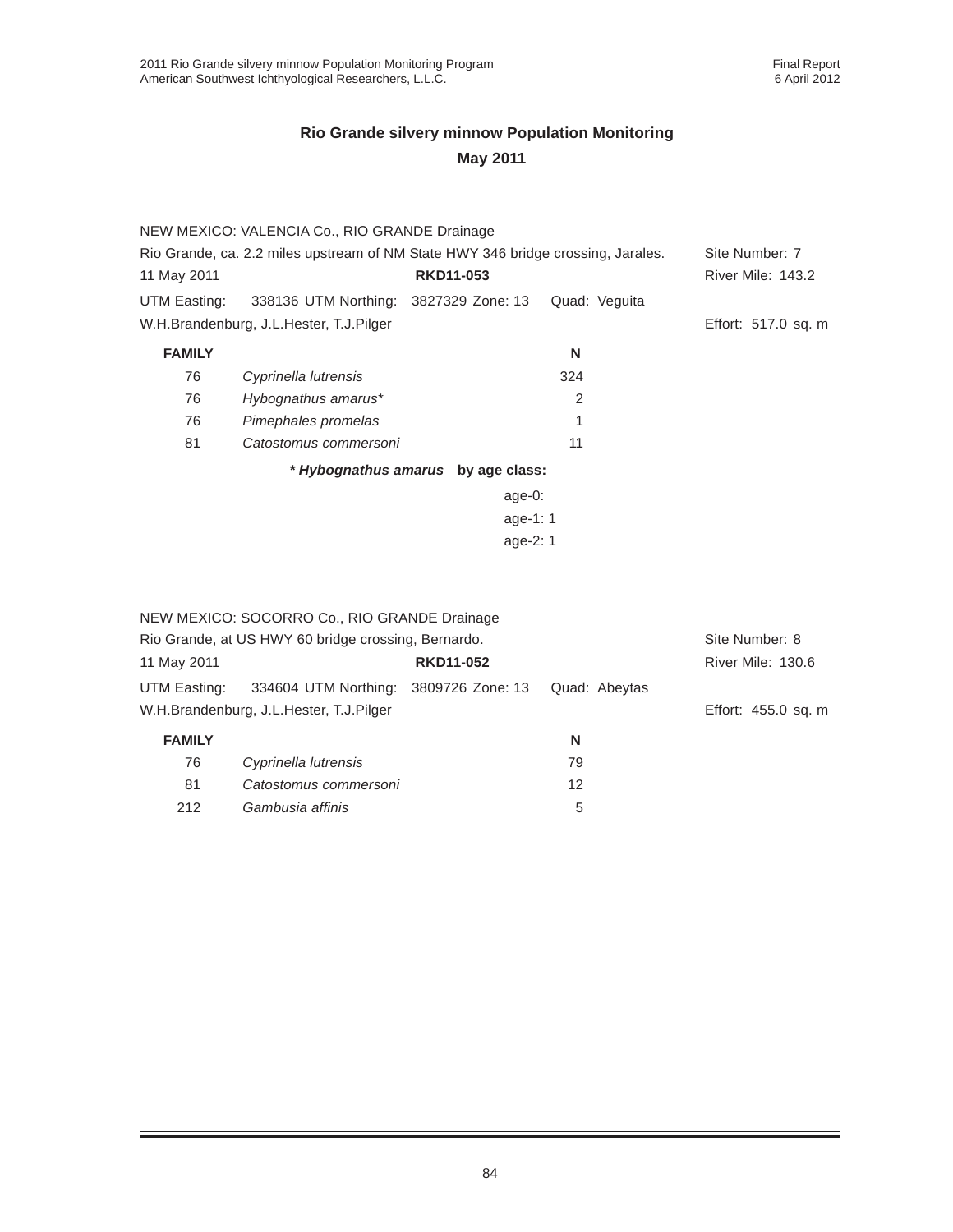|                                                                                  | NEW MEXICO: SOCORRO Co., RIO GRANDE Drainage |                                    |               |                          |
|----------------------------------------------------------------------------------|----------------------------------------------|------------------------------------|---------------|--------------------------|
| Rio Grande, ca. 3.5 miles downstream of the US HWY 60 bridge crossing, Bernardo. |                                              |                                    |               | Site Number: 9           |
| 10 May 2011                                                                      |                                              | <b>RKD11-051</b>                   |               | <b>River Mile: 127.0</b> |
| UTM Easting:                                                                     | 331094 UTM Northing: 3805229 Zone: 13        |                                    | Quad: Abeytas |                          |
|                                                                                  | W.H.Brandenburg, J.L.Hester, T.J.Pilger      |                                    |               | Effort: 532.2 sq. m      |
| <b>FAMILY</b>                                                                    |                                              |                                    | N             |                          |
| 76                                                                               | Cyprinella lutrensis                         |                                    | 57            |                          |
| 76                                                                               | Hybognathus amarus*                          |                                    | 1             |                          |
| 76                                                                               | Pimephales promelas                          |                                    | 1             |                          |
| 81                                                                               | Carpiodes carpio                             |                                    | 1             |                          |
| 81                                                                               | Catostomus commersoni                        |                                    | 1             |                          |
| 93                                                                               | Ictalurus punctatus                          |                                    | $\mathcal{P}$ |                          |
|                                                                                  |                                              | * Hybognathus amarus by age class: |               |                          |
|                                                                                  |                                              | age- $0$ :                         |               |                          |
|                                                                                  |                                              | age-1: $1$                         |               |                          |
|                                                                                  |                                              | age- $2$ :                         |               |                          |

|               | NEW MEXICO: SOCORRO Co., RIO GRANDE Drainage                               |                  |               |                     |
|---------------|----------------------------------------------------------------------------|------------------|---------------|---------------------|
|               | Rio Grande, ca. 0.6 miles upstream of San Acacia Diversion Dam, San Acacia |                  |               | Site Number: 9.5    |
| 10 May 2011   |                                                                            | <b>RKD11-050</b> |               | River Mile: 116.8   |
| UTM Easting:  | 327902 UTM Northing: 3792603 Zone: 13                                      |                  | Quad: La Joya |                     |
|               | W.H.Brandenburg, J.L.Hester, T.J.Pilger                                    |                  |               | Effort: 467.7 sq. m |
| <b>FAMILY</b> |                                                                            |                  | N             |                     |
| 76            | Cyprinella lutrensis                                                       |                  | 9             |                     |
| 76            | Platygobio gracilis                                                        |                  | 57            |                     |
| 76            | Rhinichthys cataractae                                                     |                  | 2             |                     |
| 81            | Carpiodes carpio                                                           |                  |               |                     |
| 81            | Catostomus commersoni                                                      |                  | 140           |                     |
| 93            | Ictalurus punctatus                                                        |                  | 1             |                     |
|               |                                                                            |                  |               |                     |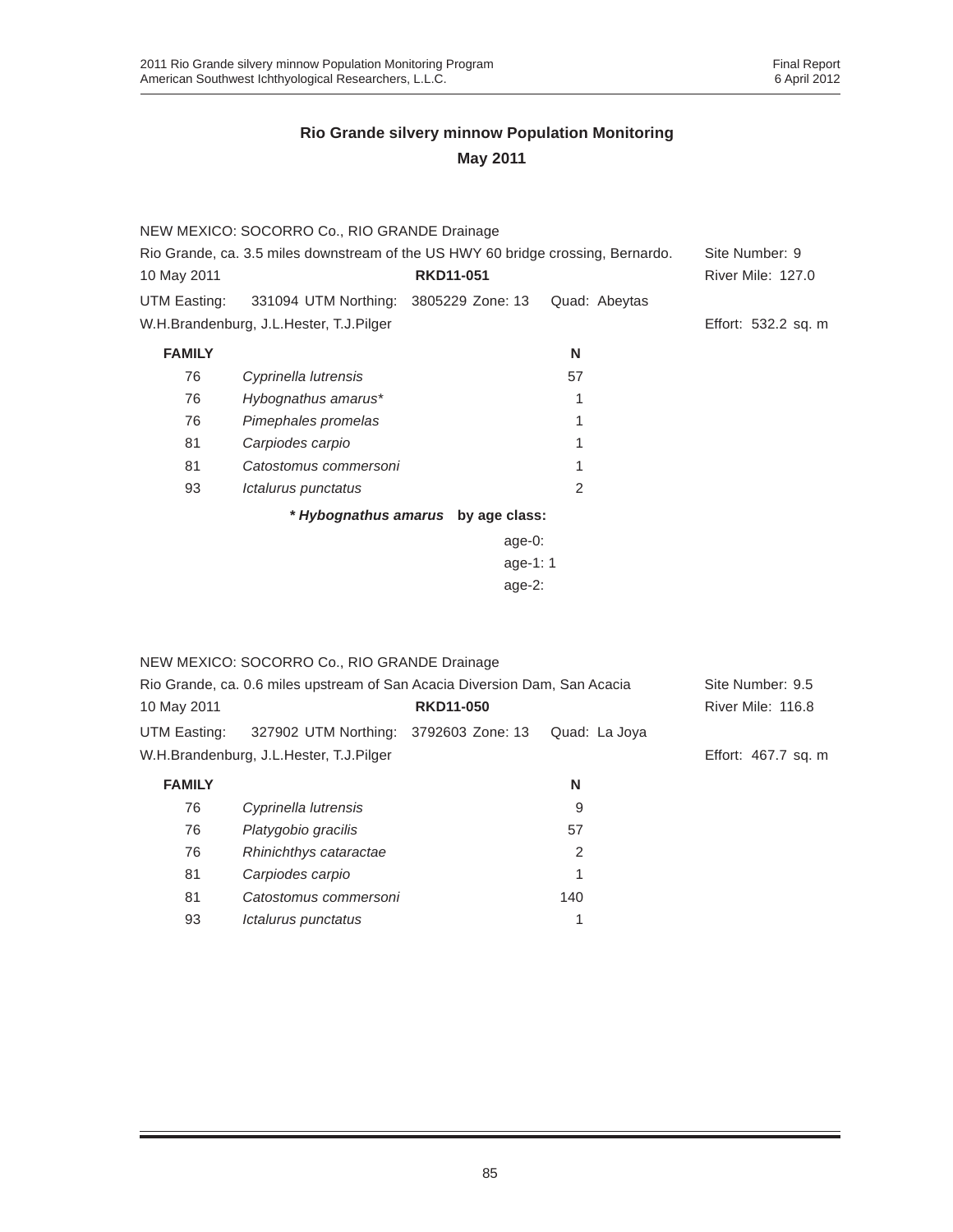|               | NEW MEXICO: SOCORRO Co., RIO GRANDE Drainage                     |  |                  |                  |  |                     |  |
|---------------|------------------------------------------------------------------|--|------------------|------------------|--|---------------------|--|
|               | Rio Grande, directly below San Acacia Diversion Dam, San Acacia. |  |                  |                  |  | Site Number: 10     |  |
| 10 May 2011   |                                                                  |  | <b>RKD11-049</b> |                  |  | River Mile: 116.2   |  |
| UTM Easting:  | 326162 UTM Northing: 3791977 Zone: 13                            |  |                  | Quad: San Acacia |  |                     |  |
|               | W.H.Brandenburg, J.L.Hester, T.J.Pilger                          |  |                  |                  |  | Effort: 389.2 sq. m |  |
| <b>FAMILY</b> |                                                                  |  |                  | N                |  |                     |  |
| 69            | Dorosoma cepedianum                                              |  |                  | 4                |  |                     |  |
| 76            | Cyprinella lutrensis                                             |  |                  | 300              |  |                     |  |
| 76            | Hybognathus amarus*                                              |  |                  | 9                |  |                     |  |
| 76            | Platygobio gracilis                                              |  |                  | 67               |  |                     |  |
| 81            | Carpiodes carpio                                                 |  |                  | 7                |  |                     |  |
| 283           | Morone chrysops                                                  |  |                  | 1                |  |                     |  |
|               | * Hybognathus amarus by age class:                               |  |                  |                  |  |                     |  |
|               |                                                                  |  | $age-0$ :        |                  |  |                     |  |
|               | age-1: $6$                                                       |  |                  |                  |  |                     |  |
|               |                                                                  |  | age- $2:3$       |                  |  |                     |  |

|                                                                               | NEW MEXICO: SOCORRO Co., RIO GRANDE Drainage |                                    |                |                     |
|-------------------------------------------------------------------------------|----------------------------------------------|------------------------------------|----------------|---------------------|
| Rio Grande, ca. 1.5 miles downstream of San Acacia Diversion Dam, San Acacia. |                                              |                                    |                | Site Number: 11     |
| 10 May 2011                                                                   |                                              | <b>RKD11-048</b>                   |                | River Mile: 114.6   |
| UTM Easting:                                                                  | 325263 UTM Northing: 3790442 Zone: 13        |                                    | Quad: Lemitar  |                     |
|                                                                               | W.H.Brandenburg, J.L.Hester, T.J.Pilger      |                                    |                | Effort: 526.2 sq. m |
| <b>FAMILY</b>                                                                 |                                              |                                    | N              |                     |
| 76                                                                            | Cyprinella lutrensis                         |                                    | 103            |                     |
| 76                                                                            | Hybognathus amarus*                          |                                    | 6              |                     |
| 76                                                                            | Platygobio gracilis                          |                                    | 160            |                     |
| 76                                                                            | Rhinichthys cataractae                       |                                    | 1              |                     |
| 81                                                                            | Catostomus commersoni                        |                                    | $\overline{4}$ |                     |
|                                                                               |                                              | * Hybognathus amarus by age class: |                |                     |
|                                                                               |                                              | age- $0:$                          |                |                     |
|                                                                               |                                              | age-1: $5$                         |                |                     |
|                                                                               |                                              | age-2: 1                           |                |                     |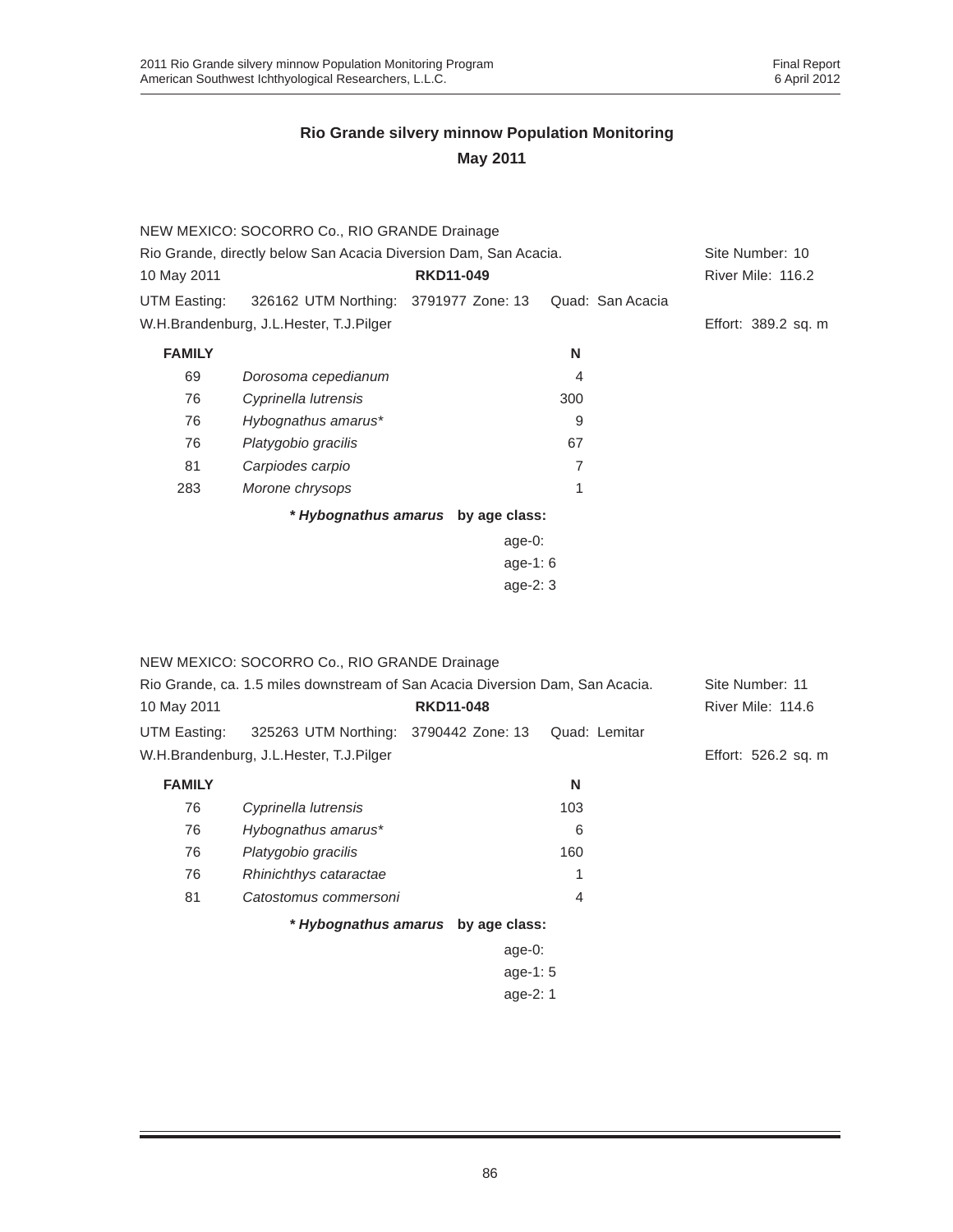| NEW MEXICO: SOCORRO Co., RIO GRANDE Drainage                                                           |                                         |                  |            |    |                         |                     |
|--------------------------------------------------------------------------------------------------------|-----------------------------------------|------------------|------------|----|-------------------------|---------------------|
| Rio Grande, east of Socorro, 0.5 miles upstream of Socorro Low Flow Conveyance<br>Site Number: 12      |                                         |                  |            |    |                         |                     |
| Channel bridge and east just upstream of Socorro Wastewater Treatment Plant, Socorro. River Mile: 99.5 |                                         |                  |            |    |                         |                     |
| 10 May 2011                                                                                            |                                         | <b>RKD11-047</b> |            |    |                         |                     |
| UTM Easting:                                                                                           | 327097 UTM Northing: 3771043 Zone: 13   |                  |            |    | Quad: Loma de las Canas |                     |
|                                                                                                        | W.H.Brandenburg, J.L.Hester, T.J.Pilger |                  |            |    |                         | Effort: 564.8 sq. m |
| <b>FAMILY</b>                                                                                          |                                         |                  |            | N  |                         |                     |
| 76                                                                                                     | Cyprinella lutrensis                    |                  |            | 31 |                         |                     |
| 76                                                                                                     | Hybognathus amarus*                     |                  |            | 2  |                         |                     |
| 76                                                                                                     | Platygobio gracilis                     |                  |            |    |                         |                     |
| 81                                                                                                     | Catostomus commersoni                   |                  |            | 3  |                         |                     |
| 212                                                                                                    | Gambusia affinis                        |                  |            | 5  |                         |                     |
|                                                                                                        | * Hybognathus amarus by age class:      |                  |            |    |                         |                     |
|                                                                                                        |                                         |                  | age- $0:$  |    |                         |                     |
|                                                                                                        |                                         |                  | age-1: $1$ |    |                         |                     |
|                                                                                                        |                                         |                  | age-2: 1   |    |                         |                     |

|                                                                 | NEW MEXICO: SOCORRO Co., RIO GRANDE Drainage |                                    |                   |  |                     |
|-----------------------------------------------------------------|----------------------------------------------|------------------------------------|-------------------|--|---------------------|
| Rio Grande, ca. 4.0 miles upstream of U.S. 380 bridge crossing. |                                              |                                    |                   |  | Site Number: 13     |
| 10 May 2011                                                     |                                              | <b>RKD11-046</b>                   |                   |  | River Mile: 91.7    |
| UTM Easting:                                                    | 328140 UTM Northing: 3761283 Zone: 13        |                                    | Quad: San Antonio |  |                     |
|                                                                 | W.H.Brandenburg, J.L.Hester, T.J.Pilger      |                                    |                   |  | Effort: 550.4 sq. m |
| <b>FAMILY</b>                                                   |                                              |                                    | N                 |  |                     |
| 76                                                              | Cyprinella lutrensis                         |                                    | 7                 |  |                     |
| 76                                                              | Hybognathus amarus*                          |                                    | 4                 |  |                     |
| 76                                                              | Platygobio gracilis                          |                                    | 1                 |  |                     |
|                                                                 |                                              | * Hybognathus amarus by age class: |                   |  |                     |
|                                                                 |                                              | age-0:                             |                   |  |                     |
|                                                                 |                                              | age-1: $3$                         |                   |  |                     |
|                                                                 |                                              | age-2: 1                           |                   |  |                     |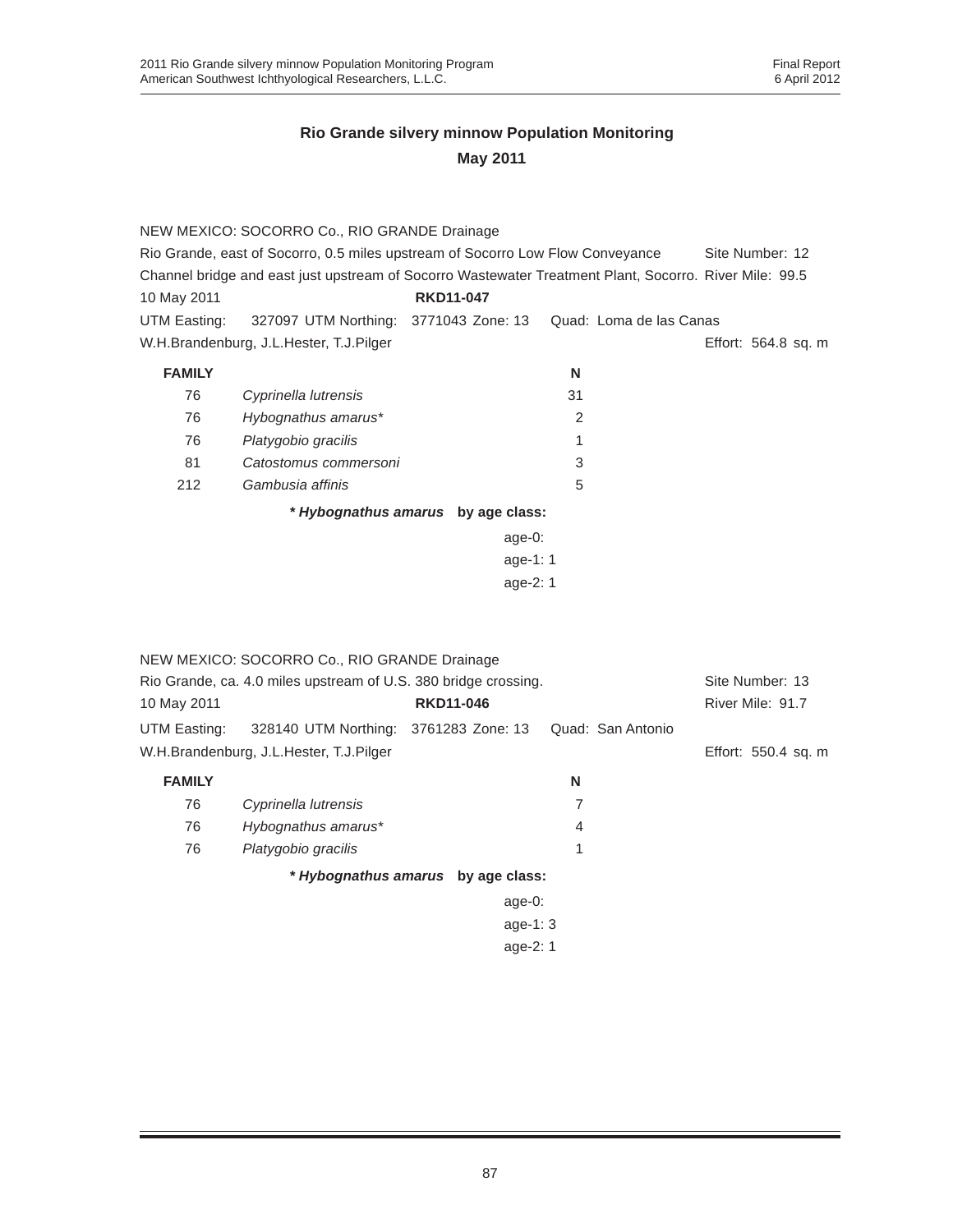|                                                         | NEW MEXICO: SOCORRO Co., RIO GRANDE Drainage |                                    |                   |                     |
|---------------------------------------------------------|----------------------------------------------|------------------------------------|-------------------|---------------------|
| Rio Grande, at US HWY 380 bridge crossing, San Antonio. |                                              |                                    |                   | Site Number: 14     |
| 09 May 2011                                             |                                              | <b>RKD11-045</b>                   |                   | River Mile: 87.1    |
| UTM Easting:                                            | 328914 UTM Northing: 3754471 Zone: 13        |                                    | Quad: San Antonio |                     |
|                                                         | M.A.Farrington, A.L.Barkalow, T.J.Pilger     |                                    |                   | Effort: 530.0 sq. m |
| <b>FAMILY</b>                                           |                                              |                                    | N                 |                     |
| 69                                                      | Dorosoma cepedianum                          |                                    | 3                 |                     |
| 76                                                      | Cyprinella lutrensis                         |                                    | 13                |                     |
| 76                                                      | Hybognathus amarus*                          |                                    | 27                |                     |
| 212                                                     | Gambusia affinis                             |                                    | 1                 |                     |
|                                                         |                                              | * Hybognathus amarus by age class: |                   |                     |
|                                                         |                                              | age- $0$ :                         |                   |                     |
|                                                         |                                              | age-1:19                           |                   |                     |
|                                                         |                                              | age- $2:8$                         |                   |                     |

NEW MEXICO: SOCORRO Co., RIO GRANDE Drainage

| Rio Grande, directly east of Bosque del Apache National Wildlife Refuge Headquarters. |                                          |                                    |   |                      | Site Number: 15     |
|---------------------------------------------------------------------------------------|------------------------------------------|------------------------------------|---|----------------------|---------------------|
| 09 May 2011                                                                           |                                          | <b>RKD11-044</b>                   |   |                      | River Mile: 79.1    |
| UTM Easting:                                                                          | 327055 UTM Northing: 3740839 Zone: 13    |                                    |   | Quad: San Antonio SE |                     |
|                                                                                       | M.A.Farrington, A.L.Barkalow, T.J.Pilger |                                    |   |                      | Effort: 520.2 sq. m |
| <b>FAMILY</b>                                                                         |                                          |                                    | N |                      |                     |
| 76                                                                                    | Cyprinella lutrensis                     |                                    |   |                      |                     |
| 76                                                                                    | Cyprinus carpio                          |                                    | 8 |                      |                     |
| 76                                                                                    | Hybognathus amarus*                      |                                    | 7 |                      |                     |
| 93                                                                                    | Ictalurus punctatus                      |                                    |   |                      |                     |
| 212                                                                                   | Gambusia affinis                         |                                    | 1 |                      |                     |
|                                                                                       |                                          | * Hybognathus amarus by age class: |   |                      |                     |
|                                                                                       |                                          | age-0: $1$                         |   |                      |                     |
|                                                                                       |                                          | age-1: $4$                         |   |                      |                     |
|                                                                                       |                                          | age- $2:2$                         |   |                      |                     |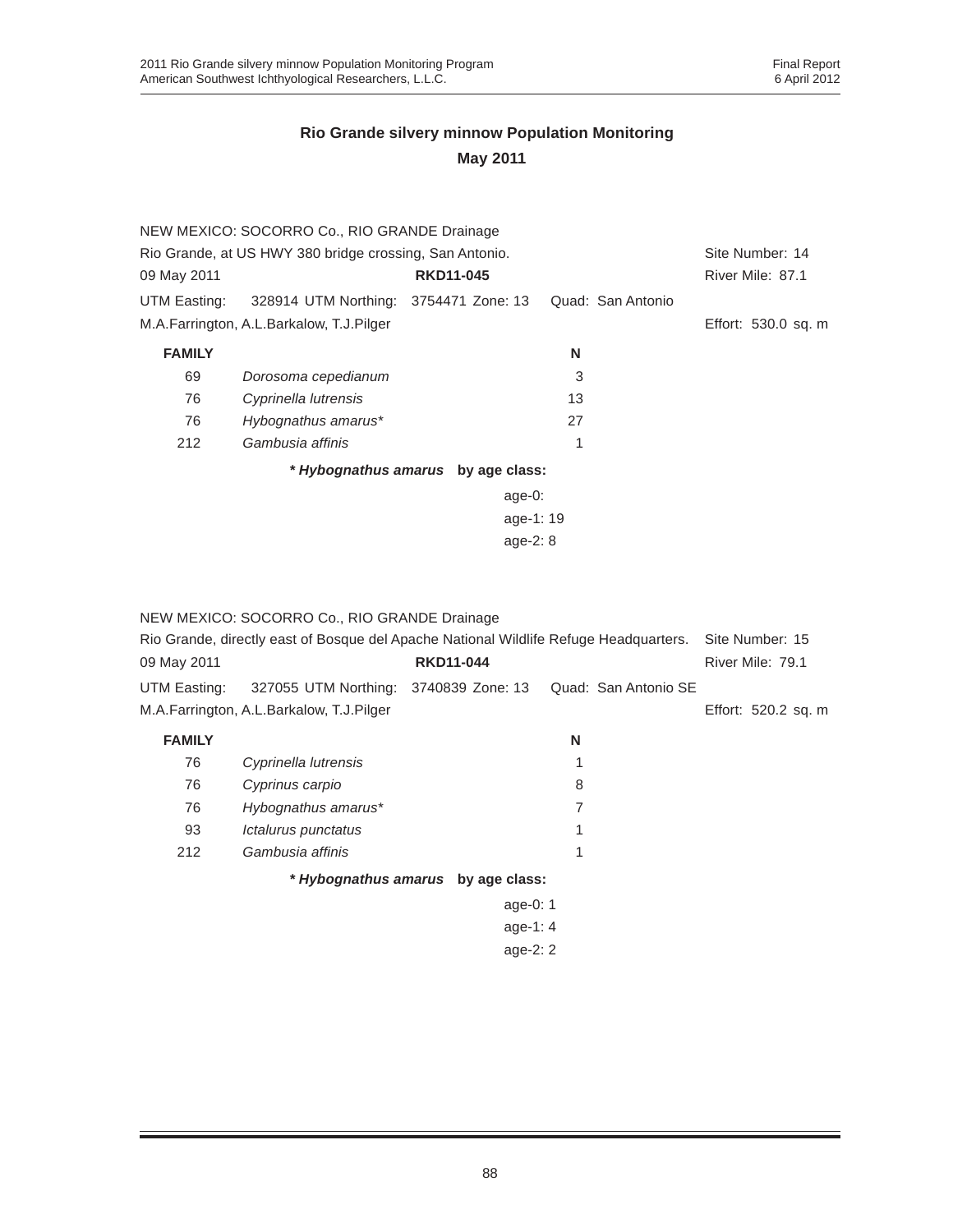|                                                          | NEW MEXICO: SOCORRO Co., RIO GRANDE Drainage       |                                    |                   |                     |
|----------------------------------------------------------|----------------------------------------------------|------------------------------------|-------------------|---------------------|
| Rio Grande, at San Marcial Railroad Bridge, San Marcial. | Site Number: 16                                    |                                    |                   |                     |
| 09 May 2011                                              |                                                    | <b>RKD11-043</b>                   |                   | River Mile: 68.6    |
|                                                          | UTM Easting: 315284 UTM Northing: 3728347 Zone: 13 |                                    | Quad: San Marcial |                     |
|                                                          | M.A.Farrington, A.L.Barkalow, T.J.Pilger           |                                    |                   | Effort: 501.8 sq. m |
| <b>FAMILY</b>                                            |                                                    |                                    | N                 |                     |
| 76                                                       | Cyprinella lutrensis                               |                                    | 28                |                     |
| 76                                                       | Cyprinus carpio                                    |                                    | 1                 |                     |
| 76                                                       | Hybognathus amarus*                                |                                    | 3                 |                     |
| 212                                                      | Gambusia affinis                                   |                                    | 3                 |                     |
|                                                          |                                                    | * Hybognathus amarus by age class: |                   |                     |
|                                                          |                                                    | age-0: $1$                         |                   |                     |
|                                                          |                                                    | age-1: $2 \overline{ }$            |                   |                     |
|                                                          |                                                    | age- $2:$                          |                   |                     |
|                                                          |                                                    |                                    |                   |                     |

|                                                                                | NEW MEXICO: SOCORRO Co., RIO GRANDE Drainage |                  |                   |                     |
|--------------------------------------------------------------------------------|----------------------------------------------|------------------|-------------------|---------------------|
| Rio Grande, ca. 8 miles downstream of the San Marcial railroad bridge crossing | Site Number: 17                              |                  |                   |                     |
| 09 May 2011                                                                    |                                              | <b>RKD11-042</b> |                   | River Mile: 60.5    |
| UTM Easting:                                                                   | 309487 UTM Northing: 3718178 Zone: 13        |                  | Quad: Paraje Well |                     |
|                                                                                | M.A.Farrington, A.L.Barkalow, T.J.Pilger     |                  |                   | Effort: 507.3 sq. m |
| <b>FAMILY</b>                                                                  |                                              |                  | N                 |                     |
| 76                                                                             | Cyprinella lutrensis                         |                  | 13                |                     |
| 76                                                                             | Platygobio gracilis                          |                  | 4                 |                     |
| 212                                                                            | Gambusia affinis                             |                  |                   |                     |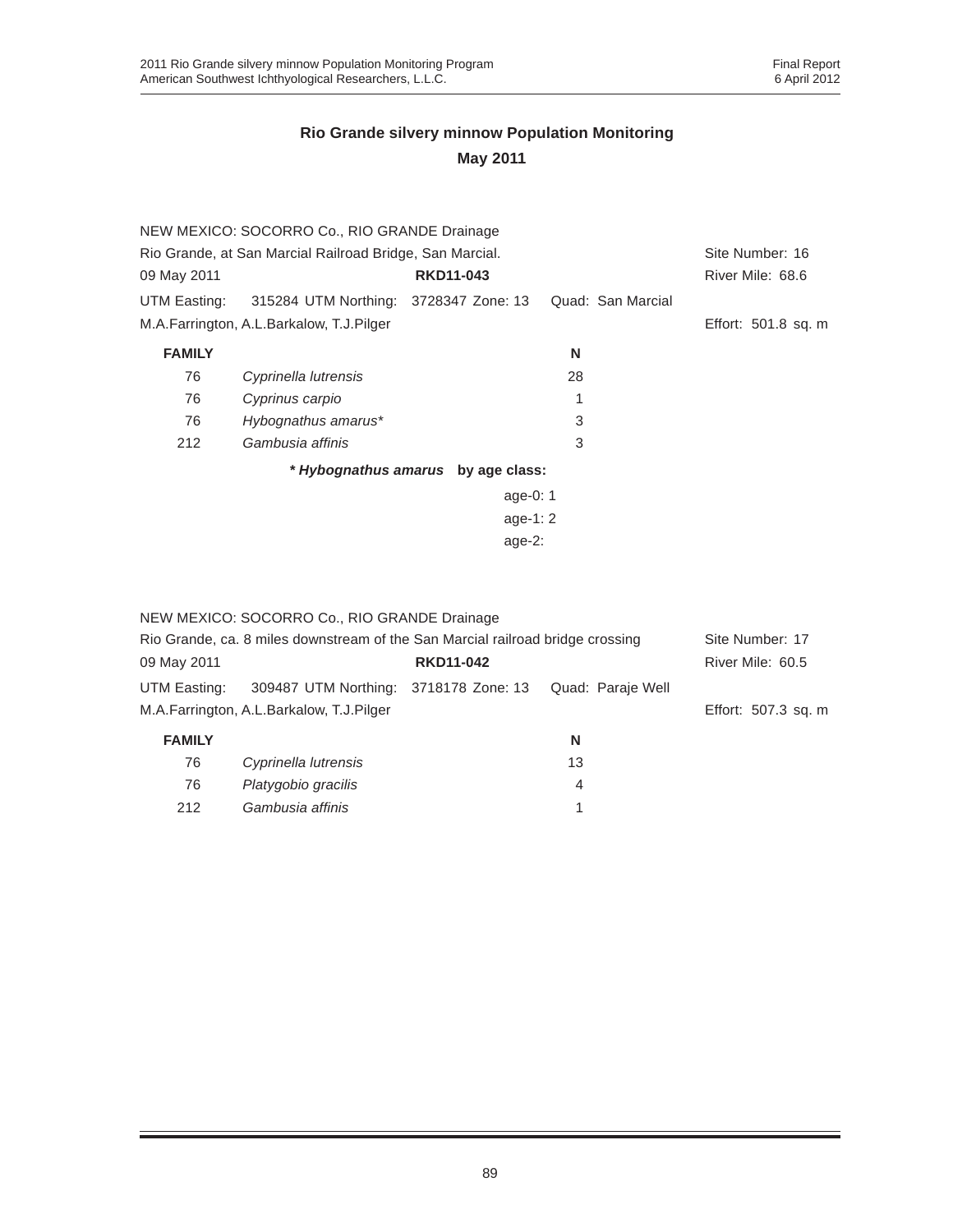|                                                                              | NEW MEXICO: SOCORRO Co., RIO GRANDE Drainage |                                    |                   |                     |
|------------------------------------------------------------------------------|----------------------------------------------|------------------------------------|-------------------|---------------------|
| Rio Grande, ca. 10 mi downstream of the San Marcial railroad bridge crossing |                                              |                                    |                   | Site Number: 18     |
| 09 May 2011                                                                  |                                              | <b>RKD11-041</b>                   |                   | River Mile: 58.8    |
| UTM Easting:                                                                 | 307846 UTM Northing: 3716150 Zone: 13        |                                    | Quad: Paraje Well |                     |
|                                                                              | M.A.Farrington, A.L.Barkalow, T.J.Pilger     |                                    |                   | Effort: 542.5 sq. m |
| <b>FAMILY</b>                                                                |                                              |                                    | N                 |                     |
| 76                                                                           | Cyprinella lutrensis                         |                                    | 12                |                     |
| 76                                                                           | Hybognathus amarus*                          |                                    | 2                 |                     |
|                                                                              |                                              | * Hybognathus amarus by age class: |                   |                     |
|                                                                              |                                              | age- $0$ :                         |                   |                     |
|                                                                              |                                              | age-1: $2$                         |                   |                     |
|                                                                              |                                              | age- $2:$                          |                   |                     |
|                                                                              |                                              |                                    |                   |                     |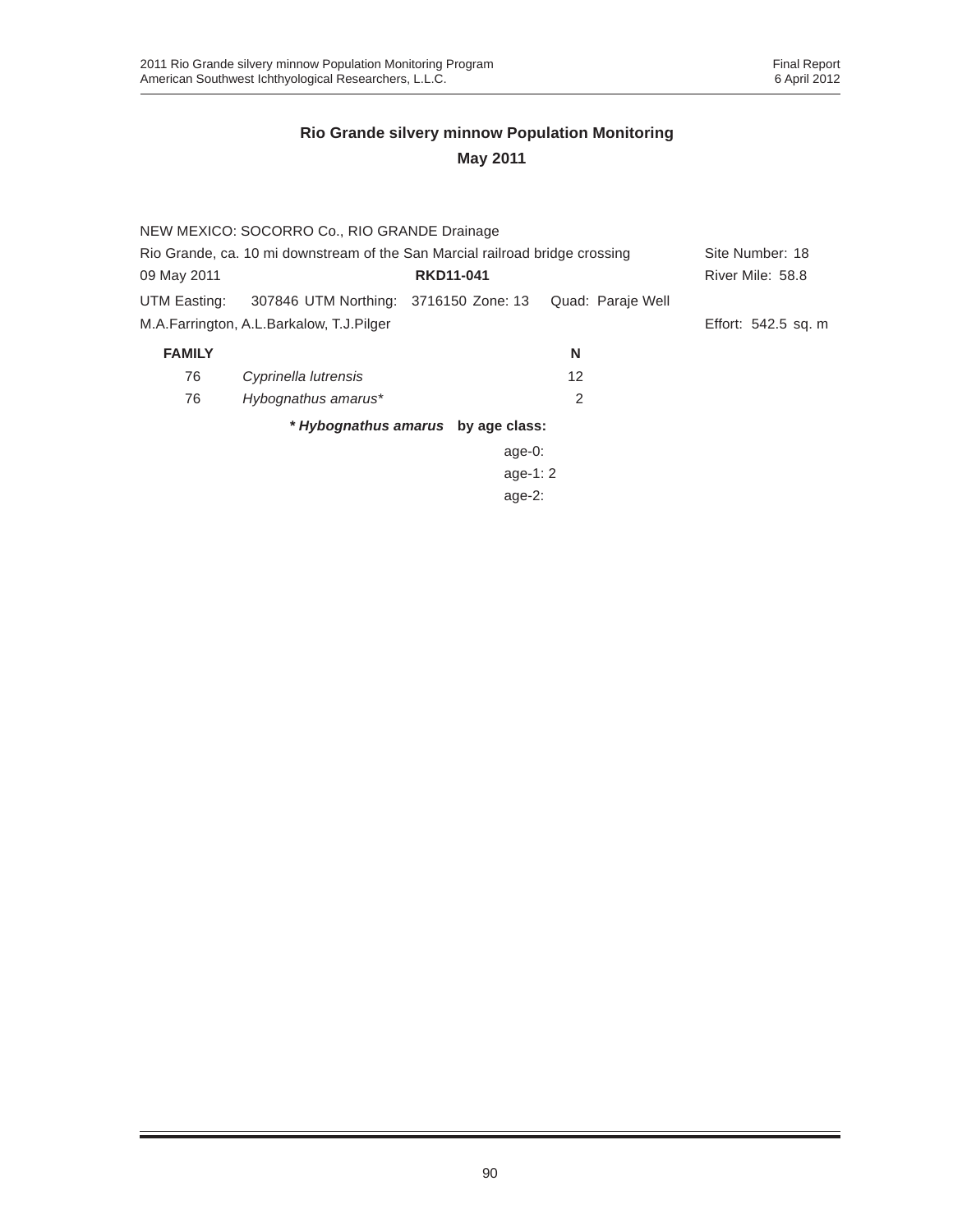|                                                                | NEW MEXICO: SANDOVAL Co., RIO GRANDE Drainage |                  |    |                         |
|----------------------------------------------------------------|-----------------------------------------------|------------------|----|-------------------------|
| Rio Grande, directly below Angostura Diversion Dam, Algodones. | Site Number: 0                                |                  |    |                         |
| 02 June 2011                                                   |                                               | <b>RKD11-078</b> |    | River Mile: 209.7       |
| UTM Easting:                                                   | 363811 UTM Northing: 3916006 Zone: 13         |                  |    | Quad: San Felipe Pueblo |
|                                                                | R.K.Dudley, M.A.Farrington, W.J.Remshardt     |                  |    | Effort: 496.0 sq. m     |
| <b>FAMILY</b>                                                  |                                               |                  | N  |                         |
| 76                                                             | Cyprinella lutrensis                          |                  | 35 |                         |
| 76                                                             | Rhinichthys cataractae                        |                  | 85 |                         |

NEW MEXICO: SANDOVAL Co., RIO GRANDE Drainage

81 *Catostomus commersoni* 112

81 *Catostomus commersoni* 212

| Rio Grande, at US HWY 550 (formerly NM State HWY 44) bridge crossing, Bernalillo. |                                           |                  | Site Number: 1   |                          |
|-----------------------------------------------------------------------------------|-------------------------------------------|------------------|------------------|--------------------------|
| 02 June 2011                                                                      |                                           | <b>RKD11-079</b> |                  | <b>River Mile: 203.8</b> |
| UTM Easting:                                                                      | 358543 UTM Northing: 3909722 Zone: 13     |                  | Quad: Bernalillo |                          |
|                                                                                   | R.K.Dudley, M.A.Farrington, W.J.Remshardt |                  |                  | Effort: 589.5 sq. m      |
| <b>FAMILY</b>                                                                     |                                           |                  | N                |                          |
| 76                                                                                | Cyprinella lutrensis                      |                  | 2                |                          |
| 76                                                                                | Platygobio gracilis                       |                  | 63               |                          |
| 76                                                                                | Rhinichthys cataractae                    |                  | 20               |                          |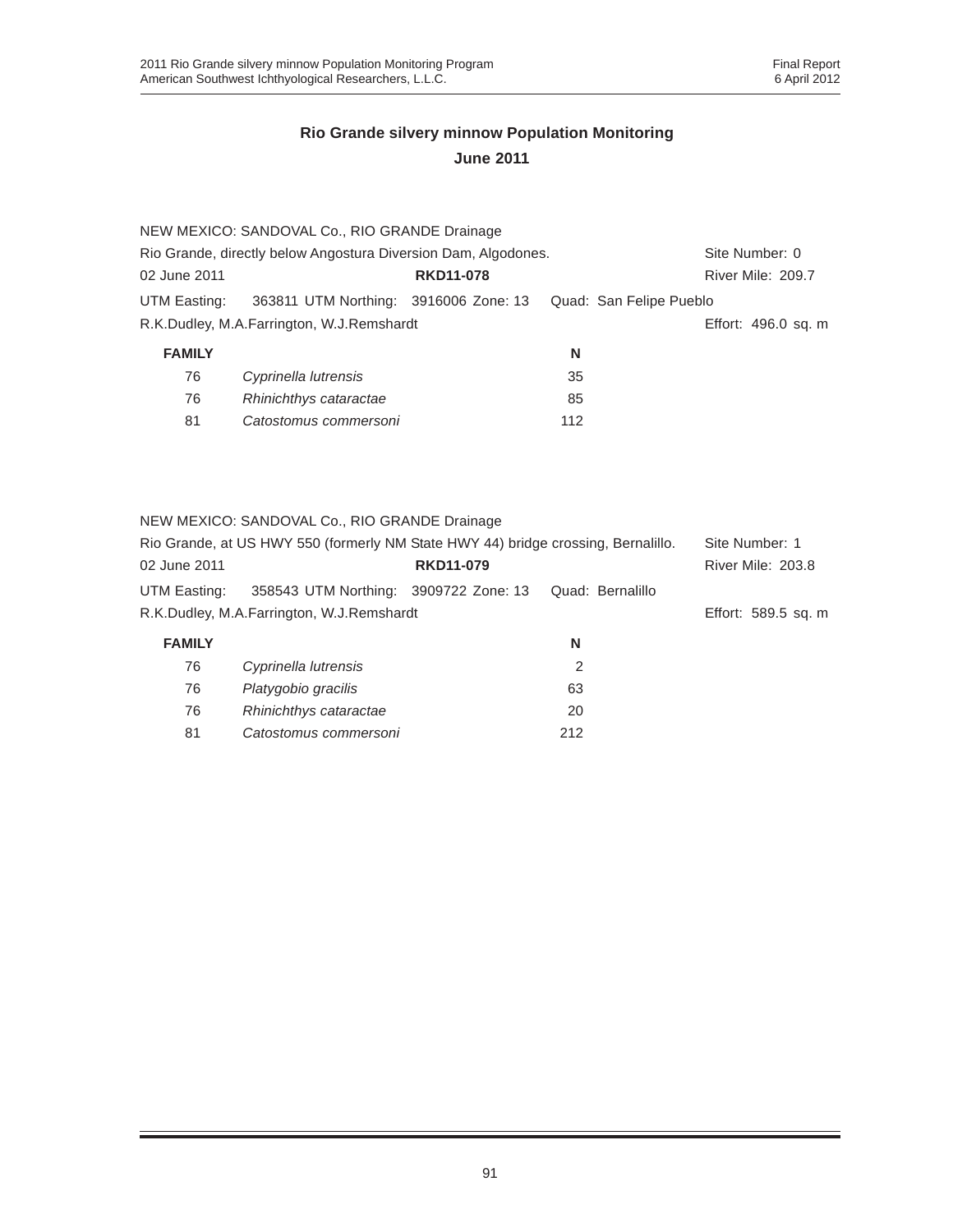| 02 June 2011<br>UTM Easting: | NEW MEXICO: SANDOVAL Co., RIO GRANDE Drainage<br>Rio Grande, ca. 4.0 miles downstream of US HWY 550 (formerly NM State HWY 44)<br>bridge crossing, at Rio Rancho Wastewater Treatment Plant, Rio Rancho.<br>354772 UTM Northing: 3905355 Zone: 13 | <b>RKD11-080</b>                   | Quad: Bernalillo       | Site Number: 2<br>River Mile: 200.0 |
|------------------------------|---------------------------------------------------------------------------------------------------------------------------------------------------------------------------------------------------------------------------------------------------|------------------------------------|------------------------|-------------------------------------|
|                              | R.K.Dudley, M.A.Farrington, W.J.Remshardt                                                                                                                                                                                                         |                                    |                        | Effort: 483.6 sq. m                 |
| <b>FAMILY</b>                |                                                                                                                                                                                                                                                   |                                    | N                      |                                     |
| 76                           | Cyprinella lutrensis                                                                                                                                                                                                                              |                                    | 49                     |                                     |
| 76                           | Hybognathus amarus*                                                                                                                                                                                                                               |                                    | 5                      |                                     |
| 76                           | Platygobio gracilis                                                                                                                                                                                                                               |                                    | 29                     |                                     |
| 76                           | Rhinichthys cataractae                                                                                                                                                                                                                            |                                    | 60                     |                                     |
| 81                           | Carpiodes carpio                                                                                                                                                                                                                                  |                                    | 1                      |                                     |
| 81                           | Catostomus commersoni                                                                                                                                                                                                                             |                                    | 661                    |                                     |
| 294                          | Lepomis cyanellus                                                                                                                                                                                                                                 |                                    | 1                      |                                     |
|                              |                                                                                                                                                                                                                                                   | * Hybognathus amarus by age class: |                        |                                     |
|                              |                                                                                                                                                                                                                                                   | age- $0$ :                         |                        |                                     |
| age-1: 3                     |                                                                                                                                                                                                                                                   |                                    |                        |                                     |
|                              |                                                                                                                                                                                                                                                   | age-2: 2                           |                        |                                     |
|                              |                                                                                                                                                                                                                                                   |                                    |                        |                                     |
|                              | NEW MEXICO: BERNALILLO Co., RIO GRANDE Drainage                                                                                                                                                                                                   |                                    |                        |                                     |
|                              | Rio Grande, at Central Avenue bridge crossing (US HWY 66), Albuquerque.                                                                                                                                                                           |                                    |                        | Site Number: 3                      |
| 02 June 2011                 |                                                                                                                                                                                                                                                   | <b>RKD11-077</b>                   |                        | River Mile: 183.4                   |
| <b>UTM Easting:</b>          | 346840 UTM Northing: 3884094 Zone: 13                                                                                                                                                                                                             |                                    | Quad: Albuquerque West |                                     |
|                              | R.K.Dudley, M.A.Farrington, W.J.Remshardt                                                                                                                                                                                                         |                                    |                        | Effort: 505.2 sq. m                 |
| <b>FAMILY</b>                |                                                                                                                                                                                                                                                   |                                    | N                      |                                     |
| 76                           | Cyprinella lutrensis                                                                                                                                                                                                                              |                                    | 27                     |                                     |
| 76                           | Cyprinus carpio                                                                                                                                                                                                                                   |                                    | 1                      |                                     |
| 76                           | Pimephales promelas                                                                                                                                                                                                                               |                                    | 1                      |                                     |
| 76                           | Platygobio gracilis                                                                                                                                                                                                                               |                                    | 53                     |                                     |
| 76                           | Rhinichthys cataractae                                                                                                                                                                                                                            |                                    | 1                      |                                     |
| 81                           | Carpiodes carpio                                                                                                                                                                                                                                  |                                    | 20                     |                                     |
| 81                           | Catostomus commersoni                                                                                                                                                                                                                             |                                    | 60                     |                                     |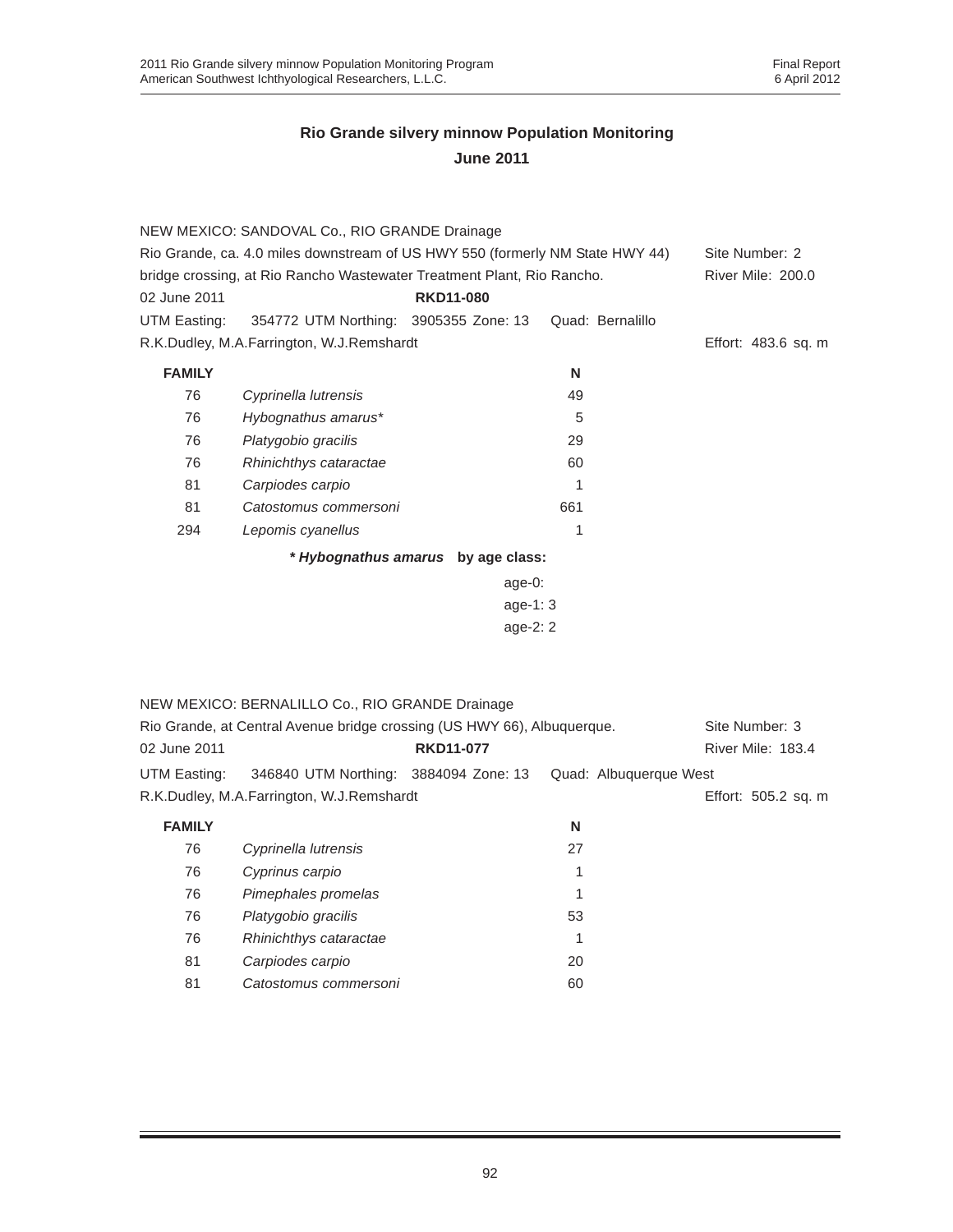|               | NEW MEXICO: BERNALILLO Co., RIO GRANDE Drainage                             |                  |    |                        |                          |
|---------------|-----------------------------------------------------------------------------|------------------|----|------------------------|--------------------------|
|               | Rio Grande, at Rio Bravo Blvd. Bridge crossing (NM State HWY 500) crossing, |                  |    |                        | Site Number: 4           |
| Albuquerque.  |                                                                             |                  |    |                        | <b>River Mile: 178.3</b> |
| 02 June 2011  |                                                                             | <b>RKD11-076</b> |    |                        |                          |
|               | UTM Easting: 347554 UTM Northing: 3877163 Zone: 13                          |                  |    | Quad: Albuquerque West |                          |
|               | R.K.Dudley, M.A.Farrington, W.J.Remshardt                                   |                  |    |                        | Effort: 517.9 sq. m      |
| <b>FAMILY</b> |                                                                             |                  | N  |                        |                          |
| 76            | Cyprinella lutrensis                                                        |                  | 5  |                        |                          |
| 76            | Cyprinus carpio                                                             |                  | 2  |                        |                          |
| 76            | Pimephales promelas                                                         |                  | 9  |                        |                          |
| 76            | Platygobio gracilis                                                         |                  |    |                        |                          |
| 81            | Carpiodes carpio                                                            |                  | 1  |                        |                          |
| 81            | Catostomus commersoni                                                       |                  | 94 |                        |                          |
| 93            | Ictalurus punctatus                                                         |                  | 1  |                        |                          |
| 212           | Gambusia affinis                                                            |                  |    |                        |                          |

|               | NEW MEXICO: VALENCIA Co., RIO GRANDE Drainage                          |                  |                 |                          |
|---------------|------------------------------------------------------------------------|------------------|-----------------|--------------------------|
|               | Rio Grande, at Los Lunas Bridge crossing (NM State HWY 49), Los Lunas. |                  |                 | Site Number: 5           |
| 01 June 2011  |                                                                        | <b>RKD11-075</b> |                 | <b>River Mile: 161.4</b> |
| UTM Easting:  | 342898 UTM Northing: 3852531 Zone: 13                                  |                  | Quad: Los Lunas |                          |
|               | R.K.Dudley, W.H.Brandenburg, J.L.Hester                                |                  |                 | Effort: 489.0 sq. m      |
| <b>FAMILY</b> |                                                                        |                  | N               |                          |
| 76            | Cyprinella lutrensis                                                   |                  | 72              |                          |
| 76            | Cyprinus carpio                                                        |                  | 6               |                          |
| 76            | Pimephales promelas                                                    |                  |                 |                          |
| 76            | Platygobio gracilis                                                    |                  | 1               |                          |
| 81            | Carpiodes carpio                                                       |                  | 1               |                          |
| 81            | Catostomus commersoni                                                  |                  | 17              |                          |
|               |                                                                        |                  |                 |                          |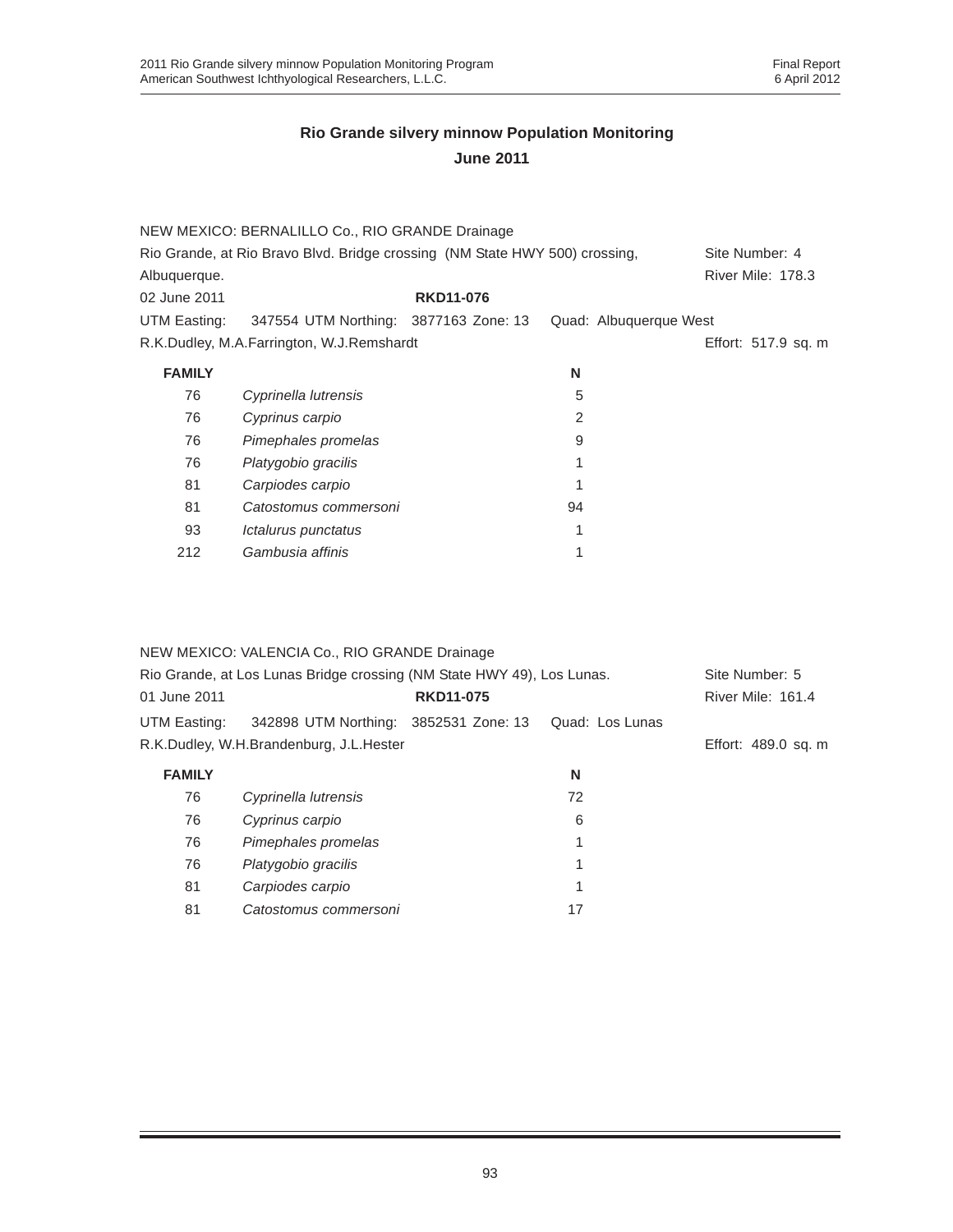|                                                                                  | NEW MEXICO: VALENCIA Co., RIO GRANDE Drainage                                    |                                    |                |                     |
|----------------------------------------------------------------------------------|----------------------------------------------------------------------------------|------------------------------------|----------------|---------------------|
| Rio Grande, ca. 1.0 miles upstream of NM State HWY 309/6 bridge crossing, Belen. |                                                                                  |                                    | Site Number: 6 |                     |
| 01 June 2011                                                                     |                                                                                  | <b>RKD11-074</b>                   |                | River Mile: 151.5   |
| <b>UTM Easting:</b>                                                              | 339972 UTM Northing: 3837061 Zone: 13                                            |                                    | Quad: Tome     |                     |
|                                                                                  | R.K.Dudley, W.H.Brandenburg, J.L.Hester                                          |                                    |                | Effort: 476.4 sq. m |
| <b>FAMILY</b>                                                                    |                                                                                  |                                    | N              |                     |
| 76                                                                               | Cyprinella lutrensis                                                             |                                    | 128            |                     |
| 76                                                                               | Cyprinus carpio                                                                  |                                    | 16             |                     |
| 76                                                                               | Hybognathus amarus*                                                              |                                    | 1              |                     |
| 76                                                                               | Pimephales promelas                                                              |                                    | 108            |                     |
| 76                                                                               | Platygobio gracilis                                                              |                                    | 1              |                     |
| 81                                                                               | Carpiodes carpio                                                                 |                                    | 4              |                     |
| 81                                                                               | Catostomus commersoni                                                            |                                    | 19             |                     |
| 93                                                                               | Ictalurus punctatus                                                              |                                    | 1              |                     |
| 212                                                                              | Gambusia affinis                                                                 |                                    | 1              |                     |
|                                                                                  |                                                                                  | * Hybognathus amarus by age class: |                |                     |
|                                                                                  |                                                                                  | age-0:                             |                |                     |
|                                                                                  |                                                                                  | age-1: 1                           |                |                     |
|                                                                                  |                                                                                  | age-2:                             |                |                     |
|                                                                                  |                                                                                  |                                    |                |                     |
|                                                                                  |                                                                                  |                                    |                |                     |
|                                                                                  | NEW MEXICO: VALENCIA Co., RIO GRANDE Drainage                                    |                                    |                |                     |
|                                                                                  | Rio Grande, ca. 2.2 miles upstream of NM State HWY 346 bridge crossing, Jarales. |                                    |                | Site Number: 7      |
| 01 June 2011                                                                     |                                                                                  | <b>RKD11-073</b>                   |                | River Mile: 143.2   |
| UTM Easting:                                                                     | 338136 UTM Northing: 3827329 Zone: 13                                            |                                    | Quad: Veguita  |                     |
|                                                                                  | R.K.Dudley, W.H.Brandenburg, J.L.Hester                                          |                                    |                | Effort: 520.9 sq. m |
| <b>FAMILY</b>                                                                    |                                                                                  |                                    | N              |                     |
| 76                                                                               | Cyprinella lutrensis                                                             |                                    | 270            |                     |
| 76                                                                               | Pimephales promelas                                                              |                                    | 1              |                     |
| 81                                                                               | Catostomus commersoni                                                            |                                    | 25             |                     |
| 93                                                                               | Ictalurus punctatus                                                              |                                    | $\overline{2}$ |                     |
| 212                                                                              | Gambusia affinis                                                                 |                                    | 1              |                     |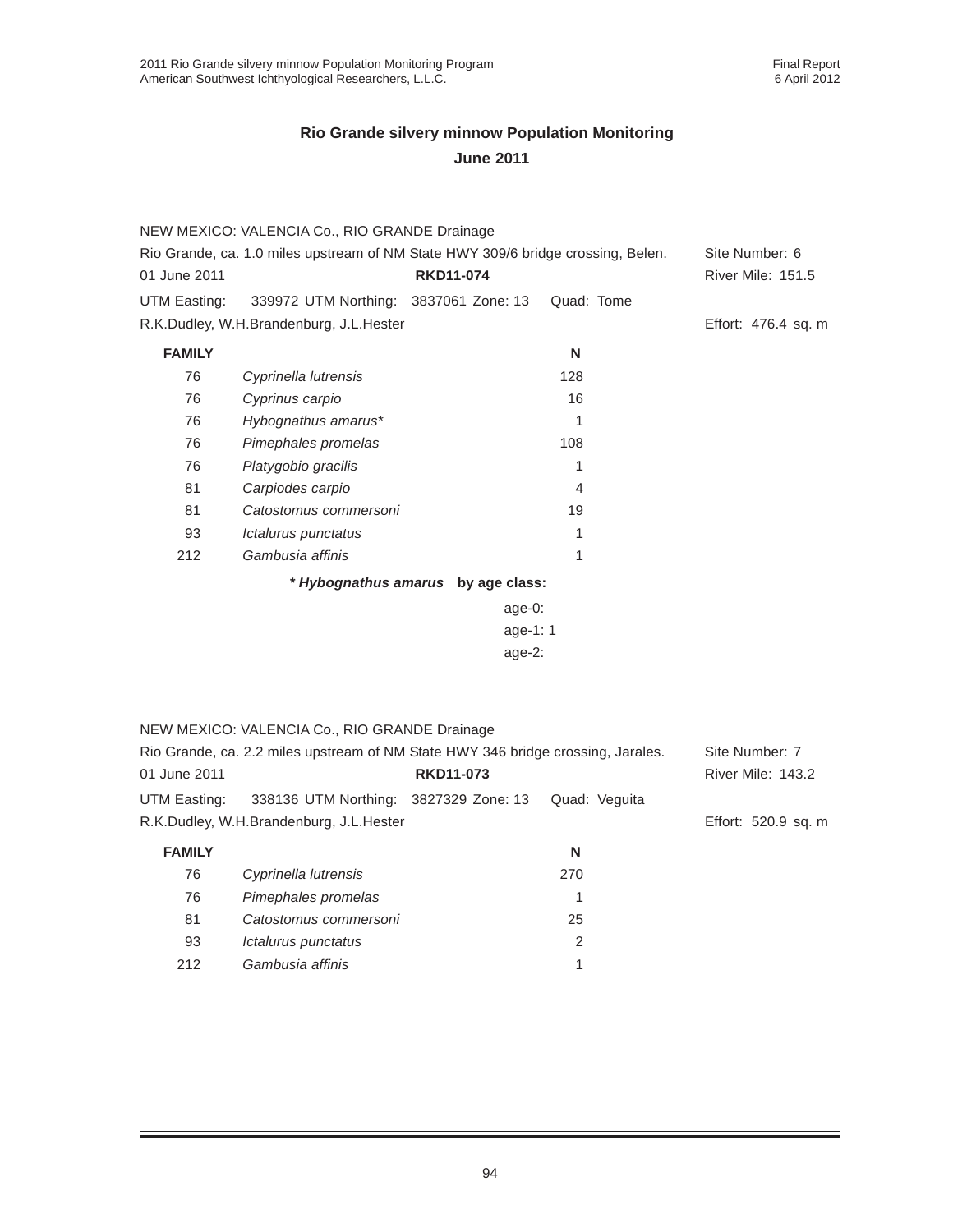|               | NEW MEXICO: SOCORRO Co., RIO GRANDE Drainage        |                  |               |                     |
|---------------|-----------------------------------------------------|------------------|---------------|---------------------|
|               | Rio Grande, at US HWY 60 bridge crossing, Bernardo. |                  |               | Site Number: 8      |
| 01 June 2011  |                                                     | <b>RKD11-072</b> |               | River Mile: 130.6   |
| UTM Easting:  | 334604 UTM Northing: 3809726 Zone: 13               |                  | Quad: Abeytas |                     |
|               | R.K.Dudley, W.H.Brandenburg, J.L.Hester             |                  |               | Effort: 513.4 sq. m |
| <b>FAMILY</b> |                                                     |                  | N             |                     |
| 76            | Cyprinella lutrensis                                |                  | 143           |                     |
| 76            | Pimephales promelas                                 |                  | 8             |                     |
| 81            | Carpiodes carpio                                    |                  | 1             |                     |
| 81            | Catostomus commersoni                               |                  | 20            |                     |
| 93            | Ictalurus punctatus                                 |                  | 1             |                     |
| 212           | Gambusia affinis                                    |                  | 2             |                     |
|               |                                                     |                  |               |                     |

#### NEW MEXICO: SOCORRO Co., RIO GRANDE Drainage

| Rio Grande, ca. 3.5 miles downstream of the US HWY 60 bridge crossing, Bernardo. |                                         |                  | Site Number: 9 |                          |
|----------------------------------------------------------------------------------|-----------------------------------------|------------------|----------------|--------------------------|
| 01 June 2011                                                                     |                                         | <b>RKD11-071</b> |                | <b>River Mile: 127.0</b> |
| UTM Easting:                                                                     | 331094 UTM Northing: 3805229 Zone: 13   |                  | Quad: Abeytas  |                          |
|                                                                                  | R.K.Dudley, W.H.Brandenburg, J.L.Hester |                  |                | Effort: 588.7 sq. m      |
| <b>FAMILY</b>                                                                    |                                         |                  | N              |                          |
| 76                                                                               | Cyprinella lutrensis                    |                  | 67             |                          |
| 81                                                                               | Catostomus commersoni                   |                  | 4              |                          |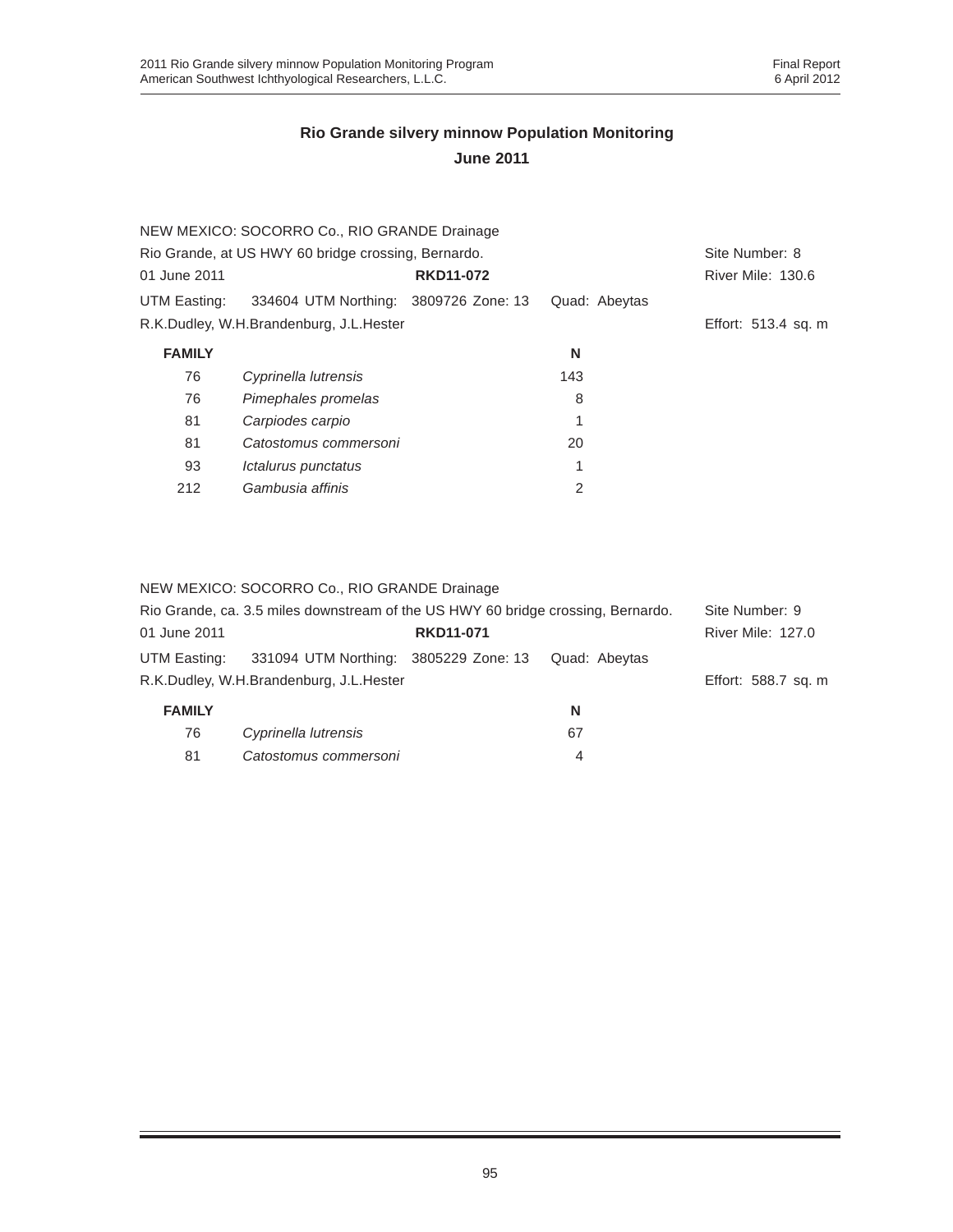|                                                                            | NEW MEXICO: SOCORRO Co., RIO GRANDE Drainage |                  |                  |                     |
|----------------------------------------------------------------------------|----------------------------------------------|------------------|------------------|---------------------|
| Rio Grande, ca. 0.6 miles upstream of San Acacia Diversion Dam, San Acacia |                                              |                  | Site Number: 9.5 |                     |
| 02 June 2011                                                               |                                              | <b>RKD11-070</b> |                  | River Mile: 116.8   |
| UTM Easting:                                                               | 327902 UTM Northing: 3792603 Zone: 13        |                  | Quad: La Joya    |                     |
|                                                                            | W.H.Brandenburg, A.L.Barkalow, J.L.Hester    |                  |                  | Effort: 473.5 sq. m |
| <b>FAMILY</b>                                                              |                                              |                  | N                |                     |
| 76                                                                         | Cyprinella lutrensis                         |                  |                  |                     |
| 76                                                                         | Pimephales promelas                          |                  | 4                |                     |
| 76                                                                         | Platygobio gracilis                          |                  | 89               |                     |
| 76                                                                         | Rhinichthys cataractae                       |                  |                  |                     |
| 81                                                                         | Carpiodes carpio                             |                  | 28               |                     |
| 81                                                                         | Catostomus commersoni                        |                  | 116              |                     |
| 93                                                                         | Ictalurus punctatus                          |                  |                  |                     |
|                                                                            |                                              |                  |                  |                     |

#### NEW MEXICO: SOCORRO Co., RIO GRANDE Drainage

| Rio Grande, directly below San Acacia Diversion Dam, San Acacia. |                                           |                  | Site Number: 10  |                     |
|------------------------------------------------------------------|-------------------------------------------|------------------|------------------|---------------------|
| 02 June 2011                                                     |                                           | <b>RKD11-069</b> |                  | River Mile: 116.2   |
| UTM Easting:                                                     | 326162 UTM Northing: 3791977 Zone: 13     |                  | Quad: San Acacia |                     |
|                                                                  | W.H.Brandenburg, A.L.Barkalow, J.L.Hester |                  |                  | Effort: 461.9 sq. m |
| <b>FAMILY</b>                                                    |                                           |                  | N                |                     |
| 69                                                               | Dorosoma cepedianum                       |                  |                  |                     |
| 76                                                               | Cyprinella lutrensis                      |                  | 154              |                     |
| 76                                                               | Cyprinus carpio                           |                  | 1                |                     |
| 76                                                               | Pimephales promelas                       |                  |                  |                     |
| 76                                                               | Platygobio gracilis                       |                  | 35               |                     |
| 76                                                               | Rhinichthys cataractae                    |                  | 2                |                     |
| 81                                                               | Carpiodes carpio                          |                  | $\mathcal{P}$    |                     |
| 81                                                               | Catostomus commersoni                     |                  | 20               |                     |
| 93                                                               | Ictalurus punctatus                       |                  | 2                |                     |
|                                                                  |                                           |                  |                  |                     |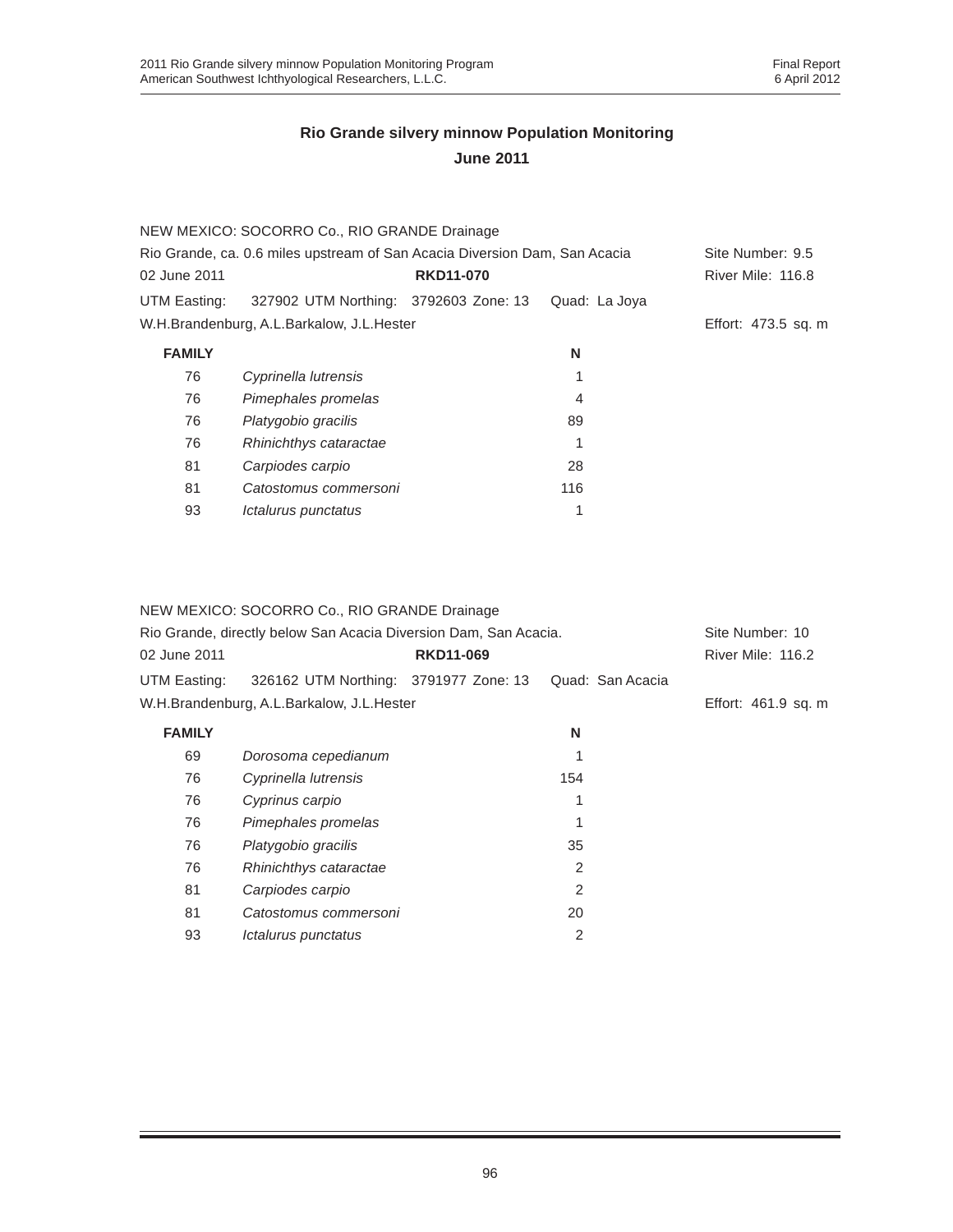|                                                                               | NEW MEXICO: SOCORRO Co., RIO GRANDE Drainage |                                    |                 |                     |
|-------------------------------------------------------------------------------|----------------------------------------------|------------------------------------|-----------------|---------------------|
| Rio Grande, ca. 1.5 miles downstream of San Acacia Diversion Dam, San Acacia. |                                              |                                    | Site Number: 11 |                     |
| 02 June 2011                                                                  |                                              | <b>RKD11-068</b>                   |                 | River Mile: 114.6   |
| UTM Easting:                                                                  | 325263 UTM Northing: 3790442 Zone: 13        |                                    | Quad: Lemitar   |                     |
|                                                                               | W.H.Brandenburg, A.L.Barkalow, J.L.Hester    |                                    |                 | Effort: 568.6 sq. m |
| <b>FAMILY</b>                                                                 |                                              |                                    | N               |                     |
| 76                                                                            | Cyprinella lutrensis                         |                                    | 123             |                     |
| 76                                                                            | Hybognathus amarus*                          |                                    | 5               |                     |
| 76                                                                            | Pimephales promelas                          |                                    |                 |                     |
| 76                                                                            | Platygobio gracilis                          |                                    | 95              |                     |
| 76                                                                            | Rhinichthys cataractae                       |                                    | 1               |                     |
| 81                                                                            | Carpiodes carpio                             |                                    | 1               |                     |
| 81                                                                            | Catostomus commersoni                        |                                    | 54              |                     |
| 93                                                                            | Ictalurus punctatus                          |                                    | 11              |                     |
|                                                                               |                                              | * Hybognathus amarus by age class: |                 |                     |

age-0: age-1: 5 age-2: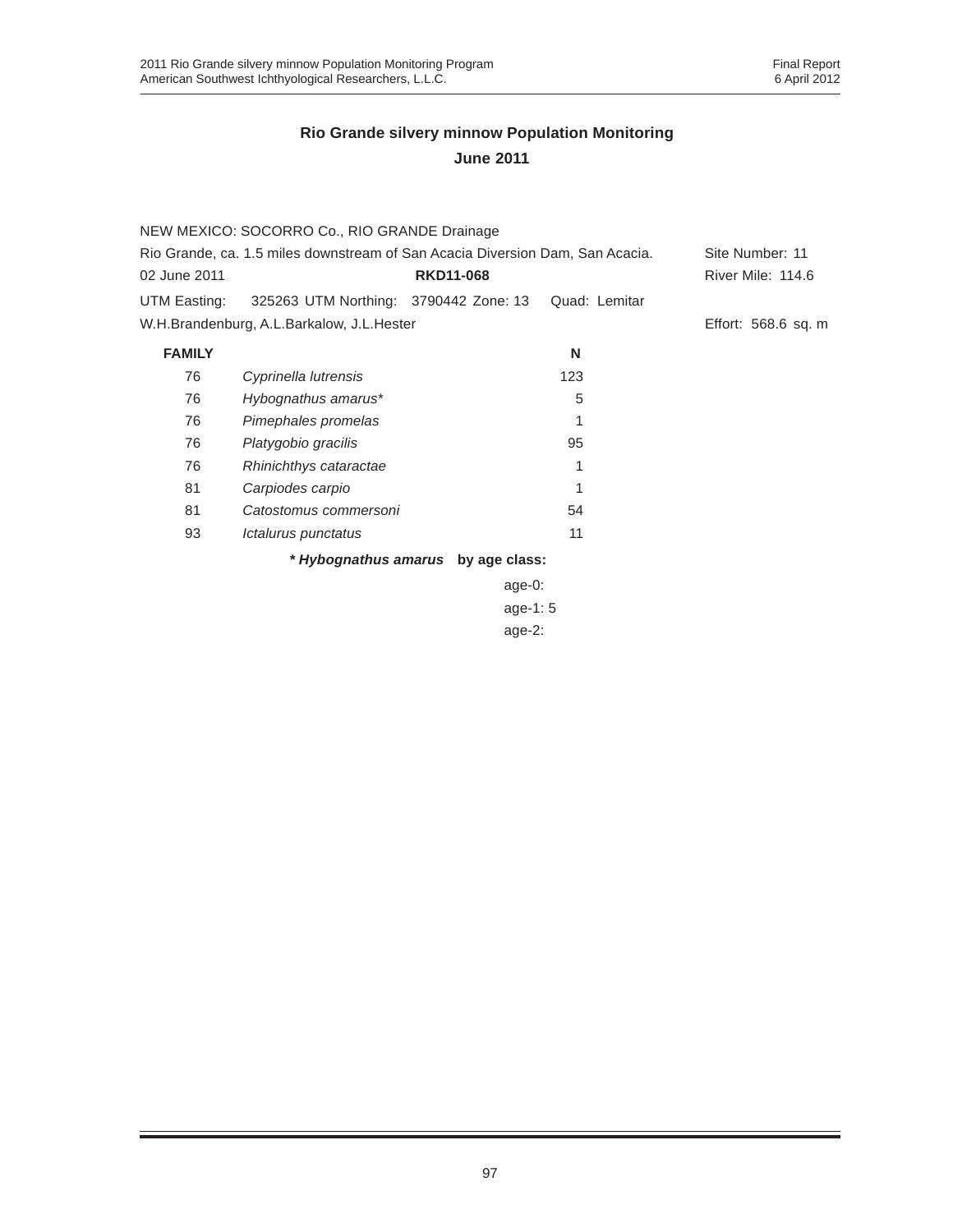|                                                                                | NEW MEXICO: SOCORRO Co., RIO GRANDE Drainage                                                           |                                    |          |                         |                     |
|--------------------------------------------------------------------------------|--------------------------------------------------------------------------------------------------------|------------------------------------|----------|-------------------------|---------------------|
| Rio Grande, east of Socorro, 0.5 miles upstream of Socorro Low Flow Conveyance |                                                                                                        |                                    |          | Site Number: 12         |                     |
|                                                                                | Channel bridge and east just upstream of Socorro Wastewater Treatment Plant, Socorro. River Mile: 99.5 |                                    |          |                         |                     |
| 02 June 2011                                                                   |                                                                                                        | <b>RKD11-067</b>                   |          |                         |                     |
| UTM Easting:                                                                   | 327097 UTM Northing: 3771043 Zone: 13                                                                  |                                    |          | Quad: Loma de las Canas |                     |
|                                                                                | W.H.Brandenburg, A.L.Barkalow, J.L.Hester                                                              |                                    |          |                         | Effort: 566.0 sq. m |
| <b>FAMILY</b>                                                                  |                                                                                                        |                                    | N        |                         |                     |
| 76                                                                             | Cyprinella lutrensis                                                                                   |                                    | 96       |                         |                     |
| 76                                                                             | Cyprinus carpio                                                                                        |                                    | 9        |                         |                     |
| 76                                                                             | Hybognathus amarus*                                                                                    |                                    | 3        |                         |                     |
| 76                                                                             | Pimephales promelas                                                                                    |                                    | 4        |                         |                     |
| 76                                                                             | Platygobio gracilis                                                                                    |                                    | 13       |                         |                     |
| 81                                                                             | Carpiodes carpio                                                                                       |                                    | 8        |                         |                     |
| 81                                                                             | Catostomus commersoni                                                                                  |                                    | 21       |                         |                     |
| 93                                                                             | Ictalurus punctatus                                                                                    |                                    | 5        |                         |                     |
| 212                                                                            | Gambusia affinis                                                                                       |                                    | 15       |                         |                     |
|                                                                                |                                                                                                        | * Hybognathus amarus by age class: |          |                         |                     |
|                                                                                |                                                                                                        |                                    | age-0: 1 |                         |                     |
|                                                                                |                                                                                                        |                                    | age-1: 1 |                         |                     |
|                                                                                |                                                                                                        |                                    | age-2: 1 |                         |                     |
|                                                                                |                                                                                                        |                                    |          |                         |                     |
|                                                                                |                                                                                                        |                                    |          |                         |                     |
|                                                                                | NEW MEXICO: SOCORRO Co., RIO GRANDE Drainage                                                           |                                    |          |                         |                     |
|                                                                                | Rio Grande, ca. 4.0 miles upstream of U.S. 380 bridge crossing.                                        |                                    |          |                         | Site Number: 13     |
| 02 June 2011                                                                   |                                                                                                        | <b>RKD11-066</b>                   |          |                         | River Mile: 91.7    |
|                                                                                |                                                                                                        |                                    |          |                         |                     |
| UTM Easting:                                                                   | 328140 UTM Northing: 3761283 Zone: 13                                                                  |                                    |          | Quad: San Antonio       |                     |
|                                                                                | W.H.Brandenburg, A.L.Barkalow, J.L.Hester                                                              |                                    |          |                         | Effort: 544.8 sq. m |
| <b>FAMILY</b>                                                                  |                                                                                                        |                                    | N        |                         |                     |
| 76                                                                             | Cyprinella lutrensis                                                                                   |                                    | 11       |                         |                     |
| 76                                                                             | Cyprinus carpio                                                                                        |                                    | 3        |                         |                     |
| 76                                                                             | Hybognathus amarus*                                                                                    |                                    | 4        |                         |                     |
| 76                                                                             | Pimephales promelas                                                                                    |                                    | 1        |                         |                     |
| 81                                                                             | Carpiodes carpio                                                                                       |                                    | 3        |                         |                     |
| 81                                                                             | Catostomus commersoni                                                                                  |                                    | 1        |                         |                     |
|                                                                                |                                                                                                        | * Hybognathus amarus by age class: |          |                         |                     |
|                                                                                |                                                                                                        | age-0:                             |          |                         |                     |
|                                                                                |                                                                                                        |                                    | age-1:3  |                         |                     |
|                                                                                |                                                                                                        |                                    | age-2: 1 |                         |                     |
|                                                                                |                                                                                                        |                                    |          |                         |                     |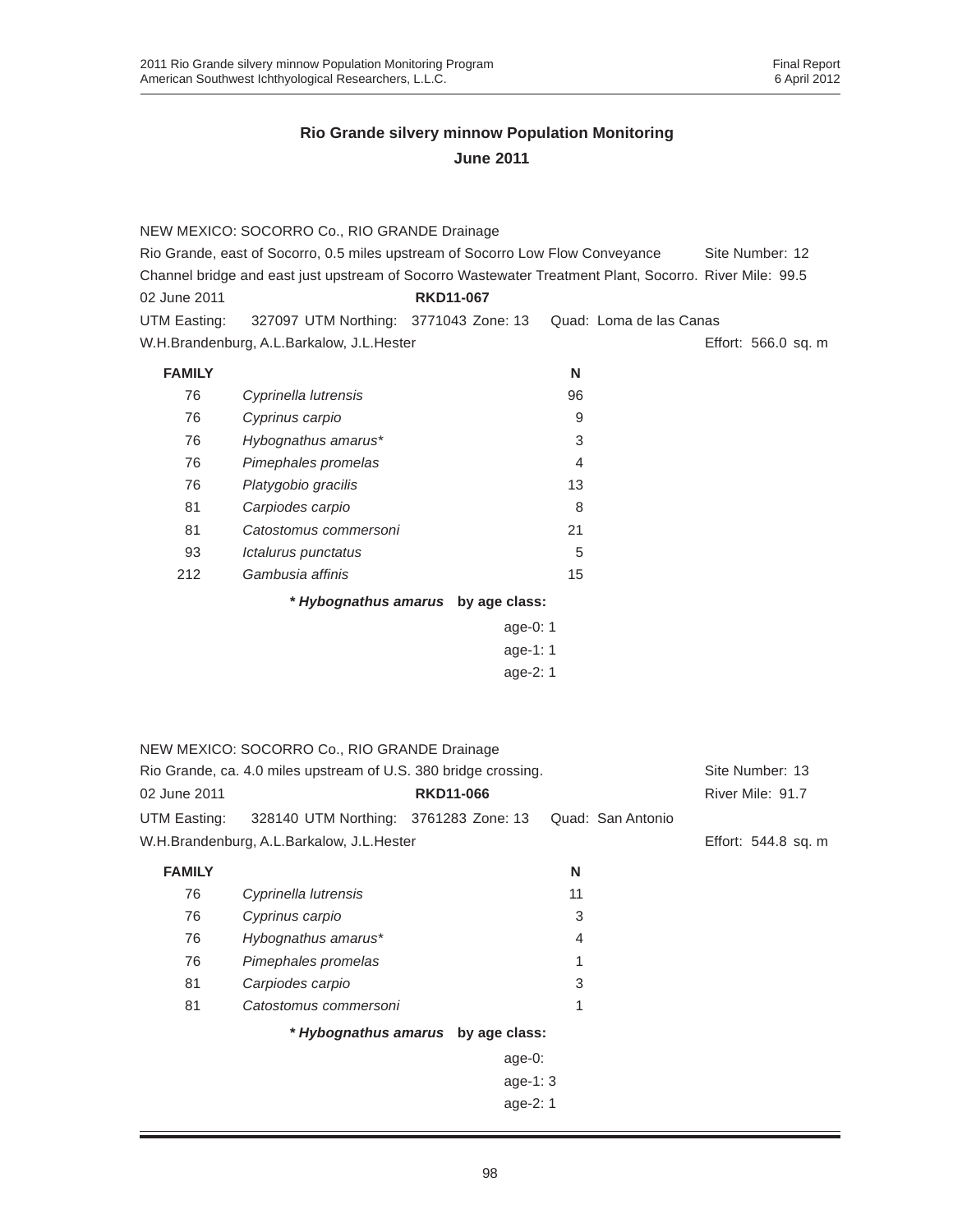|                                                         | NEW MEXICO: SOCORRO Co., RIO GRANDE Drainage  |                                    |                   |                     |
|---------------------------------------------------------|-----------------------------------------------|------------------------------------|-------------------|---------------------|
| Rio Grande, at US HWY 380 bridge crossing, San Antonio. |                                               |                                    |                   | Site Number: 14     |
| 01 June 2011                                            |                                               | <b>RKD11-065</b>                   |                   | River Mile: 87.1    |
| UTM Easting:                                            | 328914 UTM Northing: 3754471 Zone: 13         |                                    | Quad: San Antonio |                     |
|                                                         | M.A.Farrington, A.L.Barkalow, M.A.Brandenburg |                                    |                   | Effort: 567.0 sq. m |
| <b>FAMILY</b>                                           |                                               |                                    | N                 |                     |
| 76                                                      | Cyprinus carpio                               |                                    | 15                |                     |
| 76                                                      | Hybognathus amarus*                           |                                    | 1                 |                     |
| 76                                                      | Pimephales promelas                           |                                    | 5                 |                     |
| 76                                                      | Platygobio gracilis                           |                                    | 4                 |                     |
| 81                                                      | Carpiodes carpio                              |                                    | 20                |                     |
| 81                                                      | Catostomus commersoni                         |                                    | 1                 |                     |
|                                                         |                                               | * Hybognathus amarus by age class: |                   |                     |
|                                                         |                                               | $age-0$ :                          |                   |                     |
|                                                         |                                               | age-1: $1$                         |                   |                     |
|                                                         |                                               | age- $2$ :                         |                   |                     |

|                                               | NEW MEXICO: SOCORRO Co., RIO GRANDE Drainage<br>Rio Grande, directly east of Bosque del Apache National Wildlife Refuge Headquarters. |                                    |     |                      | Site Number: 15  |  |  |
|-----------------------------------------------|---------------------------------------------------------------------------------------------------------------------------------------|------------------------------------|-----|----------------------|------------------|--|--|
| 01 June 2011                                  |                                                                                                                                       | <b>RKD11-064</b>                   |     |                      | River Mile: 79.1 |  |  |
| UTM Easting:                                  | 327055 UTM Northing: 3740839 Zone: 13                                                                                                 |                                    |     | Quad: San Antonio SE |                  |  |  |
| M.A.Farrington, A.L.Barkalow, M.A.Brandenburg | Effort: 472.0 sq. m                                                                                                                   |                                    |     |                      |                  |  |  |
| <b>FAMILY</b>                                 |                                                                                                                                       |                                    | N   |                      |                  |  |  |
| 76                                            | Cyprinella lutrensis                                                                                                                  |                                    | 96  |                      |                  |  |  |
| 76                                            | Cyprinus carpio                                                                                                                       |                                    | 102 |                      |                  |  |  |
| 76                                            | Hybognathus amarus*                                                                                                                   |                                    | 11  |                      |                  |  |  |
| 76                                            | Pimephales promelas                                                                                                                   |                                    | 13  |                      |                  |  |  |
| 81                                            | Carpiodes carpio                                                                                                                      |                                    | 7   |                      |                  |  |  |
| 81                                            | Ictiobus bubalus                                                                                                                      |                                    | 16  |                      |                  |  |  |
| 212                                           | Gambusia affinis                                                                                                                      |                                    | 2   |                      |                  |  |  |
|                                               |                                                                                                                                       | * Hybognathus amarus by age class: |     |                      |                  |  |  |
| age-0: $1$                                    |                                                                                                                                       |                                    |     |                      |                  |  |  |
| age-1: $8$                                    |                                                                                                                                       |                                    |     |                      |                  |  |  |

age-2: 2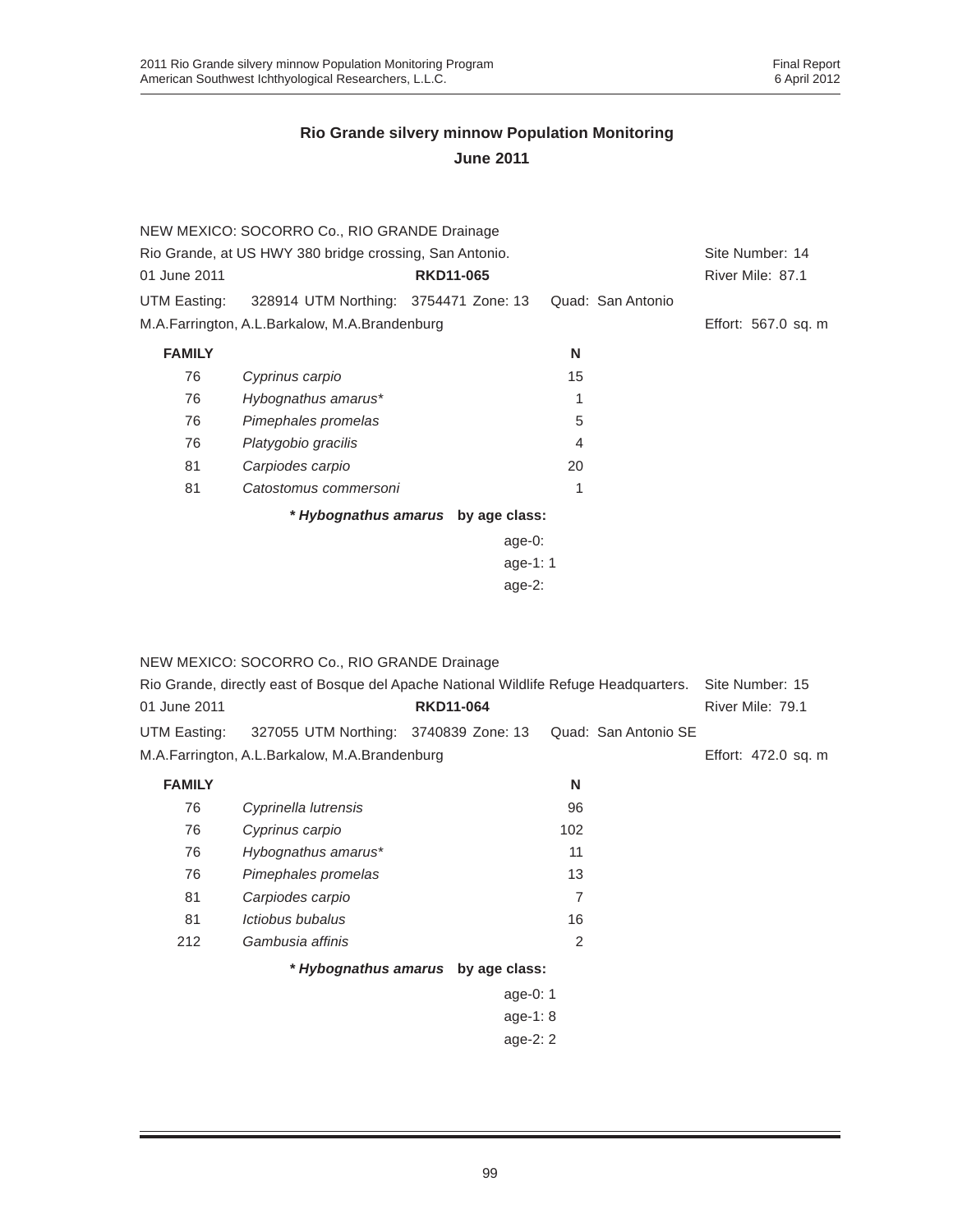|                                                          | NEW MEXICO: SOCORRO Co., RIO GRANDE Drainage                                   |                  |                   |                     |  |  |  |
|----------------------------------------------------------|--------------------------------------------------------------------------------|------------------|-------------------|---------------------|--|--|--|
| Rio Grande, at San Marcial Railroad Bridge, San Marcial. | Site Number: 16                                                                |                  |                   |                     |  |  |  |
| 01 June 2011                                             |                                                                                | <b>RKD11-063</b> |                   | River Mile: 68.6    |  |  |  |
| UTM Easting:                                             | 315284 UTM Northing: 3728347 Zone: 13                                          |                  | Quad: San Marcial |                     |  |  |  |
|                                                          | M.A.Farrington, A.L.Barkalow, M.A.Brandenburg                                  |                  |                   | Effort: 491.4 sq. m |  |  |  |
| <b>FAMILY</b>                                            |                                                                                |                  | N                 |                     |  |  |  |
| 76                                                       | Cyprinella lutrensis                                                           |                  | 25                |                     |  |  |  |
| 76                                                       | Cyprinus carpio                                                                |                  | 27                |                     |  |  |  |
| 76                                                       | Hybognathus amarus*                                                            |                  | 6                 |                     |  |  |  |
| 76                                                       | Pimephales promelas                                                            |                  | $\overline{7}$    |                     |  |  |  |
| 76                                                       | Platygobio gracilis                                                            |                  | 5                 |                     |  |  |  |
| 81                                                       | Carpiodes carpio                                                               |                  | 2                 |                     |  |  |  |
| 93                                                       | Ictalurus punctatus                                                            |                  | 1                 |                     |  |  |  |
| 212                                                      | Gambusia affinis                                                               |                  | 1                 |                     |  |  |  |
| * Hybognathus amarus by age class:                       |                                                                                |                  |                   |                     |  |  |  |
|                                                          |                                                                                |                  |                   |                     |  |  |  |
|                                                          |                                                                                |                  |                   |                     |  |  |  |
|                                                          |                                                                                |                  |                   |                     |  |  |  |
|                                                          |                                                                                |                  |                   |                     |  |  |  |
|                                                          |                                                                                |                  |                   |                     |  |  |  |
|                                                          | NEW MEXICO: SOCORRO Co., RIO GRANDE Drainage                                   |                  |                   |                     |  |  |  |
|                                                          | Rio Grande, ca. 8 miles downstream of the San Marcial railroad bridge crossing |                  |                   | Site Number: 17     |  |  |  |
| 01 June 2011                                             |                                                                                | <b>RKD11-062</b> |                   | River Mile: 60.5    |  |  |  |
| UTM Easting:                                             | 309487 UTM Northing: 3718178 Zone: 13                                          |                  | Quad: Paraje Well |                     |  |  |  |
|                                                          | M.A.Farrington, A.L.Barkalow, M.A.Brandenburg                                  |                  |                   | Effort: 531.6 sq. m |  |  |  |
| <b>FAMILY</b>                                            |                                                                                |                  | N                 |                     |  |  |  |
| 76                                                       | Cyprinella lutrensis                                                           |                  | 12                |                     |  |  |  |
| 76                                                       | Cyprinus carpio                                                                |                  | 76                |                     |  |  |  |
| 76                                                       | Pimephales promelas                                                            |                  | 6                 |                     |  |  |  |
| 76                                                       | Platygobio gracilis                                                            |                  | 5                 |                     |  |  |  |

81 *Carpiodes carpio* 5 93 *Ictalurus punctatus* 1 212 *Gambusia affinis* 15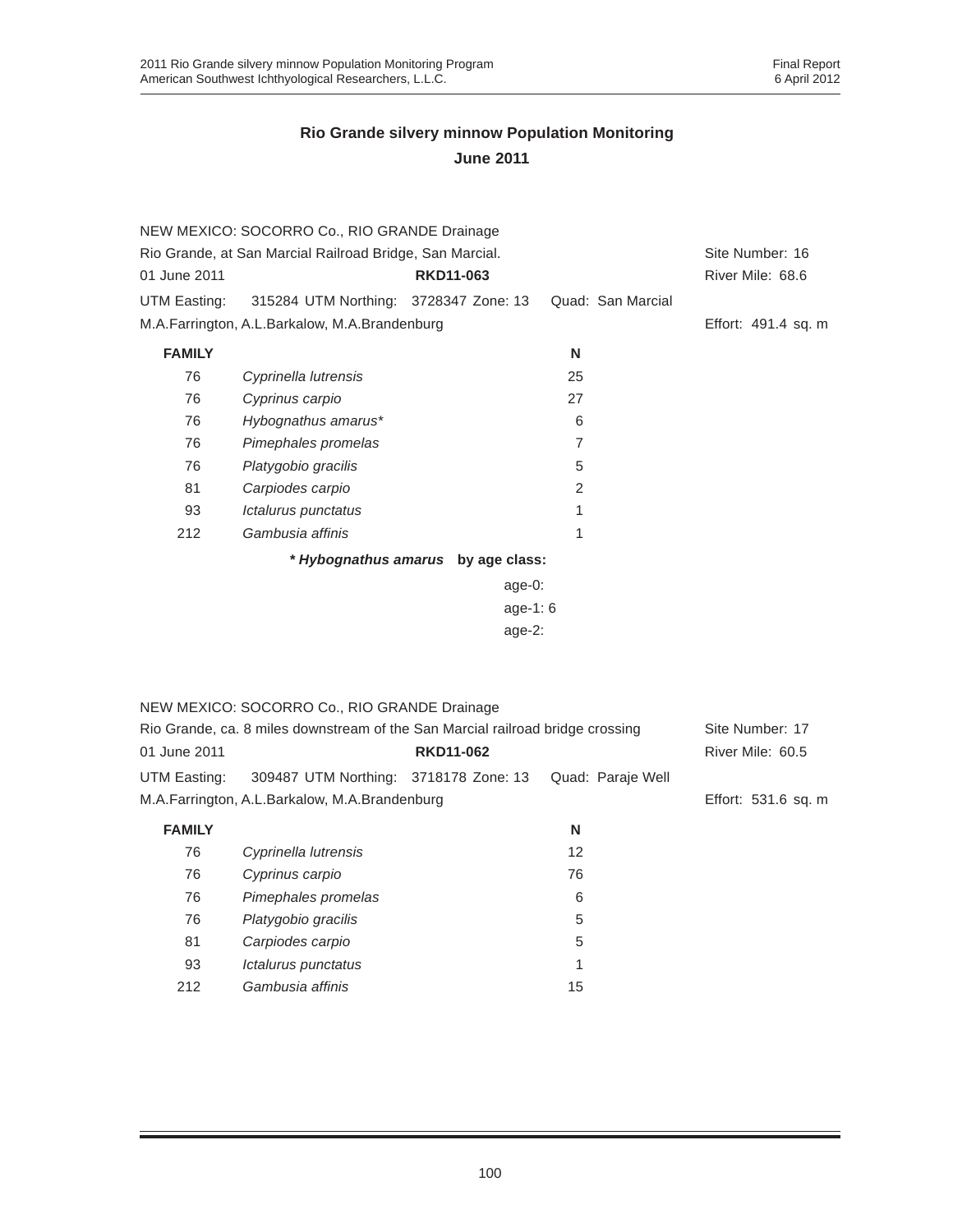|                                                                              | NEW MEXICO: SOCORRO Co., RIO GRANDE Drainage  |                                    |                   |                     |
|------------------------------------------------------------------------------|-----------------------------------------------|------------------------------------|-------------------|---------------------|
| Rio Grande, ca. 10 mi downstream of the San Marcial railroad bridge crossing |                                               |                                    | Site Number: 18   |                     |
| 01 June 2011                                                                 |                                               | <b>RKD11-061</b>                   |                   | River Mile: 58.8    |
| UTM Easting:                                                                 | 307846 UTM Northing: 3716150 Zone: 13         |                                    | Quad: Paraje Well |                     |
|                                                                              | M.A.Farrington, A.L.Barkalow, M.A.Brandenburg |                                    |                   | Effort: 549.0 sq. m |
| <b>FAMILY</b>                                                                |                                               |                                    | N                 |                     |
| 76                                                                           | Cyprinella lutrensis                          |                                    | 6                 |                     |
| 76                                                                           | Cyprinus carpio                               |                                    | 3                 |                     |
| 76                                                                           | Hybognathus amarus*                           |                                    | 6                 |                     |
| 76                                                                           | Pimephales promelas                           |                                    | 8                 |                     |
| 76                                                                           | Pimephales vigilax                            |                                    | 3                 |                     |
| 93                                                                           | Ictalurus punctatus                           |                                    | 2                 |                     |
|                                                                              |                                               | * Hybognathus amarus by age class: |                   |                     |
|                                                                              |                                               | age-0: $6$                         |                   |                     |
|                                                                              |                                               | $age-1:$                           |                   |                     |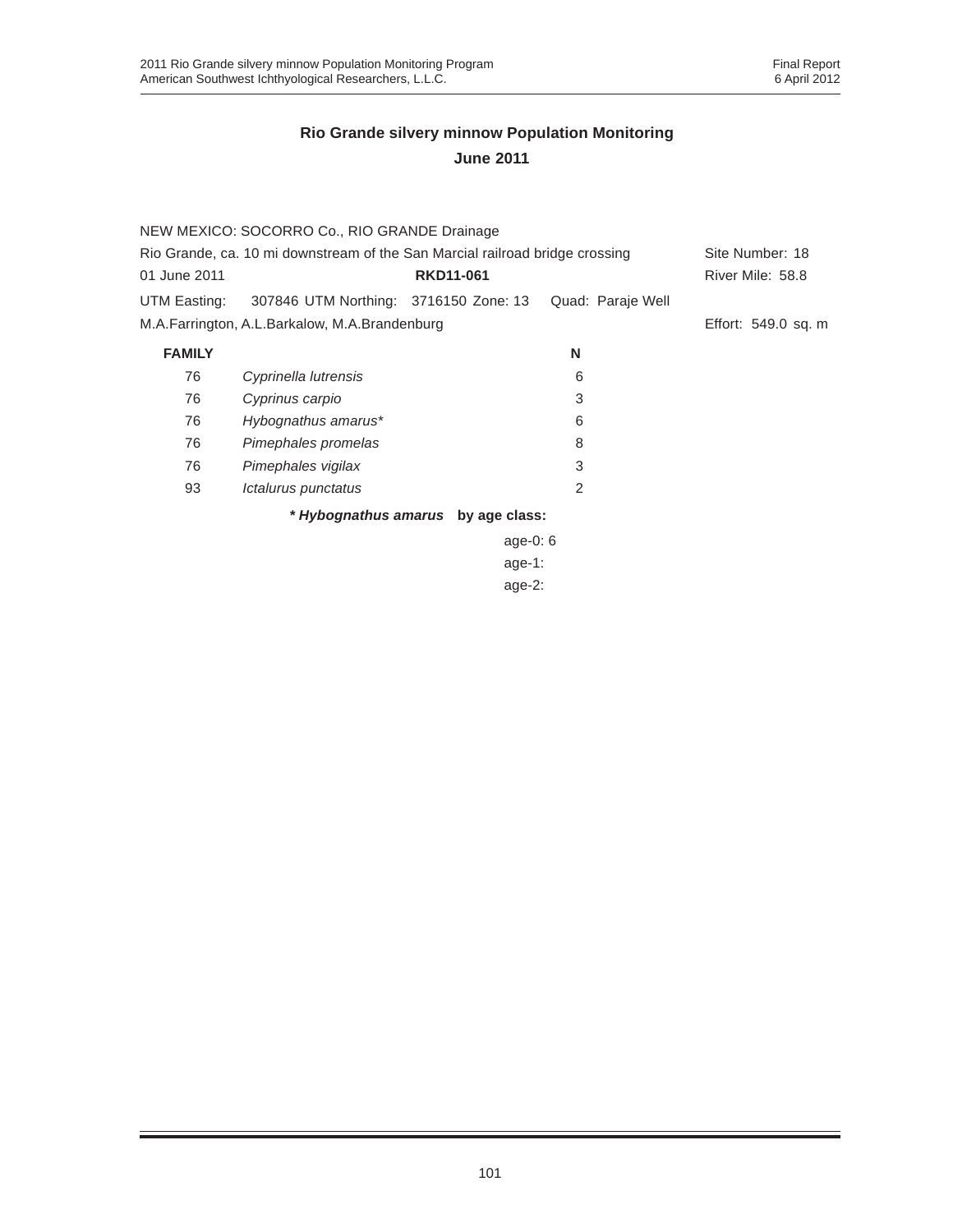|                                                                | NEW MEXICO: SANDOVAL Co., RIO GRANDE Drainage   |                  |                |                         |
|----------------------------------------------------------------|-------------------------------------------------|------------------|----------------|-------------------------|
| Rio Grande, directly below Angostura Diversion Dam, Algodones. |                                                 |                  | Site Number: 0 |                         |
| 14 July 2011                                                   |                                                 | <b>RKD11-098</b> |                | River Mile: 209.7       |
| UTM Easting:                                                   | 363811 UTM Northing: 3916006 Zone: 13           |                  |                | Quad: San Felipe Pueblo |
|                                                                | R.K.Dudley, J.L.Hester, M.F.Peralta, M.L.Barnes |                  |                | Effort: 526.9 sq. m     |
| <b>FAMILY</b>                                                  |                                                 |                  | N              |                         |
| 76                                                             | Cyprinella lutrensis                            |                  | 173            |                         |
| 76                                                             | Pimephales promelas                             |                  |                |                         |
| 76                                                             | Platygobio gracilis                             |                  | 17             |                         |
| 76                                                             | Rhinichthys cataractae                          |                  | 38             |                         |
| 81                                                             | Carpiodes carpio                                |                  | 62             |                         |
| 81                                                             | Catostomus commersoni                           |                  | 245            |                         |
| 212                                                            | Gambusia affinis                                |                  | 117            |                         |
| 294                                                            | Lepomis cyanellus                               |                  | 1              |                         |
| 294                                                            | Micropterus salmoides                           |                  | 1              |                         |
| 294                                                            | Pomoxis annularis                               |                  | $\mathcal{P}$  |                         |
| 295                                                            | Sander vitreus                                  |                  |                |                         |
|                                                                |                                                 |                  |                |                         |

|               | NEW MEXICO: SANDOVAL Co., RIO GRANDE Drainage                                     |                  |                  |                     |
|---------------|-----------------------------------------------------------------------------------|------------------|------------------|---------------------|
|               | Rio Grande, at US HWY 550 (formerly NM State HWY 44) bridge crossing, Bernalillo. |                  |                  | Site Number: 1      |
| 14 July 2011  |                                                                                   | <b>RKD11-099</b> |                  | River Mile: 203.8   |
| UTM Easting:  | 358543 UTM Northing: 3909722 Zone: 13                                             |                  | Quad: Bernalillo |                     |
|               | R.K.Dudley, J.L.Hester, M.F.Peralta, M.L.Barnes                                   |                  |                  | Effort: 500.7 sq. m |
| <b>FAMILY</b> |                                                                                   |                  | N                |                     |
| 76            | Cyprinella lutrensis                                                              |                  | 5                |                     |

| 76  | Cyprinella lutrensis   | G   |  |
|-----|------------------------|-----|--|
| 76  | Cyprinus carpio        |     |  |
| 76  | Platygobio gracilis    | 40  |  |
| 76  | Rhinichthys cataractae | 11  |  |
| 81  | Catostomus commersoni  | 104 |  |
| 212 | Gambusia affinis       | 5   |  |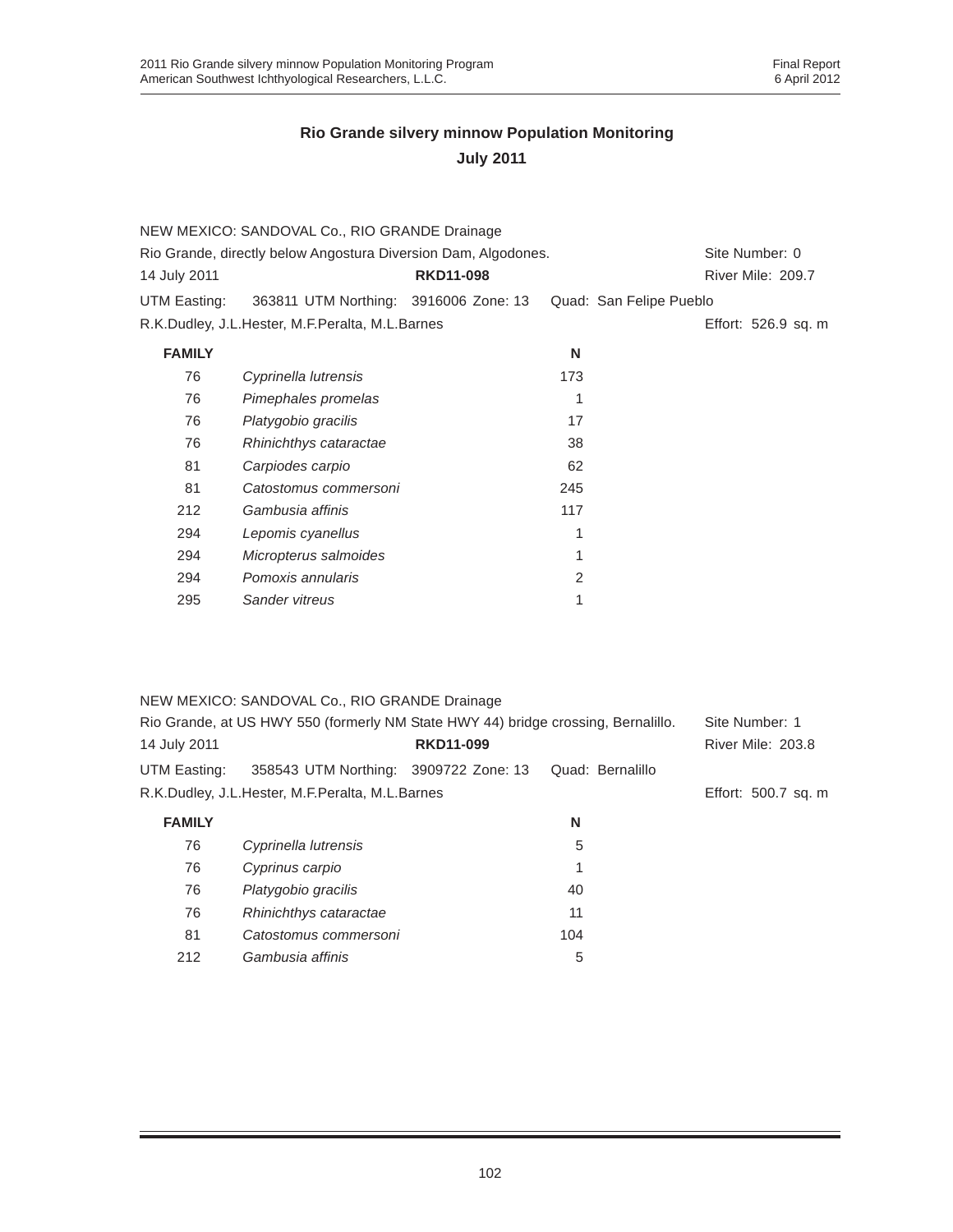|               | NEW MEXICO: SANDOVAL Co., RIO GRANDE Drainage                                 |                                    |                  |                     |
|---------------|-------------------------------------------------------------------------------|------------------------------------|------------------|---------------------|
|               | Rio Grande, ca. 4.0 miles downstream of US HWY 550 (formerly NM State HWY 44) |                                    |                  | Site Number: 2      |
|               | bridge crossing, at Rio Rancho Wastewater Treatment Plant, Rio Rancho.        |                                    |                  | River Mile: 200.0   |
| 14 July 2011  |                                                                               | <b>RKD11-100</b>                   |                  |                     |
| UTM Easting:  | 354772 UTM Northing: 3905355 Zone: 13                                         |                                    | Quad: Bernalillo |                     |
|               | R.K.Dudley, J.L.Hester, M.F.Peralta, M.L.Barnes                               |                                    |                  | Effort: 536.8 sq. m |
| <b>FAMILY</b> |                                                                               |                                    | N                |                     |
| 76            | Cyprinella lutrensis                                                          |                                    | 72               |                     |
| 76            | Cyprinus carpio                                                               |                                    | 41               |                     |
| 76            | Hybognathus amarus*                                                           |                                    | 2                |                     |
| 76            | Platygobio gracilis                                                           |                                    | 5                |                     |
| 76            | Rhinichthys cataractae                                                        |                                    | 4                |                     |
| 81            | Carpiodes carpio                                                              |                                    | 21               |                     |
| 81            | Catostomus commersoni                                                         |                                    | 79               |                     |
| 93            | Ameiurus natalis                                                              |                                    | 1                |                     |
| 212           | Gambusia affinis                                                              |                                    | 2                |                     |
| 294           | Micropterus salmoides                                                         |                                    | 6                |                     |
| 295           | Perca flavescens                                                              |                                    | 2                |                     |
|               |                                                                               | * Hybognathus amarus by age class: |                  |                     |
|               |                                                                               | age-0: $2$                         |                  |                     |
|               |                                                                               | age-1:                             |                  |                     |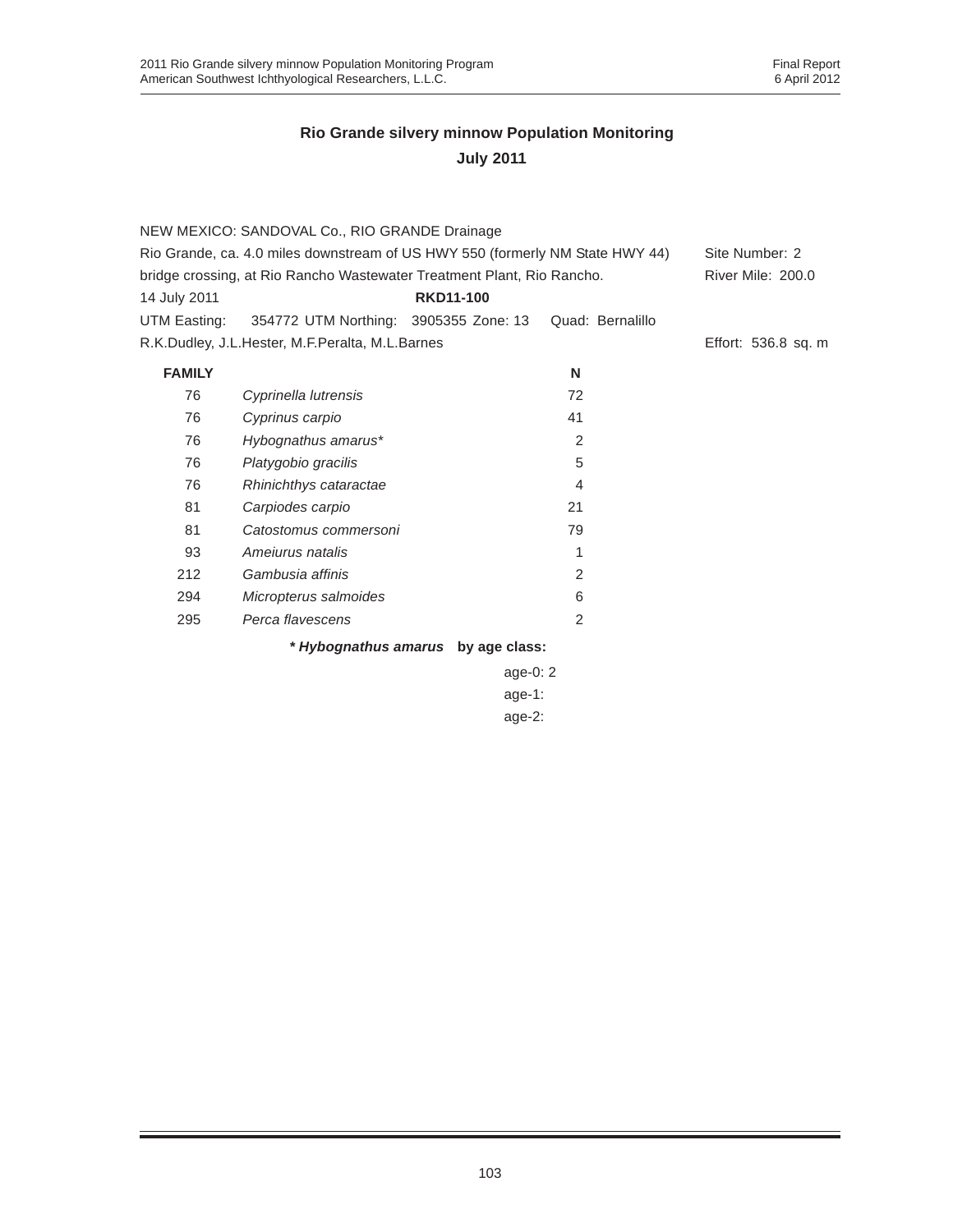|               | NEW MEXICO: BERNALILLO Co., RIO GRANDE Drainage                             |                                    |                           |                        |                     |
|---------------|-----------------------------------------------------------------------------|------------------------------------|---------------------------|------------------------|---------------------|
|               | Rio Grande, at Central Avenue bridge crossing (US HWY 66), Albuquerque.     |                                    |                           |                        | Site Number: 3      |
| 14 July 2011  |                                                                             | <b>RKD11-097</b>                   |                           |                        | River Mile: 183.4   |
| UTM Easting:  | 346840 UTM Northing: 3884094 Zone: 13                                       |                                    |                           | Quad: Albuquerque West |                     |
|               | R.K.Dudley, J.L.Hester, M.F.Peralta, M.L.Barnes                             |                                    |                           |                        | Effort: 501.4 sq. m |
| <b>FAMILY</b> |                                                                             |                                    | N                         |                        |                     |
| 76            | Cyprinella lutrensis                                                        |                                    | 57                        |                        |                     |
| 76            | Cyprinus carpio                                                             |                                    | 15                        |                        |                     |
| 76            | Hybognathus amarus*                                                         |                                    | 9                         |                        |                     |
| 76            | Pimephales promelas                                                         |                                    | 8                         |                        |                     |
| 76            | Platygobio gracilis                                                         |                                    | 3                         |                        |                     |
| 81            | Carpiodes carpio                                                            |                                    | 8                         |                        |                     |
| 81            | Catostomus commersoni                                                       |                                    | 29                        |                        |                     |
| 212           | Gambusia affinis                                                            |                                    | 2                         |                        |                     |
|               |                                                                             | * Hybognathus amarus by age class: |                           |                        |                     |
|               |                                                                             | age-0: 9                           |                           |                        |                     |
|               |                                                                             | age-1:                             |                           |                        |                     |
|               |                                                                             | $age-2$ :                          |                           |                        |                     |
|               |                                                                             |                                    |                           |                        |                     |
|               |                                                                             |                                    |                           |                        |                     |
|               | NEW MEXICO: BERNALILLO Co., RIO GRANDE Drainage                             |                                    |                           |                        |                     |
|               | Rio Grande, at Rio Bravo Blvd. Bridge crossing (NM State HWY 500) crossing, |                                    |                           |                        | Site Number: 4      |
| Albuquerque.  |                                                                             |                                    |                           |                        | River Mile: 178.3   |
| 14 July 2011  |                                                                             | <b>RKD11-096</b>                   |                           |                        |                     |
| UTM Easting:  | 347554 UTM Northing: 3877163 Zone: 13                                       |                                    |                           | Quad: Albuquerque West |                     |
|               | R.K.Dudley, J.L.Hester, M.F.Peralta, M.L.Barnes                             |                                    |                           |                        | Effort: 606.5 sq. m |
| <b>FAMILY</b> |                                                                             |                                    |                           |                        |                     |
|               |                                                                             |                                    | N                         |                        |                     |
| 69            | Dorosoma cepedianum                                                         |                                    | 3                         |                        |                     |
| 76            | Cyprinella lutrensis                                                        |                                    | 65                        |                        |                     |
| 76            | Pimephales promelas                                                         |                                    | 11                        |                        |                     |
| 76            | Platygobio gracilis                                                         |                                    | 4                         |                        |                     |
| 81            | Carpiodes carpio                                                            |                                    | 51                        |                        |                     |
| 81            | Catostomus commersoni                                                       |                                    | 23                        |                        |                     |
| 93            | Ictalurus punctatus                                                         |                                    | 1                         |                        |                     |
| 212           | Gambusia affinis                                                            |                                    | 51                        |                        |                     |
| 294           | Micropterus salmoides                                                       |                                    | $\ensuremath{\mathsf{3}}$ |                        |                     |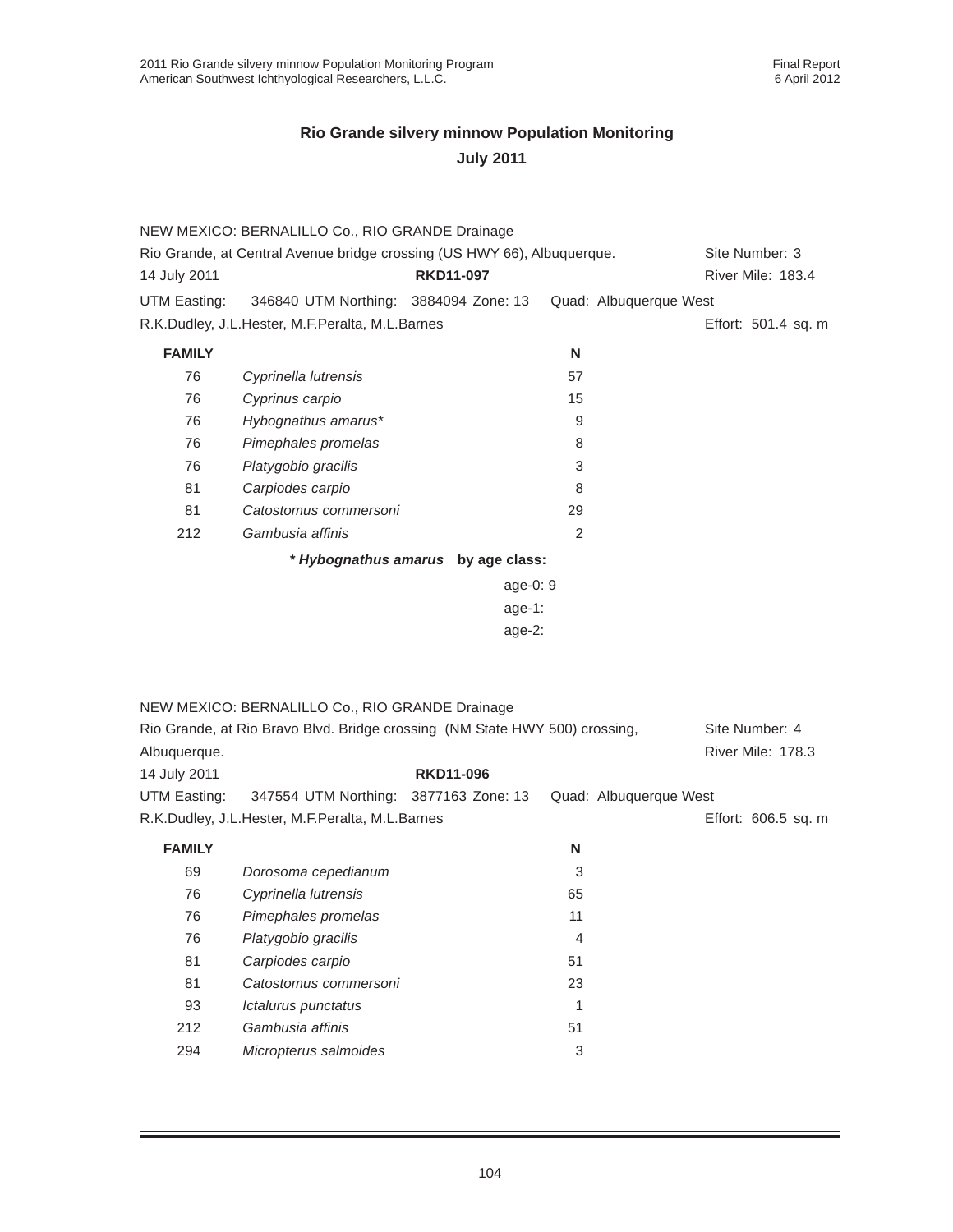|                                                                        | NEW MEXICO: VALENCIA Co., RIO GRANDE Drainage |                                    |                 |                          |
|------------------------------------------------------------------------|-----------------------------------------------|------------------------------------|-----------------|--------------------------|
| Rio Grande, at Los Lunas Bridge crossing (NM State HWY 49), Los Lunas. |                                               |                                    | Site Number: 5  |                          |
| 14 July 2011                                                           |                                               | <b>RKD11-095</b>                   |                 | <b>River Mile: 161.4</b> |
| UTM Easting:                                                           | 342898 UTM Northing: 3852531 Zone: 13         |                                    | Quad: Los Lunas |                          |
|                                                                        | W.H.Brandenburg, M.A.Farrington, F.P.Cook     |                                    |                 | Effort: 524.2 sq. m      |
| <b>FAMILY</b>                                                          |                                               |                                    | N               |                          |
| 76                                                                     | Cyprinella lutrensis                          |                                    | 496             |                          |
| 76                                                                     | Cyprinus carpio                               |                                    | 9               |                          |
| 76                                                                     | Hybognathus amarus*                           |                                    | 17              |                          |
| 76                                                                     | Pimephales promelas                           |                                    | 47              |                          |
| 81                                                                     | Carpiodes carpio                              |                                    | 55              |                          |
| 81                                                                     | Catostomus commersoni                         |                                    | 10              |                          |
| 212                                                                    | Gambusia affinis                              |                                    | 35              |                          |
| 294                                                                    | Micropterus salmoides                         |                                    | 2               |                          |
|                                                                        |                                               | * Hybognathus amarus by age class: |                 |                          |

age-0: 17 age-1: age-2: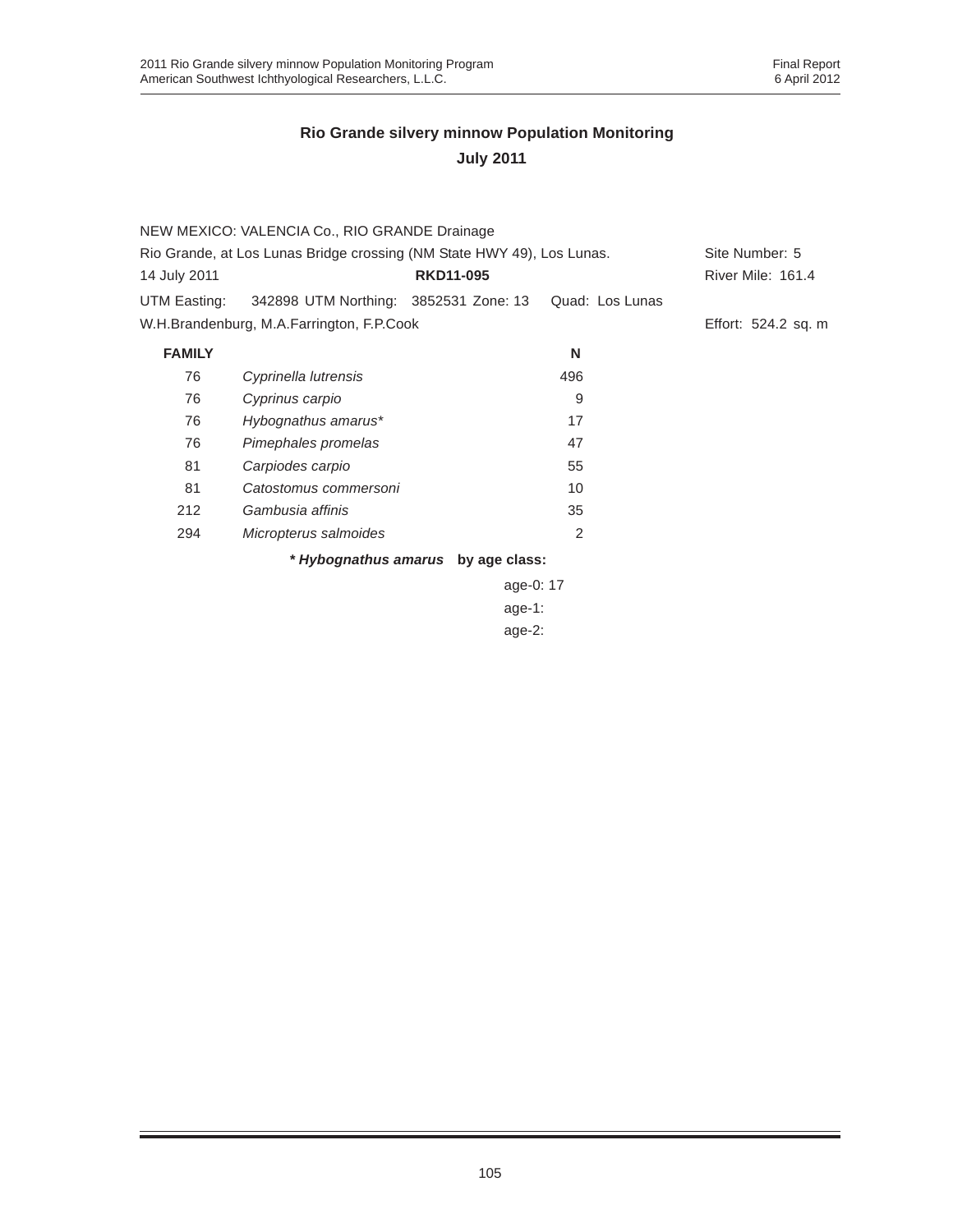| Site Number: 6<br>River Mile: 151.5<br>Effort: 434.6 sq. m |
|------------------------------------------------------------|
|                                                            |
|                                                            |
|                                                            |
|                                                            |
|                                                            |
|                                                            |
|                                                            |
|                                                            |
|                                                            |
|                                                            |
|                                                            |
|                                                            |
|                                                            |
|                                                            |
|                                                            |
|                                                            |
|                                                            |

age-1: 2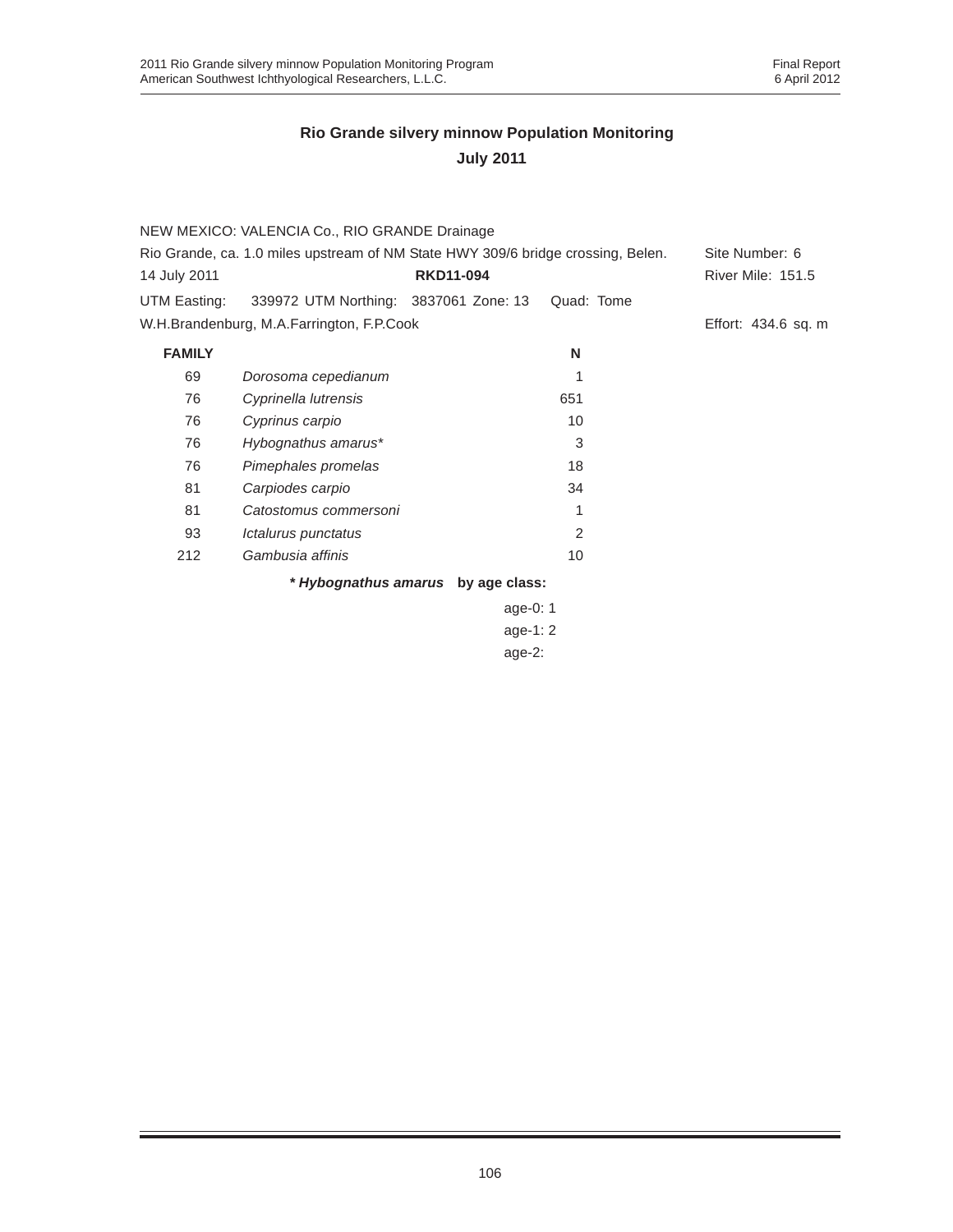|                                                                                  | NEW MEXICO: VALENCIA Co., RIO GRANDE Drainage      |                  |                |                     |
|----------------------------------------------------------------------------------|----------------------------------------------------|------------------|----------------|---------------------|
| Rio Grande, ca. 2.2 miles upstream of NM State HWY 346 bridge crossing, Jarales. |                                                    |                  |                | Site Number: 7      |
| 14 July 2011                                                                     |                                                    | <b>RKD11-093</b> |                | River Mile: 143.2   |
|                                                                                  | UTM Easting: 338136 UTM Northing: 3827329 Zone: 13 |                  | Quad: Veguita  |                     |
|                                                                                  | W.H.Brandenburg, M.A.Farrington, F.P.Cook          |                  |                | Effort: 495.8 sq. m |
| <b>FAMILY</b>                                                                    |                                                    |                  | N              |                     |
| 69                                                                               | Dorosoma cepedianum                                |                  | 10             |                     |
| 76                                                                               | Cyprinella lutrensis                               |                  | 1533           |                     |
| 76                                                                               | Cyprinus carpio                                    |                  | 20             |                     |
| 76                                                                               | Hybognathus amarus*                                |                  | 1              |                     |
| 76                                                                               | Pimephales promelas                                |                  | 105            |                     |
| 76                                                                               | Platygobio gracilis                                |                  | 1              |                     |
| 81                                                                               | Carpiodes carpio                                   |                  | 20             |                     |
| 81                                                                               | Catostomus commersoni                              |                  | $\overline{4}$ |                     |
| 93                                                                               | Amejurus natalis                                   |                  | 1              |                     |
| 212                                                                              | Gambusia affinis                                   |                  | 58             |                     |
| 294                                                                              | Lepomis cyanellus                                  |                  | 1              |                     |
| 294                                                                              | Micropterus salmoides                              |                  | 3              |                     |
|                                                                                  | * Hybognathus amarus                               | by age class:    |                |                     |

age-0: 1 age-1: age-2: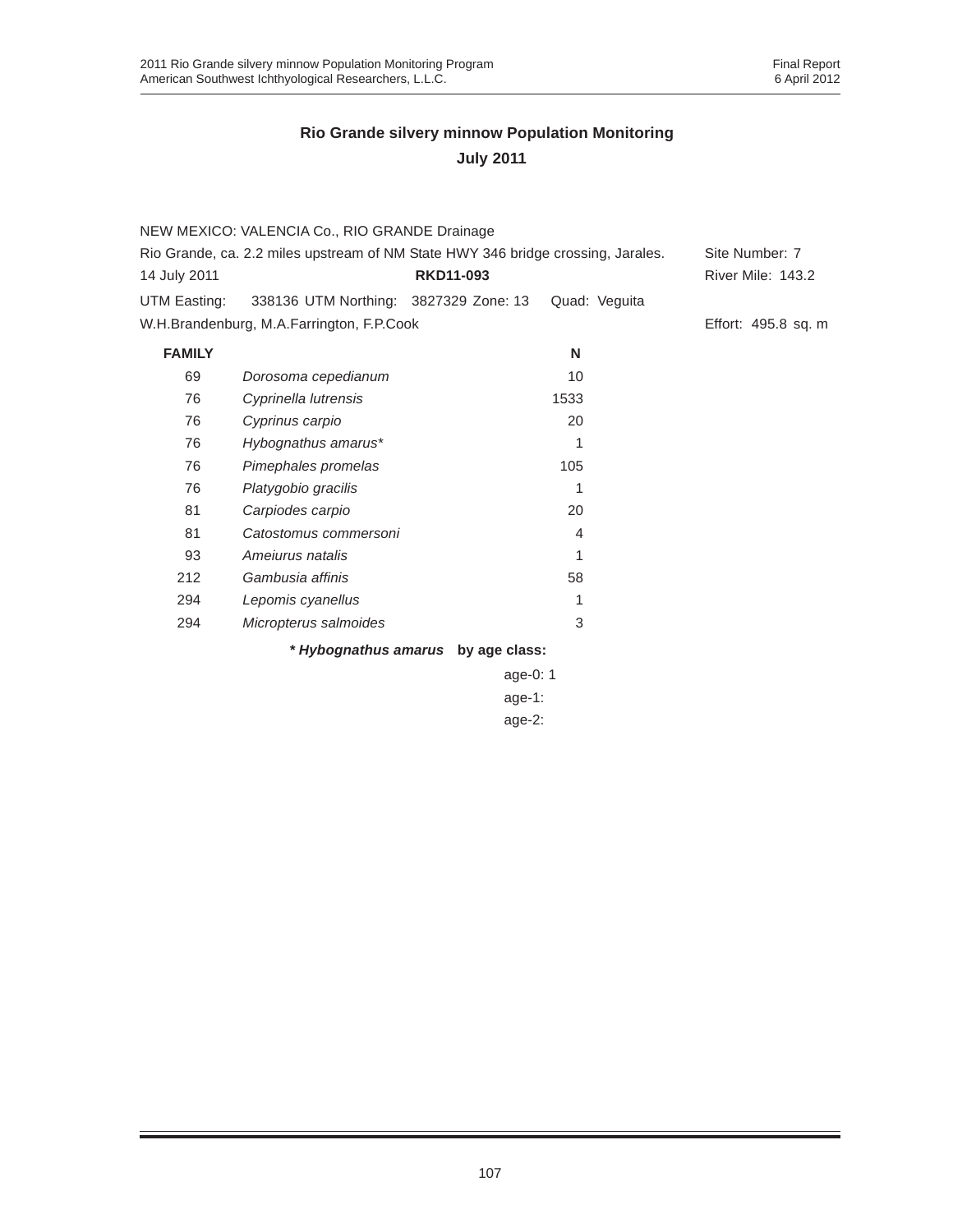|               | NEW MEXICO: SOCORRO Co., RIO GRANDE Drainage                                     |                                    |                |                     |
|---------------|----------------------------------------------------------------------------------|------------------------------------|----------------|---------------------|
|               | Rio Grande, at US HWY 60 bridge crossing, Bernardo.                              |                                    |                | Site Number: 8      |
| 14 July 2011  |                                                                                  | <b>RKD11-092</b>                   |                | River Mile: 130.6   |
| UTM Easting:  | 334604 UTM Northing: 3809726 Zone: 13                                            |                                    | Quad: Abeytas  |                     |
|               | W.H.Brandenburg, M.A.Farrington, F.P.Cook                                        |                                    |                | Effort: 509.7 sq. m |
| <b>FAMILY</b> |                                                                                  |                                    | N              |                     |
| 76            | Cyprinella lutrensis                                                             |                                    | 919            |                     |
| 76            | Cyprinus carpio                                                                  |                                    | 4              |                     |
| 76            | Hybognathus amarus*                                                              |                                    | 3              |                     |
| 76            | Pimephales promelas                                                              |                                    | 5              |                     |
| 76            | Platygobio gracilis                                                              |                                    | 2              |                     |
| 81            | Carpiodes carpio                                                                 |                                    | 100            |                     |
| 93            | Ictalurus punctatus                                                              |                                    | 1              |                     |
| 212           | Gambusia affinis                                                                 |                                    | 22             |                     |
|               |                                                                                  | * Hybognathus amarus by age class: |                |                     |
|               |                                                                                  | age-0: 3                           |                |                     |
|               |                                                                                  | age-1:                             |                |                     |
|               |                                                                                  | $age-2$ :                          |                |                     |
|               |                                                                                  |                                    |                |                     |
|               |                                                                                  |                                    |                |                     |
|               | NEW MEXICO: SOCORRO Co., RIO GRANDE Drainage                                     |                                    |                |                     |
|               | Rio Grande, ca. 3.5 miles downstream of the US HWY 60 bridge crossing, Bernardo. |                                    |                | Site Number: 9      |
| 14 July 2011  |                                                                                  | <b>RKD11-091</b>                   |                | River Mile: 127.0   |
| UTM Easting:  | 331094 UTM Northing: 3805229 Zone: 13                                            |                                    | Quad: Abeytas  |                     |
|               | W.H.Brandenburg, M.A.Farrington, F.P.Cook                                        |                                    |                | Effort: 415.4 sq. m |
| <b>FAMILY</b> |                                                                                  |                                    | N              |                     |
| 76            | Cyprinella lutrensis                                                             |                                    | 441            |                     |
| 76            | Cyprinus carpio                                                                  |                                    | 2              |                     |
| 76            | Pimephales promelas                                                              |                                    | $\overline{c}$ |                     |
| 76            | Platygobio gracilis                                                              |                                    | 3              |                     |
| 81            | Carpiodes carpio                                                                 |                                    | 21             |                     |
| 81            | Catostomus commersoni                                                            |                                    | 1              |                     |
| 93            | Ictalurus punctatus                                                              |                                    | 1              |                     |
| 212           | Gambusia affinis                                                                 |                                    | 37             |                     |
| 294           | Micropterus salmoides                                                            |                                    | $\overline{c}$ |                     |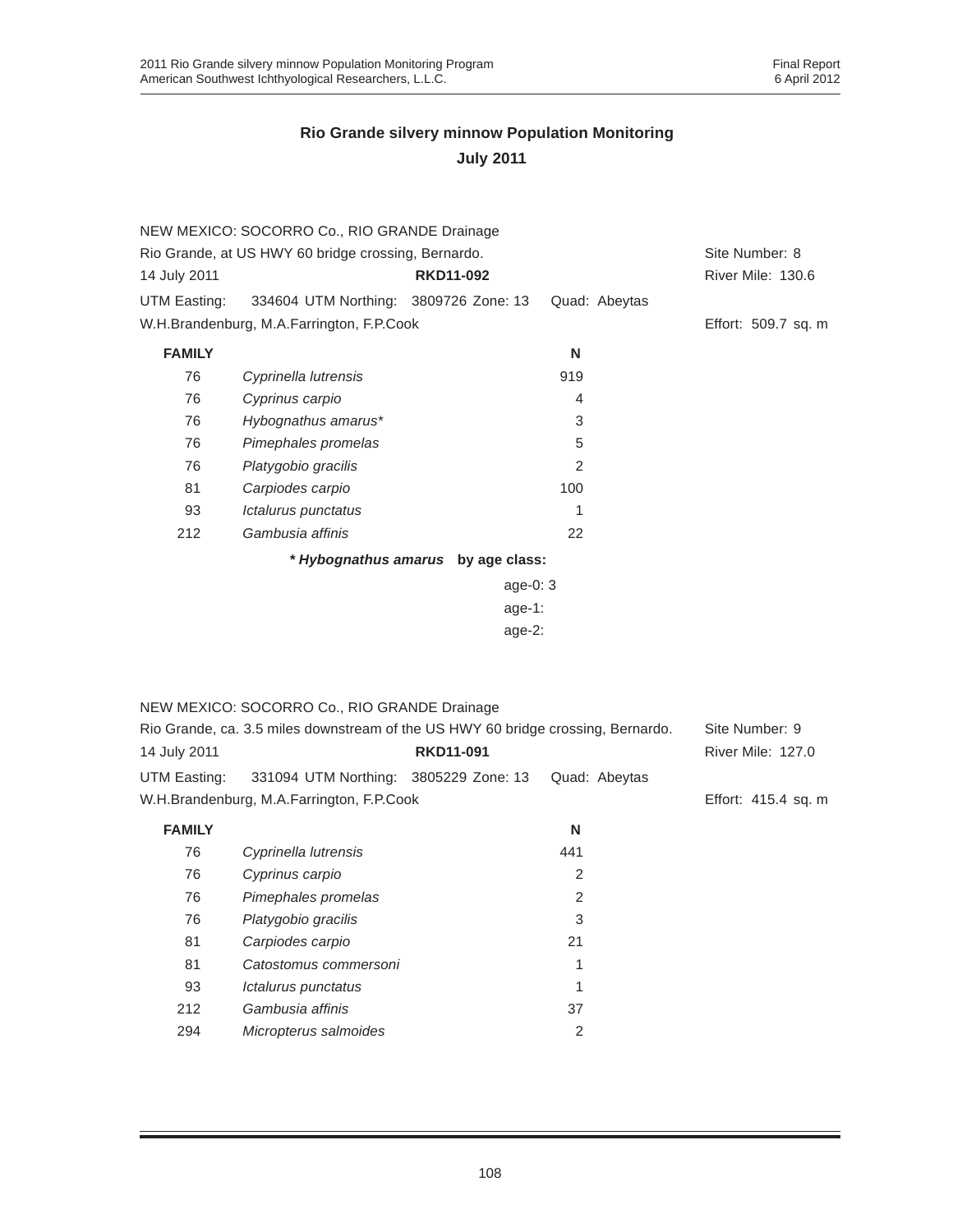|                                                                            | NEW MEXICO: SOCORRO Co., RIO GRANDE Drainage |                                    |                  |                     |
|----------------------------------------------------------------------------|----------------------------------------------|------------------------------------|------------------|---------------------|
| Rio Grande, ca. 0.6 miles upstream of San Acacia Diversion Dam, San Acacia |                                              |                                    | Site Number: 9.5 |                     |
| 13 July 2011                                                               |                                              | <b>RKD11-090</b>                   |                  | River Mile: 116.8   |
| UTM Easting:                                                               | 327902 UTM Northing: 3792603 Zone: 13        |                                    | Quad: La Joya    |                     |
|                                                                            | W.H.Brandenburg, M.A.Farrington, F.P.Cook    |                                    |                  | Effort: 453.1 sq. m |
| <b>FAMILY</b>                                                              |                                              |                                    | N                |                     |
| 76                                                                         | Cyprinella lutrensis                         |                                    | 332              |                     |
| 76                                                                         | Cyprinus carpio                              |                                    | 6                |                     |
| 76                                                                         | Hybognathus amarus*                          |                                    | 3                |                     |
| 76                                                                         | Pimephales promelas                          |                                    | 5                |                     |
| 76                                                                         | Platygobio gracilis                          |                                    | 58               |                     |
| 81                                                                         | Carpiodes carpio                             |                                    | 119              |                     |
| 93                                                                         | Ictalurus punctatus                          |                                    | 5                |                     |
| 212                                                                        | Gambusia affinis                             |                                    | 31               |                     |
|                                                                            |                                              | * Hybognathus amarus by age class: |                  |                     |

age-0: 3 age-1: age-2: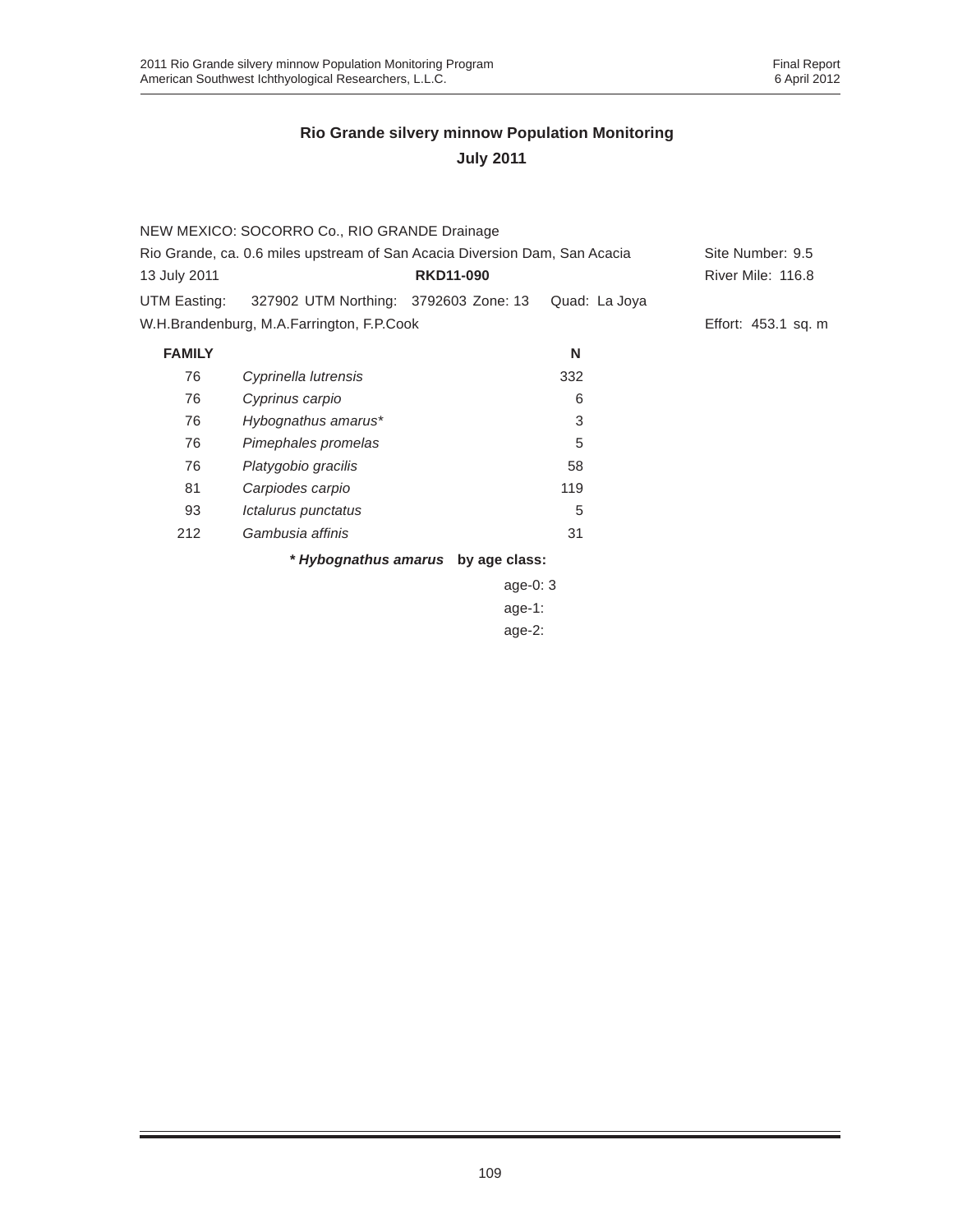|                                                                  | NEW MEXICO: SOCORRO Co., RIO GRANDE Drainage |                                    |                  |                     |
|------------------------------------------------------------------|----------------------------------------------|------------------------------------|------------------|---------------------|
| Rio Grande, directly below San Acacia Diversion Dam, San Acacia. | Site Number: 10                              |                                    |                  |                     |
| 13 July 2011                                                     |                                              | <b>RKD11-089</b>                   |                  | River Mile: 116.2   |
| UTM Easting:                                                     | 326162 UTM Northing: 3791977 Zone: 13        |                                    | Quad: San Acacia |                     |
|                                                                  | W.H.Brandenburg, M.A.Farrington, F.P.Cook    |                                    |                  | Effort: 445.8 sq. m |
| <b>FAMILY</b>                                                    |                                              |                                    | N                |                     |
| 76                                                               | Cyprinella lutrensis                         |                                    | 263              |                     |
| 76                                                               | Cyprinus carpio                              |                                    | 7                |                     |
| 76                                                               | Hybognathus amarus*                          |                                    | 104              |                     |
| 76                                                               | Pimephales promelas                          |                                    | 117              |                     |
| 76                                                               | Platygobio gracilis                          |                                    | 470              |                     |
| 76                                                               | Rhinichthys cataractae                       |                                    | 20               |                     |
| 81                                                               | Carpiodes carpio                             |                                    | 13               |                     |
| 81                                                               | Catostomus commersoni                        |                                    | 16               |                     |
| 93                                                               | Ictalurus punctatus                          |                                    | 3                |                     |
| 212                                                              | Gambusia affinis                             |                                    | $\overline{2}$   |                     |
|                                                                  |                                              | * Hybognathus amarus by age class: |                  |                     |
|                                                                  |                                              |                                    | age-0: 95        |                     |
|                                                                  |                                              | age-1: $9$                         |                  |                     |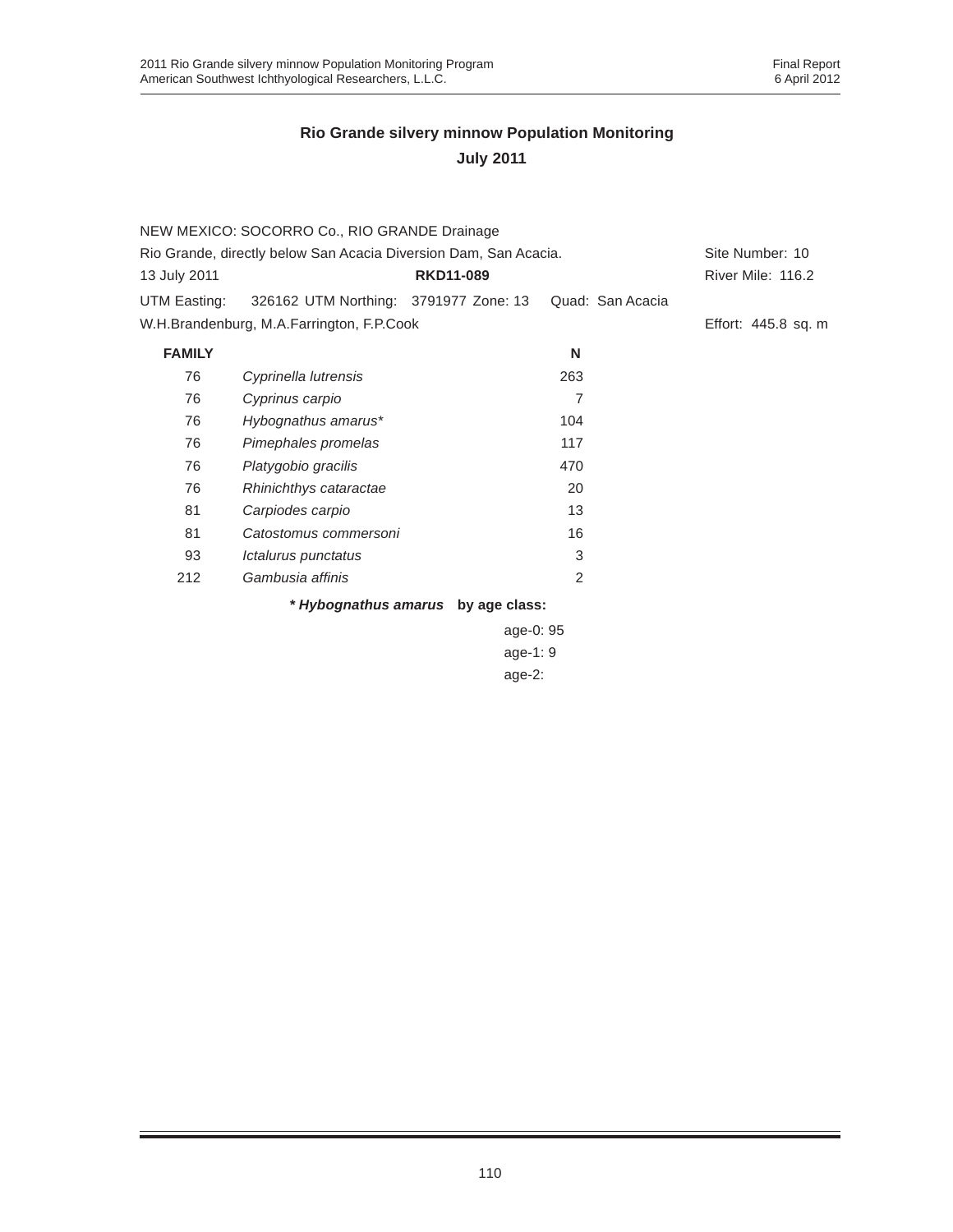|               | NEW MEXICO: SOCORRO Co., RIO GRANDE Drainage                                                           |                                    |                         |                     |
|---------------|--------------------------------------------------------------------------------------------------------|------------------------------------|-------------------------|---------------------|
|               | Rio Grande, ca. 1.5 miles downstream of San Acacia Diversion Dam, San Acacia.                          |                                    |                         | Site Number: 11     |
| 13 July 2011  |                                                                                                        | <b>RKD11-088</b>                   |                         | River Mile: 114.6   |
| UTM Easting:  | 325263 UTM Northing: 3790442 Zone: 13                                                                  |                                    | Quad: Lemitar           |                     |
|               | W.H.Brandenburg, M.A.Farrington, F.P.Cook                                                              |                                    |                         | Effort: 497.3 sq. m |
| <b>FAMILY</b> |                                                                                                        |                                    | N                       |                     |
| 76            | Cyprinella lutrensis                                                                                   |                                    | 1528                    |                     |
| 76            | Cyprinus carpio                                                                                        |                                    | 1                       |                     |
| 76            | Hybognathus amarus*                                                                                    |                                    | 50                      |                     |
| 76            | Pimephales promelas                                                                                    |                                    | 1                       |                     |
| 76            | Platygobio gracilis                                                                                    |                                    | 164                     |                     |
| 81            | Carpiodes carpio                                                                                       |                                    | 47                      |                     |
| 81            | Catostomus commersoni                                                                                  |                                    | 15                      |                     |
| 93            | Ictalurus punctatus                                                                                    |                                    | 1                       |                     |
| 212           | Gambusia affinis                                                                                       |                                    | 6                       |                     |
|               |                                                                                                        | * Hybognathus amarus by age class: |                         |                     |
|               |                                                                                                        | age-0: 11                          |                         |                     |
|               |                                                                                                        | age-1:34                           |                         |                     |
|               |                                                                                                        | age-2: 5                           |                         |                     |
|               |                                                                                                        |                                    |                         |                     |
|               |                                                                                                        |                                    |                         |                     |
|               | NEW MEXICO: SOCORRO Co., RIO GRANDE Drainage                                                           |                                    |                         |                     |
|               | Rio Grande, east of Socorro, 0.5 miles upstream of Socorro Low Flow Conveyance                         |                                    |                         | Site Number: 12     |
|               | Channel bridge and east just upstream of Socorro Wastewater Treatment Plant, Socorro. River Mile: 99.5 |                                    |                         |                     |
| 13 July 2011  |                                                                                                        | <b>RKD11-087</b>                   |                         |                     |
| UTM Easting:  | 327097 UTM Northing:                                                                                   | 3771043 Zone: 13                   | Quad: Loma de las Canas |                     |

W.H.Brandenburg, M.A.Farrington, F.P.Cook

| Effort: 489.1 sq. m |  |  |
|---------------------|--|--|

| FAMILY |                       | N   |
|--------|-----------------------|-----|
| 76     | Cyprinella lutrensis  | 956 |
| 76     | Cyprinus carpio       | 5   |
| 76     | Pimephales promelas   | 1   |
| 76     | Platygobio gracilis   | 4   |
| 81     | Carpiodes carpio      | 25  |
| 81     | Catostomus commersoni | 27  |
| 93     | Ictalurus punctatus   | 1   |
| 212    | Gambusia affinis      | 94  |
|        |                       |     |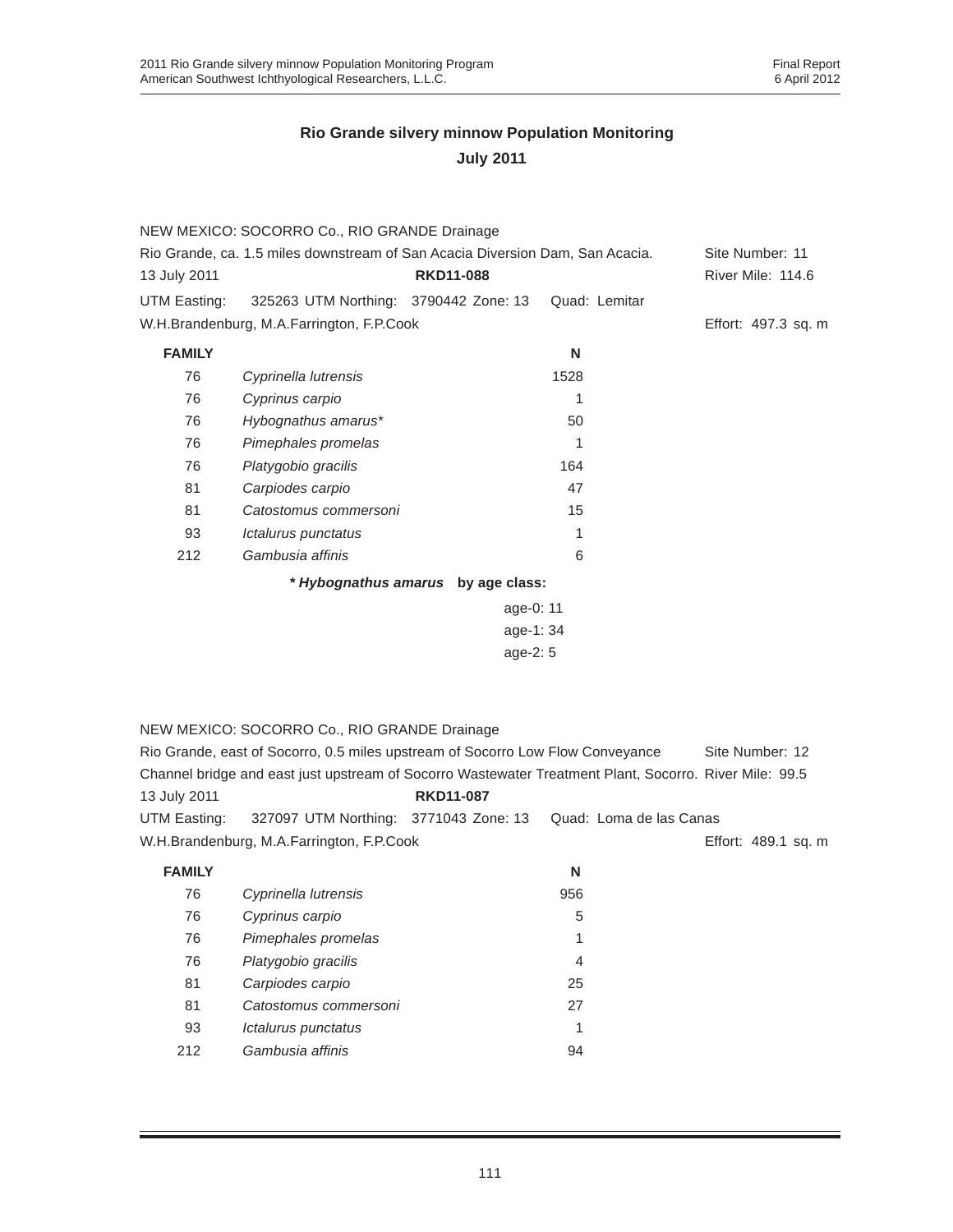|               | NEW MEXICO: SOCORRO Co., RIO GRANDE Drainage                    |                  |                   |                  |       |
|---------------|-----------------------------------------------------------------|------------------|-------------------|------------------|-------|
|               | Rio Grande, ca. 4.0 miles upstream of U.S. 380 bridge crossing. |                  |                   | Site Number: 13  |       |
| 13 July 2011  |                                                                 | <b>RKD11-086</b> |                   | River Mile: 91.7 |       |
| UTM Easting:  | 328140 UTM Northing: 3761283 Zone: 13                           |                  | Quad: San Antonio |                  |       |
|               | W.H.Brandenburg, M.A.Farrington, F.P.Cook                       |                  |                   | Effort:          | sq. m |
| <b>FAMILY</b> |                                                                 |                  | N                 |                  |       |

*Site Not Sampled (Site Dry)*

NEW MEXICO: SOCORRO Co., RIO GRANDE Drainage Rio Grande, at US HWY 380 bridge crossing, San Antonio. Site Number: 14 13 July 2011 **RKD11-085** River Mile: 87.1 UTM Easting: 328914 UTM Northing: 3754471 Zone: 13 Quad: San Antonio R.K.Dudley, J.L.Hester, M.F.Peralta **Effort:** sq. m **FAMILY N**

*Site Not Sampled (Site Dry)*

NEW MEXICO: SOCORRO Co., RIO GRANDE Drainage Rio Grande, directly east of Bosque del Apache National Wildlife Refuge Headquarters. Site Number: 15 13 July 2011 **RKD11-084** River Mile: 79.1 UTM Easting: 327055 UTM Northing: 3740839 Zone: 13 Quad: San Antonio SE R.K.Dudley, J.L.Hester, M.F.Peralta **Effort:** sq. m **FAMILY N**

*Site Not Sampled (Site Dry)*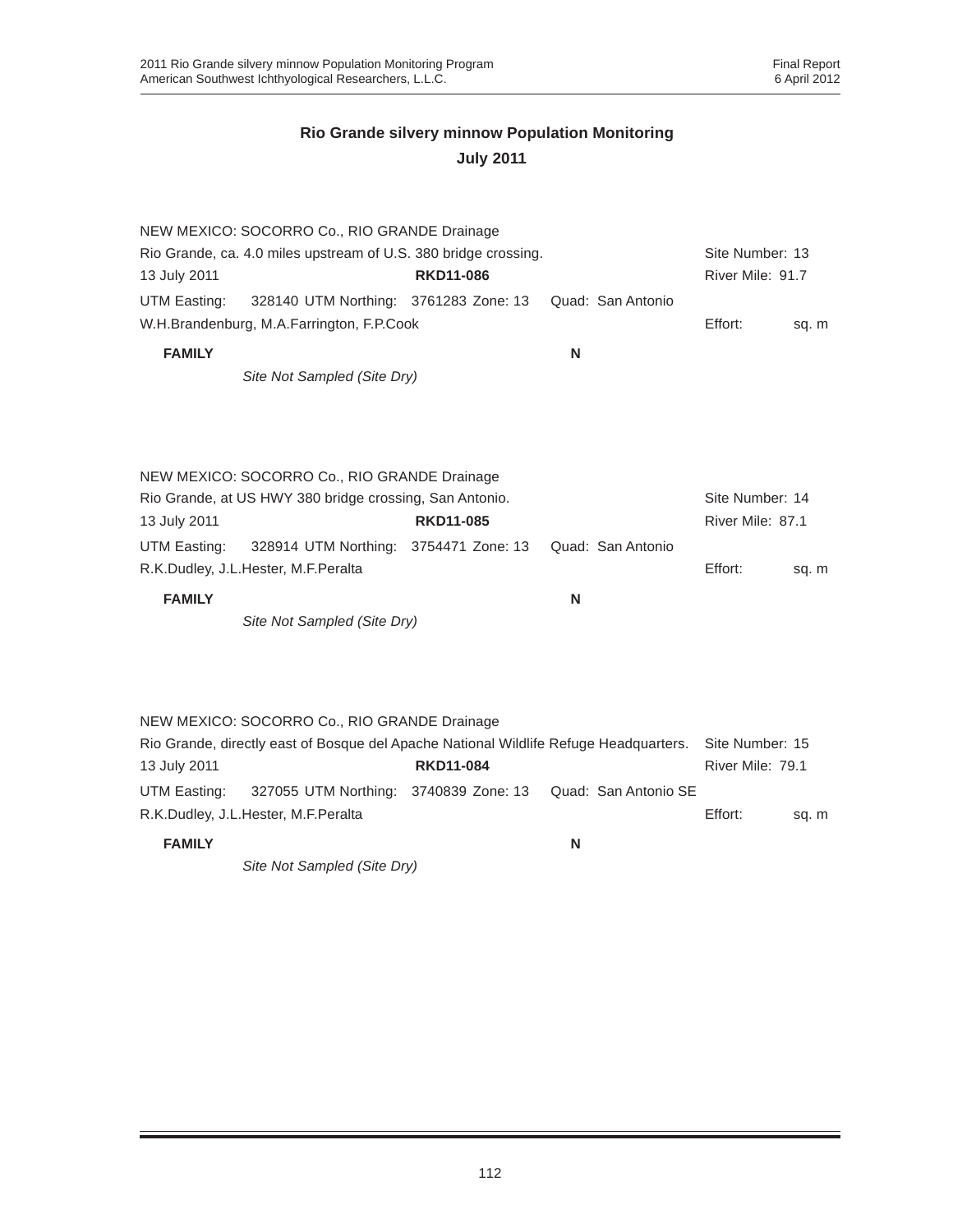|               | NEW MEXICO: SOCORRO Co., RIO GRANDE Drainage             |                                    |                   |                     |
|---------------|----------------------------------------------------------|------------------------------------|-------------------|---------------------|
|               | Rio Grande, at San Marcial Railroad Bridge, San Marcial. |                                    |                   |                     |
| 13 July 2011  |                                                          | <b>RKD11-083</b>                   |                   | River Mile: 68.6    |
| UTM Easting:  | 315284 UTM Northing: 3728347 Zone: 13                    |                                    | Quad: San Marcial |                     |
|               | R.K.Dudley, J.L.Hester, M.F.Peralta                      |                                    |                   | Effort: 477.1 sq. m |
| <b>FAMILY</b> |                                                          |                                    | N                 |                     |
| 76            | Cyprinella lutrensis                                     |                                    | 206               |                     |
| 76            | Cyprinus carpio                                          |                                    | 10                |                     |
| 76            | Hybognathus amarus*                                      |                                    | 1                 |                     |
| 76            | Pimephales promelas                                      |                                    | 1                 |                     |
| 81            | Carpiodes carpio                                         |                                    | 11                |                     |
| 93            | Ictalurus furcatus                                       |                                    | 1                 |                     |
| 212           | Gambusia affinis                                         |                                    | 7                 |                     |
|               |                                                          | * Hybognathus amarus by age class: |                   |                     |
|               |                                                          | age-0: $1$                         |                   |                     |
|               |                                                          | age-1:                             |                   |                     |
|               |                                                          | age-2:                             |                   |                     |

|                                                                                | NEW MEXICO: SOCORRO Co., RIO GRANDE Drainage |                                    |                   |                     |
|--------------------------------------------------------------------------------|----------------------------------------------|------------------------------------|-------------------|---------------------|
| Rio Grande, ca. 8 miles downstream of the San Marcial railroad bridge crossing |                                              |                                    |                   | Site Number: 17     |
| 13 July 2011                                                                   |                                              | <b>RKD11-082</b>                   |                   | River Mile: 60.5    |
| UTM Easting:                                                                   | 309487 UTM Northing: 3718178 Zone: 13        |                                    | Quad: Paraje Well |                     |
|                                                                                | R.K.Dudley, J.L.Hester, M.F.Peralta          |                                    |                   | Effort: 474.9 sq. m |
| <b>FAMILY</b>                                                                  |                                              |                                    | N                 |                     |
| 76                                                                             | Cyprinella lutrensis                         |                                    | 274               |                     |
| 76                                                                             | Cyprinus carpio                              |                                    | 9                 |                     |
| 76                                                                             | Hybognathus amarus*                          |                                    | 78                |                     |
| 76                                                                             | Pimephales promelas                          |                                    | 11                |                     |
| 76                                                                             | Platygobio gracilis                          |                                    | 21                |                     |
| 81                                                                             | Carpiodes carpio                             |                                    | 12                |                     |
| 212                                                                            | Gambusia affinis                             |                                    | 1                 |                     |
|                                                                                |                                              | * Hybognathus amarus by age class: |                   |                     |
|                                                                                |                                              | age-0: 78                          |                   |                     |
|                                                                                |                                              | age-1:                             |                   |                     |
|                                                                                |                                              | age- $2$ :                         |                   |                     |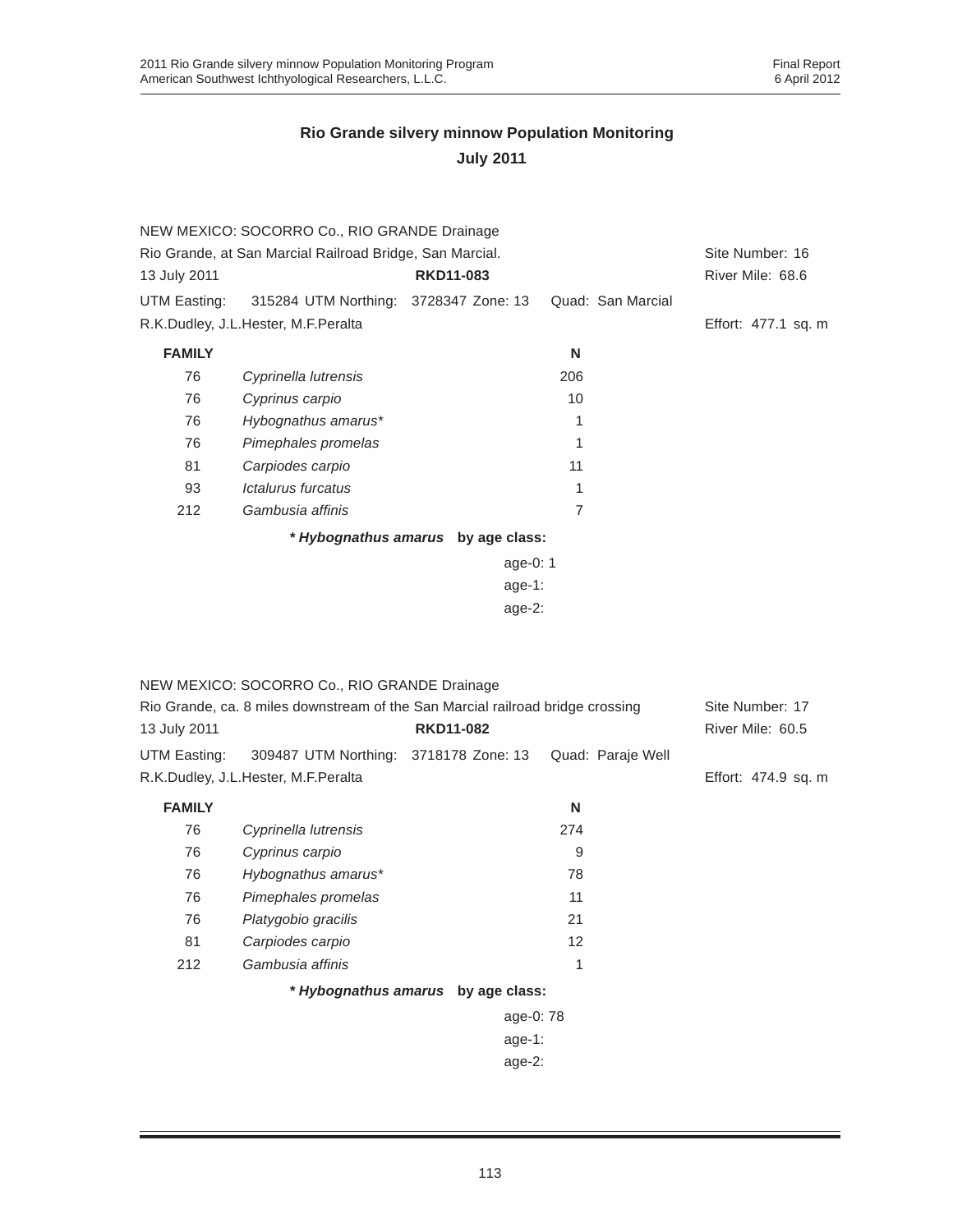|                                                                              | NEW MEXICO: SOCORRO Co., RIO GRANDE Drainage |                                    |                   |                     |
|------------------------------------------------------------------------------|----------------------------------------------|------------------------------------|-------------------|---------------------|
| Rio Grande, ca. 10 mi downstream of the San Marcial railroad bridge crossing |                                              |                                    | Site Number: 18   |                     |
| 13 July 2011                                                                 |                                              | <b>RKD11-081</b>                   |                   | River Mile: 58.8    |
| UTM Easting:                                                                 | 307846 UTM Northing: 3716150 Zone: 13        |                                    | Quad: Paraje Well |                     |
|                                                                              | R.K.Dudley, J.L.Hester, M.F.Peralta          |                                    |                   | Effort: 581.4 sq. m |
| <b>FAMILY</b>                                                                |                                              |                                    | N                 |                     |
| 76                                                                           | Cyprinella lutrensis                         |                                    | 245               |                     |
| 76                                                                           | Cyprinus carpio                              |                                    | 2                 |                     |
| 76                                                                           | Hybognathus amarus*                          |                                    | 14                |                     |
| 76                                                                           | Pimephales promelas                          |                                    | 22                |                     |
| 81                                                                           | Carpiodes carpio                             |                                    | 7                 |                     |
| 93                                                                           | Ictalurus punctatus                          |                                    |                   |                     |
| 212                                                                          | Gambusia affinis                             |                                    | 1                 |                     |
|                                                                              |                                              | * Hybognathus amarus by age class: |                   |                     |
|                                                                              |                                              | age-0: 13                          |                   |                     |
|                                                                              |                                              |                                    |                   |                     |

age-1: 1 age-2:

114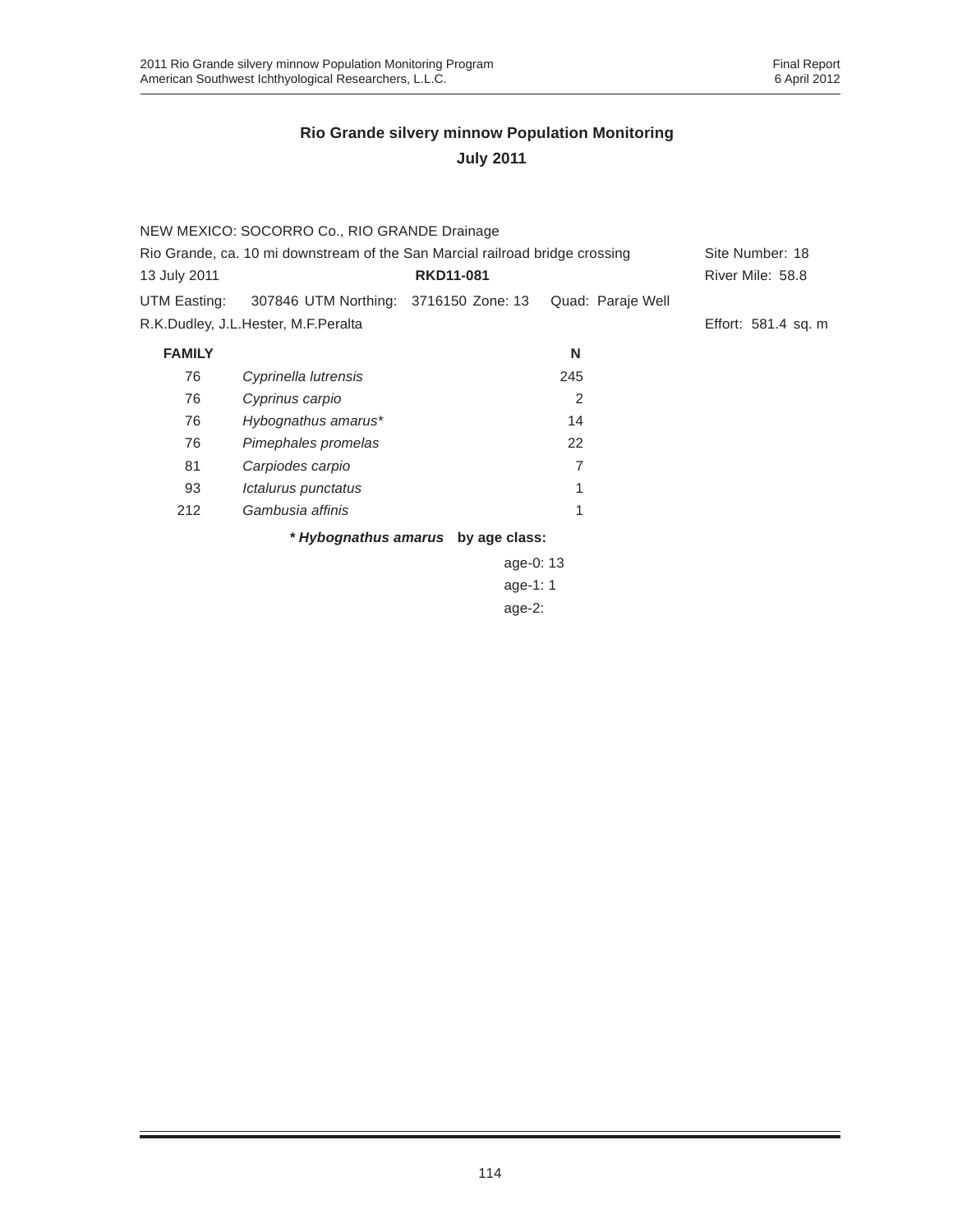|                | NEW MEXICO: SANDOVAL Co., RIO GRANDE Drainage                  |                  |     |                         |
|----------------|----------------------------------------------------------------|------------------|-----|-------------------------|
|                | Rio Grande, directly below Angostura Diversion Dam, Algodones. |                  |     | Site Number: 0          |
| 05 August 2011 |                                                                | <b>RKD11-118</b> |     | River Mile: 209.7       |
| UTM Easting:   | 363811 UTM Northing: 3916006 Zone: 13                          |                  |     | Quad: San Felipe Pueblo |
|                | M.A. Farrington, J.L. Hester, M.F. Peralta, C.J. Wolf          |                  |     | Effort: 392.9 sq. m     |
| <b>FAMILY</b>  |                                                                |                  | N   |                         |
| 76             | Cyprinella lutrensis                                           |                  | 56  |                         |
| 76             | Pimephales promelas                                            |                  | 2   |                         |
| 76             | Platygobio gracilis                                            |                  | 24  |                         |
| 76             | Rhinichthys cataractae                                         |                  | 144 |                         |
| 81             | Catostomus commersoni                                          |                  | 36  |                         |
| 93             | Amejurus natalis                                               |                  | 1   |                         |
| 93             | Ictalurus punctatus                                            |                  |     |                         |
| 212            | Gambusia affinis                                               |                  | 29  |                         |
| 294            | Lepomis macrochirus                                            |                  | 1   |                         |
| 294            | Micropterus salmoides                                          |                  | 1   |                         |
|                |                                                                |                  |     |                         |

|                                                                                   | NEW MEXICO: SANDOVAL Co., RIO GRANDE Drainage         |                                    |                  |                          |
|-----------------------------------------------------------------------------------|-------------------------------------------------------|------------------------------------|------------------|--------------------------|
| Rio Grande, at US HWY 550 (formerly NM State HWY 44) bridge crossing, Bernalillo. | Site Number: 1                                        |                                    |                  |                          |
| 05 August 2011                                                                    |                                                       | <b>RKD11-119</b>                   |                  | <b>River Mile: 203.8</b> |
| UTM Easting:                                                                      | 358543 UTM Northing: 3909722 Zone: 13                 |                                    | Quad: Bernalillo |                          |
|                                                                                   | M.A. Farrington, J.L. Hester, M.F. Peralta, C.J. Wolf |                                    |                  | Effort: 545.4 sq. m      |
| <b>FAMILY</b>                                                                     |                                                       |                                    | N                |                          |
| 76                                                                                | Cyprinella lutrensis                                  |                                    | 22               |                          |
| 76                                                                                | Hybognathus amarus*                                   |                                    | 5                |                          |
| 76                                                                                | Platygobio gracilis                                   |                                    | 26               |                          |
| 76                                                                                | Rhinichthys cataractae                                |                                    | 21               |                          |
| 81                                                                                | Carpiodes carpio                                      |                                    | 4                |                          |
| 81                                                                                | Catostomus commersoni                                 |                                    | 50               |                          |
| 93                                                                                | Amejurus natalis                                      |                                    | 3                |                          |
| 212                                                                               | Gambusia affinis                                      |                                    | 21               |                          |
|                                                                                   |                                                       | * Hybognathus amarus by age class: |                  |                          |
|                                                                                   |                                                       | age-0: $5$                         |                  |                          |
|                                                                                   |                                                       | $age-1$ :                          |                  |                          |
|                                                                                   |                                                       | $age-2$ :                          |                  |                          |
|                                                                                   |                                                       |                                    |                  |                          |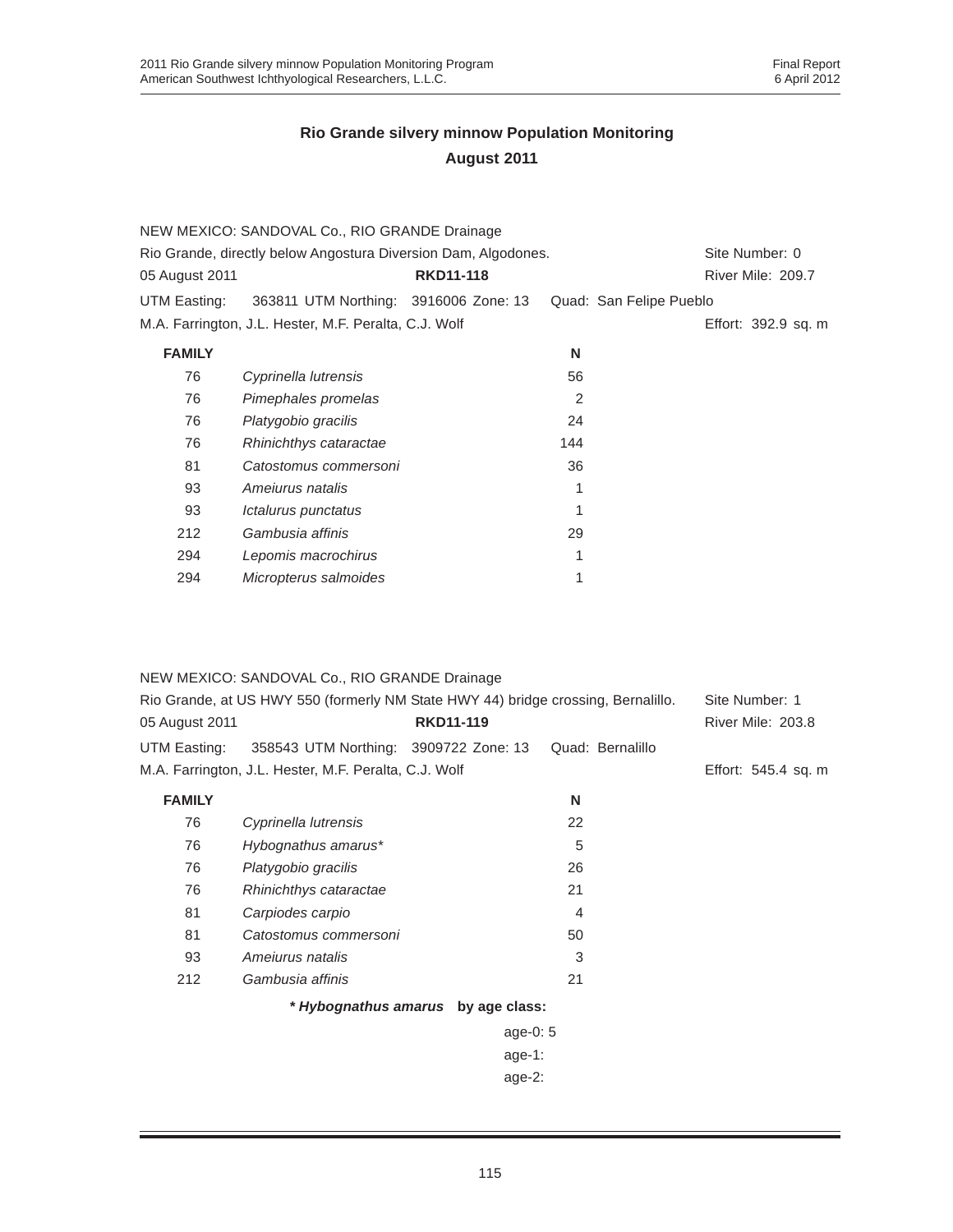|                | NEW MEXICO: SANDOVAL Co., RIO GRANDE Drainage                                 |                  |                  |                     |
|----------------|-------------------------------------------------------------------------------|------------------|------------------|---------------------|
|                | Rio Grande, ca. 4.0 miles downstream of US HWY 550 (formerly NM State HWY 44) |                  |                  | Site Number: 2      |
|                | bridge crossing, at Rio Rancho Wastewater Treatment Plant, Rio Rancho.        |                  |                  | River Mile: 200.0   |
| 05 August 2011 |                                                                               | <b>RKD11-120</b> |                  |                     |
| UTM Easting:   | 354772 UTM Northing: 3905355 Zone: 13                                         |                  | Quad: Bernalillo |                     |
|                | M.A. Farrington, J.L. Hester, M.F. Peralta, C.J. Wolf                         |                  |                  | Effort: 435.9 sq. m |
| <b>FAMILY</b>  |                                                                               |                  | N                |                     |
| 76             | Cyprinella lutrensis                                                          |                  | 30               |                     |
| 76             | Hybognathus amarus*                                                           |                  | 9                |                     |
| 76             | Pimephales promelas                                                           |                  | 2                |                     |
| 76             | Platygobio gracilis                                                           |                  | 15               |                     |
| 81             | Carpiodes carpio                                                              |                  | 3                |                     |
| 81             | Catostomus commersoni                                                         |                  | 46               |                     |
| 93             | Amejurus natalis                                                              |                  | 3                |                     |
| 93             | Ictalurus punctatus                                                           |                  |                  |                     |
| 212            | Gambusia affinis                                                              |                  | 28               |                     |
| 294            | Lepomis macrochirus                                                           |                  | 1                |                     |
|                |                                                                               |                  |                  |                     |

*\* Hybognathus amarus* **by age class:**

| age-0: 9 |  |
|----------|--|
| age-1:   |  |
| age-2:   |  |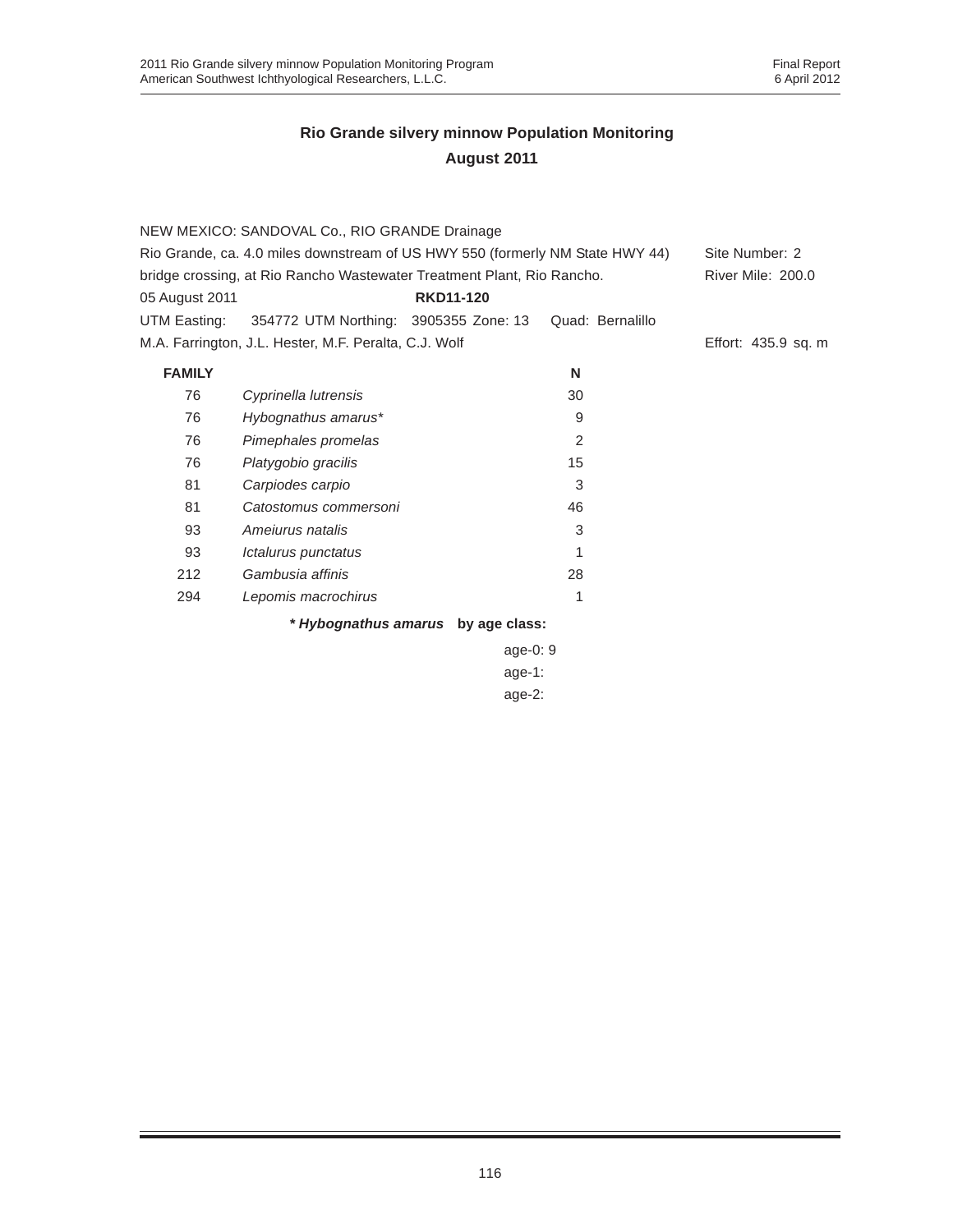|                                                                         | NEW MEXICO: BERNALILLO Co., RIO GRANDE Drainage       |                                    |                        |                     |
|-------------------------------------------------------------------------|-------------------------------------------------------|------------------------------------|------------------------|---------------------|
| Rio Grande, at Central Avenue bridge crossing (US HWY 66), Albuquerque. | Site Number: 3                                        |                                    |                        |                     |
| 05 August 2011                                                          |                                                       | <b>RKD11-117</b>                   |                        | River Mile: 183.4   |
| UTM Easting:                                                            | 346840 UTM Northing: 3884094 Zone: 13                 |                                    | Quad: Albuquerque West |                     |
|                                                                         | M.A. Farrington, J.L. Hester, M.F. Peralta, C.J. Wolf |                                    |                        | Effort: 462.9 sq. m |
| <b>FAMILY</b>                                                           |                                                       |                                    | N                      |                     |
| 76                                                                      | Cyprinella lutrensis                                  |                                    | 135                    |                     |
| 76                                                                      | Cyprinus carpio                                       |                                    | 3                      |                     |
| 76                                                                      | Hybognathus amarus*                                   |                                    | 55                     |                     |
| 76                                                                      | Pimephales promelas                                   |                                    | 8                      |                     |
| 76                                                                      | Platygobio gracilis                                   |                                    | 13                     |                     |
| 81                                                                      | Carpiodes carpio                                      |                                    | 25                     |                     |
| 81                                                                      | Catostomus commersoni                                 |                                    | 18                     |                     |
| 93                                                                      | Amejurus natalis                                      |                                    | 1                      |                     |
| 93                                                                      | Ictalurus punctatus                                   |                                    | 138                    |                     |
| 212                                                                     | Gambusia affinis                                      |                                    | 5                      |                     |
| 294                                                                     | Micropterus salmoides                                 |                                    | 1                      |                     |
| 294                                                                     | Pomoxis annularis                                     |                                    | 1                      |                     |
|                                                                         |                                                       | * Hybognathus amarus by age class: |                        |                     |
|                                                                         |                                                       | age-0: 55                          |                        |                     |
|                                                                         |                                                       | age-1:                             |                        |                     |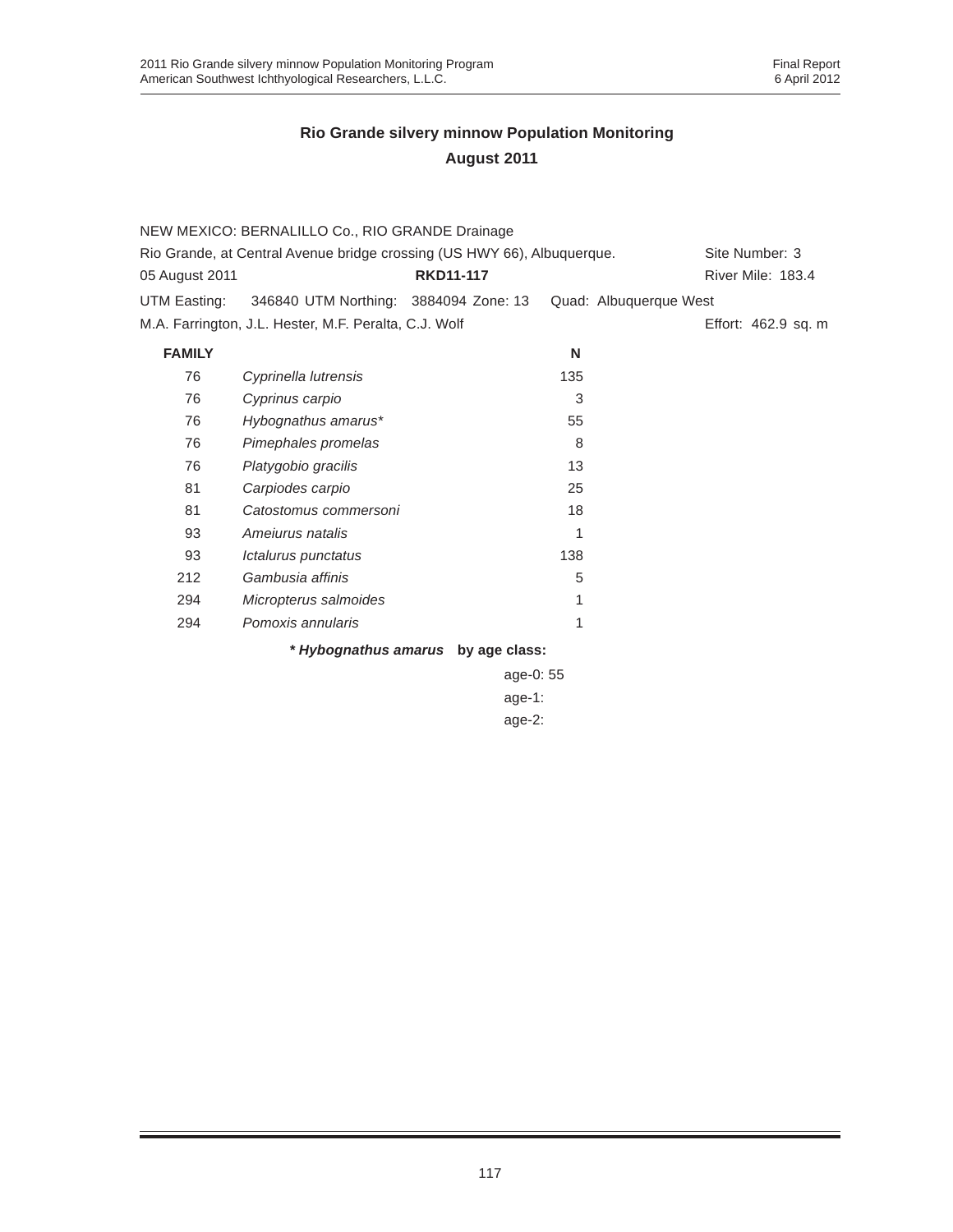|                | NEW MEXICO: BERNALILLO Co., RIO GRANDE Drainage                             |                                    |                        |                          |
|----------------|-----------------------------------------------------------------------------|------------------------------------|------------------------|--------------------------|
|                | Rio Grande, at Rio Bravo Blvd. Bridge crossing (NM State HWY 500) crossing, |                                    |                        | Site Number: 4           |
| Albuquerque.   |                                                                             |                                    |                        | <b>River Mile: 178.3</b> |
| 05 August 2011 |                                                                             | <b>RKD11-116</b>                   |                        |                          |
| UTM Easting:   | 347554 UTM Northing: 3877163 Zone: 13                                       |                                    | Quad: Albuquerque West |                          |
|                | M.A. Farrington, J.L. Hester, M.F. Peralta, C.J. Wolf                       |                                    |                        | Effort: 487.2 sq. m      |
| <b>FAMILY</b>  |                                                                             |                                    | N                      |                          |
| 76             | Cyprinella lutrensis                                                        |                                    | 35                     |                          |
| 76             | Cyprinus carpio                                                             |                                    | 1                      |                          |
| 76             | Hybognathus amarus*                                                         |                                    | 6                      |                          |
| 76             | Pimephales promelas                                                         |                                    | 2                      |                          |
| 76             | Platygobio gracilis                                                         |                                    | 8                      |                          |
| 81             | Carpiodes carpio                                                            |                                    | 3                      |                          |
| 81             | Catostomus commersoni                                                       |                                    | 5                      |                          |
| 93             | Amejurus natalis                                                            |                                    | 3                      |                          |
| 93             | Ictalurus punctatus                                                         |                                    | 29                     |                          |
| 212            | Gambusia affinis                                                            |                                    | 58                     |                          |
| 294            | Lepomis macrochirus                                                         |                                    | 1                      |                          |
|                |                                                                             | * Hybognathus amarus by age class: |                        |                          |
|                |                                                                             | age-0: 6                           |                        |                          |
|                |                                                                             | $age-1$ :                          |                        |                          |
|                |                                                                             | age-2:                             |                        |                          |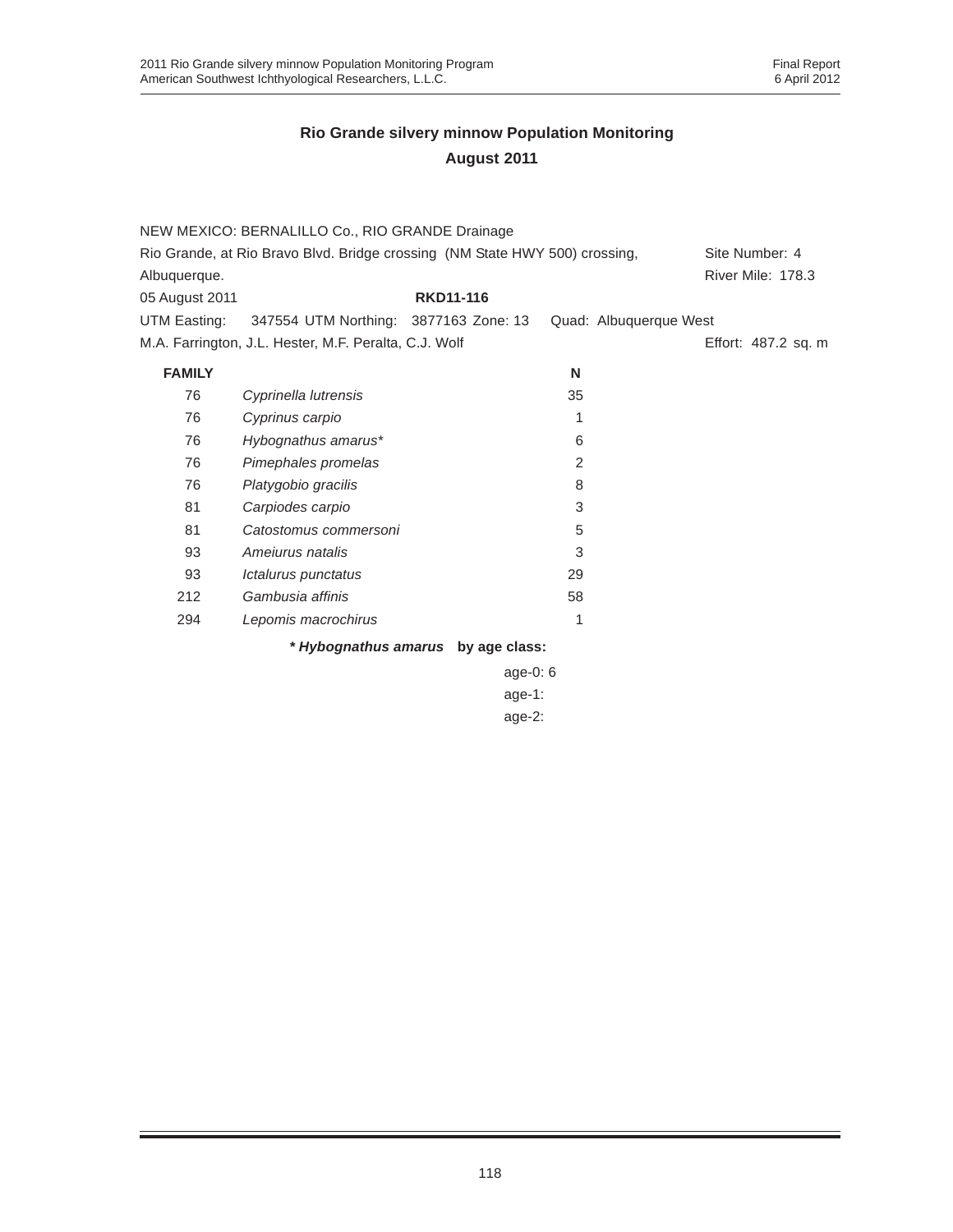|                                                                        | NEW MEXICO: VALENCIA Co., RIO GRANDE Drainage                                    |                                    |                 |                          |
|------------------------------------------------------------------------|----------------------------------------------------------------------------------|------------------------------------|-----------------|--------------------------|
| Rio Grande, at Los Lunas Bridge crossing (NM State HWY 49), Los Lunas. |                                                                                  |                                    | Site Number: 5  |                          |
| 05 August 2011                                                         |                                                                                  | <b>RKD11-115</b>                   |                 | River Mile: 161.4        |
| UTM Easting:                                                           | 342898 UTM Northing: 3852531 Zone: 13                                            |                                    | Quad: Los Lunas |                          |
|                                                                        | R.K. Dudley, M.A. Brandenburg, F.P. Cook                                         |                                    |                 | Effort: 478.0 sq. m      |
| <b>FAMILY</b>                                                          |                                                                                  |                                    | N               |                          |
| 76                                                                     | Cyprinella lutrensis                                                             |                                    | 342             |                          |
| 76                                                                     | Cyprinus carpio                                                                  |                                    | 10              |                          |
| 76                                                                     | Hybognathus amarus*                                                              |                                    | 3               |                          |
| 76                                                                     | Pimephales promelas                                                              |                                    | 33              |                          |
| 76                                                                     | Platygobio gracilis                                                              |                                    | 1               |                          |
| 81                                                                     | Carpiodes carpio                                                                 |                                    | 61              |                          |
| 93                                                                     | Ameiurus natalis                                                                 |                                    | 5               |                          |
| 93                                                                     | Ictalurus punctatus                                                              |                                    | 19              |                          |
| 212                                                                    | Gambusia affinis                                                                 |                                    | 30              |                          |
| 294                                                                    | Pomoxis annularis                                                                |                                    | 1               |                          |
|                                                                        |                                                                                  | * Hybognathus amarus by age class: |                 |                          |
|                                                                        |                                                                                  | age-0: $3$                         |                 |                          |
|                                                                        |                                                                                  | $age-1:$                           |                 |                          |
|                                                                        |                                                                                  | $age-2$ :                          |                 |                          |
|                                                                        |                                                                                  |                                    |                 |                          |
|                                                                        |                                                                                  |                                    |                 |                          |
|                                                                        | NEW MEXICO: VALENCIA Co., RIO GRANDE Drainage                                    |                                    |                 |                          |
|                                                                        | Rio Grande, ca. 1.0 miles upstream of NM State HWY 309/6 bridge crossing, Belen. |                                    |                 | Site Number: 6           |
| 05 August 2011                                                         |                                                                                  | <b>RKD11-114</b>                   |                 | <b>River Mile: 151.5</b> |
| UTM Easting:                                                           | 339972 UTM Northing: 3837061 Zone: 13                                            |                                    | Quad: Tome      |                          |
|                                                                        | R.K. Dudley, M.A. Brandenburg, F.P. Cook                                         |                                    |                 | Effort: 450.3 sq. m      |
|                                                                        |                                                                                  |                                    |                 |                          |
| <b>FAMILY</b>                                                          |                                                                                  |                                    | N               |                          |
| 76                                                                     | Cyprinella lutrensis                                                             |                                    | 215             |                          |
| 76                                                                     | Hybognathus amarus*                                                              |                                    | 42              |                          |
| 76                                                                     | Pimephales promelas                                                              |                                    | 16              |                          |
| 81                                                                     | Carpiodes carpio                                                                 |                                    | $\overline{2}$  |                          |
| 93                                                                     | Ictalurus punctatus                                                              |                                    | 4               |                          |
| 212                                                                    | Gambusia affinis                                                                 |                                    | 10              |                          |
|                                                                        |                                                                                  | * Hybognathus amarus by age class: |                 |                          |
|                                                                        |                                                                                  | age-0: 42                          |                 |                          |
|                                                                        |                                                                                  | age-1:                             |                 |                          |
|                                                                        |                                                                                  | age-2:                             |                 |                          |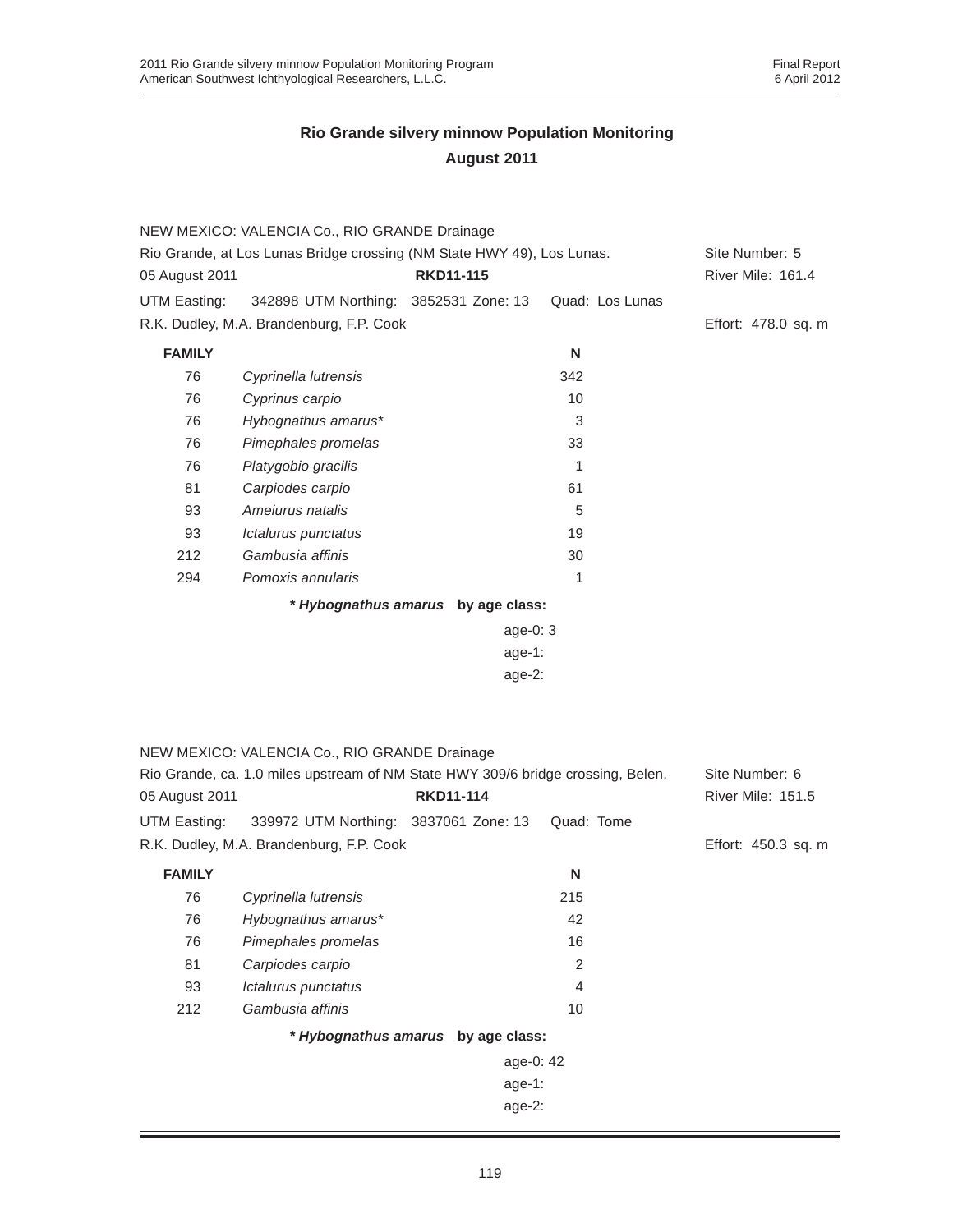|                | NEW MEXICO: VALENCIA Co., RIO GRANDE Drainage                                    |                                    |                |                     |
|----------------|----------------------------------------------------------------------------------|------------------------------------|----------------|---------------------|
|                | Rio Grande, ca. 2.2 miles upstream of NM State HWY 346 bridge crossing, Jarales. |                                    |                | Site Number: 7      |
| 05 August 2011 |                                                                                  | <b>RKD11-113</b>                   |                | River Mile: 143.2   |
| UTM Easting:   | 338136 UTM Northing: 3827329 Zone: 13                                            |                                    | Quad: Veguita  |                     |
|                | R.K. Dudley, M.A. Brandenburg, F.P. Cook                                         |                                    |                | Effort: 446.3 sq. m |
| <b>FAMILY</b>  |                                                                                  |                                    | N              |                     |
| 76             | Cyprinella lutrensis                                                             |                                    | 372            |                     |
| 76             | Cyprinus carpio                                                                  |                                    | 13             |                     |
| 76             | Hybognathus amarus*                                                              |                                    | 9              |                     |
| 76             | Pimephales promelas                                                              |                                    | 31             |                     |
| 76             | Platygobio gracilis                                                              |                                    | 1              |                     |
| 81             | Carpiodes carpio                                                                 |                                    | 9              |                     |
| 81             | Catostomus commersoni                                                            |                                    | 1              |                     |
| 93             | Ictalurus punctatus                                                              |                                    | $\overline{4}$ |                     |
| 212            | Gambusia affinis                                                                 |                                    | 93             |                     |
| 294            | Micropterus salmoides                                                            |                                    | 1              |                     |
|                |                                                                                  | * Hybognathus amarus by age class: |                |                     |
|                |                                                                                  | age-0: 9                           |                |                     |
|                |                                                                                  | $age-1$ :                          |                |                     |
|                |                                                                                  | age-2:                             |                |                     |
|                |                                                                                  |                                    |                |                     |
|                |                                                                                  |                                    |                |                     |
|                | NEW MEXICO: SOCORRO Co., RIO GRANDE Drainage                                     |                                    |                |                     |
|                | Rio Grande, at US HWY 60 bridge crossing, Bernardo.                              |                                    |                | Site Number: 8      |
| 05 August 2011 |                                                                                  | <b>RKD11-112</b>                   |                | River Mile: 130.6   |
| UTM Easting:   | 334604 UTM Northing: 3809726 Zone: 13                                            |                                    | Quad: Abeytas  |                     |
|                | R.K. Dudley, M.A. Brandenburg, F.P. Cook                                         |                                    |                | Effort: 505.0 sq. m |
| <b>FAMILY</b>  |                                                                                  |                                    | N              |                     |
| 69             | Dorosoma cepedianum                                                              |                                    | 1              |                     |
| 76             | Cyprinella lutrensis                                                             |                                    | 220            |                     |
| 76             | Cyprinus carpio                                                                  |                                    | 10             |                     |
| 76             | Pimephales promelas                                                              |                                    | 11             |                     |
| 81             | Carpiodes carpio                                                                 |                                    | 7              |                     |
| 81             | Catostomus commersoni                                                            |                                    | 1              |                     |
| 93             | Ictalurus punctatus                                                              |                                    | $\overline{2}$ |                     |
| 212            | Gambusia affinis                                                                 |                                    | 46             |                     |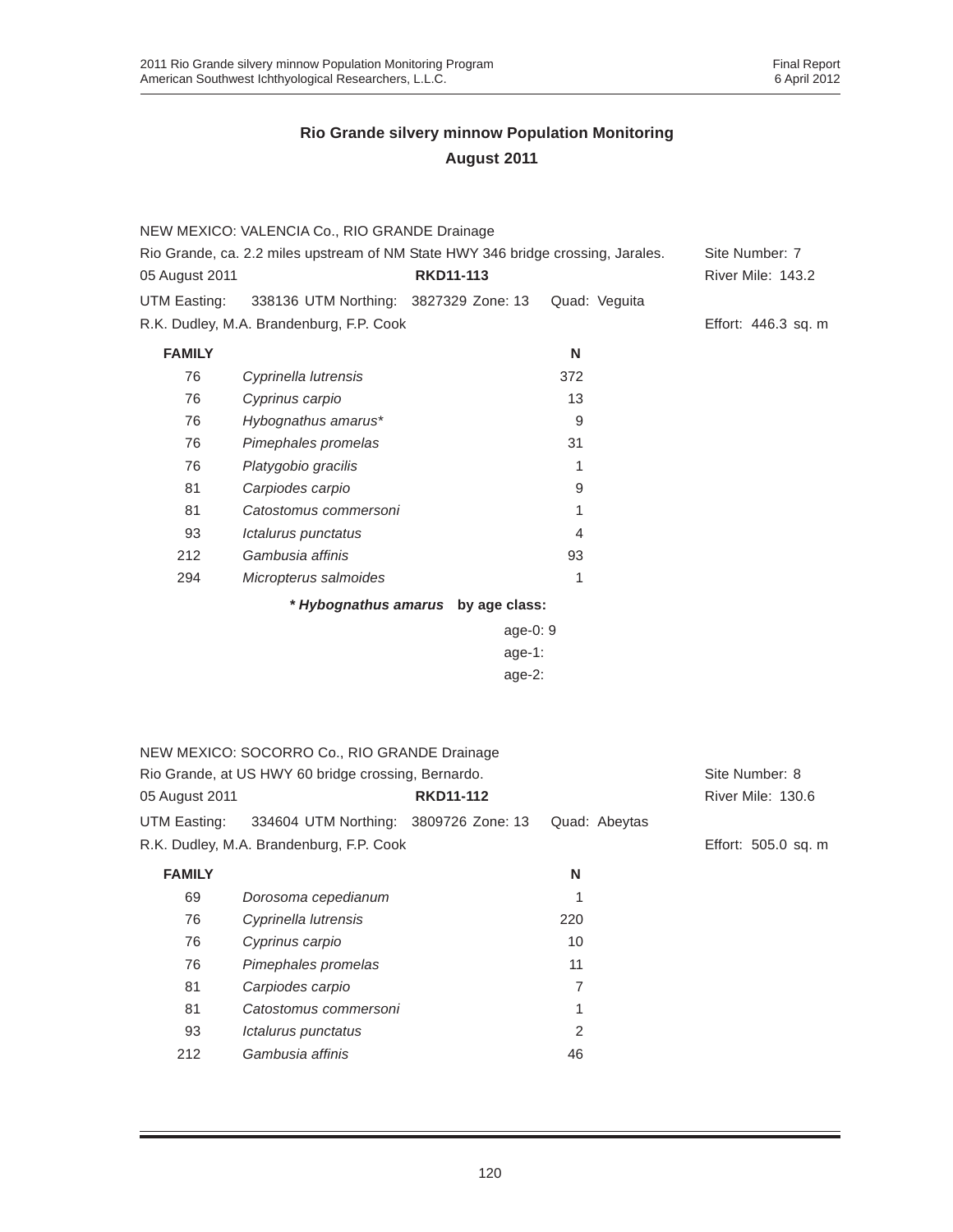|                | NEW MEXICO: SOCORRO Co., RIO GRANDE Drainage                                     |                                    |               |                     |
|----------------|----------------------------------------------------------------------------------|------------------------------------|---------------|---------------------|
|                | Rio Grande, ca. 3.5 miles downstream of the US HWY 60 bridge crossing, Bernardo. |                                    |               | Site Number: 9      |
| 05 August 2011 |                                                                                  | <b>RKD11-111</b>                   |               | River Mile: 127.0   |
| UTM Easting:   | 331094 UTM Northing: 3805229 Zone: 13                                            |                                    | Quad: Abeytas |                     |
|                | R.K. Dudley, M.A. Brandenburg, F.P. Cook, Y.M. Paroz                             |                                    |               | Effort: 508.4 sq. m |
| <b>FAMILY</b>  |                                                                                  |                                    | N             |                     |
| 69             | Dorosoma cepedianum                                                              |                                    | 13            |                     |
| 76             | Cyprinella lutrensis                                                             |                                    | 525           |                     |
| 76             | Cyprinus carpio                                                                  |                                    | 59            |                     |
| 76             | Hybognathus amarus*                                                              |                                    | 1             |                     |
| 76             | Pimephales promelas                                                              |                                    | 6             |                     |
| 81             | Carpiodes carpio                                                                 |                                    | 19            |                     |
| 93             | Ameiurus natalis                                                                 |                                    | 1             |                     |
| 93             | Ictalurus punctatus                                                              |                                    | 28            |                     |
| 212            | Gambusia affinis                                                                 |                                    | 40            |                     |
| 294            | Micropterus salmoides                                                            |                                    | 3             |                     |
|                |                                                                                  | * Hybognathus amarus by age class: |               |                     |
|                |                                                                                  | $age-0$ :                          |               |                     |
|                |                                                                                  | age-1: 1                           |               |                     |
|                |                                                                                  | $age-2$ :                          |               |                     |
|                |                                                                                  |                                    |               |                     |
|                |                                                                                  |                                    |               |                     |
|                | NEW MEXICO: SOCORRO Co., RIO GRANDE Drainage                                     |                                    |               |                     |
|                | Rio Grande, ca. 0.6 miles upstream of San Acacia Diversion Dam, San Acacia       |                                    |               | Site Number: 9.5    |
| 04 August 2011 |                                                                                  | <b>RKD11-110</b>                   |               | River Mile: 116.8   |
| UTM Easting:   | 327902 UTM Northing: 3792603 Zone: 13                                            |                                    | Quad: La Joya |                     |
|                | R.K. Dudley, J.L. Hester, M.F. Peralta                                           |                                    |               | Effort: 617.9 sq. m |
| <b>FAMILY</b>  |                                                                                  |                                    | N             |                     |
| 76             | Cyprinella lutrensis                                                             |                                    | 60            |                     |
| 76             | Platygobio gracilis                                                              |                                    | 79            |                     |
| 93             | Ictalurus punctatus                                                              |                                    | 8             |                     |
| 212            | Gambusia affinis                                                                 |                                    | 5             |                     |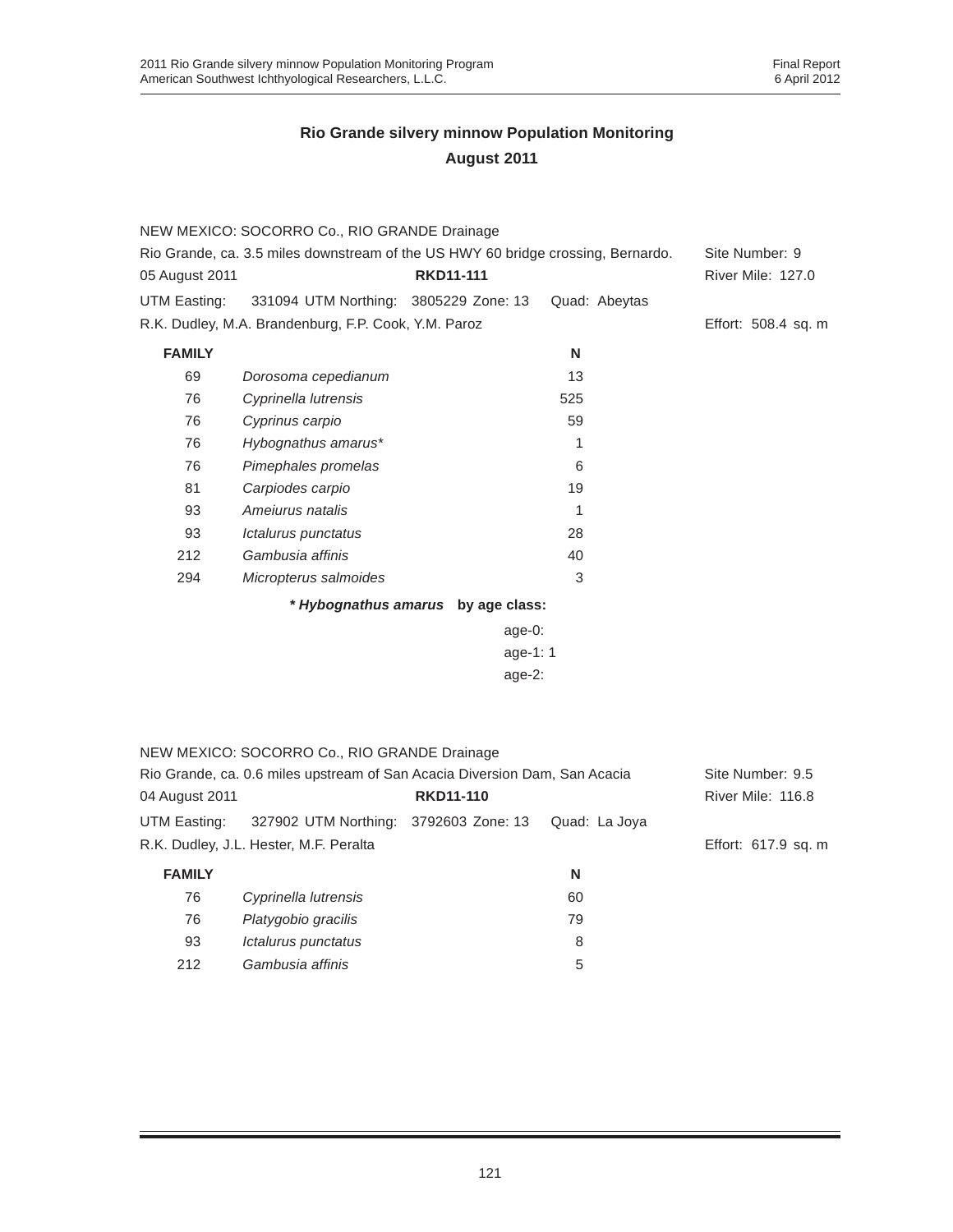|                | NEW MEXICO: SOCORRO Co., RIO GRANDE Drainage                     |                  |                  |                     |  |
|----------------|------------------------------------------------------------------|------------------|------------------|---------------------|--|
|                | Rio Grande, directly below San Acacia Diversion Dam, San Acacia. |                  |                  |                     |  |
| 04 August 2011 |                                                                  | <b>RKD11-109</b> |                  | River Mile: 116.2   |  |
| UTM Easting:   | 326162 UTM Northing: 3791977 Zone: 13                            |                  | Quad: San Acacia |                     |  |
|                | R.K. Dudley, J.L. Hester, M.F. Peralta                           |                  |                  | Effort: 390.7 sq. m |  |
| <b>FAMILY</b>  |                                                                  |                  | N                |                     |  |
| 76             | Cyprinella lutrensis                                             |                  | 60               |                     |  |
| 76             | Platygobio gracilis                                              |                  | 138              |                     |  |
| 76             | Rhinichthys cataractae                                           |                  | 1                |                     |  |
| 81             | Catostomus commersoni                                            |                  | 1                |                     |  |
| 93             | Amejurus natalis                                                 |                  | 1                |                     |  |
| 93             | <i><b>Ictalurus punctatus</b></i>                                |                  | 8                |                     |  |
|                |                                                                  |                  |                  |                     |  |

NEW MEXICO: SOCORRO Co., RIO GRANDE Drainage

|                | Rio Grande, ca. 1.5 miles downstream of San Acacia Diversion Dam, San Acacia. |                                    |               | Site Number: 11     |
|----------------|-------------------------------------------------------------------------------|------------------------------------|---------------|---------------------|
| 04 August 2011 |                                                                               | <b>RKD11-108</b>                   |               | River Mile: 114.6   |
| UTM Easting:   | 325263 UTM Northing: 3790442 Zone: 13                                         |                                    | Quad: Lemitar |                     |
|                | R.K. Dudley, J.L. Hester, M.F. Peralta                                        |                                    |               | Effort: 453.8 sq. m |
| <b>FAMILY</b>  |                                                                               |                                    | N             |                     |
| 76             | Cyprinella lutrensis                                                          |                                    | 38            |                     |
| 76             | Hybognathus amarus*                                                           |                                    | 1             |                     |
| 76             | Pimephales promelas                                                           |                                    | 4             |                     |
| 76             | Platygobio gracilis                                                           |                                    | 110           |                     |
| 81             | Carpiodes carpio                                                              |                                    | 1             |                     |
|                |                                                                               | * Hybognathus amarus by age class: |               |                     |
|                |                                                                               | age-0: $1$                         |               |                     |
|                |                                                                               | age-1:                             |               |                     |
|                |                                                                               | age- $2$ :                         |               |                     |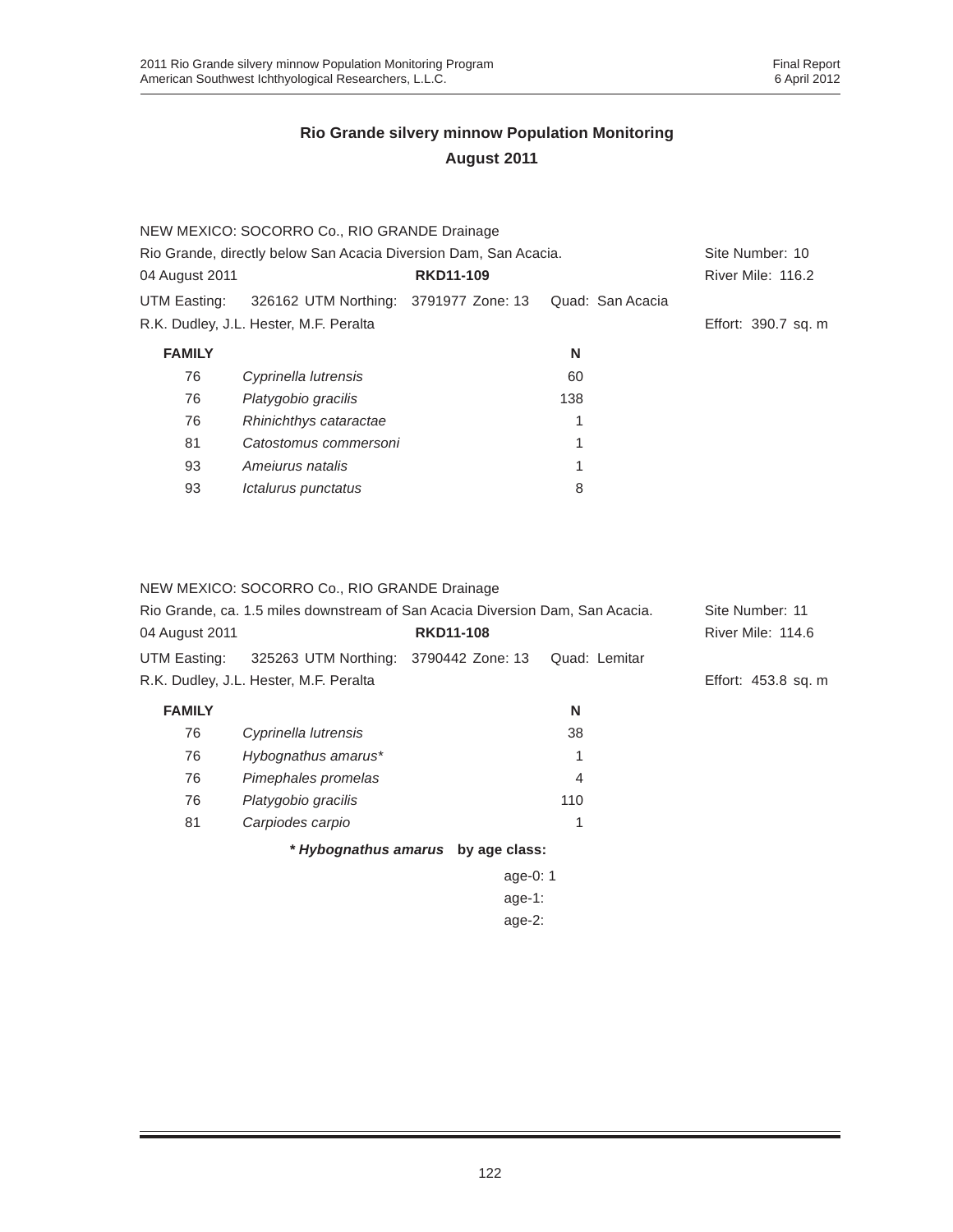|                | NEW MEXICO: SOCORRO Co., RIO GRANDE Drainage                                                           |                                    |                |                         |                     |
|----------------|--------------------------------------------------------------------------------------------------------|------------------------------------|----------------|-------------------------|---------------------|
|                | Rio Grande, east of Socorro, 0.5 miles upstream of Socorro Low Flow Conveyance                         |                                    |                |                         | Site Number: 12     |
|                | Channel bridge and east just upstream of Socorro Wastewater Treatment Plant, Socorro. River Mile: 99.5 |                                    |                |                         |                     |
| 04 August 2011 |                                                                                                        | <b>RKD11-107</b>                   |                |                         |                     |
| UTM Easting:   | 327097 UTM Northing: 3771043 Zone: 13                                                                  |                                    |                | Quad: Loma de las Canas |                     |
|                | R.K. Dudley, J.L. Hester, M.F. Peralta                                                                 |                                    |                |                         | Effort: 506.8 sq. m |
| <b>FAMILY</b>  |                                                                                                        |                                    | N              |                         |                     |
| 76             | Cyprinella lutrensis                                                                                   |                                    | 300            |                         |                     |
| 76             | Cyprinus carpio                                                                                        |                                    | 1              |                         |                     |
| 76             | Hybognathus amarus*                                                                                    |                                    | 45             |                         |                     |
| 76             | Pimephales promelas                                                                                    |                                    | 4              |                         |                     |
| 76             | Rhinichthys cataractae                                                                                 |                                    | 1              |                         |                     |
| 81             | Carpiodes carpio                                                                                       |                                    | 35             |                         |                     |
| 81             | Catostomus commersoni                                                                                  |                                    | 1              |                         |                     |
| 212            | Gambusia affinis                                                                                       |                                    | 38             |                         |                     |
|                |                                                                                                        | * Hybognathus amarus by age class: |                |                         |                     |
| age-0: 45      |                                                                                                        |                                    |                |                         |                     |
|                |                                                                                                        | age-1:                             |                |                         |                     |
|                |                                                                                                        | age-2:                             |                |                         |                     |
|                |                                                                                                        |                                    |                |                         |                     |
|                |                                                                                                        |                                    |                |                         |                     |
|                | NEW MEXICO: SOCORRO Co., RIO GRANDE Drainage                                                           |                                    |                |                         |                     |
|                | Rio Grande, ca. 4.0 miles upstream of U.S. 380 bridge crossing.                                        |                                    |                |                         | Site Number: 13     |
| 04 August 2011 |                                                                                                        | <b>RKD11-106</b>                   |                |                         | River Mile: 91.7    |
| UTM Easting:   | 328140 UTM Northing: 3761283 Zone: 13                                                                  |                                    |                | Quad: San Antonio       |                     |
|                | R.K. Dudley, J.L. Hester, M.F. Peralta                                                                 |                                    |                |                         | Effort: 619.2 sq. m |
|                |                                                                                                        |                                    |                |                         |                     |
| <b>FAMILY</b>  |                                                                                                        |                                    | N              |                         |                     |
| 76<br>76       | Cyprinella lutrensis                                                                                   |                                    | 2              |                         |                     |
|                | Hybognathus amarus*                                                                                    |                                    | 5              |                         |                     |
| 81             | Carpiodes carpio                                                                                       |                                    | 11             |                         |                     |
| 93             | Ictalurus punctatus                                                                                    |                                    | 1              |                         |                     |
| 212            | Gambusia affinis                                                                                       |                                    | $\overline{c}$ |                         |                     |
| 294            | Lepomis cyanellus                                                                                      |                                    | 1              |                         |                     |
|                |                                                                                                        | * Hybognathus amarus by age class: |                |                         |                     |
|                |                                                                                                        | age-0: 5                           |                |                         |                     |
|                |                                                                                                        | age-1:                             |                |                         |                     |
|                |                                                                                                        | age-2:                             |                |                         |                     |
|                |                                                                                                        |                                    |                |                         |                     |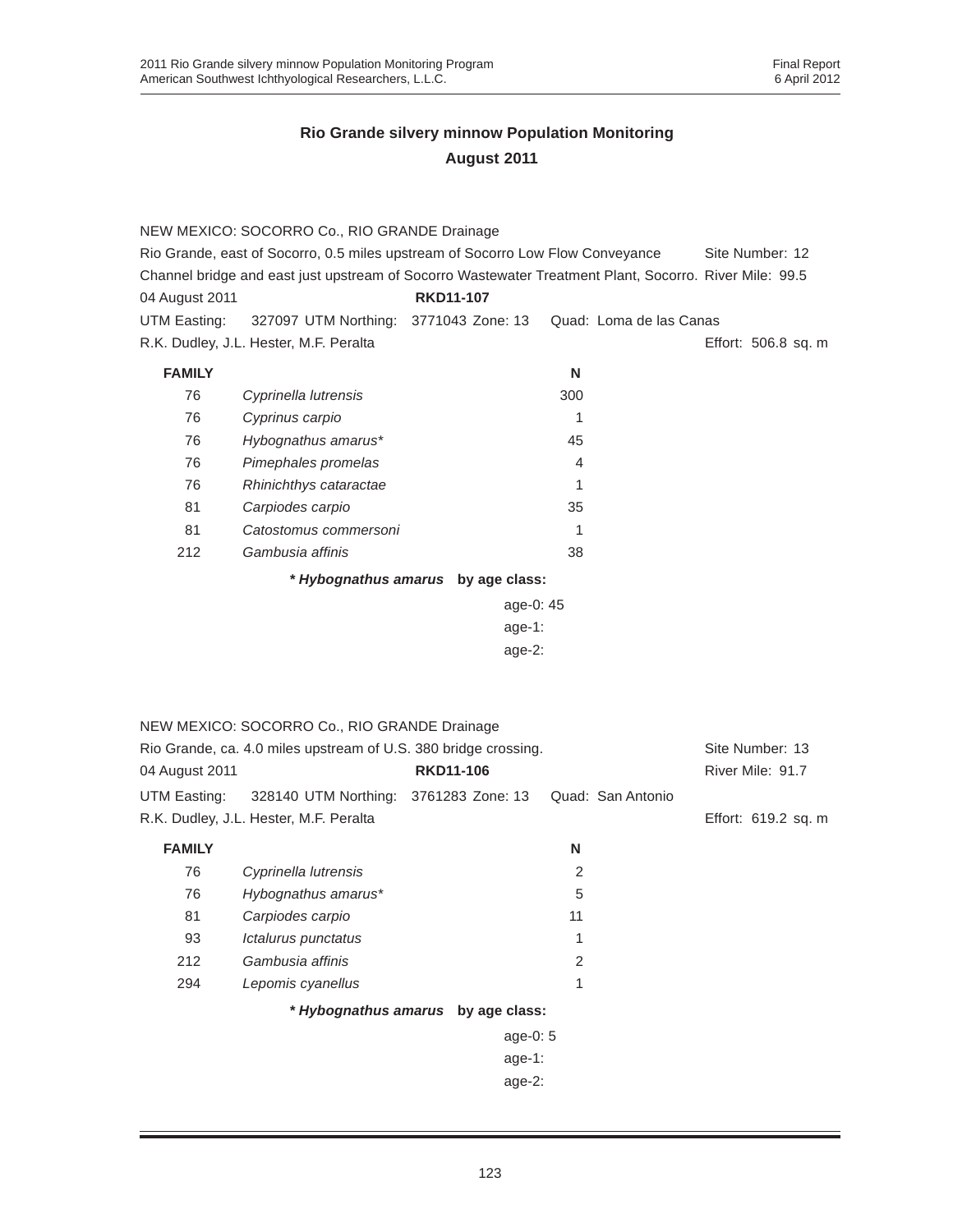|                | NEW MEXICO: SOCORRO Co., RIO GRANDE Drainage            |                  |                   |                     |  |
|----------------|---------------------------------------------------------|------------------|-------------------|---------------------|--|
|                | Rio Grande, at US HWY 380 bridge crossing, San Antonio. |                  |                   |                     |  |
| 04 August 2011 |                                                         | <b>RKD11-105</b> |                   | River Mile: 87.1    |  |
| UTM Easting:   | 328914 UTM Northing: 3754471 Zone: 13                   |                  | Quad: San Antonio |                     |  |
|                | M.A. Farrington, M.A. Brandenburg, F.P. Cook            |                  |                   | Effort: 465.2 sq. m |  |
| <b>FAMILY</b>  |                                                         |                  | N                 |                     |  |
| 76             | Cyprinella lutrensis                                    |                  |                   |                     |  |
| 81             | Carpiodes carpio                                        |                  | 1                 |                     |  |
| 93             | <i><b>Ictalurus punctatus</b></i>                       |                  | 1                 |                     |  |
| 212            | Gambusia affinis                                        |                  |                   |                     |  |

NEW MEXICO: SOCORRO Co., RIO GRANDE Drainage

|                | Rio Grande, directly east of Bosque del Apache National Wildlife Refuge Headquarters. |                  | Site Number: 15     |
|----------------|---------------------------------------------------------------------------------------|------------------|---------------------|
| 04 August 2011 |                                                                                       | <b>RKD11-104</b> | River Mile: 79.1    |
| UTM Easting:   | 327055 UTM Northing: 3740839 Zone: 13 Quad: San Antonio SE                            |                  |                     |
|                | M.A. Farrington, M.A. Brandenburg, F.P. Cook                                          |                  | Effort: 592.3 sq. m |

| <b>FAMILY</b> |                                    | N |
|---------------|------------------------------------|---|
| 76            | Hybognathus amarus*                |   |
| 76            | Platygobio gracilis                |   |
|               | * Hybognathus amarus by age class: |   |

age-0: 1 age-1: age-2: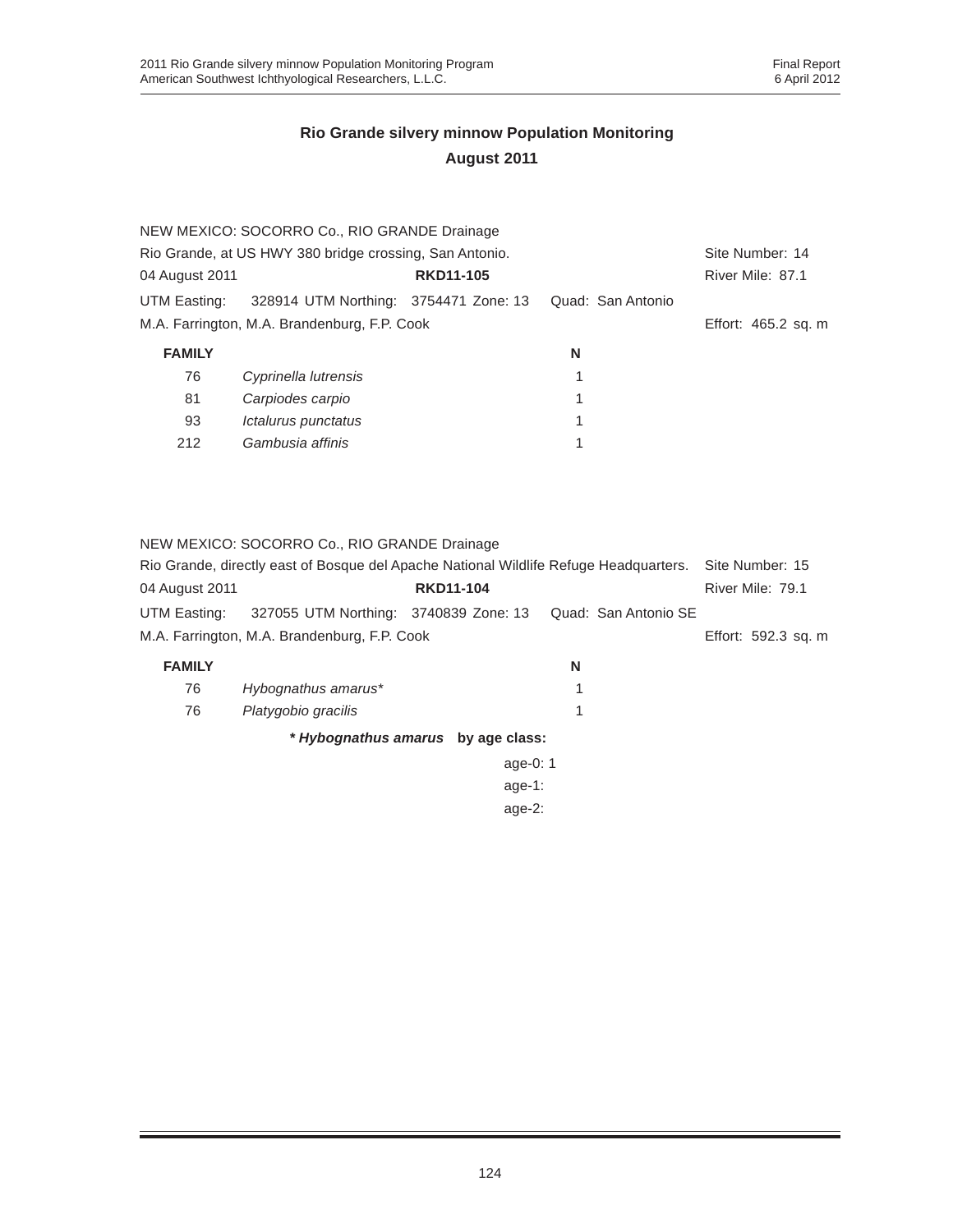|                | NEW MEXICO: SOCORRO Co., RIO GRANDE Drainage             |                                    |                   |                     |  |
|----------------|----------------------------------------------------------|------------------------------------|-------------------|---------------------|--|
|                | Rio Grande, at San Marcial Railroad Bridge, San Marcial. |                                    |                   |                     |  |
| 04 August 2011 |                                                          | <b>RKD11-103</b>                   |                   | River Mile: 68.6    |  |
| UTM Easting:   | 315284 UTM Northing: 3728347 Zone: 13                    |                                    | Quad: San Marcial |                     |  |
|                | M.A. Farrington, M.A. Brandenburg, F.P. Cook             |                                    |                   | Effort: 500.4 sq. m |  |
| <b>FAMILY</b>  |                                                          |                                    | N                 |                     |  |
| 76             | Cyprinella lutrensis                                     |                                    | 145               |                     |  |
| 76             | Cyprinus carpio                                          |                                    | 3                 |                     |  |
| 76             | Hybognathus amarus*                                      |                                    | 119               |                     |  |
| 76             | Pimephales promelas                                      |                                    | 4                 |                     |  |
| 76             | Platygobio gracilis                                      |                                    | 3                 |                     |  |
| 212            | Gambusia affinis                                         |                                    | 5                 |                     |  |
|                |                                                          | * Hybognathus amarus by age class: |                   |                     |  |
|                |                                                          |                                    | age-0: 119        |                     |  |
|                |                                                          | age-1:                             |                   |                     |  |
|                |                                                          | age- $2:$                          |                   |                     |  |

|                | NEW MEXICO: SOCORRO Co., RIO GRANDE Drainage                                   |                                    |                   |                     |
|----------------|--------------------------------------------------------------------------------|------------------------------------|-------------------|---------------------|
|                | Rio Grande, ca. 8 miles downstream of the San Marcial railroad bridge crossing |                                    |                   |                     |
| 04 August 2011 |                                                                                | <b>RKD11-102</b>                   |                   | River Mile: 60.5    |
| UTM Easting:   | 309487 UTM Northing: 3718178 Zone: 13                                          |                                    | Quad: Paraje Well |                     |
|                | M.A. Farrington, M.A. Brandenburg, F.P. Cook                                   |                                    |                   | Effort: 397.8 sq. m |
| <b>FAMILY</b>  |                                                                                |                                    | N                 |                     |
| 76             | Cyprinella lutrensis                                                           |                                    | 135               |                     |
| 76             | Hybognathus amarus*                                                            |                                    | 92                |                     |
| 76             | Pimephales promelas                                                            |                                    | 14                |                     |
| 76             | Pimephales vigilax                                                             |                                    | 1                 |                     |
| 76             | Platygobio gracilis                                                            |                                    | 11                |                     |
| 81             | Carpiodes carpio                                                               |                                    | 4                 |                     |
| 93             | Ictalurus punctatus                                                            |                                    | 34                |                     |
| 212            | Gambusia affinis                                                               |                                    | 3                 |                     |
|                |                                                                                | * Hybognathus amarus by age class: |                   |                     |
|                |                                                                                | age-0: 92                          |                   |                     |
|                |                                                                                | age-1:                             |                   |                     |
|                |                                                                                | age-2:                             |                   |                     |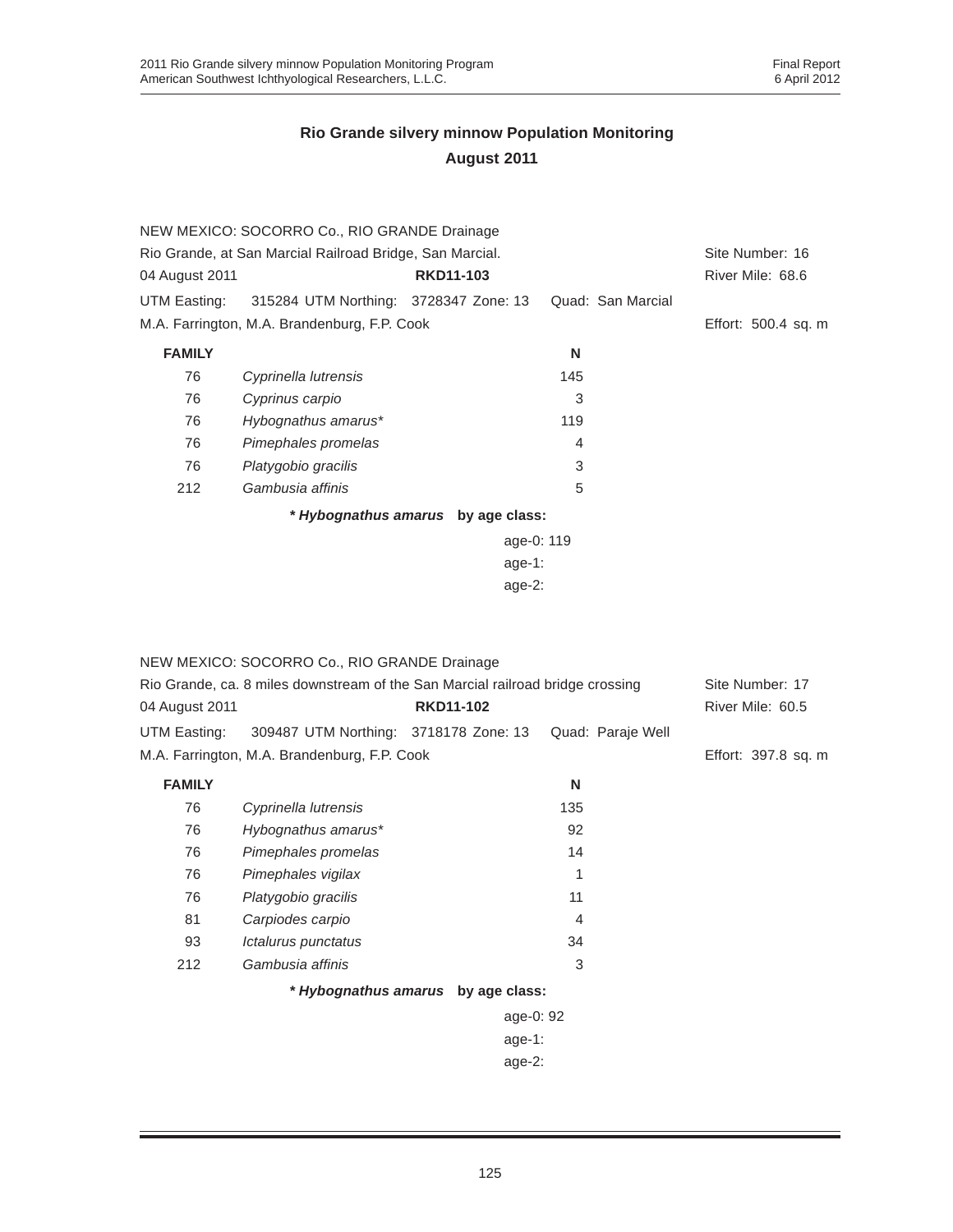|                |                                                                              | * Hybognathus amarus by age class: |                   |                     |
|----------------|------------------------------------------------------------------------------|------------------------------------|-------------------|---------------------|
| 212            | Gambusia affinis                                                             |                                    | $\overline{4}$    |                     |
| 93             | Ictalurus punctatus                                                          |                                    | 53                |                     |
| 81             | <i>Ictiobus bubalus</i>                                                      |                                    |                   |                     |
| 81             | Carpiodes carpio                                                             |                                    |                   |                     |
| 76             | Pimephales vigilax                                                           |                                    | 1                 |                     |
| 76             | Pimephales promelas                                                          |                                    | 8                 |                     |
| 76             | Hybognathus amarus*                                                          |                                    | 63                |                     |
| 76             | Cyprinus carpio                                                              |                                    | 13                |                     |
| 76             | Cyprinella lutrensis                                                         |                                    | 166               |                     |
| <b>FAMILY</b>  |                                                                              |                                    | N                 |                     |
|                | M.A. Farrington, M.A. Brandenburg, F.P. Cook                                 |                                    |                   | Effort: 483.4 sq. m |
| UTM Easting:   | 307846 UTM Northing: 3716150 Zone: 13                                        |                                    | Quad: Paraje Well |                     |
| 04 August 2011 |                                                                              | <b>RKD11-101</b>                   |                   | River Mile: 58.8    |
|                | Rio Grande, ca. 10 mi downstream of the San Marcial railroad bridge crossing |                                    |                   |                     |
|                | NEW MEXICO: SOCORRO Co., RIO GRANDE Drainage                                 |                                    |                   |                     |

age-0: 63 age-1: age-2: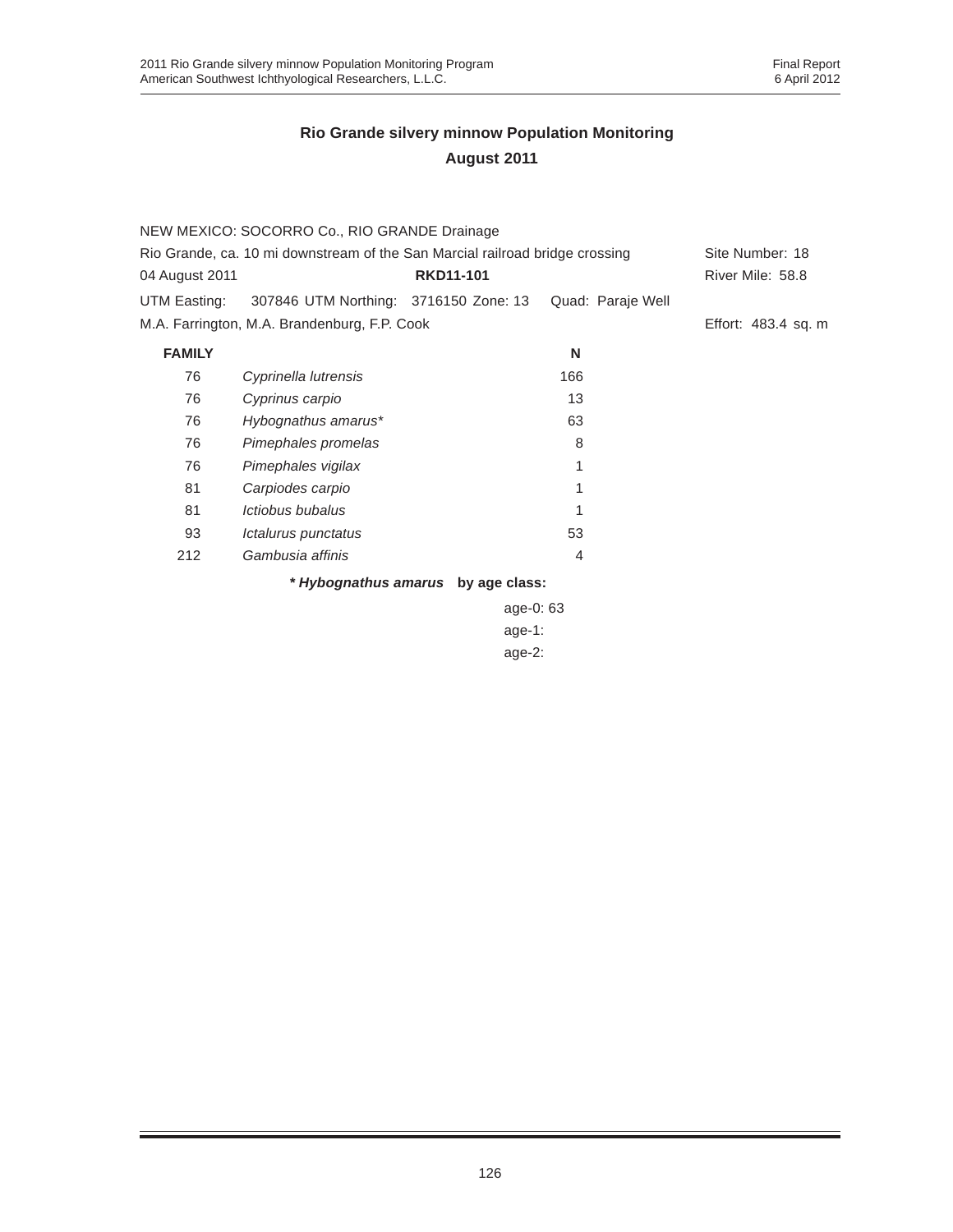|                | NEW MEXICO: SANDOVAL Co., RIO GRANDE Drainage                  |                  |     |                         |
|----------------|----------------------------------------------------------------|------------------|-----|-------------------------|
|                | Rio Grande, directly below Angostura Diversion Dam, Algodones. |                  |     | Site Number: 0          |
| 31 August 2011 |                                                                | <b>RKD11-138</b> |     | River Mile: 209.7       |
| UTM Easting:   | 363811 UTM Northing: 3916006 Zone: 13                          |                  |     | Quad: San Felipe Pueblo |
|                | R.K.Dudley, M.A.Farrington, T.J.Krabbenhoft                    |                  |     | Effort: 469.8 sq. m     |
| <b>FAMILY</b>  |                                                                |                  | N   |                         |
| 76             | Cyprinella lutrensis                                           |                  | 212 |                         |
| 76             | Pimephales promelas                                            |                  | 11  |                         |
| 76             | Platygobio gracilis                                            |                  | 45  |                         |
| 76             | Rhinichthys cataractae                                         |                  | 56  |                         |
| 81             | Catostomus commersoni                                          |                  | 13  |                         |
| 212            | Gambusia affinis                                               |                  | 13  |                         |

NEW MEXICO: SANDOVAL Co., RIO GRANDE Drainage

| 31 August 2011 | Rio Grande, at US HWY 550 (formerly NM State HWY 44) bridge crossing, Bernalillo. | <b>RKD11-139</b> |                  | Site Number: 1<br>River Mile: 203.8 |
|----------------|-----------------------------------------------------------------------------------|------------------|------------------|-------------------------------------|
| UTM Easting:   | 358543 UTM Northing: 3909722 Zone: 13                                             |                  | Quad: Bernalillo |                                     |
|                | R.K.Dudley, M.A.Farrington, T.J.Krabbenhoft                                       |                  |                  | Effort: 459.4 sq. m                 |
| <b>FAMILY</b>  |                                                                                   |                  | N                |                                     |
| 76             | Cyprinella lutrensis                                                              |                  | 17               |                                     |
| 76             | Cyprinus carpio                                                                   |                  | 1                |                                     |
| 76             | Hybognathus amarus*                                                               |                  | 2                |                                     |
| 76             | Pimephales promelas                                                               |                  | 2                |                                     |
| 76             | Platygobio gracilis                                                               |                  | 11               |                                     |
| 76             | Rhinichthys cataractae                                                            |                  | 4                |                                     |
| 81             | Carpiodes carpio                                                                  |                  | 6                |                                     |
| 81             | Catostomus commersoni                                                             |                  | 31               |                                     |
| 93             | Amejurus natalis                                                                  |                  | 1                |                                     |
| 212            | Gambusia affinis                                                                  |                  | 80               |                                     |
|                | * Hybognathus amarus by age class:                                                |                  |                  |                                     |
|                |                                                                                   |                  | age-0: $2$       |                                     |
|                |                                                                                   |                  |                  |                                     |

age-1: age-2: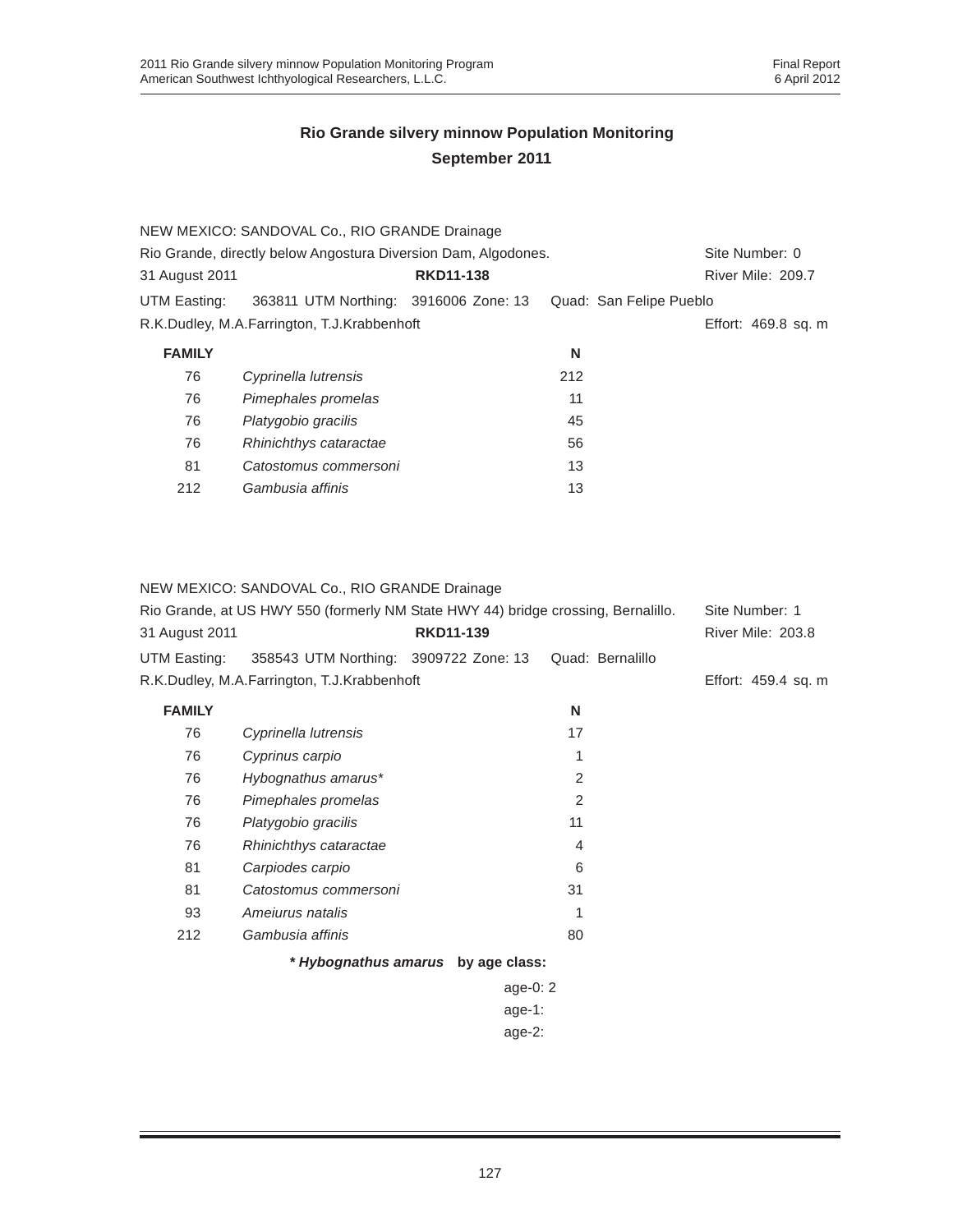| Rio Grande, ca. 4.0 miles downstream of US HWY 550 (formerly NM State HWY 44) |                  |                                                                                                                                       |                                                                |
|-------------------------------------------------------------------------------|------------------|---------------------------------------------------------------------------------------------------------------------------------------|----------------------------------------------------------------|
| bridge crossing, at Rio Rancho Wastewater Treatment Plant, Rio Rancho.        |                  |                                                                                                                                       |                                                                |
|                                                                               | <b>RKD11-140</b> |                                                                                                                                       |                                                                |
|                                                                               |                  | Quad: Bernalillo                                                                                                                      |                                                                |
|                                                                               |                  |                                                                                                                                       | Effort: 553.8 sq. m                                            |
|                                                                               |                  | N                                                                                                                                     |                                                                |
| Cyprinella lutrensis                                                          |                  | 17                                                                                                                                    |                                                                |
| Cyprinus carpio                                                               |                  | 1                                                                                                                                     |                                                                |
| Hybognathus amarus*                                                           |                  | 6                                                                                                                                     |                                                                |
| Pimephales promelas                                                           |                  | 7                                                                                                                                     |                                                                |
| Platygobio gracilis                                                           |                  | 4                                                                                                                                     |                                                                |
| Carpiodes carpio                                                              |                  |                                                                                                                                       |                                                                |
| Catostomus commersoni                                                         |                  | 8                                                                                                                                     |                                                                |
| Gambusia affinis                                                              |                  | 51                                                                                                                                    |                                                                |
|                                                                               |                  |                                                                                                                                       |                                                                |
|                                                                               |                  |                                                                                                                                       |                                                                |
|                                                                               |                  |                                                                                                                                       |                                                                |
|                                                                               |                  | NEW MEXICO: SANDOVAL Co., RIO GRANDE Drainage<br>354772 UTM Northing: 3905355 Zone: 13<br>R.K.Dudley, M.A.Farrington, T.J.Krabbenhoft | * Hybognathus amarus by age class:<br>age-0: $5$<br>age-1: $1$ |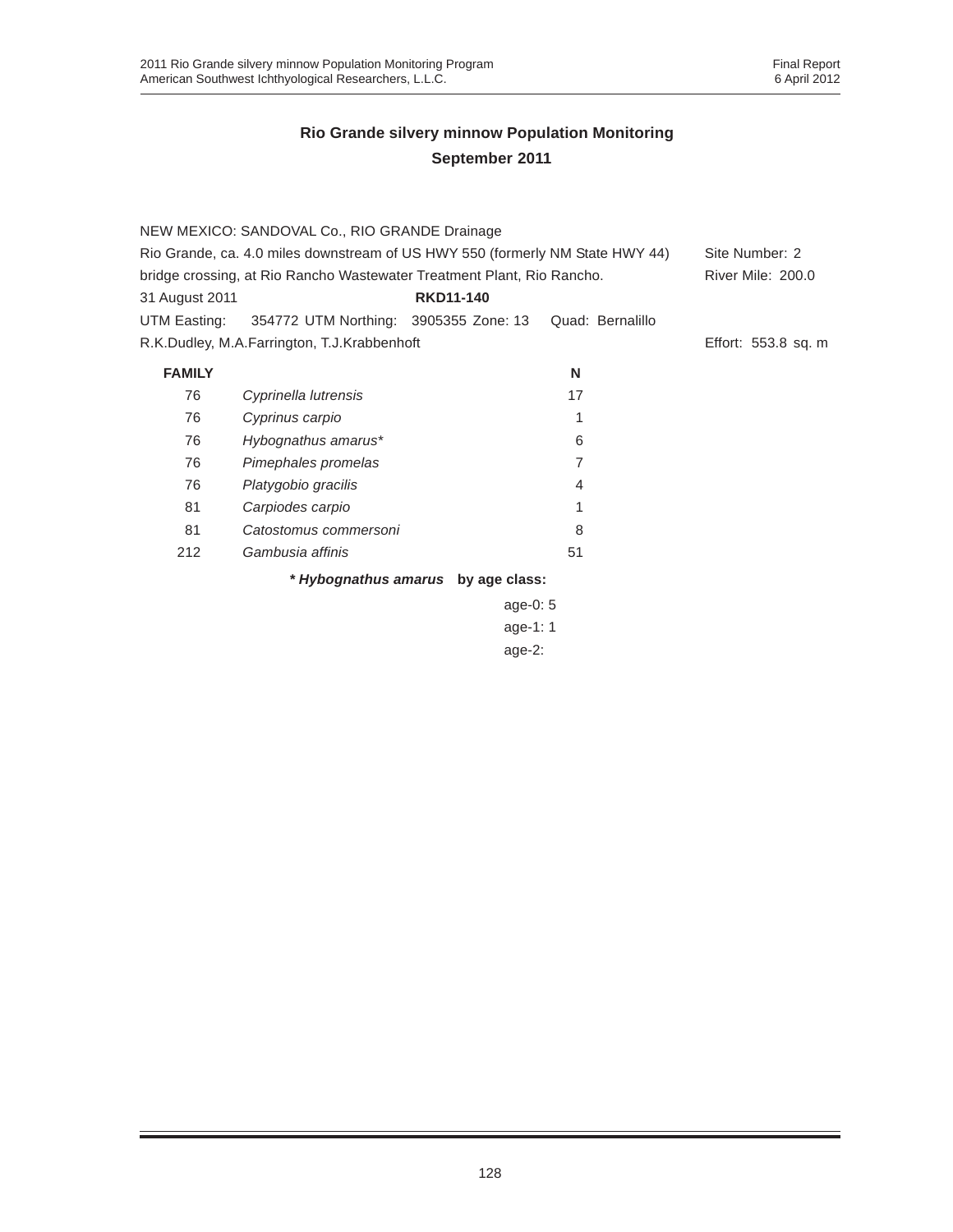|                | NEW MEXICO: BERNALILLO Co., RIO GRANDE Drainage                         |                                    |                   |                        |
|----------------|-------------------------------------------------------------------------|------------------------------------|-------------------|------------------------|
|                | Rio Grande, at Central Avenue bridge crossing (US HWY 66), Albuquerque. |                                    |                   | Site Number: 3         |
| 31 August 2011 |                                                                         | <b>RKD11-137</b>                   |                   | River Mile: 183.4      |
| UTM Easting:   | 346840 UTM Northing: 3884094 Zone: 13                                   |                                    |                   | Quad: Albuquerque West |
|                | R.K.Dudley, M.A.Farrington, T.J.Krabbenhoft                             |                                    |                   | Effort: 502.8 sq. m    |
| <b>FAMILY</b>  |                                                                         |                                    | N                 |                        |
| 76             | Cyprinella lutrensis                                                    |                                    | 39                |                        |
| 76             | Hybognathus amarus*                                                     |                                    | 28                |                        |
| 76             | Pimephales promelas                                                     |                                    | 8                 |                        |
| 76             | Platygobio gracilis                                                     |                                    | 20                |                        |
| 81             | Carpiodes carpio                                                        |                                    |                   |                        |
| 81             | Catostomus commersoni                                                   |                                    | $12 \overline{ }$ |                        |
| 93             | Amejurus natalis                                                        |                                    | 1                 |                        |
| 93             | Ictalurus punctatus                                                     |                                    | 16                |                        |
| 212            | Gambusia affinis                                                        |                                    | 29                |                        |
|                |                                                                         | * Hybognathus amarus by age class: |                   |                        |

age-0: 27 age-1: 1 age-2: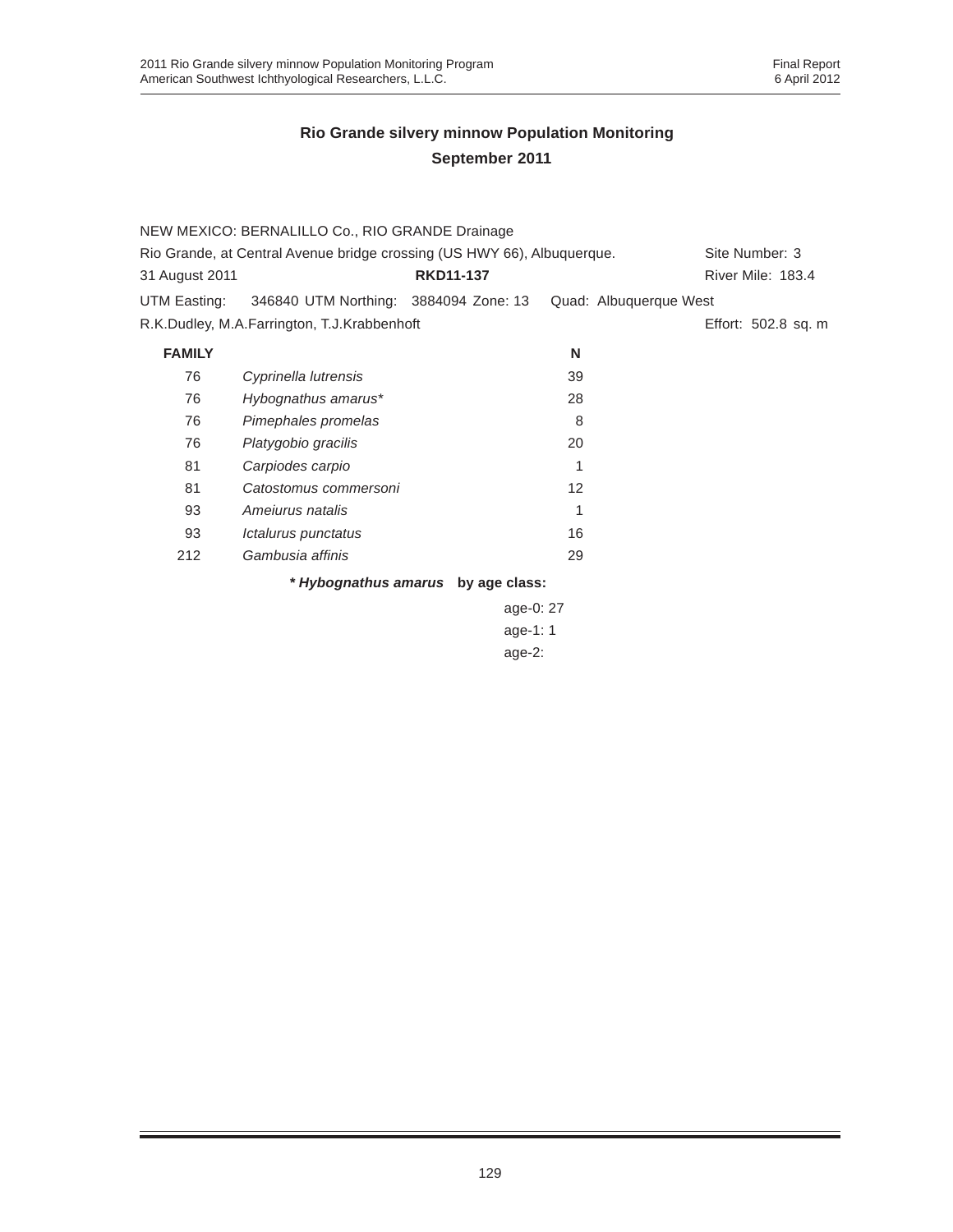| Rio Grande, at Rio Bravo Blvd. Bridge crossing (NM State HWY 500) crossing,<br>Site Number: 4<br>River Mile: 178.3<br>Albuquerque.<br><b>RKD11-136</b><br>31 August 2011 |  |
|--------------------------------------------------------------------------------------------------------------------------------------------------------------------------|--|
|                                                                                                                                                                          |  |
|                                                                                                                                                                          |  |
|                                                                                                                                                                          |  |
| UTM Easting:<br>347554 UTM Northing: 3877163 Zone: 13<br>Quad: Albuquerque West                                                                                          |  |
| R.K.Dudley, T.J.Krabbenhoft<br>Effort: 513.1 sq. m                                                                                                                       |  |
| <b>FAMILY</b><br>N                                                                                                                                                       |  |
| 76<br>Cyprinella lutrensis<br>24                                                                                                                                         |  |
| Hybognathus amarus*<br>76<br>1                                                                                                                                           |  |
| Platygobio gracilis<br>76<br>1                                                                                                                                           |  |
| Ameiurus melas<br>93<br>1                                                                                                                                                |  |
| 93<br>Amejurus natalis<br>7                                                                                                                                              |  |
| 93<br>30<br>Ictalurus punctatus                                                                                                                                          |  |
| Gambusia affinis<br>47<br>212                                                                                                                                            |  |
| * Hybognathus amarus by age class:                                                                                                                                       |  |
| age-0: 1                                                                                                                                                                 |  |
| age-1:                                                                                                                                                                   |  |
|                                                                                                                                                                          |  |
| $age-2$ :                                                                                                                                                                |  |
|                                                                                                                                                                          |  |
|                                                                                                                                                                          |  |
| NEW MEXICO: VALENCIA Co., RIO GRANDE Drainage                                                                                                                            |  |
| Rio Grande, at Los Lunas Bridge crossing (NM State HWY 49), Los Lunas.<br>Site Number: 5                                                                                 |  |
| <b>RKD11-135</b><br>River Mile: 161.4<br>30 August 2011                                                                                                                  |  |
| 342898 UTM Northing: 3852531 Zone: 13<br>Quad: Los Lunas<br>UTM Easting:                                                                                                 |  |
| R.K.Dudley, J.L.Hester, S.A.Zipper<br>Effort: 462.0 sq. m                                                                                                                |  |
| <b>FAMILY</b><br>Ν                                                                                                                                                       |  |
| 76<br>Cyprinella lutrensis<br>139                                                                                                                                        |  |
| Hybognathus amarus*<br>11<br>76                                                                                                                                          |  |
| Pimephales promelas<br>76<br>1                                                                                                                                           |  |
| 37<br>81<br>Carpiodes carpio                                                                                                                                             |  |
| Ameiurus natalis<br>93<br>1                                                                                                                                              |  |
| $\overline{2}$<br>93<br>Ictalurus punctatus                                                                                                                              |  |
| Gambusia affinis<br>212<br>6                                                                                                                                             |  |
| 294<br>Pomoxis annularis<br>1                                                                                                                                            |  |
| * Hybognathus amarus by age class:                                                                                                                                       |  |
| age-0: 11                                                                                                                                                                |  |
| age-1:                                                                                                                                                                   |  |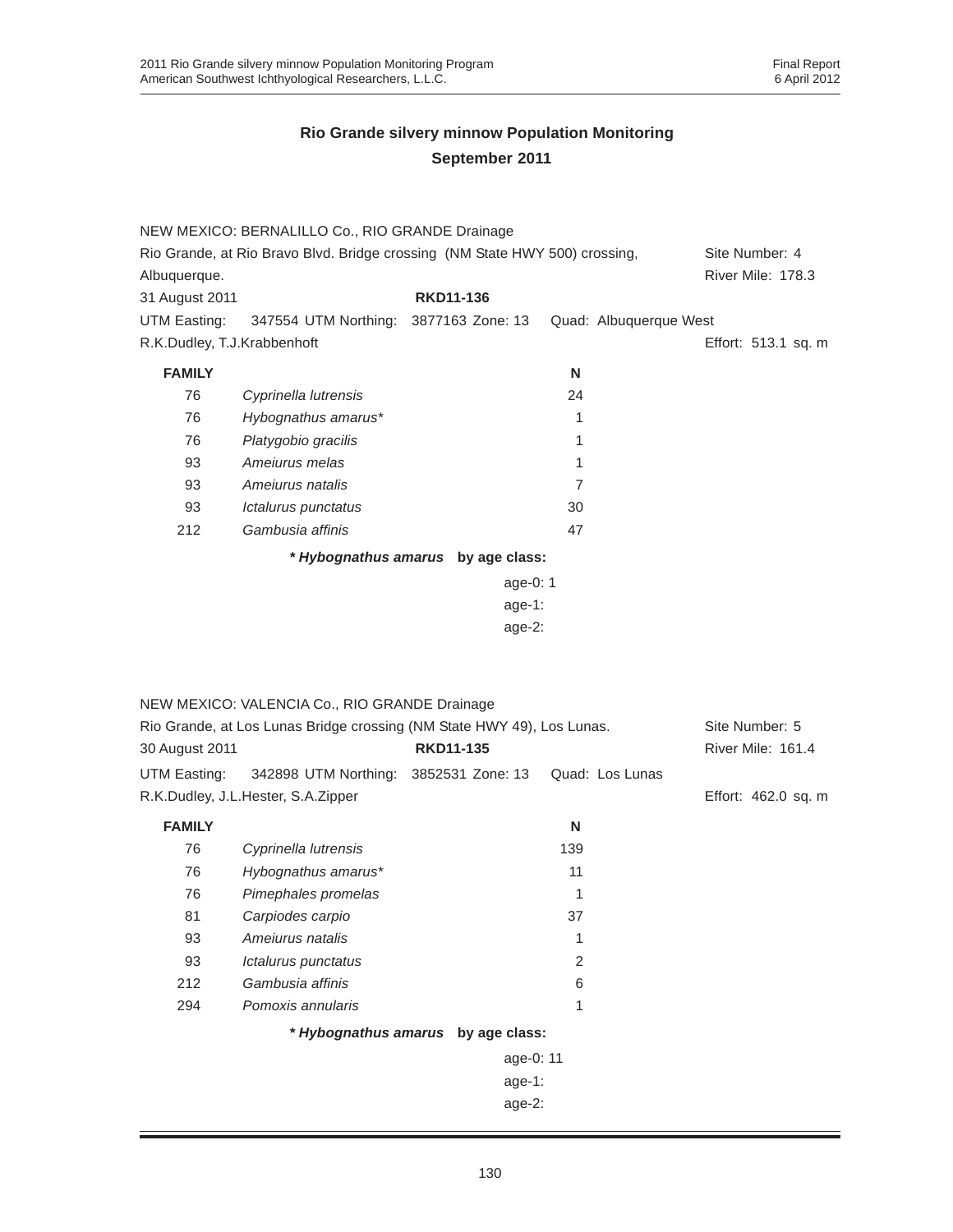| Rio Grande, ca. 1.0 miles upstream of NM State HWY 309/6 bridge crossing, Belen. |  |                                                                                        |                                                           |  |
|----------------------------------------------------------------------------------|--|----------------------------------------------------------------------------------------|-----------------------------------------------------------|--|
| <b>RKD11-134</b><br>30 August 2011                                               |  |                                                                                        | <b>River Mile: 151.5</b>                                  |  |
|                                                                                  |  | Quad: Tome                                                                             |                                                           |  |
| R.K.Dudley, J.L.Hester, S.A.Zipper                                               |  |                                                                                        | Effort: 371.6 sq. m                                       |  |
|                                                                                  |  | N                                                                                      |                                                           |  |
| Cyprinella lutrensis                                                             |  | 545                                                                                    |                                                           |  |
| Hybognathus amarus*                                                              |  | 31                                                                                     |                                                           |  |
| Pimephales promelas                                                              |  | 6                                                                                      |                                                           |  |
| Carpiodes carpio                                                                 |  | 3                                                                                      |                                                           |  |
| Ictalurus punctatus                                                              |  | 9                                                                                      |                                                           |  |
| Gambusia affinis                                                                 |  | 29                                                                                     |                                                           |  |
|                                                                                  |  |                                                                                        |                                                           |  |
|                                                                                  |  |                                                                                        |                                                           |  |
|                                                                                  |  |                                                                                        |                                                           |  |
|                                                                                  |  | NEW MEXICO: VALENCIA Co., RIO GRANDE Drainage<br>339972 UTM Northing: 3837061 Zone: 13 | * Hybognathus amarus by age class:<br>age-0: 28<br>age-1: |  |

age-2: 3

|                | NEW MEXICO: VALENCIA Co., RIO GRANDE Drainage                                    |                                    |               |                          |
|----------------|----------------------------------------------------------------------------------|------------------------------------|---------------|--------------------------|
|                | Rio Grande, ca. 2.2 miles upstream of NM State HWY 346 bridge crossing, Jarales. | Site Number: 7                     |               |                          |
| 30 August 2011 |                                                                                  | <b>RKD11-133</b>                   |               | <b>River Mile: 143.2</b> |
| UTM Easting:   | 338136 UTM Northing: 3827329 Zone: 13                                            |                                    | Quad: Veguita |                          |
|                | R.K.Dudley, J.L.Hester, S.A.Zipper                                               |                                    |               | Effort: 415.8 sq. m      |
| <b>FAMILY</b>  |                                                                                  |                                    | N             |                          |
| 76             | Cyprinella lutrensis                                                             |                                    | 657           |                          |
| 76             | Hybognathus amarus*                                                              |                                    | 17            |                          |
| 76             | Pimephales promelas                                                              |                                    | 11            |                          |
| 76             | Platygobio gracilis                                                              |                                    | 6             |                          |
| 81             | Carpiodes carpio                                                                 |                                    | 6             |                          |
| 93             | Ictalurus punctatus                                                              |                                    |               |                          |
| 212            | Gambusia affinis                                                                 |                                    | 63            |                          |
|                |                                                                                  | * Hybognathus amarus by age class: |               |                          |
|                |                                                                                  | age-0: 16                          |               |                          |
|                |                                                                                  | age-1:                             |               |                          |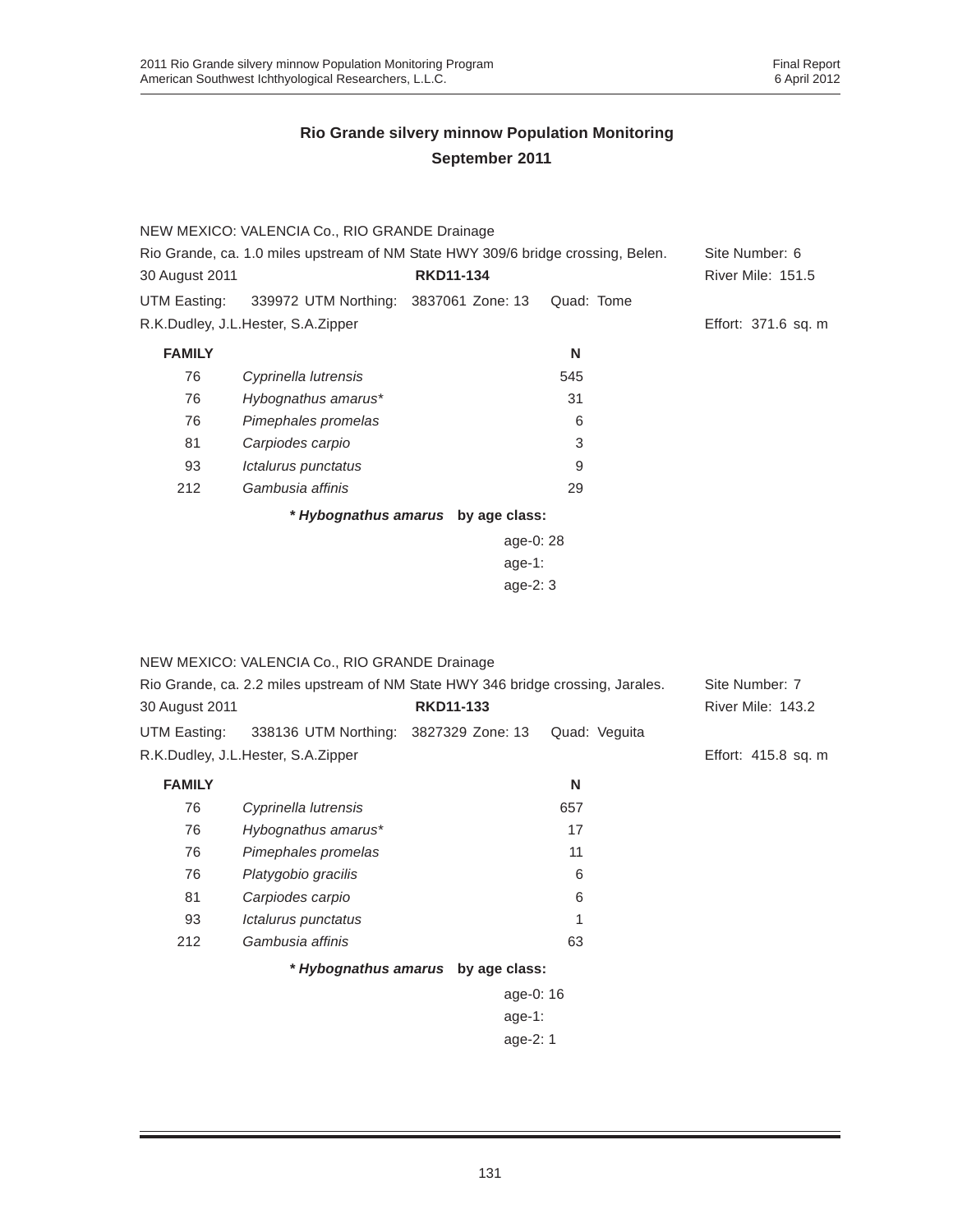|                                                     | NEW MEXICO: SOCORRO Co., RIO GRANDE Drainage |                  |               |                     |
|-----------------------------------------------------|----------------------------------------------|------------------|---------------|---------------------|
| Rio Grande, at US HWY 60 bridge crossing, Bernardo. | Site Number: 8                               |                  |               |                     |
| 30 August 2011                                      |                                              | <b>RKD11-132</b> |               | River Mile: 130.6   |
| UTM Easting:                                        | 334604 UTM Northing: 3809726 Zone: 13        |                  | Quad: Abeytas |                     |
|                                                     | R.K.Dudley, J.L.Hester, S.A.Zipper           |                  |               | Effort: 483.8 sq. m |
| <b>FAMILY</b>                                       |                                              |                  | N             |                     |
| 76                                                  | Cyprinella lutrensis                         |                  | 387           |                     |
| 76                                                  | Cyprinus carpio                              |                  | 5             |                     |
| 76                                                  | Pimephales promelas                          |                  | 4             |                     |
| 81                                                  | Carpiodes carpio                             |                  | 5             |                     |
| 212                                                 | Gambusia affinis                             |                  | 124           |                     |

NEW MEXICO: SOCORRO Co., RIO GRANDE Drainage

| 30 August 2011 | Rio Grande, ca. 3.5 miles downstream of the US HWY 60 bridge crossing, Bernardo. | <b>RKD11-131</b> |               | Site Number: 9<br><b>River Mile: 127.0</b> |
|----------------|----------------------------------------------------------------------------------|------------------|---------------|--------------------------------------------|
| UTM Easting:   | 331094 UTM Northing: 3805229 Zone: 13                                            |                  | Quad: Abeytas |                                            |
|                | R.K.Dudley, J.L.Hester, S.A.Zipper                                               |                  |               | Effort: 496.8 sq. m                        |
| <b>FAMILY</b>  |                                                                                  |                  | N             |                                            |
| 76             | Cyprinella lutrensis                                                             |                  | 330           |                                            |
| 76             | Pimephales promelas                                                              |                  | 2             |                                            |
| 81             | Carpiodes carpio                                                                 |                  | 10            |                                            |
| 93             | Ictalurus punctatus                                                              |                  | 3             |                                            |
| 212            | Gambusia affinis                                                                 |                  | 344           |                                            |
| 294            | Micropterus salmoides                                                            |                  | 1             |                                            |
|                |                                                                                  |                  |               |                                            |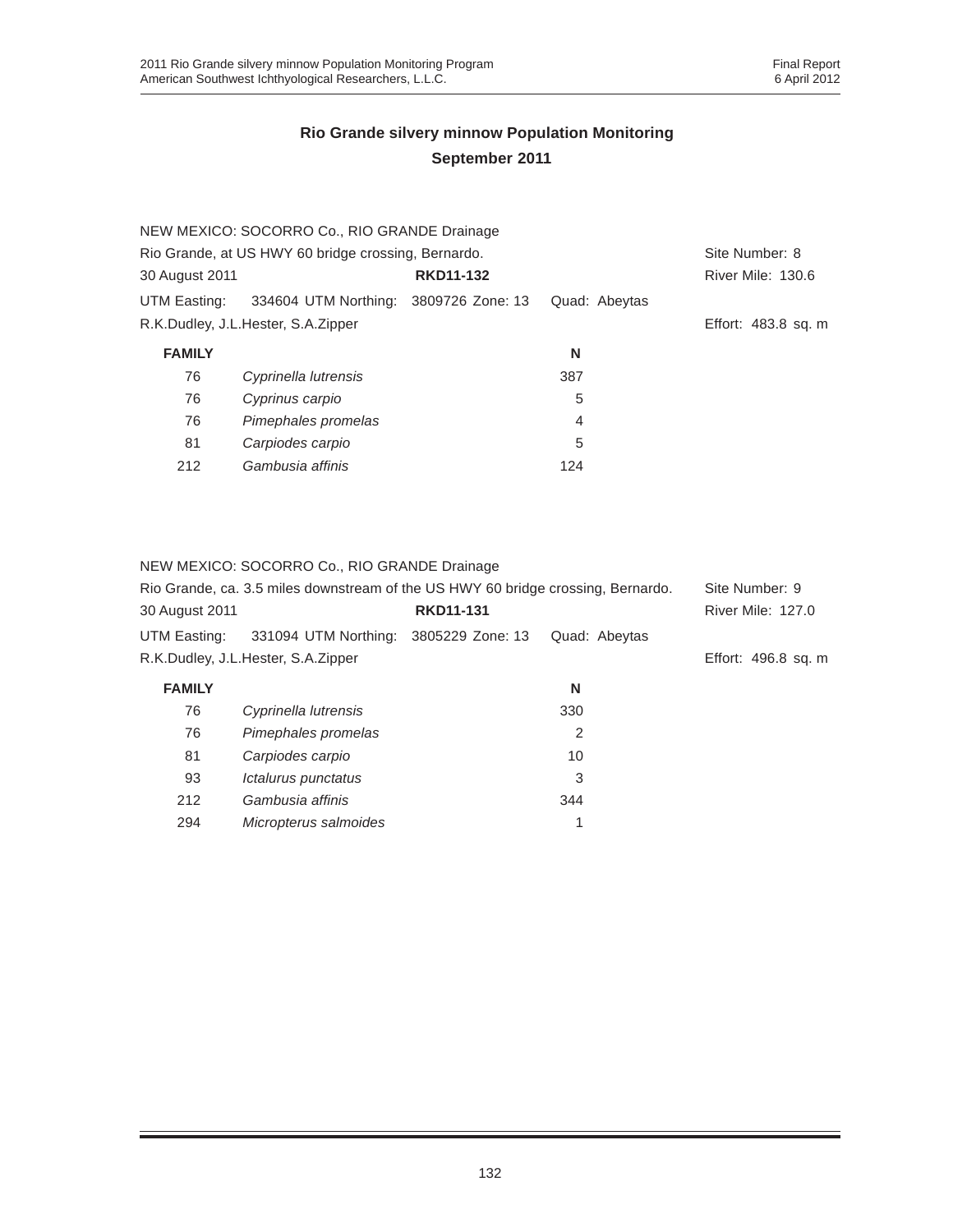|                                                                            | NEW MEXICO: SOCORRO Co., RIO GRANDE Drainage |                  |                  |                     |
|----------------------------------------------------------------------------|----------------------------------------------|------------------|------------------|---------------------|
| Rio Grande, ca. 0.6 miles upstream of San Acacia Diversion Dam, San Acacia |                                              |                  | Site Number: 9.5 |                     |
| 29 August 2011                                                             |                                              | <b>RKD11-130</b> |                  | River Mile: 116.8   |
| UTM Easting:                                                               | 327902 UTM Northing: 3792603 Zone: 13        |                  | Quad: La Joya    |                     |
|                                                                            | R.K.Dudley, T.J.Krabbenhoft, S.A.Zipper      |                  |                  | Effort: 593.7 sq. m |
| <b>FAMILY</b>                                                              |                                              |                  | N                |                     |
| 76                                                                         | Cyprinella lutrensis                         |                  | 52               |                     |
| 76                                                                         | Pimephales promelas                          |                  | 3                |                     |
| 76                                                                         | Platygobio gracilis                          |                  | 83               |                     |
| 93                                                                         | Amejurus natalis                             |                  | 1                |                     |
| 93                                                                         | Ictalurus punctatus                          |                  | 4                |                     |
| 212                                                                        | Gambusia affinis                             |                  | 29               |                     |

NEW MEXICO: SOCORRO Co., RIO GRANDE Drainage

| Rio Grande, directly below San Acacia Diversion Dam, San Acacia. |                                         |                                    |                  | Site Number: 10     |
|------------------------------------------------------------------|-----------------------------------------|------------------------------------|------------------|---------------------|
| 29 August 2011                                                   |                                         | <b>RKD11-129</b>                   |                  | River Mile: 116.2   |
| UTM Easting:                                                     | 326162 UTM Northing: 3791977 Zone: 13   |                                    | Quad: San Acacia |                     |
|                                                                  | R.K.Dudley, T.J.Krabbenhoft, S.A.Zipper |                                    |                  | Effort: 597.8 sq. m |
| <b>FAMILY</b>                                                    |                                         |                                    | N                |                     |
| 76                                                               | Cyprinella lutrensis                    |                                    | 35               |                     |
| 76                                                               | Hybognathus amarus*                     |                                    | 1                |                     |
| 76                                                               | Platygobio gracilis                     |                                    | 70               |                     |
| 93                                                               | Ictalurus punctatus                     |                                    | 12               |                     |
|                                                                  |                                         | * Hybognathus amarus by age class: |                  |                     |
|                                                                  |                                         | age-0: $1$                         |                  |                     |
|                                                                  |                                         | age-1:                             |                  |                     |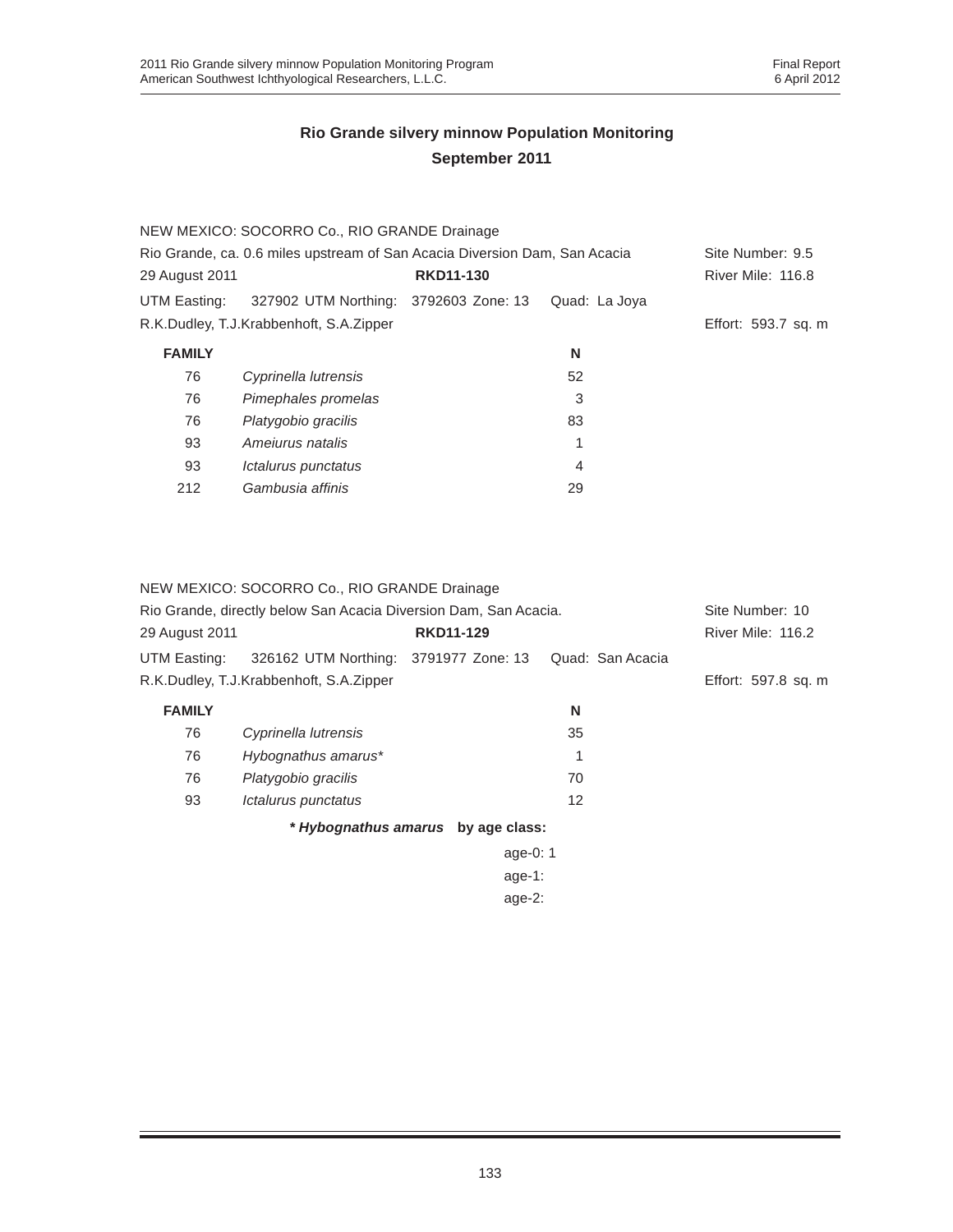|                                                                               | NEW MEXICO: SOCORRO Co., RIO GRANDE Drainage |                  |                 |                     |
|-------------------------------------------------------------------------------|----------------------------------------------|------------------|-----------------|---------------------|
| Rio Grande, ca. 1.5 miles downstream of San Acacia Diversion Dam, San Acacia. |                                              |                  | Site Number: 11 |                     |
| 29 August 2011                                                                |                                              | <b>RKD11-128</b> |                 | River Mile: 114.6   |
| UTM Easting:                                                                  | 325263 UTM Northing: 3790442 Zone: 13        |                  | Quad: Lemitar   |                     |
|                                                                               | R.K.Dudley, T.J.Krabbenhoft, S.A.Zipper      |                  |                 | Effort: 622.8 sq. m |
| <b>FAMILY</b>                                                                 |                                              |                  | N               |                     |
| 76                                                                            | Cyprinella lutrensis                         |                  | 63              |                     |
| 76                                                                            | Pimephales promelas                          |                  | 1               |                     |
| 76                                                                            | Platygobio gracilis                          |                  | 95              |                     |
| 81                                                                            | Carpiodes carpio                             |                  | 2               |                     |
| 93                                                                            | Ictalurus punctatus                          |                  | 1               |                     |
| 212                                                                           | Gambusia affinis                             |                  | 3               |                     |

#### NEW MEXICO: SOCORRO Co., RIO GRANDE Drainage

|                | Rio Grande, east of Socorro, 0.5 miles upstream of Socorro Low Flow Conveyance                         |                                    |                         | Site Number: 12     |
|----------------|--------------------------------------------------------------------------------------------------------|------------------------------------|-------------------------|---------------------|
|                | Channel bridge and east just upstream of Socorro Wastewater Treatment Plant, Socorro. River Mile: 99.5 |                                    |                         |                     |
| 29 August 2011 |                                                                                                        | <b>RKD11-127</b>                   |                         |                     |
| UTM Easting:   | 327097 UTM Northing: 3771043 Zone: 13                                                                  |                                    | Quad: Loma de las Canas |                     |
|                | R.K.Dudley, T.J.Krabbenhoft, S.A.Zipper                                                                |                                    |                         | Effort: 663.5 sq. m |
| <b>FAMILY</b>  |                                                                                                        |                                    | N                       |                     |
| 76             | Cyprinella lutrensis                                                                                   |                                    | 281                     |                     |
| 76             | Hybognathus amarus*                                                                                    |                                    |                         |                     |
| 76             | Pimephales promelas                                                                                    |                                    | 3                       |                     |
| 76             | Platygobio gracilis                                                                                    |                                    | 4                       |                     |
| 81             | Carpiodes carpio                                                                                       |                                    |                         |                     |
| 212            | Gambusia affinis                                                                                       |                                    | 66                      |                     |
|                |                                                                                                        | * Hybognathus amarus by age class: |                         |                     |
|                |                                                                                                        | age-0:                             |                         |                     |
|                |                                                                                                        | age-1: $1$                         |                         |                     |
|                |                                                                                                        | age- $2$ :                         |                         |                     |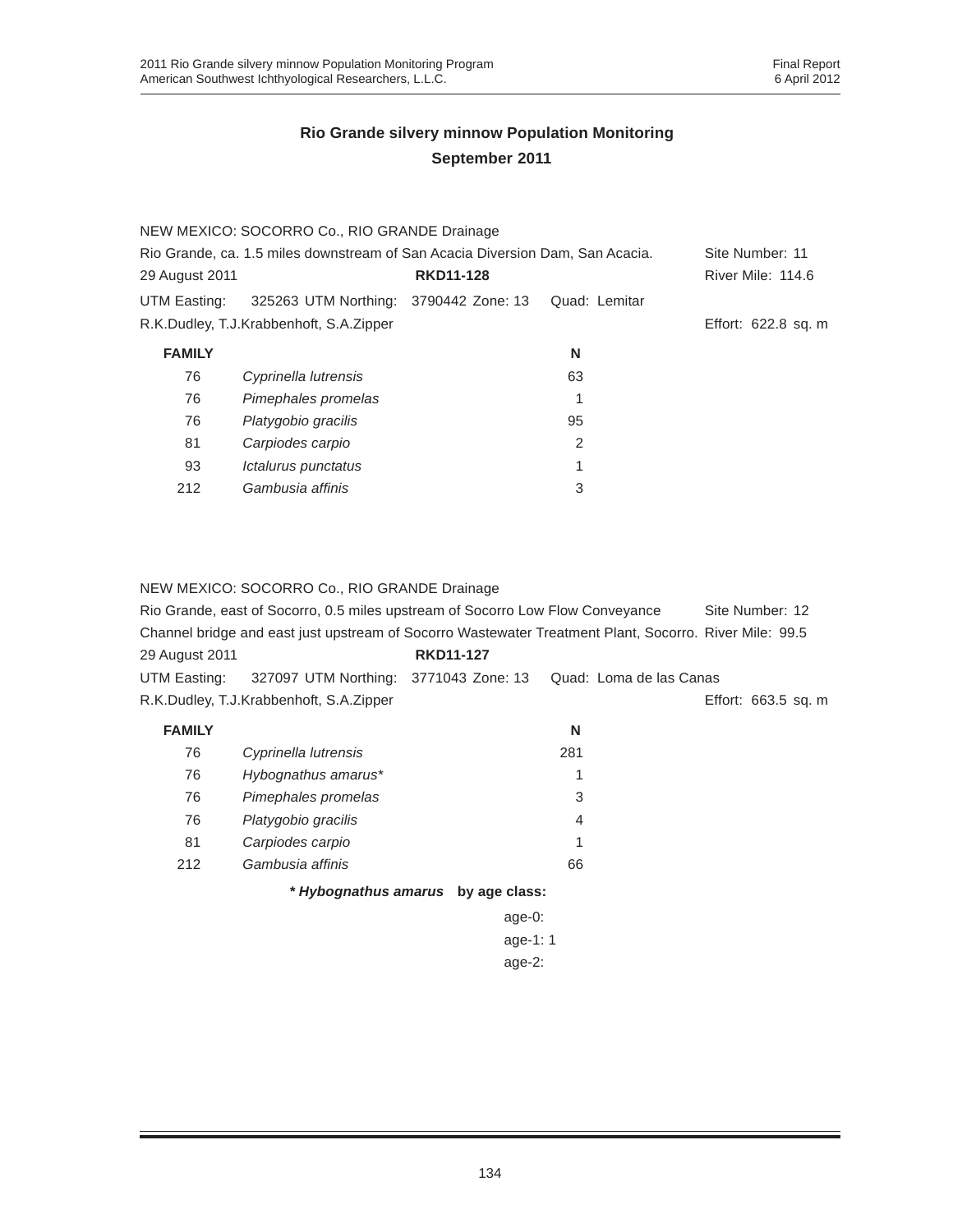|                                                                 | NEW MEXICO: SOCORRO Co., RIO GRANDE Drainage |                  |                   |                     |
|-----------------------------------------------------------------|----------------------------------------------|------------------|-------------------|---------------------|
| Rio Grande, ca. 4.0 miles upstream of U.S. 380 bridge crossing. | Site Number: 13                              |                  |                   |                     |
| 29 August 2011                                                  |                                              | <b>RKD11-126</b> |                   | River Mile: 91.7    |
| UTM Easting:                                                    | 328140 UTM Northing: 3761283 Zone: 13        |                  | Quad: San Antonio |                     |
|                                                                 | R.K.Dudley, T.J.Krabbenhoft, S.A.Zipper      |                  |                   | Effort: 611.1 sq. m |
| <b>FAMILY</b>                                                   |                                              |                  | N                 |                     |
| 76                                                              | Cyprinella lutrensis                         |                  | 15                |                     |
| 76                                                              | Pimephales promelas                          |                  | 1                 |                     |
| 76                                                              | Platygobio gracilis                          |                  | 1                 |                     |
| 81                                                              | Carpiodes carpio                             |                  | 1                 |                     |
| 93                                                              | Ictalurus punctatus                          |                  | 1                 |                     |
| 212                                                             | Gambusia affinis                             |                  | 39                |                     |

| NEW MEXICO: SOCORRO Co., RIO GRANDE Drainage |  |
|----------------------------------------------|--|
|----------------------------------------------|--|

| Rio Grande, at US HWY 380 bridge crossing, San Antonio. |                                       |                  |                   | Site Number: 14     |
|---------------------------------------------------------|---------------------------------------|------------------|-------------------|---------------------|
| 29 August 2011                                          |                                       | <b>RKD11-125</b> |                   | River Mile: 87.1    |
| UTM Easting:                                            | 328914 UTM Northing: 3754471 Zone: 13 |                  | Quad: San Antonio |                     |
| S.P.Platania, M.A.Farrington, M.A.Brandenburg           |                                       |                  |                   | Effort: 545.4 sq. m |
| <b>FAMILY</b>                                           |                                       |                  | N                 |                     |
| 81                                                      | Carpiodes carpio                      |                  |                   |                     |
| 93                                                      | Ictalurus punctatus                   |                  | 1                 |                     |
| 212                                                     | Gambusia affinis                      |                  | 4                 |                     |

|                                                                                       | NEW MEXICO: SOCORRO Co., RIO GRANDE Drainage                            |                  |   |                     |
|---------------------------------------------------------------------------------------|-------------------------------------------------------------------------|------------------|---|---------------------|
| Rio Grande, directly east of Bosque del Apache National Wildlife Refuge Headquarters. |                                                                         |                  |   | Site Number: 15     |
| 29 August 2011                                                                        |                                                                         | <b>RKD11-124</b> |   | River Mile: 79.1    |
|                                                                                       | UTM Easting: 327055 UTM Northing: 3740839 Zone: 13 Quad: San Antonio SE |                  |   |                     |
|                                                                                       | S.P.Platania, M.A.Farrington, M.A.Brandenburg                           |                  |   | Effort: 526.6 sq. m |
| <b>FAMILY</b>                                                                         |                                                                         |                  | N |                     |

*No Fish Collected*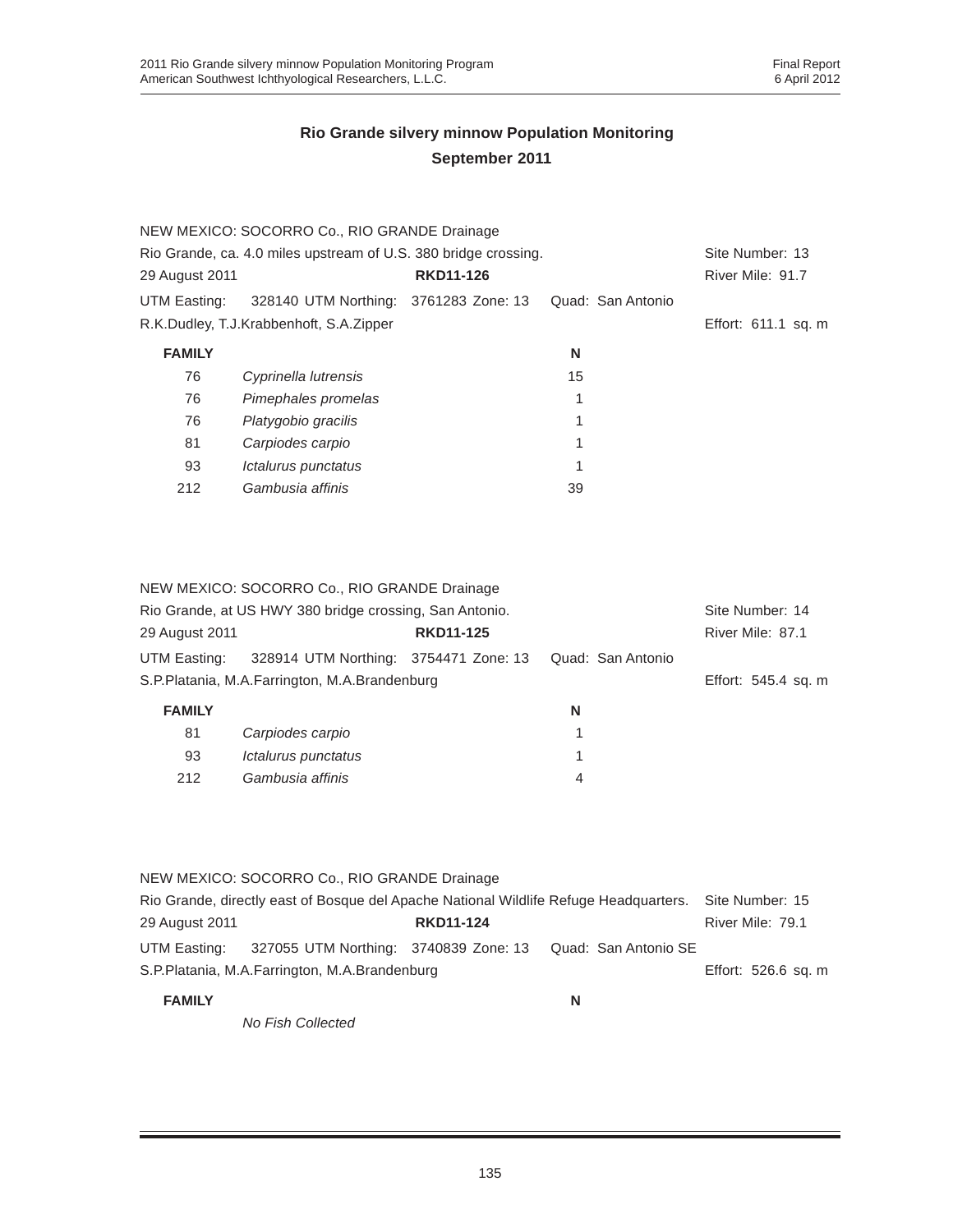|                                                          | NEW MEXICO: SOCORRO Co., RIO GRANDE Drainage                                   |                                    |                   |                     |
|----------------------------------------------------------|--------------------------------------------------------------------------------|------------------------------------|-------------------|---------------------|
| Rio Grande, at San Marcial Railroad Bridge, San Marcial. | Site Number: 16                                                                |                                    |                   |                     |
| 29 August 2011                                           |                                                                                | <b>RKD11-123</b>                   |                   | River Mile: 68.6    |
| UTM Easting:                                             | 315284 UTM Northing: 3728347 Zone: 13                                          |                                    | Quad: San Marcial |                     |
|                                                          | S.P.Platania, M.A.Farrington, M.A.Brandenburg                                  |                                    |                   | Effort: 486.5 sq. m |
| <b>FAMILY</b>                                            |                                                                                |                                    | N                 |                     |
| 76                                                       | Cyprinella lutrensis                                                           |                                    | 75                |                     |
| 76                                                       | Cyprinus carpio                                                                |                                    | 2                 |                     |
| 76                                                       | Hybognathus amarus*                                                            |                                    | 58                |                     |
| 76                                                       | Pimephales promelas                                                            |                                    | $\overline{7}$    |                     |
| 76                                                       | Platygobio gracilis                                                            |                                    | 1                 |                     |
| 93                                                       | Ameiurus natalis                                                               |                                    | 1                 |                     |
| 93                                                       | Ictalurus punctatus                                                            |                                    | 6                 |                     |
| 212                                                      | Gambusia affinis                                                               |                                    | 4                 |                     |
|                                                          |                                                                                | * Hybognathus amarus by age class: |                   |                     |
|                                                          |                                                                                | age-0: 57                          |                   |                     |
|                                                          |                                                                                | age-1: 1                           |                   |                     |
|                                                          |                                                                                | age-2:                             |                   |                     |
|                                                          |                                                                                |                                    |                   |                     |
|                                                          |                                                                                |                                    |                   |                     |
|                                                          | NEW MEXICO: SOCORRO Co., RIO GRANDE Drainage                                   |                                    |                   |                     |
|                                                          | Rio Grande, ca. 8 miles downstream of the San Marcial railroad bridge crossing |                                    |                   | Site Number: 17     |
| 29 August 2011                                           |                                                                                | <b>RKD11-122</b>                   |                   | River Mile: 60.5    |
| UTM Easting:                                             | 309487 UTM Northing: 3718178 Zone: 13                                          |                                    | Quad: Paraje Well |                     |
|                                                          | S.P.Platania, M.A.Farrington, M.A.Brandenburg                                  |                                    |                   | Effort: 484.9 sq. m |
| <b>FAMILY</b>                                            |                                                                                |                                    | N                 |                     |
| 76                                                       | Cyprinella lutrensis                                                           |                                    | 70                |                     |
| 76                                                       | Hybognathus amarus*                                                            |                                    | 49                |                     |
| 76                                                       | Pimephales promelas                                                            |                                    | 7                 |                     |
| 76                                                       | Platygobio gracilis                                                            |                                    | 6                 |                     |
| 81                                                       | Carpiodes carpio                                                               |                                    | 2                 |                     |
| 93                                                       | Ictalurus punctatus                                                            |                                    | 79                |                     |
| 212                                                      | Gambusia affinis                                                               |                                    | 4                 |                     |
|                                                          |                                                                                | * Hybognathus amarus by age class: |                   |                     |
|                                                          |                                                                                | age-0: 49                          |                   |                     |
|                                                          |                                                                                | age-1:                             |                   |                     |
|                                                          |                                                                                | age-2:                             |                   |                     |
|                                                          |                                                                                |                                    |                   |                     |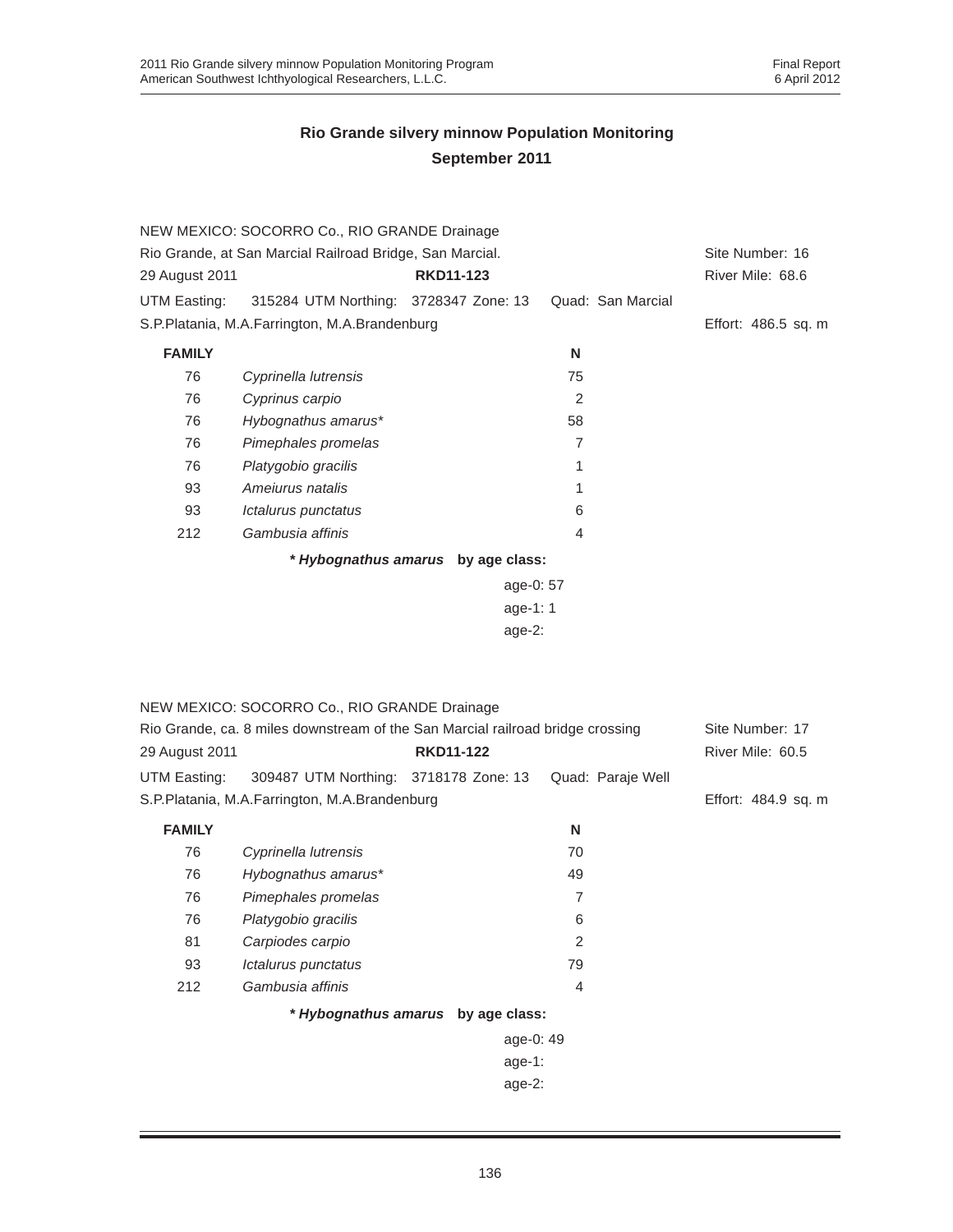|                                                                              | NEW MEXICO: SOCORRO Co., RIO GRANDE Drainage  |                                    |                   |                     |
|------------------------------------------------------------------------------|-----------------------------------------------|------------------------------------|-------------------|---------------------|
| Rio Grande, ca. 10 mi downstream of the San Marcial railroad bridge crossing | Site Number: 18                               |                                    |                   |                     |
| 29 August 2011                                                               |                                               | <b>RKD11-121</b>                   |                   | River Mile: 58.8    |
| UTM Easting:                                                                 | 307846 UTM Northing: 3716150 Zone: 13         |                                    | Quad: Paraje Well |                     |
|                                                                              | S.P.Platania, M.A.Farrington, M.A.Brandenburg |                                    |                   | Effort: 527.6 sq. m |
| <b>FAMILY</b>                                                                |                                               |                                    | N                 |                     |
| 76                                                                           | Cyprinella lutrensis                          |                                    | 200               |                     |
| 76                                                                           | Hybognathus amarus*                           |                                    | 1                 |                     |
| 76                                                                           | Pimephales promelas                           |                                    | 2                 |                     |
| 76                                                                           | Pimephales vigilax                            |                                    | $\mathfrak{p}$    |                     |
| 76                                                                           | Platygobio gracilis                           |                                    | 1                 |                     |
| 81                                                                           | Carpiodes carpio                              |                                    | 1                 |                     |
| 93                                                                           | Ictalurus punctatus                           |                                    | 66                |                     |
| 212                                                                          | Gambusia affinis                              |                                    | 10                |                     |
|                                                                              |                                               | * Hybognathus amarus by age class: |                   |                     |

age-0: 1 age-1: age-2: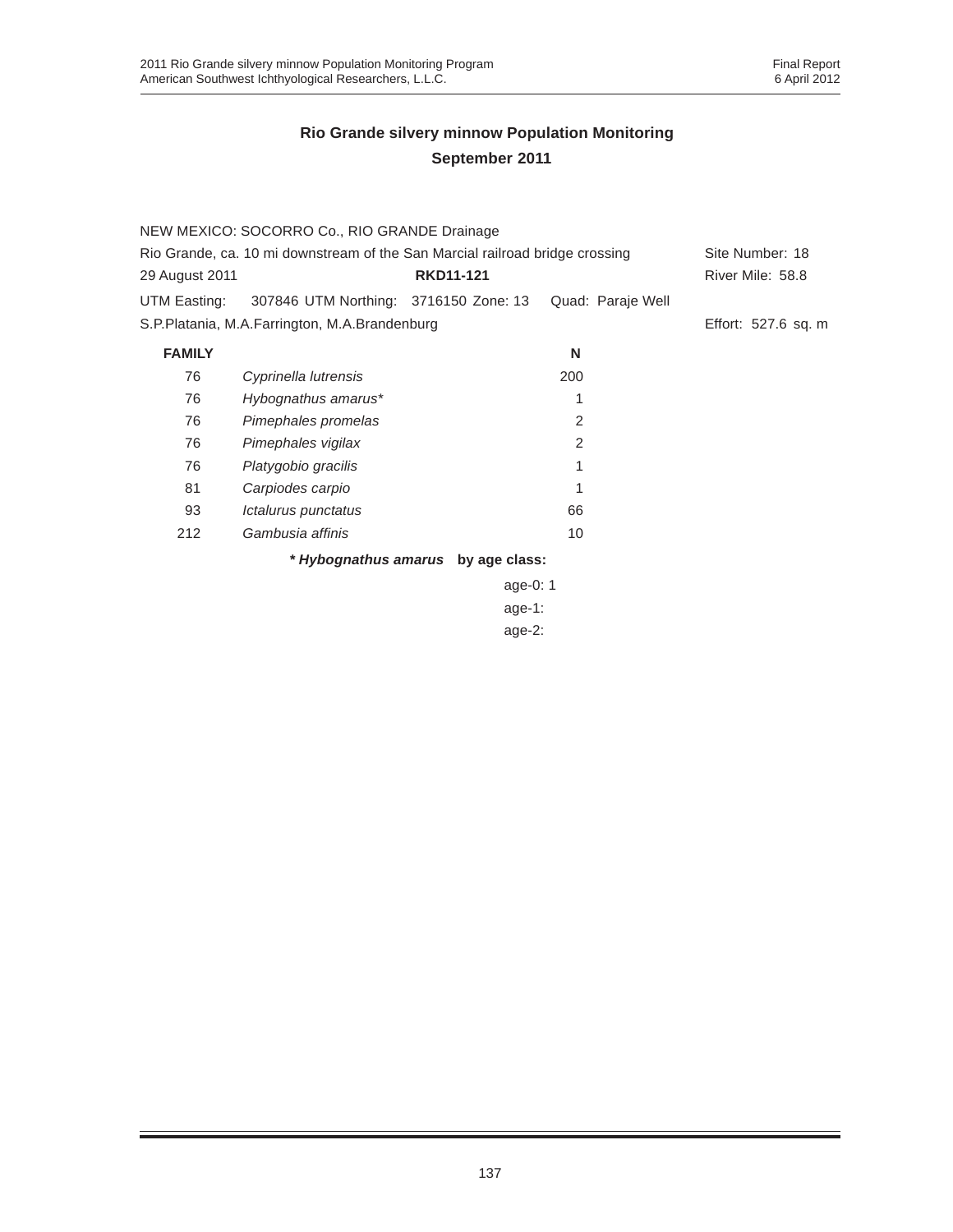|                                                                | NEW MEXICO: SANDOVAL Co., RIO GRANDE Drainage |                  |    |                         |
|----------------------------------------------------------------|-----------------------------------------------|------------------|----|-------------------------|
| Rio Grande, directly below Angostura Diversion Dam, Algodones. | Site Number: 0                                |                  |    |                         |
| 28 September 2011                                              |                                               | <b>RKD11-158</b> |    | River Mile: 209.7       |
| UTM Easting:                                                   | 363811 UTM Northing: 3916006 Zone: 13         |                  |    | Quad: San Felipe Pueblo |
|                                                                | R.K.Dudley, J.L.Hester, S.A.Zipper            |                  |    | Effort: 480.7 sq. m     |
| <b>FAMILY</b>                                                  |                                               |                  | N  |                         |
| 76                                                             | Cyprinella lutrensis                          |                  | 79 |                         |
| 76                                                             | Cyprinus carpio                               |                  | 3  |                         |
| 76                                                             | Pimephales promelas                           |                  | 10 |                         |
| 76                                                             | Platygobio gracilis                           |                  |    |                         |
| 76                                                             | Rhinichthys cataractae                        |                  | 28 |                         |
| 81                                                             | Catostomus commersoni                         |                  | 10 |                         |
| 212                                                            | Gambusia affinis                              |                  | 11 |                         |
| 294                                                            | Micropterus salmoides                         |                  |    |                         |

#### NEW MEXICO: SANDOVAL Co., RIO GRANDE Drainage

| Rio Grande, at US HWY 550 (formerly NM State HWY 44) bridge crossing, Bernalillo.<br><b>RKD11-159</b><br>28 September 2011 |                                       |  |                  | Site Number: 1<br>River Mile: 203.8 |
|----------------------------------------------------------------------------------------------------------------------------|---------------------------------------|--|------------------|-------------------------------------|
| UTM Easting:                                                                                                               | 358543 UTM Northing: 3909722 Zone: 13 |  | Quad: Bernalillo |                                     |
|                                                                                                                            | R.K.Dudley, J.L.Hester, S.A.Zipper    |  |                  | Effort: 483.2 sq. m                 |
| <b>FAMILY</b>                                                                                                              |                                       |  | N                |                                     |
| 76                                                                                                                         | Cyprinella lutrensis                  |  | 112              |                                     |
| 76                                                                                                                         | Gila pandora                          |  |                  |                                     |
| 76                                                                                                                         | Pimephales promelas                   |  |                  |                                     |
| 76                                                                                                                         | Platygobio gracilis                   |  | 11               |                                     |
| 81                                                                                                                         | Carpiodes carpio                      |  | $\overline{2}$   |                                     |
| 81                                                                                                                         | Catostomus commersoni                 |  | 7                |                                     |
| 212                                                                                                                        | Gambusia affinis                      |  | 37               |                                     |
|                                                                                                                            |                                       |  |                  |                                     |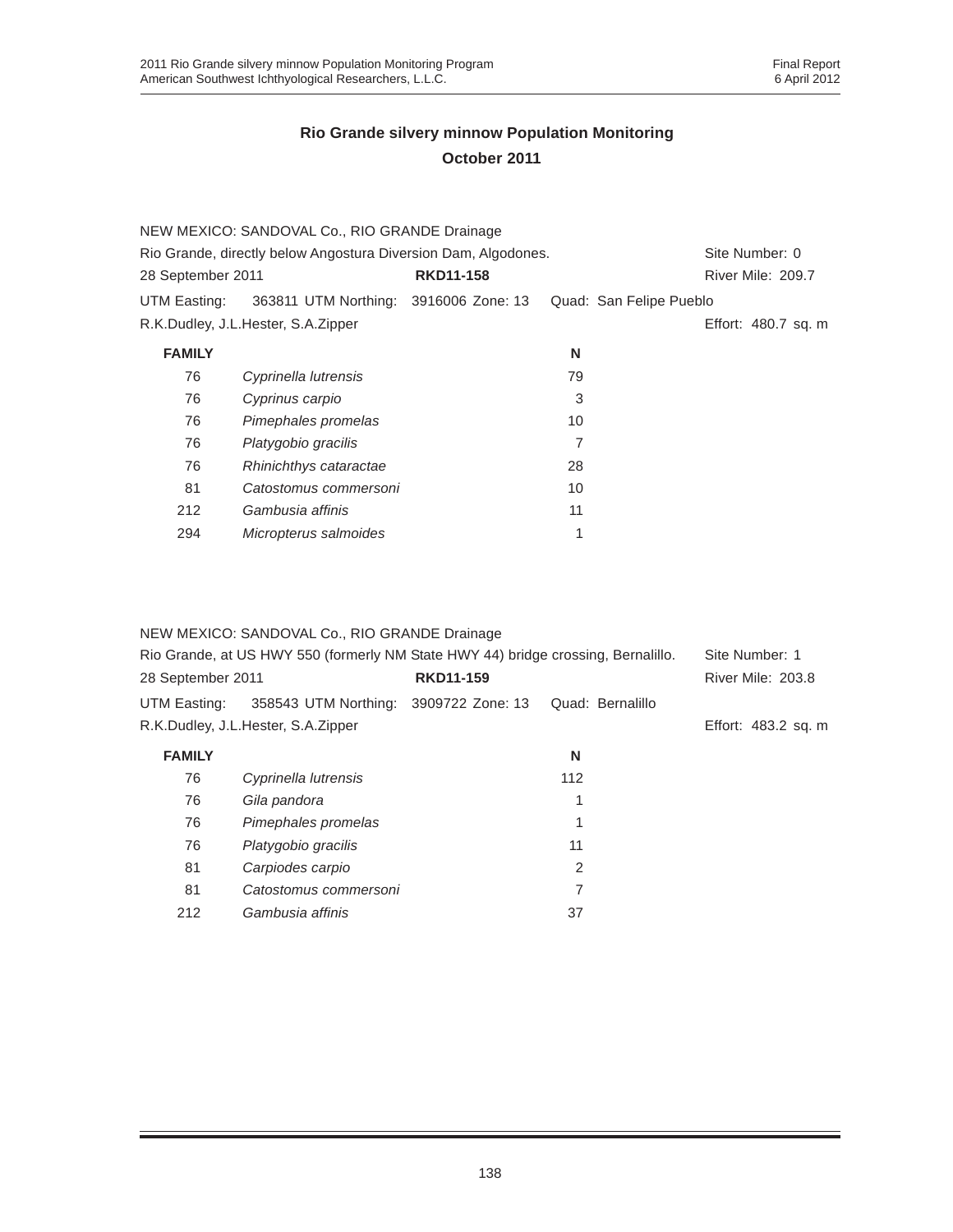|                                                                               | NEW MEXICO: SANDOVAL Co., RIO GRANDE Drainage |                  |                          |                     |
|-------------------------------------------------------------------------------|-----------------------------------------------|------------------|--------------------------|---------------------|
| Rio Grande, ca. 4.0 miles downstream of US HWY 550 (formerly NM State HWY 44) |                                               |                  |                          | Site Number: 2      |
| bridge crossing, at Rio Rancho Wastewater Treatment Plant, Rio Rancho.        |                                               |                  | <b>River Mile: 200.0</b> |                     |
| 28 September 2011                                                             |                                               | <b>RKD11-160</b> |                          |                     |
| UTM Easting:                                                                  | 354772 UTM Northing: 3905355 Zone: 13         |                  | Quad: Bernalillo         |                     |
|                                                                               | R.K.Dudley, J.L.Hester, S.A.Zipper            |                  |                          | Effort: 488.3 sq. m |
| <b>FAMILY</b>                                                                 |                                               |                  | N                        |                     |
|                                                                               |                                               |                  |                          |                     |
| 76                                                                            | Cyprinella lutrensis                          |                  | 105                      |                     |
| 76                                                                            | Pimephales promelas                           |                  | 2                        |                     |
| 76                                                                            | Platygobio gracilis                           |                  | 3                        |                     |
| 81                                                                            | Carpiodes carpio                              |                  | 1                        |                     |

NEW MEXICO: BERNALILLO Co., RIO GRANDE Drainage

| Rio Grande, at Central Avenue bridge crossing (US HWY 66), Albuquerque. | Site Number: 3                        |                                    |                        |                     |
|-------------------------------------------------------------------------|---------------------------------------|------------------------------------|------------------------|---------------------|
| 28 September 2011                                                       |                                       | <b>RKD11-157</b>                   |                        | River Mile: 183.4   |
| UTM Easting:                                                            | 346840 UTM Northing: 3884094 Zone: 13 |                                    | Quad: Albuquerque West |                     |
|                                                                         | R.K.Dudley, J.L.Hester, S.A.Zipper    |                                    |                        | Effort: 480.5 sq. m |
| <b>FAMILY</b>                                                           |                                       |                                    | N                      |                     |
| 76                                                                      | Cyprinella lutrensis                  |                                    | 27                     |                     |
| 76                                                                      | Hybognathus amarus*                   |                                    | 3                      |                     |
| 76                                                                      | Pimephales promelas                   |                                    | 6                      |                     |
| 76                                                                      | Platygobio gracilis                   |                                    | 6                      |                     |
| 93                                                                      | Amejurus natalis                      |                                    | 1                      |                     |
| 93                                                                      | Ictalurus punctatus                   |                                    | 3                      |                     |
| 212                                                                     | Gambusia affinis                      |                                    | 1                      |                     |
|                                                                         |                                       | * Hybognathus amarus by age class: |                        |                     |
|                                                                         |                                       | age-0: $3$                         |                        |                     |
|                                                                         |                                       | age-1:                             |                        |                     |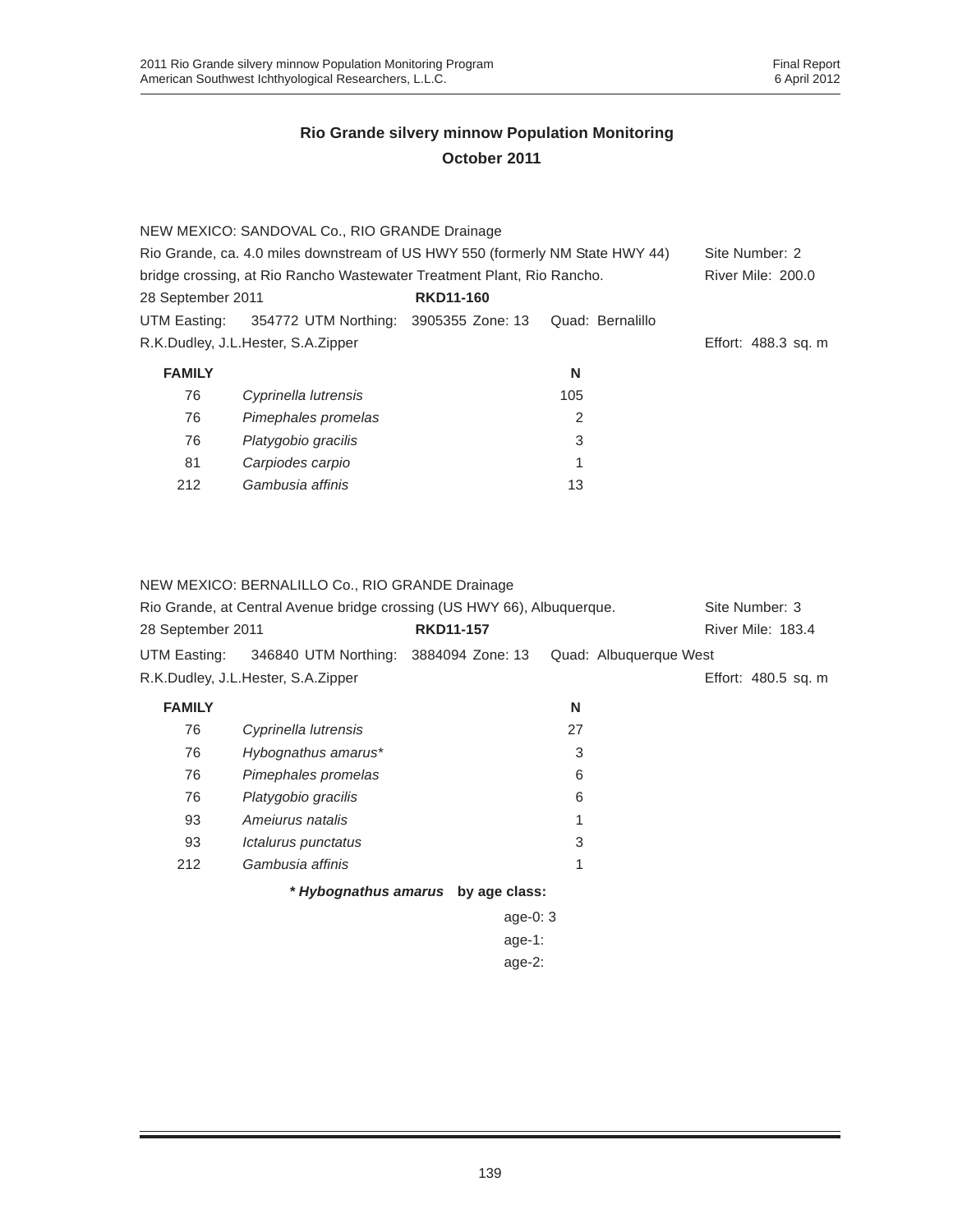|                                                                             | NEW MEXICO: BERNALILLO Co., RIO GRANDE Drainage |                  |            |    |                        |                     |
|-----------------------------------------------------------------------------|-------------------------------------------------|------------------|------------|----|------------------------|---------------------|
| Rio Grande, at Rio Bravo Blvd. Bridge crossing (NM State HWY 500) crossing, |                                                 |                  |            |    |                        | Site Number: 4      |
| Albuquerque.                                                                |                                                 |                  |            |    |                        | River Mile: 178.3   |
| 28 September 2011                                                           |                                                 | <b>RKD11-156</b> |            |    |                        |                     |
| UTM Easting:                                                                | 347554 UTM Northing: 3877163 Zone: 13           |                  |            |    | Quad: Albuquerque West |                     |
|                                                                             | R.K.Dudley, J.L.Hester, S.A.Zipper              |                  |            |    |                        | Effort: 489.8 sq. m |
| <b>FAMILY</b>                                                               |                                                 |                  |            | N  |                        |                     |
| 76                                                                          | Cyprinella lutrensis                            |                  |            | 10 |                        |                     |
| 76                                                                          | Hybognathus amarus*                             |                  |            | 3  |                        |                     |
| 76                                                                          | Platygobio gracilis                             |                  |            | 3  |                        |                     |
| 93                                                                          | Ictalurus punctatus                             |                  |            | 1  |                        |                     |
| 212                                                                         | Gambusia affinis                                |                  |            | 37 |                        |                     |
|                                                                             | * Hybognathus amarus by age class:              |                  |            |    |                        |                     |
|                                                                             |                                                 |                  | age-0: $3$ |    |                        |                     |
|                                                                             |                                                 |                  | age-1:     |    |                        |                     |
|                                                                             |                                                 |                  | age- $2:$  |    |                        |                     |
|                                                                             |                                                 |                  |            |    |                        |                     |

|                                                                        | NEW MEXICO: VALENCIA Co., RIO GRANDE Drainage |                  |                 |                   |                |
|------------------------------------------------------------------------|-----------------------------------------------|------------------|-----------------|-------------------|----------------|
| Rio Grande, at Los Lunas Bridge crossing (NM State HWY 49), Los Lunas. |                                               |                  |                 |                   | Site Number: 5 |
| 26 September 2011                                                      |                                               | <b>RKD11-155</b> |                 | River Mile: 161.4 |                |
| UTM Easting:                                                           | 342898 UTM Northing: 3852531 Zone: 13         |                  | Quad: Los Lunas |                   |                |
|                                                                        | R.K.Dudley, M.A.Farrington, S.A.Zipper        |                  |                 | Effort:           | sq. m          |
| <b>FAMILY</b>                                                          |                                               |                  | N               |                   |                |

*Site Not Sampled (Site Dry)*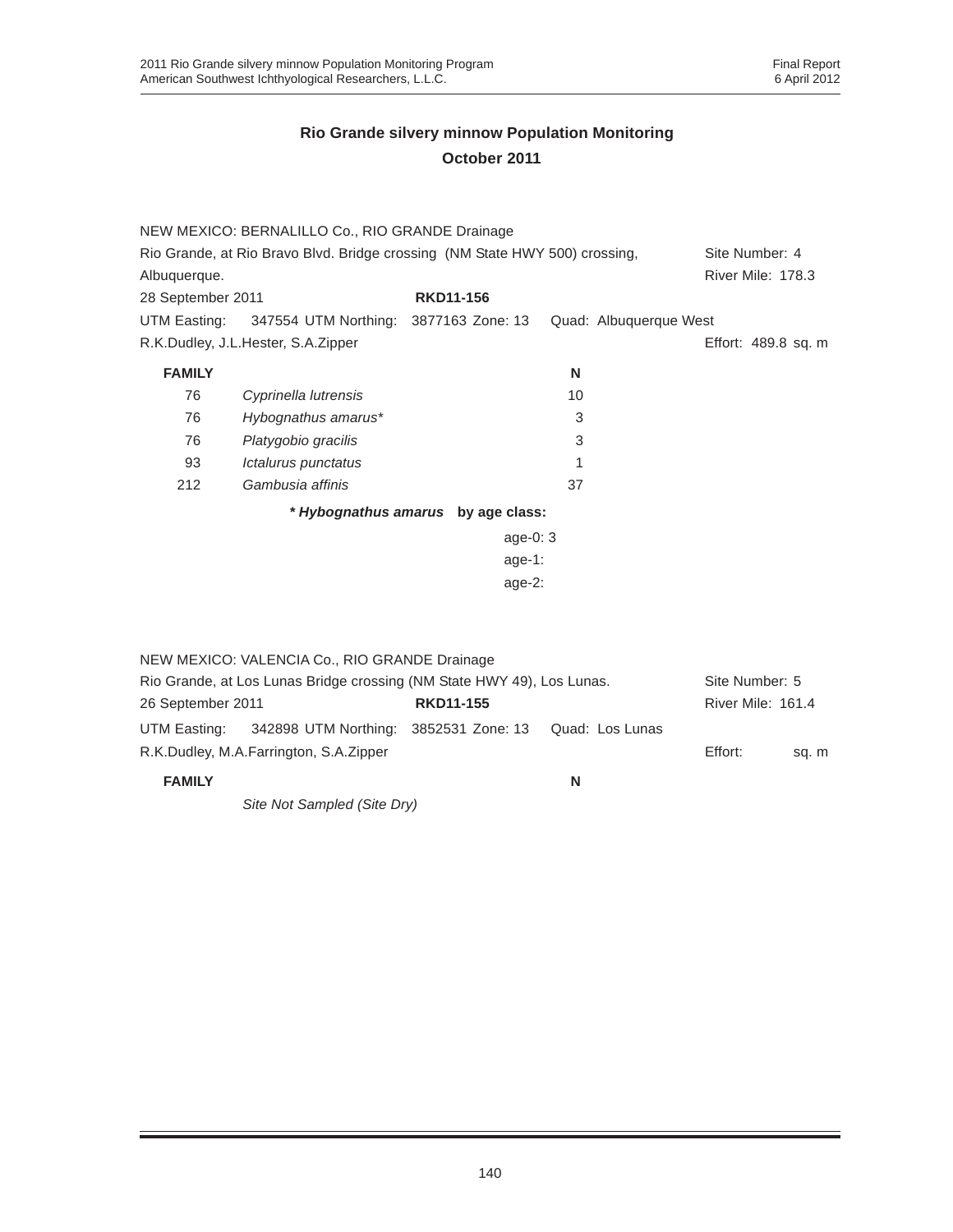|                                                                                  | NEW MEXICO: VALENCIA Co., RIO GRANDE Drainage      |                                    |            |                          |
|----------------------------------------------------------------------------------|----------------------------------------------------|------------------------------------|------------|--------------------------|
| Rio Grande, ca. 1.0 miles upstream of NM State HWY 309/6 bridge crossing, Belen. | Site Number: 6                                     |                                    |            |                          |
| 26 September 2011                                                                |                                                    | <b>RKD11-154</b>                   |            | <b>River Mile: 151.5</b> |
|                                                                                  | UTM Easting: 339972 UTM Northing: 3837061 Zone: 13 |                                    | Quad: Tome |                          |
|                                                                                  | R.K.Dudley, M.A.Farrington, S.A.Zipper             |                                    |            | Effort: 454.1 sq. m      |
| <b>FAMILY</b>                                                                    |                                                    |                                    | N          |                          |
| 76                                                                               | Cyprinella lutrensis                               |                                    | 686        |                          |
| 76                                                                               | Cyprinus carpio                                    |                                    | 2          |                          |
| 76                                                                               | Hybognathus amarus*                                |                                    | 15         |                          |
| 76                                                                               | Pimephales promelas                                |                                    | 12         |                          |
| 81                                                                               | Carpiodes carpio                                   |                                    | 64         |                          |
| 93                                                                               | Ictalurus punctatus                                |                                    | 18         |                          |
| 212                                                                              | Gambusia affinis                                   |                                    | 99         |                          |
|                                                                                  |                                                    | * Hybognathus amarus by age class: |            |                          |
|                                                                                  |                                                    | age-0: 15                          |            |                          |
|                                                                                  |                                                    | age-1:                             |            |                          |
|                                                                                  |                                                    | age-2:                             |            |                          |

| NEW MEXICO: VALENCIA Co., RIO GRANDE Drainage                                    |                          |  |  |  |  |
|----------------------------------------------------------------------------------|--------------------------|--|--|--|--|
| Rio Grande, ca. 2.2 miles upstream of NM State HWY 346 bridge crossing, Jarales. |                          |  |  |  |  |
| <b>RKD11-153</b>                                                                 | <b>River Mile: 143.2</b> |  |  |  |  |
| 338136 UTM Northing: 3827329 Zone: 13<br>Quad: Veguita                           |                          |  |  |  |  |
|                                                                                  | Effort: 462.8 sq. m      |  |  |  |  |
| N                                                                                |                          |  |  |  |  |
| 603                                                                              |                          |  |  |  |  |
| 2                                                                                |                          |  |  |  |  |
| 7                                                                                |                          |  |  |  |  |
| $\overline{2}$                                                                   |                          |  |  |  |  |
| 8                                                                                |                          |  |  |  |  |
| 27                                                                               |                          |  |  |  |  |
| * Hybognathus amarus by age class:                                               |                          |  |  |  |  |
| age-0: $7$                                                                       |                          |  |  |  |  |
| age-1:                                                                           |                          |  |  |  |  |
|                                                                                  |                          |  |  |  |  |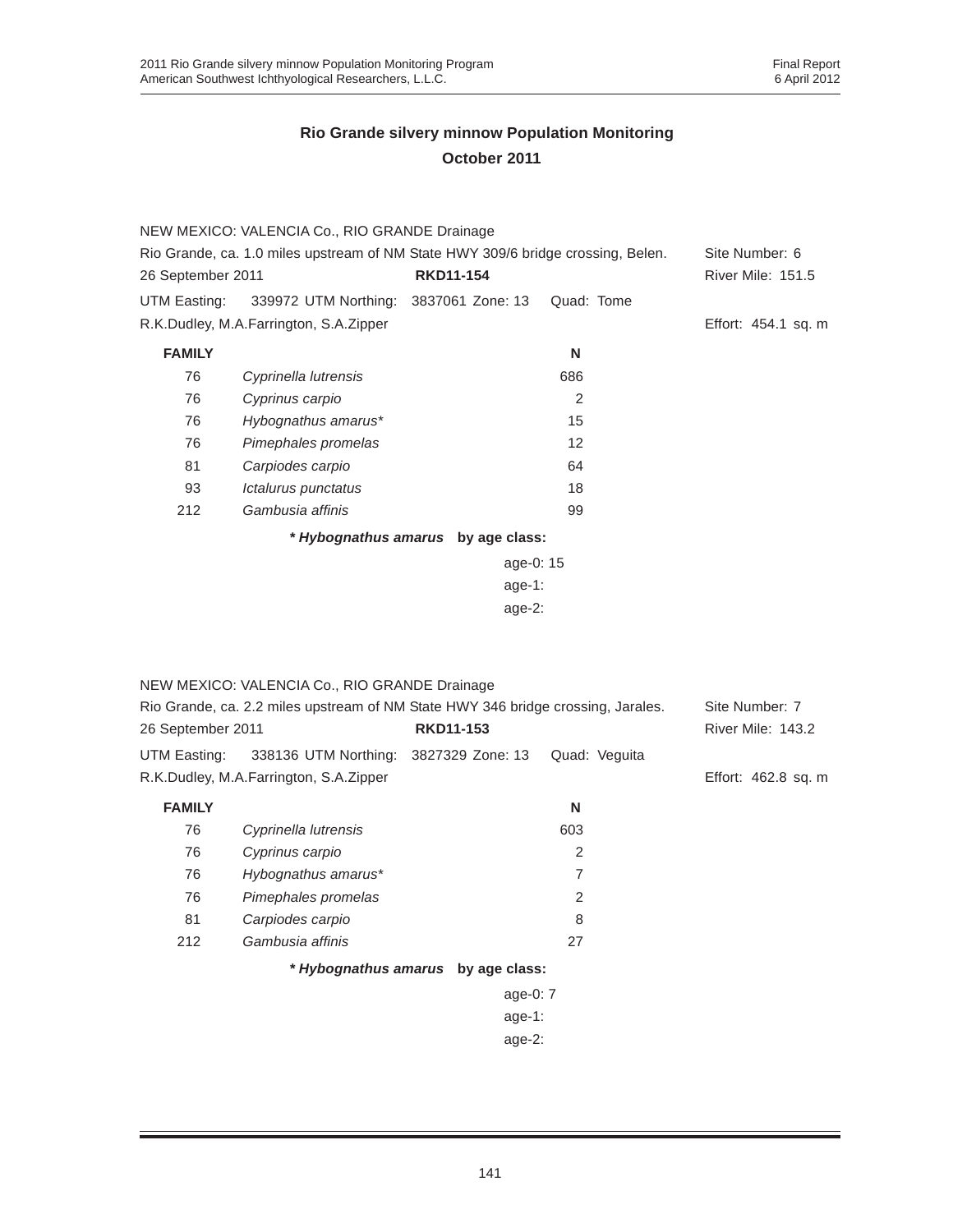| NEW MEXICO: SOCORRO Co., RIO GRANDE Drainage        |                                        |                  |               |                     |
|-----------------------------------------------------|----------------------------------------|------------------|---------------|---------------------|
| Rio Grande, at US HWY 60 bridge crossing, Bernardo. | Site Number: 8                         |                  |               |                     |
| 26 September 2011                                   |                                        | <b>RKD11-152</b> |               | River Mile: 130.6   |
| UTM Easting:                                        | 334604 UTM Northing: 3809726 Zone: 13  |                  | Quad: Abeytas |                     |
|                                                     | R.K.Dudley, M.A.Farrington, S.A.Zipper |                  |               | Effort: 485.2 sq. m |
| <b>FAMILY</b>                                       |                                        |                  | N             |                     |
| 76                                                  | Cyprinella lutrensis                   |                  | 682           |                     |
| 76                                                  | Cyprinus carpio                        |                  | 3             |                     |
| 76                                                  | Pimephales promelas                    |                  | 6             |                     |
| 93                                                  | Ictalurus punctatus                    |                  | 1             |                     |
| 212                                                 | Gambusia affinis                       |                  | 31            |                     |
|                                                     |                                        |                  |               |                     |

NEW MEXICO: SOCORRO Co., RIO GRANDE Drainage

| Rio Grande, ca. 3.5 miles downstream of the US HWY 60 bridge crossing, Bernardo. | Site Number: 9                         |                  |               |                          |
|----------------------------------------------------------------------------------|----------------------------------------|------------------|---------------|--------------------------|
| 26 September 2011                                                                |                                        | <b>RKD11-151</b> |               | <b>River Mile: 127.0</b> |
| UTM Easting:                                                                     | 331094 UTM Northing:                   | 3805229 Zone: 13 | Quad: Abeytas |                          |
|                                                                                  | R.K.Dudley, M.A.Farrington, S.A.Zipper |                  |               | Effort: 491.9 sq. m      |
| <b>FAMILY</b>                                                                    |                                        |                  | N             |                          |
| 76                                                                               | Cyprinella lutrensis                   |                  | 495           |                          |
| 76                                                                               | Cyprinus carpio                        |                  | 1             |                          |
| 76                                                                               | Pimephales promelas                    |                  | 3             |                          |
| 81                                                                               | Carpiodes carpio                       |                  | 2             |                          |
| 212                                                                              | Gambusia affinis                       |                  | 116           |                          |

|                                                                            | NEW MEXICO: SOCORRO Co., RIO GRANDE Drainage |  |               |                     |
|----------------------------------------------------------------------------|----------------------------------------------|--|---------------|---------------------|
| Rio Grande, ca. 0.6 miles upstream of San Acacia Diversion Dam, San Acacia |                                              |  |               | Site Number: 9.5    |
| 27 September 2011                                                          | <b>RKD11-150</b>                             |  |               | River Mile: 116.8   |
| UTM Easting:                                                               | 327902 UTM Northing: 3792603 Zone: 13        |  | Quad: La Joya |                     |
|                                                                            | R.K.Dudley, J.L.Hester, S.A.Zipper           |  |               | Effort: 596.6 sq. m |
| <b>FAMILY</b>                                                              |                                              |  | N             |                     |
| 76                                                                         | Cyprinella lutrensis                         |  | 135           |                     |
| 76                                                                         | Platygobio gracilis                          |  | 14            |                     |
| 212                                                                        | Gambusia affinis                             |  | 10            |                     |
|                                                                            |                                              |  |               |                     |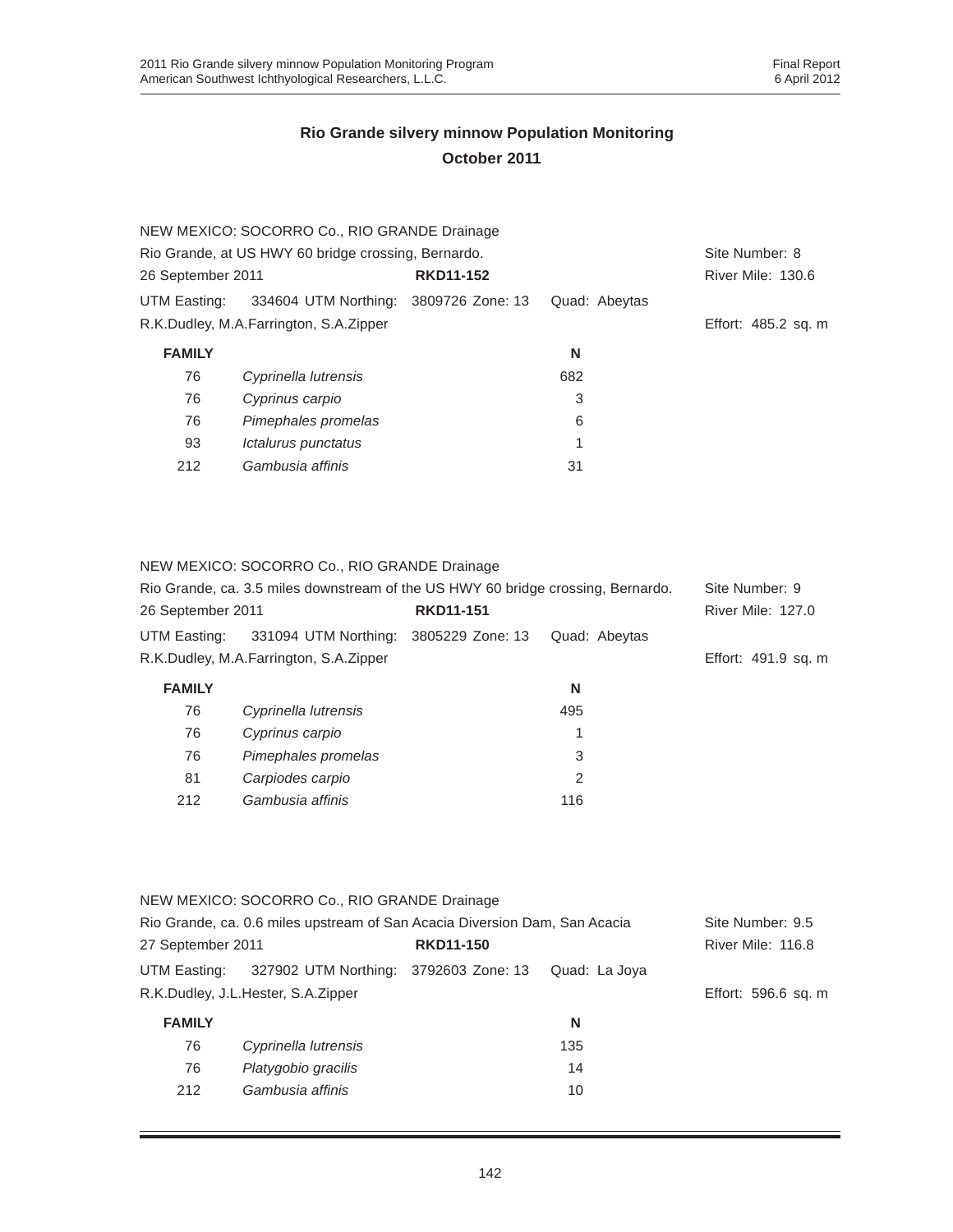|                                                                  | NEW MEXICO: SOCORRO Co., RIO GRANDE Drainage                         |  |                     |                 |
|------------------------------------------------------------------|----------------------------------------------------------------------|--|---------------------|-----------------|
| Rio Grande, directly below San Acacia Diversion Dam, San Acacia. |                                                                      |  |                     | Site Number: 10 |
| 27 September 2011<br><b>RKD11-149</b>                            |                                                                      |  | River Mile: 116.2   |                 |
|                                                                  | UTM Easting: 326162 UTM Northing: 3791977 Zone: 13  Quad: San Acacia |  |                     |                 |
| R.K.Dudley, J.L.Hester, S.A.Zipper                               |                                                                      |  | Effort: 385.8 sq. m |                 |
| <b>FAMILY</b>                                                    |                                                                      |  | N                   |                 |
| 76                                                               | Cyprinella lutrensis                                                 |  |                     |                 |
| 76                                                               | Platygobio gracilis                                                  |  | 63                  |                 |
| 212                                                              | Gambusia affinis                                                     |  |                     |                 |

#### NEW MEXICO: SOCORRO Co., RIO GRANDE Drainage

| Rio Grande, ca. 1.5 miles downstream of San Acacia Diversion Dam, San Acacia. |                                       |  | Site Number: 11 |                     |
|-------------------------------------------------------------------------------|---------------------------------------|--|-----------------|---------------------|
| <b>RKD11-148</b><br>27 September 2011                                         |                                       |  |                 | River Mile: 114.6   |
| UTM Easting:                                                                  | 325263 UTM Northing: 3790442 Zone: 13 |  | Quad: Lemitar   |                     |
|                                                                               | R.K.Dudley, J.L.Hester, S.A.Zipper    |  |                 | Effort: 495.5 sq. m |
| <b>FAMILY</b>                                                                 |                                       |  | N               |                     |
| 76                                                                            | Cyprinella lutrensis                  |  | 17              |                     |
| 76                                                                            | Pimephales promelas                   |  |                 |                     |
| 76                                                                            | Platygobio gracilis                   |  | 11              |                     |
| 93                                                                            | Ictalurus punctatus                   |  |                 |                     |
| 212                                                                           | Gambusia affinis                      |  |                 |                     |

#### NEW MEXICO: SOCORRO Co., RIO GRANDE Drainage

|                   | Rio Grande, east of Socorro, 0.5 miles upstream of Socorro Low Flow Conveyance                         |                  |                         | Site Number: 12     |
|-------------------|--------------------------------------------------------------------------------------------------------|------------------|-------------------------|---------------------|
|                   | Channel bridge and east just upstream of Socorro Wastewater Treatment Plant, Socorro, River Mile: 99.5 |                  |                         |                     |
| 27 September 2011 |                                                                                                        | <b>RKD11-147</b> |                         |                     |
| UTM Easting:      | 327097 UTM Northing: 3771043 Zone: 13                                                                  |                  | Quad: Loma de las Canas |                     |
|                   | R.K.Dudley, J.L.Hester, S.A.Zipper                                                                     |                  |                         | Effort: 554.9 sq. m |
| <b>FAMILY</b>     |                                                                                                        |                  | N                       |                     |
| 76                | Cyprinella lutrensis                                                                                   |                  | 41                      |                     |
| 93                | <i><b>Ictalurus punctatus</b></i>                                                                      |                  | 1                       |                     |
| 212               | Gambusia affinis                                                                                       |                  |                         |                     |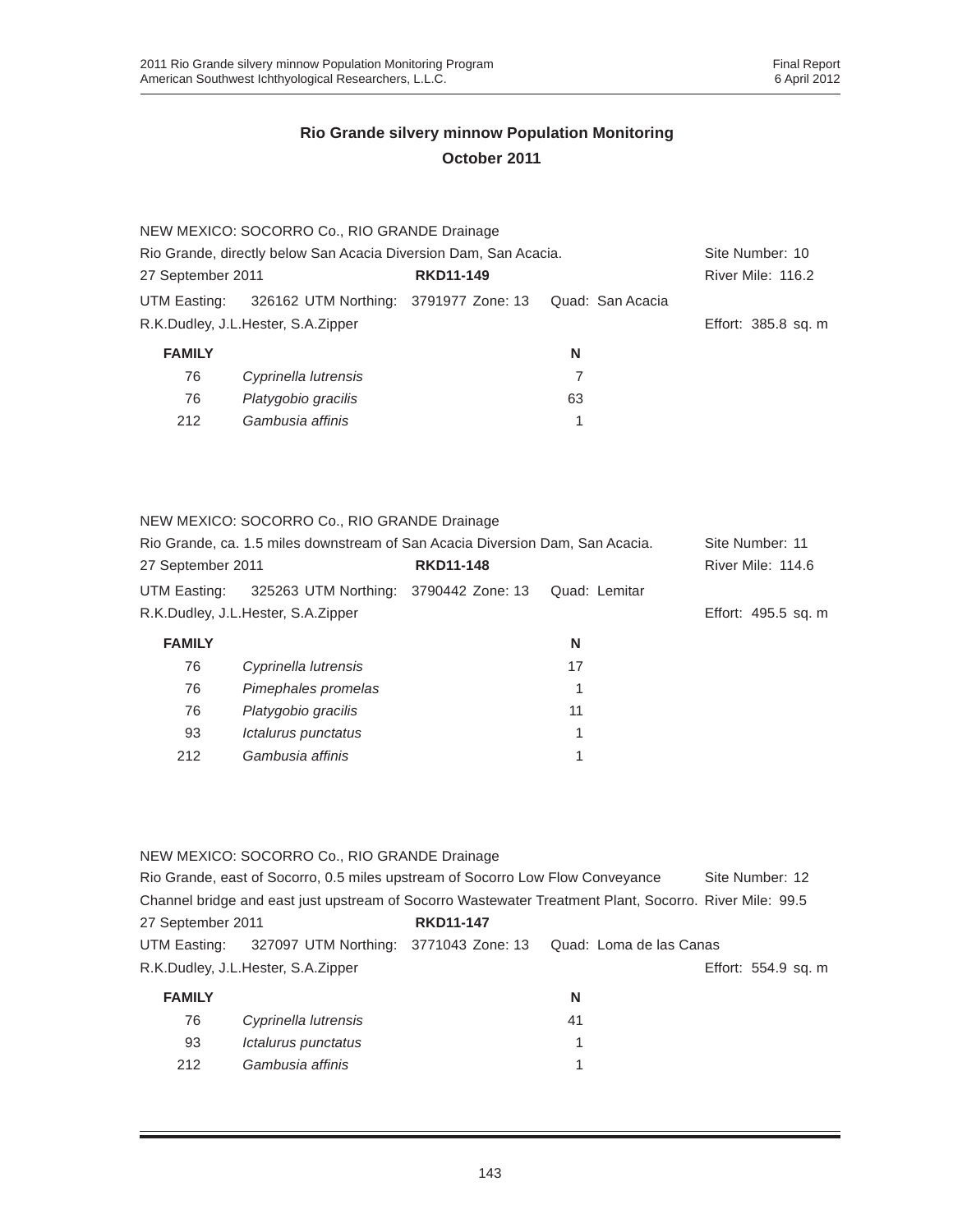|                                                                 | NEW MEXICO: SOCORRO Co., RIO GRANDE Drainage            |                                    |    |                   |                     |
|-----------------------------------------------------------------|---------------------------------------------------------|------------------------------------|----|-------------------|---------------------|
| Rio Grande, ca. 4.0 miles upstream of U.S. 380 bridge crossing. |                                                         |                                    |    |                   | Site Number: 13     |
| 27 September 2011                                               |                                                         | <b>RKD11-146</b>                   |    |                   | River Mile: 91.7    |
| UTM Easting:                                                    | 328140 UTM Northing: 3761283 Zone: 13                   |                                    |    | Quad: San Antonio |                     |
|                                                                 | R.K.Dudley, J.L.Hester, S.A.Zipper                      |                                    |    |                   | Effort: 548.4 sq. m |
| <b>FAMILY</b>                                                   |                                                         |                                    | N  |                   |                     |
| 76                                                              | Cyprinella lutrensis                                    |                                    | 4  |                   |                     |
|                                                                 |                                                         |                                    |    |                   |                     |
|                                                                 |                                                         |                                    |    |                   |                     |
|                                                                 | NEW MEXICO: SOCORRO Co., RIO GRANDE Drainage            |                                    |    |                   |                     |
|                                                                 | Rio Grande, at US HWY 380 bridge crossing, San Antonio. |                                    |    |                   | Site Number: 14     |
| 26 September 2011                                               |                                                         | <b>RKD11-145</b>                   |    |                   | River Mile: 87.1    |
| UTM Easting:                                                    | 328914 UTM Northing: 3754471 Zone: 13                   |                                    |    | Quad: San Antonio |                     |
|                                                                 | W.H.Brandenburg, J.L.Hester, R.C.Keller                 |                                    |    |                   | Effort: 489.2 sq. m |
| <b>FAMILY</b>                                                   |                                                         |                                    | N  |                   |                     |
| 76                                                              | Cyprinella lutrensis                                    |                                    | 24 |                   |                     |
| 76                                                              | Hybognathus amarus*                                     |                                    | 1  |                   |                     |
| 212                                                             | Gambusia affinis                                        |                                    | 23 |                   |                     |
|                                                                 |                                                         | * Hybognathus amarus by age class: |    |                   |                     |

| age-0: 1  |  |
|-----------|--|
| $age-1:$  |  |
| age- $2:$ |  |

|                   | NEW MEXICO: SOCORRO Co., RIO GRANDE Drainage                                          |                  |                      |                     |
|-------------------|---------------------------------------------------------------------------------------|------------------|----------------------|---------------------|
|                   | Rio Grande, directly east of Bosque del Apache National Wildlife Refuge Headquarters. |                  |                      | Site Number: 15     |
| 26 September 2011 |                                                                                       | <b>RKD11-144</b> |                      | River Mile: 79.1    |
|                   | UTM Easting: 327055 UTM Northing: 3740839 Zone: 13                                    |                  | Quad: San Antonio SE |                     |
|                   | W.H.Brandenburg, J.L.Hester, R.C.Keller                                               |                  |                      | Effort: 488.0 sq. m |
| <b>FAMILY</b>     |                                                                                       |                  | N                    |                     |
| 212               | Gambusia affinis                                                                      |                  | 4                    |                     |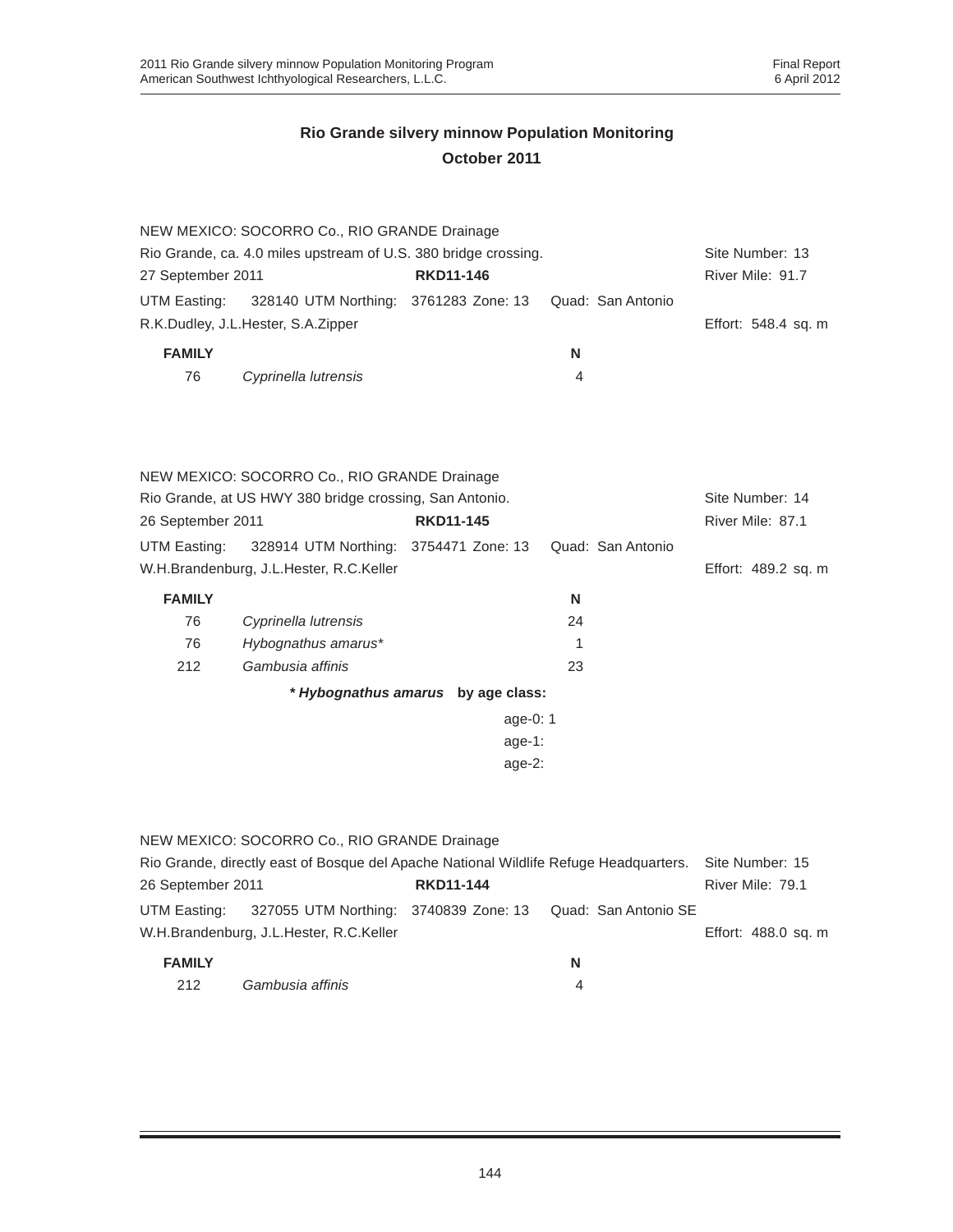|                                                          | NEW MEXICO: SOCORRO Co., RIO GRANDE Drainage       |                                    |                   |                     |
|----------------------------------------------------------|----------------------------------------------------|------------------------------------|-------------------|---------------------|
| Rio Grande, at San Marcial Railroad Bridge, San Marcial. | Site Number: 16                                    |                                    |                   |                     |
| 26 September 2011                                        |                                                    | <b>RKD11-143</b>                   |                   | River Mile: 68.6    |
|                                                          | UTM Easting: 315284 UTM Northing: 3728347 Zone: 13 |                                    | Quad: San Marcial |                     |
|                                                          | W.H.Brandenburg, J.L.Hester, R.C.Keller            |                                    |                   | Effort: 529.1 sq. m |
| <b>FAMILY</b>                                            |                                                    |                                    | N                 |                     |
| 76                                                       | Cyprinella lutrensis                               |                                    | 27                |                     |
| 76                                                       | Cyprinus carpio                                    |                                    | 5                 |                     |
| 76                                                       | Hybognathus amarus*                                |                                    | 52                |                     |
| 81                                                       | Carpiodes carpio                                   |                                    |                   |                     |
| 212                                                      | Gambusia affinis                                   |                                    | 9                 |                     |
|                                                          |                                                    | * Hybognathus amarus by age class: |                   |                     |
|                                                          |                                                    | age-0: 52                          |                   |                     |
|                                                          |                                                    | age-1:                             |                   |                     |

age-2:

|                   | NEW MEXICO: SOCORRO Co., RIO GRANDE Drainage                                   |                                    |                   |                     |  |
|-------------------|--------------------------------------------------------------------------------|------------------------------------|-------------------|---------------------|--|
|                   | Rio Grande, ca. 8 miles downstream of the San Marcial railroad bridge crossing |                                    |                   |                     |  |
| 26 September 2011 |                                                                                | <b>RKD11-142</b>                   |                   | River Mile: 60.5    |  |
| UTM Easting:      | 309487 UTM Northing: 3718178 Zone: 13                                          |                                    | Quad: Paraje Well |                     |  |
|                   | W.H.Brandenburg, J.L.Hester, R.C.Keller                                        |                                    |                   | Effort: 511.0 sq. m |  |
| <b>FAMILY</b>     |                                                                                |                                    | N                 |                     |  |
| 76                | Cyprinella lutrensis                                                           |                                    | 47                |                     |  |
| 76                | Hybognathus amarus*                                                            |                                    | 23                |                     |  |
| 76                | Pimephales promelas                                                            |                                    | 1                 |                     |  |
| 76                | Pimephales vigilax                                                             |                                    | 1                 |                     |  |
| 76                | Platygobio gracilis                                                            |                                    | 4                 |                     |  |
| 81                | Carpiodes carpio                                                               |                                    |                   |                     |  |
| 93                | Ictalurus punctatus                                                            |                                    | 19                |                     |  |
| 212               | Gambusia affinis                                                               |                                    | 8                 |                     |  |
|                   |                                                                                | * Hybognathus amarus by age class: |                   |                     |  |
|                   |                                                                                | age-0: 22                          |                   |                     |  |
|                   |                                                                                | age-1: $1$                         |                   |                     |  |